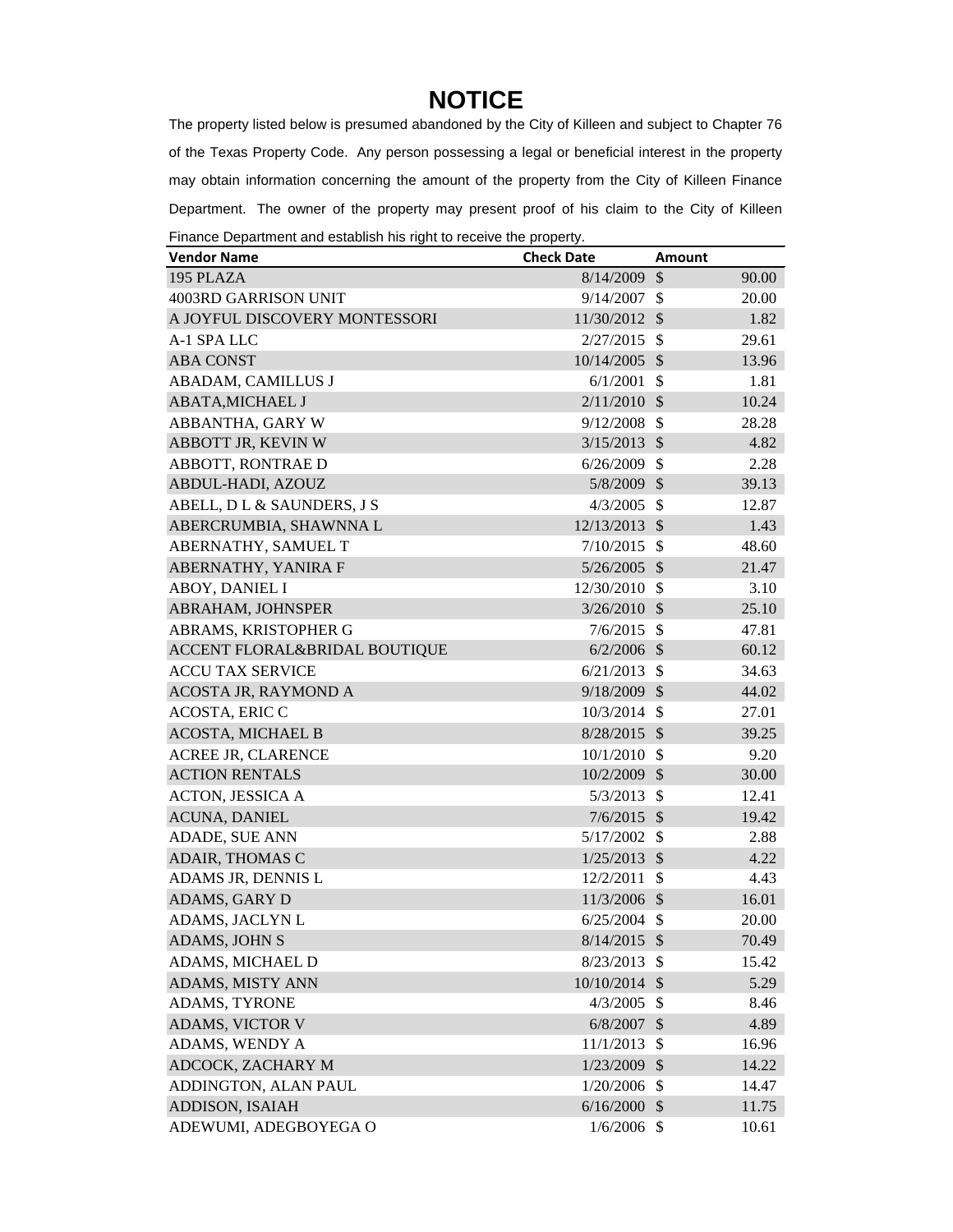| ADEYEMI, SAMSON A             | 6/30/2011      | $\mathcal{S}$ | 4.65  |
|-------------------------------|----------------|---------------|-------|
| ADKINS JR, REGINO A           | 4/9/2010       | -S            | 4.87  |
| ADKINS, JENNIFER H            | $7/26/2013$ \$ |               | 6.53  |
| ADVANTAGE DISCOUNT PRINTING   | 4/21/2006      | $\mathcal{S}$ | 5.32  |
| AFOLABI, DIIPO E              | $8/14/2015$ \$ |               | 4.52  |
| <b>AG &amp; H CORPORATION</b> | 10/2/2009      | $\mathcal{S}$ | 25.00 |
| AGEE, JO-GAIL                 | 12/30/2005 \$  |               | 13.58 |
| <b>AGINS, PATRICK</b>         | 3/19/2010      | $\mathcal{S}$ | 24.00 |
| <b>AGUILLION, PAMELA A</b>    | $3/20/2015$ \$ |               | 35.77 |
| <b>AGUIRRE, JESSICA</b>       | 10/31/2008     | $\mathbb{S}$  | 14.05 |
| AGUIRRE, JONATHAN A           | $3/2/2012$ \$  |               | 25.61 |
| AGUIRRE, JUANA M              | 8/5/2005       | $\mathcal{S}$ | 3.60  |
| <b>AGUON, NELLIE D</b>        | 5/29/2009      | $\mathcal{S}$ | 18.76 |
| AHEDOR, KOILAH                | 10/15/2002     | $\mathcal{S}$ | 5.00  |
| AHLERS, CHRISTOPHER W         | 10/8/2009      | $\mathcal{S}$ | 16.97 |
| <b>AIRPORT GAS</b>            | 9/5/2003       | $\mathcal{S}$ | 5.73  |
| AKERS, MIKE                   | 5/3/2013       | $\mathcal{S}$ | 38.35 |
| ALAMOWING KILLEEN,LLC         | 9/3/2015       | $\mathcal{S}$ | 95.17 |
| ALANO, FARAH M                | 7/31/2009 \$   |               | 5.08  |
| ALARCON, FRANCISCO A          | 10/26/2012     | $\mathbb{S}$  | 2.00  |
| ALARCON, JONATHAN C           | 3/20/2015      | $\mathcal{S}$ | 30.72 |
| ALBERS, ERIC J                | 9/21/2012      | $\mathcal{S}$ | 3.78  |
| ALBERT, JOHN                  | 9/16/2011      | $\mathcal{S}$ | 20.00 |
| ALBERT, VALORIE A             | 10/31/2008     | $\mathcal{S}$ | 25.00 |
| ALBERT, VALORIE A             | 12/18/2008     | $\mathcal{S}$ | 25.00 |
| ALBERT, VALORIE A             | 1/15/2009      | $\mathcal{S}$ | 25.00 |
| ALBERT, VALORIE A             | 3/27/2009      | $\mathcal{S}$ | 25.00 |
| ALBERTSON, RAINA              | 9/20/2006      | $\mathcal{S}$ | 35.65 |
| ALCALA, RIGOBRTO              | $7/25/2008$ \$ |               | 54.80 |
| ALCINDOR, PIUS N              | 2/9/2007       | \$            | 32.38 |
| ALCORTA, AARON C              | $3/15/2013$ \$ |               | 8.38  |
| ALDRICH, JOSHUA A             | 1/13/2006      | <sup>\$</sup> | 15.00 |
| <b>ALDRIDGE II, REUBEN</b>    | $2/17/2012$ \$ |               | 37.66 |
| ALECTUS, JEFF                 | 5/3/2013       | $\mathcal{S}$ | 52.10 |
| ALEJANDRO, EDGAR M            | $2/22/2013$ \$ |               | 29.56 |
| ALEJO, ANNAVICTORIA O         | 3/22/2002      | $\mathcal{S}$ | 6.25  |
| ALEJO, ANNAVICTORIA O         | 9/16/2005      | $\mathcal{S}$ | 76.92 |
| ALEMAN JR, DAVID              | 1/25/2002      | $\mathcal{S}$ | 3.01  |
| ALERS, FRANCISCO              | 3/28/2008      | $\mathcal{S}$ | 24.18 |
| ALEXANDER III, JOE A          | 4/24/2009      | $\mathcal{S}$ | 55.13 |
| ALEXANDER, AMY L              | 2/18/2011      | \$            | 22.41 |
| ALEXANDER, DELIO              | 8/8/2003       | $\mathcal{S}$ | 5.00  |
| ALEXANDER, KENTREAL L         | 2/19/2010      | $\mathcal{S}$ | 35.72 |
| ALEXANDER, LARS A             | 2/3/2012       | \$            | 3.92  |
| ALEXANDER, REGINALD D         | 1/31/2014      | $\mathcal{S}$ | 40.33 |
| ALEXANDER, TOYA N             | 2/4/2011       | \$            | 4.94  |
| ALEXIN II, COBRA              | 12/1/2006      | $\mathcal{S}$ | 7.28  |
| ALEXIS, FABIO                 | 1/6/2006       | $\mathbb{S}$  | 2.58  |
| ALFORD, JAMAR T               | 9/20/2006      | $\mathcal{S}$ | 20.82 |
| ALFORD, MATTHEW J             | 9/19/2008      | $\mathcal{S}$ | 16.16 |
| ALFRED, AARON                 | $1/16/2015$ \$ |               | 26.43 |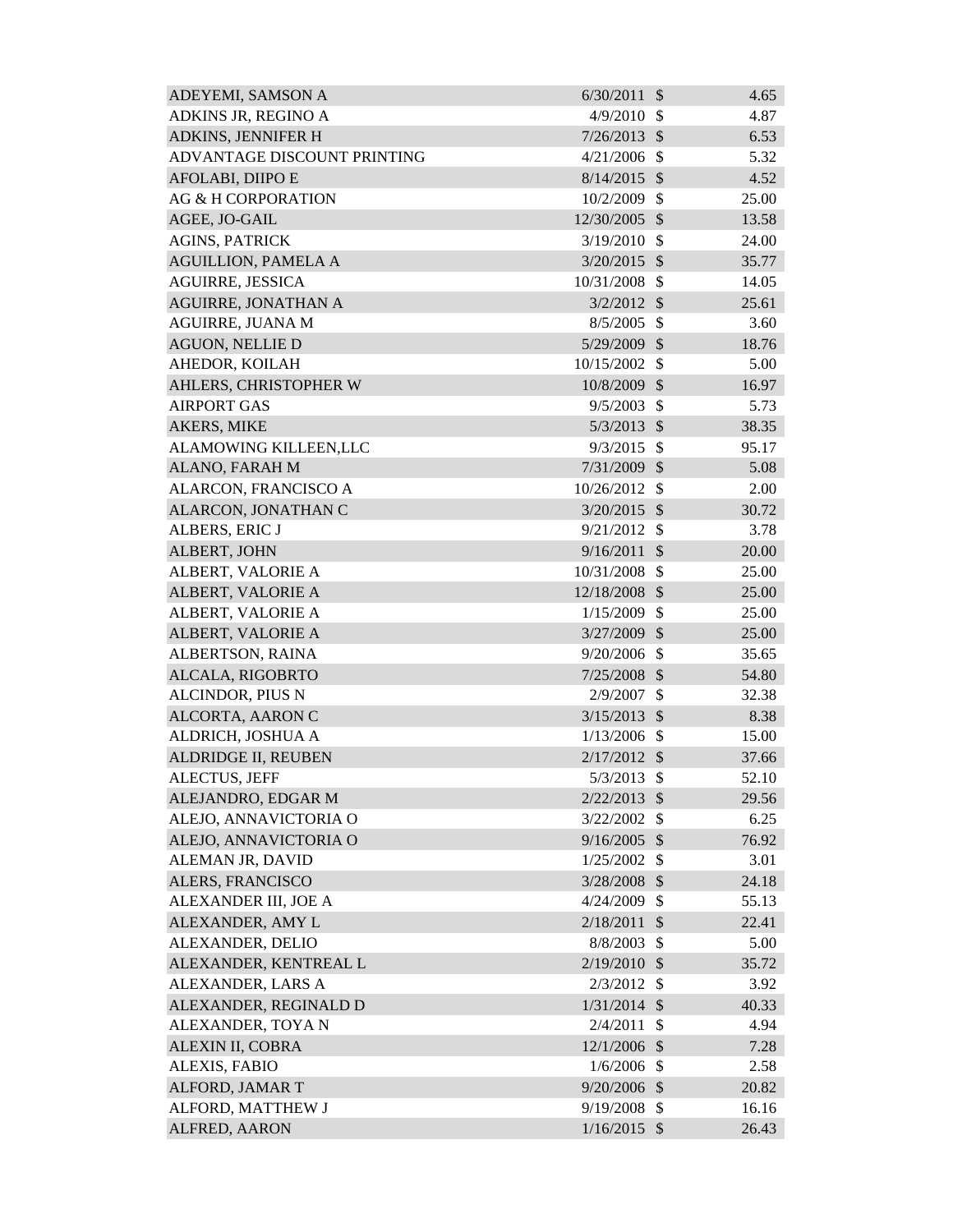| ALIVAR, CHRISTOPHER L           | 8/14/2015      | - \$                       | 62.68 |
|---------------------------------|----------------|----------------------------|-------|
| ALKIRE, CHRISTINA M             | 9/23/2011      | $\mathcal{S}$              | 53.56 |
| ALL TEXAS MARKET CENTER         | $3/28/2014$ \$ |                            | 53.02 |
| <b>ALL-AMERICAN TAX SERVICE</b> | $8/20/2004$ \$ |                            | 71.21 |
| ALLEMAND, ANDREW                | 8/15/2008      | -\$                        | 50.00 |
| ALLEMANI, DANIEL D              | 11/13/2009 \$  |                            | 17.57 |
| ALLEN JR, WILLIE C              | 1/7/2005       | $\mathcal{S}$              | 90.00 |
| ALLEN R MCGINNIS CUSTOM HOMES   | 10/2/2009      | $\mathcal{S}$              | 30.00 |
| ALLEN, DANIEL W                 | 1/11/2008      | $\mathcal{S}$              | 6.11  |
| ALLEN, DARRELL J                | 3/28/2008      | $\mathcal{S}$              | 37.79 |
| ALLEN, FELICIA M                | 3/14/2014      | $\mathcal{S}$              | 47.53 |
| ALLEN, IAN D                    | 6/22/2012      | $\mathcal{S}$              | 52.26 |
| ALLEN, KEVIN M                  | 5/29/2009      | $\mathcal{S}$              | 7.10  |
| ALLEN, SCOTTY D                 | 9/28/2007      | $\mathcal{S}$              | 5.72  |
| ALLEN, SELBY D                  | 9/23/2011      | $\mathcal{S}$              | 39.67 |
| ALLEN, TONYAL                   | $4/18/2008$ \$ |                            | 55.13 |
| ALLOWN, FRANCIS A               | 8/14/2015      | $\mathcal{S}$              | 1.82  |
| ALMANZA, LUIS A                 | $8/25/2000$ \$ |                            | 5.92  |
| ALMEIDA, MIKE                   | $8/7/2015$ \$  |                            | 2.99  |
| ALMODOVAR, GUILLERMO            | $6/19/2007$ \$ |                            | 6.28  |
| ALONSO, LESA M                  | 9/10/2010      | $\mathcal{S}$              | 18.20 |
| ALSERHAN, YEZAN                 | $2/28/2014$ \$ |                            | 4.53  |
| AL-SHARIF, FREDRICK L           | 9/27/2013      | $\mathcal{S}$              | 53.96 |
| ALSOP, MELANIE                  | 10/2/2009 \$   |                            | 45.00 |
| ALSTON, LAWRENCE L              | 9/5/2008       | $\mathcal{S}$              | 40.70 |
| ALVARADO, BENJAMIN W            | 7/23/2010      | $\mathcal{S}$              | 14.66 |
| ALVARADO, JOSE R                | 12/9/2011      | $\mathcal{S}$              | 18.04 |
| ALVAREZ JR, GILBERT             | 12/30/2010     | $\mathcal{S}$              | 13.57 |
| ALVAREZ JR, JESUS JR            | 5/20/2011      | $\mathcal{S}$              | 7.66  |
| ALVAREZ, FLOR D                 | 8/28/2009      | $\boldsymbol{\mathcal{S}}$ | 13.33 |
| ALVAREZ, JOHN                   | 11/3/2006      | $\boldsymbol{\mathsf{S}}$  | 13.52 |
| ALVAREZ, LISA M                 | $4/30/2004$ \$ |                            | 5.00  |
| ALVARO, FELIX                   | $6/19/2007$ \$ |                            | 11.96 |
| AM GENERAL TEXAS HOLDING LLC    | 6/29/2007      | $\mathcal{S}$              | 86.67 |
| AMATS ENTERPRISES INC           | 8/14/2009      | $\mathcal{S}$              | 26.26 |
| AMATS ENTERPRISES INC           | 6/21/2013      | $\mathcal{S}$              | 32.98 |
| AMAYA, JESSE                    | 11/16/2007     | $\mathcal{S}$              | 10.90 |
| <b>AMBER'S RUNWAY</b>           | 9/17/2010      | $\mathcal{S}$              | 10.35 |
| AMERICA ROOF SOLUTIONS, INC     | 12/12/2014 \$  |                            | 45.63 |
| <b>AMERICAN ARTIST</b>          | 10/22/2010     | $\mathcal{S}$              | 24.95 |
| AMIR, JORDANNA D                | 3/23/2007      | \$                         | 55.50 |
| ANDERSON JR, GERALD             | 11/8/2013      | $\mathcal{S}$              | 7.79  |
| ANDERSON, ALICIA S              | 6/24/2011      | $\mathcal{S}$              | 13.57 |
| ANDERSON, ANDY ERA WHISENH      | $4/2/2004$ \$  |                            | 10.61 |
| ANDERSON, BYRON I               | 5/17/2002      | $\mathcal{S}$              | 3.01  |
| ANDERSON, CYNTHIA               | 11/30/2001     | $\sqrt{3}$                 | 3.49  |
| ANDERSON, DEMETRIUS E           | 4/24/2015      | $\mathcal{S}$              | 6.10  |
| ANDERSON, DEVONN T              | 4/29/2011      | $\mathcal{S}$              | 57.01 |
| ANDERSON, KATIE M               | 2/15/2013      | $\mathcal{S}$              | 8.60  |
| ANDERSON, KELLY D               | 9/23/2011      | $\sqrt{3}$                 | 60.49 |
| ANDERSON, MICHAEL S             | $4/8/2008$ \$  |                            | 29.80 |
|                                 |                |                            |       |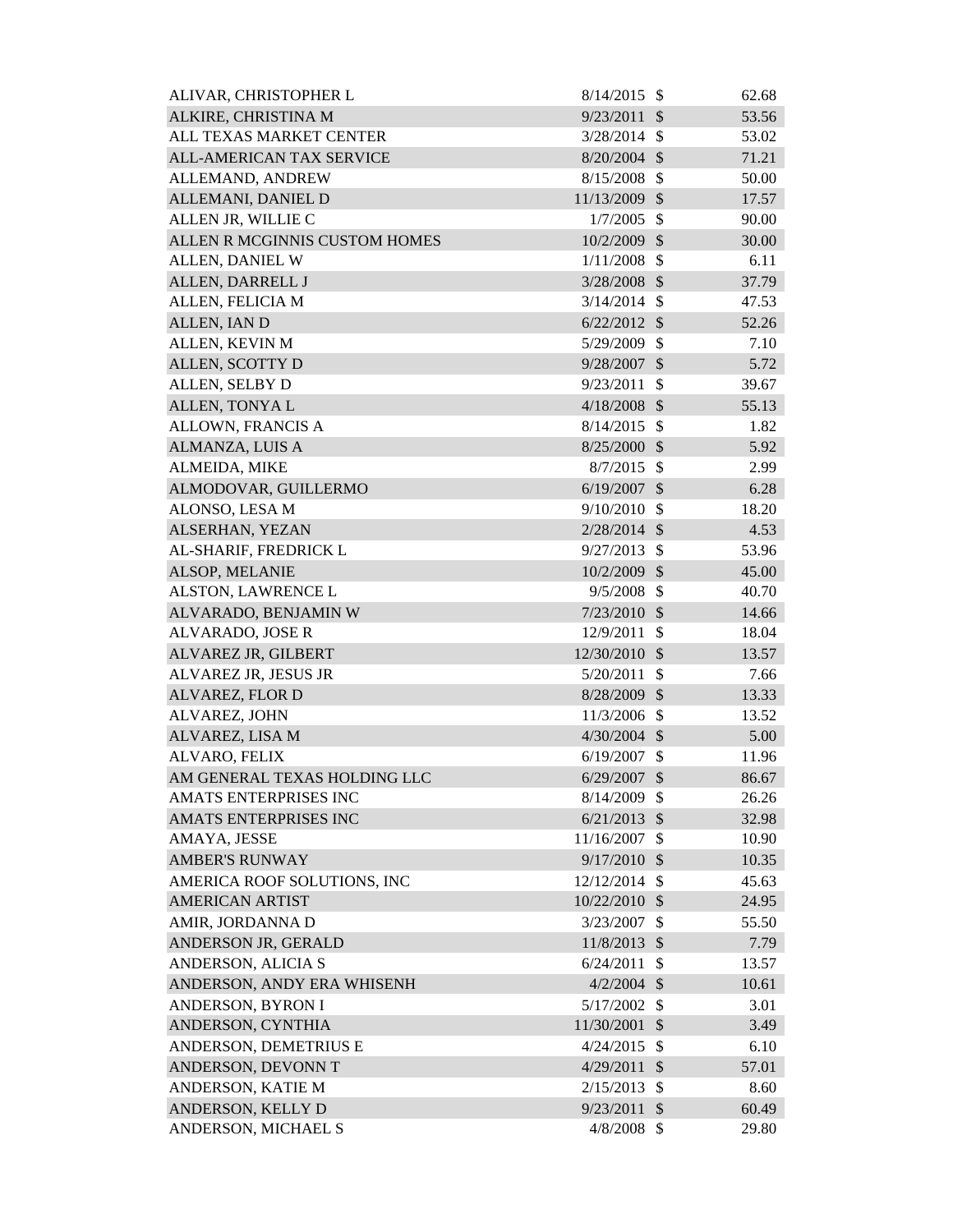| ANDERSON, NICHOLE J            | 2/27/2009      | $\mathcal{S}$ | 86.08 |
|--------------------------------|----------------|---------------|-------|
| ANDERSON, NOLAN H              | 6/30/2011      | \$            | 60.82 |
| ANDERSON, PETER D              | 2/22/2013      | $\mathcal{S}$ | 14.08 |
| ANDERSON, ROXANA               | 3/18/2011      | \$            | 11.30 |
| ANDERSON, SHARDAY D            | 8/27/2010      | $\mathcal{S}$ | 14.40 |
| ANDERSON, TIMOTHY L            | 10/28/2005     | $\mathcal{S}$ | 2.41  |
| ANDRADE, MONICA                | 9/14/2007      | $\mathcal{S}$ | 11.55 |
| ANDRADE, STEPHANIE D           | 9/27/2013      | $\mathcal{S}$ | 36.65 |
| ANDREOZZI, STEFAN L            | 6/13/2003      | $\mathcal{S}$ | 1.10  |
| <b>ANDRES JACKSON RENTALS</b>  | 10/2/2009      | $\mathcal{S}$ | 30.00 |
| ANDREWS, ANTHONY E             | 11/8/2013      | $\mathcal{S}$ | 17.96 |
| <b>ANDREWS, BILL</b>           | $5/2/2014$ \$  |               | 50.00 |
| ANDREWS, CHRISTOPHER           | 1/15/2000      | $\mathcal{S}$ | 1.22  |
| ANDREWS, JONAH D               | $8/1/2014$ \$  |               | 9.92  |
| <b>ANDREWS, LEO III</b>        | 12/16/2005     | $\mathcal{S}$ | 4.77  |
| <b>ANFERNEE ROBINSON-BROWN</b> | 12/2/2011      | $\mathcal{S}$ | 30.00 |
| ANGEL CRUZ RENTALS             | 10/2/2009      | $\mathcal{S}$ | 45.00 |
| ANGUIANO, FCO E                | $8/3/2012$ \$  |               | 16.84 |
| ANTHONY J MONTESA RENTALS      | 10/2/2009 \$   |               | 45.00 |
| ANTHONY, KEISHA S              | 9/25/2015      | $\mathcal{S}$ | 47.81 |
| ANTIS, CLIFFORD C              | 12/10/2010     | $\mathcal{S}$ | 40.82 |
| ANTOFF, CAITLIN M              | 3/18/2011      | $\mathcal{S}$ | 13.46 |
| ANTOINE, BAYYINAH N            | $3/20/2015$ \$ |               | 3.99  |
| ANTRUM, DEVIN                  | $2/24/2006$ \$ |               | 8.13  |
| <b>APARICIO, DEANN R</b>       | $5/27/2004$ \$ |               | 18.46 |
| APELLIDO, RAYMOND              | 4/27/2011      | $\mathcal{S}$ | 85.50 |
| APIL, ALI R                    | $1/9/2015$ \$  |               | 20.82 |
| <b>APOLLO ENTERPRISES</b>      | 8/7/2009       | $\mathcal{S}$ | 60.00 |
| APONTE JR, ARNALDO             | $1/6/2006$ \$  |               | 25.09 |
| APONTE, VICTOR M               | 5/2/2003       | $\mathcal{S}$ | 47.61 |
| APOSTU, OLIVIA                 | 3/28/2013 \$   |               | 43.08 |
| APPLEWHITE, MARCUS E           | 7/13/2012      | <sup>\$</sup> | 21.73 |
| APRILL, RAY J                  | $2/19/2010$ \$ |               | 65.99 |
| <b>AQUINO, ALBINA</b>          | $9/7/2012$ \$  |               | 28.15 |
| <b>AQUINO, MAURICIO D</b>      | 5/19/2006 \$   |               | 2.86  |
| ARAGON, IRMA E                 | 3/23/2001      | \$            | 4.88  |
| ARATA, CHRISTOPHER M           | 7/22/2011      | $\sqrt{3}$    | 9.50  |
| ARCHAMBAULT, TRISTAN M         | 1/13/2011      | $\mathcal{S}$ | 5.00  |
| ARCHIE, CHARLENE A             | 5/28/2010      | $\mathcal{S}$ | 61.42 |
| ARCHONDIDIS, KAREN A           | 10/25/2005     | $\mathcal{S}$ | 1.49  |
| AREBALOS, DOMINIC              | 7/23/2010      | $\sqrt{3}$    | 24.89 |
| ARECHIGA, NEISHA               | 11/1/2013      | $\mathcal{S}$ | 6.29  |
| ARELLANO, ASHTON               | 10/5/2007      | - \$          | 20.00 |
| ARGUELLO, ROSA E               | 3/30/2012      | - \$          | 7.00  |
| ARKANSAS STATE FIREFIGTHERS AS | $5/2/2014$ \$  |               | 85.00 |
| ARMSTRONG, BARBARA A           | 8/3/2007       | $\mathcal{S}$ | 11.00 |
| ARMSTRONG, CHELSEA J           | 10/10/2014 \$  |               | 12.54 |
| ARMSTRONG, DONNAL              | 5/25/2012 \$   |               | 29.30 |
| ARMSTRONG, DUSTIN W            | 8/10/2007      | $\mathcal{S}$ | 17.25 |
| ARMSTRONG, RENALDO Y           | 8/22/2014      | $\mathcal{S}$ | 51.05 |
| ARMSTRONG, TYLER M             | 7/31/2009 \$   |               | 16.60 |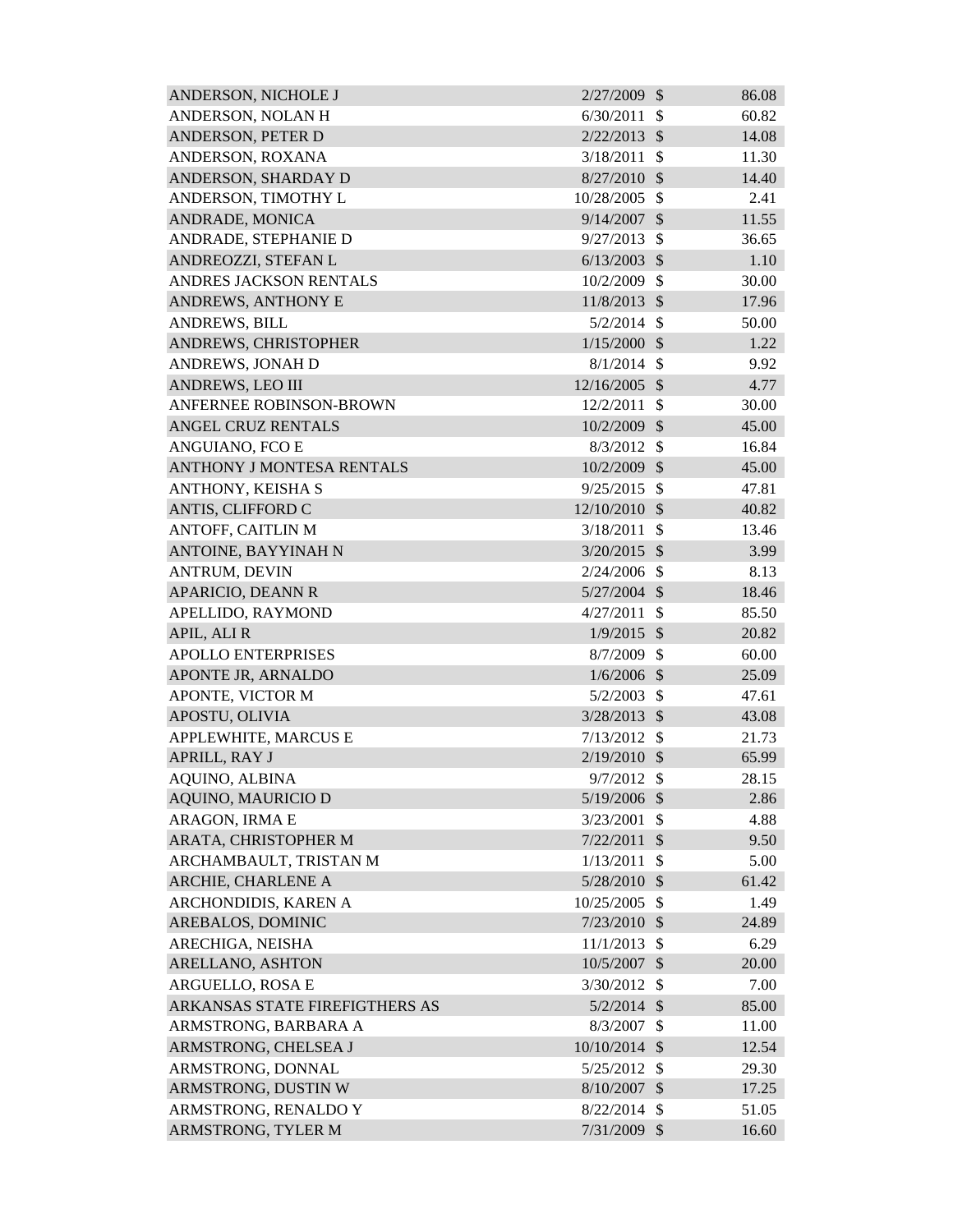| ARNOLD, JAMES W                       | 8/18/2008      | $\mathbb{S}$  | 8.78  |
|---------------------------------------|----------------|---------------|-------|
| ARNOLD, KATHY G                       | 4/15/2011      | $\mathcal{S}$ | 3.55  |
| ARNOLD, MICHELLE E                    | 11/9/2012      | $\mathcal{S}$ | 37.19 |
| ARNOLD, ROBERT T                      | 1/19/2001      | $\mathcal{S}$ | 1.44  |
| ARON, STEPHANIE                       | 7/17/2006      | $\mathcal{S}$ | 34.07 |
| ARONS, MICHAEL N                      | 2/10/2006      | $\mathcal{S}$ | 7.72  |
| ARRINGTON, TONY D                     | 12/7/2007      | $\mathcal{S}$ | 61.92 |
| ARROYO, LAURA I                       | 10/23/2009     | $\mathcal{S}$ | 1.68  |
| ARROYO-MERLO, ROBERTO                 | 11/30/2001     | $\mathcal{S}$ | 5.89  |
| ARSENAULT, JASON                      | 11/12/2010     | $\mathcal{S}$ | 20.00 |
| ARTELT, BRIAN D                       | 1/30/2015      | $\mathcal{S}$ | 1.04  |
| <b>ARTHUR HILL PROPERTIES</b>         | 8/14/2009      | $\mathcal{S}$ | 90.00 |
| ARTHUR, JAMES E.                      | 3/19/2004      | $\mathcal{S}$ | 13.00 |
| ARTIS, TIMEKA                         | $6/10/2011$ \$ |               | 37.16 |
| ARTURO GUAJARDO MDPA                  | 5/29/2015      | $\mathcal{S}$ | 12.76 |
| ARVIN, VIRGINIA                       | $8/5/2005$ \$  |               | 8.56  |
| ASBERRY, REMEDIOS A                   | 10/4/2012      | -\$           | 16.22 |
| <b>ASBERRY, RICHARD R</b>             | 6/30/2006      | $\mathcal{S}$ | 1.37  |
| ASBY, BENJAMIN W                      | $2/8/2013$ \$  |               | 26.92 |
| ASCA, MONICA                          | 7/13/2012      | $\mathcal{S}$ | 5.13  |
| ASHBY, REBECCA L                      | 12/2/2011      | $\mathcal{S}$ | 4.84  |
| ASHE III, PALMER M                    | $9/5/2008$ \$  |               | 61.03 |
| ASHLEY, AUDRA A                       | 1/24/2003      | $\mathcal{S}$ | 20.65 |
| <b>ASHLEY, EDRIC P</b>                | $5/25/2012$ \$ |               | 14.58 |
| <b>ASMORE RENTALS</b>                 | 8/14/2009      | $\mathcal{S}$ | 40.51 |
| ATHAS, STEVEN M                       | $2/6/2004$ \$  |               | 28.72 |
| ATKINS, KAYLA D                       | 3/28/2008      | $\mathcal{S}$ | 11.52 |
| ATKINSON, JEANINE L                   | $2/6/2004$ \$  |               | 20.37 |
| <b>AUSTIN &amp; CLARK PARTNERSHIP</b> | 3/23/2001      | $\mathcal{S}$ | 4.77  |
| <b>AUSTIN &amp; CLARK PARTNERSHIP</b> | 8/14/2009      | $\mathcal{S}$ | 60.00 |
| <b>AUSTIN ASCE</b>                    | $7/14/2006$ \$ |               | 15.00 |
| <b>AUSTIN, BRANDON C</b>              | 3/27/2009      | $\mathcal{S}$ | 19.36 |
| <b>AUSTIN, MICHAEL A</b>              | $6/6/2008$ \$  |               | 38.85 |
| <b>AUSTIN, SAMUEL E</b>               | $7/25/2008$ \$ |               | 4.79  |
| <b>AUSTIN, SAMUEL E</b>               | 2/11/2010      | $\mathcal{S}$ | 4.54  |
| AVERETT, AMIE                         | 1/16/2015      | $\mathcal{S}$ | 17.03 |
| AVERY, DEXTER T                       | 10/26/2001     | $\mathcal{S}$ | 4.12  |
| <b>AVERY, JERRAD R</b>                | 4/3/2005       | $\mathcal{S}$ | 11.87 |
| <b>AVILA, ANGELA</b>                  | 5/31/2013      | $\mathcal{S}$ | 18.12 |
| AVILA, MELINDA M                      | 9/14/2012      | $\mathcal{S}$ | 37.34 |
| <b>AYALA, ARMANDO R</b>               | 7/10/2015      | $\mathcal{S}$ | 42.53 |
| AYALA, STEFANI NYCOLE                 | 5/12/2011      | $\mathcal{S}$ | 11.97 |
| <b>AYONRUIZ, LUIS E</b>               | 9/12/2008      | $\mathcal{S}$ | 29.65 |
| <b>BABCOK, STEPHANIE M</b>            | 12/22/2009     | $\mathcal{S}$ | 10.92 |
| <b>BABES-N-BUBBLES</b>                | 9/19/2003      | \$            | 15.31 |
| <b>BABOOLAL, LEELA</b>                | 1/30/2009      | $\mathcal{S}$ | 37.23 |
| <b>BABY BARN</b>                      | 1/23/2009      | $\mathcal{S}$ | 17.05 |
| <b>BABY BARN</b>                      | 2/27/2009      | $\mathcal{S}$ | 17.05 |
| <b>BACARES, CESAR A</b>               | 8/17/2012      | \$            | 5.62  |
| <b>BACHHOFER, MARTY</b>               | 8/17/2007      | $\mathcal{S}$ | 4.47  |
| <b>BACHMAN, STEVEN</b>                | $7/13/2012$ \$ |               | 15.72 |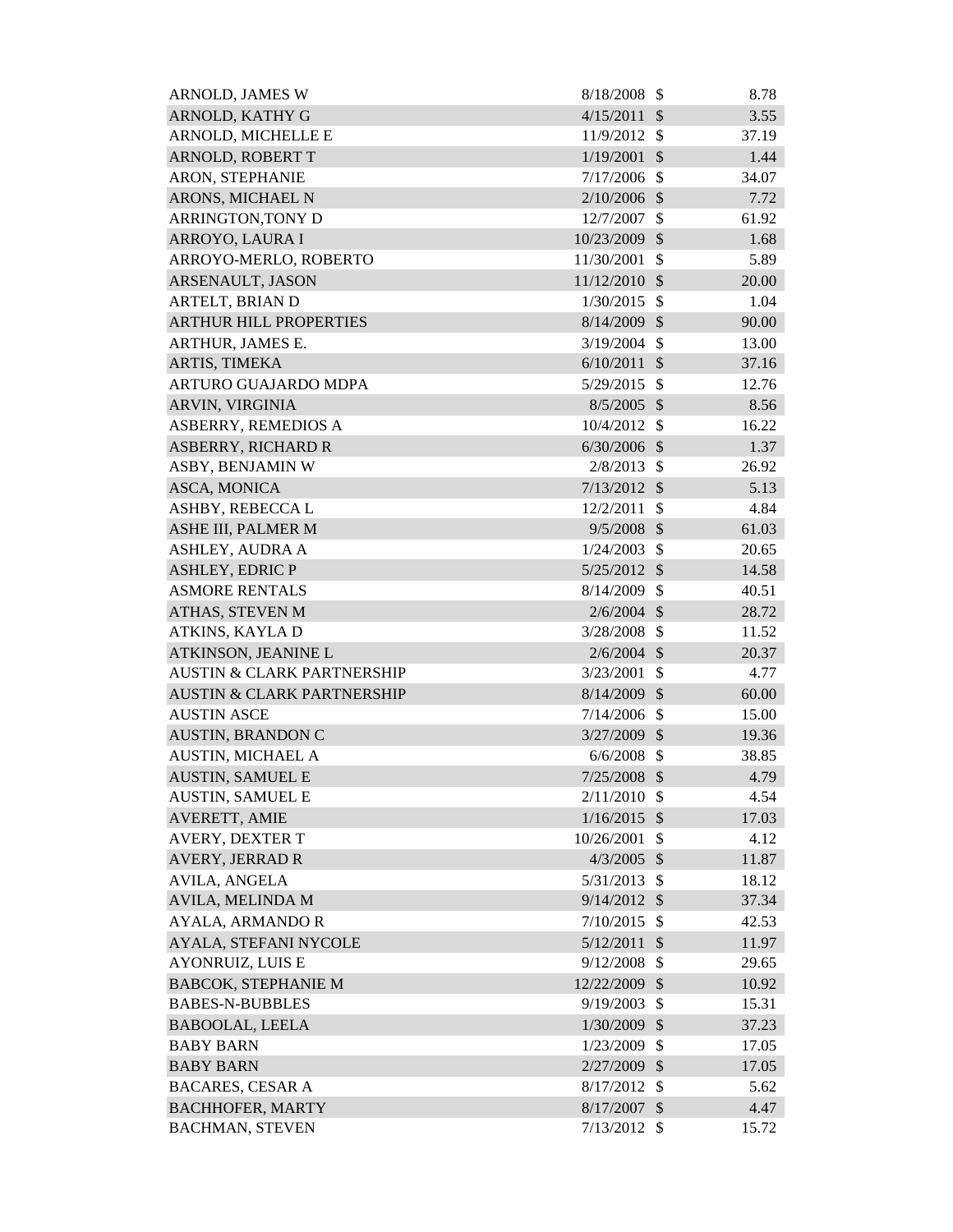| <b>BACON JR - DNAC HENRY D</b>  | $6/15/2012$ \$  |                           | 38.84 |
|---------------------------------|-----------------|---------------------------|-------|
| <b>BACON, NICHOLAS M</b>        | 6/27/2003       | -S                        | 6.84  |
| <b>BACON, RORY Z</b>            | $8/22/2014$ \$  |                           | 40.33 |
| <b>BADILLO, DANIEL</b>          | 9/3/2015        | $\mathbb{S}$              | 28.81 |
| <b>BAEZA, EDGAR M</b>           | 12/30/2005      | $\mathcal{S}$             | 6.54  |
| <b>BAGGETT, JOSHUA</b>          | $7/25/2008$ \$  |                           | 35.55 |
| <b>BAHAM, KHALIAH A</b>         | 3/23/2007       | $\mathcal{S}$             | 1.37  |
| <b>BAHNER, BLAIR E</b>          | 1/16/2015       | $\mathcal{S}$             | 41.93 |
| <b>BAHNEY III, DAVID W</b>      | $10/10/2014$ \$ |                           | 19.44 |
| <b>BAIJANATH, REMALA A</b>      | 5/17/2013       | $\mathcal{S}$             | 26.33 |
| <b>BAILEY, ERIC</b>             | 12/11/2009 \$   |                           | 27.50 |
| <b>BAILEY, ESTRELLA B</b>       | 8/28/2015       | $\mathcal{S}$             | 28.22 |
| <b>BAILEY, JOE</b>              | $2/25/2000$ \$  |                           | 16.00 |
| <b>BAILEY, LATOYA M</b>         | 1/12/2001       | \$                        | 7.67  |
| <b>BAILEY, MARC</b>             | $9/5/2003$ \$   |                           | 5.28  |
| <b>BAILEY, RICARDO A</b>        | 8/27/2010       | $\mathcal{S}$             | 38.73 |
| <b>BAILEY, RONNIE E</b>         | $8/14/2015$ \$  |                           | 70.86 |
| <b>BAILEY, RUTHANNA E</b>       | 5/2/2008        | $\mathcal{S}$             | 30.88 |
| <b>BAILEY, STEPHEN A</b>        | 3/18/2011       | $\mathcal{S}$             | 14.01 |
| <b>BAILEY, TERRELL X</b>        | 12/7/2012       | $\mathcal{S}$             | 4.32  |
| <b>BAILEY, WALDEZ B</b>         | 6/10/2011       | $\mathcal{S}$             | 19.74 |
| <b>BAIN, BENJAMIN</b>           | 5/3/2013        | $\mathbb{S}$              | 24.00 |
| <b>BAISDEN, MICHAELA S</b>      | $6/26/2015$ \$  |                           | 1.82  |
| <b>BAISE, COREY T</b>           | 1/11/2002       | $\mathbb{S}$              | 26.52 |
| BAK, DONG-YEONG                 | 9/30/2011       | $\mathcal{S}$             | 21.18 |
| <b>BAKER JR, FRED P</b>         | 8/12/2011       | $\mathcal{S}$             | 69.17 |
| <b>BAKER, MICHAEL B</b>         | 10/8/2009 \$    |                           | 24.54 |
| <b>BAKER, MICHAEL W</b>         | 7/2/2009        | \$                        | 51.33 |
| <b>BAKER, NICKI L</b>           | $7/30/2010$ \$  |                           | 26.14 |
| <b>BALDWIN, ERIN M</b>          | $7/19/2013$ \$  |                           | 62.40 |
| <b>BALDWIN, LINDSAY T</b>       | $6/27/2003$ \$  |                           | 5.90  |
| <b>BALDWIN, LINDSAY T</b>       | 2/2/2007        | \$                        | 41.28 |
| <b>BALLARD, MARGO M</b>         | $8/1/2014$ \$   |                           | 41.49 |
| <b>BALLE, GUADALUPE</b>         | $5/16/2014$ \$  |                           | 10.00 |
| <b>BANDA, LEANNA M</b>          | 9/12/2008       | $\mathcal{S}$             | 70.08 |
| <b>BANDY, DEVAN C</b>           | 8/23/2013       | $\mathcal{S}$             | 46.75 |
| <b>BANE JR, CHRISTOPHER R</b>   | 7/18/2014       | $\mathcal{S}$             | 2.59  |
| <b>BANERJEE, SURJO</b>          | 3/9/2007        | $\boldsymbol{\mathsf{S}}$ | 2.00  |
| <b>BANKS - DNAC, DENNIS R</b>   | 7/18/2014       | $\mathcal{S}$             | 3.90  |
| <b>BAPTISTE, APRIL L</b>        | 7/22/2011       | \$                        | 62.19 |
| <b>BARAJAS JR, JOSE M</b>       | $5/26/2005$ \$  |                           | 19.58 |
| BARBA, KIM M                    | $8/15/2008$ \$  |                           | 29.09 |
| <b>BARBAR, JULIAN H</b>         | 12/21/2012 \$   |                           | 2.00  |
| <b>BARBEE, DEXTER WYMAN</b>     | 8/23/2013       | $\mathcal{S}$             | 54.72 |
| <b>BARBER, CODY D</b>           | $2/14/2014$ \$  |                           | 21.42 |
| <b>BARBER, KEEGAN D</b>         | 12/13/2013      | $\mathcal{S}$             | 34.14 |
| <b>BARBER-HOLMES, LARANCE G</b> | $3/20/2015$ \$  |                           | 24.55 |
| <b>BARBOSA, OSCAR</b>           | 10/28/2005      | $\mathcal{S}$             | 49.31 |
| <b>BARCUL, KELLY T</b>          | 7/28/2000       | $\mathcal{S}$             | 1.15  |
| <b>BARINA, BOBBY</b>            | 11/27/2002      | -S                        | 10.00 |
| <b>BARKDOLL, DAVID J</b>        | 2/23/2007       | $\mathcal{S}$             | 52.26 |
|                                 |                 |                           |       |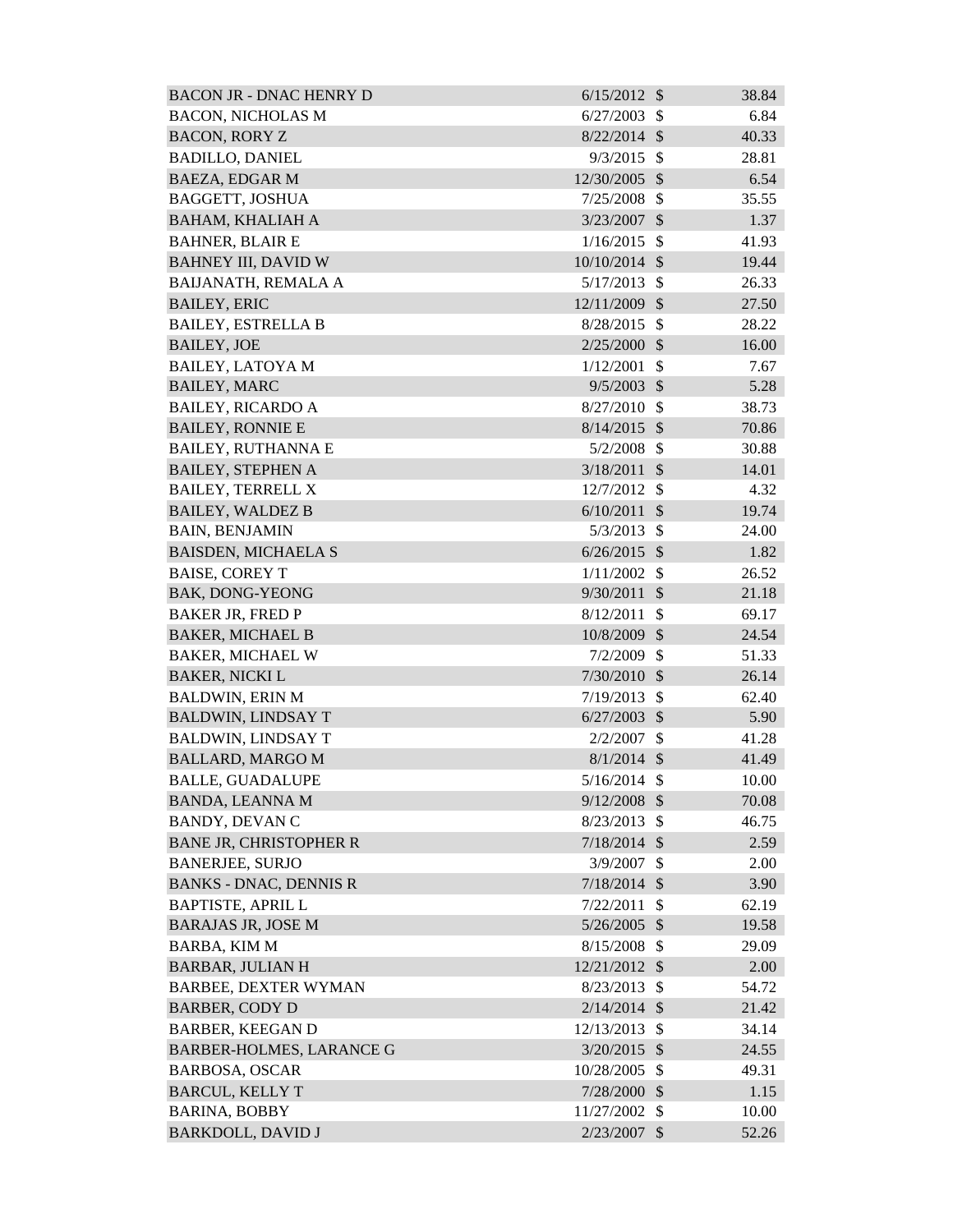| <b>BARKER, CINDY</b>                 | 1/12/2001      | $\mathcal{S}$ | 1.81  |
|--------------------------------------|----------------|---------------|-------|
| <b>BARKER, KRISTINA M</b>            | 11/1/2013      | $\mathcal{S}$ | 2.00  |
| <b>BARKLEY - DNAC, CEDRICK A</b>     | 9/7/2001       | \$            | 4.21  |
| <b>BARNARD, AMBER D</b>              | 12/30/2005     | $\mathcal{S}$ | 74.89 |
| <b>BARNES, ADAM L</b>                | 1/29/2010      | $\mathbb{S}$  | 35.20 |
| <b>BARNES, ANNA</b>                  | 1/9/2004       | $\mathcal{S}$ | 5.87  |
| <b>BARNES, JULIA S</b>               | 2/3/2006       | $\mathbb{S}$  | 15.63 |
| <b>BARNES, VANESSA</b>               | 6/27/2008      | $\mathcal{S}$ | 1.32  |
| <b>BARNETT, CARLA S</b>              | 5/29/2015      | $\mathcal{S}$ | 1.00  |
| <b>BARNETT, LEAH R</b>               | 8/19/2005 \$   |               | 23.75 |
| <b>BARNSHAW, AMY B</b>               | 12/7/2007      | $\mathcal{S}$ | 45.31 |
| <b>BARNT, NICHOLAS R</b>             | 11/9/2012 \$   |               | 29.36 |
| <b>BARR, CHRISTOPHER B</b>           | 5/29/2009      | $\mathcal{S}$ | 6.08  |
| <b>BARR, ERIC B</b>                  | 10/27/2000 \$  |               | 19.81 |
| <b>BARR, JUSTIN M</b>                | 2/6/2004       | $\mathcal{S}$ | 9.31  |
| <b>BARR, LAMOND</b>                  | 10/6/2006      | $\mathcal{S}$ | 17.93 |
| <b>BARR, ML</b>                      | 5/5/2000       | $\mathcal{S}$ | 4.36  |
| <b>BARR, MICHAEL R</b>               | 11/30/2012     | $\mathcal{S}$ | 9.07  |
| <b>BARRAGAN, KIMBERLY</b>            | 3/5/2004       | $\mathbb{S}$  | 13.85 |
| BARRAGAN, KIMBERLY                   | $4/2/2004$ \$  |               | 4.15  |
| <b>BARRAGAN, LOURDES M</b>           | 2/18/2011      | \$            | 47.11 |
| <b>BARRETT BURKETT WILSON CASTLE</b> | $6/4/1999$ \$  |               | 11.25 |
| BARRETT, CHRISTINA L                 | 10/25/2002     | $\mathcal{S}$ | 51.85 |
| <b>BARRETT, DUSTAN</b>               | 10/25/2005     | $\sqrt{3}$    | 1.86  |
| <b>BARRISH, BRIAN N</b>              | 3/15/2013      | $\mathcal{S}$ | 8.21  |
| <b>BARRON, JESUS S</b>               | 4/20/2000      | $\mathcal{S}$ | 11.24 |
| <b>BARROW, JUSTIN L</b>              | 11/23/2005     | $\mathcal{S}$ | 81.19 |
| <b>BARROW, LIONEL K</b>              | 2/15/2008      | $\mathcal{S}$ | 17.74 |
| <b>BARROW, SAMERIA F</b>             | 5/3/2013       | $\mathbb{S}$  | 3.80  |
| <b>BARRY, NICOLE B</b>               | 4/30/2010      | $\mathcal{S}$ | 24.89 |
| <b>BARTA, REBECCA M</b>              | 8/23/2013      | $\mathcal{S}$ | 2.88  |
| <b>BARTH, CHRISTAL D</b>             | $4/24/2009$ \$ |               | 1.69  |
| <b>BARTHEL, DARIAN</b>               | 8/28/2009 \$   |               | 31.31 |
| <b>BARTLESON, JOHN T</b>             | $4/24/2009$ \$ |               | 15.74 |
| BARTLETT, SUSAN M                    | 7/20/2005      | $\mathcal{S}$ | 5.51  |
| <b>BASDEN, CHAD R</b>                | $7/20/2005$ \$ |               | 15.46 |
| <b>BASHAM, CRYSTAL R</b>             | $8/15/2008$ \$ |               | 3.90  |
| <b>BASNIGHT, WILLIAM F</b>           | $5/14/2010$ \$ |               | 8.82  |
| <b>BASORE, JEREMY CARL</b>           | 12/23/2004 \$  |               | 5.00  |
| <b>BASS, CHERYLD</b>                 | $5/8/2015$ \$  |               | 11.20 |
| <b>BASS, JOSEPH G</b>                | 1/20/2006      | $\mathcal{S}$ | 21.35 |
| <b>BASSETT, JAMES C</b>              | $9/5/2014$ \$  |               | 3.72  |
| <b>BATES, JOHN W</b>                 | $9/30/2004$ \$ |               | 1.46  |
| <b>BATISTA, JILLIAN M</b>            | $8/3/2012$ \$  |               | 55.14 |
| <b>BATSON, HAYLEE ANNA</b>           | 1/17/2014      | $\mathcal{S}$ | 1.51  |
| BATSON-CALDWELL, KATHERINE K         | 12/9/2011      | $\mathcal{S}$ | 12.75 |
| <b>BATT, LAURAD</b>                  | 5/9/2014       | $\mathcal{S}$ | 19.62 |
| <b>BATTLE, ALTERIC L</b>             | $2/3/2012$ \$  |               | 62.16 |
| <b>BATTLE, AMANDA M</b>              | 1/9/2015       | $\mathbb{S}$  | 7.65  |
| <b>BATTLE, RAYMOND EUGENE</b>        | 10/29/2010 \$  |               | 1.21  |
| <b>BATTLE-KIRK, DONIQUE N</b>        | 6/26/2009      | $\mathcal{S}$ | 27.20 |
|                                      |                |               |       |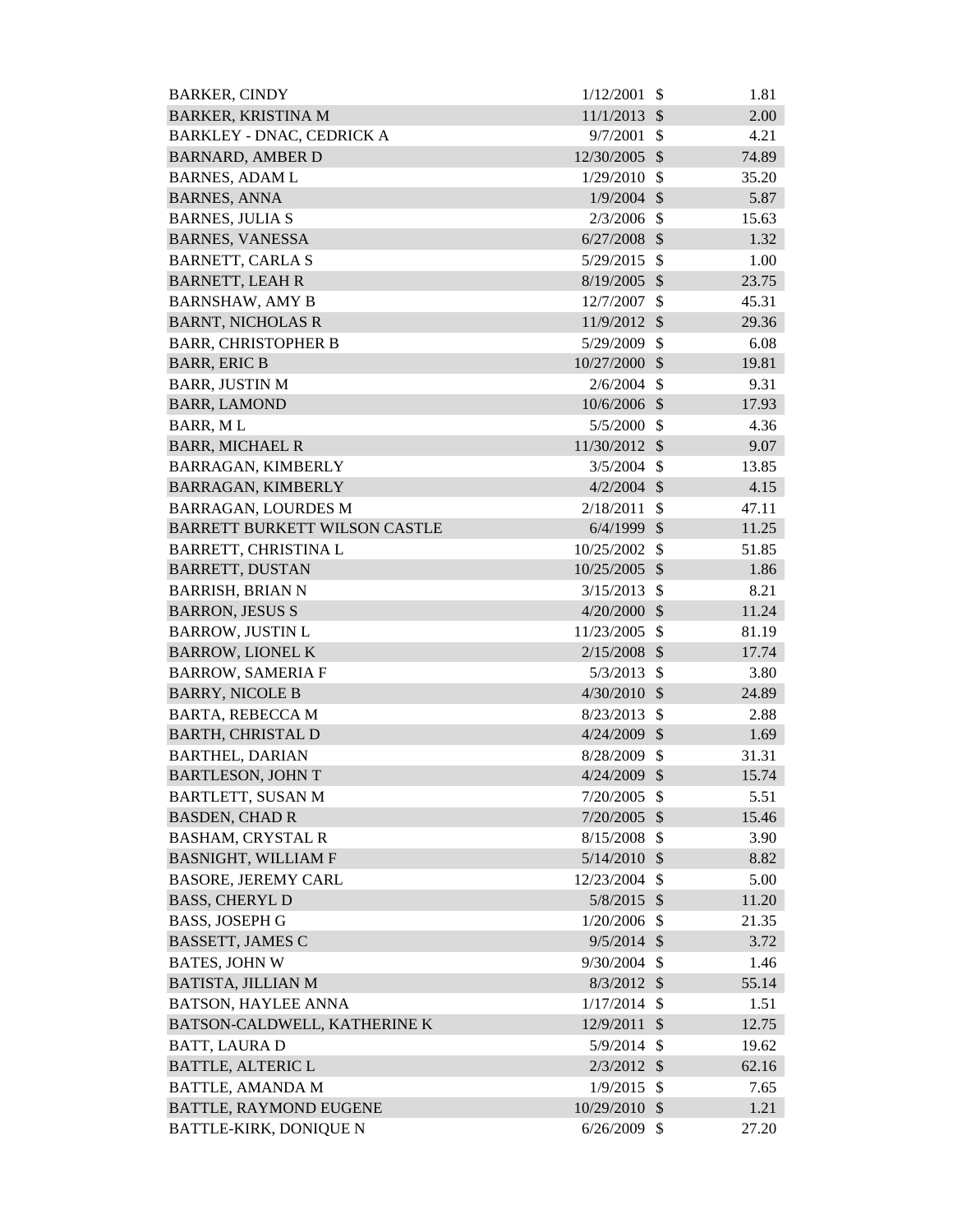| <b>BAUERNFEIND, RYAN L</b>     | 3/11/2011      | $\mathcal{S}$<br>73.60 |  |
|--------------------------------|----------------|------------------------|--|
| <b>BAUGH, ERIC J</b>           | 10/1/2010      | 51.24<br>$\mathcal{S}$ |  |
| <b>BAUGHER, JONATHON B</b>     | 12/22/2009     | $\mathcal{S}$<br>1.97  |  |
| <b>BAUMGARTNER, DEREK W</b>    | 12/9/2011      | 62.02<br>\$            |  |
| <b>BAUSUM, TIMOTHY A</b>       | 9/3/2015       | $\mathcal{S}$<br>20.23 |  |
| <b>BAXTER, JUSTIN R</b>        | 9/2/2004       | $\mathcal{S}$<br>90.00 |  |
| <b>BAXTER, PHILIP J</b>        | 1/23/2009      | $\mathcal{S}$<br>59.07 |  |
| <b>BAYANI, ARNOLD R</b>        | 10/30/2009     | $\mathcal{S}$<br>45.16 |  |
| <b>BAZAN, HUGO I</b>           | $4/16/2004$ \$ | 4.31                   |  |
| <b>BEADNELL, MOLLY</b>         | 6/15/2001      | \$<br>36.00            |  |
| <b>BEAL, CHRISTOPHER O</b>     | 9/27/2013      | $\mathcal{S}$<br>25.99 |  |
| <b>BEAMAN, JEREMY C</b>        | 3/21/2003      | \$<br>10.64            |  |
| <b>BEAN INTERNET CAFE'</b>     | 7/22/2011      | $\mathcal{S}$<br>21.61 |  |
| <b>BEAN, JERRY A</b>           | 1/28/2011      | \$<br>93.20            |  |
| <b>BEARD, JAMES M</b>          | 11/21/2008     | $\mathcal{S}$<br>18.76 |  |
| <b>BEASLEY, BRAD E</b>         | 1/21/2005      | $\mathcal{S}$<br>22.36 |  |
| <b>BEASLEY, JOSHUA T</b>       | 2/20/2009      | 22.17<br>$\mathcal{S}$ |  |
| <b>BEASLEY, RICHARD</b>        | 11/1/2002      | $\mathbb{S}$<br>5.00   |  |
| <b>BEAUMONT, DAVID LEE</b>     | 10/31/2008 \$  | 65.74                  |  |
| BEAUREGARD, ANGELA M           | 3/24/2006      | $\mathcal{S}$<br>3.74  |  |
| <b>BEAVER, CASSIE M</b>        | 7/18/2014      | 22.83<br>$\mathcal{S}$ |  |
| BECERRA, ALICIA M              | 7/25/2008      | $\mathcal{S}$<br>14.23 |  |
| <b>BECERRA, ROBERTO C</b>      | $5/29/2015$ \$ | 6.06                   |  |
| <b>BECKER, LANDON R</b>        | 9/24/2010      | $\mathcal{S}$<br>12.87 |  |
| BECKNEL, RICHETTA A            | 9/3/2015       | $\mathcal{S}$<br>26.80 |  |
| BECKWITH, JASON A              | 3/18/2011      | $\mathcal{S}$<br>29.35 |  |
| BECKWITH, SHATIQUA L           | 8/18/2008      | $\mathcal{S}$<br>68.68 |  |
| BEEMAN, MELODY JEAN            | 1/11/2013      | $\mathcal{S}$<br>16.29 |  |
| <b>BEHAVIOR FOR LIFE</b>       | 12/10/2010     | $\mathcal{S}$<br>35.46 |  |
| <b>BEIMERS, JEREMY S</b>       | 9/12/2008      | $\mathcal{S}$<br>3.01  |  |
| <b>BELCHER, MICHAEL</b>        | 11/30/2001 \$  | 2.91                   |  |
| <b>BELCHER, STEVEN</b>         | 2/25/2000      | $\mathcal{S}$<br>2.45  |  |
| <b>BELDEN, SARA J</b>          | 10/6/2000      | $\mathcal{S}$<br>14.16 |  |
| <b>BELIEL, DARRICK J</b>       | 11/2/2012      | $\mathcal{S}$<br>61.17 |  |
| <b>BELL DEMOCRATIC PARTY</b>   | 1/12/2001      | $\mathcal{S}$<br>4.42  |  |
| <b>BELL, BRIAN A</b>           | 12/26/2003     | \$<br>1.52             |  |
| <b>BELL, GENEVAK</b>           | 5/15/2009 \$   | 30.39                  |  |
| <b>BELL, TRAVIS CHASE</b>      | 6/12/2015      | $\mathcal{S}$<br>67.67 |  |
| <b>BELLARDINI, DOMONIQUE P</b> | 3/27/2009      | $\mathcal{S}$<br>15.33 |  |
| BELMONTES, RAYMOND C           | 10/12/2007     | \$<br>26.59            |  |
| <b>BELTON, DONALD T</b>        | $8/1/2008$ \$  | 50.13                  |  |
| <b>BENAVIDES, JULIAN</b>       | 9/18/2015      | $\mathcal{S}$<br>41.60 |  |
| <b>BENDER, MYQUEL M</b>        | $9/5/2014$ \$  | 52.93                  |  |
| BENEDICT, JOHN M               | 8/12/2011      | \$<br>5.27             |  |
| <b>BENIN, JASON L</b>          | 1/6/2006       | 34.61<br>$\mathcal{S}$ |  |
| <b>BENITEZ, CARLOS A</b>       | 6/8/2007       | $\mathcal{S}$<br>7.19  |  |
| <b>BENN, CLAUDINE N</b>        | 11/30/2001     | 2.91<br>$\mathcal{S}$  |  |
| <b>BENN, GARFIELD M</b>        | 6/12/2009      | \$<br>5.00             |  |
| <b>BENNET, DONALD E</b>        | 6/1/2007       | 13.04<br>\$            |  |
| BENNETT JR, ROBERT E           | 6/24/2011      | $\mathcal{S}$<br>23.29 |  |
| BENNETT, JEFFERY L             | 4/17/2003      | $\mathcal{S}$<br>53.05 |  |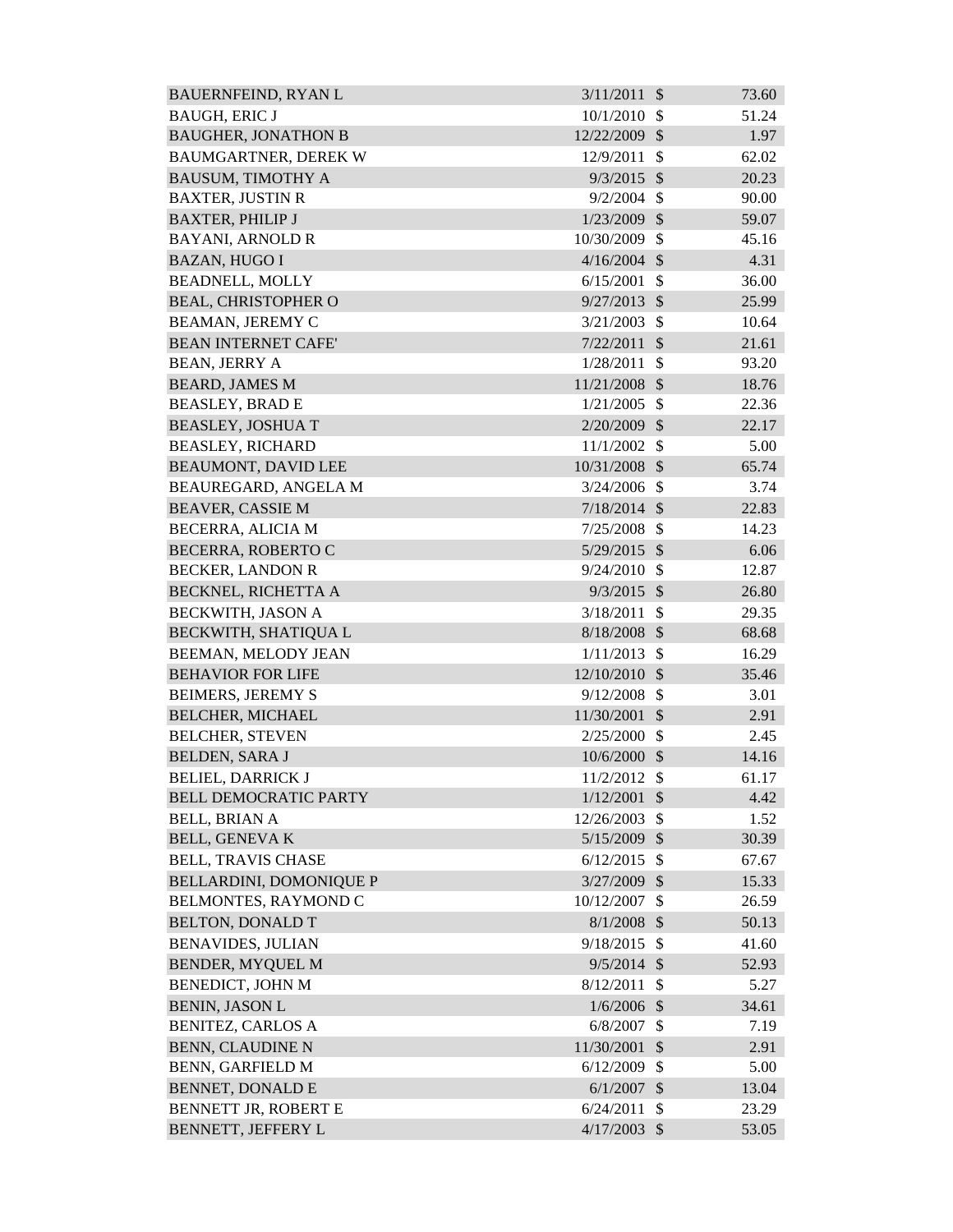| BENNETT, JONE' Y              | 8/30/2007       | \$                        | 16.21 |
|-------------------------------|-----------------|---------------------------|-------|
| <b>BENNETT, JOSEPH A</b>      | 7/19/2013       | $\mathcal{S}$             | 3.49  |
| <b>BENNETT, MICHAEL R</b>     | 8/3/2007        | $\mathcal{S}$             | 1.96  |
| <b>BENNETT, PRECIOUS S</b>    | 5/13/2005       | $\mathcal{S}$             | 1.24  |
| <b>BENNETT, RODNEY S</b>      | 5/25/2007       | \$                        | 1.37  |
| <b>BENNIGSOHN, BRANDON R</b>  | 12/3/2010       | $\mathcal{S}$             | 24.15 |
| <b>BENNINGHOFF, KIM</b>       | 6/30/2000       | $\mathcal{S}$             | 18.60 |
| <b>BENSON, SAMUEL C</b>       | 3/3/2006        | $\boldsymbol{\mathsf{S}}$ | 45.26 |
| <b>BENTON, EARL D</b>         | 1/30/2009       | $\mathcal{S}$             | 2.08  |
| <b>BENTON, THERESA</b>        | $1/11/2002$ \$  |                           | 3.45  |
| <b>BENZI, GARY R</b>          | $5/5/2000$ \$   |                           | 42.15 |
| <b>BEQIRI, FIQIRET</b>        | 7/28/2006       | $\mathcal{S}$             | 5.51  |
| <b>BEQIRI, JONILDA</b>        | $3/10/2006$ \$  |                           | 34.38 |
| <b>BERALUS, RONALD</b>        | $6/25/2010$ \$  |                           | 30.00 |
| <b>BERCIER, LINDA J</b>       | 9/25/2009       | $\mathcal{S}$             | 5.73  |
| <b>BERESFORD, CRYSTAL R</b>   | 5/3/2013        | $\mathcal{S}$             | 16.89 |
| BERGGREN, AUBREY L            | 7/3/2014        | $\mathcal{S}$             | 4.83  |
| <b>BERGSTROM, SHAWN E</b>     | $7/11/2003$ \$  |                           | 6.32  |
| BERKEBILE JR, WILLIAM E       | 1/9/2009        | $\mathcal{S}$             | 5.81  |
| <b>BERKEY, NICHOLAS M</b>     | $2/7/2014$ \$   |                           | 13.95 |
| BERKLEY, BEVERLY PATRICE      | 4/5/2007        | $\mathcal{S}$             | 50.00 |
| <b>BERNAL, ALFONZO J</b>      | $4/16/2010$ \$  |                           | 43.93 |
| <b>BERNARDEZ, LORENS B</b>    | 4/3/2009        | $\mathcal{S}$             | 30.74 |
| <b>BERNARDI, HILDA R</b>      | $12/12/2014$ \$ |                           | 11.47 |
| <b>BERNIER, THOMAS S</b>      | 2/20/2009       | $\mathcal{S}$             | 6.54  |
| BERNSTEIN, ALYCIA CC          | 5/7/2010        | $\mathcal{S}$             | 13.36 |
| <b>BERRIOS, FRANK P</b>       | $6/2/2006$ \$   |                           | 5.69  |
| <b>BERRY, MICHAEL E</b>       | 12/12/2014 \$   |                           | 3.24  |
| <b>BERRY, STOJANKA S</b>      | 3/20/2015       | -\$                       | 10.89 |
| BERRYMAN, ZEBULYNN V          | $4/16/2010$ \$  |                           | 16.95 |
| BERTRAM, CHRISTY K            | $6/28/2013$ \$  |                           | 46.15 |
| BERTRAND-MORINE, CLAUDIA      | $5/1/2009$ \$   |                           | 5.34  |
| BERZOSA, WILLIAM              | $8/3/2012$ \$   |                           | 75.07 |
| <b>BEST JR, WILLIE J</b>      | 8/14/2009 \$    |                           | 5.82  |
| BETHANE, STARCHANA            | 12/22/2009 \$   |                           | 11.44 |
| <b>BETHEA, DARRYL F</b>       | $7/25/2008$ \$  |                           | 13.21 |
| <b>BETHEA, SHEENA A</b>       | 2/10/2006       | \$                        | 2.56  |
| <b>BETT, ROLANDA K</b>        | 5/20/2011       | $\mathcal{S}$             | 19.67 |
| <b>BETTS III, LEROY</b>       | 10/30/2009      | $\mathcal{S}$             | 10.73 |
| <b>BETZ, AARON</b>            | 10/8/2009       | $\mathcal{S}$             | 28.93 |
| <b>BEVILL, MICHAEL</b>        | 4/20/2000       | $\mathcal{S}$             | 9.68  |
| <b>BEYROUTHY JR, JOSEPH P</b> | $1/31/2014$ \$  |                           | 30.94 |
| <b>BIBB, JIMMY R</b>          | $1/3/2014$ \$   |                           | 34.67 |
| <b>BIELS, WADE L</b>          | $1/11/2008$ \$  |                           | 8.71  |
| <b>BIGGERS, MUZETTE</b>       | 3/23/2012       | $\mathcal{S}$             | 25.00 |
| <b>BIGGS, GARY W</b>          | 10/30/2009 \$   |                           | 1.01  |
| <b>BILAL, JOHN S</b>          | 10/7/2011       | \$                        | 1.49  |
| <b>BILLMAN, JARED L</b>       | 11/21/2008 \$   |                           | 20.00 |
| <b>BILLS, SARA</b>            | 3/27/2015       | $\mathcal{S}$             | 7.20  |
| <b>BILLUPS, DANIEL W</b>      | $5/29/2015$ \$  |                           | 28.12 |
| <b>BINGHAM, TERRA J</b>       | 10/6/2000 \$    |                           | 9.63  |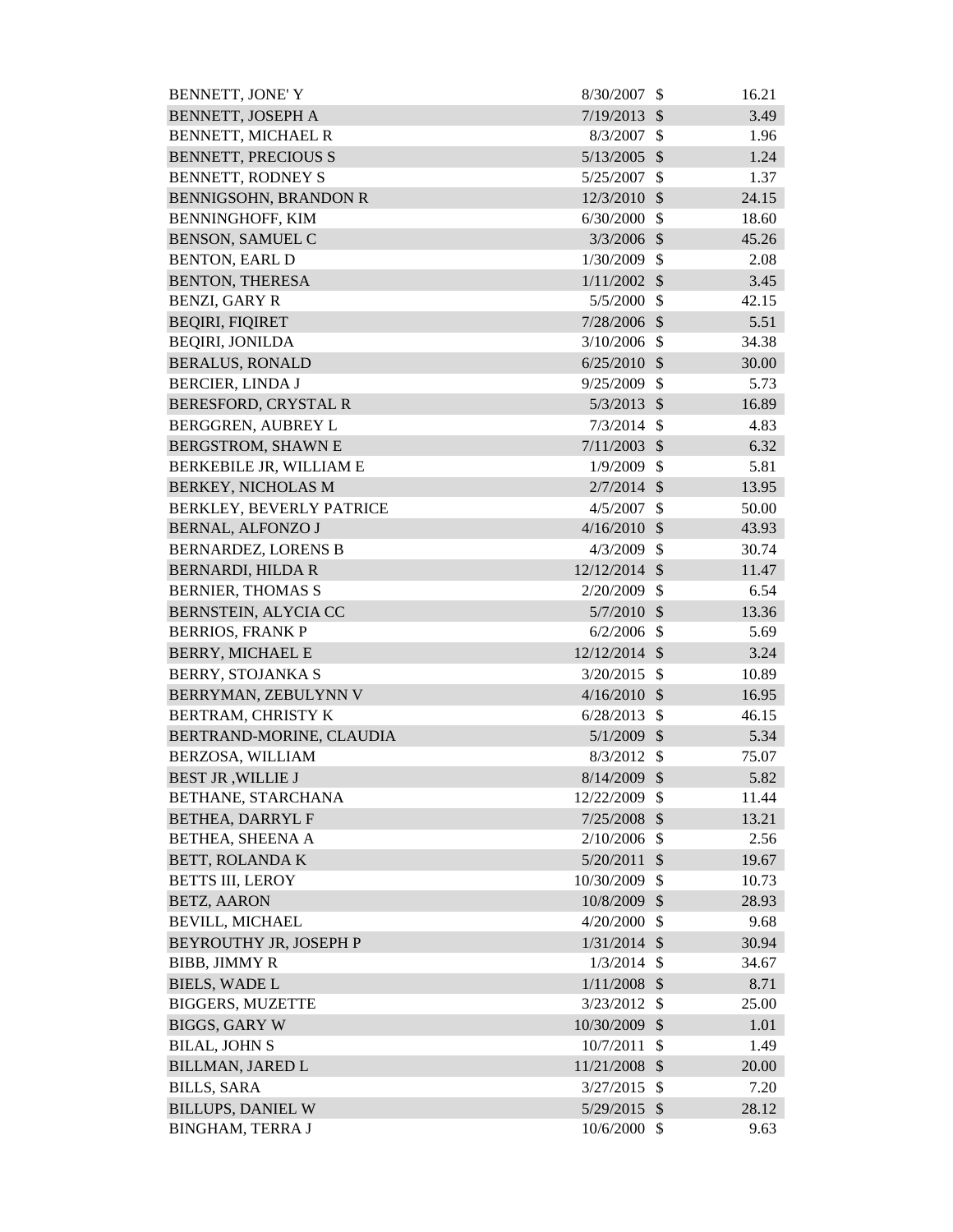| <b>BINSFELD, NICOLE J</b>          | 10/28/2005 \$  |               | 16.43 |
|------------------------------------|----------------|---------------|-------|
| <b>BINZ, JEREMY</b>                | 5/8/2015       | - \$          | 35.00 |
| <b>BIRD, ALMAR</b>                 | 7/20/2012      | $\mathcal{S}$ | 4.37  |
| BISCAIA, JOAO                      | 4/2/2004       | $\mathcal{S}$ | 7.22  |
| <b>BISHOP, CRYSTAL L</b>           | 10/26/2007     | $\mathcal{S}$ | 10.65 |
| <b>BISHOP, JENNIFER L</b>          | 4/17/2014      | $\mathcal{S}$ | 9.07  |
| <b>BISHOP, KAREN S</b>             | 4/20/2000      | $\mathcal{S}$ | 7.81  |
| <b>BISHOP, WILLIAM B</b>           | 7/26/2002      | $\mathcal{S}$ | 2.89  |
| <b>BISSON, HARVEY JR</b>           | 6/19/2009      | $\mathcal{S}$ | 35.43 |
| BITKOFER, DAVID A.                 | 9/28/2007      | \$            | 38.29 |
| <b>BITTLE, PARKER G</b>            | 11/10/2005     | $\mathcal{S}$ | 2.51  |
| <b>BIVENS, JAMES D</b>             | 9/24/2010      | \$            | 23.64 |
| <b>BLACK, ETHAN I</b>              | 7/15/2004      | $\mathcal{S}$ | 30.48 |
| <b>BLACK, ETHAN I</b>              | 8/6/2004       | $\mathbb{S}$  | 40.59 |
| <b>BLACK, STEVEN S</b>             | 7/30/2010      | $\mathcal{S}$ | 34.57 |
| <b>BLACKBURN, DONNA J</b>          | 3/9/2001       | $\mathcal{S}$ | 1.19  |
| <b>BLACKIE, JEREMY LANCE</b>       | 9/2/2011       | $\mathcal{S}$ | 45.83 |
| <b>BLACKMAN JR, ALVIN</b>          | 8/27/2010      | $\mathcal{S}$ | 9.93  |
| <b>BLACKMON JR, BARNARD</b>        | 11/21/2012     | $\mathcal{S}$ | 5.00  |
| <b>BLACKMON, DEANTE</b>            | 11/16/2001     | $\mathcal{S}$ | 48.00 |
| <b>BLACKWELL, PATSY</b>            | 3/20/2009      | $\mathcal{S}$ | 35.75 |
| <b>BLAIR, JENELLE J</b>            | 8/28/2009      | $\mathcal{S}$ | 6.08  |
| <b>BLAIR, MIRIAM L</b>             | 9/6/2002       | $\mathcal{S}$ | 7.56  |
| <b>BLAIR, YVETTE R</b>             | 5/27/2004      | $\mathcal{S}$ | 9.79  |
| <b>BLAKE, JOSHUA CARL Y</b>        | 10/28/2011     | $\mathcal{S}$ | 11.90 |
| <b>BLAKELY JR, CARL W</b>          | 7/9/2004       | $\mathcal{S}$ | 1.75  |
| <b>BLAKELY, KIRK A</b>             | 10/28/2005     | $\mathcal{S}$ | 3.95  |
| <b>BLAKLEY, DARLENE</b>            | 9/7/2001       | $\mathcal{S}$ | 10.00 |
| <b>BLANCO, JAIME</b>               | $1/2/2015$ \$  |               | 1.83  |
| <b>BLANCO, ROBERT</b>              | 2/28/2014      | $\mathcal{S}$ | 67.93 |
| <b>BLAND, LYNETTE L</b>            | 4/18/2008 \$   |               | 10.00 |
| <b>BLANKS, ANGELINA</b>            | 3/20/2015      | \$            | 3.07  |
| <b>BLANKS, LAWRENCE</b>            | 9/18/2009 \$   |               | 32.40 |
| <b>BLANKS, PATRICIA A</b>          | 2/6/2015       | $\mathbb{S}$  | 14.71 |
| BLAS, KATELYN, official            | $8/9/2013$ \$  |               | 24.00 |
| <b>BLAUVELT, BRANDEE J</b>         | 7/26/2013      | $\mathcal{S}$ | 1.91  |
| <b>BLAUVELT, CATHERINE</b>         | $9/7/2012$ \$  |               | 18.99 |
| <b>BLEA, DUSTIN A</b>              | 8/7/2015       | $\mathcal{S}$ | 7.88  |
| <b>BLEDSOE II, PHILLIP A</b>       | $1/20/2012$ \$ |               | 25.61 |
| <b>BLESSING, SONG H</b>            | 6/24/2005      | $\mathcal{S}$ | 57.92 |
| <b>BLOHM, CYNTHIA D</b>            | 12/2/2005 \$   |               | 64.09 |
| <b>BLOHM, ERIC E</b>               | 5/2/2008       | $\mathbb{S}$  | 35.31 |
| <b>BLOOD, REBECCA A</b>            | 3/7/2014       | $\mathcal{S}$ | 29.59 |
| <b>BLOSE, HEATHER L</b>            | 9/16/2011      | $\mathcal{S}$ | 19.72 |
| <b>BLOUNT, MEGAN L</b>             | 1/29/2010      | $\mathcal{S}$ | 12.74 |
| <b>BLUE BONNET CHAPTER</b>         | 1/9/2004       | $\mathcal{S}$ | 15.00 |
| <b>BLUEBONNET CHAPTER OF SBCCI</b> | $1/11/2002$ \$ |               | 15.00 |
| <b>BLUEWATER ASSETS, LLC</b>       | 7/24/2015      | $\mathcal{S}$ | 13.26 |
| <b>BLUM, SARAH L</b>               | 11/30/2001     | $\mathcal{S}$ | 11.94 |
| <b>BOATNER, MELINDA F</b>          | 7/2/2009       | $\mathcal{S}$ | 10.50 |
| <b>BOATNER, TERRILL D</b>          | 11/21/2008 \$  |               | 14.15 |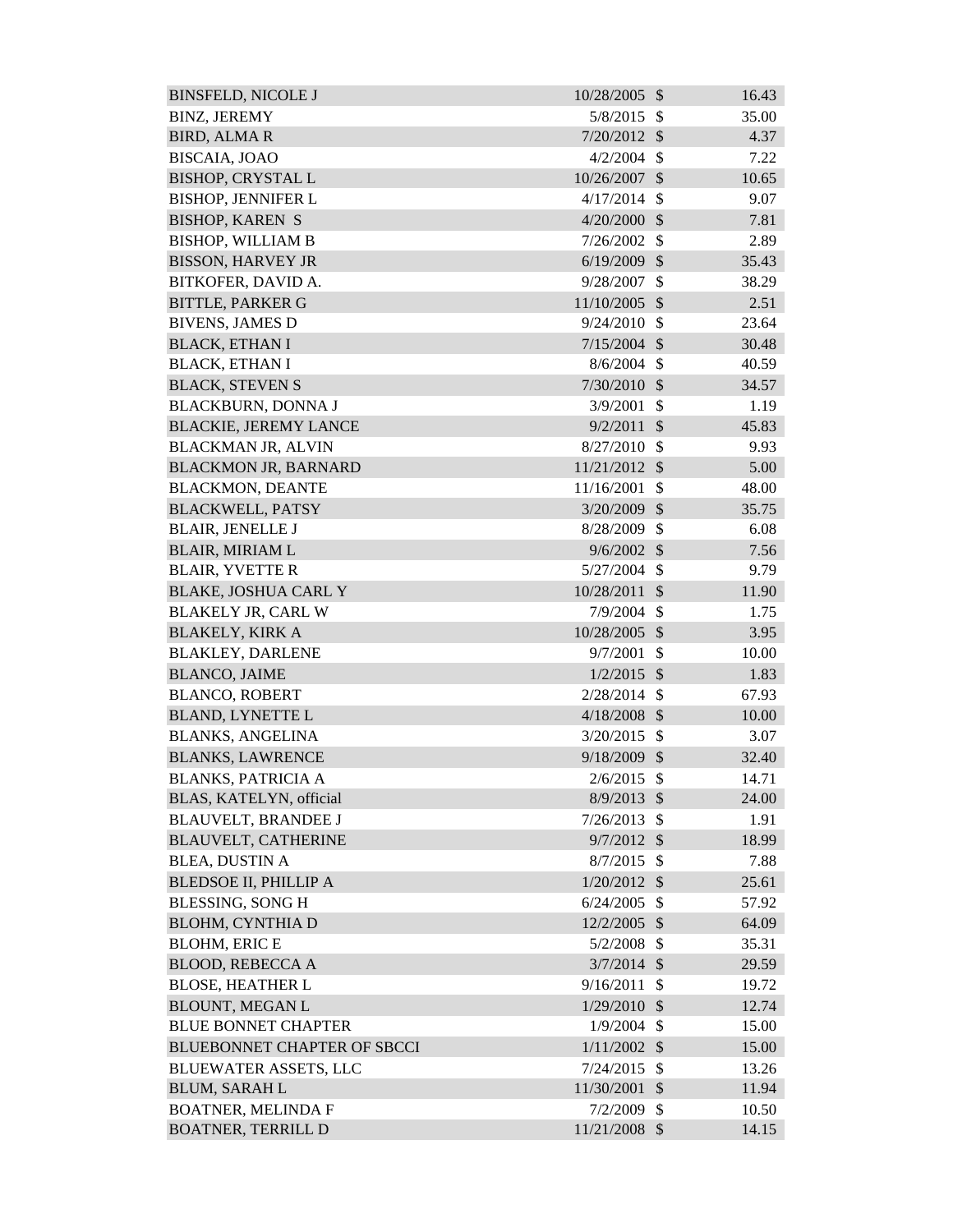| BOATWRIGHT, ALVIN ALGERNON      | 7/30/2010      | - \$                      | 4.01  |
|---------------------------------|----------------|---------------------------|-------|
| <b>BOATWRIGHT, TRAVIS W</b>     | $1/6/2006$ \$  |                           | 46.59 |
| <b>BOB, CODEY L</b>             | 9/28/2005      | -\$                       | 2.80  |
| <b>BOECHLER, SAMANTHA C</b>     | $7/1/2010$ \$  |                           | 55.91 |
| <b>BOEHM, JOSEPH J</b>          | 11/22/2013     | $\mathcal{S}$             | 5.18  |
| <b>BOGE, MICHAEL A</b>          | 7/25/2003      | $\mathcal{S}$             | 15.00 |
| <b>BOHAC, FRANK T</b>           | 8/28/2015      | $\mathcal{S}$             | 21.00 |
| <b>BOHAN JR, MICHAEL J</b>      | 7/31/2009      | $\mathcal{S}$             | 8.48  |
| <b>BOHANNON, CODY L</b>         | 1/10/2014      | $\mathbb{S}$              | 10.94 |
| <b>BOHANNON, CORY LYNN</b>      | $6/6/2014$ \$  |                           | 30.45 |
| <b>BOHN, MEGAN CARROLL</b>      | 10/29/2010     | $\mathcal{S}$             | 2.72  |
| <b>BOIES, AMY S</b>             | 6/18/2010      | $\mathcal{S}$             | 13.89 |
| <b>BOIKE, ANTHONY L</b>         | 4/15/2005      | $\mathcal{S}$             | 21.43 |
| <b>BOLAND, RANDY D</b>          | 11/3/2006      | $\mathcal{S}$             | 3.29  |
| <b>BOLLE AMERICA</b>            | 5/21/1999      | $\mathbb{S}$              | 17.75 |
| <b>BOLLE, CARL C</b>            | 8/14/2015      | $\mathcal{S}$             | 6.40  |
| <b>BOLLINGMO, CHRISTOPHER W</b> | 9/14/2012      | $\mathcal{S}$             | 50.31 |
| <b>BOLLINGMO, CHRISTOPHER W</b> | 11/30/2012 \$  |                           | 50.31 |
| <b>BOND, CHRISTOPHER M</b>      | 9/13/2013      | $\mathcal{S}$             | 36.65 |
| <b>BOND, JUSTIN T</b>           | $5/29/2015$ \$ |                           | 10.31 |
| <b>BONGE, BRANDEN L</b>         | 7/26/2002      | $\mathcal{S}$             | 5.42  |
| <b>BONIN, EMILY R</b>           | 8/7/2015       | $\mathcal{S}$             | 23.40 |
| <b>BONSU, GINA R</b>            | 8/7/2009       | $\mathcal{S}$             | 6.48  |
| <b>BOOKER, ALLISON R</b>        | 7/1/2010       | $\mathcal{S}$             | 32.50 |
| <b>BOOKER, BRANDON</b>          | 7/31/2009      | \$                        | 10.00 |
| <b>BOOKER, REBECCA J</b>        | 10/9/2008      | $\sqrt[6]{\frac{1}{2}}$   | 13.70 |
| <b>BOONE, TERRENCE</b>          | 6/28/2002      | $\mathcal{S}$             | 1.10  |
| <b>BOOTH, MARCUS D</b>          | 2/6/2015       | $\mathcal{S}$             | 3.25  |
| <b>BOOTH, RONALD C</b>          | 3/28/2008      | $\mathcal{S}$             | 7.21  |
| <b>BOOTHE, MISTY S</b>          | 9/29/2006 \$   |                           | 12.82 |
| <b>BORCHERS, LUKE C</b>         | 3/16/2012      | $\mathcal{S}$             | 6.54  |
| <b>BORGMEYER, PAUL A</b>        | 1/25/2008      | $\sqrt{3}$                | 1.37  |
| <b>BORN, CHRISTIAN M</b>        | 4/16/2010      | $\mathcal{S}$             | 4.39  |
| <b>BORTH, JACOB D</b>           | 7/24/2009 \$   |                           | 7.24  |
| <b>BORUK, ELIZABETH N</b>       | 10/25/2005     | $\mathbb{S}$              | 69.65 |
| <b>BOSTIC JR, HENRY</b>         | 4/29/2011      | $\mathcal{S}$             | 28.52 |
| <b>BOSTICK, DAVID C</b>         | 9/17/2010      | $\mathcal{S}$             | 5.97  |
| <b>BOSTON, ANDREW T</b>         | 1/16/2015      | $\mathcal{S}$             | 18.95 |
| <b>BOTELLO, RICKY</b>           | 1/28/2000      | $\mathcal{S}$             | 8.97  |
| <b>BOTELLO, RICKY</b>           | 2/25/2000      | $\mathcal{S}$             | 2.70  |
| <b>BOTHELL, RONALD M</b>        | 9/1/2005       | $\mathcal{S}$             | 1.32  |
| <b>BOULTINGHOUSE, WESLEY A</b>  | 6/30/2011      | $\mathcal{S}$             | 51.37 |
| <b>BOURGEOIS, NORMAL</b>        | 4/15/2011      | $\mathcal{S}$             | 27.68 |
| <b>BOURNE, CHRISTOPHER A</b>    | 12/14/2007     | $\boldsymbol{\mathsf{S}}$ | 1.46  |
| <b>BOURQUE, JOHNNIE B</b>       | 4/30/2007      | \$                        | 2.78  |
| <b>BOVEE, STEVEN A</b>          | 8/14/2009      | $\boldsymbol{\mathsf{S}}$ | 18.04 |
| <b>BOWEN, LAWRENCE M</b>        | 8/22/2014      | $\mathcal{S}$             | 62.40 |
| <b>BOWERS, ANTHONY W</b>        | 1/27/2012      | $\mathcal{S}$             | 8.11  |
| <b>BOWMAN, ROBERT T</b>         | 5/16/2014      | $\mathcal{S}$             | 2.00  |
| BOWMAN, TOSHALYNN A             | $5/17/2013$ \$ |                           | 21.94 |
| <b>BOWSER, EARLGLENN A</b>      | 2/26/2010      | $\mathcal{S}$             | 45.68 |
|                                 |                |                           |       |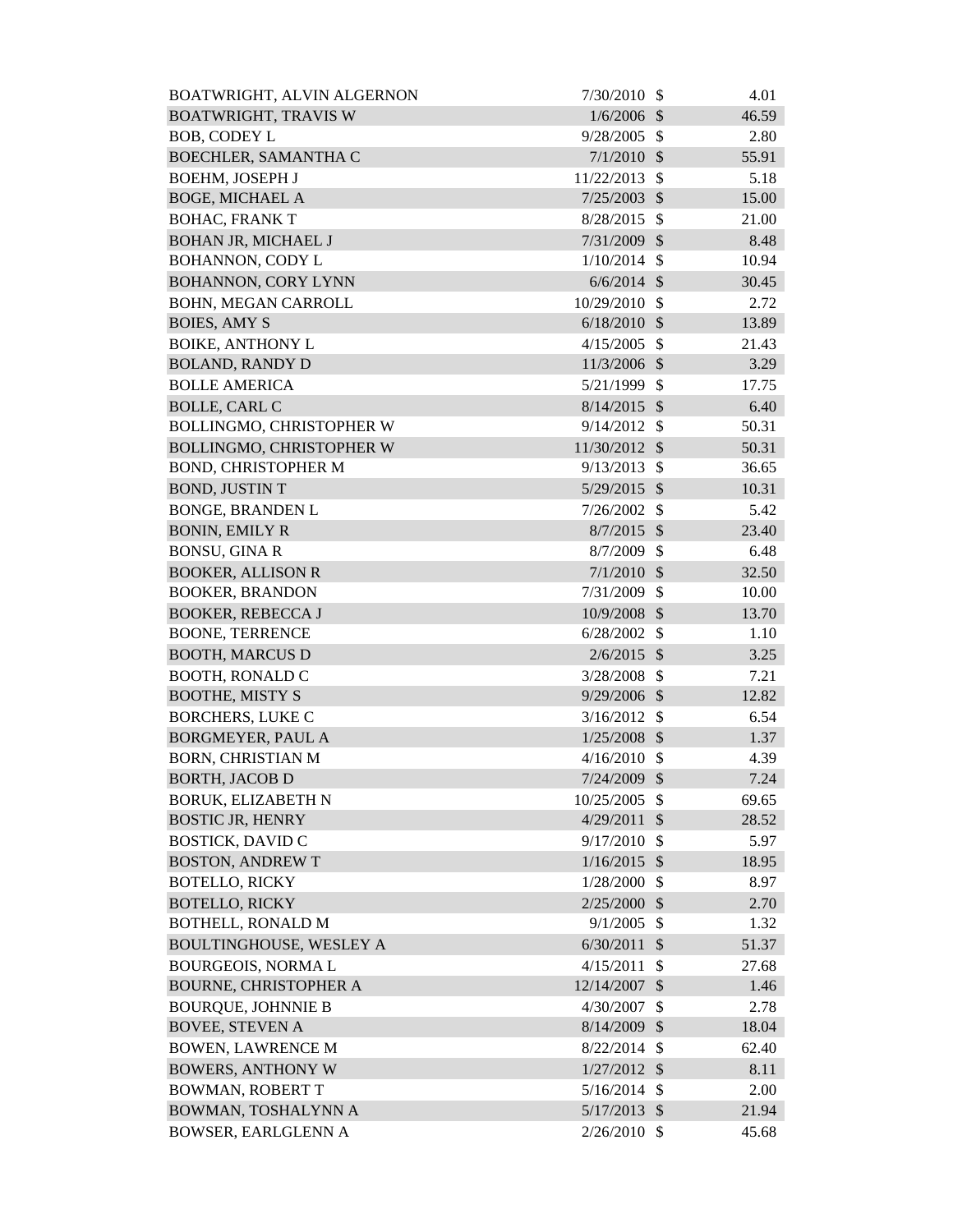| <b>BOYD, DAVID S</b>         | 4/30/2004      | $\mathcal{S}$ | 22.19 |
|------------------------------|----------------|---------------|-------|
| <b>BOYD, DIANE C</b>         | 1/23/2009      | $\mathcal{S}$ | 24.95 |
| <b>BOYD, ETIENNE B</b>       | 8/14/2015      | $\mathcal{S}$ | 20.35 |
| <b>BOYD, FELICIA L</b>       | 6/30/2011      | $\mathcal{S}$ | 15.67 |
| <b>BOYD, KENNETH R</b>       | 3/14/2014      | $\mathcal{S}$ | 6.68  |
| BOYKIN, ADAM C               | 6/15/2012      | $\mathcal{S}$ | 32.33 |
| <b>BOYLE, TAMARA R</b>       | 10/7/2011      | $\mathcal{S}$ | 16.58 |
| <b>BOZEMAN, TIFFANY J</b>    | 9/12/2008      | \$            | 9.10  |
| <b>BRACCINI, STEPHEN L</b>   | $4/25/2014$ \$ |               | 56.88 |
| <b>BRACEY, TERRY E</b>       | 11/14/2003     | $\mathcal{S}$ | 1.82  |
| <b>BRACKIN, DAVID J</b>      | $3/30/2012$ \$ |               | 48.02 |
| <b>BRADBURY, LARRY D</b>     | 11/30/2012     | \$            | 38.54 |
| <b>BRADFORD, ALFRED</b>      | $3/2/2012$ \$  |               | 15.80 |
| <b>BRADFORD, BRITTNEY L</b>  | 11/16/2007     | $\mathcal{S}$ | 21.01 |
| <b>BRADICK, ANGELA ANN</b>   | 1/23/2009      | $\mathcal{S}$ | 15.56 |
| <b>BRADLEY, ALICIA Y</b>     | 4/16/2010      | $\mathcal{S}$ | 12.85 |
| <b>BRADLEY, DAVID W</b>      | 12/7/2007      | $\mathcal{S}$ | 3.92  |
| <b>BRADLEY, SARA E</b>       | 7/19/2013      | $\mathcal{S}$ | 1.79  |
| <b>BRADSHAW, CHRISTOPHER</b> | $2/6/2004$ \$  |               | 2.92  |
| <b>BRAGG, BRYANE</b>         | 6/16/2000      | $\mathcal{S}$ | 9.47  |
| <b>BRAHE, MICHAEL B</b>      | 9/21/2012      | $\mathcal{S}$ | 15.04 |
| <b>BRAMBILA, JOSE M</b>      | 10/3/2014      | $\mathcal{S}$ | 20.09 |
| <b>BRAMLETT, GRANT S</b>     | 8/14/2015      | $\mathcal{S}$ | 90.00 |
| <b>BRAND, LAWRENCE D</b>     | 4/17/2009      | $\mathcal{S}$ | 15.64 |
| <b>BRANDSASSE, KEVIN L</b>   | 8/14/2015      | $\mathcal{S}$ | 34.63 |
| <b>BRANTNER, JAMES N</b>     | 2/20/2004      | $\mathcal{S}$ | 2.00  |
| <b>BRANTZ, PATRICK A</b>     | $3/28/2008$ \$ |               | 20.53 |
| <b>BRASSFIELD, TOBYRES D</b> | 12/29/2006     | $\mathcal{S}$ | 8.53  |
| <b>BRAUNCH, THEODORE J</b>   | $5/14/2004$ \$ |               | 19.41 |
| BRAVO, LEONARD MANUEL        | 12/23/2004     | $\mathbb{S}$  | 43.00 |
| <b>BRAY, PHILLIP W</b>       | $3/8/2002$ \$  |               | 3.16  |
| <b>BRAYBOY, WENDELL C</b>    | 6/17/2005      | $\mathcal{S}$ | 13.54 |
| BREDBENNER, KENT HOWARD      | 9/29/2006      | $\mathcal{S}$ | 50.00 |
| <b>BREMER, TREVOR R</b>      | $9/7/2012$ \$  |               | 38.97 |
| <b>BRENNAN, GREGORY K</b>    | 9/5/2008       | $\mathcal{S}$ | 46.55 |
| <b>BREWER II, GARRETT H</b>  | 7/19/2013      | $\mathcal{S}$ | 2.05  |
| <b>BREWER, ANDREA M</b>      | $9/7/2012$ \$  |               | 37.66 |
| <b>BREWER, JACOB</b>         | 3/26/2010      | $\mathcal{S}$ | 36.62 |
| <b>BREWER, KIERON</b>        | 10/29/2010     | $\mathcal{S}$ | 30.00 |
| BREWSTER, CYNTHIA Y          | 2/27/2009      | \$            | 40.57 |
| <b>BRICENO, DANIEL</b>       | $9/7/2012$ \$  |               | 2.72  |
| BRIDDELL, MARTHELLA G        | 7/24/2009      | $\mathcal{S}$ | 35.47 |
| <b>BRIDGE, JOSEPH W</b>      | 9/10/2010      | $\mathcal{S}$ | 39.25 |
| <b>BRIDGES JR, ALLEN B</b>   | 7/26/2013      | $\mathcal{S}$ | 2.00  |
| <b>BRIDGLAND, STEPHEN V</b>  | 12/13/2013     | $\mathcal{S}$ | 16.11 |
| <b>BRIGGS, SCOTT A</b>       | 6/25/2004      | $\mathcal{S}$ | 5.00  |
| <b>BRIGHT, DAWN M</b>        | $9/1/2005$ \$  |               | 43.29 |
| <b>BRIGHT, LATASHA S</b>     | 3/19/2010      | $\mathcal{S}$ | 10.90 |
| <b>BRINK, ANTHONY H</b>      | 9/16/2011      | $\mathcal{S}$ | 1.80  |
| BRINSON III, JOSEPH C        | 1/2/2015       | $\mathcal{S}$ | 36.03 |
| <b>BRINSON, MONIQUE</b>      | $1/28/2000$ \$ |               | 7.83  |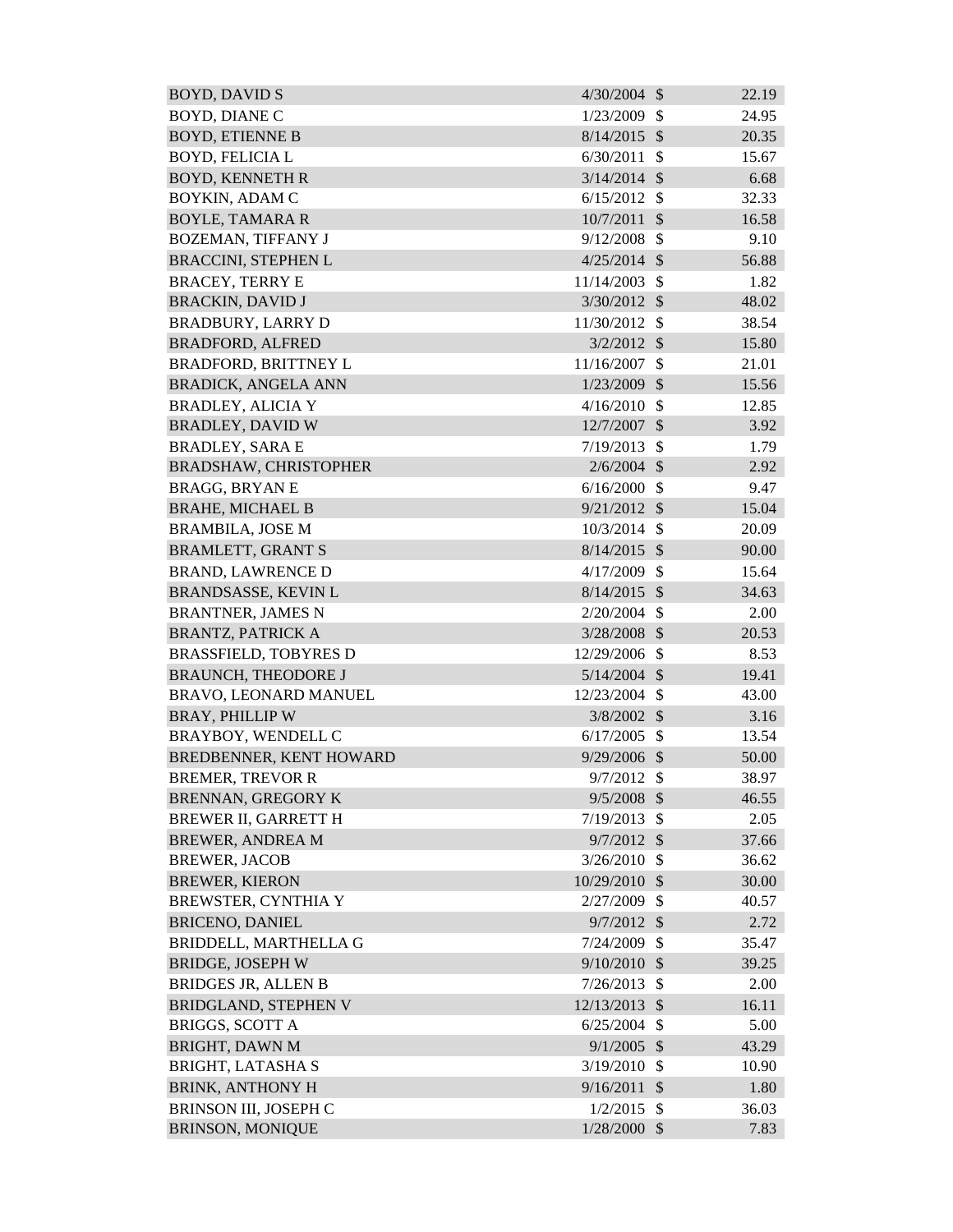| <b>BRISTER, JOSHUA</b>           | 11/27/2002     | $\mathcal{S}$              | 20.00 |
|----------------------------------|----------------|----------------------------|-------|
| <b>BRISTOL, JEREMY B</b>         | 9/14/2012      | $\sqrt[6]{\frac{1}{2}}$    | 14.32 |
| BRITTON, EXIE MCLINDA            | 5/8/2015       | $\mathcal{S}$              | 29.02 |
| <b>BRITTON, SARAH D</b>          | 5/5/2000       | $\mathcal{S}$              | 35.37 |
| <b>BROADBRIDGE, LAUREN A</b>     | 12/13/2013     | - \$                       | 36.45 |
| <b>BROADY, COURTNEY</b>          | 10/22/2010     | $\mathcal{S}$              | 12.00 |
| <b>BROCK, HOWELL N</b>           | 2/6/2004       | -\$                        | 1.43  |
| <b>BROCK, STEPHEN R</b>          | 7/19/2013      | $\boldsymbol{\mathcal{S}}$ | 16.11 |
| <b>BROCKINGTON, CARNELL L</b>    | 6/24/2005      | $\boldsymbol{\mathsf{S}}$  | 7.46  |
| <b>BRODERICK, STEPHEN</b>        | 11/23/2005     | $\mathcal{S}$              | 5.00  |
| <b>BRODGES, HENRY</b>            | 11/19/1999 \$  |                            | 30.75 |
| <b>BROMLEY, DONALD L</b>         | 6/2/2000       | \$                         | 6.34  |
| <b>BROOKING, ERIKA L</b>         | $6/13/2014$ \$ |                            | 2.00  |
| <b>BROOKS, BEATRICE L</b>        | 2/7/2003       | $\mathcal{S}$              | 2.89  |
| <b>BROOKS, DANIEL P</b>          | 8/17/2012      | $\mathcal{S}$              | 41.46 |
| <b>BROOKS, ERROL H</b>           | 4/17/2003      | $\mathcal{S}$              | 26.82 |
| <b>BROOKS, FRANKLIN C</b>        | 10/25/2004     | $\mathcal{S}$              | 5.17  |
| <b>BROOKS, LATOYAN</b>           | 10/6/2006 \$   |                            | 26.14 |
| <b>BROOKS, LORENT</b>            | 1/10/2003      | $\mathcal{S}$              | 2.43  |
| <b>BROOKS, NANCY S</b>           | 11/22/2013     | $\sqrt[6]{\frac{1}{2}}$    | 6.12  |
| <b>BROOKS, SHOUNITA M</b>        | 11/9/2006      | $\mathcal{S}$              | 13.61 |
| <b>BROOKS, THOMAS E</b>          | 12/13/2013 \$  |                            | 8.49  |
| <b>BROOKS, THOMAS W</b>          | 9/4/2009       | $\mathcal{S}$              | 13.38 |
| <b>BROOKS, TRAVIOUS D</b>        | $1/11/2013$ \$ |                            | 4.02  |
| <b>BROOM, JENNIFER D</b>         | 5/29/2015      | \$                         | 3.33  |
| <b>BROUSSARD - DNAC, KERRY K</b> | 10/26/2007 \$  |                            | 9.54  |
| <b>BROUSSARD, JEROM</b>          | 12/12/2014     | $\mathcal{S}$              | 85.93 |
| <b>BROWN III, CORNELIUS</b>      | $1/7/2005$ \$  |                            | 8.30  |
| BROWN III, WILLIAM J             | 9/17/2010      | $\mathcal{S}$              | 37.29 |
| <b>BROWN JR, JASON M</b>         | 10/31/2014 \$  |                            | 24.35 |
| <b>BROWN JR, MORRIS</b>          | $1/11/2002$ \$ |                            | 5.00  |
| <b>BROWN JR, NICHOLAS C</b>      | 9/4/2009       | $\mathcal{S}$              | 11.18 |
| <b>BROWN JR, RICHARD L</b>       | 3/28/2008      | \$                         | 2.42  |
| <b>BROWN, ANDRE M</b>            | 8/24/2001      | $\mathcal{S}$              | 3.02  |
| <b>BROWN, ANTHONY J</b>          | 7/22/2011      | \$                         | 16.87 |
| <b>BROWN, ANTRINEK N</b>         | 7/25/2008      | $\boldsymbol{\mathsf{S}}$  | 2.72  |
| <b>BROWN, APRIL N</b>            | 1/28/2011      | \$                         | 55.29 |
| <b>BROWN, ARLEN Y</b>            | 4/3/2005       | $\boldsymbol{\mathsf{S}}$  | 3.56  |
| <b>BROWN, ARTEMUS C</b>          | 4/4/2003       | \$                         | 27.55 |
| <b>BROWN, BARBARA</b>            | 5/3/2013       | $\boldsymbol{\mathsf{S}}$  | 13.39 |
| <b>BROWN, BARBARA</b>            | 2/6/2015       | $\mathcal{S}$              | 2.04  |
| <b>BROWN, BEAUFORD ULYSSES</b>   | 4/12/2013      | $\mathcal{S}$              | 10.00 |
| <b>BROWN, BENJAMIN E</b>         | 4/8/2011       | $\mathcal{S}$              | 24.99 |
| <b>BROWN, CHARLES R</b>          | 4/20/2000      | $\mathcal{S}$              | 9.24  |
| <b>BROWN, CHASE</b>              | 8/23/2013      | \$                         | 1.58  |
| <b>BROWN, CHRIS</b>              | 10/29/2010     | $\mathcal{S}$              | 36.18 |
| <b>BROWN, CHRISTINA D</b>        | 9/11/2009      | \$                         | 8.03  |
| <b>BROWN, CHRISTOPHER A</b>      | 10/7/2010      | $\mathcal{S}$              | 68.29 |
| <b>BROWN, CHRISTOPHER T</b>      | 1/14/2010      | \$                         | 30.89 |
| <b>BROWN, DANAL</b>              | 1/16/2015      | $\mathcal{S}$              | 9.92  |
| <b>BROWN, DARIUS T</b>           | 11/5/2009      | \$                         | 3.50  |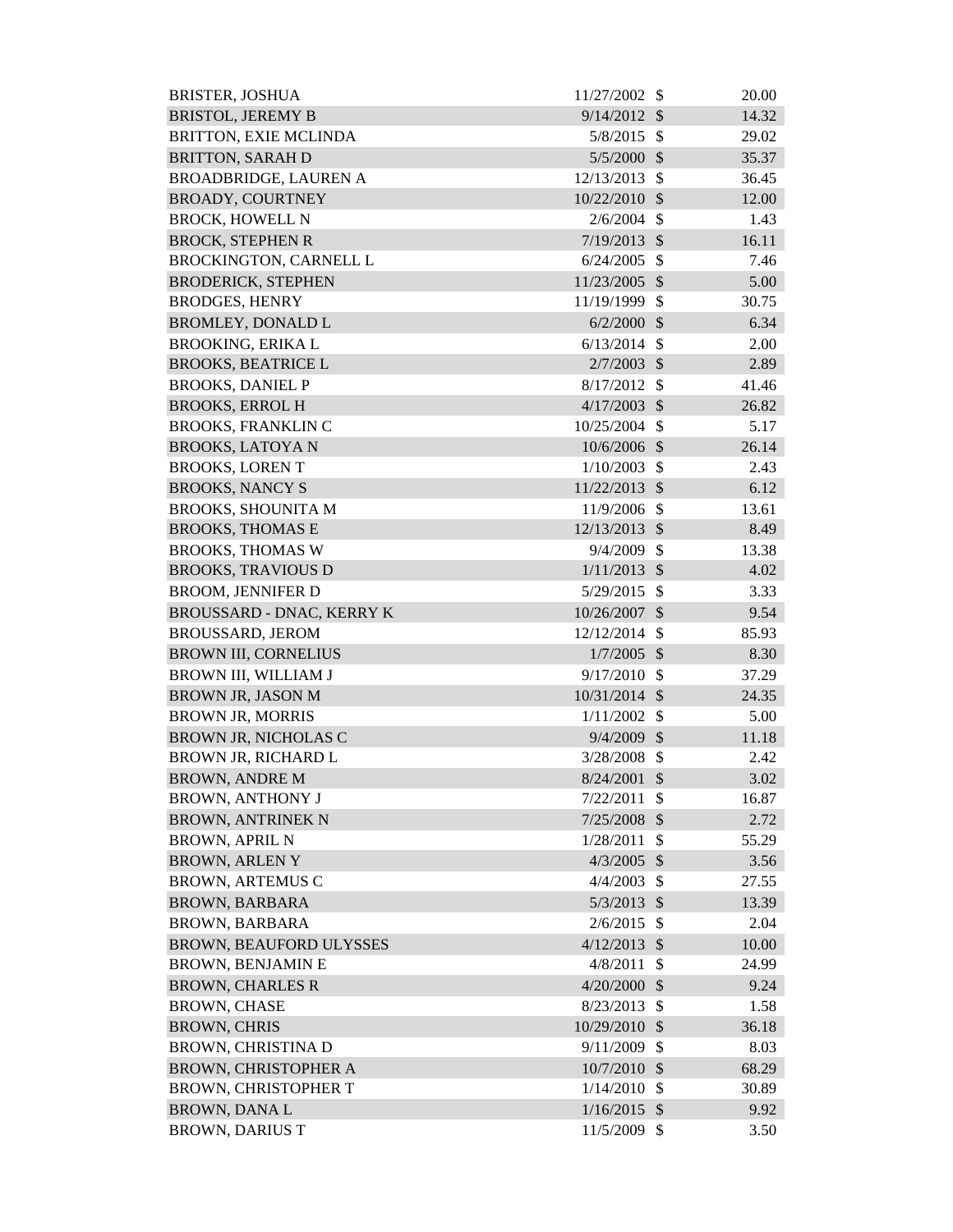| <b>BROWN, DILLON J</b>      | 9/18/2015              | $\mathcal{S}$       | 76.33          |
|-----------------------------|------------------------|---------------------|----------------|
| <b>BROWN, DYLAN R</b>       | 9/15/2006              | \$                  | 44.82          |
| <b>BROWN, GOLDEN E</b>      | 5/31/2013              | $\mathcal{S}$       | 28.01          |
| BROWN, HYON S.              | 6/16/2006              | $\mathcal{S}$       | 63.96          |
| <b>BROWN, JAMES MICHAEL</b> | 2/6/2015               | $\mathcal{S}$       | 51.07          |
| <b>BROWN, JASMEN J</b>      | 5/1/2009               | $\mathcal{S}$       | 1.81           |
| <b>BROWN, JEFFERY C</b>     | 9/1/2005               | $\mathcal{S}$       | 10.60          |
| <b>BROWN, JEFFREY R</b>     | 1/10/2014              | $\mathcal{S}$       | 27.20          |
| <b>BROWN, JOEL J</b>        | 9/21/2012              | $\mathcal{S}$       | 43.65          |
| <b>BROWN, JOHN M</b>        | 2/20/2009              | $\mathcal{S}$       | 25.55          |
| <b>BROWN, JOHNATHAN S</b>   | 5/26/2005              | $\mathcal{S}$       | 3.15           |
| <b>BROWN, JOSHUA</b>        | 9/27/2013              | $\mathcal{S}$       | 10.00          |
| BROWN, KATIE W.             | 1/11/2002              | $\mathcal{S}$       | 41.00          |
| <b>BROWN, KELLY LYN</b>     | 12/22/2009             | $\mathcal{S}$       | 22.14          |
| <b>BROWN, KENT R</b>        | 4/8/2008               | $\mathcal{S}$       | 2.24           |
| <b>BROWN, LASHAE P</b>      | 12/22/2009             | $\mathcal{S}$       | 1.05           |
| <b>BROWN, LATRINA L</b>     | 2/4/2005               | $\mathcal{S}$       | 12.87          |
| <b>BROWN, LENNA</b>         | 10/26/2007             | $\mathcal{S}$       | 7.08           |
| <b>BROWN, MACIO E</b>       | 11/3/2006              | $\mathcal{S}$       | 1.49           |
| <b>BROWN, MARK C</b>        | 3/5/2004               | $\mathbb{S}$        | 68.07          |
| <b>BROWN, NATHANIEL J</b>   | 7/13/2012              | $\mathcal{S}$       | 28.72          |
| <b>BROWN, NATOYA M</b>      | 3/30/2012              | $\mathcal{S}$       | 30.97          |
| <b>BROWN, NICHOLAS A</b>    | 9/7/2001               | $\mathcal{S}$       | 7.00           |
| <b>BROWN, PETER G</b>       | 2/18/2011              | $\mathcal{S}$       | 90.00          |
| <b>BROWN, RAMONA</b>        | 12/12/2014             | $\mathcal{S}$       | 36.01          |
| <b>BROWN, ROCKELL M</b>     | 5/25/2012              | $\mathcal{S}$       | 35.73          |
| <b>BROWN, SANYA S</b>       | 4/20/2000              | $\mathcal{S}$       | 11.17          |
| <b>BROWN, STERLING</b>      | 4/4/2003               | $\mathcal{S}$       | 16.63          |
| <b>BROWN, TAMMY</b>         | 9/23/2011              | $\mathcal{S}$       | 45.00          |
| <b>BROWN, TAMMY R</b>       | 9/17/2004              | $\mathcal{S}$       | 1.08           |
| <b>BROWN, TRISTAN R</b>     | $6/25/2004$ \$         |                     | 2.00           |
| <b>BROWN, VERONICA L</b>    | 7/23/2010              | <sup>\$</sup>       | 6.77           |
| <b>BROWN, VIOLA E</b>       | $12/1/2006$ \$         |                     | 5.00           |
| <b>BROWN, WILLIAM V</b>     | 8/10/2007              | $\mathcal{S}$       | 2.17           |
| <b>BROWN, YVETTE L</b>      | 7/28/2000              | $\mathcal{S}$       | 21.11          |
| <b>BROWN, ZACHARY A</b>     | 9/28/2012              | $\mathcal{S}$       | 62.40          |
| BROWNING, ROSALINA O        | 3/31/2006              | $\mathcal{S}$       | 30.07          |
| <b>BRUCE, SHAUN T</b>       | 11/30/2001             | $\mathcal{S}$       | 7.10           |
| <b>BRUCE, WALTER D</b>      | 2/21/2008              | $\mathcal{S}$       | 5.73           |
| BRUMBALOW, CHRISTY A        | 2/14/2014              | \$                  | 3.32           |
| <b>BRUNETT, DEANDRE L</b>   | 1/7/2011               | $\mathcal{S}$       | 14.47          |
| <b>BRUTON, DEITRAL</b>      | 8/7/2015               | $\mathcal{S}$       | 36.54          |
| <b>BRUTUS, JOSEPH A</b>     | 9/2/2011               | $\mathcal{S}$       | 53.84          |
| BRYAN, JOSHUA M             | 4/8/2008               | $\mathcal{S}$       | 1.07           |
| <b>BRYANT, ERIC R</b>       |                        | $\mathcal{S}$       |                |
| BRYANT, SHELLY N            | 10/5/2007<br>2/20/2009 | $\mathbb{S}$        | 33.85<br>73.35 |
|                             |                        | $\mathcal{S}$       |                |
| BRYE, ERIC C                | 5/7/2010               |                     | 42.36          |
| <b>BRYMER, GLADYS</b>       | 5/18/2001              | \$<br>$\mathcal{S}$ | 21.01          |
| <b>BRYSON, BRET A</b>       | 3/25/2011              |                     | 57.39          |
| BUBELA, KALLEN M.           | 8/10/2001              | $\mathcal{S}$       | 5.00           |
| <b>BUCHANAN, FENTON A</b>   | $1/9/2004$ \$          |                     | 9.93           |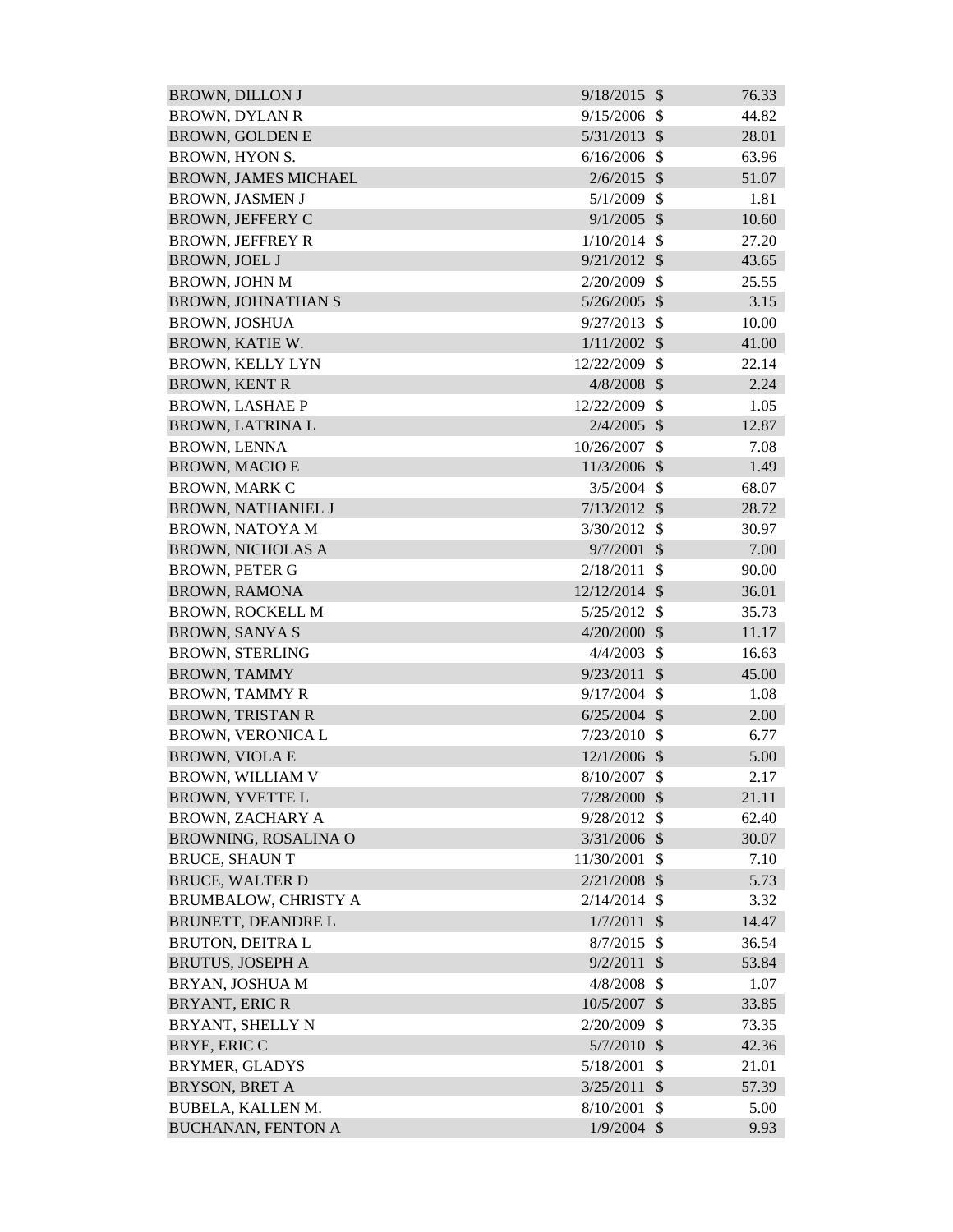| <b>BUCKNER JR, KEVIN A</b>         | 9/23/2011      | $\mathcal{S}$             | 28.93 |
|------------------------------------|----------------|---------------------------|-------|
| <b>BUDDHIST TEMPLE SUNG BUL SA</b> | 6/14/2013      | $\mathcal{S}$             | 1.88  |
| <b>BUGARIN, MARISOL</b>            | 8/23/2013      | $\mathcal{S}$             | 6.51  |
| <b>BUI, ANOURACK</b>               | 12/15/2006     | $\mathcal{S}$             | 41.75 |
| <b>BUITRON, JON P</b>              | 6/30/2000      | $\mathcal{S}$             | 3.73  |
| <b>BUMPUS, JEREMY D</b>            | 10/5/2007      | $\mathcal{S}$             | 9.96  |
| <b>BUNDY, SHAQUANTA L</b>          | 10/26/2007     | $\mathcal{S}$             | 26.26 |
| <b>BUNKER, KYLE</b>                | $2/3/2012$ \$  |                           | 29.30 |
| <b>BUNTE, JAY</b>                  | 6/30/2011      | $\mathcal{S}$             | 9.71  |
| <b>BUNTEN, CHRIS RUSSELL</b>       | 11/4/2011      | $\mathcal{S}$             | 4.65  |
| <b>BURFORD, JAREK K</b>            | 3/21/2014      | $\mathcal{S}$             | 9.12  |
| <b>BURGESS, CHRISTOPHER S</b>      | 2/28/2014      | $\mathcal{S}$             | 2.00  |
| <b>BURGESS, DANIEL</b>             | 8/15/2014      | $\mathbb{S}$              | 21.64 |
| <b>BURGESS, STEPHEN</b>            | 9/20/2002      | $\mathcal{S}$             | 6.01  |
| <b>BURGESS, TONY H</b>             | 2/24/2006      | $\mathcal{S}$             | 10.90 |
| <b>BURGESS, VICTOR E</b>           | 8/25/2006      | $\mathcal{S}$             | 35.67 |
| <b>BURGETT, SHAWN M</b>            | 1/13/2011      | $\mathcal{S}$             | 11.08 |
| <b>BURGHGRAFF, NEIL</b>            | 5/30/2003      | $\mathcal{S}$             | 8.00  |
| <b>BURGOIN, ERNIE V</b>            | 12/23/2004     | $\mathcal{S}$             | 5.00  |
| <b>BURK, JAMES M</b>               | 9/25/2015      | $\mathcal{S}$             | 52.91 |
| <b>BURK, THOMAS R</b>              | 6/12/2009      | $\mathcal{S}$             | 38.98 |
| <b>BURK, THOMAS R</b>              | $7/10/2009$ \$ |                           | 18.00 |
| <b>BURKE, BRANDON J</b>            | 11/5/2009      | $\mathcal{S}$             | 45.45 |
| <b>BURKEY, GLENN W</b>             | 12/22/2009     | $\mathcal{S}$             | 17.43 |
| <b>BURKS, JEREMY C</b>             | 7/10/2009      | $\mathcal{S}$             | 15.75 |
| <b>BURKS, RICKY L</b>              | 12/12/2008     | $\mathcal{S}$             | 38.60 |
| <b>BURLESON, CRYSTAL SUE</b>       | 11/25/2009     | $\mathcal{S}$             | 43.48 |
| <b>BURNETT, TONY</b>               | 8/5/2005       | $\mathcal{S}$             | 29.66 |
| <b>BURNEY, SHAMICQUA</b>           | 3/19/2004      | $\mathcal{S}$             | 5.88  |
| <b>BURNEY, SHAMICQUA</b>           | $6/17/2005$ \$ |                           | 4.34  |
| <b>BURNEY, TYRONE</b>              | 7/13/2012      | $\boldsymbol{\mathsf{S}}$ | 1.10  |
| <b>BURNS, JUSTEN E</b>             | 9/7/2012       | $\mathcal{S}$             | 5.11  |
| <b>BUROK, RAYMOND</b>              | 2/27/2009      | $\mathcal{S}$             | 26.67 |
| <b>BURR, BEATRICE</b>              | 12/27/2012 \$  |                           | 1.65  |
| <b>BURRAN, ELMER L</b>             | 4/12/2007      | $\mathcal{S}$             | 15.59 |
| <b>BURRELL IV, THOMAS F</b>        | 1/13/2006      | $\mathcal{S}$             | 43.18 |
| <b>BURRESS, NEKOSEHA L</b>         | 10/8/2009      | $\mathcal{S}$             | 3.57  |
| <b>BURROWS, JASON M</b>            | 6/24/2005      | $\mathcal{S}$             | 26.52 |
| <b>BURT, VIVAN</b>                 | 2/27/2009      | $\mathcal{S}$             | 19.43 |
| <b>BURTON, DEBBIEANN</b>           | 2/6/2015       | $\mathcal{S}$             | 32.13 |
| <b>BURTON, MARIAN NICOLE</b>       | 12/22/2009     | $\mathcal{S}$             | 12.53 |
| <b>BUSH, BENNIE E</b>              | 10/24/2014     | $\mathcal{S}$             | 5.15  |
| <b>BUSH, COLEMAN L</b>             | 12/14/2007     | $\mathcal{S}$             | 15.74 |
| <b>BUSH, DANIEL G</b>              | 4/5/2002       | $\sqrt{3}$                | 3.14  |
| <b>BUSH, TERRY W</b>               | 4/20/2000      | \$                        | 3.97  |
| <b>BUSHONG, SARA E</b>             | 8/25/2000      | $\sqrt{3}$                | 4.24  |
| <b>BUSQUE, DANIELLE M</b>          | 8/5/2011       | \$                        | 4.37  |
| BUSTAMANTE, CHRISTINA D            | 9/2/2011       | $\mathcal{S}$             | 5.26  |
| BUSTAMANTE, CLAUDIA V              | 2/20/2004      | $\mathcal{S}$             | 1.28  |
| <b>BUSTOS, JACOB E</b>             | $8/17/2012$ \$ |                           | 56.27 |
| <b>BUSUEGO, ELIAS G</b>            | $2/28/2014$ \$ |                           | 48.49 |
|                                    |                |                           |       |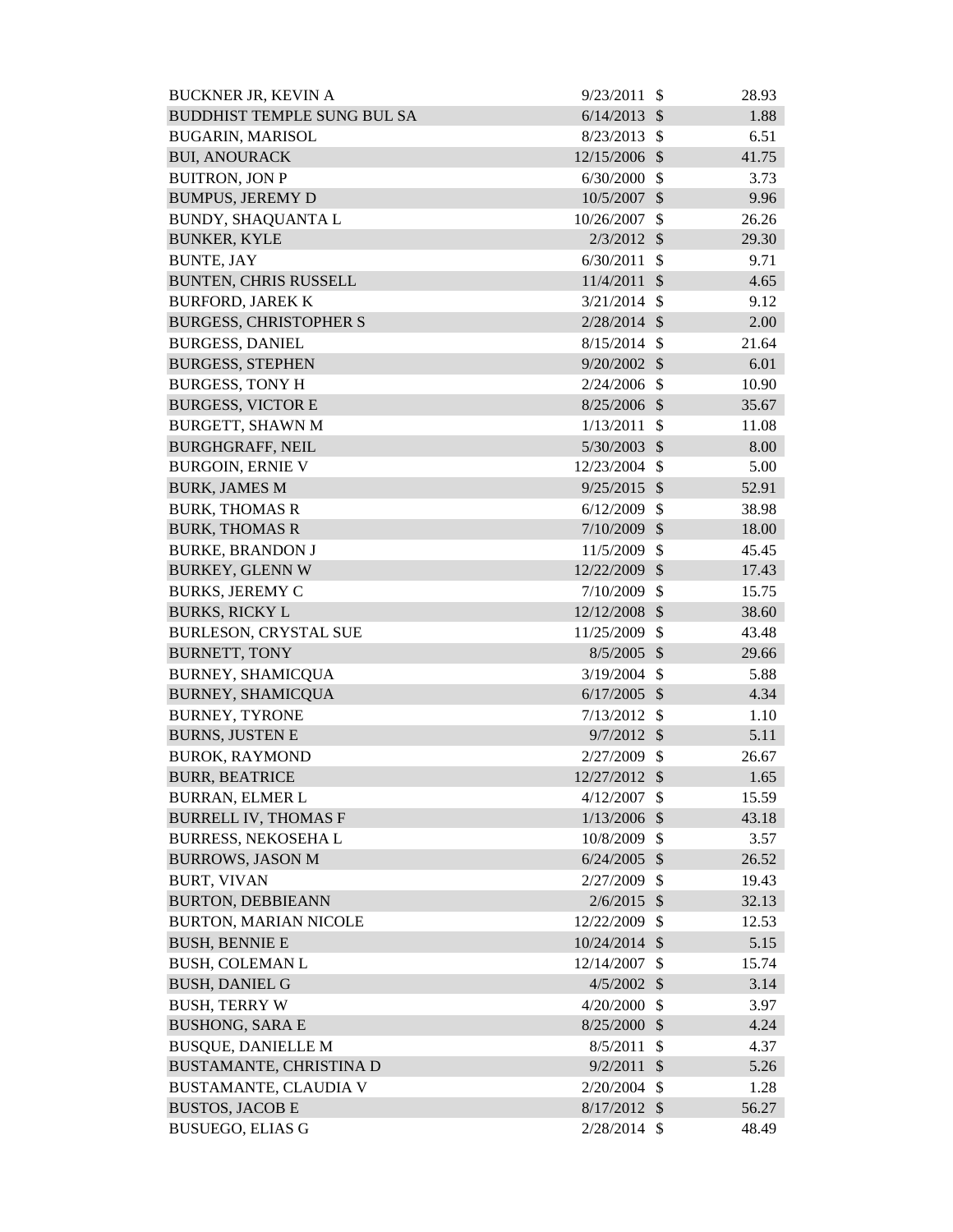| <b>BUTCHER, TYLER J</b>       | 11/20/2009     | $\mathcal{S}$             | 15.88 |
|-------------------------------|----------------|---------------------------|-------|
| <b>BUTLER, JERALD D</b>       | $7/18/2014$ \$ |                           | 14.70 |
| <b>BUTLER, KEISHA</b>         | 7/31/2009      | $\mathcal{S}$             | 24.03 |
| <b>BUTTERMORE, LANCE</b>      | 1/10/2003      | $\mathcal{S}$             | 4.62  |
| <b>BUTTON, RORI K</b>         | $5/3/2013$ \$  |                           | 17.49 |
| <b>BUTTS, RICHARD M</b>       | $6/20/2008$ \$ |                           | 15.00 |
| <b>BUZZARD, DENISE E</b>      | $7/15/2004$ \$ |                           | 2.87  |
| <b>BYRD II, LAWRENCE R</b>    | 10/24/2014     | $\mathcal{S}$             | 1.55  |
| <b>BYRD, JOE</b>              | $4/16/2010$ \$ |                           | 60.00 |
| BYUNG, YEON H                 | 11/18/2011     | $\mathcal{S}$             | 5.89  |
| C & H TOPSOIL                 | 8/24/2001      | $\sqrt$                   | 4.90  |
| <b>CMART</b>                  | 4/4/2003       | $\mathcal{S}$             | 41.61 |
| CABALOZA, MICHAEL D           | $6/21/2013$ \$ |                           | 41.50 |
| CABANA, ELMER A               | 11/3/2006 \$   |                           | 35.16 |
| CABANAS, ALYSON               | $4/17/2009$ \$ |                           | 6.64  |
| CABANAS, EDWARD J             | 8/28/2009      | $\mathcal{S}$             | 9.89  |
| CABRERA, JENNIFER L           | 5/25/2007      | $\mathcal{S}$             | 13.86 |
| CADRIEL, JOSEPH               | 6/7/2013       | $\mathcal{S}$             | 20.09 |
| CAESAR, ORLANDO J             | $7/18/2014$ \$ |                           | 14.32 |
| CAESAR, ORLANDO J             | 8/22/2014      | $\mathcal{S}$             | 14.32 |
| CAHILL, TODD W                | 9/2/2011       | $\mathcal{S}$             | 61.72 |
| CAIN, CHRISTIAN A             | 8/9/2013       | $\mathcal{S}$             | 49.73 |
| CAIN, LAUREN S                | $1/31/2014$ \$ |                           | 8.47  |
| CAINES, MARVIN GENE           | 11/7/2014      | $\mathcal{S}$             | 1.00  |
| CALDWELL, JAMIE J             | 4/17/2003      | $\mathcal{S}$             | 4.12  |
| CALDWELL, ROBERTA D           | $3/24/2006$ \$ |                           | 4.11  |
| CALDWELL, WHITNEY R           | $5/17/2013$ \$ |                           | 3.45  |
| CALIFORNIA GANG INVESTIGATORS | $5/14/2004$ \$ |                           | 20.00 |
| CALLAHAN, TSUYAKO             | $7/11/2003$ \$ |                           | 5.00  |
| CALLEJAS-ORTIZ, MARCOS E      | $3/2/2012$ \$  |                           | 4.97  |
| <b>CALLIS III, EARTELL</b>    | $4/2/2004$ \$  |                           | 4.37  |
| CALLOWAY, TABATHA LANELLE     | 12/7/2012      | \$                        | 27.90 |
| <b>CALLUM, GLENDA S</b>       | 12/3/2010      | $\mathcal{S}$             | 23.58 |
| CALVILLO, KRISTEN A           | 8/7/2015       | $\mathcal{S}$             | 20.98 |
| CAMACHO, ALEXIS M             | 5/3/2013       | $\mathcal{S}$             | 52.93 |
| <b>CAMDEN, CHANDLER S</b>     | 12/2/2005      | \$                        | 6.73  |
| <b>CAMEO RENTALS</b>          | 3/23/2001      | $\boldsymbol{\mathsf{S}}$ | 5.00  |
| <b>CAMERON ANDERSON</b>       | 6/4/1999       | $\mathcal{S}$             | 20.00 |
| CAMERON, GREGORY              | $1/28/2000$ \$ |                           | 8.90  |
| CAMFIELD, CHONG O             | 3/12/2010      | $\mathcal{S}$             | 4.72  |
| <b>CAMILO, RADHAMES</b>       | 12/30/2005 \$  |                           | 28.22 |
| CAMMARN, WILLIAM M            | 12/13/2013     | $\mathcal{S}$             | 3.78  |
| CAMPBELL II, OTIS N           | 9/12/2008      | $\mathcal{S}$             | 38.25 |
| CAMPBELL, ALFRED              | 2/27/2009      | \$                        | 2.26  |
| CAMPBELL, ANGELA K            | 3/26/2010      | $\mathcal{S}$             | 4.83  |
| CAMPBELL, GENTRY S.           | 9/7/2001       | $\mathcal{S}$             | 28.75 |
| CAMPBELL, KRYSTIN             | 7/24/2015      | $\mathcal{S}$             | 10.00 |
| CAMPBELL, LARRY C             | 11/19/2010     | $\mathcal{S}$             | 1.15  |
| CAMPBELL, MAKONEN A           | 6/6/2014       | $\sqrt[6]{\frac{1}{2}}$   | 5.81  |
| CAMPBELL, PANDORA R           | 9/12/2008      | $\mathcal{S}$             | 1.68  |
| CAMPBELL, RODERICK L          | $4/25/2014$ \$ |                           | 54.42 |
|                               |                |                           |       |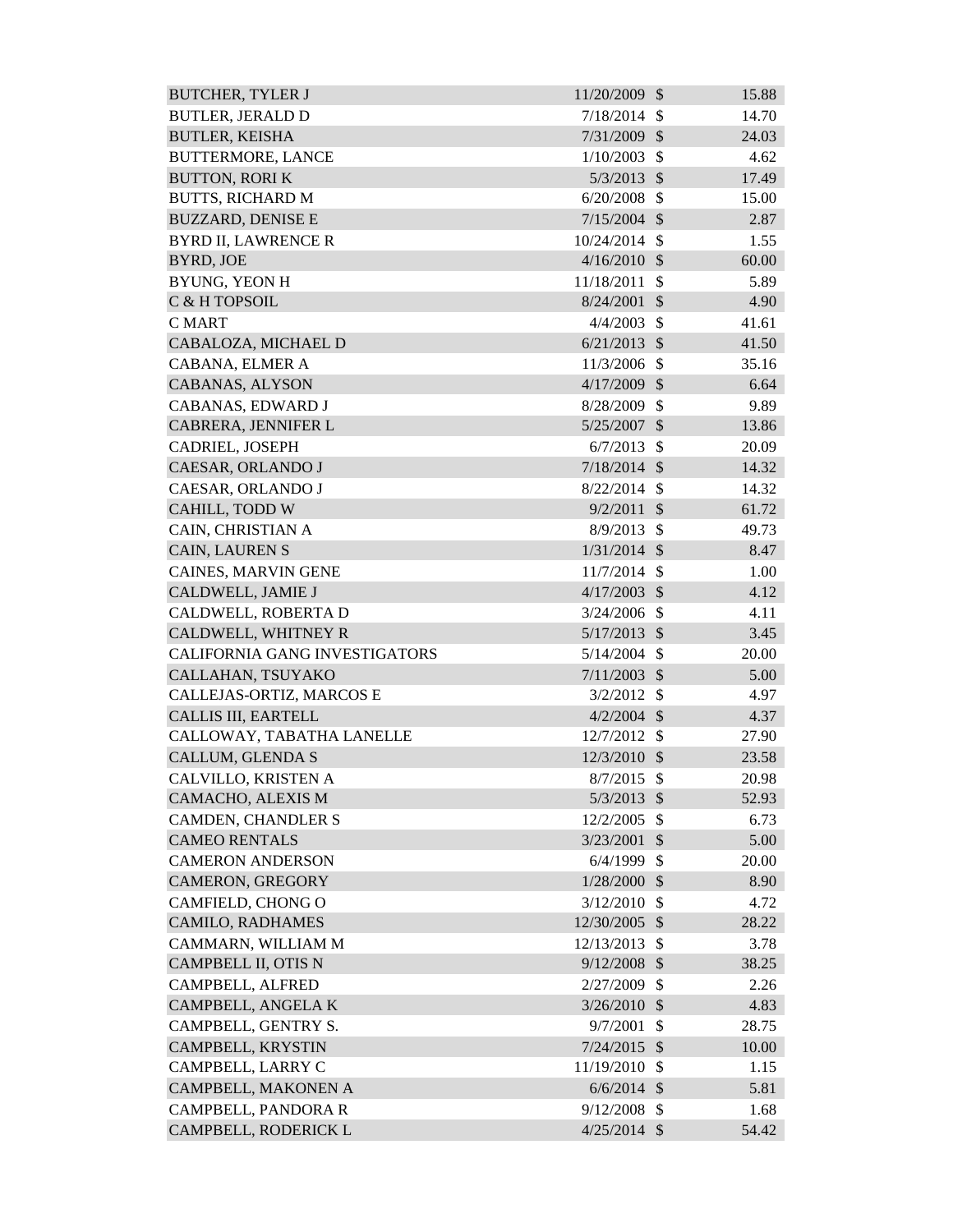| CAMPERSON, LAURA M<br>7/24/2015<br>$\mathcal{S}$<br>45.40<br><b>CAMPERSON, SEAN T</b><br>11/21/2014<br>-\$<br>61.95<br>CAMPOMIZZI, KEVIN A<br>9/17/2010<br>31.07<br>$\mathcal{S}$<br>CAMPOS, GENEVA M<br>$\mathcal{S}$<br>6.48<br>7/25/2014<br>CANARY, MARK W<br>$7/19/2013$ \$<br>2.00<br>CANAS, ADRIAN<br>$5/14/2010$ \$<br>7.49<br>CANCHOLA, STACY<br>11/17/2000<br>$\boldsymbol{\mathcal{S}}$<br>21.01<br><b>CANINE STANDARDS INTL</b><br>11/24/2004 \$<br>55.00<br>6/15/2001<br>$\mathcal{S}$<br>CANINO, RICHARD<br>3.38<br>$\mathcal{S}$<br>CANO JR, JUAN J<br>4/12/2013<br>11.82<br>$\mathcal{S}$<br>CANO, ROSE<br>2/9/2007<br>35.00<br>CANO, STEVEN<br>$\mathcal{S}$<br>15.82<br>12/10/2004<br>CANO, STEVEN<br>4/10/2007<br>$\mathcal{S}$<br>3.11<br>CANO-PEREZ, CLEMENTINA<br>1/17/2008<br>$\mathcal{S}$<br>33.57<br>CANO-PEREZ, CLEMENTINA<br>10/29/2010<br>$\mathcal{S}$<br>33.60<br>CANSINO, DANIEL J<br>2/19/2010<br>20.46<br>$\mathcal{S}$<br>CANTAVE, RENEL E<br>$\mathcal{S}$<br>8/23/2013<br>27.62<br>CANTRELL, AMY<br>7/24/2009<br>$\mathcal{S}$<br>40.00<br>CANTRELL, TRAVIS W<br>$8/20/2010$ \$<br>13.44<br>CANTU, CARLOS<br>11/13/2009<br>$\mathcal{S}$<br>27.25<br>CANZONIERI, AMANDA MARIE<br>12/16/2011<br>$\sqrt{3}$<br>8.27<br>$\mathcal{S}$<br>CAPOTE, DAVID<br>8/20/2004<br>6.01<br>CARABALLO, STEVE<br>12/7/2012 \$<br>25.00<br>CARBONERO, FRANCISCO<br>9/14/2012<br>$\mathcal{S}$<br>7.24<br>CARDENAS JR, FRANCISCO J<br>4/24/2015<br>1.71<br>$\mathcal{S}$<br>CARDENAS, EUGENIA RUTH<br>11/18/2011<br>$\mathcal{S}$<br>34.61<br><b>CARDINAL HOMES</b><br>2/8/2002<br>$\mathcal{S}$<br>41.74<br>CARDONA, ERICA<br>11/30/2001<br>$\mathcal{S}$<br>10.54<br>CARDONA, MARISELA<br>10/14/2005 \$<br>39.59<br>CARDONA, STEPHANIE<br>\$<br>6.65<br>4/17/2014<br>CARDOZO, JOSE E<br>7/10/2009<br>$\boldsymbol{\mathsf{S}}$<br>8.93<br>CARDWELL, JOSEPH H<br>$9/17/2004$ \$<br>20.00<br>CARELOCK, HARRY JOSEPH<br>$9/23/2011$ \$<br>25.79<br>CAREY, APRIL<br>5/28/2010<br>-\$<br>26.48<br>CARGLE, MYKIA M<br>10/31/2014 \$<br>2.90<br><b>CARIBBEAN DELIGHT</b><br>11/1/2013<br>$\mathcal{S}$<br>60.51<br>CARLO-RODRIGUEZ, EMMANUEL J<br>3/30/2007<br>$\mathcal{S}$<br>40.53<br>CARLSON JR, FRANK P<br>7/20/2005<br>$\mathcal{S}$<br>60.00<br>CARLSON, DYLAN T<br>$\mathcal{S}$<br>5.30<br>5/3/2013<br>CARLTON KELLY, PRESTON R<br>8/7/2015<br>$\mathcal{S}$<br>10.48<br>CARMONA, ALMA D<br>5.74<br>$8/19/2005$ \$<br>CARNERO, EDWARD A<br>10/4/2012 \$<br>30.53<br>CARNICLE, MATTHEW W<br>2/27/2009<br>$\boldsymbol{\mathcal{S}}$<br>6.71<br>CARO JR, RUBEN<br>9/25/2009<br>\$<br>20.06<br>CARO-MUNOZ, JORDAN<br>$7/24/2015$ \$<br>25.60<br>CARPENTER, ELIZABETH T<br>$5/2/2008$ \$<br>4.67<br>$6/1/2012$ \$<br>CARR III, ROY J<br>35.23<br>CARR, BRYAN E<br>45.01<br>$8/1/2008$ \$<br><b>CARR, CHARLES D</b><br>$7/8/2005$ \$<br>36.70<br>10/26/2007 \$ | CAMPBELL, THOMAS H     | 9/14/2012 | - \$ | 49.54 |
|--------------------------------------------------------------------------------------------------------------------------------------------------------------------------------------------------------------------------------------------------------------------------------------------------------------------------------------------------------------------------------------------------------------------------------------------------------------------------------------------------------------------------------------------------------------------------------------------------------------------------------------------------------------------------------------------------------------------------------------------------------------------------------------------------------------------------------------------------------------------------------------------------------------------------------------------------------------------------------------------------------------------------------------------------------------------------------------------------------------------------------------------------------------------------------------------------------------------------------------------------------------------------------------------------------------------------------------------------------------------------------------------------------------------------------------------------------------------------------------------------------------------------------------------------------------------------------------------------------------------------------------------------------------------------------------------------------------------------------------------------------------------------------------------------------------------------------------------------------------------------------------------------------------------------------------------------------------------------------------------------------------------------------------------------------------------------------------------------------------------------------------------------------------------------------------------------------------------------------------------------------------------------------------------------------------------------------------------------------------------------------------------------------------------------------------------------------------------------------------------------------------------------------------------------------------------------------------------------------------------------------------------------------------------------------------------------------------------------------------------------------------------------------------------------------------------------------------------------------------------------------|------------------------|-----------|------|-------|
|                                                                                                                                                                                                                                                                                                                                                                                                                                                                                                                                                                                                                                                                                                                                                                                                                                                                                                                                                                                                                                                                                                                                                                                                                                                                                                                                                                                                                                                                                                                                                                                                                                                                                                                                                                                                                                                                                                                                                                                                                                                                                                                                                                                                                                                                                                                                                                                                                                                                                                                                                                                                                                                                                                                                                                                                                                                                                |                        |           |      |       |
|                                                                                                                                                                                                                                                                                                                                                                                                                                                                                                                                                                                                                                                                                                                                                                                                                                                                                                                                                                                                                                                                                                                                                                                                                                                                                                                                                                                                                                                                                                                                                                                                                                                                                                                                                                                                                                                                                                                                                                                                                                                                                                                                                                                                                                                                                                                                                                                                                                                                                                                                                                                                                                                                                                                                                                                                                                                                                |                        |           |      |       |
|                                                                                                                                                                                                                                                                                                                                                                                                                                                                                                                                                                                                                                                                                                                                                                                                                                                                                                                                                                                                                                                                                                                                                                                                                                                                                                                                                                                                                                                                                                                                                                                                                                                                                                                                                                                                                                                                                                                                                                                                                                                                                                                                                                                                                                                                                                                                                                                                                                                                                                                                                                                                                                                                                                                                                                                                                                                                                |                        |           |      |       |
|                                                                                                                                                                                                                                                                                                                                                                                                                                                                                                                                                                                                                                                                                                                                                                                                                                                                                                                                                                                                                                                                                                                                                                                                                                                                                                                                                                                                                                                                                                                                                                                                                                                                                                                                                                                                                                                                                                                                                                                                                                                                                                                                                                                                                                                                                                                                                                                                                                                                                                                                                                                                                                                                                                                                                                                                                                                                                |                        |           |      |       |
|                                                                                                                                                                                                                                                                                                                                                                                                                                                                                                                                                                                                                                                                                                                                                                                                                                                                                                                                                                                                                                                                                                                                                                                                                                                                                                                                                                                                                                                                                                                                                                                                                                                                                                                                                                                                                                                                                                                                                                                                                                                                                                                                                                                                                                                                                                                                                                                                                                                                                                                                                                                                                                                                                                                                                                                                                                                                                |                        |           |      |       |
|                                                                                                                                                                                                                                                                                                                                                                                                                                                                                                                                                                                                                                                                                                                                                                                                                                                                                                                                                                                                                                                                                                                                                                                                                                                                                                                                                                                                                                                                                                                                                                                                                                                                                                                                                                                                                                                                                                                                                                                                                                                                                                                                                                                                                                                                                                                                                                                                                                                                                                                                                                                                                                                                                                                                                                                                                                                                                |                        |           |      |       |
|                                                                                                                                                                                                                                                                                                                                                                                                                                                                                                                                                                                                                                                                                                                                                                                                                                                                                                                                                                                                                                                                                                                                                                                                                                                                                                                                                                                                                                                                                                                                                                                                                                                                                                                                                                                                                                                                                                                                                                                                                                                                                                                                                                                                                                                                                                                                                                                                                                                                                                                                                                                                                                                                                                                                                                                                                                                                                |                        |           |      |       |
|                                                                                                                                                                                                                                                                                                                                                                                                                                                                                                                                                                                                                                                                                                                                                                                                                                                                                                                                                                                                                                                                                                                                                                                                                                                                                                                                                                                                                                                                                                                                                                                                                                                                                                                                                                                                                                                                                                                                                                                                                                                                                                                                                                                                                                                                                                                                                                                                                                                                                                                                                                                                                                                                                                                                                                                                                                                                                |                        |           |      |       |
|                                                                                                                                                                                                                                                                                                                                                                                                                                                                                                                                                                                                                                                                                                                                                                                                                                                                                                                                                                                                                                                                                                                                                                                                                                                                                                                                                                                                                                                                                                                                                                                                                                                                                                                                                                                                                                                                                                                                                                                                                                                                                                                                                                                                                                                                                                                                                                                                                                                                                                                                                                                                                                                                                                                                                                                                                                                                                |                        |           |      |       |
|                                                                                                                                                                                                                                                                                                                                                                                                                                                                                                                                                                                                                                                                                                                                                                                                                                                                                                                                                                                                                                                                                                                                                                                                                                                                                                                                                                                                                                                                                                                                                                                                                                                                                                                                                                                                                                                                                                                                                                                                                                                                                                                                                                                                                                                                                                                                                                                                                                                                                                                                                                                                                                                                                                                                                                                                                                                                                |                        |           |      |       |
|                                                                                                                                                                                                                                                                                                                                                                                                                                                                                                                                                                                                                                                                                                                                                                                                                                                                                                                                                                                                                                                                                                                                                                                                                                                                                                                                                                                                                                                                                                                                                                                                                                                                                                                                                                                                                                                                                                                                                                                                                                                                                                                                                                                                                                                                                                                                                                                                                                                                                                                                                                                                                                                                                                                                                                                                                                                                                |                        |           |      |       |
|                                                                                                                                                                                                                                                                                                                                                                                                                                                                                                                                                                                                                                                                                                                                                                                                                                                                                                                                                                                                                                                                                                                                                                                                                                                                                                                                                                                                                                                                                                                                                                                                                                                                                                                                                                                                                                                                                                                                                                                                                                                                                                                                                                                                                                                                                                                                                                                                                                                                                                                                                                                                                                                                                                                                                                                                                                                                                |                        |           |      |       |
|                                                                                                                                                                                                                                                                                                                                                                                                                                                                                                                                                                                                                                                                                                                                                                                                                                                                                                                                                                                                                                                                                                                                                                                                                                                                                                                                                                                                                                                                                                                                                                                                                                                                                                                                                                                                                                                                                                                                                                                                                                                                                                                                                                                                                                                                                                                                                                                                                                                                                                                                                                                                                                                                                                                                                                                                                                                                                |                        |           |      |       |
|                                                                                                                                                                                                                                                                                                                                                                                                                                                                                                                                                                                                                                                                                                                                                                                                                                                                                                                                                                                                                                                                                                                                                                                                                                                                                                                                                                                                                                                                                                                                                                                                                                                                                                                                                                                                                                                                                                                                                                                                                                                                                                                                                                                                                                                                                                                                                                                                                                                                                                                                                                                                                                                                                                                                                                                                                                                                                |                        |           |      |       |
|                                                                                                                                                                                                                                                                                                                                                                                                                                                                                                                                                                                                                                                                                                                                                                                                                                                                                                                                                                                                                                                                                                                                                                                                                                                                                                                                                                                                                                                                                                                                                                                                                                                                                                                                                                                                                                                                                                                                                                                                                                                                                                                                                                                                                                                                                                                                                                                                                                                                                                                                                                                                                                                                                                                                                                                                                                                                                |                        |           |      |       |
|                                                                                                                                                                                                                                                                                                                                                                                                                                                                                                                                                                                                                                                                                                                                                                                                                                                                                                                                                                                                                                                                                                                                                                                                                                                                                                                                                                                                                                                                                                                                                                                                                                                                                                                                                                                                                                                                                                                                                                                                                                                                                                                                                                                                                                                                                                                                                                                                                                                                                                                                                                                                                                                                                                                                                                                                                                                                                |                        |           |      |       |
|                                                                                                                                                                                                                                                                                                                                                                                                                                                                                                                                                                                                                                                                                                                                                                                                                                                                                                                                                                                                                                                                                                                                                                                                                                                                                                                                                                                                                                                                                                                                                                                                                                                                                                                                                                                                                                                                                                                                                                                                                                                                                                                                                                                                                                                                                                                                                                                                                                                                                                                                                                                                                                                                                                                                                                                                                                                                                |                        |           |      |       |
|                                                                                                                                                                                                                                                                                                                                                                                                                                                                                                                                                                                                                                                                                                                                                                                                                                                                                                                                                                                                                                                                                                                                                                                                                                                                                                                                                                                                                                                                                                                                                                                                                                                                                                                                                                                                                                                                                                                                                                                                                                                                                                                                                                                                                                                                                                                                                                                                                                                                                                                                                                                                                                                                                                                                                                                                                                                                                |                        |           |      |       |
|                                                                                                                                                                                                                                                                                                                                                                                                                                                                                                                                                                                                                                                                                                                                                                                                                                                                                                                                                                                                                                                                                                                                                                                                                                                                                                                                                                                                                                                                                                                                                                                                                                                                                                                                                                                                                                                                                                                                                                                                                                                                                                                                                                                                                                                                                                                                                                                                                                                                                                                                                                                                                                                                                                                                                                                                                                                                                |                        |           |      |       |
|                                                                                                                                                                                                                                                                                                                                                                                                                                                                                                                                                                                                                                                                                                                                                                                                                                                                                                                                                                                                                                                                                                                                                                                                                                                                                                                                                                                                                                                                                                                                                                                                                                                                                                                                                                                                                                                                                                                                                                                                                                                                                                                                                                                                                                                                                                                                                                                                                                                                                                                                                                                                                                                                                                                                                                                                                                                                                |                        |           |      |       |
|                                                                                                                                                                                                                                                                                                                                                                                                                                                                                                                                                                                                                                                                                                                                                                                                                                                                                                                                                                                                                                                                                                                                                                                                                                                                                                                                                                                                                                                                                                                                                                                                                                                                                                                                                                                                                                                                                                                                                                                                                                                                                                                                                                                                                                                                                                                                                                                                                                                                                                                                                                                                                                                                                                                                                                                                                                                                                |                        |           |      |       |
|                                                                                                                                                                                                                                                                                                                                                                                                                                                                                                                                                                                                                                                                                                                                                                                                                                                                                                                                                                                                                                                                                                                                                                                                                                                                                                                                                                                                                                                                                                                                                                                                                                                                                                                                                                                                                                                                                                                                                                                                                                                                                                                                                                                                                                                                                                                                                                                                                                                                                                                                                                                                                                                                                                                                                                                                                                                                                |                        |           |      |       |
|                                                                                                                                                                                                                                                                                                                                                                                                                                                                                                                                                                                                                                                                                                                                                                                                                                                                                                                                                                                                                                                                                                                                                                                                                                                                                                                                                                                                                                                                                                                                                                                                                                                                                                                                                                                                                                                                                                                                                                                                                                                                                                                                                                                                                                                                                                                                                                                                                                                                                                                                                                                                                                                                                                                                                                                                                                                                                |                        |           |      |       |
|                                                                                                                                                                                                                                                                                                                                                                                                                                                                                                                                                                                                                                                                                                                                                                                                                                                                                                                                                                                                                                                                                                                                                                                                                                                                                                                                                                                                                                                                                                                                                                                                                                                                                                                                                                                                                                                                                                                                                                                                                                                                                                                                                                                                                                                                                                                                                                                                                                                                                                                                                                                                                                                                                                                                                                                                                                                                                |                        |           |      |       |
|                                                                                                                                                                                                                                                                                                                                                                                                                                                                                                                                                                                                                                                                                                                                                                                                                                                                                                                                                                                                                                                                                                                                                                                                                                                                                                                                                                                                                                                                                                                                                                                                                                                                                                                                                                                                                                                                                                                                                                                                                                                                                                                                                                                                                                                                                                                                                                                                                                                                                                                                                                                                                                                                                                                                                                                                                                                                                |                        |           |      |       |
|                                                                                                                                                                                                                                                                                                                                                                                                                                                                                                                                                                                                                                                                                                                                                                                                                                                                                                                                                                                                                                                                                                                                                                                                                                                                                                                                                                                                                                                                                                                                                                                                                                                                                                                                                                                                                                                                                                                                                                                                                                                                                                                                                                                                                                                                                                                                                                                                                                                                                                                                                                                                                                                                                                                                                                                                                                                                                |                        |           |      |       |
|                                                                                                                                                                                                                                                                                                                                                                                                                                                                                                                                                                                                                                                                                                                                                                                                                                                                                                                                                                                                                                                                                                                                                                                                                                                                                                                                                                                                                                                                                                                                                                                                                                                                                                                                                                                                                                                                                                                                                                                                                                                                                                                                                                                                                                                                                                                                                                                                                                                                                                                                                                                                                                                                                                                                                                                                                                                                                |                        |           |      |       |
|                                                                                                                                                                                                                                                                                                                                                                                                                                                                                                                                                                                                                                                                                                                                                                                                                                                                                                                                                                                                                                                                                                                                                                                                                                                                                                                                                                                                                                                                                                                                                                                                                                                                                                                                                                                                                                                                                                                                                                                                                                                                                                                                                                                                                                                                                                                                                                                                                                                                                                                                                                                                                                                                                                                                                                                                                                                                                |                        |           |      |       |
|                                                                                                                                                                                                                                                                                                                                                                                                                                                                                                                                                                                                                                                                                                                                                                                                                                                                                                                                                                                                                                                                                                                                                                                                                                                                                                                                                                                                                                                                                                                                                                                                                                                                                                                                                                                                                                                                                                                                                                                                                                                                                                                                                                                                                                                                                                                                                                                                                                                                                                                                                                                                                                                                                                                                                                                                                                                                                |                        |           |      |       |
|                                                                                                                                                                                                                                                                                                                                                                                                                                                                                                                                                                                                                                                                                                                                                                                                                                                                                                                                                                                                                                                                                                                                                                                                                                                                                                                                                                                                                                                                                                                                                                                                                                                                                                                                                                                                                                                                                                                                                                                                                                                                                                                                                                                                                                                                                                                                                                                                                                                                                                                                                                                                                                                                                                                                                                                                                                                                                |                        |           |      |       |
|                                                                                                                                                                                                                                                                                                                                                                                                                                                                                                                                                                                                                                                                                                                                                                                                                                                                                                                                                                                                                                                                                                                                                                                                                                                                                                                                                                                                                                                                                                                                                                                                                                                                                                                                                                                                                                                                                                                                                                                                                                                                                                                                                                                                                                                                                                                                                                                                                                                                                                                                                                                                                                                                                                                                                                                                                                                                                |                        |           |      |       |
|                                                                                                                                                                                                                                                                                                                                                                                                                                                                                                                                                                                                                                                                                                                                                                                                                                                                                                                                                                                                                                                                                                                                                                                                                                                                                                                                                                                                                                                                                                                                                                                                                                                                                                                                                                                                                                                                                                                                                                                                                                                                                                                                                                                                                                                                                                                                                                                                                                                                                                                                                                                                                                                                                                                                                                                                                                                                                |                        |           |      |       |
|                                                                                                                                                                                                                                                                                                                                                                                                                                                                                                                                                                                                                                                                                                                                                                                                                                                                                                                                                                                                                                                                                                                                                                                                                                                                                                                                                                                                                                                                                                                                                                                                                                                                                                                                                                                                                                                                                                                                                                                                                                                                                                                                                                                                                                                                                                                                                                                                                                                                                                                                                                                                                                                                                                                                                                                                                                                                                |                        |           |      |       |
|                                                                                                                                                                                                                                                                                                                                                                                                                                                                                                                                                                                                                                                                                                                                                                                                                                                                                                                                                                                                                                                                                                                                                                                                                                                                                                                                                                                                                                                                                                                                                                                                                                                                                                                                                                                                                                                                                                                                                                                                                                                                                                                                                                                                                                                                                                                                                                                                                                                                                                                                                                                                                                                                                                                                                                                                                                                                                |                        |           |      |       |
|                                                                                                                                                                                                                                                                                                                                                                                                                                                                                                                                                                                                                                                                                                                                                                                                                                                                                                                                                                                                                                                                                                                                                                                                                                                                                                                                                                                                                                                                                                                                                                                                                                                                                                                                                                                                                                                                                                                                                                                                                                                                                                                                                                                                                                                                                                                                                                                                                                                                                                                                                                                                                                                                                                                                                                                                                                                                                |                        |           |      |       |
|                                                                                                                                                                                                                                                                                                                                                                                                                                                                                                                                                                                                                                                                                                                                                                                                                                                                                                                                                                                                                                                                                                                                                                                                                                                                                                                                                                                                                                                                                                                                                                                                                                                                                                                                                                                                                                                                                                                                                                                                                                                                                                                                                                                                                                                                                                                                                                                                                                                                                                                                                                                                                                                                                                                                                                                                                                                                                |                        |           |      |       |
|                                                                                                                                                                                                                                                                                                                                                                                                                                                                                                                                                                                                                                                                                                                                                                                                                                                                                                                                                                                                                                                                                                                                                                                                                                                                                                                                                                                                                                                                                                                                                                                                                                                                                                                                                                                                                                                                                                                                                                                                                                                                                                                                                                                                                                                                                                                                                                                                                                                                                                                                                                                                                                                                                                                                                                                                                                                                                |                        |           |      |       |
|                                                                                                                                                                                                                                                                                                                                                                                                                                                                                                                                                                                                                                                                                                                                                                                                                                                                                                                                                                                                                                                                                                                                                                                                                                                                                                                                                                                                                                                                                                                                                                                                                                                                                                                                                                                                                                                                                                                                                                                                                                                                                                                                                                                                                                                                                                                                                                                                                                                                                                                                                                                                                                                                                                                                                                                                                                                                                |                        |           |      |       |
|                                                                                                                                                                                                                                                                                                                                                                                                                                                                                                                                                                                                                                                                                                                                                                                                                                                                                                                                                                                                                                                                                                                                                                                                                                                                                                                                                                                                                                                                                                                                                                                                                                                                                                                                                                                                                                                                                                                                                                                                                                                                                                                                                                                                                                                                                                                                                                                                                                                                                                                                                                                                                                                                                                                                                                                                                                                                                |                        |           |      |       |
|                                                                                                                                                                                                                                                                                                                                                                                                                                                                                                                                                                                                                                                                                                                                                                                                                                                                                                                                                                                                                                                                                                                                                                                                                                                                                                                                                                                                                                                                                                                                                                                                                                                                                                                                                                                                                                                                                                                                                                                                                                                                                                                                                                                                                                                                                                                                                                                                                                                                                                                                                                                                                                                                                                                                                                                                                                                                                |                        |           |      |       |
|                                                                                                                                                                                                                                                                                                                                                                                                                                                                                                                                                                                                                                                                                                                                                                                                                                                                                                                                                                                                                                                                                                                                                                                                                                                                                                                                                                                                                                                                                                                                                                                                                                                                                                                                                                                                                                                                                                                                                                                                                                                                                                                                                                                                                                                                                                                                                                                                                                                                                                                                                                                                                                                                                                                                                                                                                                                                                |                        |           |      |       |
|                                                                                                                                                                                                                                                                                                                                                                                                                                                                                                                                                                                                                                                                                                                                                                                                                                                                                                                                                                                                                                                                                                                                                                                                                                                                                                                                                                                                                                                                                                                                                                                                                                                                                                                                                                                                                                                                                                                                                                                                                                                                                                                                                                                                                                                                                                                                                                                                                                                                                                                                                                                                                                                                                                                                                                                                                                                                                |                        |           |      |       |
|                                                                                                                                                                                                                                                                                                                                                                                                                                                                                                                                                                                                                                                                                                                                                                                                                                                                                                                                                                                                                                                                                                                                                                                                                                                                                                                                                                                                                                                                                                                                                                                                                                                                                                                                                                                                                                                                                                                                                                                                                                                                                                                                                                                                                                                                                                                                                                                                                                                                                                                                                                                                                                                                                                                                                                                                                                                                                |                        |           |      |       |
|                                                                                                                                                                                                                                                                                                                                                                                                                                                                                                                                                                                                                                                                                                                                                                                                                                                                                                                                                                                                                                                                                                                                                                                                                                                                                                                                                                                                                                                                                                                                                                                                                                                                                                                                                                                                                                                                                                                                                                                                                                                                                                                                                                                                                                                                                                                                                                                                                                                                                                                                                                                                                                                                                                                                                                                                                                                                                |                        |           |      |       |
|                                                                                                                                                                                                                                                                                                                                                                                                                                                                                                                                                                                                                                                                                                                                                                                                                                                                                                                                                                                                                                                                                                                                                                                                                                                                                                                                                                                                                                                                                                                                                                                                                                                                                                                                                                                                                                                                                                                                                                                                                                                                                                                                                                                                                                                                                                                                                                                                                                                                                                                                                                                                                                                                                                                                                                                                                                                                                |                        |           |      |       |
|                                                                                                                                                                                                                                                                                                                                                                                                                                                                                                                                                                                                                                                                                                                                                                                                                                                                                                                                                                                                                                                                                                                                                                                                                                                                                                                                                                                                                                                                                                                                                                                                                                                                                                                                                                                                                                                                                                                                                                                                                                                                                                                                                                                                                                                                                                                                                                                                                                                                                                                                                                                                                                                                                                                                                                                                                                                                                |                        |           |      |       |
|                                                                                                                                                                                                                                                                                                                                                                                                                                                                                                                                                                                                                                                                                                                                                                                                                                                                                                                                                                                                                                                                                                                                                                                                                                                                                                                                                                                                                                                                                                                                                                                                                                                                                                                                                                                                                                                                                                                                                                                                                                                                                                                                                                                                                                                                                                                                                                                                                                                                                                                                                                                                                                                                                                                                                                                                                                                                                |                        |           |      |       |
|                                                                                                                                                                                                                                                                                                                                                                                                                                                                                                                                                                                                                                                                                                                                                                                                                                                                                                                                                                                                                                                                                                                                                                                                                                                                                                                                                                                                                                                                                                                                                                                                                                                                                                                                                                                                                                                                                                                                                                                                                                                                                                                                                                                                                                                                                                                                                                                                                                                                                                                                                                                                                                                                                                                                                                                                                                                                                |                        |           |      |       |
|                                                                                                                                                                                                                                                                                                                                                                                                                                                                                                                                                                                                                                                                                                                                                                                                                                                                                                                                                                                                                                                                                                                                                                                                                                                                                                                                                                                                                                                                                                                                                                                                                                                                                                                                                                                                                                                                                                                                                                                                                                                                                                                                                                                                                                                                                                                                                                                                                                                                                                                                                                                                                                                                                                                                                                                                                                                                                |                        |           |      |       |
|                                                                                                                                                                                                                                                                                                                                                                                                                                                                                                                                                                                                                                                                                                                                                                                                                                                                                                                                                                                                                                                                                                                                                                                                                                                                                                                                                                                                                                                                                                                                                                                                                                                                                                                                                                                                                                                                                                                                                                                                                                                                                                                                                                                                                                                                                                                                                                                                                                                                                                                                                                                                                                                                                                                                                                                                                                                                                | <b>CARR, CHARLES W</b> |           |      | 1.10  |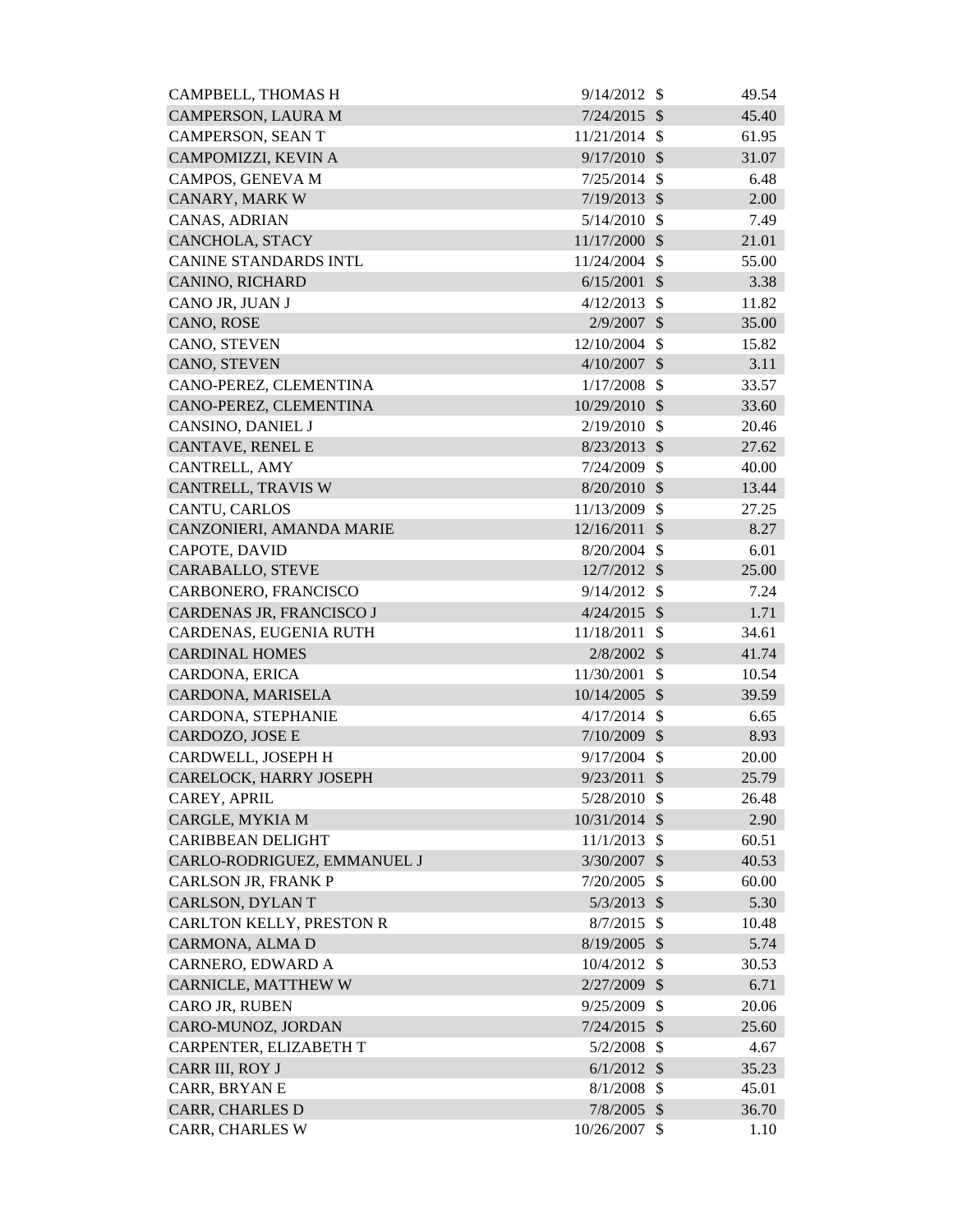| <b>CARR, JOSETTE P</b>        | 1/27/2012      | $\mathcal{S}$ | 37.46 |
|-------------------------------|----------------|---------------|-------|
| CARR, ROGER D                 | 10/26/2007     | \$            | 6.12  |
| <b>CARR, STANLEY D</b>        | 7/27/2001      | $\mathcal{S}$ | 21.51 |
| CARRILLOMUNOZ, CINDY          | 12/9/2011      | \$            | 33.05 |
| CARRIZALEZ, MICHAEL D         | 12/30/2005     | $\mathcal{S}$ | 22.19 |
| CARROLL, ERIK R               | 12/2/2011      | $\mathbb{S}$  | 27.51 |
| CARROLL, ERVIN J              | $7/26/2002$ \$ |               | 13.03 |
| CARROLL, LISA                 | 3/21/2014      | $\mathcal{S}$ | 17.98 |
| CARROLL, THOMAS L             | $5/2/2008$ \$  |               | 6.64  |
| <b>CARSON, JARED B</b>        | 3/24/2006      | $\mathbb{S}$  | 18.78 |
| CARTER, ABIGAIL L             | $7/6/2015$ \$  |               | 1.90  |
| <b>CARTER, CHARLES W</b>      | 7/19/2013      | $\mathcal{S}$ | 30.26 |
| CARTER, DARCY J               | 11/12/2010 \$  |               | 37.53 |
| CARTER, LAKETIA               | 1/10/2003      | $\mathcal{S}$ | 19.06 |
| <b>CARTER, LUKE R</b>         | $7/25/2014$ \$ |               | 45.99 |
| CARTER, NICHOLLE D            | 11/22/2013     | $\mathcal{S}$ | 3.38  |
| CARTER, SHADEEJAH C           | 8/6/2004       | $\mathcal{S}$ | 12.87 |
| CARTER, TANEHA N              | 7/11/2003      | $\mathcal{S}$ | 30.81 |
| CARTER, TIMOTHY L             | 10/2/2009      | $\mathcal{S}$ | 53.79 |
| <b>CARTER, VALERIE</b>        | 3/20/2009      | $\mathcal{S}$ | 46.58 |
| <b>CARTHANS, JAMES L</b>      | 7/2/2009       | $\mathcal{S}$ | 15.55 |
| CARUSETTA, JAMES A            | 11/21/2008 \$  |               | 23.12 |
| <b>CASA REALTY</b>            | 10/14/2011     | $\mathcal{S}$ | 28.88 |
| CASAVANT, DEREK L             | 4/21/2006      | $\mathbb{S}$  | 22.59 |
| CASCADE SUBSCRIPTION SERVICE, | 1/21/2011      | $\mathcal{S}$ | 76.00 |
| CASE, STACY L                 | 1/21/2005      | $\mathcal{S}$ | 2.01  |
| CASEY, PERRY O                | $2/6/2015$ \$  |               | 24.62 |
| CASH, TIMOTHY S               | $7/15/2004$ \$ |               | 39.93 |
| <b>CASHION, TIMOTHY A</b>     | $1/9/2007$ \$  |               | 1.61  |
| CASPER, MELISSA D             | 10/8/2009      | $\mathcal{S}$ | 8.56  |
| CASSIDY, NATHANIEL A          | 12/2/2011 \$   |               | 26.86 |
| CASTEEL, RICHARD C            | 12/26/2003     | \$            | 1.23  |
| <b>CASTILLO, ANA M</b>        | 3/6/2015       | $\mathcal{S}$ | 5.48  |
| CASTILLO, RICARDO N           | 11/7/2002      | $\mathcal{S}$ | 30.82 |
| CASTILLO, RICHARD R.          | 4/20/2001      | $\mathcal{S}$ | 5.25  |
| <b>CASTILLO, TARA M</b>       | 8/28/2009      | \$            | 26.35 |
| <b>CASTRO, CESAR A</b>        | 7/13/2012      | $\mathcal{S}$ | 32.12 |
| <b>CASTRO, CRYSTAL I</b>      | 5/14/2004      | $\mathcal{S}$ | 3.00  |
| CASTRO, FERNANDO              | 4/29/2011      | $\mathcal{S}$ | 16.98 |
| CASTRO, MARK                  | 2/17/2012      | \$            | 24.00 |
| CASTRO, MICHAEL A             | 6/25/2010      | $\mathcal{S}$ | 58.24 |
| CATARACT, JASON L             | 1/31/2014      | $\mathcal{S}$ | 3.90  |
| <b>CATES, BRICE T</b>         | 2/27/2015      | $\mathcal{S}$ | 36.00 |
| CATES, CHRISTOPHER D          | 10/12/2007     | \$            | 49.78 |
| CATES, MARY T                 | 3/25/2011      | $\mathcal{S}$ | 3.31  |
| <b>CATTLIN, MISON</b>         | 5/8/2015       | $\mathcal{S}$ | 9.58  |
| CAUDILLO JR, WILLIAM          | 8/7/2015       | $\mathcal{S}$ | 12.62 |
| CAUGHEL, RANDY W              | 6/26/2015      | $\mathcal{S}$ | 32.69 |
| CAUSEY, JASMINE D             | 10/11/2013     | $\mathcal{S}$ | 6.26  |
| CAVAZOS, ANGELA M             | 6/26/2009      | $\mathcal{S}$ | 45.08 |
| CAZARES, ARMANDO              | 8/28/2015 \$   |               | 37.30 |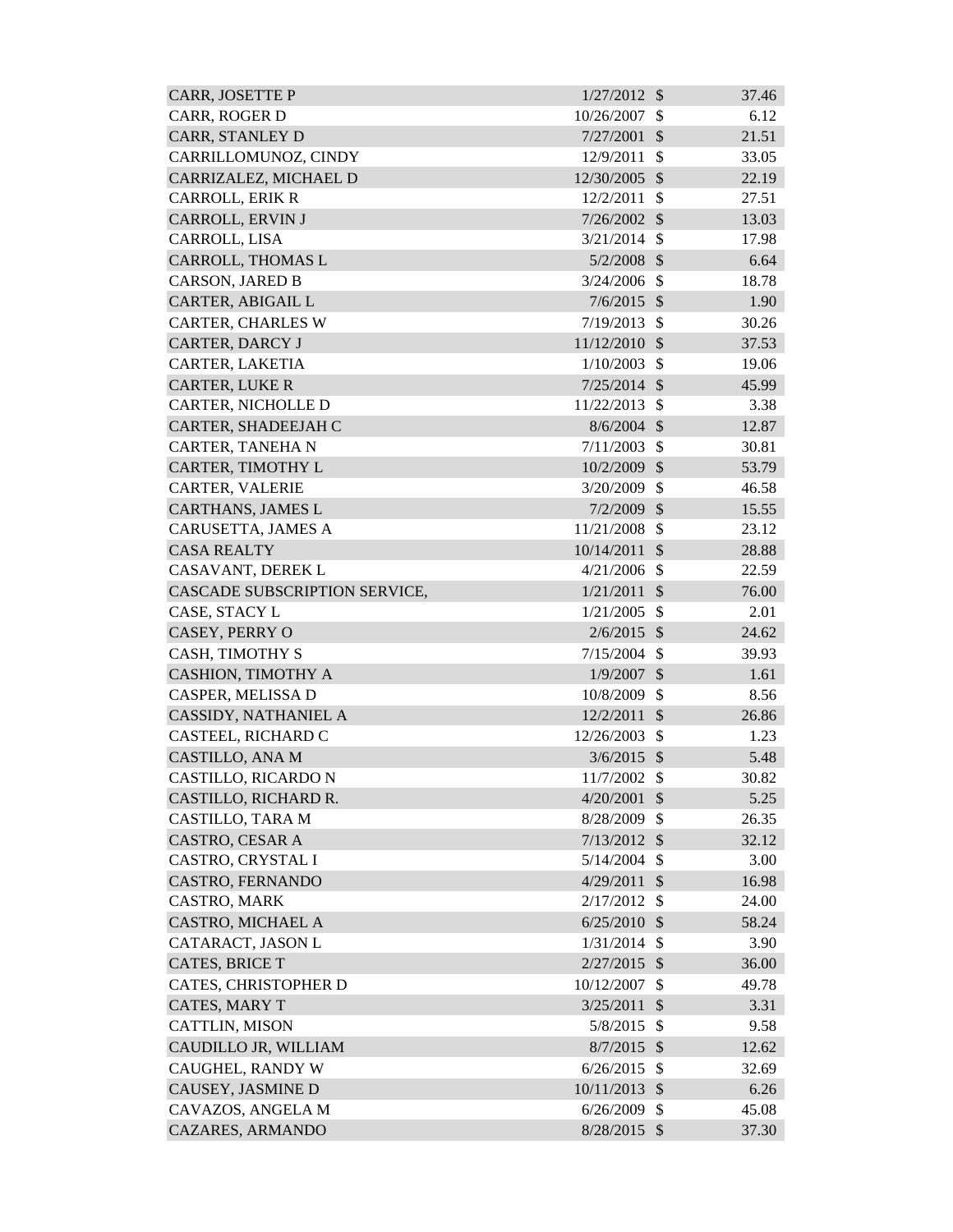| <b>CECE'S AFRICAN HAIR BRAIDING</b> | $7/24/2015$ \$ |                           | 30.66 |
|-------------------------------------|----------------|---------------------------|-------|
| CECHIR, IRINA N                     | 10/26/2012 \$  |                           | 2.00  |
| CEDENO, JUAN V                      | $1/24/2014$ \$ |                           | 30.45 |
| CEJA, WILMA E                       | 7/26/2002      | $\mathcal{S}$             | 9.27  |
| CELESTINE, JERMAINE M               | 8/15/2008      | $\mathcal{S}$             | 3.85  |
| CENTENO, STEPHANIE J                | $9/18/2015$ \$ |                           | 54.86 |
| <b>CENTRAL TEXAS AD LEAGUE</b>      | 9/1/2005       | $\mathcal{S}$             | 40.00 |
| CENTRAL TEXAS ASSISTANCE CORP       | 7/11/2003      | $\mathcal{S}$             | 23.46 |
| <b>CENTRAL TEXAS COLLEGE</b>        | $6/4/1999$ \$  |                           | 50.00 |
| CENTRAL TEXAS COUNCIL-GOV'TS        | $2/22/2002$ \$ |                           | 55.00 |
| CENTRAL TEXAS HUMAN RESOURCE        | $2/22/2002$ \$ |                           | 25.00 |
| <b>CENTURY 21 DIAMOND</b>           | 5/18/2001      | $\mathcal{S}$             | 35.06 |
| CERON, JULIO E                      | 11/5/2009      | $\mathcal{S}$             | 38.19 |
| <b>CERVANTES, FELIPE</b>            | 10/31/2008 \$  |                           | 4.24  |
| <b>CERVANTES, FELIPE</b>            | 11/25/2009     | $\mathcal{S}$             | 8.98  |
| <b>CHACO, JOAQUIN J</b>             | $9/26/2014$ \$ |                           | 14.03 |
| <b>CHACON JR, ROLAND</b>            | 10/25/2004     | $\mathcal{S}$             | 81.32 |
| CHADWICK, DAVID D                   | $1/10/2014$ \$ |                           | 57.38 |
| <b>CHAMBERS, ANDRE</b>              | 12/13/2002     | $\mathcal{S}$             | 2.49  |
| <b>CHAMBERS, CAMILLE A</b>          | $8/20/2010$ \$ |                           | 2.83  |
| <b>CHAMBERS, RICHARD W</b>          | 12/10/2010     | $\mathcal{S}$             | 27.54 |
| <b>CHAMBERS, SARAH L</b>            | 11/21/2007 \$  |                           | 7.06  |
| <b>CHAMPION, ALAN R</b>             | 1/12/2001      | $\mathcal{S}$             | 4.84  |
| CHAMPION, ANTONIO L                 | 4/24/2009      | $\mathcal{S}$             | 23.84 |
| CHANDLER, BRIAN C                   | 8/19/2011      | $\mathcal{S}$             | 63.96 |
| <b>CHANDLER, JA NEA</b>             | 10/26/2007     | $\mathcal{S}$             | 2.88  |
| CHANDLER, MICHAEL Z                 | 1/30/2009      | $\boldsymbol{\mathsf{S}}$ | 42.69 |
| CHANG, VINC                         | $8/14/2015$ \$ |                           | 2.56  |
| <b>CHAPA, SADIE M</b>               | 11/16/2007     | $\mathcal{S}$             | 7.16  |
| CHAPLIN, CHRISTOPHER A              | 11/7/2002 \$   |                           | 28.27 |
| CHAPPELL, RONNIE                    | 10/27/2000 \$  |                           | 24.40 |
| CHARLES, CHRYSTAL                   | 12/22/2009     | $\mathcal{S}$             | 24.51 |
| <b>CHARLES, JAMES</b>               | 12/14/2012 \$  |                           | 25.00 |
| <b>CHARLES, JOSEPH M</b>            | 11/18/2005 \$  |                           | 63.67 |
| CHARLES, KESHOUN JAMAL              | 2/11/2000      | \$                        | 10.00 |
| <b>CHAVARIN, JOSE R</b>             | 8/28/2009      | $\mathcal{S}$             | 49.11 |
| CHAVEZ, CELESTINO A                 | 2/17/2012      | $\mathcal{S}$             | 21.82 |
| CHAVEZ, ERIC L                      | 6/19/2007      | $\mathcal{S}$             | 60.65 |
| CHAVEZ, JOSE                        | 2/7/2003       | \$                        | 15.00 |
| CHAVEZ, NICOLE M                    | 6/27/2003      | $\mathcal{S}$             | 34.62 |
| CHEATHAM, MATTHEW                   | 9/23/2011      | \$                        | 6.93  |
| CHEN, JOSEPH C                      | 7/24/2015      | $\mathcal{S}$             | 90.00 |
| CHERRY, EDWARD J                    | $1/30/2015$ \$ |                           | 27.62 |
| CHERRY, ERICK                       | 12/22/2009 \$  |                           | 29.53 |
| CHICA, LUIS                         | 5/18/2007      | \$                        | 31.90 |
| CHILDRESS, JAMES C                  | $7/3/2014$ \$  |                           | 15.82 |
| <b>CHILDRESS, ROGER A</b>           | 2/22/2002      | $\mathcal{S}$             | 1.11  |
| CHIN, CHARLES H                     | $2/26/2010$ \$ |                           | 22.01 |
| CHIRCO, DOMINICK                    | 8/10/2012      | \$                        | 24.00 |
| CHISHOLM, BEVERLY L                 | $5/16/2014$ \$ |                           | 8.78  |
| CHIVARRIA, ANGELA C                 | $4/18/2008$ \$ |                           | 38.25 |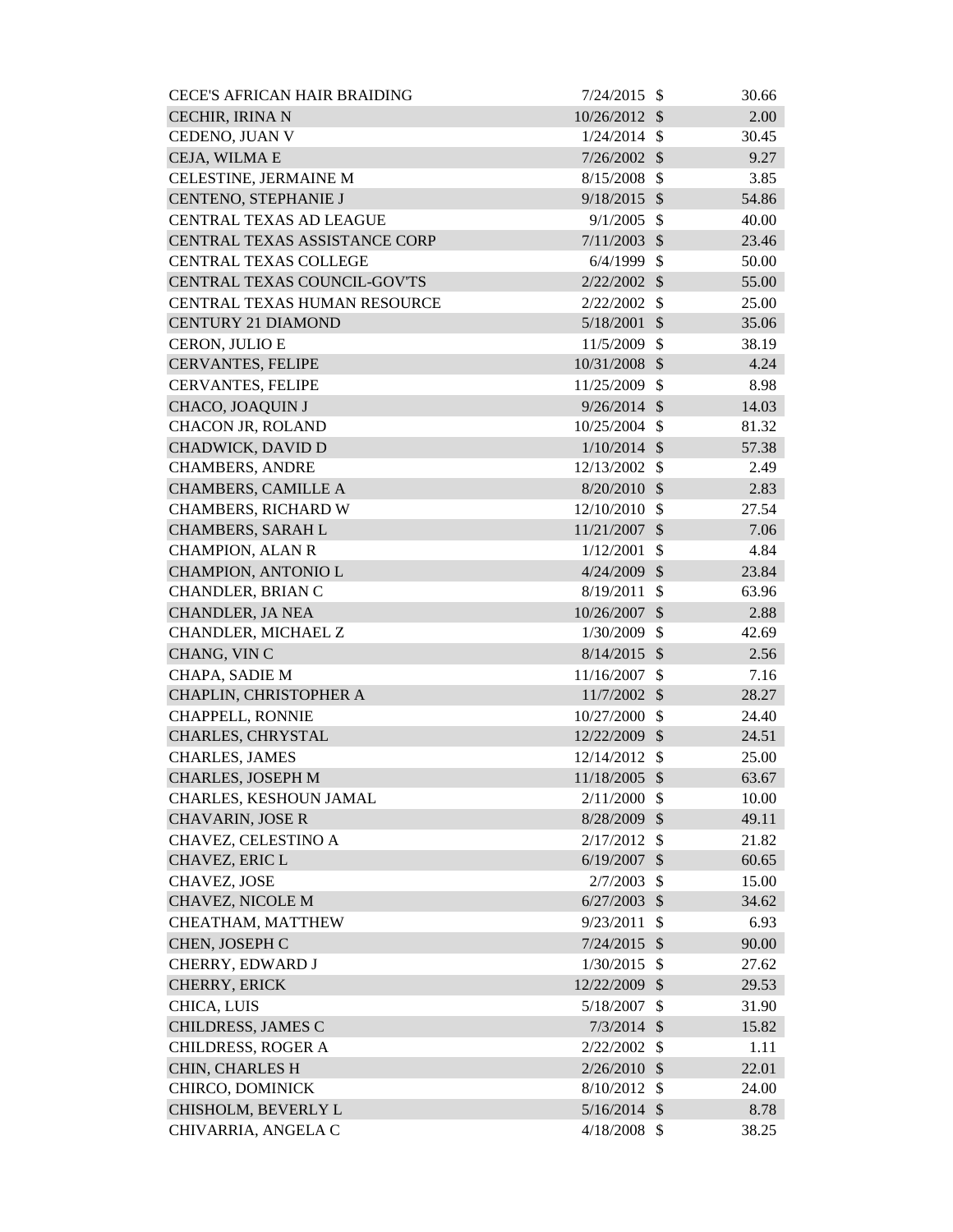| <b>CHLOE NAIL</b>                    | $5/31/2013$ \$ |                           | 2.68  |
|--------------------------------------|----------------|---------------------------|-------|
| CHODKOWSKI, KELLY R                  | 4/30/2010      | $\mathcal{S}$             | 34.50 |
| CHODKOWSKI, KELLY R                  | 6/18/2010      | $\mathcal{S}$             | 65.50 |
| CHOI, SEOK YIL                       | 12/30/2005     | $\mathcal{S}$             | 25.81 |
| CHOVAN, JEFFERY L                    | 4/2/2004       | $\mathcal{S}$             | 33.37 |
| CHOVAN, JEFFERY L                    | 1/13/2011      | $\mathcal{S}$             | 60.00 |
| CHOVAN, JEFFERY L                    | 2/25/2011      | $\mathcal{S}$             | 60.00 |
| CHOVAN, JEFFERY L                    | 3/18/2011      | \$                        | 60.00 |
| CHRISTENSEN, DAVID J                 | 5/31/2013      | $\mathcal{S}$             | 1.58  |
| CHRISTIAN, DEBORAH R                 | 6/27/2008      | $\mathcal{S}$             | 14.59 |
| <b>CHRISTIE, DAVID B</b>             | 3/8/2013       | $\mathcal{S}$             | 13.62 |
| CHRYSLER, CRYSTAL A                  | 7/10/2009      | $\mathcal{S}$             | 2.02  |
| <b>CHURCH BLDG CONTRACTING</b>       | $3/27/2009$ \$ |                           | 80.19 |
| <b>CINTRON, APRIL DAWN</b>           | 7/23/2004      | $\mathcal{S}$             | 2.00  |
| CIPOLLA, THOMAS W                    | 2/20/2009      | $\mathcal{S}$             | 41.04 |
| <b>CISNEROS, ALBERTO S</b>           | 5/21/2010      | $\mathcal{S}$             | 7.29  |
| <b>CISNEROS, DAVID</b>               | 7/25/2008      | $\mathcal{S}$             | 17.57 |
| CISNEROS, VICTORIA I                 | 2/22/2013      | $\mathcal{S}$             | 1.89  |
| CLANCEY II, WILLIAM F                | 12/3/2010      | $\mathcal{S}$             | 1.61  |
| <b>CLANCY, ANGEL M</b>               | 6/28/2001      | $\mathcal{S}$             | 2.66  |
| <b>CLARK, AMBER D</b>                | 4/30/2007      | $\mathcal{S}$             | 48.29 |
| <b>CLARK, AUBREY G</b>               | 8/7/2015       | $\mathcal{S}$             | 35.35 |
| <b>CLARK, CLOTEE L</b>               | 5/31/2013      | $\mathcal{S}$             | 1.99  |
| CLARK, DAVID W                       | 8/7/2015       | -\$                       | 39.25 |
| CLARK, FATISHA L                     | 5/21/2010      | $\mathcal{S}$             | 18.20 |
| CLARK, LISA M                        | 7/22/2011      | $\mathcal{S}$             | 42.38 |
| <b>CLARK, NATALIE</b>                | 9/21/2012      | $\mathcal{S}$             | 23.32 |
| <b>CLARK, STEPHEN B</b>              | 4/30/2010      | $\mathbb{S}$              | 83.62 |
| CLARK, WILLIAM D                     | $5/16/2014$ \$ |                           | 5.01  |
| <b>CLARO, PAIGE L</b>                | 8/23/2013      | $\boldsymbol{\mathsf{S}}$ | 25.66 |
| <b>CLARO, PAIGE L</b>                | $9/27/2013$ \$ |                           | 25.66 |
| CLAUDIOVEGA, PABLO I                 | 6/28/2001      | \$                        | 2.50  |
| <b>CLAUNCH, RENATE</b>               | 10/26/2001     | $\mathcal{S}$             | 9.28  |
| <b>CLAYBORN, CHANESE M</b>           | 7/13/2007      | $\mathcal{S}$             | 3.49  |
| CLAYTON JR, DONNELL J                | $1/2/2015$ \$  |                           | 5.02  |
| <b>CLAYTON, SUMMER S</b>             | 1/28/2011      | \$                        | 1.23  |
| CLEAR CREEK ELEMENTARY SCHOOL        | $1/7/2005$ \$  |                           | 10.00 |
| <b>CLEAR CREEK ELEMENTARY SCHOOL</b> | $4/21/2006$ \$ |                           | 11.00 |
| <b>CLEAR CREEK PHARMACY</b>          | $7/24/2009$ \$ |                           | 72.26 |
| <b>CLEAVER, TONY M</b>               | 7/26/2002      | $\mathcal{S}$             | 59.45 |
| <b>CLEMENTS, BRYAN KEITH</b>         | 9/23/2011      | $\mathcal{S}$             | 60.49 |
| <b>CLEMENTS, STEWART S</b>           | 4/16/2004      | $\mathcal{S}$             | 4.83  |
| <b>CLIFTON PARK ELEMENTARY</b>       | 12/3/2000 \$   |                           | 15.00 |
| CLOSS, SEAN KEVIN CHARLES            | 1/20/2012      | $\mathbb{S}$              | 7.60  |
| CLOWER, MELINDA C                    | 2/17/2012      | $\mathcal{S}$             | 28.73 |
| <b>CLUVERIUS, PAUL E</b>             | 3/21/2003      | $\mathbb{S}$              | 29.54 |
| COBARRUBIA, MARYANNE M               | $7/17/2009$ \$ |                           | 36.77 |
| COBB, KARINA Y                       | 10/24/2014     | -\$                       | 45.49 |
| COBB, OLIVIA                         | 7/28/2000      | $\mathcal{S}$             | 7.17  |
| COCY JR, DARRELL W                   | 8/27/2010      | \$                        | 46.75 |
| CODE ENFORCE ASSN OF TX (CEAT)       | 10/31/2003 \$  |                           | 40.00 |
|                                      |                |                           |       |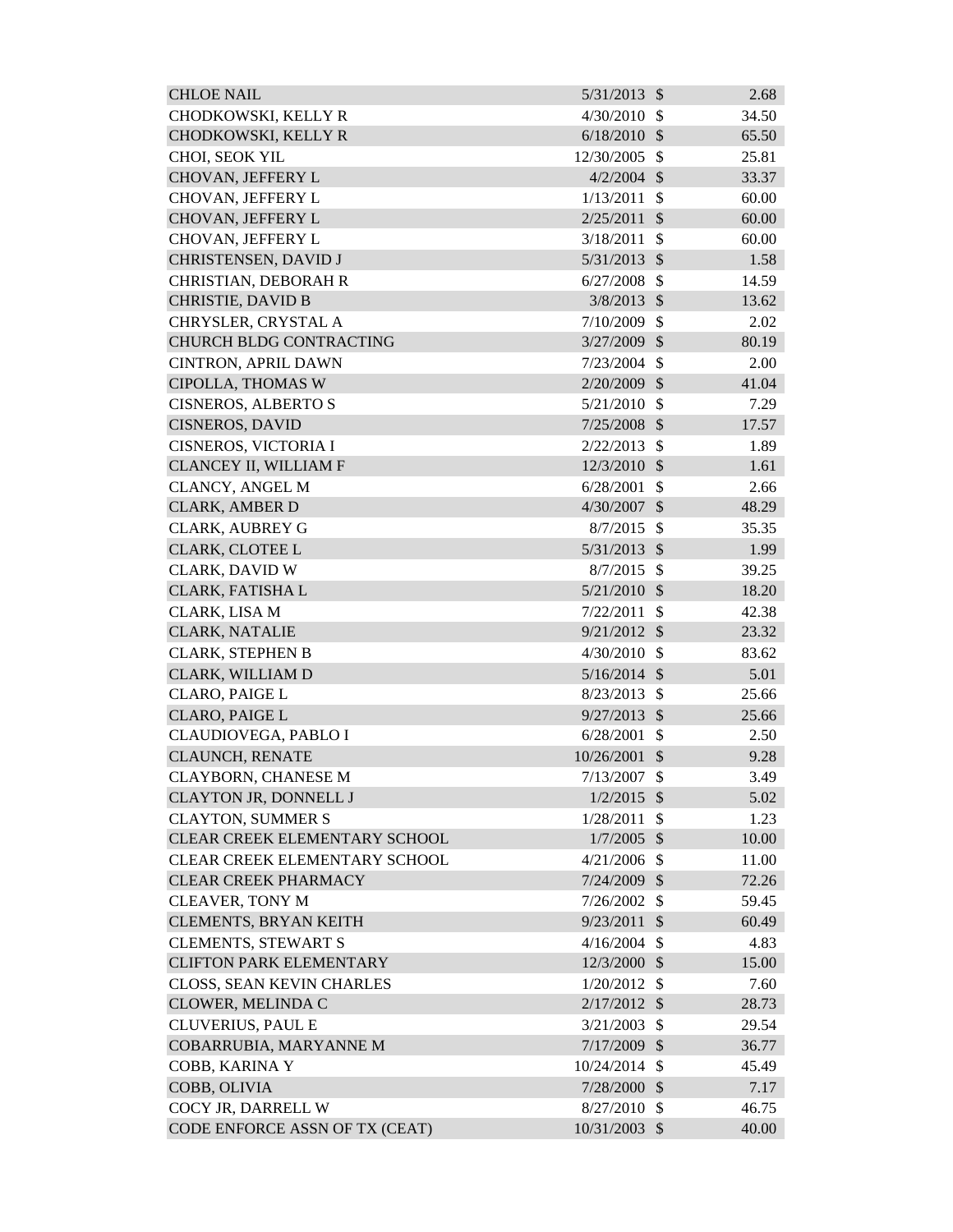| COFFIELD, JONATHAN D                  | 7/19/2013      | \$                         | 2.69  |
|---------------------------------------|----------------|----------------------------|-------|
| COFFINO, STEVE M                      | 3/22/2002      | $\mathcal{S}$              | 38.05 |
| <b>COKER, AARON T</b>                 | 6/15/2007      | $\mathcal{S}$              | 19.70 |
| COKLEY, LISA O                        | 9/21/2012      | $\mathcal{S}$              | 45.33 |
| <b>COLDWELL BANKER</b>                | 8/23/2002      | $\mathcal{S}$              | 22.76 |
| <b>COLDWELL BANKER/ RICHARD SMITH</b> | 8/23/2002      | $\mathcal{S}$              | 15.31 |
| COLE, CHRSTOPHER L                    | 11/8/2007      | $\mathcal{S}$              | 21.62 |
| COLE, DARRYL L                        | 9/12/2008      | $\mathcal{S}$              | 36.52 |
| COLE, DONALD D                        | 6/11/2010      | $\mathcal{S}$              | 9.30  |
| COLE, JOHNNIE W                       | 10/26/2001     | $\mathcal{S}$              | 2.37  |
| COLE, MARVINT                         | 4/5/2002       | $\mathcal{S}$              | 15.14 |
| <b>COLE, MAURICE</b>                  | 11/6/2008      | $\mathcal{S}$              | 45.00 |
| COLE, MICHAEL C                       | 4/28/2006      | $\mathcal{S}$              | 23.04 |
| COLE, MICHAEL D                       | 4/24/2015      | $\mathcal{S}$              | 43.06 |
| COLE, TANJA D                         | 2/20/2009      | $\mathcal{S}$              | 6.64  |
| COLEGATE, AMANDA K                    | 7/24/2015      | $\mathcal{S}$              | 7.23  |
| <b>COLEMAN III, ARTHUR</b>            | 1/10/2003      | $\mathcal{S}$              | 14.35 |
| COLEMAN JR, ELLIS KEITH               | $1/24/2014$ \$ |                            | 45.00 |
| COLEMAN, ALICIA A                     | 5/27/2004      | $\mathcal{S}$              | 21.40 |
| <b>COLEMAN, GEOFFREY</b>              | 5/14/2010      | $\mathcal{S}$              | 30.00 |
| <b>COLEMAN, LATROY R</b>              | 7/2/2009       | $\mathcal{S}$              | 4.60  |
| <b>COLEMAN, MARIO</b>                 | 9/26/2008      | $\mathcal{S}$              | 3.15  |
| COLEMAN, RICHARD S                    | 6/21/2013      | $\mathcal{S}$              | 1.70  |
| <b>COLEMAN, TAMMY S</b>               | 4/12/2013      | $\mathcal{S}$              | 55.00 |
| COLES, SHELIA T                       | 9/5/2008       | $\mathcal{S}$              | 1.27  |
| COLFLESH, NICOLE A                    | 11/14/2003     | $\mathcal{S}$              | 11.17 |
| COLLAGAN, PAUL D                      | 11/13/2004     | $\mathcal{S}$              | 9.88  |
| <b>COLLETT, CHRISTOPHER B</b>         | 2/4/2011       | $\mathcal{S}$              | 2.53  |
| COLLIER, DARRYL L                     | 7/13/2007      | $\mathcal{S}$              | 27.80 |
| <b>COLLIER, SHANTRE</b>               | 5/31/2002      | $\mathcal{S}$              | 30.11 |
| COLLINS, ERICA L                      | 7/26/2002      | $\boldsymbol{\mathsf{S}}$  | 4.58  |
| <b>COLLINS, JESSICA</b>               | 1/22/2010      | $\mathcal{S}$              | 40.00 |
| <b>COLLINS, LESLEY A</b>              | 8/5/2005       | $\mathcal{S}$              | 4.01  |
| <b>COLLINS, LOGAN P</b>               | 8/17/2007      | $\mathcal{S}$              | 33.16 |
| <b>COLLUM, BOB</b>                    | 10/11/2002     | $\mathcal{S}$              | 2.99  |
| COLLUM, JIM J                         | 8/13/2010      | $\mathcal{S}$              | 17.92 |
| COLON MELENDEZ, VICTOR M.             | 6/18/1999      | $\mathcal{S}$              | 8.00  |
| <b>COLON, PASCUAL A</b>               | 1/11/2002      | $\mathcal{S}$              | 17.64 |
| COLON, PEDRO J                        | 3/21/2003      | $\mathcal{S}$              | 4.17  |
| COLON, PEDRO J                        | 4/4/2003       | $\mathcal{S}$              | 38.07 |
| <b>COLONIAL COMMERCIAL</b>            | 4/4/2003       | $\mathcal{S}$              | 61.59 |
| COLONIAL COMMERCIAL INVST             | 4/4/2003       | $\mathcal{S}$              | 51.17 |
| COLVER, JOEL P                        | $1/3/2014$ \$  |                            | 14.23 |
| COMBS, BRANDON C                      | $7/25/2014$ \$ |                            | 3.02  |
| <b>CONATSER, JAMES</b>                | 5/3/2002       | $\mathcal{S}$              | 4.59  |
| CONCEPCION, ANDREW M                  | 12/26/2008 \$  |                            | 18.91 |
| CONGROVE, RENEE J                     | 12/10/2004     | $\mathcal{S}$              | 13.20 |
| CONKLIN, ANNAMARIE                    | 2/20/2009      | $\mathcal{S}$              | 24.20 |
| CONLON, JOE E                         | 5/5/2000       | $\mathcal{S}$              | 5.86  |
| CONNALLY, JAMES L                     | 10/29/2010     | $\boldsymbol{\mathcal{S}}$ | 43.50 |
| CONNER, KENNETH J                     | 9/18/2009      | $\boldsymbol{\mathsf{S}}$  | 14.00 |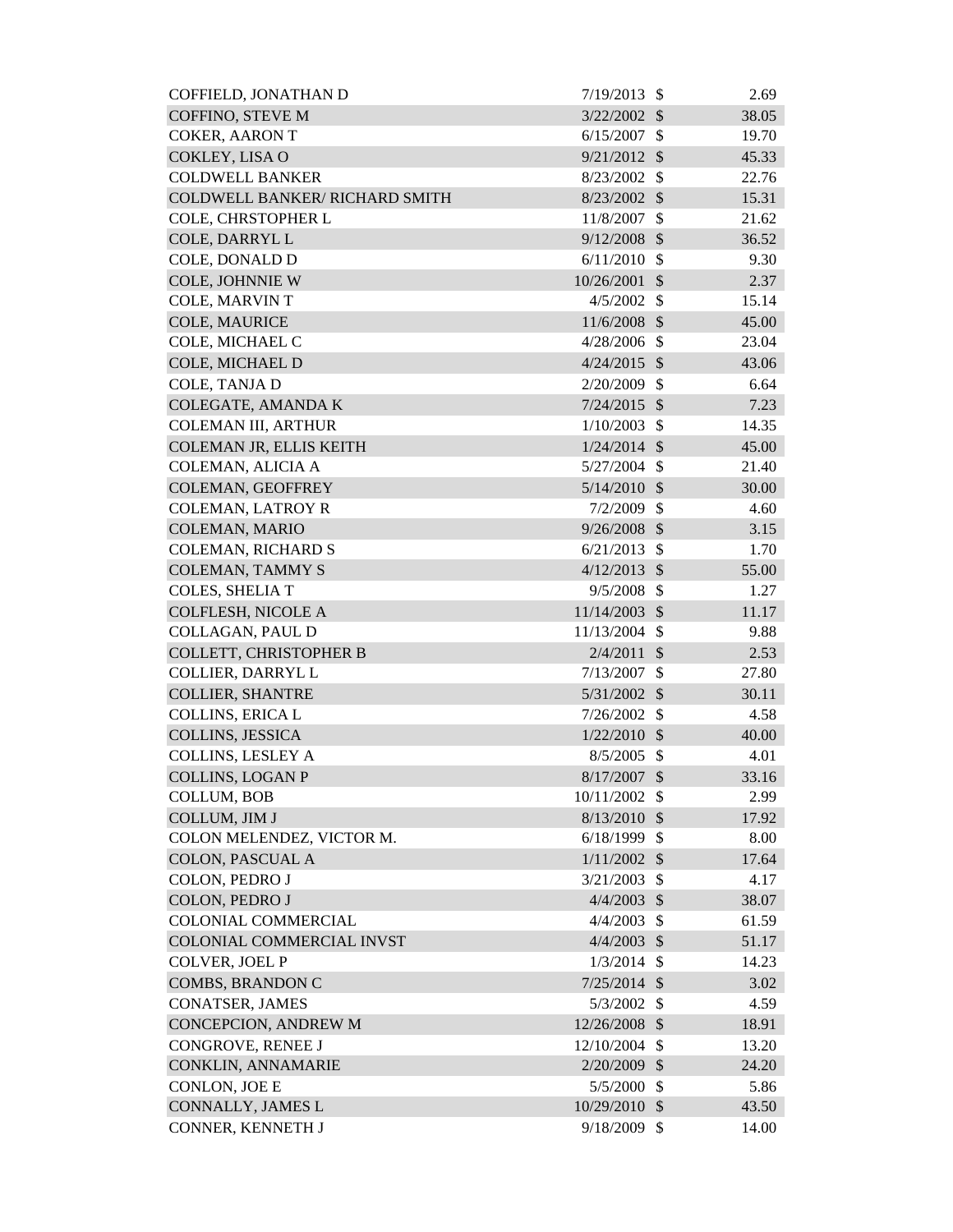| <b>CONNER, TRACY E</b>      | 4/16/2010     | $\mathcal{S}$              | 40.46 |
|-----------------------------|---------------|----------------------------|-------|
| CONNOR, BRANDAN T           | 4/29/2005     | $\mathcal{S}$              | 19.60 |
| CONNOR, CHRISTINE P         | 7/30/2010     | $\mathcal{S}$              | 38.71 |
| CONNORS, TIMOTHY            | 7/26/2013     | $\mathcal{S}$              | 23.78 |
| CONTINENTAL INSURANCE       | 7/21/2006     | $\mathcal{S}$              | 2.86  |
| CONTIVAL, JASON             | 1/19/2001     | \$                         | 9.97  |
| <b>CONTRERAS, OSWALDO B</b> | 6/19/2007     | $\boldsymbol{\mathcal{S}}$ | 6.25  |
| CONTRERAS, YOLANDA R        | 8/14/2015     | $\mathcal{S}$              | 60.31 |
| CONWAY JR, CHARLES W        | 2/23/2007     | $\mathcal{S}$              | 12.92 |
| CONWAY, KATHERINE M         | 6/12/2015     | $\mathcal{S}$              | 5.10  |
| <b>CONYERS, MEREDITH B</b>  | 10/24/2014    | $\mathcal{S}$              | 76.68 |
| COOK, AVANEL D              | 5/13/2005     | $\mathcal{S}$              | 14.52 |
| COOK, BRIAN C               | 7/27/2007     | $\mathcal{S}$              | 47.01 |
| COOK, ELWIN A               | 9/27/2013     | $\mathcal{S}$              | 36.65 |
| COOK, HUNTER W              | 1/13/2011     | $\mathcal{S}$              | 15.69 |
| COOK, JAMES P               | 9/14/2007     | \$                         | 7.52  |
| COOK, KEYVIN DAVIS          | 8/15/2008     | $\mathcal{S}$              | 49.00 |
| COOK, VIRGINIA              | 3/19/2004     | $\mathcal{S}$              | 5.00  |
| COOKE, CHRISTOPHER S        | 7/20/2005     | $\mathcal{S}$              | 3.07  |
| COOLEY - DNAC, DUANE A      | 3/27/2015     | $\mathcal{S}$              | 9.28  |
| COOMBS, WESLEY J            | 4/13/2012     | $\mathcal{S}$              | 2.00  |
| COON, ANNA MARIE            | 2/18/2011     | $\mathcal{S}$              | 9.08  |
| COONCE, CLINTON C           | 3/18/2011     | $\mathcal{S}$              | 45.32 |
| COONS, MARK ADAM            | 12/21/2012    | $\mathcal{S}$              | 15.86 |
| COOPER, BENJAMIN B          | 8/14/2015     | $\mathcal{S}$              | 2.15  |
| COOPER, DAMON               | 9/28/2005     | $\mathcal{S}$              | 52.11 |
| COOPER, KRISTYN             | 10/14/2005    | $\mathcal{S}$              | 49.39 |
| COOPER, MICHAEL L           | 12/5/2008     | $\boldsymbol{\mathsf{S}}$  | 19.03 |
| COOPER, STACEY A            | 8/20/2004     | $\mathcal{S}$              | 4.52  |
| COOPER, SYVERTSEN J         | 8/10/2007     | $\boldsymbol{\mathsf{S}}$  | 27.07 |
| COOREMAN, NICHOLAS J        | 11/21/2008 \$ |                            | 16.09 |
| COOTS, KATIEROSE O          | 1/29/2010     | $\mathcal{S}$              | 45.95 |
| COPES, KEVIN L              | 9/10/2010     | $\mathcal{S}$              | 36.46 |
| COPPINGER, ZITA M           | 11/8/2007     | $\mathcal{S}$              | 35.65 |
| COPULOS, RICHARD A          | 9/27/2013     | $\mathcal{S}$              | 5.29  |
| <b>CORDERO, LUIS G</b>      | 7/10/2015     | \$                         | 5.02  |
| CORDOVA, ALBERTO V          | 8/28/2009     | $\mathcal{S}$              | 41.02 |
| CORDOVA, GINGER A           | 8/20/2010     | $\mathcal{S}$              | 15.57 |
| <b>COREE TRAMMELL</b>       | 8/19/2011     | $\mathcal{S}$              | 19.50 |
| CORIA, CECILIA P            | 4/8/2011      | \$                         | 9.33  |
| CORLEY, BOBBIE L            | 2/6/2015      | $\mathcal{S}$              | 12.36 |
| CORNWELL, CECILIA A         | 11/21/2014    | $\mathbb{S}$               | 24.42 |
| CORONADO, CANDICE A         | 11/21/2008    | $\mathcal{S}$              | 22.86 |
| <b>CORONADO, RACHEL R</b>   | 3/11/2011     | \$                         | 16.79 |
| CORREA - DNAC, HECTOR       | $2/6/2015$ \$ |                            | 26.55 |
| <b>CORTES, FLORENCIO</b>    | 5/18/2007     | $\mathcal{S}$              | 1.02  |
| CORTEZ, SOFIA M             | 9/28/2012     | $\mathcal{S}$              | 2.19  |
| CORTINAS, SHAYLA L          | 8/28/2015     | $\mathcal{S}$              | 6.39  |
| COSENTINO, DANIEL C         | 3/11/2011     | $\mathcal{S}$              | 13.29 |
| COSME, KARLA M.             | 7/6/2015      | $\mathbb{S}$               | 16.00 |
| COSTE, JEIRO                | 11/18/2005 \$ |                            | 26.24 |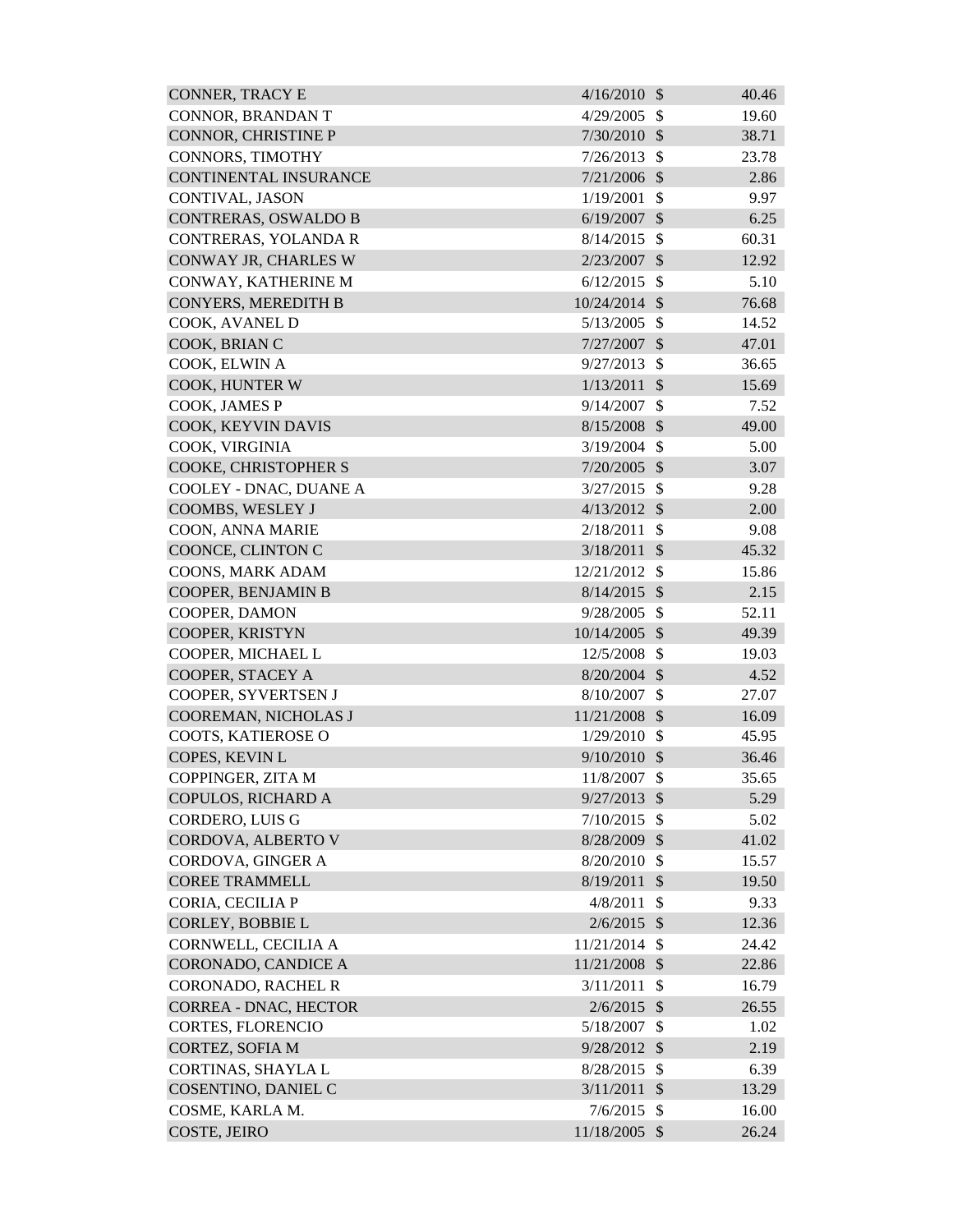| <b>COSTELLO, DENNIS</b>   | 7/10/2009      | $\mathcal{S}$              | 3.88  |
|---------------------------|----------------|----------------------------|-------|
| <b>COSTIGAN, ASHLEE E</b> | 12/22/2009     | $\mathcal{S}$              | 3.82  |
| COSTILLA, CLAUDIA A       | 9/27/2013      | $\mathcal{S}$              | 12.10 |
| COSTILLA, JANIE           | 11/21/2008     | $\mathcal{S}$              | 2.27  |
| COTA, VICTOR M            | 12/14/2007     | $\mathcal{S}$              | 3.60  |
| <b>COTTON COMMERCIAL</b>  | $5/2/2014$ \$  |                            | 6.01  |
| COTTON, JOSHUA J          | 1/16/2015      | $\mathcal{S}$              | 33.91 |
| COUCH, JESSIE             | 7/14/2006      | $\mathcal{S}$              | 36.00 |
| <b>COUGHLIN, BRANDON</b>  | 11/23/2005     | $\mathcal{S}$              | 25.00 |
| <b>COUNCIL, RODNEY</b>    | 3/5/2010       | $\mathcal{S}$              | 2.33  |
| COUNTER, KARNAKRISTINE M  | 1/30/2009      | $\mathcal{S}$              | 6.77  |
| COVA, CHRISTINE C         | 2/18/2011      | $\mathcal{S}$              | 5.70  |
| COVAN, JESSE S            | 8/1/2014       | $\mathcal{S}$              | 32.98 |
| COVERT, RANDALL           | 11/3/2000      | $\mathcal{S}$              | 3.39  |
| COVINGTON, COURTLAND M    | 4/23/2010      | $\mathcal{S}$              | 44.04 |
| COVINGTON, COURTLAND M    | 4/30/2010      | $\mathcal{S}$              | 3.60  |
| COVINGTON, DUSTIN K       | 8/3/2012       | $\mathcal{S}$              | 2.44  |
| COWAN, AMANDA R           | 8/14/2015      | $\mathcal{S}$              | 53.67 |
| COWAN, BARRETT A          | 12/22/2009     | $\boldsymbol{\mathsf{S}}$  | 4.20  |
| COWAN, JOSHUA L           | 9/18/2009      | $\mathcal{S}$              | 33.60 |
| COWMAN, JORDYN T          | 5/3/2013       | $\mathcal{S}$              | 46.14 |
| COX, JENNIFER N           | $2/6/2004$ \$  |                            | 15.57 |
| COX, SANDRA M             | 4/20/2000      | $\mathcal{S}$              | 7.34  |
| COX, TARA M               | 7/1/2010       | $\mathcal{S}$              | 3.67  |
| COXWELL, ROBERT D         | 7/20/2012      | $\mathcal{S}$              | 23.24 |
| COYNE, JESSE J            | 2/27/2009      | $\mathcal{S}$              | 18.18 |
| CRAIG, CARL N             | 8/25/2006      | $\mathcal{S}$              | 53.21 |
| CRAIG, JASON C            | 5/17/2013      | $\sqrt{3}$                 | 3.38  |
| <b>CRAIN, MATTHEW S</b>   | 10/13/2010     | $\mathcal{S}$              | 11.77 |
| <b>CRAINEY, CHERIE</b>    | $3/2/2012$ \$  |                            | 1.10  |
| CRANE, CYNTHIA C          | 12/15/2006 \$  |                            | 9.72  |
| <b>CRANK, CHARLES S</b>   | 3/26/2010      | $\mathcal{S}$              | 5.26  |
| CRATHERS, WILNESA L       | 6/21/2013      | $\mathcal{S}$              | 60.17 |
| <b>CRAVEN, KANDACE A</b>  | 6/26/2009      | $\mathcal{S}$              | 21.81 |
| CRAWFORD SR, ANTHONY T    | 5/8/2015       | $\mathcal{S}$              | 40.17 |
| <b>CRAWFORD, BOYDE W</b>  | 5/2/2003       | $\boldsymbol{\mathsf{S}}$  | 7.01  |
| CRAWFORD, BOYDE W         | 11/18/2011     | $\mathcal{S}$              | 4.25  |
| CRAWFORD, BRADLEY T       | 11/1/2013      | $\mathcal{S}$              | 11.99 |
| <b>CRAWFORD, CRAIG D</b>  | 7/19/2013      | $\mathcal{S}$              | 8.86  |
| CRAWFORD, DEUNDRA         | 6/25/2010      | $\boldsymbol{\mathsf{S}}$  | 3.40  |
| CRAWFORD, DEUNDRA         | 2/22/2013      | $\mathcal{S}$              | 6.91  |
| CRAWFORD, KATHA           | 4/21/2011      | $\mathcal{S}$              | 20.00 |
| CRAWFORD, NICHOLAS C      | 9/26/2014      | $\mathcal{S}$              | 1.90  |
| CRAWFORD, PAMELA G        | 9/4/2009       | $\mathcal{S}$              | 1.05  |
| CRAWLEY, SABRINA V        | 2/20/2009      | $\mathcal{S}$              | 9.02  |
| CRAYTON, LYNCHIANA O      | 9/25/2009      | $\mathcal{S}$              | 2.22  |
| <b>CREAMER, JOEL N</b>    | 4/4/2003       | $\boldsymbol{\mathsf{S}}$  | 2.89  |
| CREASY, CHRISTOPHER       | 8/27/2010      | $\mathcal{S}$              | 7.22  |
| <b>CREEL, MARVIN</b>      | 3/23/2001      | \$                         | 41.57 |
| CREON, CHAD M             | 9/23/2011      | $\boldsymbol{\mathcal{S}}$ | 23.66 |
| <b>CRESCENZE, AMBER D</b> | $4/24/2015$ \$ |                            | 33.99 |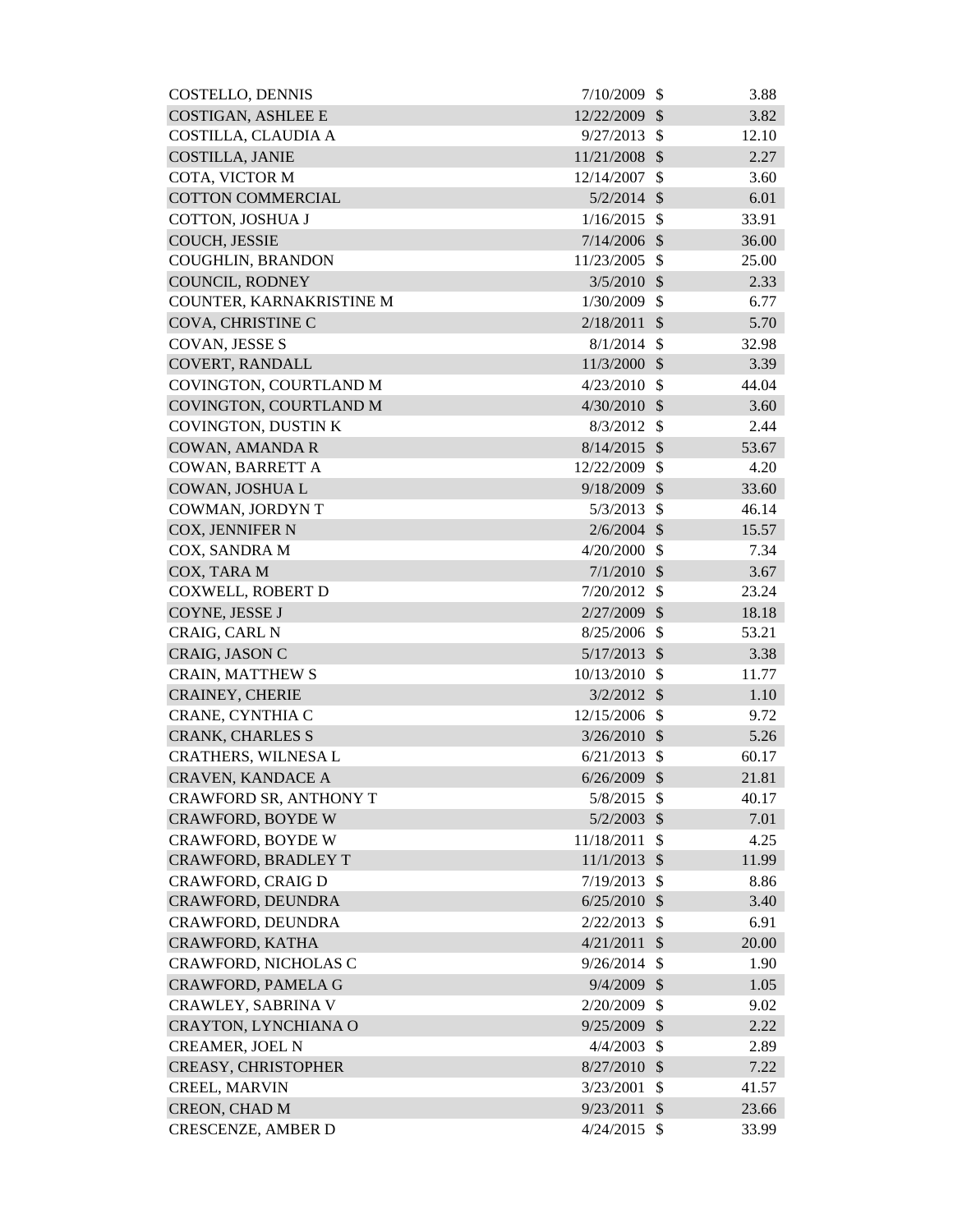| CRHISTENSEN, MICHELLE L            | 1/25/2002      | $\mathcal{S}$ | 1.85  |
|------------------------------------|----------------|---------------|-------|
| CROCK, BRIAN W                     | 1/7/2005       | $\mathcal{S}$ | 32.55 |
| <b>CROCKER, NICOLE RAE</b>         | 3/18/2011      | $\mathcal{S}$ | 3.73  |
| CROFUTT, SHAWN A                   | 12/13/2013     | $\mathcal{S}$ | 32.01 |
| CROSBY II, MICHAEL L               | $8/20/2004$ \$ |               | 43.99 |
| <b>CROSBY, AMBER R</b>             | 7/18/2014      | $\mathcal{S}$ | 9.74  |
| <b>CROSLIN, JEREMY LEE</b>         | 12/9/2011      | $\mathcal{S}$ | 40.00 |
| <b>CROSS, DANIELLE</b>             | 11/30/2012     | \$            | 19.81 |
| CROSS, DERIC M                     | 12/13/2013     | $\mathcal{S}$ | 45.85 |
| <b>CROSS, SEAN P</b>               | 8/28/2009      | $\mathcal{S}$ | 6.49  |
| CROUSE, MICHAEL A                  | 1/14/2010      | $\mathcal{S}$ | 15.01 |
| CROWDER (JONES), ERIC L            | 5/18/2001      | \$            | 34.81 |
| <b>CROWDER, WILMA F</b>            | 8/20/2004      | $\mathcal{S}$ | 1.28  |
| <b>CROWELL, AMBER R</b>            | 5/3/2013       | $\mathcal{S}$ | 1.78  |
| CROWELL, JOSHUA A                  | 3/20/2009      | $\mathcal{S}$ | 3.74  |
| <b>CRUMBEY, ANTHONY B</b>          | 8/10/2007      | \$            | 11.67 |
| CRUZ, ALLEN M                      | 6/24/2011      | $\mathcal{S}$ | 30.98 |
| CRUZ, EDDIE                        | 11/10/2005     | $\mathcal{S}$ | 1.98  |
| CRUZ, ESTRADO A                    | 3/12/2010      | $\mathcal{S}$ | 22.15 |
| CRUZ, JACKLYN JECELLE              | 3/28/2013      | $\mathcal{S}$ | 11.90 |
| CRUZ, NELSON R                     | 5/5/2000       | $\mathcal{S}$ | 15.19 |
| CTX MORTGAGE CO.                   | 9/19/2008      | $\mathcal{S}$ | 30.67 |
| <b>CUELLAR-FIGUEROA, JOSE N</b>    | 7/26/2013      | $\mathcal{S}$ | 80.17 |
| <b>CUEVAS, SAUL</b>                | 4/15/2005      | $\mathcal{S}$ | 2.68  |
| <b>CUFFEE, CHRISTOPHER D</b>       | 2/19/2010      | $\mathcal{S}$ | 3.96  |
| <b>CULLEN, JORDAN H</b>            | 3/14/2014      | $\mathcal{S}$ | 2.13  |
| <b>CULLINS-BARNES, JENNIFER E</b>  | $3/5/2004$ \$  |               | 27.53 |
| <b>CULVER, COGAN</b>               | 7/30/2010      | $\mathcal{S}$ | 54.97 |
| <b>CUMMINGS, ELIZABETH R</b>       | 2/18/2011      | $\mathcal{S}$ | 17.10 |
| <b>CUMMINGS, JAVONNE A</b>         | 9/26/2014      | $\mathcal{S}$ | 1.58  |
| CUNANAN, MA-THERESA D              | $9/5/2008$ \$  |               | 31.35 |
| <b>CUNDIFF, KEVIN B</b>            | 6/30/2011      | \$            | 32.47 |
| CUNNINGHAM III, ROBERT L           | $3/11/2011$ \$ |               | 76.40 |
| <b>CUNNINGHAM, JOSEPH B</b>        | 3/28/2014      | $\mathcal{S}$ | 29.04 |
| CUNNINGHAM, MADELEINE R            | 8/28/2015      | $\mathcal{S}$ | 6.49  |
| CUNNINGHAM, STEVEN L               | 9/18/2015      | $\mathcal{S}$ | 18.69 |
| CUNNINGHAM, TIFFANY R              | 11/4/2011      | $\mathcal{S}$ | 35.69 |
| CUPIT, TIMOTHY AARON               | 11/12/2010     | $\mathcal{S}$ | 23.60 |
| <b>CURB, JACQUE S</b>              | $2/25/2000$ \$ |               | 7.40  |
| <b>CURRY, JODIE D</b>              | 10/30/2009     | \$            | 3.54  |
| <b>CURRY, MARCUS J</b>             | 6/10/2011      | $\mathcal{S}$ | 9.53  |
| <b>CURTIS BERNARD HOLMES</b>       | 3/5/2004       | $\mathcal{S}$ | 5.00  |
| <b>CURTISS, MISHNER M</b>          | $4/2/2004$ \$  |               | 6.52  |
| <b>CUSTER, SHAWNAL</b>             | 9/2/2011       | $\mathcal{S}$ | 44.56 |
| <b>CUTS BY RUSSELL</b>             | 1/3/2014       | $\mathcal{S}$ | 39.71 |
| <b>CUYLER, KENNETH M</b>           | 8/3/2007       | $\mathbb{S}$  | 51.00 |
| D & D INC                          | 8/8/2003       | $\mathcal{S}$ | 7.78  |
| D & G DESIGNS STORE                | 8/23/2013      | $\mathcal{S}$ | 21.53 |
| D & V AUTOMOTIVE                   | 5/6/2011       | $\mathcal{S}$ | 4.32  |
| <b>D M COMM &amp; RES SERVICES</b> | 3/23/2001      | $\mathcal{S}$ | 24.37 |
| D M COMMERCIAL & RES SERVICES      | 4/6/2001       | $\mathcal{S}$ | 24.37 |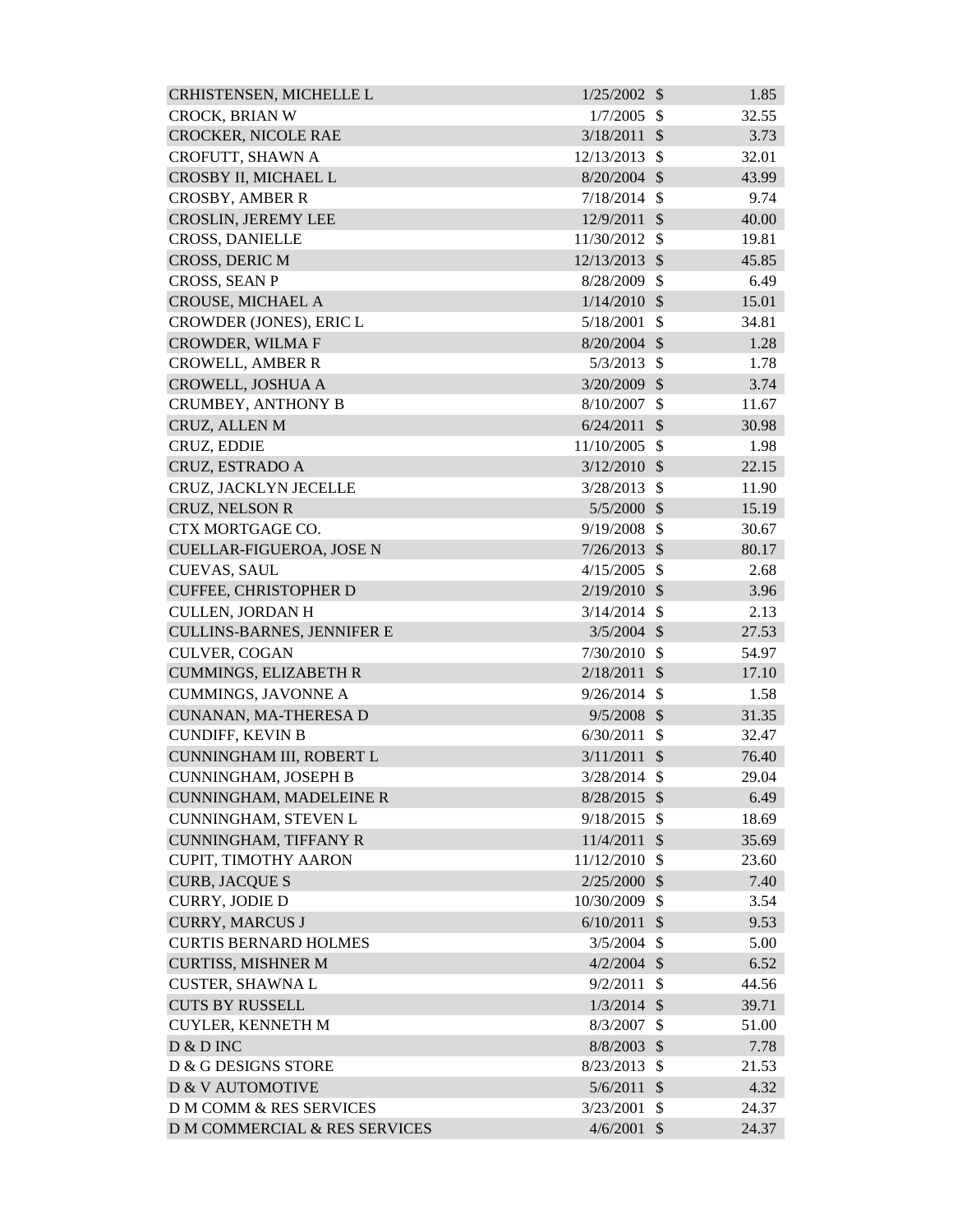| DAHARSH, REBECCA            | 4/20/2000      | $\mathcal{S}$              | 5.11  |
|-----------------------------|----------------|----------------------------|-------|
| DAIGLE JR, LARRY A          | 12/2/2011      | $\mathcal{S}$              | 70.17 |
| DAILEY, JAMES D             | $8/20/2010$ \$ |                            | 21.95 |
| DAILEY'S ANNIE AUTO ACC     | 2/8/2002       | $\mathcal{S}$              | 7.15  |
| DALEY, ALFORD B             | $5/16/2014$ \$ |                            | 5.00  |
| DALTON-WRIGHT, JOSCELEYNE D | 10/4/2012 \$   |                            | 19.62 |
| DAMATO, LYNN A              | $7/10/2009$ \$ |                            | 21.76 |
| DAMIAN, CHERYL L            | $4/8/2011$ \$  |                            | 35.49 |
| DANFORTH, DAVID C           | $2/27/2015$ \$ |                            | 39.96 |
| DANIEL A CORBIN, PC ATTNY   | $9/20/2002$ \$ |                            | 9.85  |
| DANIELE, ANNE M             | 11/9/2012 \$   |                            | 39.93 |
| DANIELS, ALESHA             | 3/22/2002      | $\mathcal{S}$              | 3.33  |
| DANIELS, DAVID L            | $10/7/2010$ \$ |                            | 1.91  |
| <b>DANIELS, DUANE E</b>     | 6/24/2011      | $\mathcal{S}$              | 1.97  |
| DANIELS, GRANT E            | $7/9/2010$ \$  |                            | 28.24 |
| DANIELS, JOHN E             | $1/14/2010$ \$ |                            | 57.29 |
| DANIELS, LAKEYSHA M         | $8/3/2012$ \$  |                            | 8.60  |
| DANIELS, WILLIAM A          | $3/16/2012$ \$ |                            | 1.65  |
| DANSBERGER, SEAN C          | 1/28/2011      | -\$                        | 39.67 |
| DARDEN, RANDALLE M          | $4/12/2013$ \$ |                            | 2.00  |
| DARDER, LUIS A              | 3/26/2010      | $\mathcal{S}$              | 7.40  |
| DARLING, KELLY M            | $5/17/2002$ \$ |                            | 23.90 |
| DARNELL, DEBORAH            | 12/23/2004 \$  |                            | 9.31  |
| DARWISH, BILLIND A          | $3/25/2011$ \$ |                            | 44.04 |
| <b>DASHLINK</b>             | 4/20/2001      | \$                         | 27.03 |
| DAUL, LEAH A                | $6/19/2009$ \$ |                            | 3.18  |
| DAVENPORT, SABRINA M        | $5/7/2010$ \$  |                            | 10.00 |
| <b>DAVID J WHISNANT</b>     | 12/10/2004 \$  |                            | 8.76  |
|                             | 10/12/2007     | - \$                       | 24.82 |
| DAVID, CARL J               |                |                            |       |
| DAVID, LUIS G               | 3/13/2009      | $\mathcal{S}$              | 50.59 |
| DAVIES, SACKIE S            | 7/6/2015       | $\mathcal{S}$              | 25.57 |
| DAVIES, SACKIE SATURDAY     | 7/19/2013      | $\mathcal{S}$              | 10.13 |
| DAVILA, RICHARD A           | 1/20/2006      | -\$                        | 1.49  |
| DAVILLA, EDGAR              | 8/11/2006 \$   |                            | 53.15 |
| DAVILLA, EDGAR              | 9/19/2008      | $\mathcal{S}$              | 12.18 |
| DAVILLA, EDGAR              | 10/9/2008 \$   |                            | 89.79 |
| DAVIS - DNAC, REGINALD      | 5/18/2007      | \$                         | 15.39 |
| DAVIS JR, DONALD R          | 12/1/2006 \$   |                            | 15.40 |
| DAVIS JR, JOHNNY J          | 8/17/2012      | $\mathcal{S}$              | 53.07 |
| DAVIS, BARBARA E            | 1/13/2011      | $\boldsymbol{\mathsf{S}}$  | 28.27 |
| DAVIS, BRANDON L            | 3/15/2013      | $\mathcal{S}$              | 1.72  |
| DAVIS, CHRISTOPHER L        | 9/12/2008      | $\boldsymbol{\mathcal{S}}$ | 14.06 |
| DAVIS, CORTNY L             | 8/9/2013       | $\mathcal{S}$              | 2.78  |
| DAVIS, DEVIN P              | 5/25/2007      | $\boldsymbol{\mathsf{S}}$  | 12.92 |
| DAVIS, GLORIA A             | 2/6/2004       | $\mathcal{S}$              | 8.59  |
| DAVIS, JAMES E III          | $4/21/2006$ \$ |                            | 22.60 |
| DAVIS, JEFFREY P            | 10/29/2010     | \$                         | 6.78  |
| DAVIS, JOE LOUIS JR         | 2/4/2011       | $\sqrt[6]{\frac{1}{2}}$    | 50.00 |
| DAVIS, JOHN A               | 6/30/2006      | \$                         | 46.98 |
| DAVIS, JOHN N               | $1/6/2012$ \$  |                            | 54.75 |
| DAVIS, JONATHAN P           | 9/26/2008      | \$                         | 60.43 |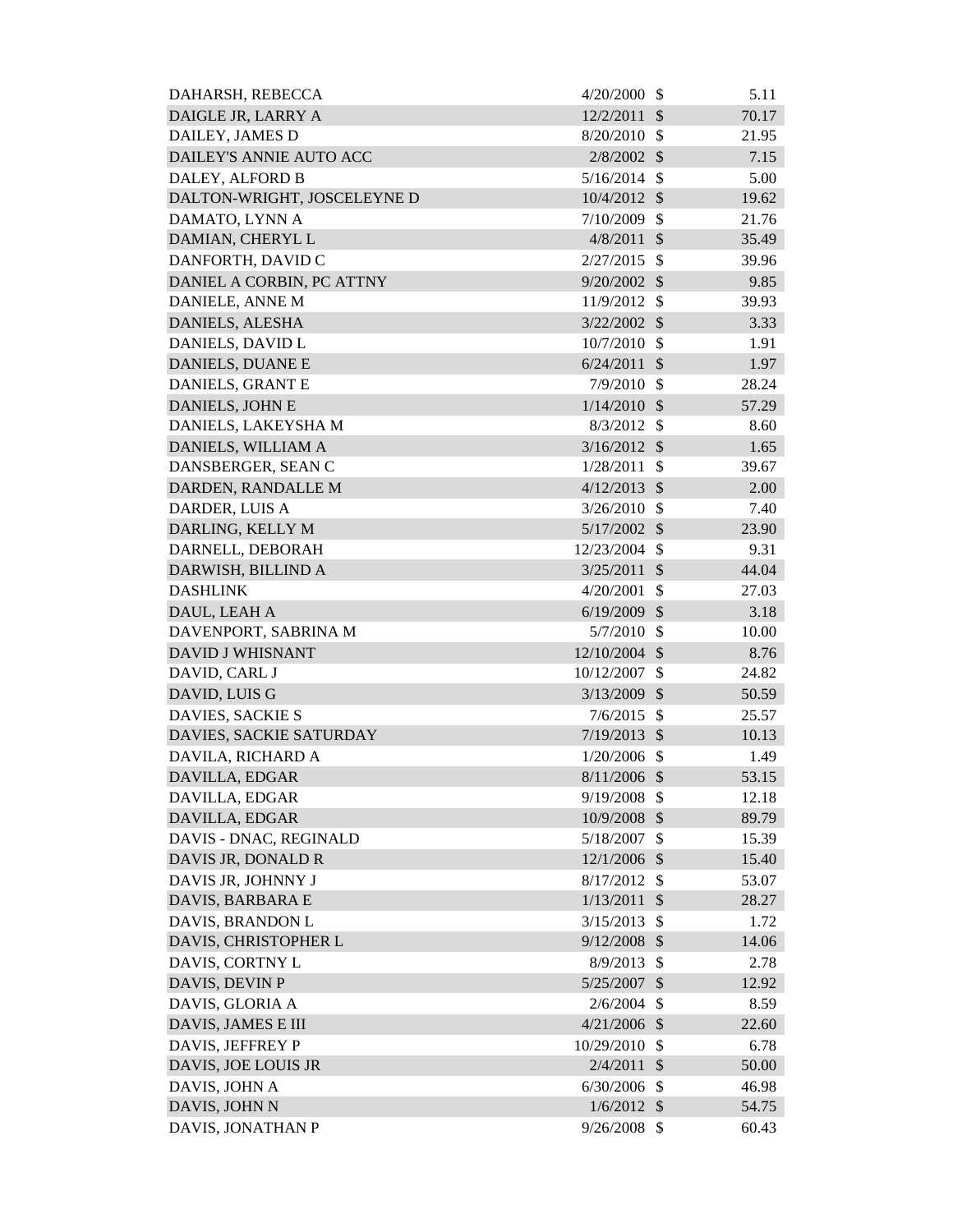| DAVIS, JULIE K             | 9/24/2010     | $\mathcal{S}$              | 1.43  |
|----------------------------|---------------|----------------------------|-------|
| DAVIS, LATICIA             | 9/4/2009      | $\mathbb{S}$               | 2.75  |
| DAVIS, MARK                | 6/30/2011     | $\mathcal{S}$              | 10.00 |
| DAVIS, MARLENE             | 7/13/2012     | \$                         | 8.93  |
| DAVIS, MARY L              | 4/13/2006     | $\mathcal{S}$              | 2.65  |
| DAVIS, RAYMOND I           | 4/2/2004      | $\mathcal{S}$              | 10.64 |
| DAVIS, RICHARD B           | 3/28/2013     | $\mathcal{S}$              | 34.52 |
| DAVIS, ROSS E              | 8/5/2011      | \$                         | 74.97 |
| DAVIS, SAMUEL K            | 10/7/2010     | $\mathcal{S}$              | 13.78 |
| DAVIS, TERRENCE A          | 3/17/2010     | $\mathcal{S}$              | 4.93  |
| DAVIS, ZACHARY T           | 7/10/2015     | $\mathcal{S}$              | 12.53 |
| DAWKINS, CAROLYN E         | 7/26/2002     | \$                         | 2.89  |
| DAWKINS, SHUANIQUA R       | 3/18/2011     | $\mathcal{S}$              | 11.84 |
| DAWSON, CLAYTON            | 5/15/2009     | $\mathcal{S}$              | 60.83 |
| DAWSON, EVERETTE           | 6/25/2004     | $\mathcal{S}$              | 27.77 |
| DAWSON, KEVIN W            | 2/17/2012     | \$                         | 8.14  |
| DAWSON, NICOLE D           | 12/9/2011     | $\mathcal{S}$              | 32.98 |
| DAY, GEOFFREY S            | 7/1/2010      | $\mathcal{S}$              | 2.00  |
| DDASILVA, JUSTIN D         | 11/9/2006     | $\mathcal{S}$              | 28.01 |
| DE LA CRUZ, JOSE L         | 7/25/2014     | $\mathcal{S}$              | 39.72 |
| DE LA O III, MARTIN JOSEPH | 8/23/2013     | $\mathcal{S}$              | 35.84 |
| DE LUNA, CHRIS R           | 4/17/2003     | $\mathcal{S}$              | 1.69  |
| DE MAINE, KATHERINE A      | 12/26/2003    | $\mathcal{S}$              | 8.33  |
| DEAL, JUSTIN L             | 7/13/2007     | \$                         | 27.56 |
| DEAN, CALEB                | 9/7/2012      | $\mathcal{S}$              | 42.00 |
| DEAN, DAWN M               | 6/26/2009     | $\mathcal{S}$              | 14.96 |
| <b>DEAN, JEFFREY S</b>     | 5/30/2008     | $\mathcal{S}$              | 44.52 |
| DEAN, SHANEQUA I           | 2/6/2015      | $\mathbb{S}$               | 21.38 |
| DEAN, TRICIA L             | 4/13/2012     | $\mathcal{S}$              | 3.17  |
| DEBRAH, HENRY NARH         | 3/16/2012     | $\mathcal{S}$              | 44.79 |
| DEBRUCHER, CHRISTOPHER     | $2/4/2011$ \$ |                            | 47.90 |
| DECAMBRA, KRISTOPHER       | 2/6/2004      | <sup>\$</sup>              | 5.49  |
| DECKER, CHARLES            | $3/2/2012$ \$ |                            | 41.61 |
| DECKER, LETICIA            | 7/19/2013     | $\mathcal{S}$              | 1.40  |
| DECKMAN, JASON             | 8/8/2003      | $\mathcal{S}$              | 5.42  |
| DEE, DANNY                 | 2/27/2015     | $\mathcal{S}$              | 47.44 |
| DEEN, RHONDA               | 6/13/2003     | $\mathcal{S}$              | 19.01 |
| DEER, DELIA                | 3/11/2011     | \$                         | 43.32 |
| DEERING, MICHAEL H         | 6/30/2011     | $\mathcal{S}$              | 90.00 |
| DEFRO, MICHAEL J           | 5/5/2000      | \$                         | 12.68 |
| DEGIORGIO, ANDREW J        | 12/2/2011     | $\mathcal{S}$              | 57.51 |
| DEGRACIA, MARIBEL A        | 5/29/2009     | $\mathcal{S}$              | 22.63 |
| DEGROFF, MICHAEL J         | 7/10/2015     | $\mathcal{S}$              | 35.64 |
| DEHAL, TOMICA Q            | 6/11/2010     | \$                         | 9.29  |
| DEJESUS - DNAC, CLARISSA   | 5/2/2003      | $\mathcal{S}$              | 6.15  |
| DELACRUZ, AIDA S           | 4/12/2013     | $\mathcal{S}$              | 24.31 |
| DELACRUZ, AUGUSTINE        | 4/30/2004     | $\mathcal{S}$              | 13.99 |
| DELACRUZ, WENDY M          | 5/25/2012     | $\mathbb{S}$               | 18.04 |
| DELANEY, GREGORY           | 11/3/2006     | $\boldsymbol{\mathcal{S}}$ | 51.40 |
| DELANEY, GREGORY M         | 6/20/2008     | $\boldsymbol{\mathsf{S}}$  | 2.51  |
| DELANEY, GREGORY M         | $1/8/2010$ \$ |                            | 10.90 |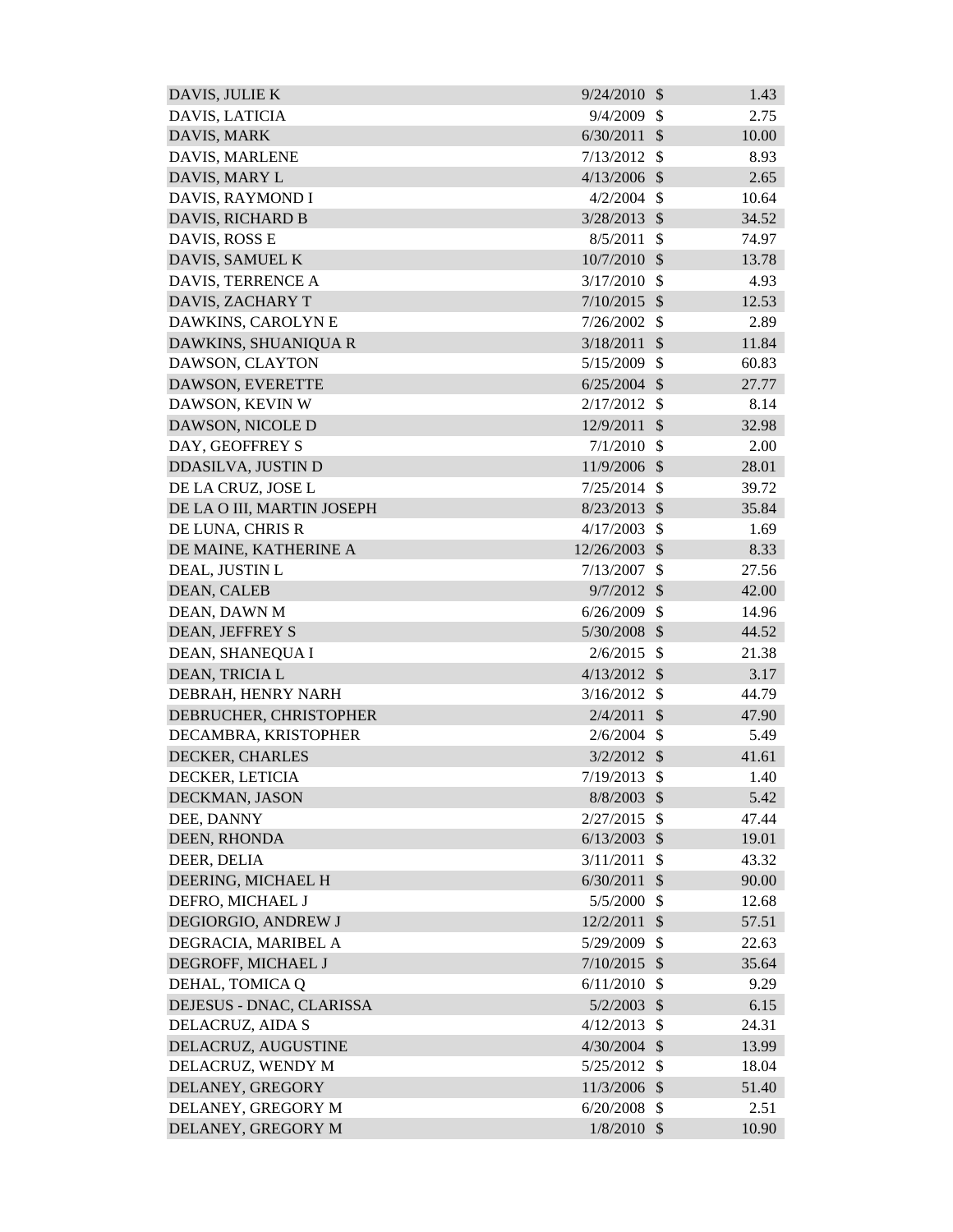| DELANEY, SHERMAN F                      | 9/12/2008      | - \$                      | 31.59 |
|-----------------------------------------|----------------|---------------------------|-------|
| DELASHMIT, MATTHEW R                    | 9/1/2005       | $\mathcal{S}$             | 24.24 |
| DELATORRE, LYDIA H                      | 6/15/2007      | - \$                      | 2.00  |
| DELEON, FELIX                           | $3/20/2015$ \$ |                           | 18.22 |
| DELEON, JEAN BURGOS                     | 11/26/2003     | $\mathcal{S}$             | 5.00  |
| DELEON, TRACEY A                        | $2/14/2014$ \$ |                           | 44.88 |
| DELGADO, ANA                            | $1/11/2008$ \$ |                           | 1.10  |
| DELGADO, BERNARDO ROSAS                 | $6/13/2008$ \$ |                           | 33.00 |
| DELGADO, DARRIS A                       | $3/24/2006$ \$ |                           | 26.26 |
| DELGADO, RICHARD J                      | $8/28/2015$ \$ |                           | 27.51 |
| DELGADO, TOMAS F                        | 5/15/2009 \$   |                           | 4.66  |
| DELOATCH, BRUCE                         | $4/23/2010$ \$ |                           | 50.00 |
| DELONG, RANDALL                         | 8/23/2002      | $\mathcal{S}$             | 2.28  |
| DELPHONSE, PATRICK                      | $7/3/2008$ \$  |                           | 40.00 |
| DELUCA, ANTHONY D                       | $4/3/2009$ \$  |                           | 50.00 |
| DEMARAIS JR, RICHARD ALLEN              | 11/22/2013     | $\mathcal{S}$             | 2.00  |
| DEMAREST, EVELYN V                      | 3/18/2011      | $\mathcal{S}$             | 18.34 |
| DEMARS - DNAC, MICHAEL A                | $11/2/2012$ \$ |                           | 20.29 |
| DEMASTUS, ERNEST C                      | 8/24/2007      | $\mathcal{S}$             | 51.27 |
| DEMATTOS, JAMES A                       | 5/6/2011       | $\mathcal{S}$             | 20.64 |
| DEMEUSE, CHRISTOPHER M                  | 7/3/2008       | $\mathcal{S}$             | 26.63 |
| DEMONT, FRANK W                         | 5/29/2009 \$   |                           | 4.46  |
| DENDY, JOSEPH                           | 3/17/2006      | $\mathbb{S}$              | 9.33  |
| <b>DENNIS, BRANDI R</b>                 | 11/25/2009 \$  |                           | 65.11 |
| DENNIS, MARLIN A.                       | 11/19/1999     | $\mathcal{S}$             | 5.00  |
| DENNY, CHARLES D                        | 4/16/2010      | $\mathcal{S}$             | 9.08  |
| DENTEL, JUSTIN                          | $5/31/2013$ \$ |                           | 41.34 |
| DENTON, ODIS                            | 4/25/2008      | $\mathcal{S}$             | 1.68  |
| DEPARTMENT OF PUBLIC SAFETY             | $3/24/2000$ \$ |                           | 44.00 |
| DEPT OF TRANSPORTATION, FAA             | 2/25/2005      | $\mathcal{S}$             | 6.15  |
| DERMIGNY, JANE MARIE                    | $6/2/2000$ \$  |                           | 1.09  |
| DESHOTEL, DERRICK W                     | 12/18/2008 \$  |                           | 10.97 |
| <b>DESKANSA &amp; PATTSI'S WELLNESS</b> | 8/18/2008 \$   |                           | 40.92 |
| DEVERAUX, JOSHUA                        | 10/31/2003 \$  |                           | 32.00 |
| DEVYVER, JENNIFER L                     | 6/11/2010      | -\$                       | 30.57 |
| DEWITT, MARIA A                         | 9/29/2006      | $\mathcal{S}$             | 15.00 |
| DIAZ, DANIEL S                          | 10/28/2005     | $\mathcal{S}$             | 4.50  |
| DIAZ, KAREN                             | $11/1/2013$ \$ |                           | 36.41 |
| DIAZ, MANUEL F                          | $6/13/2003$ \$ |                           | 20.65 |
| DIAZ, MILAGROS                          | 7/28/2006 \$   |                           | 23.12 |
| DIAZ, MIRNA                             | 2/2/2007       | $\boldsymbol{\mathsf{S}}$ | 29.65 |
| DIAZ, NAOMI                             | $8/28/2015$ \$ |                           | 43.85 |
| DIAZ, YOLANDA                           | 3/26/2010      | $\mathcal{S}$             | 16.00 |
| DIAZDELEON, MARIA                       | 4/20/2000      | $\mathcal{S}$             | 2.02  |
| DIAZ-HERNANDEZ, RONALDO                 | 3/11/2011      | $\mathcal{S}$             | 13.08 |
| DICKENS, KENNETH B.                     | $1/6/2006$ \$  |                           | 7.61  |
| DICKERSON JR, DENNIS A                  | 8/27/2010      | \$                        | 9.53  |
| DICKERSON, APRIL J                      | $9/2/2004$ \$  |                           | 3.13  |
| DICKERSON, MEGHAN A                     | 5/29/2009      | $\boldsymbol{\mathsf{S}}$ | 9.23  |
| DICKERSON, TIFFANY A                    | 5/30/2008 \$   |                           | 63.51 |
| DICKINSON, DEVIN S                      | $6/20/2008$ \$ |                           | 24.01 |
|                                         |                |                           |       |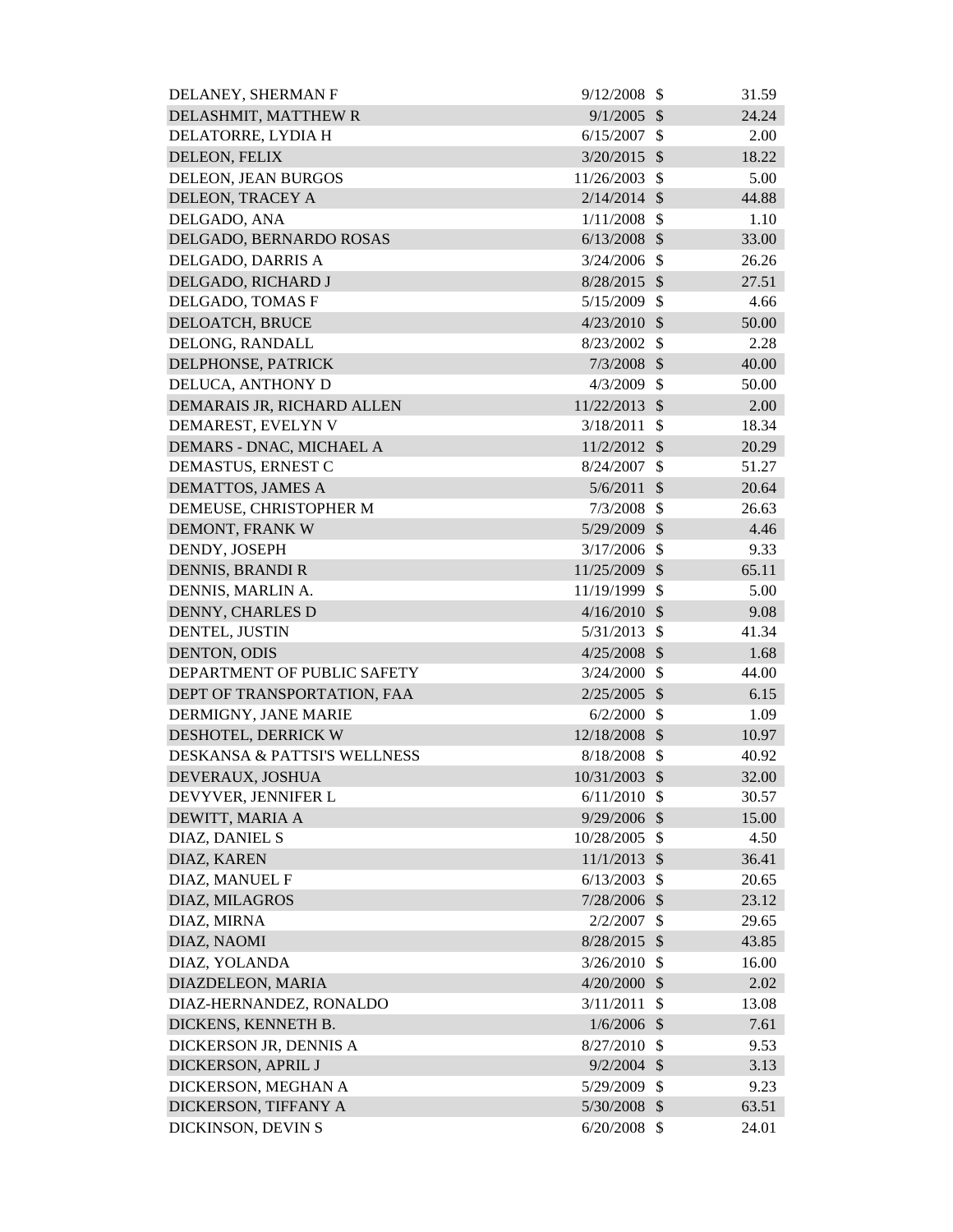| DICKSON, MARCUS BERNARD        | $3/28/2014$ \$ |               | 30.05 |
|--------------------------------|----------------|---------------|-------|
| DIEBOLD, DANIEL C              | 12/2/2005      | $\mathcal{S}$ | 7.21  |
| DIETRICK JR, TERRY L           | 7/31/2009      | $\mathcal{S}$ | 7.72  |
| DILL, EMBER L                  | 10/9/2008      | $\mathcal{S}$ | 2.73  |
| DILLAHAY, ADAM D               | $9/12/2008$ \$ |               | 18.76 |
| DILLEMUTH, KRISTIAN            | 8/9/2013       | $\mathcal{S}$ | 16.42 |
| <b>DILLON, JOSEPH N</b>        | 9/25/2009      | $\mathcal{S}$ | 3.84  |
| <b>DILLOW, DEREK S</b>         | 2/13/2015      | $\mathcal{S}$ | 1.73  |
| DINEYAZHE, LATANYA D           | $9/25/2015$ \$ |               | 37.30 |
| DINGER, TASHA LE               | 4/7/2000       | $\mathbb{S}$  | 2.14  |
| DINGLE, JOEL M                 | $8/20/2004$ \$ |               | 1.82  |
| DIONNE, MARCELLA S             | 9/25/2015      | $\mathcal{S}$ | 61.19 |
| DISCOUNT AFRICAN HAIR BRAIDING | 5/25/2012 \$   |               | 11.67 |
| DISHMAN, DEBBIE D              | 9/5/2014       | $\mathcal{S}$ | 4.86  |
| DIXON, LAUREN L                | $7/10/2015$ \$ |               | 7.33  |
| DMUCHOWSKI JR, THADDEUS A      | 12/22/2009     | $\mathcal{S}$ | 8.58  |
| DO, TIFFANY H                  | $7/18/2014$ \$ |               | 53.61 |
| DOCKERY, MARIUS                | 3/23/2007      | $\mathcal{S}$ | 1.16  |
| DOLAN, NICOLE ANN              | 9/25/2009 \$   |               | 28.07 |
| <b>DOMAIN USA</b>              | 2/23/2007      | \$            | 87.00 |
| DOMBKOWSKI, DOUGLAS A          | $1/27/2012$ \$ |               | 3.45  |
| DOMINGUEZ, LETICIA Y           | 7/25/2008      | $\mathcal{S}$ | 66.12 |
| DONAHUE, IRENE I               | 3/28/2008      | $\mathcal{S}$ | 20.38 |
| DONALDSON, LEONARD B           | 12/18/2008     | $\mathcal{S}$ | 28.60 |
| DONER, COURTNEY C              | 10/18/2013     | $\mathcal{S}$ | 16.84 |
| DONNELLY, SHAWN W              | 9/12/2008      | $\mathbb{S}$  | 29.53 |
| DONOHOE, TAYLOR H              | 11/3/2006 \$   |               | 26.10 |
| DONOVAN, CHRISTY               | 5/4/2001       | $\mathcal{S}$ | 35.00 |
| DONYALE, ANNETTE CANADA        | 6/30/2000      | $\mathcal{S}$ | 10.00 |
| DONYALE, ANNETTE CANADA        | 8/11/2000      | -\$           | 10.00 |
| DOOLEY, TAMEKA C               | $8/25/2006$ \$ |               | 11.00 |
| DORING, DONALD B               | 9/25/2015      | -\$           | 39.50 |
| DORMAN, MICHELLE A             | 10/31/2008 \$  |               | 12.69 |
| DORNQUAST, ANGELA D            | 1/29/1999      | $\mathcal{S}$ | 9.75  |
| DORSEY, ASHLEY K               | 12/21/2012     | $\mathcal{S}$ | 27.46 |
| DORSEY, CATRINA D              | 1/11/2013      | $\mathcal{S}$ | 14.22 |
| DORSEY, GLENN A                | 1/24/2003      | $\mathcal{S}$ | 24.51 |
| DORTANIEVES, MANUEL            | 1/13/2011      | $\mathcal{S}$ | 44.32 |
| DOSS, RONNY D                  | 7/10/2009      | $\mathcal{S}$ | 2.02  |
| DOTSON, KASSANDRA MAGDALENE    | 5/7/2010       | \$            | 50.00 |
| DOUILLETTE, JEFFREY A          | 3/27/2015      | $\mathcal{S}$ | 42.35 |
| DOURISO, PAMELA J              | 9/30/2011      | \$            | 20.23 |
| DOW, SETH THOMAS               | 9/29/2006      | $\mathcal{S}$ | 2.13  |
| DOWDELL, KORTNEY A             | 1/2/2015       | $\mathcal{S}$ | 3.76  |
| DOWNEY, STEVEN M               | $4/3/2009$ \$  |               | 27.85 |
| DOYLE, JAMES W                 | 4/8/2008       | $\mathcal{S}$ | 4.44  |
| DOYLE, LEEMICHAEL              | 9/24/2010 \$   |               | 53.90 |
| DOYLE, LEEMICHAEL              | 3/30/2012      | $\mathcal{S}$ | 3.10  |
| DOZIER, JERRY                  | 12/15/2006     | $\mathcal{S}$ | 75.00 |
| DRAWDY, BRENDA R               | 2/27/2015      | -\$           | 55.04 |
| DRAWDY, BRENDA R               | $7/24/2015$ \$ |               | 59.44 |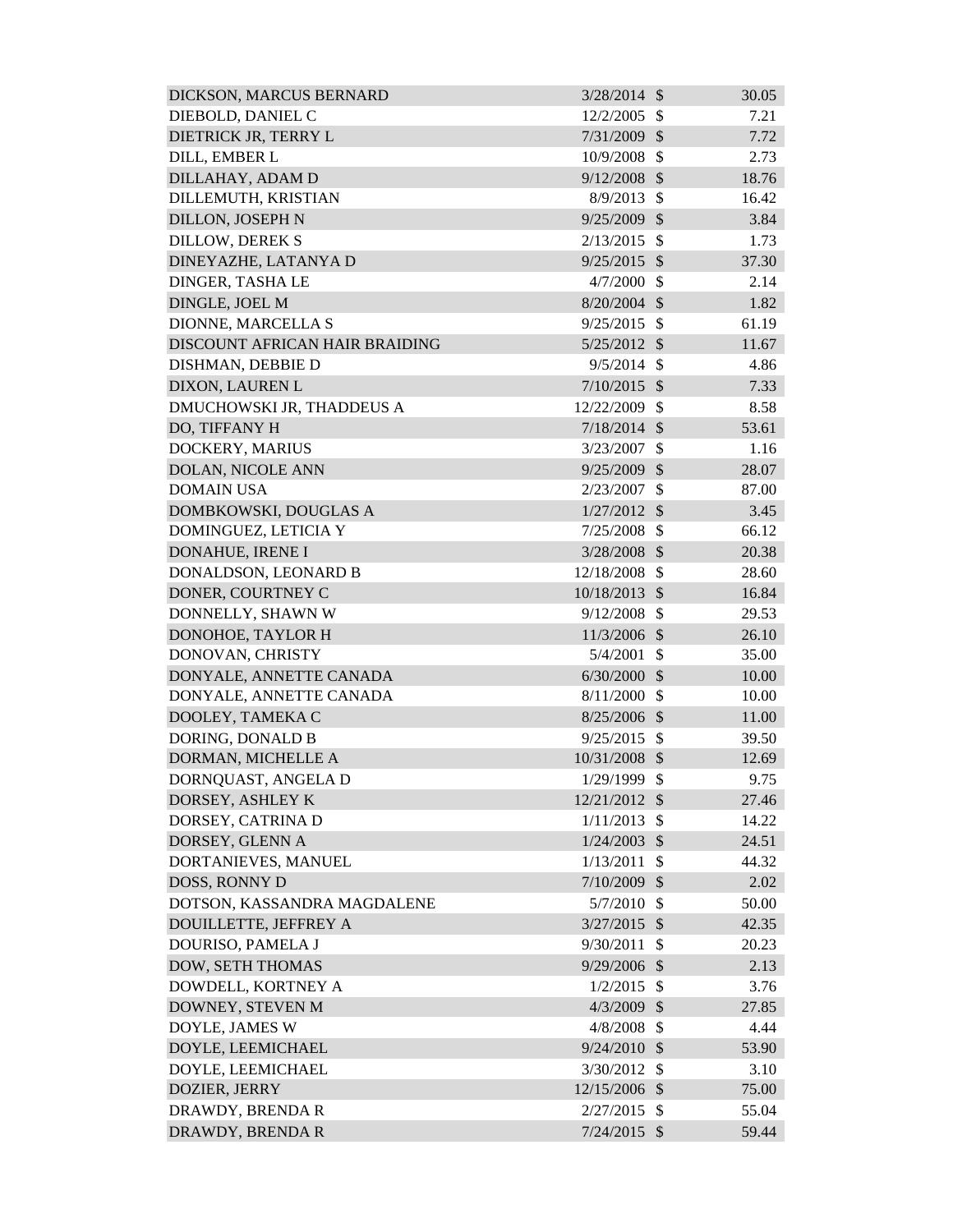| DRAYTON, ALFONSO L        | 4/24/2009      | - \$                       | 31.58 |
|---------------------------|----------------|----------------------------|-------|
| DRENNON, BRIAN K          | 10/26/2012 \$  |                            | 9.75  |
| DRISKER, VALENCIA O       | 4/12/2013      | $\mathcal{S}$              | 23.32 |
| DRIVER, MITCHELL          | 6/8/2007       | $\boldsymbol{\mathcal{S}}$ | 54.00 |
| DRIVER, TIFFANY N         | 9/24/2010      | -\$                        | 4.88  |
| DROUAILLET, GIOVANNA C    | $5/1/2009$ \$  |                            | 41.50 |
| DROZ, NAYDA I             | 11/3/2006      | $\mathcal{S}$              | 3.40  |
| <b>DUBRERKE, JIM E</b>    | $5/28/2010$ \$ |                            | 64.71 |
| DUCHAINE JR, DWANE M      | 4/13/2012      | $\mathcal{S}$              | 7.79  |
| DUCHARME, DAVID A         | 7/20/2005      | $\mathcal{S}$              | 16.15 |
| DUCHESNE, KIRK J          | $8/11/2006$ \$ |                            | 2.54  |
| <b>DUCKER, THOMAS J</b>   | 10/13/2000     | $\sqrt[6]{\frac{1}{2}}$    | 5.12  |
| DUCKERY II, JOSEPH E      | 12/26/2008     | $\mathcal{S}$              | 24.96 |
| DUDLEY, JESSICA A         | 5/11/2007      | $\boldsymbol{\mathcal{S}}$ | 14.56 |
| <b>DUELL, JAMES T</b>     | 8/5/2005       | $\mathcal{S}$              | 21.07 |
| DUENAS, BLANEANTHONY C    | 1/25/2013      | $\mathcal{S}$              | 20.34 |
| DUFEK, TERRY L            | 6/2/2000       | $\mathcal{S}$              | 1.44  |
| DUGAI, JODY L             | $1/11/2002$ \$ |                            | 1.85  |
| <b>DUGGINS, CURTIS P</b>  | 9/13/2013      | $\mathcal{S}$              | 24.12 |
| DUME, IAN                 | $2/7/2003$ \$  |                            | 7.32  |
| DUNAWAY, TRAVIS           | 4/6/2001       | $\mathcal{S}$              | 1.11  |
| <b>DUNCAN &amp; LEACH</b> | $1/27/2006$ \$ |                            | 58.85 |
| DUNCAN, DUSTIN J          | 9/24/2010      | -\$                        | 42.09 |
| DUNCAN, MARLON H          | 2/13/2015      | $\mathcal{S}$              | 16.10 |
| DUNCAN, NICHOLAS A        | 6/25/2004      | $\mathcal{S}$              | 25.00 |
| DUNCAN, ROBERT            | 3/18/2005      | $\boldsymbol{\mathcal{S}}$ | 2.86  |
| <b>DUNHAM LAW FIRM</b>    | 8/22/2003      | $\mathcal{S}$              | 20.00 |
| DUNLAP, DANNY J           | 5/6/2011       | $\boldsymbol{\mathcal{S}}$ | 15.37 |
| DUNN, DOROTHY M           | 7/8/2005       | $\boldsymbol{\mathsf{S}}$  | 55.91 |
| <b>DUNN, JAMES W</b>      | $7/25/2008$ \$ |                            | 1.64  |
| DUNN, TALLINE             | $3/5/2010$ \$  |                            | 12.90 |
| DUNN, WALTER C            | 8/28/2009      | $\boldsymbol{\mathsf{S}}$  | 30.79 |
| DUNN, WILLIAM M           | 12/26/2003     | \$                         | 10.32 |
| DUNNE, DANIEL A           | 9/13/2013      | $\mathcal{S}$              | 7.00  |
| DUPPSTADT, MICHAEL        | 3/18/2011      | $\boldsymbol{\mathsf{S}}$  | 2.37  |
| <b>DUPRE, ANTHONY J</b>   | 5/28/2010      | $\mathcal{S}$              | 22.50 |
| DUPREE, ALAN MICHAEL      | 8/15/2014      | \$                         | 16.01 |
| <b>DUPREE, CHARLIE D</b>  | 8/14/2009      | $\boldsymbol{\mathcal{S}}$ | 66.44 |
| DUPREE, HEATHER L         | $9/7/2012$ \$  |                            | 56.88 |
| DUPREE, HEATHER L         | 11/2/2012 \$   |                            | 40.89 |
| DUPUS, KASHA A            | 4/30/2007      | \$                         | 13.51 |
| DURAN, SUSAN              | $9/21/2012$ \$ |                            | 41.64 |
| DURANT, JOHANNA           | 5/4/2001       | \$                         | 3.30  |
| DURHAM, DASEAN            | $2/22/2013$ \$ |                            | 1.32  |
| DURHAN, DESIREE R         | 11/5/2009      | \$                         | 3.13  |
| DUTCH, NATHAN A           | 9/23/2011      | $\boldsymbol{\mathsf{S}}$  | 37.93 |
| <b>DUVALL, CHARLES E</b>  | 1/23/2009      | $\mathcal{S}$              | 12.80 |
| <b>DVARECKAS, LAURA K</b> | 8/20/2010      | $\mathcal{S}$              | 11.52 |
| <b>DWYER, MARK D</b>      | 6/5/2009       | \$                         | 29.42 |
| DY&C AUTO                 | 5/2/2003       | $\boldsymbol{\mathsf{S}}$  | 30.00 |
| DYER, NAMI Y              | $8/23/2013$ \$ |                            | 21.84 |
|                           |                |                            |       |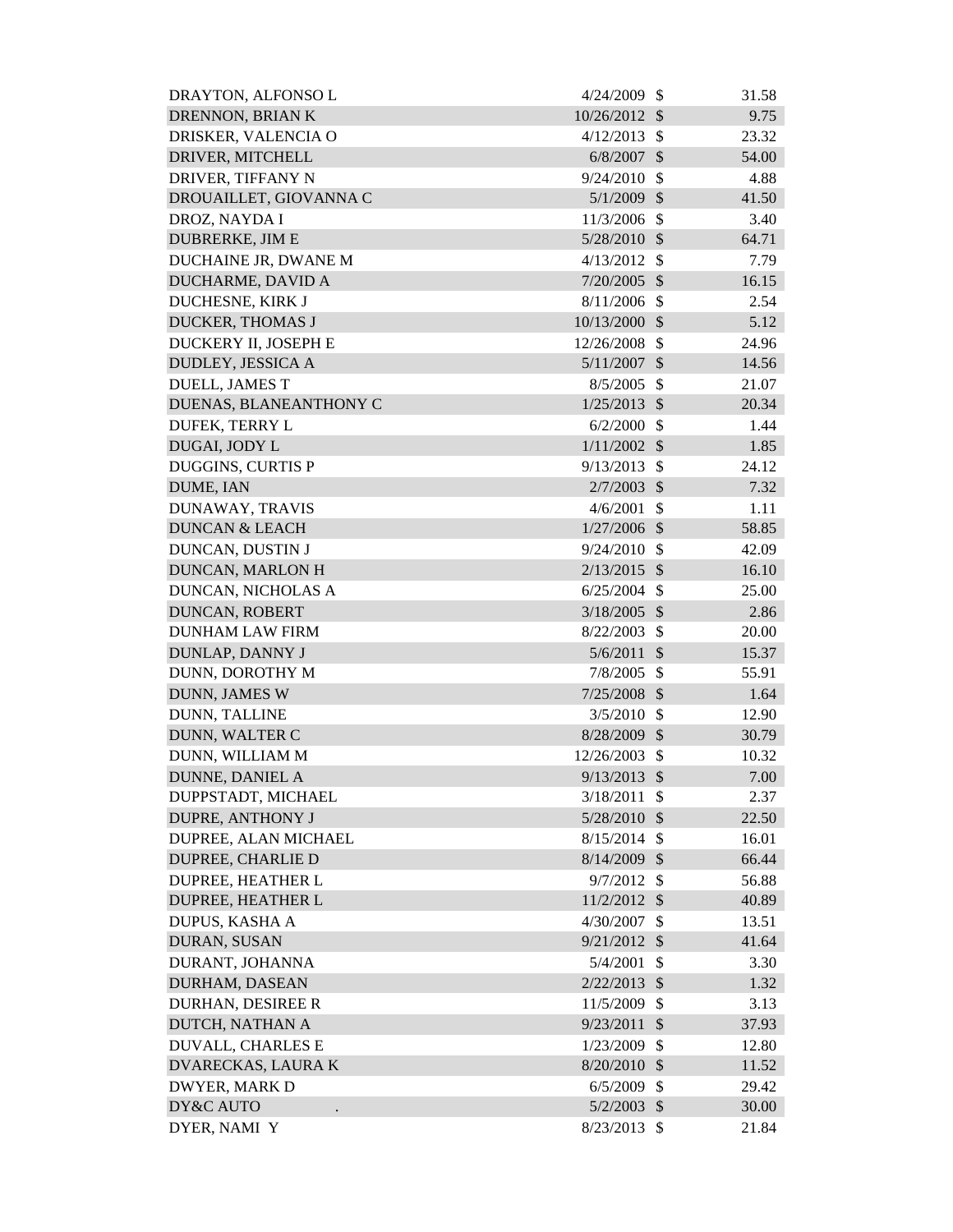| E & C AUTOMOTIVE            | 10/5/2007      | $\mathcal{S}$              | 13.83 |
|-----------------------------|----------------|----------------------------|-------|
| E & C AUTOMOTIVE            | 11/21/2007     | \$                         | 6.40  |
| <b>EAGLE, CAITLIN R</b>     | 6/21/2013      | $\mathcal{S}$              | 31.21 |
| EANG, KIMSONG               | 4/12/2013      | $\mathcal{S}$              | 1.00  |
| <b>EARL, SHADE D</b>        | 9/28/2012      | $\mathcal{S}$              | 10.61 |
| EARLY, LESLIE M             | 9/13/2013      | $\mathcal{S}$              | 90.00 |
| EARNHEART, SARAH DIANE      | 10/7/2010      | $\mathcal{S}$              | 31.16 |
| EASON, DEBORAH L            | 8/20/2004      | $\mathbb{S}$               | 7.72  |
| EASTERDAY, DONALD J         | 11/3/2006 \$   |                            | 57.72 |
| EASTERN HILLS MIDDLE SCHOOL | 11/30/2001     | \$                         | 20.00 |
| EASTMAN, SAMUEL JOHN        | 9/17/2010      | $\mathcal{S}$              | 38.82 |
| EBALAROZA, JASON J          | 10/30/2009     | \$                         | 3.56  |
| <b>EBBERT, CATHERINE M</b>  | $9/27/2013$ \$ |                            | 81.05 |
| EBERLAN, JEFFREY            | 9/21/2001      | $\mathcal{S}$              | 2.66  |
| EBERT, DAVID M              | 1/13/2006      | $\mathcal{S}$              | 41.48 |
| <b>ECHOLS, STEVE L</b>      | 3/19/2004      | $\mathcal{S}$              | 15.03 |
| <b>ECK, ANTHONY M</b>       | 1/28/2011      | $\mathcal{S}$              | 1.19  |
| <b>ECKLEY, ERIN R</b>       | 7/24/2015      | $\mathcal{S}$              | 15.33 |
| EDDINGS, BRANDON D          | 3/20/2015      | $\mathcal{S}$              | 54.16 |
| EDDLEMAN, CASSIDY M         | 11/30/2012     | $\mathbb{S}$               | 35.27 |
| EDELMANN, CRAIG P           | 3/28/2014      | $\mathcal{S}$              | 44.87 |
| EDMOND JR, JOSEPH           | 2/11/2010      | $\mathcal{S}$              | 5.05  |
| EDMOND, ASHLEY C            | 8/5/2011       | $\mathcal{S}$              | 33.96 |
| EDSITTY, ULONDA S           | 3/28/2013      | $\mathcal{S}$              | 23.76 |
| EDWARDS, ANTWAN T           | 8/18/2008      | $\mathcal{S}$              | 9.66  |
| EDWARDS, AUBREY L           | 7/10/2009      | $\mathcal{S}$              | 10.00 |
| EDWARDS, BRYAN D            | 10/8/2009      | $\mathcal{S}$              | 15.34 |
| EDWARDS, CODY A             | 2/8/2008       | $\mathcal{S}$              | 6.14  |
| <b>EDWARDS, INEZ E</b>      | 12/1/2006      | $\mathcal{S}$              | 8.47  |
| EDWARDS, KEITH              | $4/7/2006$ \$  |                            | 24.00 |
| EDWARDS, SANTRESHA A        | $6/26/2015$ \$ |                            | 24.31 |
| EDWARDS, SHANIKIA N         | 4/16/2010      | \$                         | 7.04  |
| EDWARDS, TIANA J            | 11/20/2009     | $\mathcal{S}$              | 2.83  |
| EFTHIMIOV, DANIEL JOSEPH    | 7/22/2005      | $\mathcal{S}$              | 45.15 |
| <b>EGGERS, GARETT K</b>     | $6/28/2013$ \$ |                            | 40.33 |
| <b>EGLETON, KINARD R</b>    | 10/1/2010      | $\mathcal{S}$              | 16.05 |
| EHRCKE JR, KENNETH A        | $1/7/2005$ \$  |                            | 48.37 |
| ELAMETO, FELISCITA A        | 10/3/2014      | $\mathcal{S}$              | 43.08 |
| ELDER - DNAC, TIMOTHY B     | $1/7/2005$ \$  |                            | 2.54  |
| ELDRIDGE, KYLE T            | 3/30/2012      | $\mathcal{S}$              | 24.65 |
| <b>ELITE HOSP DELV LTD</b>  | $1/23/2009$ \$ |                            | 95.00 |
| ELLEMAN, PATRICK            | 2/22/2002      | $\mathcal{S}$              | 9.00  |
| ELLIOT, LAVERN L            | 6/1/2001       | $\mathcal{S}$              | 9.62  |
| ELLIOTT, CASEY O            | 8/3/2012       | $\mathcal{S}$              | 28.33 |
| ELLIOTT, DULCE A            | 12/22/2009     | $\boldsymbol{\mathcal{S}}$ | 3.53  |
| ELLIOTT, GARY WAYNE         | 10/7/2011      | $\mathcal{S}$              | 44.39 |
| ELLIS III, JOSEPH           | 8/15/2014      | $\mathcal{S}$              | 5.85  |
| ELLIS, JAMAR K              | 9/4/2009       | $\mathcal{S}$              | 8.82  |
| ELLIS, JOSEPH LEENELL       | 2/17/2012      | $\mathcal{S}$              | 15.90 |
| ELLIS, PRESEILLA A          | 9/17/2004      | $\mathbb{S}$               | 25.00 |
| ELLIS, ROBERT J             | 2/23/2001      | $\mathcal{S}$              | 2.82  |
|                             |                |                            |       |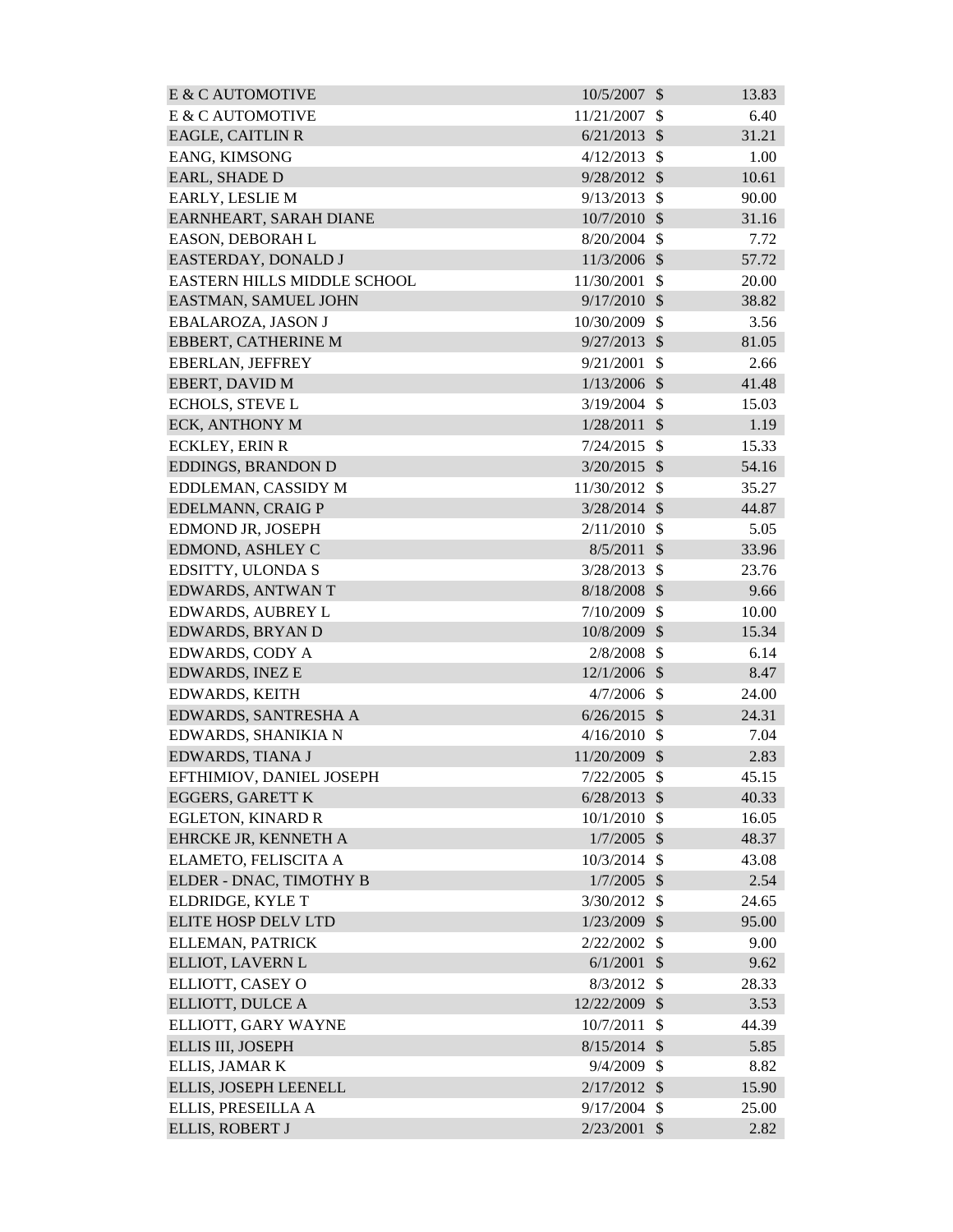| ELLIS, SAMUEL L                | 7/8/2011       | -\$                       | 49.23 |
|--------------------------------|----------------|---------------------------|-------|
| ELLIS, SANQUANETTA L           | 3/30/2007      | $\mathcal{S}$             | 6.85  |
| ELLIS, SANQUANETTA L           | 4/23/2007      | $\mathcal{S}$             | 45.00 |
| ELLIS, SHAWN B                 | 6/16/2000      | $\mathcal{S}$             | 12.76 |
| EL-SALEH, SAMIR                | 1/3/2014       | -\$                       | 2.72  |
| <b>ELSER, LACY Y</b>           | $6/25/2010$ \$ |                           | 14.89 |
| EMANUEL, SINODA, official      | 12/26/2013     | $\mathcal{S}$             | 30.00 |
| <b>EMBARQ</b>                  | 2/19/2010      | $\mathcal{S}$             | 6.54  |
| <b>EMMITE, FRANK</b>           | $3/17/2006$ \$ |                           | 23.82 |
| <b>EMPERIO, JOVINCENT C</b>    | $6/6/2008$ \$  |                           | 61.05 |
| EMRICK, JOSHUA C               | 5/3/2002       | \$                        | 13.04 |
| ENAMORADO, GERMAN A            | 10/7/2011      | $\mathcal{S}$             | 14.67 |
| ENCARNACION, GREGORIA          | 6/17/2005      | $\mathcal{S}$             | 1.50  |
| ENGLAND, JEREMY M              | $9/17/2010$ \$ |                           | 15.37 |
| <b>ENGLISH, JESSE R</b>        | 6/26/2015      | $\mathcal{S}$             | 33.39 |
| ENGLISH, JOSHUA A              | 12/21/2012     | $\mathcal{S}$             | 20.09 |
| ENGLISH, WESLEY T              | 7/2/2009       | $\mathcal{S}$             | 4.33  |
| <b>ENNIS, JARRELL D</b>        | $1/30/2015$ \$ |                           | 17.77 |
| <b>ENRIQUE RIVERA, CASTRO</b>  | 3/11/2011      | $\mathcal{S}$             | 41.94 |
| <b>ENRIQUEZ, C RENYA</b>       | 12/12/2003     | $\mathcal{S}$             | 15.37 |
| ENRIQUEZ, ELIZA E              | 9/17/2010      | $\mathcal{S}$             | 5.92  |
| ENRIQUEZ, JEANETTE C           | 10/27/2000 \$  |                           | 5.00  |
| EPPS, JEFFREY L                | 6/30/2011      | $\mathcal{S}$             | 18.34 |
| EPPS, KELVIN L                 | $7/1/2010$ \$  |                           | 21.06 |
| EPPS, TIFFANY N                | 10/26/2007     | \$                        | 9.68  |
| EQUIPMENT MANAGEMENT GROUP LLC | 11/13/2009 \$  |                           | 48.78 |
| ERAZO, JASSEN                  | 10/30/2009     | \$                        | 63.01 |
| ERB, CALVIN CARL               | 11/30/2012     | $\mathcal{S}$             | 1.30  |
| ERCOLINE JR, EARL L            | $5/12/2006$ \$ |                           | 16.60 |
| ERICKSON, DEAN A               | 11/13/2009     | $\mathcal{S}$             | 43.01 |
| ERICKSON, DEAN A               | 3/30/2012 \$   |                           | 47.69 |
| ERICKSON-SOUTHERN, GERRI D     | $1/31/2014$ \$ |                           | 6.13  |
| ERNIE JR, GEORGE H             | 12/30/2005 \$  |                           | 1.81  |
| ERRIBARREN, LUZ A              | 10/27/2000 \$  |                           | 16.21 |
| <b>ERSKINE, CARRIE E</b>       | 5/26/2005      | $\mathcal{S}$             | 3.45  |
| ERWIN, ALLISON C               | 6/23/2006      | \$                        | 21.67 |
| ERWIN, CHRISTINA M             | 11/2/2012      | \$                        | 1.19  |
| ERWIN, CHRISTY                 | $1/17/2008$ \$ |                           | 35.00 |
| <b>ESAU, CHUNG S</b>           | 12/27/2002     | $\boldsymbol{\mathsf{S}}$ | 2.77  |
| ESCALANTE, MANUEL J            | 9/10/1999      | $\mathcal{S}$             | 5.00  |
| ESCALANTE, ROMUALDO            | $5/9/2014$ \$  |                           | 14.58 |
| <b>ESCALERA, COURTNEY M</b>    | 4/12/2007      | $\mathcal{S}$             | 50.08 |
| ESCOBAR, DAVID E               | $7/24/2015$ \$ |                           | 40.62 |
| ESPARZA, PAUL                  | 9/19/2008      | $\mathcal{S}$             | 24.37 |
| ESPARZA, SALVADOR A            | 1/16/2015      | $\mathcal{S}$             | 41.38 |
| ESPARZA-ESTRADA, JESUS B       | 7/24/2015      | $\mathcal{S}$             | 4.80  |
| ESPINOSA, GREGORIO             | 12/3/2000      | -\$                       | 8.02  |
| <b>ESQUIVEL, ESTER</b>         | 9/8/2000       | $\mathcal{S}$             | 10.00 |
| ESQUIVEL, YADIRA               | 4/23/2010      | $\mathcal{S}$             | 34.42 |
| <b>ESSIG, JEREMY S</b>         | 9/2/2011       | $\mathcal{S}$             | 18.85 |
| ESSIX, NAKEITHA E              | 3/11/2011      | \$                        | 8.93  |
|                                |                |                           |       |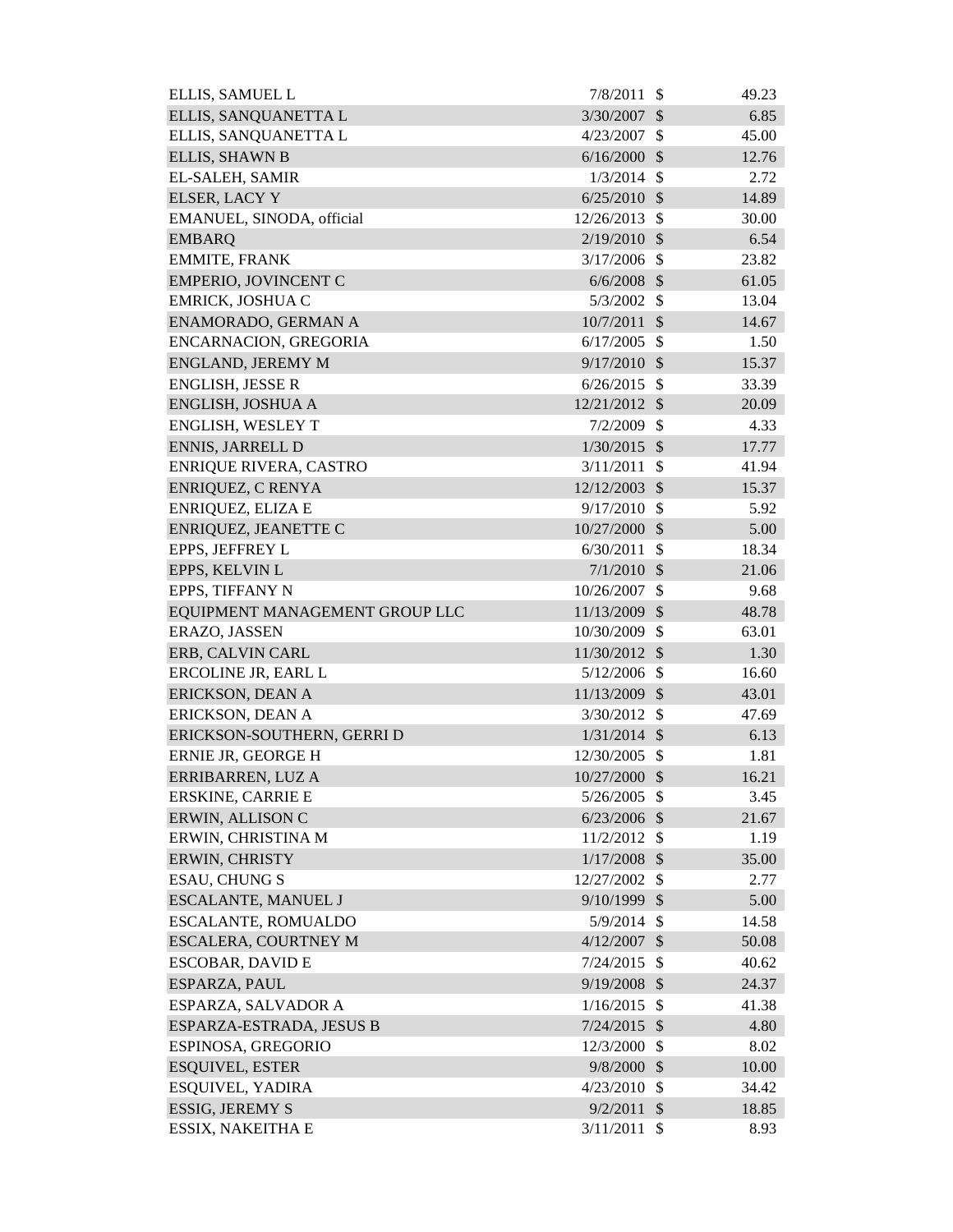| ESTEP, DENA KAY               | 6/30/2000      | $\mathcal{S}$ | 22.02 |
|-------------------------------|----------------|---------------|-------|
| ETCHISON, VERETTA M           | 6/10/2005      | $\mathcal{S}$ | 9.93  |
| ETIENNE, FABIOLA              | 6/2/2000       | $\mathcal{S}$ | 19.78 |
| EVANS II, ICOM H              | 8/17/2012      | $\mathcal{S}$ | 9.25  |
| EVANS, DAYVONE O              | 7/18/2014      | $\mathcal{S}$ | 6.35  |
| <b>EVANS, DEMARIO</b>         | 5/27/2004      | $\mathcal{S}$ | 70.00 |
| <b>EVANS, JESSE</b>           | $8/3/2012$ \$  |               | 2.00  |
| EVANS, JOHN M                 | 2/7/2014       | $\mathcal{S}$ | 1.79  |
| <b>EVANS, PRESTON S</b>       | $4/30/2004$ \$ |               | 7.24  |
| EVANS, REBECCA N              | 4/12/2013      | $\mathbb{S}$  | 1.89  |
| EVANS, REGINALD K             | 7/28/2006 \$   |               | 63.67 |
| EVANS, TAMARA D               | 8/13/2010      | $\mathcal{S}$ | 82.21 |
| EVERETT, JOSHUA A             | 2/18/2011      | $\mathcal{S}$ | 1.76  |
| EVERETT, JOSHUA A             | 1/24/2014      | $\mathcal{S}$ | 57.55 |
| EWING-SUDDS - DNAC, MICHAEL E | $6/6/2014$ \$  |               | 55.06 |
| EZELL, JOHN BRADFORD          | 10/4/2012      | $\mathcal{S}$ | 39.47 |
| FAAMPEIUPU, SUA               | 2/22/2013      | $\mathcal{S}$ | 52.26 |
| FACION, JAUVITA               | 3/23/2001      | $\mathcal{S}$ | 9.27  |
| FAIN, SHAWN                   | 7/27/2007      | $\mathcal{S}$ | 1.88  |
| FAIRCHILD, ARVITA S           | 8/6/2004       | $\mathcal{S}$ | 5.87  |
| <b>FALLS, JAMES F</b>         | 7/8/2011       | $\mathcal{S}$ | 19.99 |
| <b>FALLS, JAMES F</b>         | 8/23/2013      | $\mathcal{S}$ | 54.42 |
| FAMILY DOLLAR #7252           | 3/19/2010      | $\mathcal{S}$ | 90.11 |
| FARIAS, JOSE M                | 7/17/2009      | $\mathcal{S}$ | 39.44 |
| FARLOW, GILBERT M             | 10/19/2012     | $\mathcal{S}$ | 5.01  |
| <b>FARMER, JARROD E</b>       | 7/25/2008      | $\mathcal{S}$ | 30.26 |
| FARMER, JEFFERY               | 7/14/2006      | - \$          | 12.00 |
| FARMER, KAREN LEIGH           | 4/30/2004      | $\mathbb{S}$  | 26.17 |
| FARMER, RYAN C                | 12/12/2008     | $\mathcal{S}$ | 6.65  |
| FARMER, STEVEN JUSTIN         | 3/28/2013      | $\mathcal{S}$ | 41.55 |
| FARNHAM, MISTI B              | $4/8/2008$ \$  |               | 3.12  |
| FARRELL, REGINALD M           | 10/31/2014     | $\mathcal{S}$ | 4.04  |
| <b>FASHION NAILS TOO</b>      | 10/31/2008 \$  |               | 44.89 |
| <b>FASHION NAILS TOO</b>      | 12/18/2008     | $\mathcal{S}$ | 44.89 |
| FAULHABER, TIMOTHY D          | 6/17/2005      | $\mathcal{S}$ | 73.76 |
| <b>FAULK, SHARODER R</b>      | 3/21/2003      | $\mathcal{S}$ | 24.46 |
| FAULKNER, CONNIE L            | $5/17/2002$ \$ |               | 36.37 |
| FAVELA, ERICA MARIE           | 9/24/2010      | $\mathcal{S}$ | 10.50 |
| <b>FAY, RONETTE</b>           | 10/15/2004     | $\mathcal{S}$ | 7.77  |
| FEATSENT JR, THOMAS A         | 7/23/2010      | $\mathcal{S}$ | 25.10 |
| FELDER, DANIEL J              | 8/8/2008       | $\mathcal{S}$ | 10.00 |
| FELICIANO, CAMERON B          | 5/31/2013      | $\mathcal{S}$ | 9.07  |
| FELIX II, CARLOS              | 2/11/2010      | $\mathcal{S}$ | 2.58  |
| FELIX REYES, PEDRO JUNIOR     | 12/3/2010      | $\mathcal{S}$ | 30.00 |
| FELLOWS-WONG, MEGHAN D        | 9/3/2015       | $\mathcal{S}$ | 27.53 |
| FELTER, RONALD L              | 8/19/2005      | $\mathbb{S}$  | 32.62 |
| FELTON STEVENS, XAVIER        | $1/9/2009$ \$  |               | 30.00 |
| FELTON, JESSYKA R             | 7/13/2012      | $\mathcal{S}$ | 20.10 |
| FENNER, DUSAN L               | 6/15/2007      | $\mathcal{S}$ | 7.72  |
| FENNER, TERESA A              | 3/7/2003       | $\mathcal{S}$ | 1.50  |
| FERGUSON, ARICA M             | $9/30/2004$ \$ |               | 3.39  |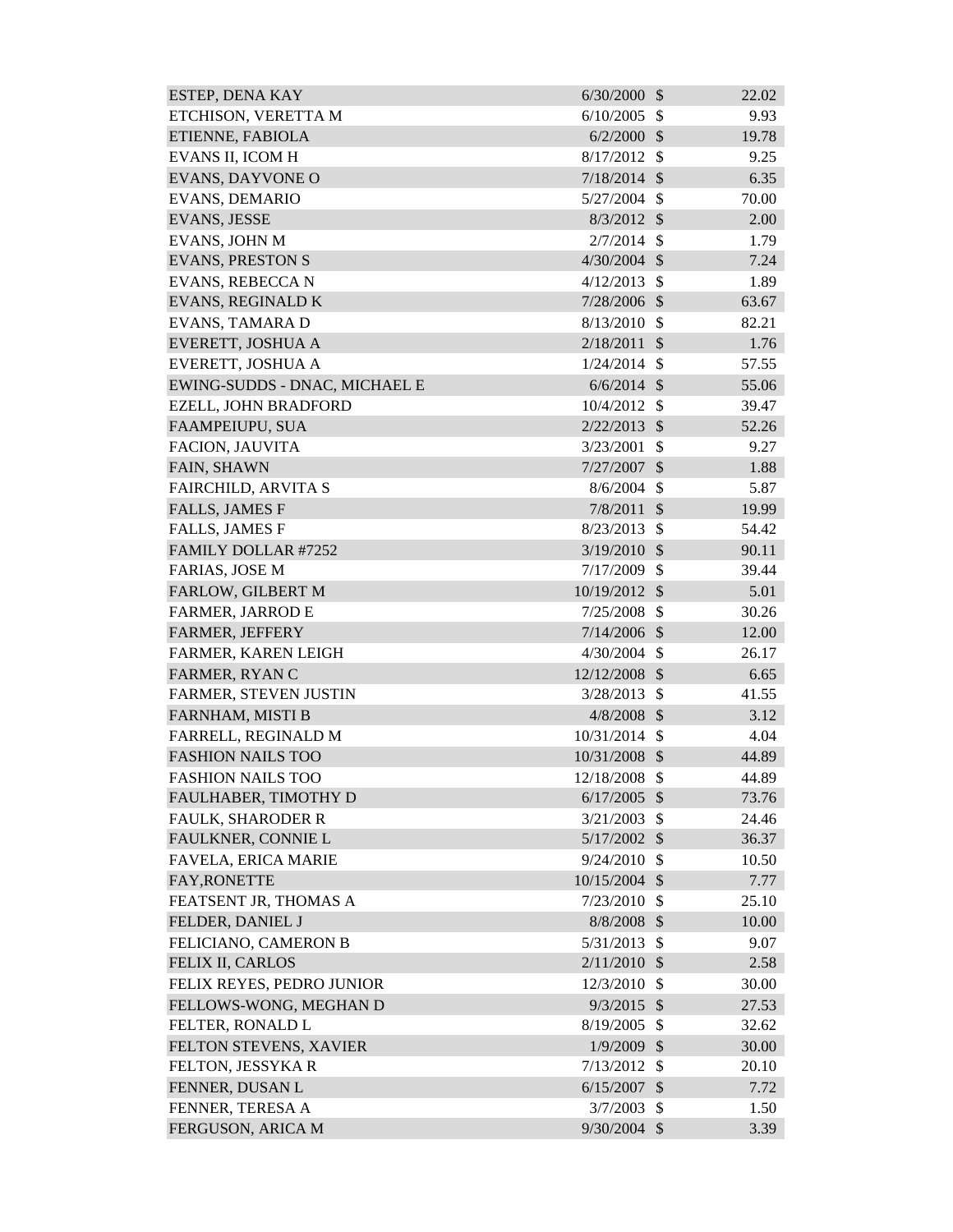| FERNANDES, ABERTINA H          | 1/6/2012       | -\$                       | 13.96 |
|--------------------------------|----------------|---------------------------|-------|
| FERNANDEZ, PRISCILLA           | 9/1/2005       | $\mathcal{S}$             | 7.47  |
| FERRELL, KANIKA M              | 9/16/2005      | $\mathcal{S}$             | 6.53  |
| FERRER, GRACE B                | 11/13/2004     | $\mathcal{S}$             | 35.87 |
| FERRER, LUIS J                 | 8/25/2000      | $\mathcal{S}$             | 2.58  |
| FERSTER, KENNETH               | 7/24/2009      | $\mathcal{S}$             | 48.51 |
| FETT, BRANDON J                | 5/21/2010      | $\mathcal{S}$             | 6.70  |
| FEVRIER, CLETUS B              | 4/17/2009      | \$                        | 54.04 |
| <b>FGH ENTERPRISES</b>         | 11/5/2009      | $\mathcal{S}$             | 25.74 |
| FIDELIA, CHERYL                | 10/8/1999      | $\mathcal{S}$             | 20.00 |
| FIEBER, JESSICA R              | 10/15/2004     | $\mathcal{S}$             | 50.00 |
| FIELDING, AUSTIN W             | 8/5/2011       | $\mathcal{S}$             | 6.69  |
| FIELDS JR, ANTHONY M           | 7/9/2010       | $\mathcal{S}$             | 1.95  |
| FIELDS, AMANDA                 | 8/24/2007      | $\mathcal{S}$             | 1.96  |
| FIELDS, BRENDAN A              | 2/13/2015      | $\mathcal{S}$             | 30.16 |
| FIELDS, BRYANT F               | 5/29/2015      | $\mathcal{S}$             | 11.85 |
| FIELDS, CARLOS A               | 8/17/2007      | $\mathcal{S}$             | 37.50 |
| FIELDS, JENILLE MARIE          | 10/25/2004 \$  |                           | 90.00 |
| FIELDS, KENDRICKS              | 12/13/2013     | $\mathcal{S}$             | 1.58  |
| FIELDS, SHARAUN T              | 5/15/2009      | $\sqrt[6]{\frac{1}{2}}$   | 23.00 |
| FIERRO, NOEL R                 | 8/28/2009      | \$                        | 33.23 |
| FIGUERAS, ROBERT               | $3/23/2007$ \$ |                           | 15.15 |
| FIGUEROA, CARLOS E             | 12/1/2006      | $\mathcal{S}$             | 7.85  |
| FIGUEROA, CARLOS E             | $2/27/2009$ \$ |                           | 14.22 |
| FIGUEROA, EVELYN               | 6/16/2000      | $\mathcal{S}$             | 6.20  |
| FIGUEROA, JOSE JR.             | 10/19/2012     | $\mathcal{S}$             | 1.08  |
| FIGUEROA, KONNIE K             | 10/7/2010      | \$                        | 31.48 |
| FILARY, NICHOLAS DANIEL        | $4/30/2004$ \$ |                           | 5.00  |
| FILEN, JOSIE L                 | $10/1/2010$ \$ |                           | 26.23 |
| FILS-AIME, GENARDDY            | 7/30/2010      | $\boldsymbol{\mathsf{S}}$ | 87.85 |
| FINKLEA, CHRISTO               | $7/12/2002$ \$ |                           | 10.50 |
| FINN, GEORGE W                 | $5/5/2000$ \$  |                           | 9.25  |
| FINNEGAN, FRANCIS              | $1/11/2002$ \$ |                           | 1.74  |
| FINNEGAN, KEVIN                | $9/6/2002$ \$  |                           | 11.00 |
| FINNEY, NAKIA S.               | $5/17/2002$ \$ |                           | 3.04  |
| FIRESTONE TIRE & SERVICE CENTE | $3/5/2004$ \$  |                           | 61.17 |
| FIRST TENNESSEE BANK           | 11/20/1998 \$  |                           | 58.00 |
| FIRST UNITED METHODIST CHURCH  | $7/27/2001$ \$ |                           | 1.86  |
| FISHER JR, KEVIN L             | $9/7/2012$ \$  |                           | 13.72 |
| FISHER JR, KEVIN L             | 12/13/2013 \$  |                           | 32.33 |
| FISHER, LYLE D                 | 6/10/2005      | $\mathcal{S}$             | 17.64 |
| FISHER, MATTHEW J              | 12/9/2011      | $\sqrt{3}$                | 9.84  |
| FISHER, WALTER S               | 2/2/2007       | $\mathcal{S}$             | 12.10 |
| FISHER, WENDELL A              | $6/12/2009$ \$ |                           | 3.41  |
| FISHER, WENDELL A              | 12/10/2010     | \$                        | 6.21  |
| FITZGERALD, CARL               | $3/25/2011$ \$ |                           | 1.61  |
| FITZGERALD, SEAN D             | 8/23/2013      | $\mathcal{S}$             | 1.86  |
| FLADSTOL, JOSHUA E             | $6/6/2014$ \$  |                           | 3.71  |
| FLAGG, TARA J                  | 3/2/2012       | $\mathcal{S}$             | 1.70  |
| FLAH, YVETTE T                 | 12/15/2006 \$  |                           | 1.29  |
| FLANAGAN, KATHRYN C            | $1/16/2015$ \$ |                           | 33.55 |
|                                |                |                           |       |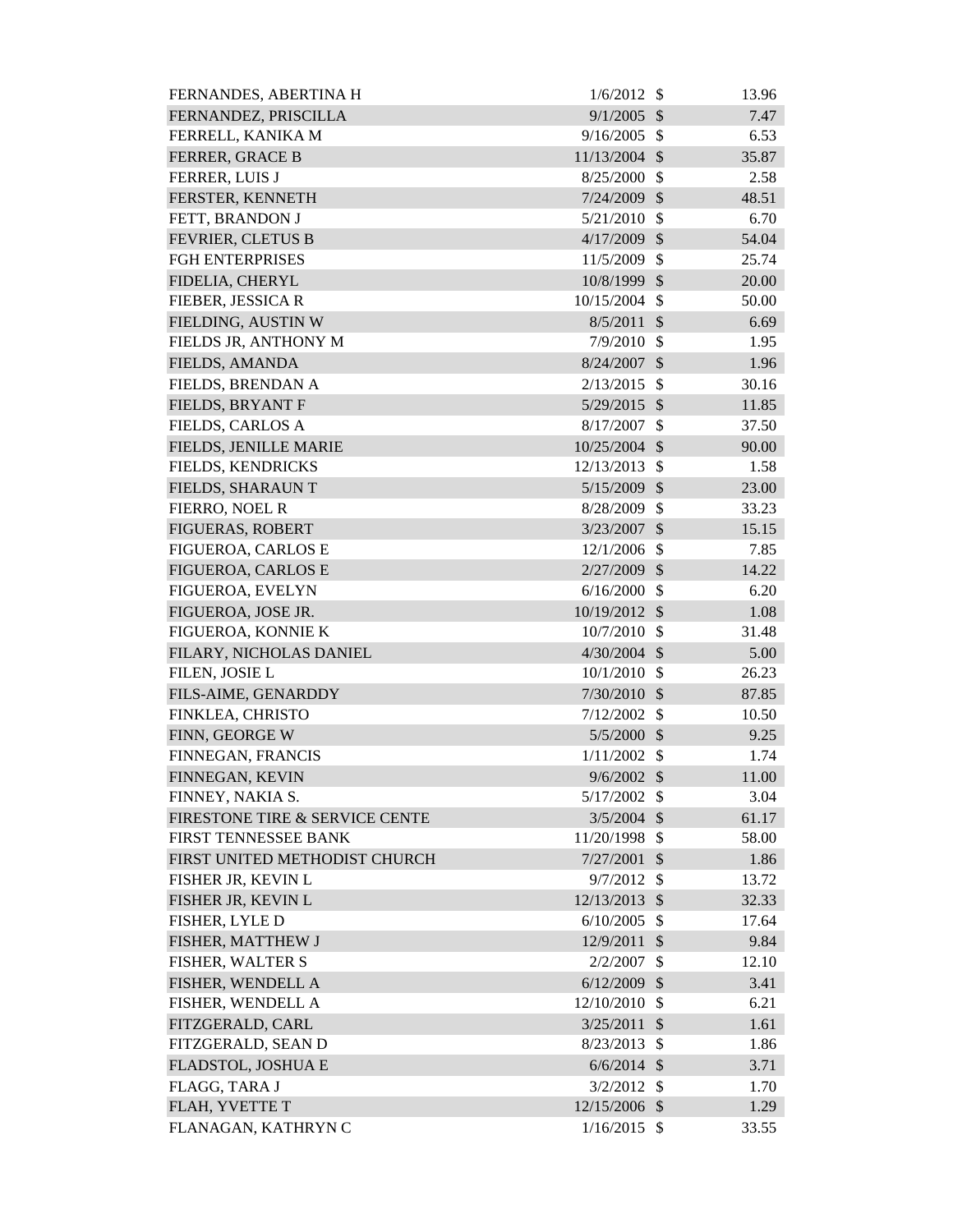| FLANNERY, ASHLEIGH B      | 3/15/2013      | $\mathcal{S}$             | 2.95  |
|---------------------------|----------------|---------------------------|-------|
| FLECKENSTEIN, STEPHEN J   | 1/11/2013      | \$                        | 6.42  |
| FLEMING, JOHN M           | 10/1/2010      | $\mathcal{S}$             | 49.98 |
| FLEMMING, YASHEENA R      | 5/30/2008      | \$                        | 4.61  |
| FLEMON, PERRY DANTE       | 11/2/2012      | $\mathcal{S}$             | 15.35 |
| FLETCHER, CENTERIA D      | 7/24/2015      | $\mathcal{S}$             | 41.20 |
| FLETCHER, DOUGLA          | 2/25/2000      | $\mathcal{S}$             | 2.33  |
| FLETCHER, DOUGLAS         | 1/28/2000      | \$                        | 5.07  |
| FLETCHER, JOHNMON         | 12/23/2004 \$  |                           | 7.00  |
| FLETCHER, SANDRA L        | 1/11/2008      | $\mathcal{S}$             | 2.78  |
| FLETCHER, TERRESA         | 5/29/2015 \$   |                           | 20.00 |
| FLORA, SUK C              | 1/9/2004       | $\mathcal{S}$             | 4.52  |
| FLOREA, MEAGAN K          | 11/4/2011      | $\mathcal{S}$             | 27.57 |
| <b>FLORES JR, TOMAS</b>   | 1/28/2011      | $\mathcal{S}$             | 7.58  |
| <b>FLORES, DENISE</b>     | 4/21/2006      | $\mathcal{S}$             | 14.23 |
| <b>FLORES, JAMES W</b>    | 9/2/2004       | $\mathcal{S}$             | 10.18 |
| <b>FLORES, JASON C</b>    | 7/7/2006       | $\mathcal{S}$             | 4.14  |
| <b>FLORES, JESSE A</b>    | 10/6/2000      | $\mathcal{S}$             | 17.91 |
| <b>FLORES, JOSE M</b>     | 11/30/2001     | $\mathcal{S}$             | 3.77  |
| FLORES, MARITZA RENEE     | 6/28/2013      | $\mathcal{S}$             | 5.00  |
| FLORES, MICHELLE A        | 5/25/2012      | $\mathcal{S}$             | 8.90  |
| <b>FLORES, URSULA A</b>   | 10/9/2008      | $\mathcal{S}$             | 3.68  |
| FLOTT, DANE J             | $4/4/2014$ \$  |                           | 45.85 |
| FLOWERS, CAROLYN D        | 10/26/2007     | $\mathcal{S}$             | 12.63 |
| <b>FLOWERS, LANDY C</b>   | 8/24/2001      | \$                        | 11.80 |
| FLOWERS, NILESVAN L       | 8/5/2011       | \$                        | 1.96  |
| FLOYD, SHERRISA A         | 6/19/2009      | $\mathcal{S}$             | 5.00  |
| FOGLE, MATAKIAH           | 2/7/2003       | $\mathcal{S}$             | 5.42  |
| FOGLE, WELDON E           | 5/16/2003      | $\mathcal{S}$             | 5.00  |
| FOLEY, ROBERT G           | 5/3/2002       | $\mathcal{S}$             | 3.12  |
| FOLLETT, AMANDA G         | $7/11/2008$ \$ |                           | 19.00 |
| FONTANEZ, LUIS D          | 7/13/2012      | $\mathcal{S}$             | 8.20  |
| FORBES, KRISTEN LEIGH     | 5/7/2010       | $\mathcal{S}$             | 30.00 |
| FORD, CHRISTOPHER M       | 4/30/2004      | $\mathcal{S}$             | 21.08 |
| FORD, NICOLE IMANI        | 12/2/2011      | $\mathcal{S}$             | 27.07 |
| FORD, ROBERT              | 10/25/2004     | \$                        | 11.41 |
| FOREMAN, LEVON            | 12/30/2005     | $\mathcal{S}$             | 11.14 |
| <b>FORNES, JENNIFER</b>   | 5/29/2009      | $\mathcal{S}$             | 43.21 |
| FORNES, VERNE I           | 3/18/2005      | $\mathcal{S}$             | 9.70  |
| FORNEY, RENAY T           | 12/12/2008     | \$                        | 35.30 |
| FORSTER, KARL P           | 3/15/2013      | \$                        | 1.19  |
| FORSTING, TIMOTHLY        | 8/24/2007      | $\mathcal{S}$             | 8.91  |
| FORTUNE, CHERYL ANN       | 10/10/2003     | $\mathcal{S}$             | 1.85  |
| FORTUNE, STEPHANIE R      | 11/3/2006      | $\boldsymbol{\mathsf{S}}$ | 4.86  |
| FOSS, MITCHELL E          | 8/28/2009      | $\boldsymbol{\mathsf{S}}$ | 30.10 |
| <b>FOSTER III, ROBERT</b> | 9/24/2010      | \$                        | 11.38 |
| FOSTER, ABRAHAM N         | 5/27/2004      | $\mathcal{S}$             | 1.25  |
| <b>FOSTER, ERICA S</b>    | 2/21/2008      | $\mathcal{S}$             | 2.71  |
| <b>FOSTER, JARED</b>      | 7/13/2012      | $\mathcal{S}$             | 3.54  |
| FOSTER, JOHN D            | 11/23/2005     | $\mathcal{S}$             | 43.28 |
| FOSTER, JORDAN            | 3/13/2009      | $\mathcal{S}$             | 48.00 |
|                           |                |                           |       |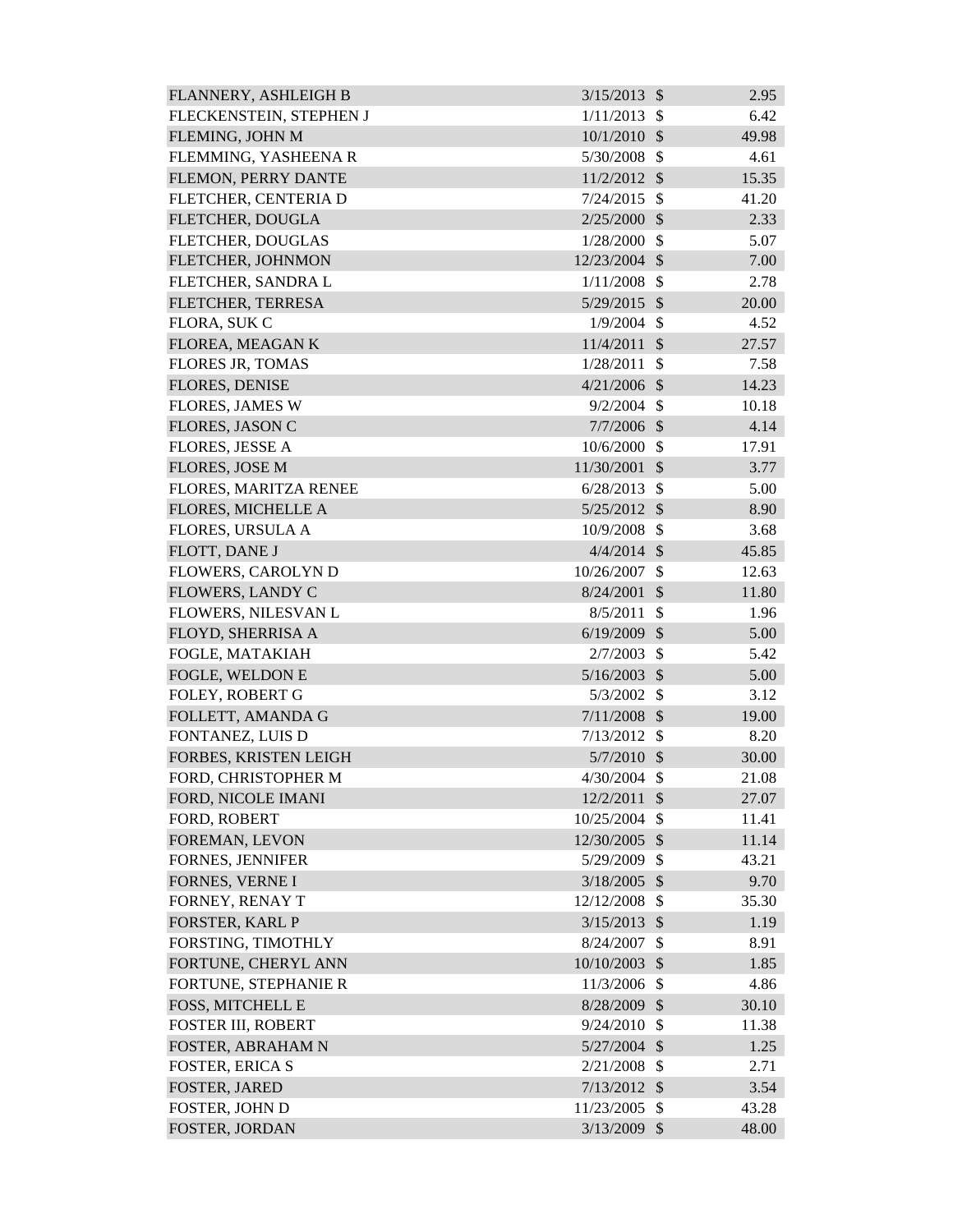| <b>FOSTER, JORDAN</b>      | 7/29/2011      | <sup>\$</sup>             | 6.00  |
|----------------------------|----------------|---------------------------|-------|
| <b>FOSTER, LUKE W</b>      | 3/27/2015      | $\mathcal{S}$             | 32.04 |
| FOWLER, CHARITY L          | 9/21/2012      | $\mathbb{S}$              | 1.01  |
| <b>FOWLER, DESSIE M</b>    | 4/29/2005      | $\mathcal{S}$             | 25.36 |
| FOX, CHAD R                | 7/19/2013      | $\mathcal{S}$             | 13.34 |
| FOX, DANIEL L              | 8/19/2011      | $\mathcal{S}$             | 42.49 |
| FOX, KATHLEEN J            | 8/6/2004       | -\$                       | 1.13  |
| FOX, LATONYAL              | 3/7/2003       | $\mathcal{S}$             | 5.62  |
| FOX, PRISILLA A            | 3/28/2014      | $\mathbb{S}$              | 54.95 |
| FOXON, KYLE A              | 6/30/2011      | $\mathcal{S}$             | 66.18 |
| FRAGA, MASON               | 7/15/2011      | $\mathcal{S}$             | 25.00 |
| FRALEY, CARLA M            | 6/14/2013      | $\mathcal{S}$             | 1.71  |
| FRANCE III, GRADY H        | 3/23/2007      | $\mathcal{S}$             | 3.49  |
| FRANCEY, JILLIANELI K      | 7/30/2010      | $\mathcal{S}$             | 15.84 |
| FRANCIS JRR, AUGUSTUS J    | 11/13/2009     | $\mathcal{S}$             | 63.32 |
| FRANCIS, MARSHAT           | 1/23/2009      | $\mathcal{S}$             | 42.94 |
| FRANCO, JOSE I             | 10/26/2001     | \$                        | 30.37 |
| FRANCOANGULO JR, ROBERTO C | 7/20/2007      | $\sqrt[6]{\frac{1}{2}}$   | 39.07 |
| FRANK, AARON               | 1/11/2013      | $\mathcal{S}$             | 2.69  |
| FRANK, SANDRA A            | 7/24/2009      | $\mathcal{S}$             | 10.55 |
| FRANKLIN JR, CLYDE         | 1/14/2010      | $\mathcal{S}$             | 65.19 |
| FRANKLIN, KIAMONIA S       | $6/20/2008$ \$ |                           | 33.43 |
| FRANKLIN, MARCUS D         | 12/9/2011      | $\mathcal{S}$             | 2.50  |
| FRANKLIN, RHONDA           | 9/1/2005       | $\mathcal{S}$             | 2.72  |
| FRANKLIN, WENDELL J        | 9/2/2011       | \$                        | 5.85  |
| FRANKLIN, WENDELL J        | 9/7/2012       | $\mathcal{S}$             | 42.89 |
| FRANKS, TIFFANY N          | 7/1/2010       | $\mathcal{S}$             | 2.63  |
| FRASCHT, JASON M           | 7/11/2003      | $\sqrt$                   | 30.81 |
| FRAZER, KYLE N             | 7/22/2011      | $\mathcal{S}$             | 2.00  |
| FRAZIER - DNAC, SEAN J     | 10/10/2014 \$  |                           | 14.82 |
| FRAZIER, JEREMY A          | 4/3/2005       | $\boldsymbol{\mathsf{S}}$ | 56.17 |
| FRAZIER, LANA E            | $5/3/2013$ \$  |                           | 25.35 |
| FREDRICKSON, DAVID F       | 12/12/2014 \$  |                           | 30.03 |
| FREEMAN JR, LEALON V       | $4/20/2012$ \$ |                           | 59.30 |
| FREEMAN, DONALD            | 2/7/2003       | $\mathcal{S}$             | 16.85 |
| FREEMAN, JAMARR D          | $8/10/2007$ \$ |                           | 7.84  |
| FREEMAN, JEMAH V           | 7/13/2012      | $\mathcal{S}$             | 5.29  |
| FREEMAN, JILL M            | $1/2/2015$ \$  |                           | 2.28  |
| FREEMAN, MATTHEW HARRISON  | $3/28/2014$ \$ |                           | 2.00  |
| FREEMAN, SHAQUANA D        | 9/25/2009      | $\mathcal{S}$             | 6.88  |
| FREESTYLE DANCE STUDIO     | 12/7/2012      | $\mathcal{S}$             | 50.16 |
|                            | 12/12/2014 \$  |                           |       |
| FRENCH, MASON H            | 10/29/2010     | $\mathcal{S}$             | 42.35 |
| FRENCH, TRAVIS S           |                |                           | 11.30 |
| FRENNIER, THOMAS W         | 8/14/2015      | $\mathcal{S}$             | 1.68  |
| FREY, JUSTIN M             | 4/16/2010      | $\mathcal{S}$             | 10.42 |
| FREYRE, AMANDA K           | $2/28/2014$ \$ |                           | 1.71  |
| FRIDLEY, SUSAN             | 10/14/2011     | $\mathcal{S}$             | 18.00 |
| FRIDLEY, SUSAN, official   | 11/15/2013     | $\sqrt{3}$                | 48.00 |
| FRIEDERICK, DAVID P        | 7/31/2009      | \$                        | 2.83  |
| FRIEND, STEVEN L           | 9/14/2007      | $\sqrt{3}$                | 17.65 |
| FRISON, MARGARI L          | $6/15/2007$ \$ |                           | 1.67  |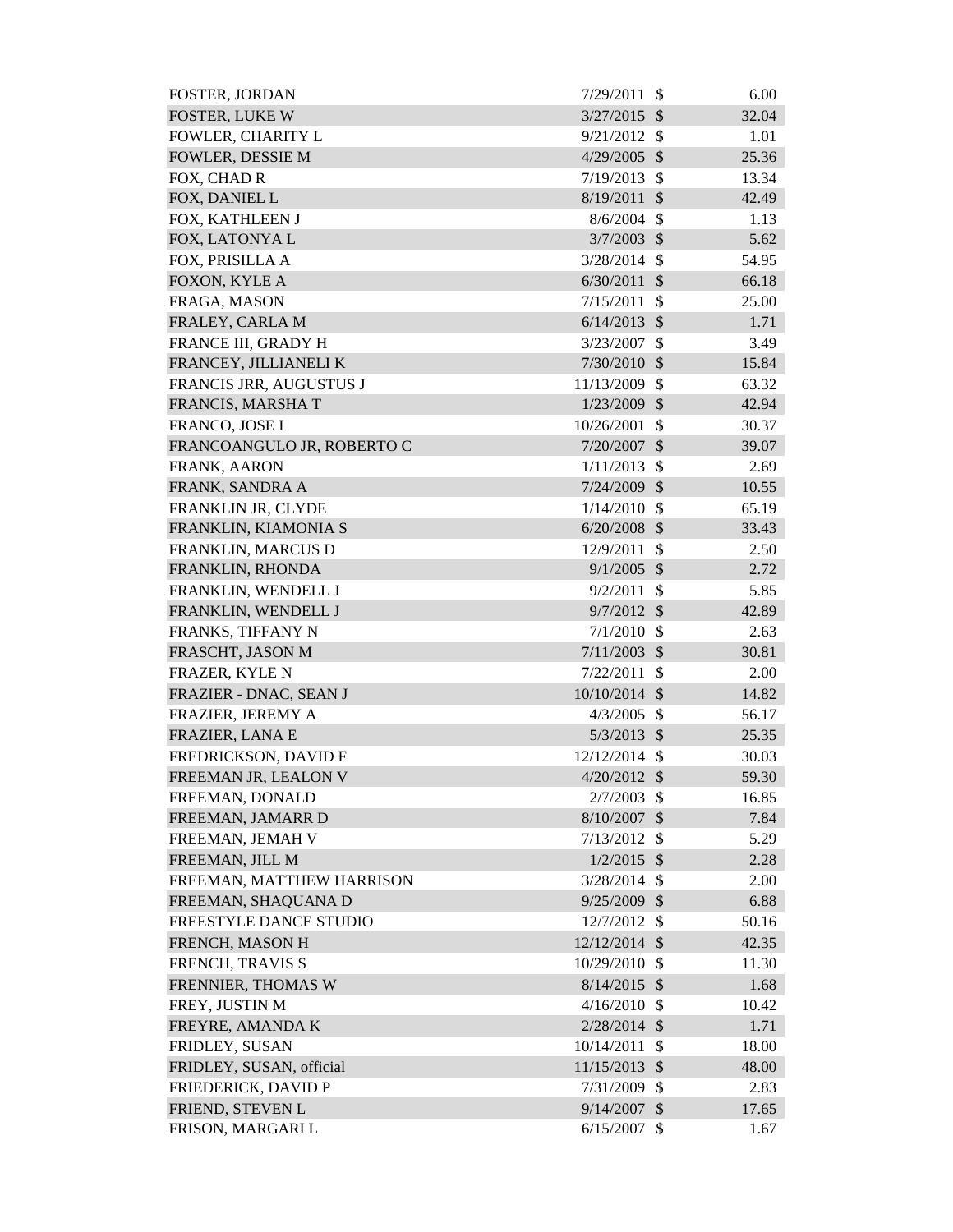| FRITZ JR, FRANK                | 3/25/2011      | $\mathcal{S}$ | 3.10  |
|--------------------------------|----------------|---------------|-------|
| FRONEFIELD, ALFRED M           | 9/13/2013      | \$            | 22.23 |
| FRUGE, GAVIN M                 | 6/13/2014      | $\mathcal{S}$ | 12.75 |
| FRY, JESSIE                    | 2/26/1999      | $\mathcal{S}$ | 10.00 |
| FRY, PHAEDRA J                 | 10/1/2010      | $\mathcal{S}$ | 23.03 |
| FRY, RAMON                     | 2/7/2003       | $\mathcal{S}$ | 6.37  |
| FRYE, BENJAMIN J               | 8/14/2015      | $\mathcal{S}$ | 5.76  |
| <b>FUENTES, DULCE M</b>        | 3/28/2008      | $\mathcal{S}$ | 7.62  |
| <b>FUENTES, DULCE M</b>        | 7/13/2012      | $\mathcal{S}$ | 61.13 |
| <b>FUENTES, ROMMEL</b>         | 2/4/2005       | $\mathcal{S}$ | 20.87 |
| FULFORD, EMILY Q               | $7/13/2012$ \$ |               | 4.88  |
| <b>FULLER, BRADLEY W</b>       | 9/26/2008      | $\mathcal{S}$ | 23.47 |
| <b>FULLER, DEVIN E</b>         | 12/2/2011      | $\mathcal{S}$ | 84.30 |
| FULLER, JABULANI               | 8/20/2004      | $\mathcal{S}$ | 23.71 |
| FULLER, KATHLEEN M             | $3/20/2015$ \$ |               | 45.12 |
| FULLY PERSUADED CHURCH OF RECO | 7/1/2010       | $\mathcal{S}$ | 9.30  |
| <b>FULMORE, KEANTE</b>         | 7/30/2010      | $\mathcal{S}$ | 18.00 |
| FULSOM, JAMES BUFFORD          | 7/23/2004      | $\mathbb{S}$  | 3.00  |
| FULTON, CASSANDRA J            | $5/16/2014$ \$ |               | 9.75  |
| FUNEZ, NELSON IVAN             | 9/5/2014       | $\mathcal{S}$ | 3.38  |
| FUNG, EVA P                    | 4/24/2009      | $\mathcal{S}$ | 33.31 |
| <b>FUQUA, DAVID E</b>          | 5/2/2008       | $\mathcal{S}$ | 8.21  |
| <b>FURBER, NATALIE A</b>       | 2/26/2010      | $\mathcal{S}$ | 22.47 |
| FURBY, SHARLENE C              | 2/26/2010      | $\mathcal{S}$ | 5.85  |
| <b>G A PROPERTY MGMT</b>       | 2/17/2005      | $\mathcal{S}$ | 24.48 |
| <b>G A PROPERTY MGMT</b>       | 1/28/2011      | $\mathcal{S}$ | 1.95  |
| <b>GABBERT, VERN E</b>         | 3/21/2003      | $\mathcal{S}$ | 26.09 |
| <b>GABRIEL, RODNINA M</b>      | 9/19/2003      | $\mathcal{S}$ | 1.62  |
| <b>GABRIEL, TERENCE N</b>      | $3/8/2002$ \$  |               | 30.81 |
| <b>GADLIN, JEANETTE</b>        | 10/24/2014 \$  |               | 29.54 |
| <b>GADSON, SONYAL</b>          | $6/28/2001$ \$ |               | 1.84  |
| GAETA, ELIZAET L               | 7/31/2009      | $\mathcal{S}$ | 13.99 |
| <b>GAFF, LORI D</b>            | 10/22/1999     | $\mathcal{S}$ | 5.00  |
| <b>GAGLIANO, TRAVIS A</b>      | 7/13/2012      | $\mathcal{S}$ | 36.65 |
| GAGNON, SCOTT M                | 7/19/2013      | $\mathcal{S}$ | 7.11  |
| <b>GAINES, RENEE</b>           | 4/12/2013      | $\mathcal{S}$ | 40.00 |
| <b>GAITHER, ALBERT E</b>       | 7/26/2013      | $\mathcal{S}$ | 19.82 |
| <b>GALBREATH, APRIL</b>        | 5/5/2000       | \$            | 5.00  |
| <b>GALKA, BRIENNE E</b>        | $5/29/2015$ \$ |               | 80.00 |
| <b>GALLEGOS, PIA N</b>         | 7/22/2011      | \$            | 11.33 |
| <b>GALLUPS, RYAN S</b>         | 1/8/2010       | $\sqrt{3}$    | 22.73 |
| <b>GALVAN, JOSE</b>            | 12/26/2008     | $\mathcal{S}$ | 6.94  |
| <b>GAMBLE, BRENDATTE A</b>     | 10/28/2005     | $\mathcal{S}$ | 4.68  |
| <b>GAMBREL, MISTY D</b>        | 6/6/2014       | $\mathcal{S}$ | 2.68  |
| GAMMAGE, JANNAE                | 12/21/2012 \$  |               | 3.19  |
| <b>GANDAR, MONICA</b>          | 7/25/2014      | $\mathcal{S}$ | 44.19 |
| <b>GANT, KELLI B</b>           | 11/3/2006      | $\mathcal{S}$ | 62.04 |
| GARAY, EUGENIO                 | 6/19/2015      | $\mathcal{S}$ | 40.00 |
| <b>GARCIA JR, ANTONIO</b>      | 1/7/2005       | $\mathcal{S}$ | 32.40 |
| <b>GARCIA JR, JUAN L</b>       | 9/2/2004       | $\mathcal{S}$ | 15.47 |
| <b>GARCIA JR, RUBEN</b>        | 11/5/2009      | $\mathcal{S}$ | 55.62 |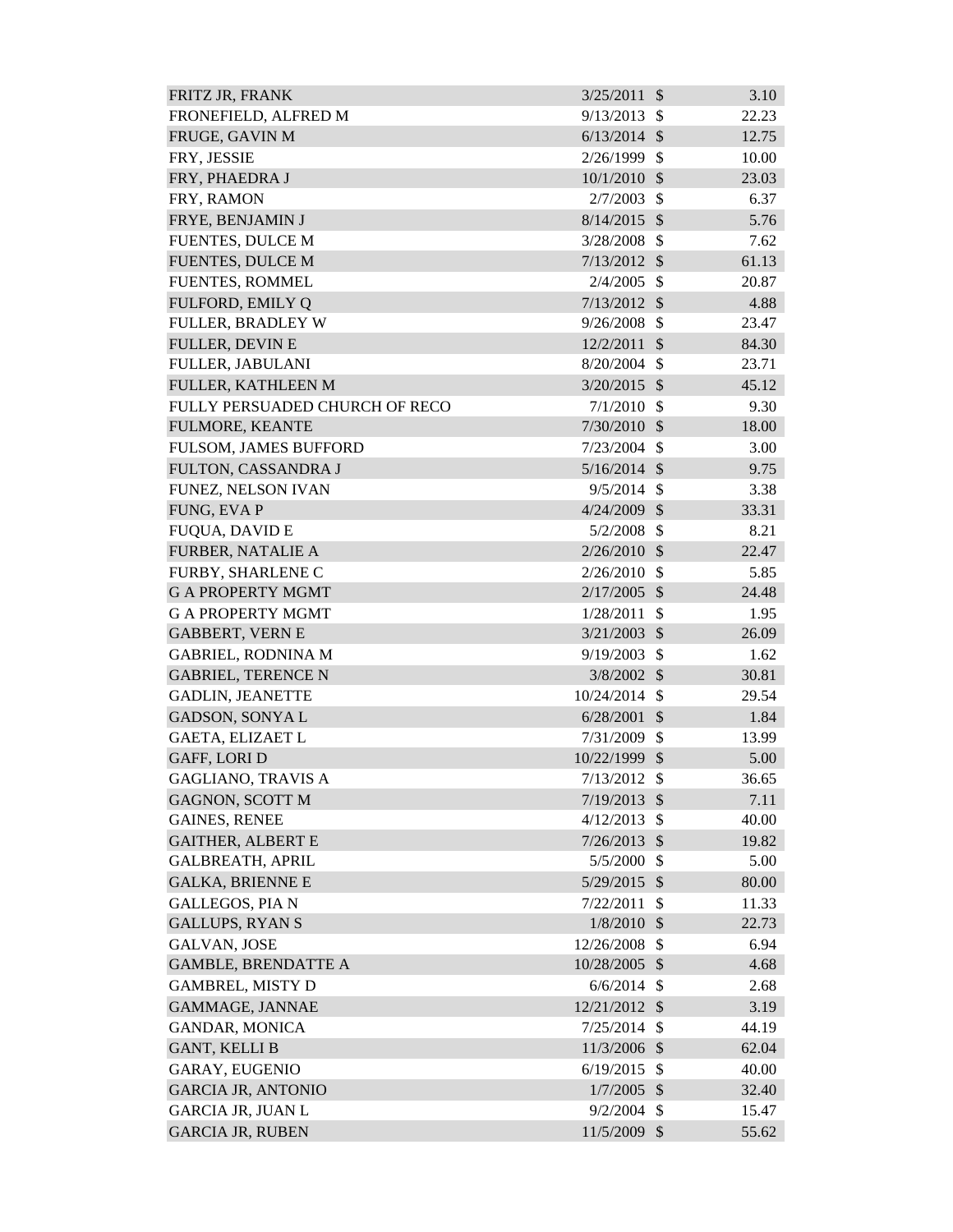| <b>GARCIA, AARON W</b>      | 8/23/2013      | <sup>\$</sup>             | 2.00  |
|-----------------------------|----------------|---------------------------|-------|
| <b>GARCIA, ADALBERTO J</b>  | 10/15/2004     | $\mathcal{S}$             | 32.07 |
| <b>GARCIA, ADRIAN F</b>     | 11/21/2014     | $\mathcal{S}$             | 77.82 |
| <b>GARCIA, ANGELINO J</b>   | $7/24/2015$ \$ |                           | 10.66 |
| <b>GARCIA, CARLOS A</b>     | 3/10/2000      | $\mathcal{S}$             | 9.81  |
| <b>GARCIA, DESIREE</b>      | $2/14/2014$ \$ |                           | 16.42 |
| <b>GARCIA, EDGAR B</b>      | 4/4/2003       | $\mathcal{S}$             | 1.91  |
| <b>GARCIA, EDGAR B</b>      | 6/15/2012      | $\mathcal{S}$             | 31.14 |
| <b>GARCIA, ESTEVAN A</b>    | 2/17/2012      | $\mathcal{S}$             | 4.47  |
| <b>GARCIA, EUGENIO</b>      | 1/17/2008      | $\mathcal{S}$             | 12.63 |
| GARCIA, FELIX X             | 7/17/2006      | $\mathcal{S}$             | 14.13 |
| <b>GARCIA, JOE A</b>        | 1/16/2015      | $\mathcal{S}$             | 30.00 |
| <b>GARCIA, JOSABETH</b>     | 6/30/2011      | $\mathcal{S}$             | 12.97 |
| <b>GARCIA, JOSE B H</b>     | 5/8/2009       | $\mathcal{S}$             | 3.60  |
| <b>GARCIA, JUAN J</b>       | 3/25/2011      | $\mathcal{S}$             | 52.63 |
| <b>GARCIA, KARIS B</b>      | 8/1/2014       | $\mathcal{S}$             | 10.54 |
| <b>GARCIA, LAURA M</b>      | 8/13/2010      | $\mathcal{S}$             | 2.28  |
| <b>GARCIA, NOEMI</b>        | 11/8/2013      | $\mathcal{S}$             | 5.00  |
| <b>GARCIA, PETER J</b>      | 11/30/2012     | $\boldsymbol{\mathsf{S}}$ | 3.08  |
| <b>GARCIA, RAPHAEL</b>      | 9/14/2007      | $\mathcal{S}$             | 2.91  |
| <b>GARCIA, ROLANDO A</b>    | 12/14/2007     | \$                        | 6.80  |
| <b>GARCIA, THOMAS I</b>     | 5/25/2007      | $\mathcal{S}$             | 9.98  |
| <b>GARCIA, VERONICA J</b>   | 11/30/2012     | $\mathcal{S}$             | 11.06 |
| <b>GARCIA, VICTOR M</b>     | 7/8/2011       | $\mathcal{S}$             | 20.91 |
| <b>GARCIA, VICTOR M</b>     | 7/22/2011      | \$                        | 20.91 |
| <b>GARCIACABAN, ESDRAS</b>  | 11/8/2007      | $\mathcal{S}$             | 32.99 |
| GARCIA-PEREZ, GERONIMO      | 9/14/2007      | $\mathcal{S}$             | 8.88  |
| <b>GARDNER, JOHN-MARK E</b> | $1/20/2006$ \$ |                           | 10.19 |
| <b>GARDNER, RICKY L</b>     | 6/15/2001      | $\mathcal{S}$             | 3.41  |
| <b>GARDNER, TAMARA S</b>    | 8/28/2008      | $\mathcal{S}$             | 7.60  |
| <b>GARLACH, MICHELLE L</b>  | $5/3/2013$ \$  |                           | 2.78  |
| <b>GARLAND, CYNTHIA M</b>   | 2/6/2004       | $\mathcal{S}$             | 22.11 |
| <b>GARNETT, CORNELIUS C</b> | 4/24/2015      | -\$                       | 13.95 |
| <b>GARRETSON, DAVID</b>     | $7/17/2006$ \$ |                           | 14.57 |
| <b>GARRETT, DAMIAN N</b>    | $8/7/2015$ \$  |                           | 17.77 |
| <b>GARRETT, REBECCAL</b>    | 7/30/2010      | $\mathcal{S}$             | 25.03 |
| <b>GARRISON, REBECCA S</b>  | 8/27/2010      | -\$                       | 20.81 |
| <b>GARY, BREY D</b>         | $8/7/2015$ \$  |                           | 36.33 |
| GARY, MARIA LUISA DARGO     | 3/19/2004      | -\$                       | 10.00 |
| <b>GARZA JR, GILBERTO A</b> | 9/28/2012 \$   |                           | 62.40 |
| <b>GARZA, CHERISH LEE</b>   | 1/8/2010       | $\mathcal{S}$             | 5.30  |
| GARZA, GUADALUPE            | $4/16/2004$ \$ |                           | 3.59  |
| <b>GARZA, JUSTIN L</b>      | 8/31/2006      | -\$                       | 16.28 |
| <b>GARZAROQUE, MARCUS</b>   | 7/25/2008      | $\mathcal{S}$             | 2.08  |
| <b>GARZA-TORRES, MARIA</b>  | 7/17/2006      | $\mathcal{S}$             | 26.67 |
| <b>GASKINS, TERRY P</b>     | 3/11/2011      | $\mathcal{S}$             | 20.44 |
| GATES, KYNDALL L            | 6/20/2014      | $\mathcal{S}$             | 37.79 |
| <b>GATES, MERCEDES C</b>    | 4/17/2014      | $\mathcal{S}$             | 32.98 |
| <b>GATEWOOD, ADRAIN</b>     | 10/26/2007     | \$                        | 8.32  |
| <b>GAULT, JUSTIN R</b>      | 8/7/2009       | \$                        | 8.63  |
| <b>GAUTHIER, JENNIFER C</b> | 4/4/2003       | $\mathcal{S}$             | 8.75  |
|                             |                |                           |       |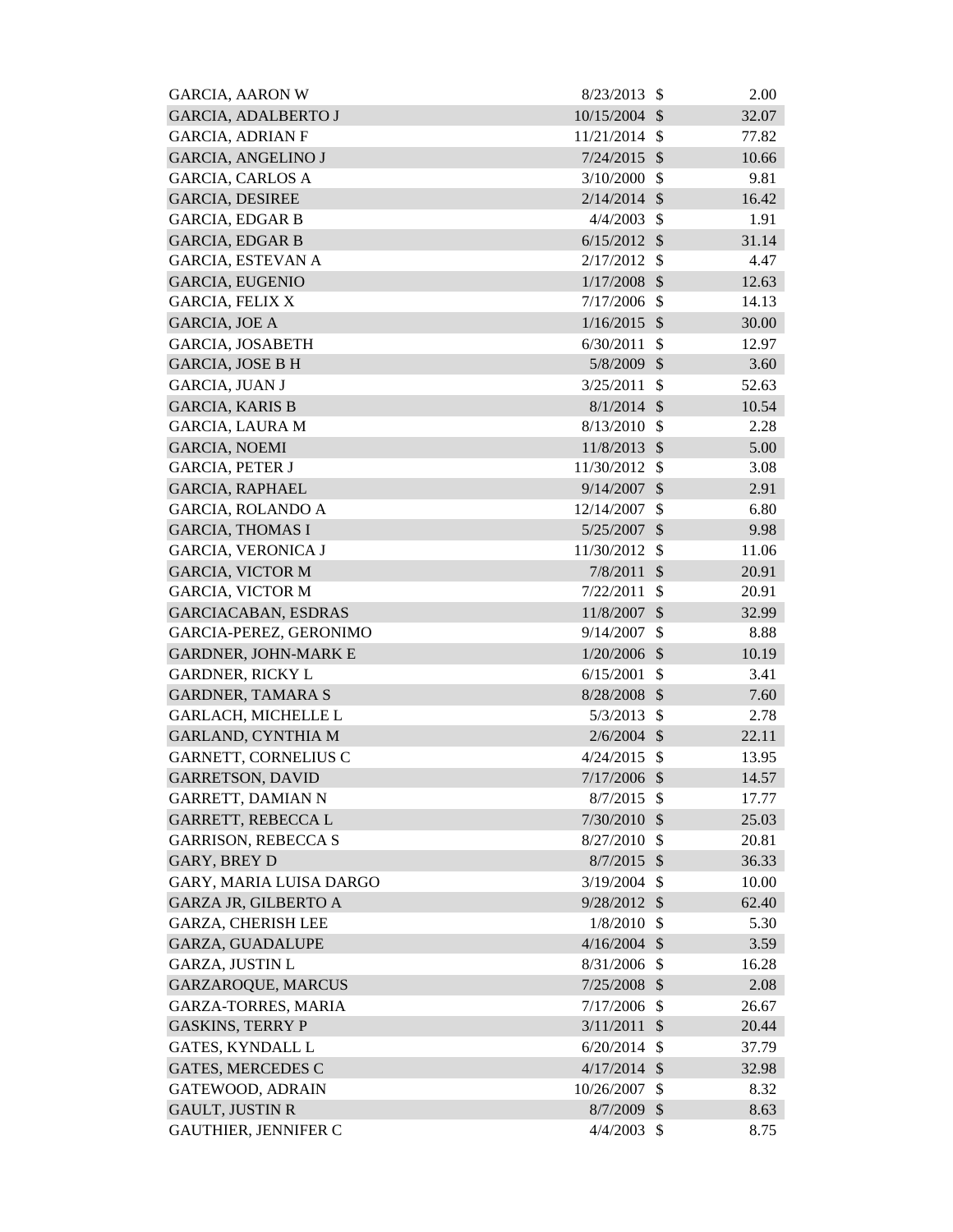| <b>GAUTIERI, GEOFFREY N</b>    | 8/12/2011     | $\mathcal{S}$              | 17.10 |
|--------------------------------|---------------|----------------------------|-------|
| <b>GEDDIS, JASON S</b>         | 11/26/2003    | $\mathcal{S}$              | 10.89 |
| <b>GEETING, MARK E</b>         | 2/20/2004     | $\mathcal{S}$              | 3.73  |
| <b>GEHR, BARRY J</b>           | 4/16/2010     | $\mathcal{S}$              | 15.08 |
| <b>GEHRKIN, JONATHAN G</b>     | 5/8/2009 \$   |                            | 5.73  |
| <b>GEIGER, LEANN A</b>         | 8/28/2015     | $\mathcal{S}$              | 2.81  |
| <b>GELATERIA E SPUMONI</b>     | 1/13/2006     | $\mathcal{S}$              | 9.02  |
| <b>GELB, MATTHEW G</b>         | 11/12/2010    | $\mathbb{S}$               | 22.55 |
| <b>GEMMILL, WILLIAM TRAVIS</b> | 3/16/2012     | $\mathcal{S}$              | 10.90 |
| <b>GENOVESE, LUCAS</b>         | 5/13/2005     | $\mathcal{S}$              | 5.00  |
| <b>GENTILLA, ANTHONY J</b>     | 12/10/2004 \$ |                            | 17.50 |
| <b>GEOFFROY, CLARK A</b>       | 7/13/2001     | \$                         | 1.32  |
| <b>GEOFFROY, JOHN P</b>        | 12/2/2011     | $\mathcal{S}$              | 31.97 |
| <b>GEORGE H HARPER</b>         | 12/21/2012    | $\mathcal{S}$              | 10.24 |
| <b>GEORGE R. JACKSON</b>       | 3/22/2002     | $\mathcal{S}$              | 3.00  |
| <b>GEORGE, LEEANNA</b>         | 6/13/2014     | $\mathcal{S}$              | 8.50  |
| <b>GERALD, BJORN R</b>         | 10/7/2011     | $\mathcal{S}$              | 36.19 |
| <b>GERKIN, JONATHAN</b>        | 3/28/2013     | $\mathcal{S}$              | 8.49  |
| <b>GERLING, GRACE E</b>        | 1/19/2007     | $\mathcal{S}$              | 19.06 |
| <b>GERMAN, JESSICA</b>         | 4/23/2010     | $\mathcal{S}$              | 18.00 |
| <b>GERMANY, STEPHANIE A</b>    | 1/2/2015      | $\mathcal{S}$              | 13.04 |
| <b>GERUSA, JONATHAN</b>        | 12/21/2012    | $\mathcal{S}$              | 13.62 |
| <b>GET IT DONE GUYS</b>        | 11/21/2008 \$ |                            | 8.51  |
| <b>GIANNULLO, JOHN P</b>       | 6/25/2004     | $\mathcal{S}$              | 5.00  |
| <b>GIANOTTI, MARC A</b>        | 1/9/2004      | $\mathcal{S}$              | 5.35  |
| <b>GIBBS, BELINDA I</b>        | 6/30/2000     | $\mathcal{S}$              | 1.38  |
| <b>GIBBS, MARY A</b>           | 4/29/2005     | $\mathcal{S}$              | 17.79 |
| <b>GIBBS, SHERRON N</b>        | 6/30/2011     | $\mathcal{S}$              | 39.43 |
| <b>GIBSON, AMANDA NICHOLE</b>  | 7/13/2012     | $\mathcal{S}$              | 22.62 |
| <b>GIBSON, JOHN</b>            | 3/17/2006     | $\mathcal{S}$              | 4.67  |
| <b>GIBSON, KENNETH L</b>       | $4/4/2008$ \$ |                            | 3.12  |
| <b>GIBSON, MARSHALL</b>        | 12/13/2013    | \$                         | 4.43  |
| GIBSON, MIEKO                  | 12/14/2007    | $\sqrt[6]{\frac{1}{2}}$    | 17.24 |
| <b>GIGUERE, ANGELA M</b>       | 8/14/2015     | $\mathcal{S}$              | 57.62 |
| <b>GILBERT, MARK A</b>         | 7/25/2014     | $\mathcal{S}$              | 4.39  |
| <b>GILDON, CHARMAINE A</b>     | 3/2/2007      | \$                         | 1.07  |
| <b>GILL, ERICA M</b>           | 5/28/2010     | $\mathcal{S}$              | 44.64 |
| <b>GILL, ZEPHANIAH J</b>       | 7/3/2014      | $\mathbb{S}$               | 6.97  |
| <b>GILLESPIE, MARTIE C</b>     | 3/16/2012     | $\mathcal{S}$              | 4.12  |
| <b>GILLIG, SHAWNETT Y</b>      | 10/7/2011     | \$                         | 3.13  |
| <b>GILMAN, JODI L</b>          | 2/13/2015     | $\mathcal{S}$              | 39.52 |
| <b>GILMORE, GARRETT R</b>      | 5/29/2015     | $\mathcal{S}$              | 14.47 |
| <b>GILMORE, ROBERT M</b>       | 1/25/2008     | $\mathcal{S}$              | 5.73  |
| <b>GIRARD, BENJAMIN A</b>      | 6/18/2010     | \$                         | 74.13 |
| <b>GIRAUD, ROGER STEPHEN</b>   | 12/12/2003    | $\boldsymbol{\mathcal{S}}$ | 4.20  |
| GIST, JAMAAL O                 | 4/28/2006     | $\mathcal{S}$              | 8.00  |
| <b>GIVELBER, ARON H</b>        | 11/14/2003    | $\mathcal{S}$              | 9.93  |
| <b>GIVENS, RICHARD B</b>       | 9/30/2011     | \$                         | 2.00  |
| GIVINGS, GREGORY               | 7/23/2010     | \$                         | 19.39 |
| <b>GLASS, BLANE C</b>          | 10/7/2010     | $\mathcal{S}$              | 17.28 |
| <b>GLASS, PATRICK S</b>        | 7/3/2014      | $\mathcal{S}$              | 38.49 |
|                                |               |                            |       |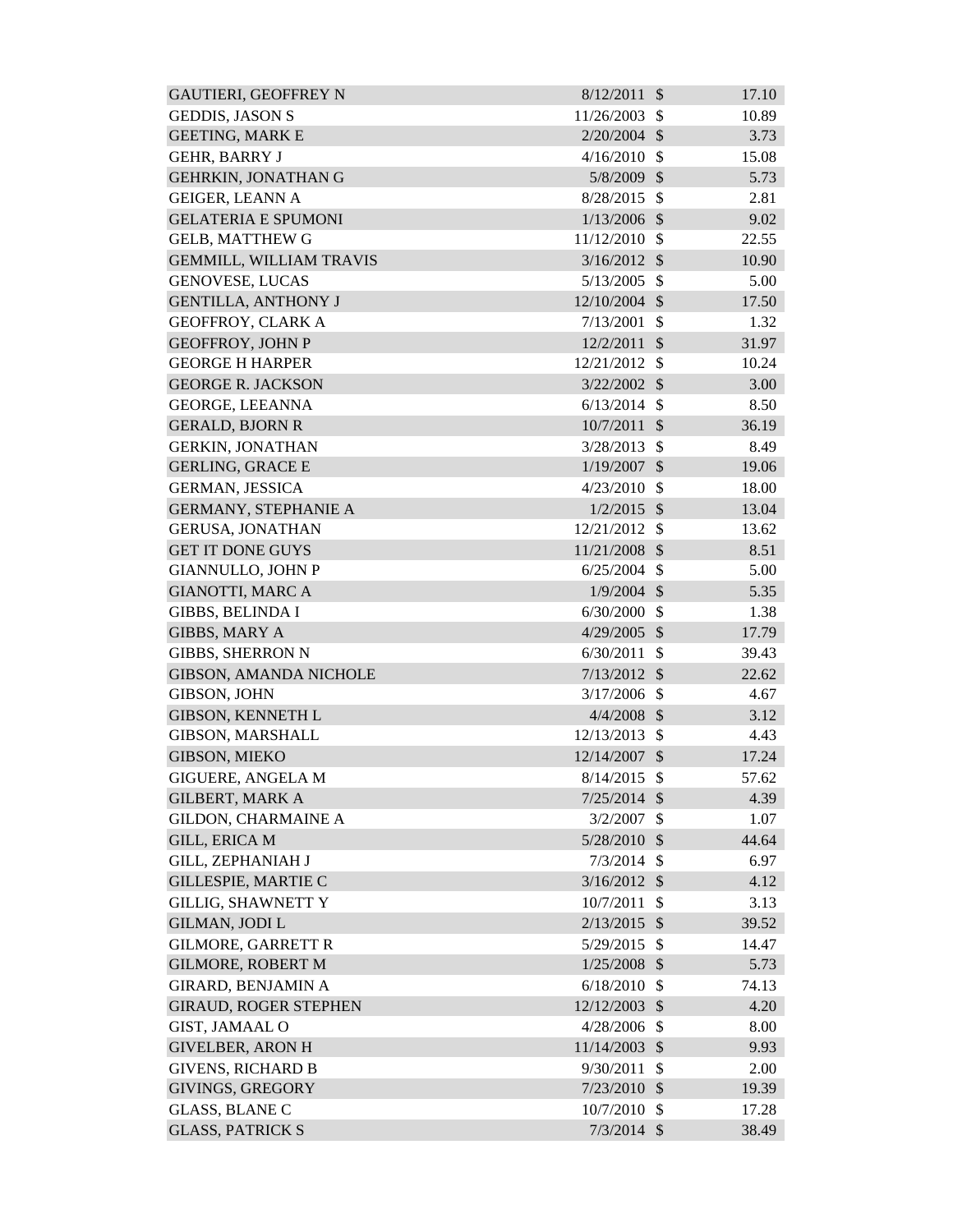| <b>GLASS, TEMIKA</b>             | 8/6/2004       | - \$                       | 4.35  |
|----------------------------------|----------------|----------------------------|-------|
| <b>GLAZE, JANICE</b>             | 4/16/2004      | $\mathcal{S}$              | 8.25  |
| <b>GLEAVE, PATRICIA M</b>        | 10/8/2009      | $\mathcal{S}$              | 16.88 |
| <b>GLEE-PEOPLES, RENDA</b>       | 7/16/2010      | $\mathcal{S}$              | 40.00 |
| <b>GLENN, JESSIE R</b>           | 3/21/2003      | $\mathcal{S}$              | 23.84 |
| <b>GLENN, THERESA J</b>          | 11/30/2001     | $\mathcal{S}$              | 14.82 |
| <b>GLINN, DENNIS</b>             | 1/15/2000      | $\mathcal{S}$              | 8.64  |
| <b>GLINN, DENNIS R</b>           | 5/31/2002      | \$                         | 5.42  |
| <b>GLOVER, BRIAN THOMAS</b>      | 3/28/2014      | -\$                        | 22.90 |
| <b>GLOVER, HOWARD L</b>          | $2/7/2003$ \$  |                            | 29.54 |
| <b>GLUCK - DNAC, JOSHUA R</b>    | 12/14/2007     | $\mathcal{S}$              | 1.67  |
| GOBERT, FAYBIANA M               | 4/20/2012      | $\mathcal{S}$              | 46.35 |
| <b>GODBOLD - DNAC, KELLY J</b>   | 12/30/2005     | $\mathcal{S}$              | 14.81 |
| <b>GODFREY, DANIEL J</b>         | 9/12/2008      | $\mathcal{S}$              | 20.21 |
| <b>GODINES, ILIA A</b>           | 7/19/2013      | $\mathcal{S}$              | 4.39  |
| GOFF, DAVID A                    | 9/27/2013      | $\mathcal{S}$              | 36.65 |
| <b>GOFFINET, BEVERLY S</b>       | 1/30/2009      | $\mathcal{S}$              | 51.39 |
| GOFIGAN, HERBERT                 | $3/26/1999$ \$ |                            | 10.00 |
| GOGGANS, DANIEL L                | $7/6/2015$ \$  |                            | 5.65  |
| <b>GOLD ROCKET TR. CT.</b>       | 3/7/2003       | $\mathcal{S}$              | 38.12 |
| <b>GOLDEN, VICTORIA L</b>        | 3/14/2014      | \$                         | 3.39  |
| <b>GOLDMAN, SIMON J</b>          | $7/13/2012$ \$ |                            | 12.52 |
| <b>GOLEMBIEWSKI JR, STEVEN L</b> | 5/29/2015      | $\mathcal{S}$              | 2.00  |
| <b>GOMEZ JR, EPIGMENIO</b>       | 6/30/2011      | $\sqrt{3}$                 | 7.18  |
| <b>GOMEZ, JONATHAN W</b>         | 9/25/2015      | $\mathcal{S}$              | 4.88  |
| <b>GOMEZ, RACHEL L</b>           | $5/26/2005$ \$ |                            | 23.63 |
| <b>GONZALES, AARON M</b>         | 5/3/2013       | $\mathcal{S}$              | 3.70  |
| <b>GONZALES, ALBERT</b>          | 7/27/2007      | $\mathcal{S}$              | 50.00 |
| <b>GONZALEZ III, MANUEL R</b>    | 6/28/2013      | $\mathcal{S}$              | 26.83 |
| <b>GONZALEZ, ALBERT J</b>        | 3/28/2008      | $\mathcal{S}$              | 4.02  |
| <b>GONZALEZ, JACQUELINE A</b>    | 10/31/2008     | $\boldsymbol{\mathsf{S}}$  | 25.37 |
| <b>GONZALEZ, JAMIE L</b>         | 10/7/2011      | $\boldsymbol{\mathcal{S}}$ | 2.25  |
| <b>GONZALEZ, JOAN</b>            | 9/30/2005      | $\boldsymbol{\mathsf{S}}$  | 53.46 |
| <b>GONZALEZ, JULIO I</b>         | 3/18/2011      | $\mathcal{S}$              | 9.60  |
| <b>GONZALEZ, LISA L</b>          | 8/25/2000      | \$                         | 10.61 |
| <b>GONZALEZ, MARIELA M</b>       | 3/27/2009      | $\boldsymbol{\mathsf{S}}$  | 47.49 |
| <b>GONZALEZ, MARIO</b>           | 4/17/2003      | \$                         | 24.46 |
| <b>GONZALEZ, NIKIA M</b>         | $3/20/2015$ \$ |                            | 34.50 |
| GONZALEZ, SAMANTHA MARIE         | 6/13/2014      | -\$                        | 7.11  |
| <b>GONZALEZ, SARA I</b>          | $1/2/2015$ \$  |                            | 10.39 |
| <b>GONZALEZ, SHARON M</b>        | 9/16/2011      | $\mathcal{S}$              | 35.64 |
| GONZALEZ, SILVINO C              | 1/19/2007      | $\mathcal{S}$              | 7.26  |
| <b>GONZALEZ-CHAN, JOSE A</b>     | $3/5/2004$ \$  |                            | 27.65 |
| GONZALEZ-SOSA, LYDIA G.          | $6/23/2006$ \$ |                            | 50.00 |
| GOOD, JESSICA E                  | 7/13/2007      | \$                         | 4.48  |
| GOODNIGHT, WELDON BENTON III     | 5/29/2009      | $\mathcal{S}$              | 69.00 |
| <b>GORACKE, BRANDE L</b>         | 2/24/2006      | $\mathcal{S}$              | 20.81 |
| <b>GORDON, JAMIE L</b>           | $7/21/2006$ \$ |                            | 15.55 |
| GORDON, KIMBER L                 | 4/16/2010      | $\mathcal{S}$              | 9.94  |
| <b>GOREE, RIKISHA A</b>          | $6/6/2008$ \$  |                            | 27.92 |
| <b>GORRON, ASHLEY M</b>          | 12/21/2012 \$  |                            | 18.77 |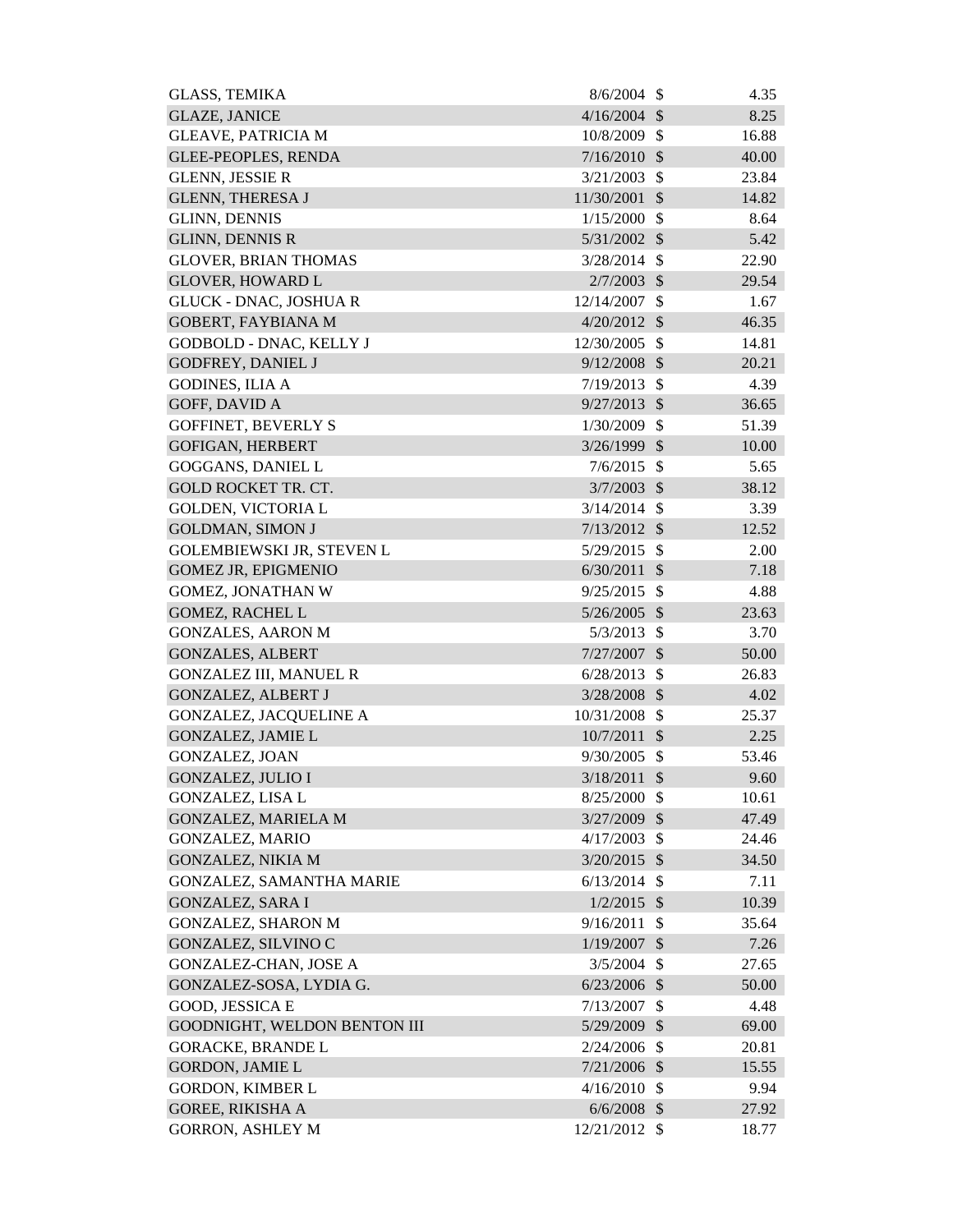| <b>GOSHA, CHAD L</b>             | 12/13/2002     | $\mathcal{S}$ | 8.12  |
|----------------------------------|----------------|---------------|-------|
| <b>GOSS, DA'MARCUS</b>           | 11/9/2012      | <sup>\$</sup> | 12.00 |
| <b>GOSSELIN, REGINA ANN</b>      | 9/12/2008      | $\mathcal{S}$ | 9.52  |
| <b>GOTAAS, TIFFANY ASPEN</b>     | 9/29/2006      | $\mathcal{S}$ | 67.10 |
| <b>GOUNDREY, FREDERIC W</b>      | 12/5/2008      | $\mathcal{S}$ | 36.34 |
| <b>GRACE, ASHLEY T</b>           | 3/28/2008      | $\mathcal{S}$ | 6.77  |
| <b>GRACE, JASON M</b>            | 10/6/2006 \$   |               | 35.69 |
| <b>GRADY, ERICA D</b>            | 5/18/2007      | \$            | 6.64  |
| <b>GRAHAM, LACHAUNNE C</b>       | $3/30/2012$ \$ |               | 16.01 |
| <b>GRAHAM, RALPH W</b>           | 9/12/2008      | $\mathcal{S}$ | 6.86  |
| <b>GRAHAM, REGGIE L</b>          | 11/12/2010     | $\mathcal{S}$ | 34.76 |
| <b>GRAHAM, REGINALD J</b>        | 2/20/2009      | $\mathcal{S}$ | 17.19 |
| <b>GRAHAM, REGINALD J</b>        | 3/26/2010      | $\mathcal{S}$ | 2.79  |
| <b>GRAHAM, SCOTT E</b>           | 8/23/2002      | $\mathcal{S}$ | 4.59  |
| <b>GRAHL, NIKI</b>               | 3/9/2007       | $\mathcal{S}$ | 13.53 |
| <b>GRANADO, DANIEL</b>           | 4/4/2003       | $\mathcal{S}$ | 9.64  |
| <b>GRANBURY HOUSING EXCHANGE</b> | 3/18/2011      | $\mathcal{S}$ | 21.65 |
| <b>GRANT, DEANDRA L</b>          | 5/9/2008       | $\mathcal{S}$ | 8.97  |
| GRANT, J                         | 5/30/2008 \$   |               | 14.96 |
| <b>GRANT, MONTY CHRISTOPHER</b>  | 6/16/2000      | $\mathcal{S}$ | 65.00 |
| <b>GRAULAU, JOSE G</b>           | 11/12/2010     | $\mathcal{S}$ | 23.44 |
| <b>GRAVES, JON C</b>             | 1/19/2007      | $\mathcal{S}$ | 11.96 |
| <b>GRAY, AGNES S</b>             | 6/18/2010      | $\mathcal{S}$ | 34.17 |
| <b>GRAY, ASHLEY N</b>            | 10/7/2010      | $\mathcal{S}$ | 21.61 |
| <b>GRAY, CHRISTOPHER</b>         | 10/12/2007     | $\mathcal{S}$ | 3.69  |
| <b>GRAY, CHRISTOPHER M</b>       | 2/26/2010      | $\mathcal{S}$ | 1.61  |
| <b>GRAY, JOHN L</b>              | 10/6/2000      | $\mathcal{S}$ | 28.95 |
| <b>GRAY, THOMAS E</b>            | 7/30/1999      | $\mathcal{S}$ | 8.00  |
| <b>GREELY, AMANDA S</b>          | 8/23/2013      | $\mathcal{S}$ | 33.96 |
| <b>GREEN III, OTTIS R</b>        | 11/6/2008      | $\mathcal{S}$ | 17.11 |
| <b>GREEN JR, BRYANT L</b>        | $9/7/2012$ \$  |               | 10.71 |
| <b>GREEN VAPOR</b>               | 10/10/2014     | <sup>\$</sup> | 34.20 |
| <b>GREEN, ANGELA N</b>           | $1/21/2005$ \$ |               | 13.64 |
| <b>GREEN, CHARMAINE D</b>        | 10/2/2009      | $\mathcal{S}$ | 15.06 |
| <b>GREEN, CONNIE</b>             | 1/8/2010       | $\mathcal{S}$ | 75.90 |
| <b>GREEN, DAVID L</b>            | 12/30/2005     | $\mathcal{S}$ | 22.19 |
| <b>GREEN, DETRICK</b>            | 9/18/2015      | $\mathcal{S}$ | 2.55  |
| <b>GREEN, JOHN D</b>             | 1/25/2013      | $\mathcal{S}$ | 21.94 |
| <b>GREEN, JOSHUA P</b>           | 10/7/2011      | $\mathcal{S}$ | 67.44 |
| <b>GREEN, JOYCE ANN</b>          | 3/11/2011      | $\mathcal{S}$ | 7.91  |
| <b>GREEN, KURTIS D</b>           | 6/13/2008      | $\mathcal{S}$ | 10.00 |
| <b>GREEN, LEIGH A</b>            | 7/13/2012      | $\mathcal{S}$ | 21.94 |
| <b>GREEN, MARIO D</b>            | $4/28/2006$ \$ |               | 3.80  |
| <b>GREEN, MATTHEW M</b>          | 10/8/2009      | $\mathcal{S}$ | 37.23 |
| <b>GREEN, RIAN JAMAL LEE</b>     | 3/25/2011      | \$            | 42.90 |
| <b>GREEN, ROXANNA N</b>          | 2/6/2004       | $\mathcal{S}$ | 12.45 |
| <b>GREEN, SENDY L</b>            | 2/9/2007       | $\mathcal{S}$ | 24.78 |
| <b>GREEN, SHAUN A</b>            | 6/26/2009      | $\mathcal{S}$ | 13.62 |
| <b>GREENE, GARY L</b>            | 3/17/2006      | $\mathcal{S}$ | 1.79  |
| <b>GREENE, STEPHEN P</b>         | 5/28/2010      | $\mathcal{S}$ | 35.58 |
| <b>GREENLEE, MICHAEL D</b>       | 9/29/2006      | $\mathcal{S}$ | 4.88  |
|                                  |                |               |       |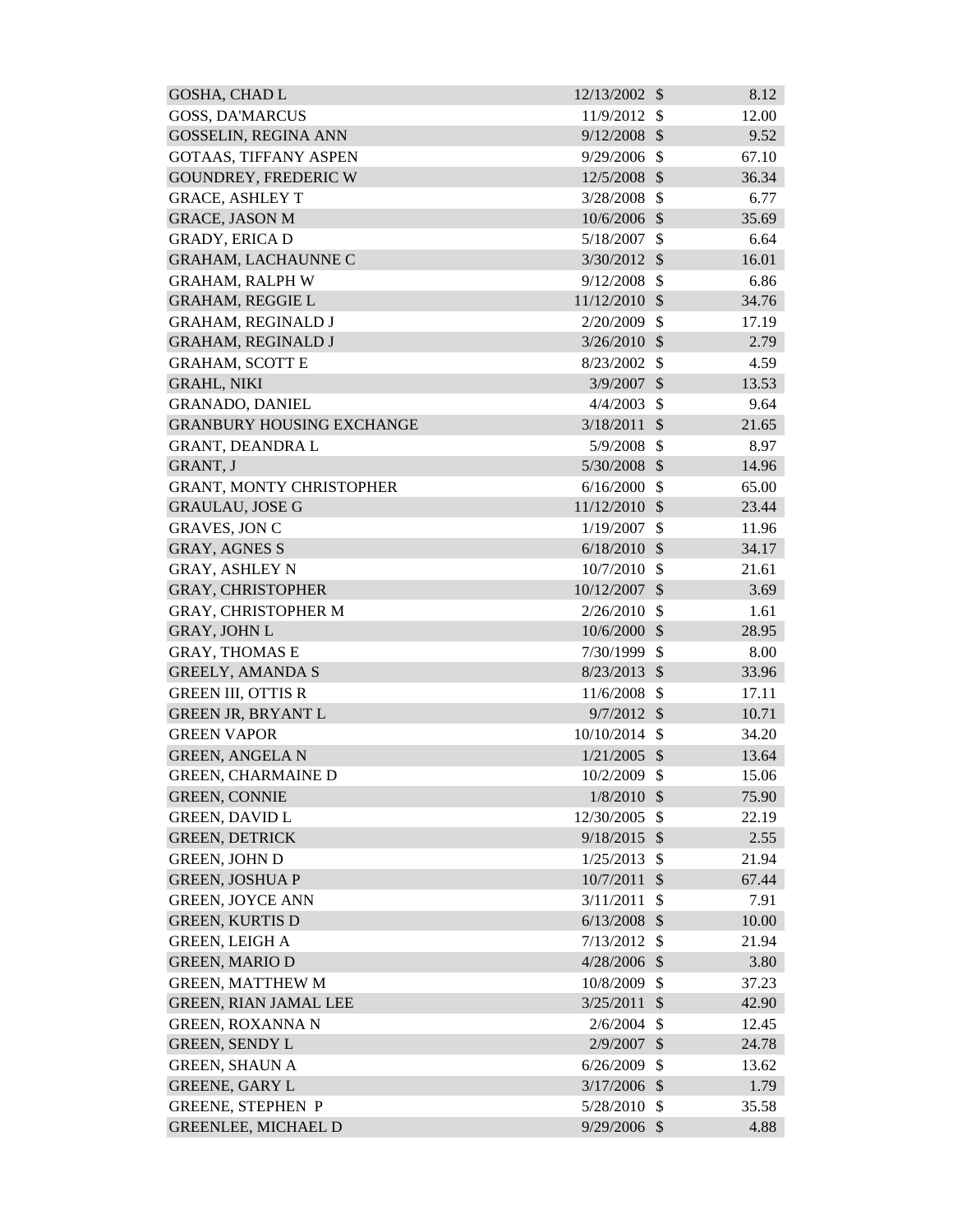| <b>GREER, TAYLOR L</b>                   | 8/28/2009      | \$            | 2.09  |
|------------------------------------------|----------------|---------------|-------|
| <b>GREER, TOMMY R</b>                    | $9/1/2005$ \$  |               | 5.07  |
| <b>GREGORY, STEVEN</b>                   | 3/22/2013      | $\mathcal{S}$ | 19.50 |
| <b>GREGORY, STEVEN</b>                   | 3/28/2013      | $\mathcal{S}$ | 25.50 |
| <b>GRENIER, KRISTI</b>                   | 7/25/2008      | $\mathcal{S}$ | 40.00 |
| <b>GREWAL, HERMANPREET S</b>             | $9/4/2009$ \$  |               | 12.00 |
| <b>GRIBBLE, SANDY K</b>                  | 9/30/2005      | $\mathcal{S}$ | 3.06  |
| <b>GRIECO, MEAGAN</b>                    | $6/26/2015$ \$ |               | 17.77 |
| <b>GRIFFIN, DAVID P</b>                  | 5/20/2011      | $\mathcal{S}$ | 2.06  |
| <b>GRIFFIN, DEXTER J</b>                 | 4/4/2003       | $\mathcal{S}$ | 62.00 |
| <b>GRIFFIN, TAYLOR R</b>                 | 1/11/2013      | $\mathcal{S}$ | 16.11 |
| <b>GRIFFIN, TWALIA</b>                   | 10/4/2012      | $\mathcal{S}$ | 2.24  |
| <b>GRIFFITH, GARY L</b>                  | 4/29/2005      | $\mathcal{S}$ | 59.37 |
| <b>GRIFFITH, KENNY RAY</b>               | $2/22/2013$ \$ |               | 9.06  |
| GRIMSHAW, ALYSSA L                       | 12/27/2012 \$  |               | 24.48 |
| <b>GROCE, DAVID M</b>                    | $2/5/2010$ \$  |               | 29.55 |
| <b>GRONCKI, JAMIE GABRIELA</b>           | 7/25/2008      | $\mathcal{S}$ | 62.00 |
| <b>GROOTERS, JOSEPH A</b>                | $5/9/2008$ \$  |               | 27.85 |
| <b>GROOVER, NICOLE</b>                   | 11/30/2001     | $\mathcal{S}$ | 5.89  |
| <b>GROSS - DNAC, ELISA A</b>             | 10/26/2007     | $\mathcal{S}$ | 8.91  |
| <b>GROSS, ANDY</b>                       | 1/11/2013      | $\mathcal{S}$ | 36.01 |
| <b>GROSS, GAVIN M</b>                    | 8/7/2015       | $\mathcal{S}$ | 43.64 |
| <b>GROSS, VIVIAN</b>                     | 1/9/2004       | $\mathcal{S}$ | 8.79  |
| <b>GRUBBS, CODY S</b>                    | 6/21/2013      | $\mathcal{S}$ | 44.88 |
| <b>GRUELLE, BRANDON M</b>                | 5/17/2013      | $\mathcal{S}$ | 50.36 |
| <b>GRUETZNER, BRADLEY K</b>              | 12/30/2005     | $\mathcal{S}$ | 6.83  |
| <b>GUADERRAMA, AARON J</b>               | 12/21/2012 \$  |               | 7.65  |
| <b>GUARDA, LUIS E</b>                    | 3/18/2005      | $\mathcal{S}$ | 4.04  |
| <b>GUARIGLIA, CHRIA W</b>                | $1/15/2009$ \$ |               | 2.05  |
| <b>GUARIGLIA, CHRIS W</b>                | $1/14/2010$ \$ |               | 7.41  |
| <b>GUARNEIRI III, CHARLES M</b>          | 12/3/2010 \$   |               | 30.15 |
| GUERRA-HERNANDEZ, GASPAR                 | $1/2/2015$ \$  |               | 5.69  |
| <b>GUERRERO JR, JUAN M</b>               | 9/27/2013      | \$            | 7.35  |
| <b>GUERRERO, CARLOS I</b>                | $5/2/2003$ \$  |               | 11.85 |
| <b>GUERRERO, GAVINO</b>                  | $9/28/2012$ \$ |               | 5.66  |
| <b>GUERRERO, KATHERINE M</b>             | 11/18/2011     | $\mathcal{S}$ | 13.70 |
| <b>GUERRERO, REYNA A</b>                 | 2/1/2008       | \$            | 36.09 |
| <b>GUERRERO, TOMAS A</b>                 | 6/26/2015      | $\mathcal{S}$ | 24.90 |
| <b>GUEVARA, JOSE F</b>                   | 9/6/2002       | $\mathcal{S}$ | 1.61  |
| <b>GUIBERT, RACHELLE A</b>               | 3/28/2008      | $\mathcal{S}$ | 24.87 |
| <b>GUIDO, JOSEFINA V</b>                 | 3/20/2009      | $\mathcal{S}$ | 26.23 |
| <b>GUILLEN, ABUNDIO S</b>                | $2/6/2004$ \$  |               | 12.65 |
| <b>GUILLEN, ROBERTO</b>                  | 4/23/2007      | $\mathcal{S}$ | 3.00  |
| <b>GULF STATES CRANE &amp; EQUIPMENT</b> | 12/18/1998 \$  |               | 20.44 |
| <b>GULIFORD, KEVIN</b>                   | 11/12/2010     | \$            | 5.30  |
| GULLEDGE - DNAC, MARGARET A              | 4/30/2007 \$   |               | 1.01  |
| <b>GULLEY, BARBARA J</b>                 | 5/29/2015      | $\mathcal{S}$ | 2.58  |
| <b>GULLEY, LESLIE L</b>                  | $9/17/2004$ \$ |               | 20.99 |
| <b>GULLEY, SONYA D</b>                   | 4/5/2002       | $\mathcal{S}$ | 2.89  |
| <b>GULLIVER, KENNETH J</b>               | 10/2/2009      | $\mathcal{S}$ | 62.88 |
| <b>GUNDERSON, JAMES</b>                  | $6/2/2000$ \$  |               | 4.54  |
|                                          |                |               |       |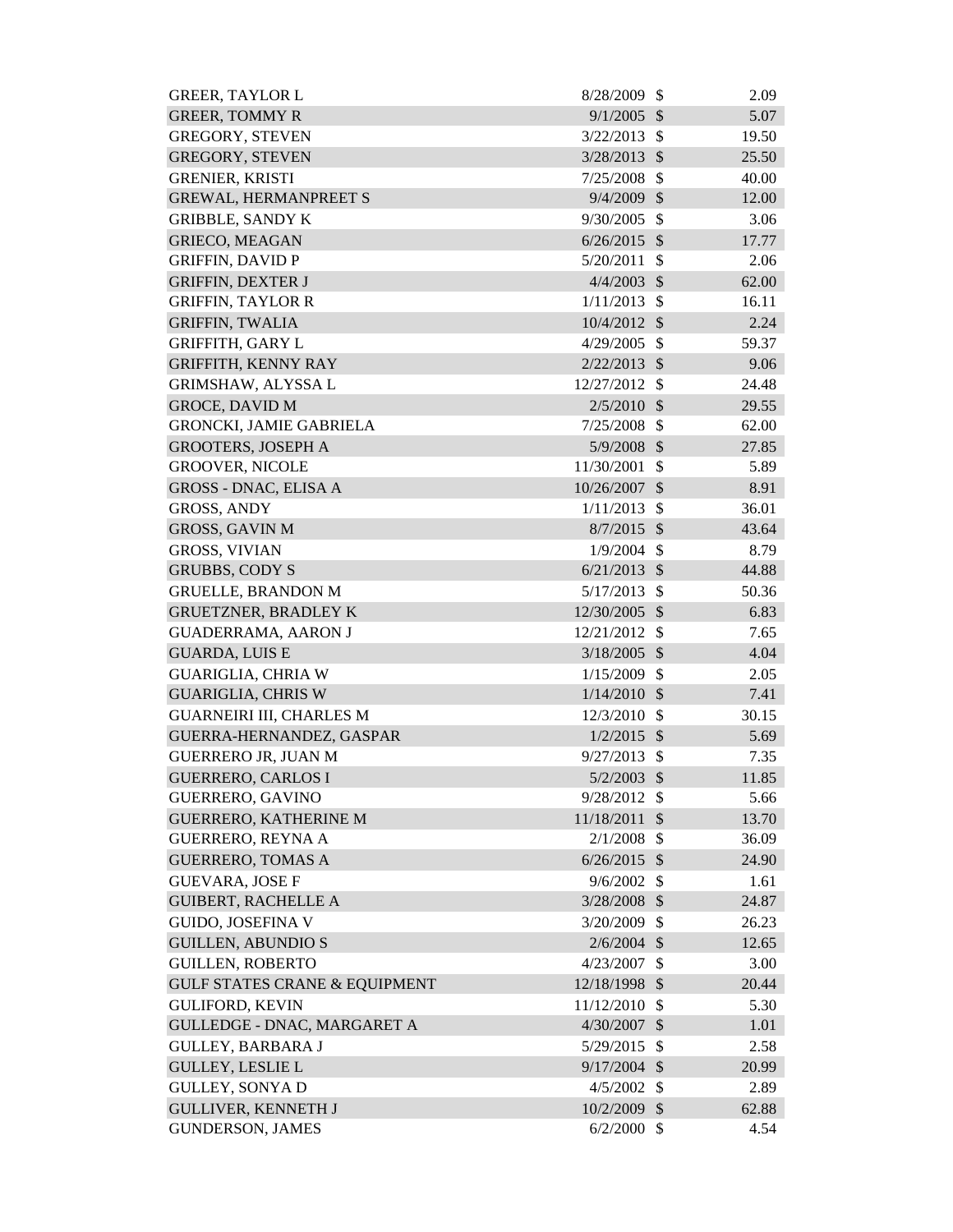| <b>GUNN, STEVEN A</b>        | 3/18/2011      | $\mathcal{S}$ | 33.39 |
|------------------------------|----------------|---------------|-------|
| <b>GUNTER, CHRISTOPHER J</b> | 6/26/2015      | $\mathcal{S}$ | 58.76 |
| <b>GUNTER, SHALONDA D</b>    | 9/13/2013      | $\mathcal{S}$ | 3.21  |
| <b>GUTCHAK, JAMIE LEE</b>    | 2/15/2013      | $\mathcal{S}$ | 1.40  |
| <b>GUTIERREZ, ANTHONY S</b>  | 11/2/2012      | $\mathcal{S}$ | 2.72  |
| <b>GUTIERREZ, BENJAMIN G</b> | 5/8/2009       | $\mathcal{S}$ | 2.12  |
| <b>GUTIERREZ, DAYSI C</b>    | 12/12/2008     | $\mathcal{S}$ | 40.54 |
| <b>GUTIERREZ, DAYSI C</b>    | 8/27/2010      | $\mathcal{S}$ | 7.85  |
| <b>GUTIERREZ, DORI A</b>     | 10/10/2014     | $\mathcal{S}$ | 5.07  |
| GUTIERREZ, GLORYMAR          | 4/30/2007      | $\mathcal{S}$ | 21.27 |
| <b>GUTIERREZ, LUZ MARIA</b>  | $5/23/2014$ \$ |               | 2.00  |
| <b>GUY - DNAC, JAN M</b>     | 2/21/2003      | \$            | 35.88 |
| <b>GUYY, EDMUND</b>          | 10/25/2005 \$  |               | 10.00 |
| <b>GUZMAN, JOSE M</b>        | 3/6/2015       | $\mathcal{S}$ | 22.69 |
| <b>GUZMAN, JUAN J</b>        | 3/8/2013       | $\mathcal{S}$ | 39.92 |
| <b>GUZMAN-MEDINA, ELVA P</b> | 5/21/2010      | $\mathcal{S}$ | 5.40  |
| H. K. CLEANERS               | 10/24/2014 \$  |               | 18.86 |
| HACHE, JULIE A               | 6/28/2013      | $\mathcal{S}$ | 28.19 |
| HACKETT, ALEXANDRIA S        | 8/15/2008      | $\mathcal{S}$ | 37.59 |
| HADLEY, TIMITHY J            | 9/24/2010      | $\mathcal{S}$ | 9.86  |
| HAGAN-BARNETT, LORI L        | 10/24/2014     | $\mathcal{S}$ | 68.38 |
| HAHN, DUSTIN R               | 2/15/2013      | $\mathcal{S}$ | 3.96  |
| HAHN, ERIK                   | 9/12/2008      | $\mathcal{S}$ | 37.64 |
| HAHN, HOWARD P               | 6/21/2013      | $\mathcal{S}$ | 27.17 |
| HAIRSTON, KATHERINE R        | 4/20/2012      | $\mathcal{S}$ | 25.04 |
| HALEY, DUSTIN T              | 4/9/2010       | $\mathcal{S}$ | 6.88  |
| HALEY, EDWARD J              | $6/27/2008$ \$ |               | 7.74  |
| HALL, ALAN D                 | 1/20/2012      | \$            | 28.81 |
| HALL, ANTHONY                | 12/18/1998 \$  |               | 10.00 |
| HALL, JAMES R                | 7/16/2010      | $\mathcal{S}$ | 2.04  |
| HALL, JOHN F                 | $2/7/2003$ \$  |               | 16.93 |
| HALL, STEPHAN                | 12/30/1999     | $\mathcal{S}$ | 25.00 |
| HALL, TAMARA A               | $9/16/2011$ \$ |               | 12.03 |
| HAMILTON, CECIL W            | 12/29/2000     | $\mathcal{S}$ | 39.49 |
| HAMILTON, ELAINE A           | 12/30/2010     | $\mathcal{S}$ | 7.95  |
| HAMILTON, GABRIEL L          | 3/18/2011      | \$            | 54.34 |
| HAMILTON, JACOB C            | 1/3/2014       | $\mathcal{S}$ | 11.67 |
| HAMILTON, KRYSTAL L          | 1/16/2015      | $\mathcal{S}$ | 25.86 |
| HAMILTON, PETRA              | 1/12/2001      | $\mathcal{S}$ | 3.37  |
| HAMILTON, RYAN P             | 5/30/2008      | \$            | 1.49  |
| HAMILTON, SANDRA M           | 8/28/2009 \$   |               | 17.81 |
| HAMLIN, REBECCA L            | 5/9/2014       | $\mathcal{S}$ | 29.46 |
| HAMMONDMITCHELL, JAMAICA R   | $9/26/2008$ \$ |               | 3.09  |
| HAMMONDS, DEIDRA             | 3/22/2002      | \$            | 19.55 |
| HAMPTON, CHRISTY L           | $5/22/2008$ \$ |               | 4.66  |
| HAMPTON, KIMBERLY            | 1/17/2008      | $\mathcal{S}$ | 21.99 |
| HAMPTON, PATRICIA C          | 11/22/2013     | $\mathcal{S}$ | 3.54  |
| HANCHERA, DAVID R            | 8/25/2006      | \$            | 7.65  |
| HANCK, TIMOTHY A             | 3/28/2008      | $\mathcal{S}$ | 46.35 |
| HANCOCK, RICHARD R           | 8/7/2015       | $\mathcal{S}$ | 23.78 |
| HANES, RICHARD               | $1/3/2014$ \$  |               | 27.88 |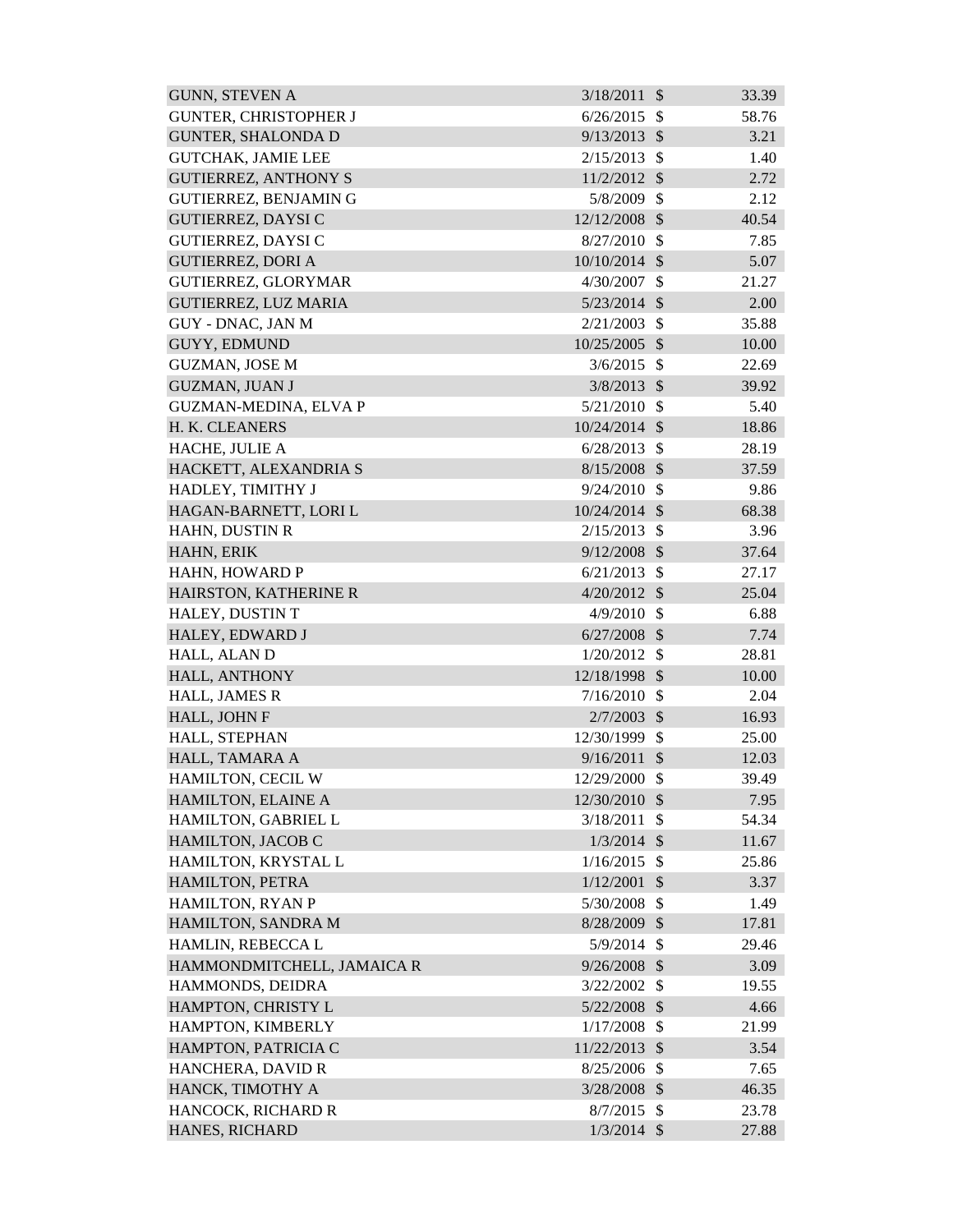| HANKS, PHILIP A                 | 9/24/2010      | - \$                      | 24.88 |
|---------------------------------|----------------|---------------------------|-------|
| HANNAH, PATRICIA M              | 3/27/2015      | $\mathcal{S}$             | 57.01 |
| HANSEN, ERNESTO                 | 3/15/2013      | - \$                      | 6.89  |
| HANSEN, JENIFER                 | 2/4/2011       | $\mathcal{S}$             | 4.94  |
| HANTEN, DANIEL J                | 6/30/2011      | \$                        | 24.84 |
| HARDAWAY, ALYCIA K              | $6/13/2014$ \$ |                           | 9.43  |
| HARDIN, BOBBY RAY               | 11/19/2010 \$  |                           | 76.12 |
| HARDIN, MITCHELL L              | $11/1/2013$ \$ |                           | 27.82 |
| HARDING, PEGGY A                | 10/26/2001     | $\mathcal{S}$             | 2.45  |
| HARDY, JOHN T                   | 6/13/2003      | $\mathcal{S}$             | 3.49  |
| HARDY, TERRANCE A               | $3/2/2012$ \$  |                           | 13.32 |
| HARDYMAN, WESTON M              | $7/13/2012$ \$ |                           | 7.00  |
| HARGE, LIZZIE M                 | $8/13/2010$ \$ |                           | 9.19  |
| HARGE, LIZZIE M.                | $10/7/2010$ \$ |                           | 20.13 |
| HARGER, SANDY W                 | $5/22/2008$ \$ |                           | 21.51 |
| HARGIS, ALSTIN J                | 9/3/2015       | $\mathcal{S}$             | 7.79  |
| HARKER HEIGHTS HIGH SCHOOL      | 12/16/2000     | $\mathcal{S}$             | 40.00 |
| HARLEY, KARLEEN VANDALE         | 1/26/2001      | $\mathcal{S}$             | 5.00  |
| HARLOW, BRAD T                  | $3/16/2012$ \$ |                           | 40.52 |
| HARMON, RYAN A                  | $7/25/2003$ \$ |                           | 1.62  |
| HARMOND, VERONICA L             | 2/1/2008       | $\mathcal{S}$             | 1.91  |
| HAROWICZ, JONATHAN A            | $5/14/2004$ \$ |                           | 1.82  |
| HARP, ERIK L                    | 8/6/2004       | $\mathcal{S}$             | 14.79 |
| HARPER, SABRINA R               | $7/19/2013$ \$ |                           | 2.89  |
| HARPER, TIFFANY N               | 9/18/2015      | $\mathcal{S}$             | 4.48  |
| <b>HARRELL &amp; ASSOCIATES</b> | $2/27/2015$ \$ |                           | 11.31 |
| HARRELL II, PHILLIP A           | 5/29/2015      | $\mathbb{S}$              | 37.00 |
| HARRELL, ASHLY M                | $3/8/2013$ \$  |                           | 31.14 |
| HARRELL, MISTI D                | 8/19/2011      | $\mathcal{S}$             | 8.38  |
| HARRELL, ROBERT                 | 2/7/2003       | $\mathcal{S}$             | 14.48 |
| HARRELSON, NATHAN E             | 12/13/2013     | \$                        | 38.03 |
| HARRIS III, JACK D              | 6/24/2011      | $\boldsymbol{\mathsf{S}}$ | 7.06  |
| HARRIS, ALONDA DUVEY            | $4/20/2012$ \$ |                           | 2.37  |
| HARRIS, ANDRE T                 | $9/1/2005$ \$  |                           | 4.29  |
| HARRIS, ANTWANE M               | 6/13/2003      | $\mathcal{S}$             | 16.85 |
| HARRIS, CLARENCE                | 11/21/2014 \$  |                           | 38.63 |
| HARRIS, DAMARIS                 | $2/22/2002$ \$ |                           | 17.08 |
| HARRIS, DESIREE D               | $3/30/2012$ \$ |                           | 14.22 |
| HARRIS, JANELL A                | 5/29/2009 \$   |                           | 1.88  |
| HARRIS, JESSE C                 | 11/20/2009     | $\boldsymbol{\mathsf{S}}$ | 7.56  |
| HARRIS, JORDAN C                | 8/5/2011       | $\mathcal{S}$             | 56.04 |
| HARRIS, MARICRUZ                | $1/6/2012$ \$  |                           | 40.33 |
| HARRIS, MARILYNN W              | 11/30/2012     | $\mathcal{S}$             | 14.22 |
| HARRIS, PAULA L                 | 4/20/2001      | $\mathcal{S}$             | 21.01 |
| HARRIS, RALPH C                 | 12/22/2009     | \$                        | 8.40  |
| HARRIS, ROBERT J                | $2/17/2012$ \$ |                           | 9.06  |
| HARRIS, ROSETTA R               | 3/2/2007       | $\mathcal{S}$             | 1.03  |
| HARRIS, TAMEKA R                | $2/20/2004$ \$ |                           | 3.17  |
| HARRIS, TERESA I                | 3/30/2007      | \$                        | 2.69  |
| <b>HARRIS, JEROME P</b>         | $5/25/2007$ \$ |                           | 19.05 |
| HARRISON, DARNELL               | 11/6/2008 \$   |                           | 50.00 |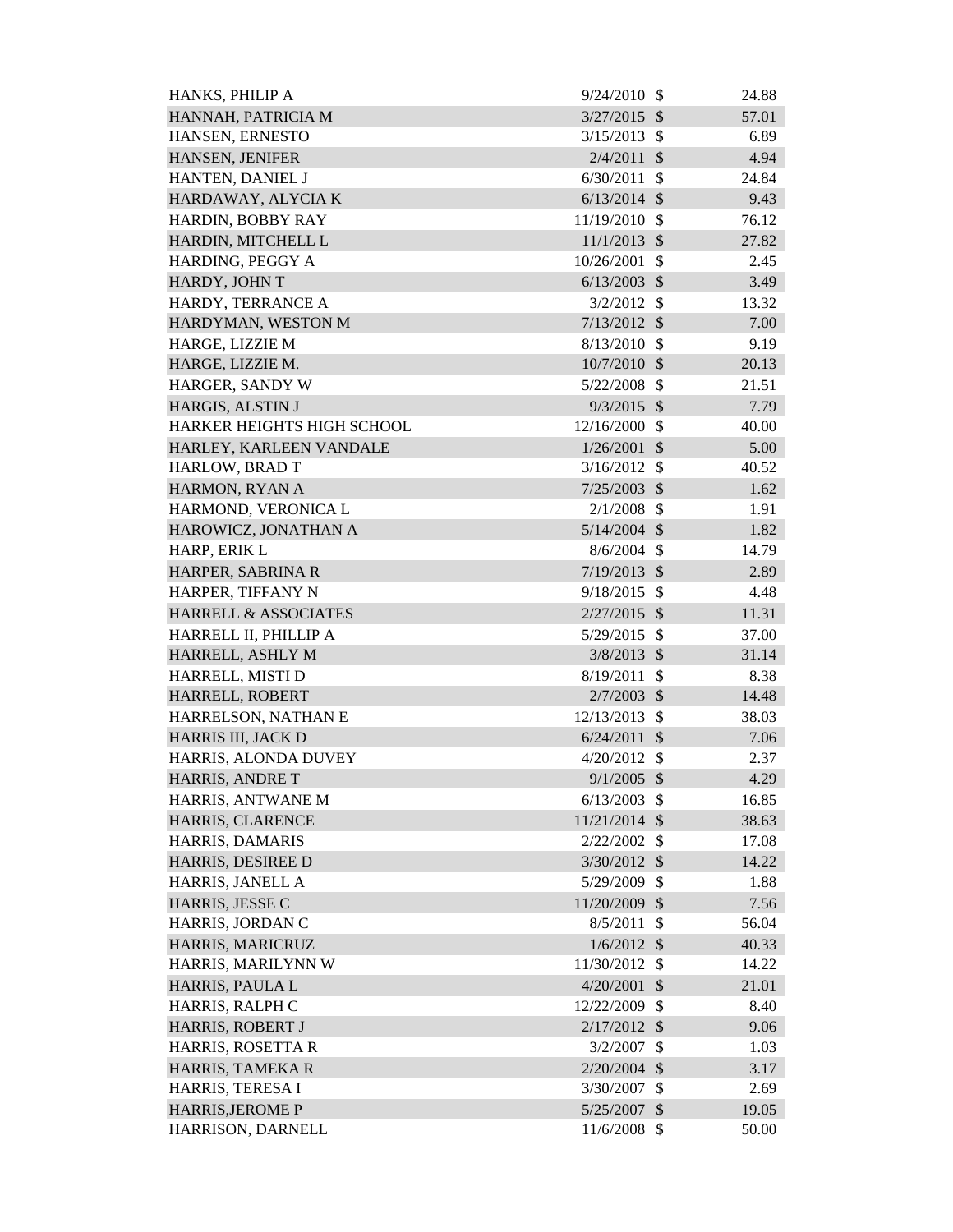| HARRISON, MELANEE D<br>4/4/2014<br>3.39<br>-\$<br>HARRISON, NATALIA M<br>10/4/2012 \$<br>18.26<br>HART, BRIAN D<br>3/26/2010<br>24.95<br>$\mathcal{S}$<br>HART, BRIAN D<br>6/15/2012<br>- \$<br>55.28<br>HART, TIMOTHY J<br>3/8/2013<br>$\mathbb{S}$<br>1.83<br>HARTMAN, RENATA GABRIELLE<br>12/12/2014<br>$\mathcal{S}$<br>21.42<br>5.91<br>HARTSEIL, JACQELYN M<br>6/27/2003<br>$\mathcal{S}$<br>HARTVIKSON, STUA<br>2/23/2001<br>$\mathcal{S}$<br>11.87<br>$\mathcal{S}$<br>HARTZELL, MAUREE<br>7/18/2014<br>17.40<br>HARVEY, RYAN K<br>$\mathcal{S}$<br>15.67<br>12/21/2006<br>HASKINS, KENYA E<br>6/1/2007<br>\$<br>20.82<br>HASKINS, KENYA E<br>$6/21/2013$ \$<br>27.94<br>$\mathcal{S}$<br>HASWELL, WESLEY<br>6/14/2002<br>50.00<br>HATCHER, PRESTON E<br>9/14/2007<br>$\mathcal{S}$<br>2.09<br>$\mathcal{S}$<br>HATFIELD, KIMBERLY P<br>53.57<br>4/24/2009<br>HATFIELD, RICK<br>7.08<br>$6/18/1999$ \$<br>HATTEN, KHALIFAH A<br>4/16/2004<br>$\mathcal{S}$<br>2.06<br>HAUCK, KYLE A<br>4/24/2015<br>33.91<br>$\mathcal{S}$<br>HAVENAR, JENNIFER E<br>1/28/2011<br>$\mathcal{S}$<br>1.34<br>HAVENS, CAMERON W<br>7/9/2008<br>6.92<br>$\mathcal{S}$<br>HAWES, CHRISTINE V<br>$\mathcal{S}$<br>2/17/2012<br>29.12<br>HAWK, DEANNAK<br>$3/21/2003$ \$<br>7.64<br>HAWKINS, ARLEATHIA N<br>10/10/2003<br>$\mathcal{S}$<br>3.10<br>HAWKINS, COREY A<br>35.58<br>5/29/2009<br>$\mathcal{S}$<br>HAWKINS, JEFFREY C<br>$\mathcal{S}$<br>3/21/2014<br>38.18<br>HAWKINS, LESLIE R<br>$12/1/2006$ \$<br>3.69<br>10/4/2012<br>\$<br>HAWN, JESSIE D<br>12.75<br>HAYDEN, MICHAEL A<br>$6/25/2010$ \$<br>8.53<br>HAYDEN, STEPHANIE T<br>11/30/2012 \$<br>3.71<br>$6/11/2010$ \$<br>HAYES, LATONYA N<br>7.01<br>HAYES, NATHAN L<br>3/27/2009<br>$\mathcal{S}$<br>23.60<br>HAYNES, ANNETTE L<br>$5/21/2010$ \$<br>3.83<br>HAYNES, CARDELIA D<br>6/21/2013<br>$\mathcal{S}$<br>2.14<br>HAYNES, LARRY C<br>12/12/2014<br>$\mathcal{S}$<br>27.00<br>HAYNES, ROYALYN M<br>8/30/2013<br>$\mathcal{S}$<br>22.36<br>HAYS, MICHAEL<br>8/10/2007<br>$\mathcal{S}$<br>90.00<br>HAYS, PATRICIA S<br>$\mathcal{S}$<br>2/26/2010<br>16.07<br>HAYS, TONY R<br>10/30/2009<br>$\mathcal{S}$<br>1.75<br>HAYWOOD, CARMEN M<br>4/2/2004<br>$\boldsymbol{\mathsf{S}}$<br>41.07<br>HAYWOOD, RESHA M<br>$9/25/2015$ \$<br>50.98<br>HAYWOOD, VICTOR<br>$\mathcal{S}$<br>3/16/2007<br>45.00<br>HAYWOOD, VICTOR<br>36.00<br>4/13/2007<br>$\mathcal{S}$<br>HB ASPHALT PAVING<br>12/18/1998<br>$\mathcal{S}$<br>3.00<br>8/13/2010<br>30.59<br>HEADLEY, SUSAN RAYE<br>$\sqrt[6]{\frac{1}{2}}$<br>10/4/2012<br>$\mathcal{S}$<br>HEALING HANDS MASSAGE THERAPY<br>27.39<br>HEARD, KEITH H<br>4/7/2000<br>$\mathcal{S}$<br>14.05<br><b>HEARD, TERRY S</b><br>6/20/2014<br>$\mathcal{S}$<br>32.98<br>HECK, RYON L<br>10/7/2011<br>$\mathcal{S}$<br>67.53<br>HEDGE, JOSHUA W<br>7/28/2000<br>$\mathcal{S}$<br>5.57<br>HEDGEBETH, DAVID M<br>$5/3/2013$ \$<br>34.95 | <b>HARRISON, JOE K</b> | $9/3/2015$ \$ | 24.25 |
|------------------------------------------------------------------------------------------------------------------------------------------------------------------------------------------------------------------------------------------------------------------------------------------------------------------------------------------------------------------------------------------------------------------------------------------------------------------------------------------------------------------------------------------------------------------------------------------------------------------------------------------------------------------------------------------------------------------------------------------------------------------------------------------------------------------------------------------------------------------------------------------------------------------------------------------------------------------------------------------------------------------------------------------------------------------------------------------------------------------------------------------------------------------------------------------------------------------------------------------------------------------------------------------------------------------------------------------------------------------------------------------------------------------------------------------------------------------------------------------------------------------------------------------------------------------------------------------------------------------------------------------------------------------------------------------------------------------------------------------------------------------------------------------------------------------------------------------------------------------------------------------------------------------------------------------------------------------------------------------------------------------------------------------------------------------------------------------------------------------------------------------------------------------------------------------------------------------------------------------------------------------------------------------------------------------------------------------------------------------------------------------------------------------------------------------------------------------------------------------------------------------------------------------------------------------------------------------------------------------------------------------------------------------------------------------------------------------------------------------------------------------------------------------------------------------------------------------------------------------------------------------------------------------------|------------------------|---------------|-------|
|                                                                                                                                                                                                                                                                                                                                                                                                                                                                                                                                                                                                                                                                                                                                                                                                                                                                                                                                                                                                                                                                                                                                                                                                                                                                                                                                                                                                                                                                                                                                                                                                                                                                                                                                                                                                                                                                                                                                                                                                                                                                                                                                                                                                                                                                                                                                                                                                                                                                                                                                                                                                                                                                                                                                                                                                                                                                                                                        |                        |               |       |
|                                                                                                                                                                                                                                                                                                                                                                                                                                                                                                                                                                                                                                                                                                                                                                                                                                                                                                                                                                                                                                                                                                                                                                                                                                                                                                                                                                                                                                                                                                                                                                                                                                                                                                                                                                                                                                                                                                                                                                                                                                                                                                                                                                                                                                                                                                                                                                                                                                                                                                                                                                                                                                                                                                                                                                                                                                                                                                                        |                        |               |       |
|                                                                                                                                                                                                                                                                                                                                                                                                                                                                                                                                                                                                                                                                                                                                                                                                                                                                                                                                                                                                                                                                                                                                                                                                                                                                                                                                                                                                                                                                                                                                                                                                                                                                                                                                                                                                                                                                                                                                                                                                                                                                                                                                                                                                                                                                                                                                                                                                                                                                                                                                                                                                                                                                                                                                                                                                                                                                                                                        |                        |               |       |
|                                                                                                                                                                                                                                                                                                                                                                                                                                                                                                                                                                                                                                                                                                                                                                                                                                                                                                                                                                                                                                                                                                                                                                                                                                                                                                                                                                                                                                                                                                                                                                                                                                                                                                                                                                                                                                                                                                                                                                                                                                                                                                                                                                                                                                                                                                                                                                                                                                                                                                                                                                                                                                                                                                                                                                                                                                                                                                                        |                        |               |       |
|                                                                                                                                                                                                                                                                                                                                                                                                                                                                                                                                                                                                                                                                                                                                                                                                                                                                                                                                                                                                                                                                                                                                                                                                                                                                                                                                                                                                                                                                                                                                                                                                                                                                                                                                                                                                                                                                                                                                                                                                                                                                                                                                                                                                                                                                                                                                                                                                                                                                                                                                                                                                                                                                                                                                                                                                                                                                                                                        |                        |               |       |
|                                                                                                                                                                                                                                                                                                                                                                                                                                                                                                                                                                                                                                                                                                                                                                                                                                                                                                                                                                                                                                                                                                                                                                                                                                                                                                                                                                                                                                                                                                                                                                                                                                                                                                                                                                                                                                                                                                                                                                                                                                                                                                                                                                                                                                                                                                                                                                                                                                                                                                                                                                                                                                                                                                                                                                                                                                                                                                                        |                        |               |       |
|                                                                                                                                                                                                                                                                                                                                                                                                                                                                                                                                                                                                                                                                                                                                                                                                                                                                                                                                                                                                                                                                                                                                                                                                                                                                                                                                                                                                                                                                                                                                                                                                                                                                                                                                                                                                                                                                                                                                                                                                                                                                                                                                                                                                                                                                                                                                                                                                                                                                                                                                                                                                                                                                                                                                                                                                                                                                                                                        |                        |               |       |
|                                                                                                                                                                                                                                                                                                                                                                                                                                                                                                                                                                                                                                                                                                                                                                                                                                                                                                                                                                                                                                                                                                                                                                                                                                                                                                                                                                                                                                                                                                                                                                                                                                                                                                                                                                                                                                                                                                                                                                                                                                                                                                                                                                                                                                                                                                                                                                                                                                                                                                                                                                                                                                                                                                                                                                                                                                                                                                                        |                        |               |       |
|                                                                                                                                                                                                                                                                                                                                                                                                                                                                                                                                                                                                                                                                                                                                                                                                                                                                                                                                                                                                                                                                                                                                                                                                                                                                                                                                                                                                                                                                                                                                                                                                                                                                                                                                                                                                                                                                                                                                                                                                                                                                                                                                                                                                                                                                                                                                                                                                                                                                                                                                                                                                                                                                                                                                                                                                                                                                                                                        |                        |               |       |
|                                                                                                                                                                                                                                                                                                                                                                                                                                                                                                                                                                                                                                                                                                                                                                                                                                                                                                                                                                                                                                                                                                                                                                                                                                                                                                                                                                                                                                                                                                                                                                                                                                                                                                                                                                                                                                                                                                                                                                                                                                                                                                                                                                                                                                                                                                                                                                                                                                                                                                                                                                                                                                                                                                                                                                                                                                                                                                                        |                        |               |       |
|                                                                                                                                                                                                                                                                                                                                                                                                                                                                                                                                                                                                                                                                                                                                                                                                                                                                                                                                                                                                                                                                                                                                                                                                                                                                                                                                                                                                                                                                                                                                                                                                                                                                                                                                                                                                                                                                                                                                                                                                                                                                                                                                                                                                                                                                                                                                                                                                                                                                                                                                                                                                                                                                                                                                                                                                                                                                                                                        |                        |               |       |
|                                                                                                                                                                                                                                                                                                                                                                                                                                                                                                                                                                                                                                                                                                                                                                                                                                                                                                                                                                                                                                                                                                                                                                                                                                                                                                                                                                                                                                                                                                                                                                                                                                                                                                                                                                                                                                                                                                                                                                                                                                                                                                                                                                                                                                                                                                                                                                                                                                                                                                                                                                                                                                                                                                                                                                                                                                                                                                                        |                        |               |       |
|                                                                                                                                                                                                                                                                                                                                                                                                                                                                                                                                                                                                                                                                                                                                                                                                                                                                                                                                                                                                                                                                                                                                                                                                                                                                                                                                                                                                                                                                                                                                                                                                                                                                                                                                                                                                                                                                                                                                                                                                                                                                                                                                                                                                                                                                                                                                                                                                                                                                                                                                                                                                                                                                                                                                                                                                                                                                                                                        |                        |               |       |
|                                                                                                                                                                                                                                                                                                                                                                                                                                                                                                                                                                                                                                                                                                                                                                                                                                                                                                                                                                                                                                                                                                                                                                                                                                                                                                                                                                                                                                                                                                                                                                                                                                                                                                                                                                                                                                                                                                                                                                                                                                                                                                                                                                                                                                                                                                                                                                                                                                                                                                                                                                                                                                                                                                                                                                                                                                                                                                                        |                        |               |       |
|                                                                                                                                                                                                                                                                                                                                                                                                                                                                                                                                                                                                                                                                                                                                                                                                                                                                                                                                                                                                                                                                                                                                                                                                                                                                                                                                                                                                                                                                                                                                                                                                                                                                                                                                                                                                                                                                                                                                                                                                                                                                                                                                                                                                                                                                                                                                                                                                                                                                                                                                                                                                                                                                                                                                                                                                                                                                                                                        |                        |               |       |
|                                                                                                                                                                                                                                                                                                                                                                                                                                                                                                                                                                                                                                                                                                                                                                                                                                                                                                                                                                                                                                                                                                                                                                                                                                                                                                                                                                                                                                                                                                                                                                                                                                                                                                                                                                                                                                                                                                                                                                                                                                                                                                                                                                                                                                                                                                                                                                                                                                                                                                                                                                                                                                                                                                                                                                                                                                                                                                                        |                        |               |       |
|                                                                                                                                                                                                                                                                                                                                                                                                                                                                                                                                                                                                                                                                                                                                                                                                                                                                                                                                                                                                                                                                                                                                                                                                                                                                                                                                                                                                                                                                                                                                                                                                                                                                                                                                                                                                                                                                                                                                                                                                                                                                                                                                                                                                                                                                                                                                                                                                                                                                                                                                                                                                                                                                                                                                                                                                                                                                                                                        |                        |               |       |
|                                                                                                                                                                                                                                                                                                                                                                                                                                                                                                                                                                                                                                                                                                                                                                                                                                                                                                                                                                                                                                                                                                                                                                                                                                                                                                                                                                                                                                                                                                                                                                                                                                                                                                                                                                                                                                                                                                                                                                                                                                                                                                                                                                                                                                                                                                                                                                                                                                                                                                                                                                                                                                                                                                                                                                                                                                                                                                                        |                        |               |       |
|                                                                                                                                                                                                                                                                                                                                                                                                                                                                                                                                                                                                                                                                                                                                                                                                                                                                                                                                                                                                                                                                                                                                                                                                                                                                                                                                                                                                                                                                                                                                                                                                                                                                                                                                                                                                                                                                                                                                                                                                                                                                                                                                                                                                                                                                                                                                                                                                                                                                                                                                                                                                                                                                                                                                                                                                                                                                                                                        |                        |               |       |
|                                                                                                                                                                                                                                                                                                                                                                                                                                                                                                                                                                                                                                                                                                                                                                                                                                                                                                                                                                                                                                                                                                                                                                                                                                                                                                                                                                                                                                                                                                                                                                                                                                                                                                                                                                                                                                                                                                                                                                                                                                                                                                                                                                                                                                                                                                                                                                                                                                                                                                                                                                                                                                                                                                                                                                                                                                                                                                                        |                        |               |       |
|                                                                                                                                                                                                                                                                                                                                                                                                                                                                                                                                                                                                                                                                                                                                                                                                                                                                                                                                                                                                                                                                                                                                                                                                                                                                                                                                                                                                                                                                                                                                                                                                                                                                                                                                                                                                                                                                                                                                                                                                                                                                                                                                                                                                                                                                                                                                                                                                                                                                                                                                                                                                                                                                                                                                                                                                                                                                                                                        |                        |               |       |
|                                                                                                                                                                                                                                                                                                                                                                                                                                                                                                                                                                                                                                                                                                                                                                                                                                                                                                                                                                                                                                                                                                                                                                                                                                                                                                                                                                                                                                                                                                                                                                                                                                                                                                                                                                                                                                                                                                                                                                                                                                                                                                                                                                                                                                                                                                                                                                                                                                                                                                                                                                                                                                                                                                                                                                                                                                                                                                                        |                        |               |       |
|                                                                                                                                                                                                                                                                                                                                                                                                                                                                                                                                                                                                                                                                                                                                                                                                                                                                                                                                                                                                                                                                                                                                                                                                                                                                                                                                                                                                                                                                                                                                                                                                                                                                                                                                                                                                                                                                                                                                                                                                                                                                                                                                                                                                                                                                                                                                                                                                                                                                                                                                                                                                                                                                                                                                                                                                                                                                                                                        |                        |               |       |
|                                                                                                                                                                                                                                                                                                                                                                                                                                                                                                                                                                                                                                                                                                                                                                                                                                                                                                                                                                                                                                                                                                                                                                                                                                                                                                                                                                                                                                                                                                                                                                                                                                                                                                                                                                                                                                                                                                                                                                                                                                                                                                                                                                                                                                                                                                                                                                                                                                                                                                                                                                                                                                                                                                                                                                                                                                                                                                                        |                        |               |       |
|                                                                                                                                                                                                                                                                                                                                                                                                                                                                                                                                                                                                                                                                                                                                                                                                                                                                                                                                                                                                                                                                                                                                                                                                                                                                                                                                                                                                                                                                                                                                                                                                                                                                                                                                                                                                                                                                                                                                                                                                                                                                                                                                                                                                                                                                                                                                                                                                                                                                                                                                                                                                                                                                                                                                                                                                                                                                                                                        |                        |               |       |
|                                                                                                                                                                                                                                                                                                                                                                                                                                                                                                                                                                                                                                                                                                                                                                                                                                                                                                                                                                                                                                                                                                                                                                                                                                                                                                                                                                                                                                                                                                                                                                                                                                                                                                                                                                                                                                                                                                                                                                                                                                                                                                                                                                                                                                                                                                                                                                                                                                                                                                                                                                                                                                                                                                                                                                                                                                                                                                                        |                        |               |       |
|                                                                                                                                                                                                                                                                                                                                                                                                                                                                                                                                                                                                                                                                                                                                                                                                                                                                                                                                                                                                                                                                                                                                                                                                                                                                                                                                                                                                                                                                                                                                                                                                                                                                                                                                                                                                                                                                                                                                                                                                                                                                                                                                                                                                                                                                                                                                                                                                                                                                                                                                                                                                                                                                                                                                                                                                                                                                                                                        |                        |               |       |
|                                                                                                                                                                                                                                                                                                                                                                                                                                                                                                                                                                                                                                                                                                                                                                                                                                                                                                                                                                                                                                                                                                                                                                                                                                                                                                                                                                                                                                                                                                                                                                                                                                                                                                                                                                                                                                                                                                                                                                                                                                                                                                                                                                                                                                                                                                                                                                                                                                                                                                                                                                                                                                                                                                                                                                                                                                                                                                                        |                        |               |       |
|                                                                                                                                                                                                                                                                                                                                                                                                                                                                                                                                                                                                                                                                                                                                                                                                                                                                                                                                                                                                                                                                                                                                                                                                                                                                                                                                                                                                                                                                                                                                                                                                                                                                                                                                                                                                                                                                                                                                                                                                                                                                                                                                                                                                                                                                                                                                                                                                                                                                                                                                                                                                                                                                                                                                                                                                                                                                                                                        |                        |               |       |
|                                                                                                                                                                                                                                                                                                                                                                                                                                                                                                                                                                                                                                                                                                                                                                                                                                                                                                                                                                                                                                                                                                                                                                                                                                                                                                                                                                                                                                                                                                                                                                                                                                                                                                                                                                                                                                                                                                                                                                                                                                                                                                                                                                                                                                                                                                                                                                                                                                                                                                                                                                                                                                                                                                                                                                                                                                                                                                                        |                        |               |       |
|                                                                                                                                                                                                                                                                                                                                                                                                                                                                                                                                                                                                                                                                                                                                                                                                                                                                                                                                                                                                                                                                                                                                                                                                                                                                                                                                                                                                                                                                                                                                                                                                                                                                                                                                                                                                                                                                                                                                                                                                                                                                                                                                                                                                                                                                                                                                                                                                                                                                                                                                                                                                                                                                                                                                                                                                                                                                                                                        |                        |               |       |
|                                                                                                                                                                                                                                                                                                                                                                                                                                                                                                                                                                                                                                                                                                                                                                                                                                                                                                                                                                                                                                                                                                                                                                                                                                                                                                                                                                                                                                                                                                                                                                                                                                                                                                                                                                                                                                                                                                                                                                                                                                                                                                                                                                                                                                                                                                                                                                                                                                                                                                                                                                                                                                                                                                                                                                                                                                                                                                                        |                        |               |       |
|                                                                                                                                                                                                                                                                                                                                                                                                                                                                                                                                                                                                                                                                                                                                                                                                                                                                                                                                                                                                                                                                                                                                                                                                                                                                                                                                                                                                                                                                                                                                                                                                                                                                                                                                                                                                                                                                                                                                                                                                                                                                                                                                                                                                                                                                                                                                                                                                                                                                                                                                                                                                                                                                                                                                                                                                                                                                                                                        |                        |               |       |
|                                                                                                                                                                                                                                                                                                                                                                                                                                                                                                                                                                                                                                                                                                                                                                                                                                                                                                                                                                                                                                                                                                                                                                                                                                                                                                                                                                                                                                                                                                                                                                                                                                                                                                                                                                                                                                                                                                                                                                                                                                                                                                                                                                                                                                                                                                                                                                                                                                                                                                                                                                                                                                                                                                                                                                                                                                                                                                                        |                        |               |       |
|                                                                                                                                                                                                                                                                                                                                                                                                                                                                                                                                                                                                                                                                                                                                                                                                                                                                                                                                                                                                                                                                                                                                                                                                                                                                                                                                                                                                                                                                                                                                                                                                                                                                                                                                                                                                                                                                                                                                                                                                                                                                                                                                                                                                                                                                                                                                                                                                                                                                                                                                                                                                                                                                                                                                                                                                                                                                                                                        |                        |               |       |
|                                                                                                                                                                                                                                                                                                                                                                                                                                                                                                                                                                                                                                                                                                                                                                                                                                                                                                                                                                                                                                                                                                                                                                                                                                                                                                                                                                                                                                                                                                                                                                                                                                                                                                                                                                                                                                                                                                                                                                                                                                                                                                                                                                                                                                                                                                                                                                                                                                                                                                                                                                                                                                                                                                                                                                                                                                                                                                                        |                        |               |       |
|                                                                                                                                                                                                                                                                                                                                                                                                                                                                                                                                                                                                                                                                                                                                                                                                                                                                                                                                                                                                                                                                                                                                                                                                                                                                                                                                                                                                                                                                                                                                                                                                                                                                                                                                                                                                                                                                                                                                                                                                                                                                                                                                                                                                                                                                                                                                                                                                                                                                                                                                                                                                                                                                                                                                                                                                                                                                                                                        |                        |               |       |
|                                                                                                                                                                                                                                                                                                                                                                                                                                                                                                                                                                                                                                                                                                                                                                                                                                                                                                                                                                                                                                                                                                                                                                                                                                                                                                                                                                                                                                                                                                                                                                                                                                                                                                                                                                                                                                                                                                                                                                                                                                                                                                                                                                                                                                                                                                                                                                                                                                                                                                                                                                                                                                                                                                                                                                                                                                                                                                                        |                        |               |       |
|                                                                                                                                                                                                                                                                                                                                                                                                                                                                                                                                                                                                                                                                                                                                                                                                                                                                                                                                                                                                                                                                                                                                                                                                                                                                                                                                                                                                                                                                                                                                                                                                                                                                                                                                                                                                                                                                                                                                                                                                                                                                                                                                                                                                                                                                                                                                                                                                                                                                                                                                                                                                                                                                                                                                                                                                                                                                                                                        |                        |               |       |
|                                                                                                                                                                                                                                                                                                                                                                                                                                                                                                                                                                                                                                                                                                                                                                                                                                                                                                                                                                                                                                                                                                                                                                                                                                                                                                                                                                                                                                                                                                                                                                                                                                                                                                                                                                                                                                                                                                                                                                                                                                                                                                                                                                                                                                                                                                                                                                                                                                                                                                                                                                                                                                                                                                                                                                                                                                                                                                                        |                        |               |       |
|                                                                                                                                                                                                                                                                                                                                                                                                                                                                                                                                                                                                                                                                                                                                                                                                                                                                                                                                                                                                                                                                                                                                                                                                                                                                                                                                                                                                                                                                                                                                                                                                                                                                                                                                                                                                                                                                                                                                                                                                                                                                                                                                                                                                                                                                                                                                                                                                                                                                                                                                                                                                                                                                                                                                                                                                                                                                                                                        |                        |               |       |
|                                                                                                                                                                                                                                                                                                                                                                                                                                                                                                                                                                                                                                                                                                                                                                                                                                                                                                                                                                                                                                                                                                                                                                                                                                                                                                                                                                                                                                                                                                                                                                                                                                                                                                                                                                                                                                                                                                                                                                                                                                                                                                                                                                                                                                                                                                                                                                                                                                                                                                                                                                                                                                                                                                                                                                                                                                                                                                                        |                        |               |       |
|                                                                                                                                                                                                                                                                                                                                                                                                                                                                                                                                                                                                                                                                                                                                                                                                                                                                                                                                                                                                                                                                                                                                                                                                                                                                                                                                                                                                                                                                                                                                                                                                                                                                                                                                                                                                                                                                                                                                                                                                                                                                                                                                                                                                                                                                                                                                                                                                                                                                                                                                                                                                                                                                                                                                                                                                                                                                                                                        |                        |               |       |
|                                                                                                                                                                                                                                                                                                                                                                                                                                                                                                                                                                                                                                                                                                                                                                                                                                                                                                                                                                                                                                                                                                                                                                                                                                                                                                                                                                                                                                                                                                                                                                                                                                                                                                                                                                                                                                                                                                                                                                                                                                                                                                                                                                                                                                                                                                                                                                                                                                                                                                                                                                                                                                                                                                                                                                                                                                                                                                                        |                        |               |       |
|                                                                                                                                                                                                                                                                                                                                                                                                                                                                                                                                                                                                                                                                                                                                                                                                                                                                                                                                                                                                                                                                                                                                                                                                                                                                                                                                                                                                                                                                                                                                                                                                                                                                                                                                                                                                                                                                                                                                                                                                                                                                                                                                                                                                                                                                                                                                                                                                                                                                                                                                                                                                                                                                                                                                                                                                                                                                                                                        |                        |               |       |
|                                                                                                                                                                                                                                                                                                                                                                                                                                                                                                                                                                                                                                                                                                                                                                                                                                                                                                                                                                                                                                                                                                                                                                                                                                                                                                                                                                                                                                                                                                                                                                                                                                                                                                                                                                                                                                                                                                                                                                                                                                                                                                                                                                                                                                                                                                                                                                                                                                                                                                                                                                                                                                                                                                                                                                                                                                                                                                                        |                        |               |       |
|                                                                                                                                                                                                                                                                                                                                                                                                                                                                                                                                                                                                                                                                                                                                                                                                                                                                                                                                                                                                                                                                                                                                                                                                                                                                                                                                                                                                                                                                                                                                                                                                                                                                                                                                                                                                                                                                                                                                                                                                                                                                                                                                                                                                                                                                                                                                                                                                                                                                                                                                                                                                                                                                                                                                                                                                                                                                                                                        |                        |               |       |
|                                                                                                                                                                                                                                                                                                                                                                                                                                                                                                                                                                                                                                                                                                                                                                                                                                                                                                                                                                                                                                                                                                                                                                                                                                                                                                                                                                                                                                                                                                                                                                                                                                                                                                                                                                                                                                                                                                                                                                                                                                                                                                                                                                                                                                                                                                                                                                                                                                                                                                                                                                                                                                                                                                                                                                                                                                                                                                                        |                        |               |       |
|                                                                                                                                                                                                                                                                                                                                                                                                                                                                                                                                                                                                                                                                                                                                                                                                                                                                                                                                                                                                                                                                                                                                                                                                                                                                                                                                                                                                                                                                                                                                                                                                                                                                                                                                                                                                                                                                                                                                                                                                                                                                                                                                                                                                                                                                                                                                                                                                                                                                                                                                                                                                                                                                                                                                                                                                                                                                                                                        |                        |               |       |
|                                                                                                                                                                                                                                                                                                                                                                                                                                                                                                                                                                                                                                                                                                                                                                                                                                                                                                                                                                                                                                                                                                                                                                                                                                                                                                                                                                                                                                                                                                                                                                                                                                                                                                                                                                                                                                                                                                                                                                                                                                                                                                                                                                                                                                                                                                                                                                                                                                                                                                                                                                                                                                                                                                                                                                                                                                                                                                                        |                        |               |       |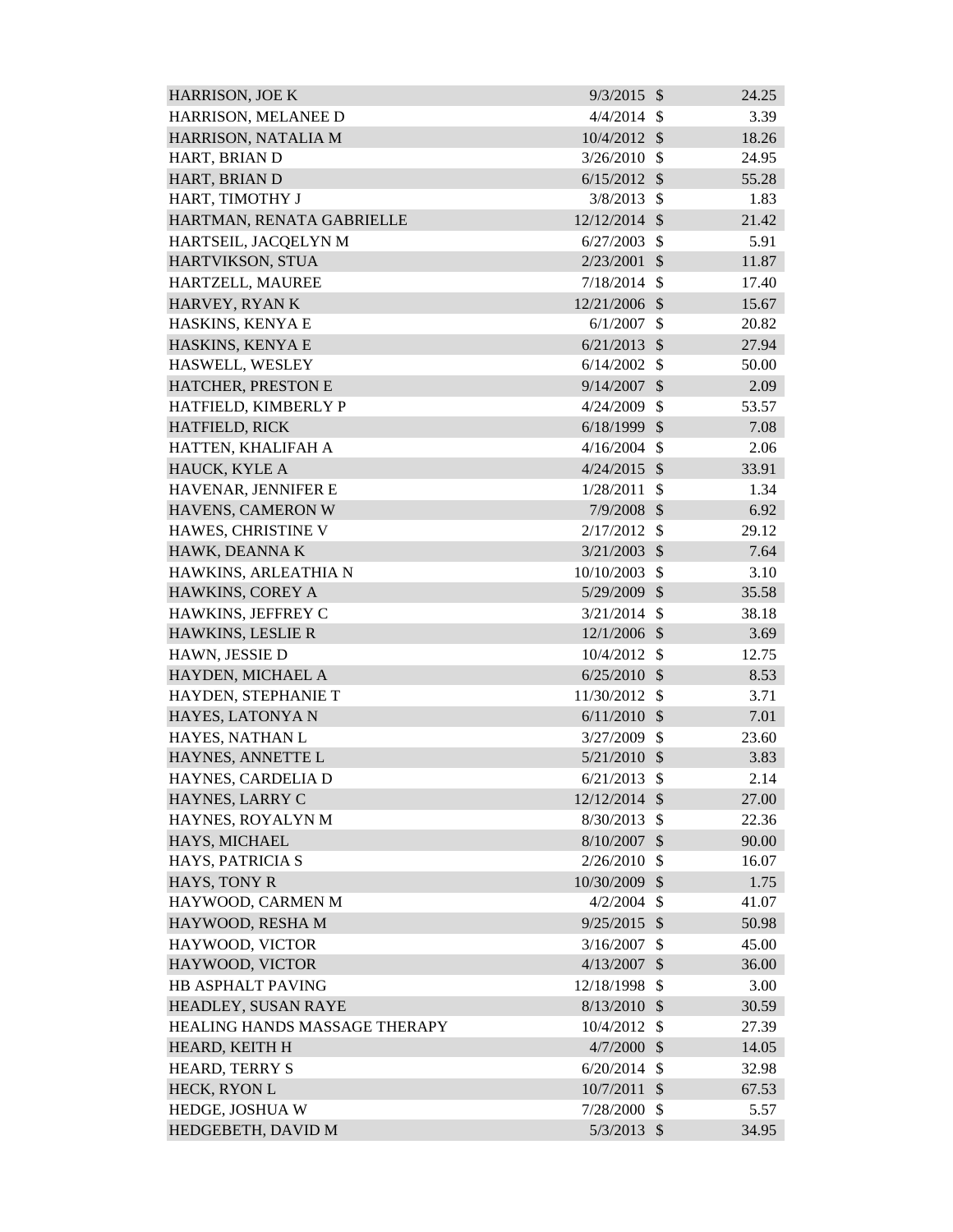| HEIDENREICH, JUSTIN E     | 2/6/2004               | - \$                      | 26.17          |
|---------------------------|------------------------|---------------------------|----------------|
| HEIGHTS, SHELA F          | $3/7/2014$ \$          |                           | 13.76          |
| HEIKKILA, JERRY           | 2/25/2000              | -\$                       | 10.61          |
| HEISTER, SARA N           | 2/20/2009              | $\mathcal{S}$             | 19.34          |
| HELEWA, SARAH K           | 1/2/2015               | $\mathcal{S}$             | 8.51           |
| HELLEN, RICHARD           | $2/6/2004$ \$          |                           | 9.82           |
| HELLER JR, RICHARD L      | 8/10/2007              | $\mathcal{S}$             | 24.60          |
| HELMEN, ADAM F            | 12/13/2013             | $\mathcal{S}$             | 7.40           |
| HEMINGWAY, GIBB A         | 10/6/2006              | $\mathcal{S}$             | 4.92           |
| HEMMER, SAMARA R          | $7/20/2005$ \$         |                           | 35.87          |
| HENDERSON II, DAVID J     | 8/5/2011               | $\mathcal{S}$             | 9.33           |
| HENDERSON, ALICIA         | 2/24/2006              | $\mathcal{S}$             | 33.03          |
| HENDLEY, TALISHA D        | 8/7/2015               | $\mathcal{S}$             | 7.60           |
| HENDRICKS, NICHOLAS A     | 12/5/2008 \$           |                           | 17.57          |
| HENDRICKSON, DIEDRA A     | 11/19/2010             | -\$                       | 28.38          |
| HENDRICKSON, TIMOTHY      | 6/25/2004              | $\mathcal{S}$             | 73.76          |
| HENDRIX, CHARLES E        | 10/26/2001             | $\mathcal{S}$             | 33.00          |
| HENIGAN, CHARLES F.       | 2/9/2001               | $\mathcal{S}$             | 54.25          |
| HENIGIN, STEPHANIE        | 5/17/2013              | $\mathcal{S}$             | 15.62          |
| HENNESS, ANDREW A         | 3/30/2012 \$           |                           | 3.32           |
| HENNINGS, DETLEF A        | 2/8/2002               | $\mathcal{S}$             | 13.21          |
| HENRIQUEZ, RAFAEL A       | $9/7/2012$ \$          |                           | 34.82          |
| HENRY, KIMBERLEE A        | 8/6/2004               | $\mathcal{S}$             | 4.54           |
| HENRY, MARK A OR RACHEL   | $1/11/2013$ \$         |                           | 11.18          |
| HENRY, MICHAEL D          | 8/15/2008              | \$                        | 2.35           |
| HENRY, POLEAT A           | 1/11/2013              | \$                        | 11.90          |
| HENRY, PV2 BILLY R        | 6/10/2004              | $\mathcal{S}$             | 5.00           |
| HENRY, TANISHA V          | 2/20/2009              | $\mathcal{S}$             |                |
|                           |                        |                           | 40.36          |
| HENSLEY, JAMES G          | 2/13/2015<br>8/14/2009 | $\mathcal{S}$             | 19.49<br>28.15 |
| HENTSCHEL, SIMON P        |                        | $\boldsymbol{\mathsf{S}}$ |                |
| HENYAN, KEVIN A           | 10/25/2004 \$          |                           | 13.31          |
| HER, LEE                  | 7/10/2009 \$           |                           | 14.89          |
| HER, LEE                  | $8/7/2009$ \$          |                           | 18.63          |
| HER, LEE                  | $9/4/2009$ \$          |                           | 17.22          |
| HER, LEE                  | 10/23/2009 \$          |                           | 17.83          |
| HER, LEE                  | 11/13/2009             | $\boldsymbol{\mathsf{S}}$ | 11.44          |
| HERBERT, BRIAN R          | 12/10/2004 \$          |                           | 9.51           |
| HERBERT, KIMBERLY C       | 12/30/2010 \$          |                           | 1.34           |
| HERBERT, LLOYD            | $3/17/2006$ \$         |                           | 4.92           |
| HERMAN, JENNIFER          | 12/4/2009              | $\mathcal{S}$             | 24.00          |
| HERNANDEZ JR, ERNEST      | 7/8/2011               | $\mathcal{S}$             | 18.17          |
| HERNANDEZ JR, LEONEL      | $6/18/2010$ \$         |                           | 19.69          |
| HERNANDEZ JR, LEROY       | $9/12/2014$ \$         |                           | 51.37          |
| HERNANDEZ, ANTONIO AGULAR | $5/30/2008$ \$         |                           | 1.36           |
| HERNANDEZ, CRUZ J         | 6/26/2009              | \$                        | 4.21           |
| HERNANDEZ, EDWARD A       | $2/19/2010$ \$         |                           | 4.00           |
| HERNANDEZ, IDALISSA       | 5/2/2003               | $\mathcal{S}$             | 11.00          |
| HERNANDEZ, JAZMYN         | 11/3/2006 \$           |                           | 4.39           |
| HERNANDEZ, JAZMYN         | 12/1/2006 \$           |                           | 4.39           |
| HERNANDEZ, JOSE L         | $3/22/2002$ \$         |                           | 22.02          |
| HERNANDEZ, JUAN M         | $7/16/2010$ \$         |                           | 9.48           |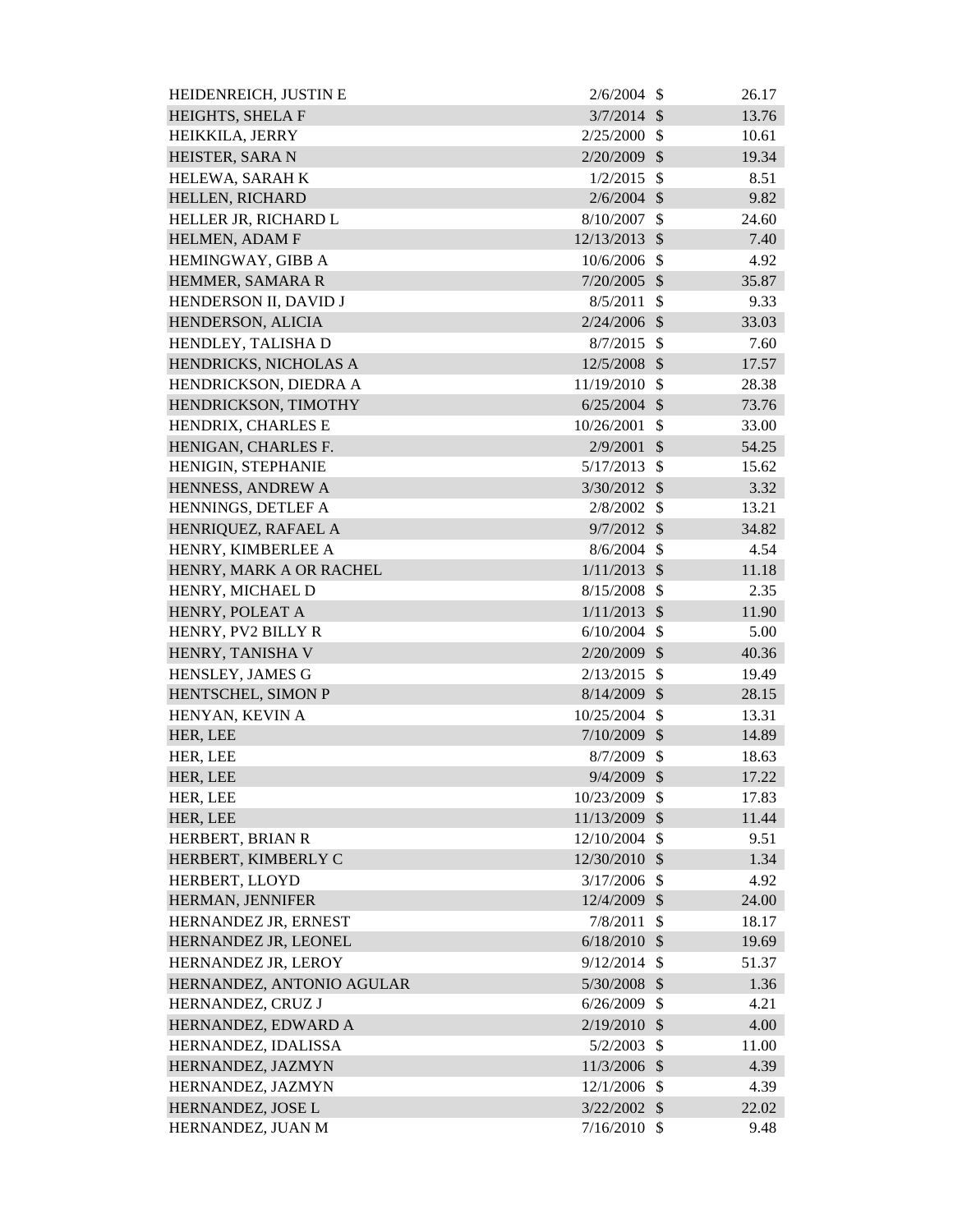| HERNANDEZ, MARICELA       | 7/24/2009      | $\mathcal{S}$             | 3.38  |
|---------------------------|----------------|---------------------------|-------|
| HERNANDEZ, MATTHEW W      | $7/20/2012$ \$ |                           | 9.32  |
| HERNANDEZ, MIA D          | 11/20/2009     | $\mathcal{S}$             | 75.32 |
| HERNANDEZ, MIGUEL J       | 3/2/2012       | $\mathcal{S}$             | 5.24  |
| HERNANDEZ, MORENA C       | $2/20/2004$ \$ |                           | 3.09  |
| HERNANDEZ, PAUL A         | 8/23/2002      | $\mathcal{S}$             | 4.52  |
| HERNANDEZ, TIMOTHY R      | 3/25/2011      | $\mathcal{S}$             | 22.30 |
| HERNANDEZ, YESSICA C      | 4/29/2011      | \$                        | 40.57 |
| HERNDANDEZ, JOHN A        | 12/7/2012 \$   |                           | 5.52  |
| HERR, ANTHONY S           | 6/13/2014      | $\mathcal{S}$             | 7.00  |
| HERR, JEREMIAH D          | $6/16/2006$ \$ |                           | 9.33  |
| HERRERA, EFREN            | 12/12/2014     | $\mathcal{S}$             | 10.82 |
| HERRERA, ERIC             | 7/25/2014      | $\mathcal{S}$             | 1.65  |
| HERRERA, KATHERINE D      | $5/2/2014$ \$  |                           | 30.64 |
| HERRING, WAYNE H          | 9/29/2006 \$   |                           | 1.70  |
| HERRINGTON, ARICA M       | $6/25/2004$ \$ |                           | 30.00 |
| HERRINGTON, ARICA M       | 2/10/2006      | $\mathcal{S}$             | 4.45  |
| HERRINGTON, DEBRA M       | 2/23/2007      | $\mathcal{S}$             | 5.87  |
| HERRON, DEMETRICK DEJUAN  | $4/3/2005$ \$  |                           | 10.00 |
| HERRON, JAMES L           | 7/27/2001      | $\mathcal{S}$             | 10.21 |
| HERSCHLER III, ROBERT O   | 11/30/2012 \$  |                           | 10.71 |
| HERSHEY, HEATHER N        | $1/6/2006$ \$  |                           | 27.69 |
| HESEMAN, JESSIE J         | $9/11/2009$ \$ |                           | 31.39 |
| HESS, KATIE M             | 2/27/2009      | $\mathcal{S}$             | 53.63 |
| HESS, WESLEY W            | 11/30/2012 \$  |                           | 7.21  |
| HETHCOTE, SCOTT A         | 1/9/2004       | $\mathcal{S}$             | 42.65 |
| HETTICK, MICHAEL T        | $8/23/2013$ \$ |                           | 38.49 |
| HEUSZEL, SCOTT P          | 12/30/2005     | $\mathcal{S}$             | 14.51 |
| HEWITT, TANESHA           | $1/2/2015$ \$  |                           | 11.47 |
| HHHS PROJECT GRADUATION   | 12/16/2005     | $\mathcal{S}$             | 60.00 |
| HIBLER, CORBIN J          | $5/21/2010$ \$ |                           | 4.87  |
| HICKMAN, LINDSI ERYN      | 3/14/2008      | \$                        | 45.00 |
| HICKS, KATRINA M          | $6/26/2015$ \$ |                           | 31.66 |
| HICKS, LEVI B             | 7/22/2011      | $\mathcal{S}$             | 9.49  |
| HICKS, TAMMY              | $6/4/1999$ \$  |                           | 9.53  |
| HIGGINBOTHAM III, DAVID R | 1/9/2009       | \$                        | 14.90 |
| HILEMAN, JERRY L          | 9/30/2011      | $\mathcal{S}$             | 2.12  |
| HILL, BERNARD K           | 6/16/2000      | $\mathcal{S}$             | 8.01  |
| HILL, CHANTELL M          | $7/13/2012$ \$ |                           | 5.01  |
| HILL, DANNY L             | 8/6/2004       | $\boldsymbol{\mathsf{S}}$ | 9.70  |
| HILL, DAVID L             | $1/9/2004$ \$  |                           | 14.69 |
| HILL, DIANE               | 10/26/2007     | $\mathcal{S}$             | 3.10  |
| HILL, DON                 | 5/8/2015 \$    |                           | 40.00 |
| HILL, GREG T              | 4/4/2003       | $\mathcal{S}$             | 40.96 |
| HILL, JERMAINE JAVONE     | 12/12/2008 \$  |                           |       |
|                           |                | $\mathcal{S}$             | 21.00 |
| HILL, JOE H               | 5/22/2008      |                           | 9.88  |
| HILL, JOSEPH M            | $7/18/2014$ \$ |                           | 32.95 |
| HILL, KORY                | 10/9/2008      | $\mathcal{S}$             | 20.00 |
| HILL, LISANDRE J          | $9/21/2012$ \$ |                           | 1.70  |
| HILL, RANDOLPH A          | 10/26/2001     | $\mathcal{S}$             | 7.01  |
| HILL, SHERITA R           | 12/1/2006 \$   |                           | 2.86  |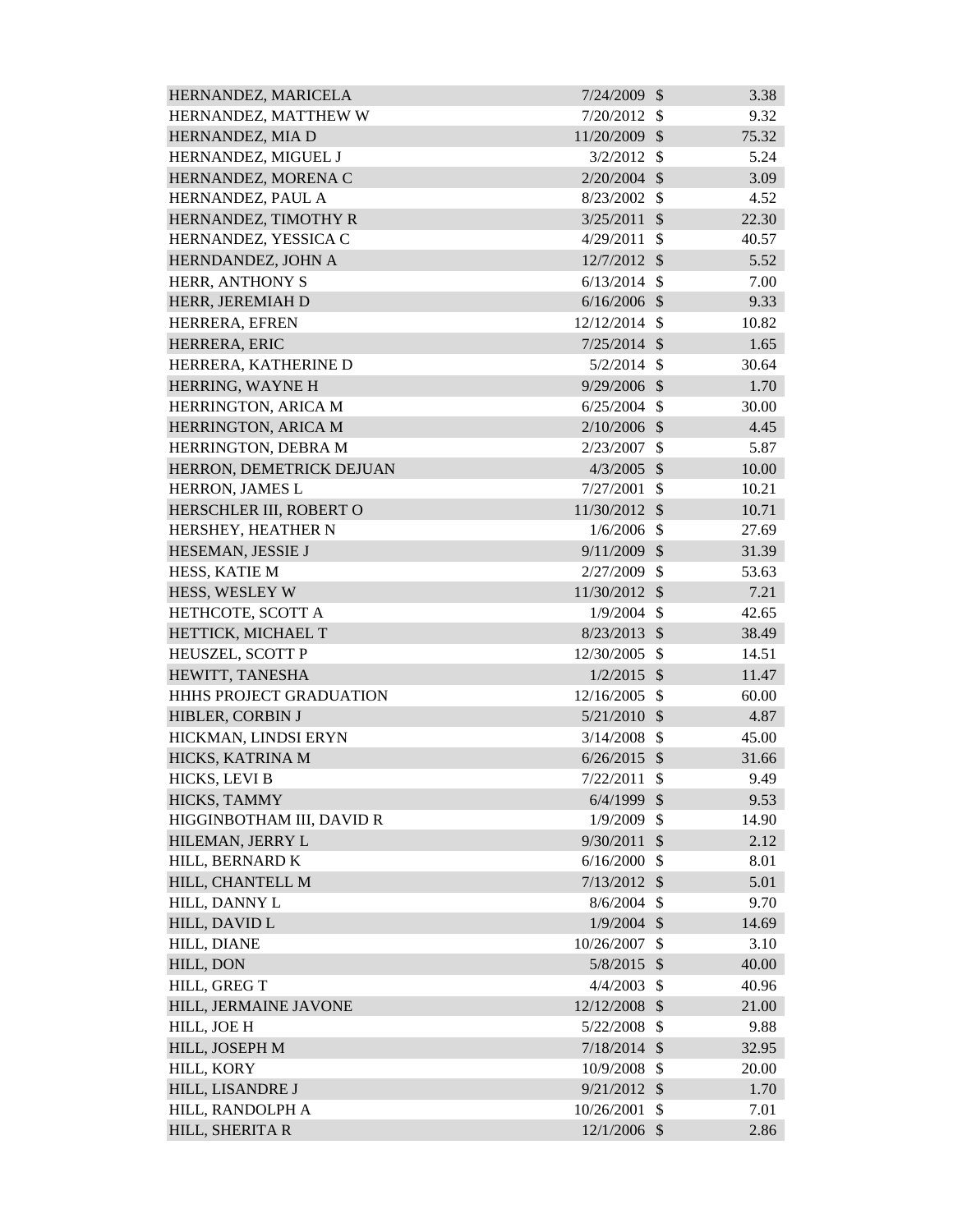| HILL, STEVEN B         | 9/18/2009       | $\mathcal{S}$             | 28.04 |
|------------------------|-----------------|---------------------------|-------|
| HILL, THOMAS M         | 3/20/2015       | $\mathcal{S}$             | 9.21  |
| HILL, WILLIAM G        | 6/30/2000       | $\mathcal{S}$             | 1.80  |
| HILLENBRAND, SARAH J   | 11/14/2003      | \$                        | 1.80  |
| HILLIARD, TERRY L      | 12/23/2004 \$   |                           | 3.00  |
| HILLS JR, DEAN M       | 5/1/2009        | $\mathcal{S}$             | 1.11  |
| HILSTRO, ALEX E        | $8/15/2014$ \$  |                           | 53.21 |
| HILTL, STEFAN J        | 12/26/2003      | \$                        | 10.69 |
| HINE JR, STEPHEN E     | 12/31/2009      | $\mathcal{S}$             | 13.89 |
| HINES, JEREMY RYAN     | $7/13/2012$ \$  |                           | 51.37 |
| HINES, JONATHAN L      | 12/28/2007      | \$                        | 11.80 |
| HINES, JOSILYN         | 12/18/2008      | $\boldsymbol{\mathsf{S}}$ | 43.97 |
| HINKLE, ANDREW P       | 11/1/2013       | $\mathbb{S}$              | 12.61 |
| HINOJOSA, KRISTIAN A   | 10/24/2014 \$   |                           | 48.56 |
| HINOJOSA, MARTHA L     | 6/30/2006       | $\mathcal{S}$             | 9.93  |
| HINOJOSA, VALARIE M    | 11/20/2009      | $\mathcal{S}$             | 31.48 |
| HINSHAW, BARRY         | 3/12/1999       | $\mathcal{S}$             | 5.00  |
| HINTON, HOLLY R        | $1/23/2009$ \$  |                           | 3.98  |
| HIRST, THOMAS P        | 10/6/2006 \$    |                           | 6.35  |
| HISATAKE, ASAOGA P     | $5/27/2004$ \$  |                           | 20.68 |
| HISTER, LATASHA Y      | 9/25/2009       | $\mathcal{S}$             | 26.74 |
| HOBBS, DEASTRA A       | $1/8/2010$ \$   |                           | 2.66  |
| HOBBY, WILLA G         | 6/15/2001       | \$                        | 34.21 |
| HOCUTT, RICHARD C      | $7/23/2010$ \$  |                           | 49.93 |
| HODGE, CYNTHIA L       | 4/17/2003       | \$                        | 2.46  |
| HODGE, EARLENE T       | $10/11/2013$ \$ |                           | 54.81 |
| HODGE, MATTHEW P       | 7/20/2005       | $\mathcal{S}$             | 15.00 |
| HODGES, AISHA PARIS    | 6/19/2009       | $\sqrt$                   | 20.00 |
| HODGES, BONNIE         | 9/30/2005       | $\mathcal{S}$             | 7.88  |
| HODGES, RANDALL R      | 3/10/2000       | $\mathcal{S}$             | 3.73  |
| HODGES, TOMEKA M       | 4/4/2003        | $\mathcal{S}$             | 2.59  |
| HODUEK II, RICHARD G   | 3/9/2001        | \$                        | 3.63  |
| HOFERT, DUSTIN CHARLES | 3/18/2011       | $\mathcal{S}$             | 19.76 |
| HOFFMAN, AARON J       | $2/17/2005$ \$  |                           | 25.30 |
| HOFFMAN, AARON J       | 3/4/2005        | $\mathcal{S}$             | 50.00 |
| HOFFMANN, JESSICA L    | $1/11/2013$ \$  |                           | 30.48 |
| HOFSTETTER, BRANT B    | 5/29/2015       | $\mathcal{S}$             | 66.58 |
| HOGAN, CODY S          | 7/12/2002       | $\mathcal{S}$             | 3.77  |
| HOGAN, EBONY D         | 4/16/2010       | $\mathcal{S}$             | 10.60 |
| HOGG, JAMES M          | 8/20/2004       | $\mathcal{S}$             | 13.59 |
| HOHERD, HEATHER NOEL   | 7/23/2004       | $\mathcal{S}$             | 95.00 |
| HOHERZ, MELISSA L      | 3/9/2007        | $\mathcal{S}$             | 12.00 |
| HOISINGTON, PATRICK M  | 12/13/2002 \$   |                           | 3.55  |
| HOLCOMB II, JERRY W    | 7/8/2005        | $\mathcal{S}$             | 1.45  |
| HOLDEN, SHARON C       | 4/29/2005       | \$                        | 4.92  |
| HOLDEN, TREVOR         | 4/24/2015       | $\sqrt[6]{\frac{1}{2}}$   | 3.35  |
| HOLIDAY, CRYSTAL M     | 11/20/2009      | $\mathcal{S}$             | 4.34  |
| HOLLAND, MELVIN        | 12/30/2010      | $\sqrt{3}$                | 2.34  |
| HOLLEY, ANTHONY D      | 1/11/2008       | $\mathcal{S}$             | 36.95 |
| HOLLIMAN, RECCO JAWON  | $2/27/2015$ \$  |                           | 71.00 |
| HOLLINGWORTH, JOSHUA E | 8/30/2013       | $\mathcal{S}$             | 3.47  |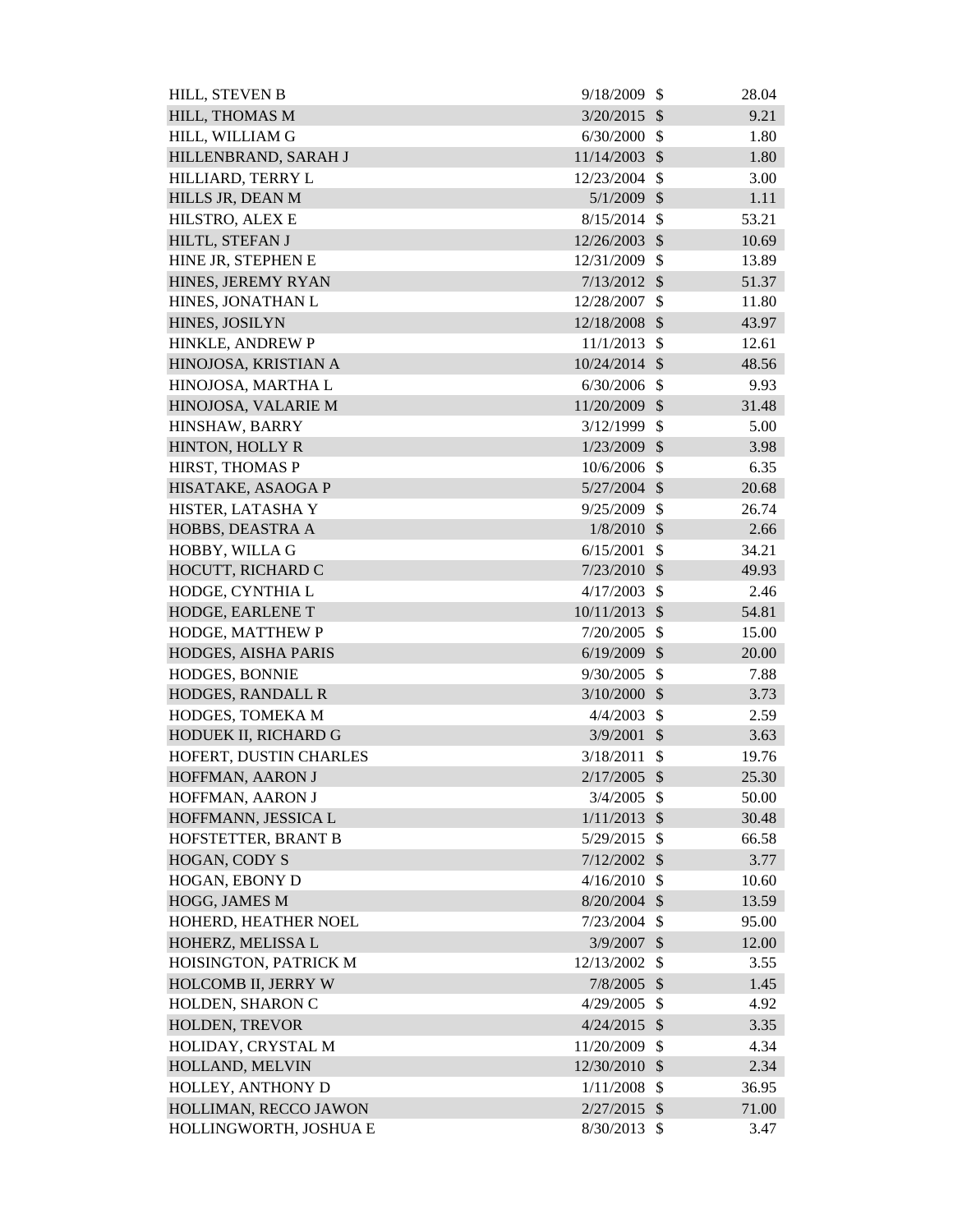| HOLLOMAN, BRANDON J            | 11/5/2009      | $\mathcal{S}$ | 10.00 |
|--------------------------------|----------------|---------------|-------|
| HOLLOWAY, MICHAEL              | $6/16/2006$ \$ |               | 36.00 |
| HOLLOWAY, MICHAEL              | 7/6/2007       | $\mathcal{S}$ | 18.00 |
| <b>HOLLYWOOD THEATER</b>       | 3/8/2002       | $\mathcal{S}$ | 7.00  |
| HOLM, MARY M                   | $6/27/2003$ \$ |               | 25.00 |
| HOLMAN, ELIZABETH              | 6/27/2014      | $\mathcal{S}$ | 21.94 |
| HOLMES, JOHN R                 | 5/8/2009 \$    |               | 67.53 |
| HOLMES, SCOTT F                | 3/16/2012      | $\mathcal{S}$ | 1.29  |
| HOLZHAUER, RICHARD A           | $8/27/2010$ \$ |               | 6.38  |
| HONORE, PHYLLIS A              | 7/13/2007      | $\mathcal{S}$ | 6.82  |
| HOOD, KIMBERLY SUE             | 3/26/2010      | $\mathcal{S}$ | 22.95 |
| HOOKS, COURTNEY S              | 2/27/2015      | $\mathcal{S}$ | 36.85 |
| HOOLIGANS BIKE & BOARD SHOP    | 8/18/2008      | $\mathcal{S}$ | 21.36 |
| HOPE, MICHAEL S                | 8/17/2007      | $\mathcal{S}$ | 22.82 |
| HOPKINS, TIERRA L              | $7/3/2014$ \$  |               | 6.14  |
| HOPPER JR, RANDY R             | 3/18/2005      | $\mathcal{S}$ | 33.17 |
| HORCAJO, DAVID R               | 1/25/2002      | $\mathcal{S}$ | 4.40  |
| HORN, CARISSA J                | $3/26/2010$ \$ |               | 1.98  |
| HORN, MARCUS D                 | $1/17/2014$ \$ |               | 24.46 |
| HORN, REGINA                   | 9/19/2008      | $\mathcal{S}$ | 5.65  |
| HORTON JR, RALPH M             | 10/26/2007     | $\mathcal{S}$ | 3.76  |
| HORTON, CLIFFORD R             | 4/5/2002       | $\mathcal{S}$ | 15.84 |
| HORTON, DONNA L                | 2/4/2011       | $\mathcal{S}$ | 7.53  |
| HORTON, JAMIE S                | 11/9/2012      | $\mathcal{S}$ | 17.37 |
| HORVATH, JUSTIN J              | 6/26/2009      | $\mathcal{S}$ | 2.86  |
| HOSKINS, STEVEN                | 5/2/2008       | $\mathcal{S}$ | 1.70  |
| HOSTETTER, AESUK               | 8/24/2007      | $\mathcal{S}$ | 58.77 |
| HOUSE, JAMARIA A               | 8/28/2015      | $\mathbb{S}$  | 38.08 |
| HOUSTON, CATHERINE D           | 5/14/2010      | $\mathcal{S}$ | 31.72 |
| HOWARD, BILLY G & JACQUELINE D | 1/25/2008      | -\$           | 1.02  |
| HOWARD, MARCIA T               | 12/31/2009 \$  |               | 4.79  |
| HOWARD, MATTHEW J              | 8/7/2015       | -\$           | 42.22 |
| HOWARD, MICHAEL D              | $4/5/2002$ \$  |               | 11.60 |
| HOWARD, TATSUOR                | $2/6/2015$ \$  |               | 1.70  |
| HOWE, JOSEPH                   | $3/27/2015$ \$ |               | 54.69 |
| HOWELL JR, JERRY L             | 7/15/2004      | $\mathbb{S}$  | 5.00  |
| HOWELL, ANTHONY W              | $3/21/2014$ \$ |               | 36.65 |
| HOWELL, CHASTIDY M             | 9/14/2012      | $\mathcal{S}$ | 34.48 |
| HOWELL, DEBRA L.               | $3/8/2002$ \$  |               | 10.00 |
| HOWELL, JAMES                  | 8/6/2004       | $\mathcal{S}$ | 12.87 |
| HOWELL, KELLEN W               | $11/1/2013$ \$ |               | 22.56 |
| HOYT III, RICHARD W            | 5/3/2013       | $\mathcal{S}$ | 9.14  |
| HRAHAM, BERNARD                | 3/26/2010      | $\mathcal{S}$ | 7.59  |
| HUANG, CHIH C                  | 6/2/2006       | $\mathbb{S}$  | 64.24 |
| HUBBS, SHAWN A                 | 7/22/2011      | $\mathcal{S}$ | 5.20  |
| HUBER, ROBERT E                | 8/11/2006      | $\mathcal{S}$ | 52.98 |
| HUBER, VIRGINIA                | 12/9/2005 \$   |               | 17.05 |
| HUBIS (WARNER), YVONNE D       | 4/7/2000       | $\mathcal{S}$ | 9.70  |
| HUD/EDDIE'S PROP MGMT          | 12/13/2002     | $\sqrt{3}$    | 9.62  |
| HUDGINS, QUADI S               | 4/29/2011      | $\mathcal{S}$ | 3.28  |
| HUDSON, FABIAN                 | $6/30/2000$ \$ |               | 5.00  |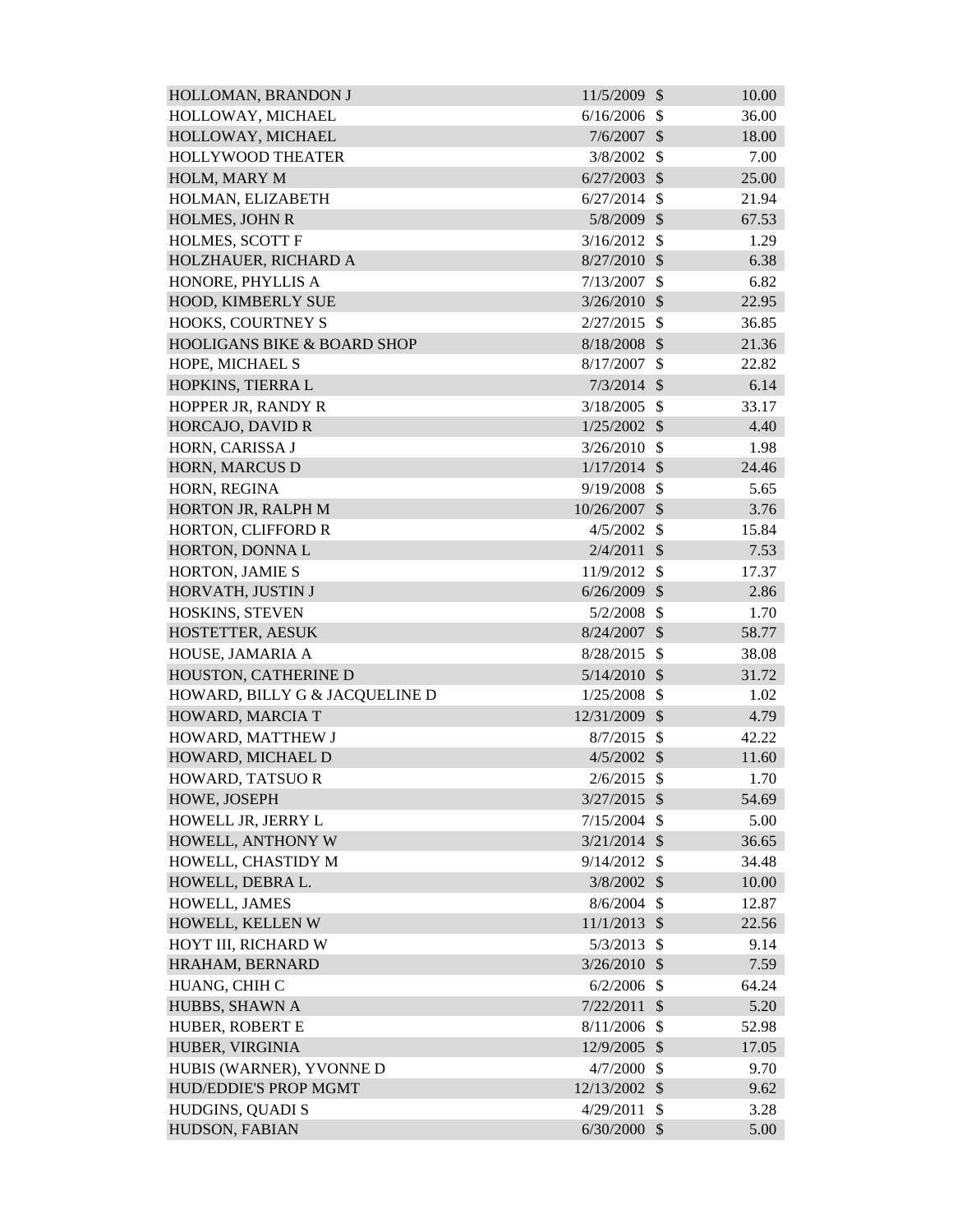| HUEPENBECKER, CASEY L       | 6/30/2011      | -\$                        | 9.54  |
|-----------------------------|----------------|----------------------------|-------|
| HUERTA, DOLORES L           | 12/30/2005     | $\mathcal{S}$              | 11.76 |
| HUFF, CHRISTOPHER           | 9/12/2008      | - \$                       | 31.14 |
| HUFFMAN, CIERA N            | 1/28/2011      | $\mathcal{S}$              | 6.11  |
| HUGGINS JR, ELTON E         | 1/20/2012      | $\mathcal{S}$              | 4.48  |
| HUGHES, AMBER L             | 1/22/2010      | $\mathcal{S}$              | 10.60 |
| <b>HUGHES, SP</b>           | 9/5/2003       | $\mathcal{S}$              | 55.33 |
| HUGHES, SHAWNTIASHA P       | 11/22/2013 \$  |                            | 21.51 |
| HUGHES, TIMOTHY D           | 1/11/2008      | $\mathcal{S}$              | 29.55 |
| HUGHLEY, JESSICA D          | $6/13/2014$ \$ |                            | 2.13  |
| HUGULEY, JAMES              | 6/10/2005      | -\$                        | 1.99  |
| HUITT, JENNA C              | 2/2/2007       | $\mathcal{S}$              | 9.09  |
| HULIN, PATRICK L            | 12/26/2008     | $\mathcal{S}$              | 37.44 |
| HULS-LAWRENCE, ZAYANNA M    | $7/30/2010$ \$ |                            | 37.59 |
| HUMBERT, ARIEL E            | 8/28/2009      | $\mathcal{S}$              | 25.27 |
| HUMPHREY, CERRIA M          | $8/23/2013$ \$ |                            | 33.06 |
| HUMPHREYS, COLIN A          | 10/25/2005     | $\mathcal{S}$              | 2.96  |
| HUNDLEY, ANDREW             | 11/22/2013     | $\sqrt{3}$                 | 10.91 |
| HUNT JR, DONALD D           | $7/23/2010$ \$ |                            | 90.00 |
| HUNT, ARIENE D              | $3/30/2012$ \$ |                            | 1.75  |
| HUNT, BRANDON E             | 5/25/2012      | $\mathcal{S}$              | 38.47 |
| HUNT, VALORIE L             | 1/11/2008      | $\mathcal{S}$              | 45.80 |
| HUNTER, ALAYSHIA M          | 6/8/2011       | $\mathcal{S}$              | 17.11 |
| HUNTER, ESTELVINA M         | $4/3/2005$ \$  |                            | 10.00 |
| HUNTER, TAMARA L            | 9/30/2005      | $\mathcal{S}$              | 3.05  |
| HURDLE, JAMES K             | 12/3/2010      | $\mathcal{S}$              | 23.56 |
| HURST, CLAUDIA M            | 3/7/2007       | $\mathcal{S}$              | 3.44  |
| HURST, CLAUDIA M            | 3/21/2007      | $\sqrt{3}$                 | 6.88  |
| HUSHEN, SHERRY L            | $8/23/2013$ \$ |                            | 18.26 |
| HUTCHINSON, DONA            | 4/20/2000      | $\mathcal{S}$              | 22.08 |
| HUTTON, BRIAN M             | 11/25/2009     | \$                         | 61.54 |
| HUYNH, JULIA                | 9/12/2014      | $\mathcal{S}$              | 19.76 |
| HYDE, MATTHEW               | 6/30/2011      | \$                         | 50.00 |
| HYER, WILLIAM D             | 11/21/2007     | $\mathcal{S}$              | 10.52 |
| <b>IANNO, SCOTT G</b>       | 6/18/2010      | $\mathcal{S}$              | 23.42 |
| <b>IBABAO, IVAN E</b>       | 7/22/2011      | \$                         | 67.76 |
| <b>IBARRA, ASHLEE R</b>     | 3/8/2013       | \$                         | 20.12 |
| <b>IBARRA, LUIS E</b>       | 11/18/2005     | $\boldsymbol{\mathcal{S}}$ | 34.19 |
| <b>IE2 CONSTRUCTION</b>     | 2/27/2015      | $\mathcal{S}$              | 79.99 |
| <b>IGNACIO JR, EDGAR</b>    | 6/10/2011      | $\mathcal{S}$              | 9.75  |
| <b>IHANDER, VON</b>         | 5/4/2007       | \$                         | 35.00 |
| <b>IHRIG, JOSEPH W</b>      | 10/24/2014     | $\sqrt[6]{\frac{1}{2}}$    | 53.34 |
| <b>IISHA WOODS</b>          | 8/1/2006       | $\mathcal{S}$              | 3.96  |
| <b>IMHOFF, JOSHUA G</b>     | 7/24/2015      | $\mathcal{S}$              | 1.37  |
| IMIOLA, MICHELE A           | 11/21/2008     | \$                         | 74.84 |
| IMM IV, JOSEPH L            | 9/12/2014      | $\sqrt{3}$                 | 12.75 |
| <b>IMMOOS, DEANNA J</b>     | 1/28/2000      | \$                         | 19.46 |
| <b>INBODY, ASHLEY N</b>     | 9/2/2011       | $\mathcal{S}$              | 1.77  |
| <b>INFANTE, MARTIN</b>      | 11/3/2006      | \$                         | 7.09  |
| <b>INGANNA, ANGELIQUE R</b> | $1/3/2014$ \$  |                            | 23.63 |
| INGRAM, CHRISTINE M         | 8/14/2009      | $\boldsymbol{\mathsf{S}}$  | 18.64 |
|                             |                |                            |       |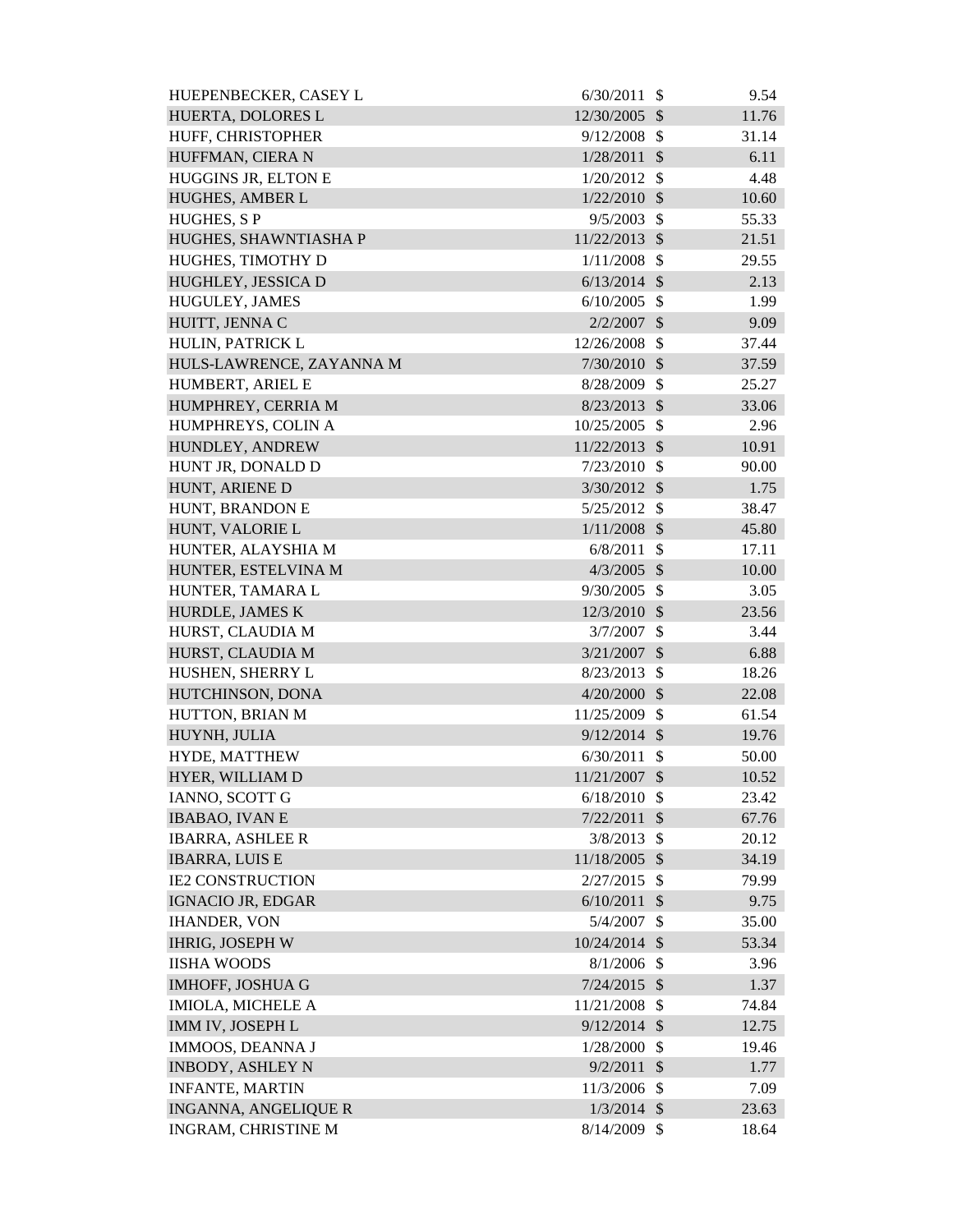| <b>INJI, SUVOH</b>             | 10/30/2009     | $\mathcal{S}$              | 18.55 |
|--------------------------------|----------------|----------------------------|-------|
| <b>INNISS, ALIEM S</b>         | 2/6/2015       | $\mathbb{S}$               | 13.64 |
| <b>INNOCENT, JEAN M</b>        | 8/8/2003       | $\mathcal{S}$              | 9.82  |
| <b>INZUNZA, CARLOS E</b>       | 8/23/2013      | $\mathcal{S}$              | 91.83 |
| <b>IOTT, ARTHUR W</b>          | 11/3/2006      | $\mathcal{S}$              | 38.66 |
| <b>IRBY, CASEY J</b>           | 6/30/2011      | $\mathcal{S}$              | 13.62 |
| <b>IRIZARRY, DAISY</b>         | 3/18/2011      | $\mathcal{S}$              | 58.76 |
| <b>IRIZARRY, HECTOR G</b>      | 1/22/2010      | $\mathcal{S}$              | 25.95 |
| <b>IRVINE, KENNETH P</b>       | 7/18/2014      | $\mathcal{S}$              | 31.74 |
| <b>IRWIN, CAROLYN K</b>        | 1/11/2008      | $\mathcal{S}$              | 28.46 |
| ISAACS, CHRISTOPHER S          | 9/2/2011       | $\mathcal{S}$              | 5.97  |
| ISLAS, TABITHA A               | 2/28/2014      | $\mathcal{S}$              | 20.52 |
| ISOM, ERICA M                  | 5/21/2010      | $\mathcal{S}$              | 1.42  |
| ISOME, MICHELE D               | 12/12/2014     | $\mathcal{S}$              | 4.79  |
| ISSAC, MILTON                  | 11/3/2006 \$   |                            | 62.13 |
| ISSERMOYER, JOSHUA             | 8/20/2010      | $\mathcal{S}$              | 9.98  |
| <b>IVERY, JAMES</b>            | 11/27/2002     | $\mathcal{S}$              | 36.00 |
| <b>IVORY - DNAC, ONWE R</b>    | 4/2/2004       | $\mathbb{S}$               | 3.14  |
| <b>IVY, MAURICE A</b>          | 3/5/2010       | $\mathcal{S}$              | 47.63 |
| <b>IVY, TERRENCE T</b>         | 11/17/2000     | $\mathcal{S}$              | 4.89  |
| J & C                          | 12/9/2005      | $\mathcal{S}$              | 12.53 |
| <b>J &amp; M SERVICES</b>      | 10/6/2000      | $\mathbb{S}$               | 14.17 |
| J. K. FAST FOOD                | $1/10/2014$ \$ |                            | 28.26 |
| JACKSON II, BRIAN K            | 5/8/2015       | $\mathcal{S}$              | 4.16  |
| JACKSON JR, ALTON D            | 12/10/2004     | $\mathcal{S}$              | 25.65 |
| JACKSON, ALICIA N              | 9/12/2008      | $\mathcal{S}$              | 46.57 |
| <b>JACKSON, AMBER S</b>        | $2/14/2014$ \$ |                            | 36.65 |
| <b>JACKSON, APRIL R</b>        | 11/30/2012     | $\mathcal{S}$              | 25.85 |
| JACKSON, CARLOS D              | 5/20/2011      | $\mathcal{S}$              | 50.07 |
| <b>JACKSON, CHARLES R</b>      | 8/19/2005      | $\mathcal{S}$              | 10.00 |
| JACKSON, CHARLOTTE C           | 10/7/2011 \$   |                            | 52.55 |
| JACKSON, CHIQUETHA L           | 4/20/2000      | \$                         | 14.05 |
| JACKSON, GOLDIE L              | 1/20/2012      | $\sqrt[6]{\frac{1}{2}}$    | 2.56  |
| JACKSON, JABARI                | 12/16/2005     | $\mathcal{S}$              | 30.00 |
| JACKSON, JAMES L               | 12/7/2007      | $\boldsymbol{\mathcal{S}}$ | 14.22 |
| JACKSON, JAMILLAH C            | 10/10/2003     | \$                         | 5.63  |
| JACKSON, JESSICA L             | 9/26/2014      | $\mathcal{S}$              | 51.37 |
| <b>JACKSON, JOANN</b>          | 3/23/2012      | $\mathcal{S}$              | 74.36 |
| JACKSON, KINTISHA A            | 10/18/2013     | $\mathcal{S}$              | 16.52 |
| JACKSON, LATOYA D              | 12/7/2007      | \$                         | 4.25  |
| JACKSON, MJ                    | 4/28/2006      | $\sqrt{3}$                 | 16.87 |
| <b>JACKSON, SHANTE NICHOLE</b> | 10/3/2014      | $\mathcal{S}$              | 75.00 |
| JACKSON, STACIE L              | 8/20/2010      | $\mathcal{S}$              | 41.93 |
| JACKSON, TAMARA L              | 10/11/2013     | $\mathcal{S}$              | 3.53  |
| JACOBS, BRIAN K                | 2/6/2015       | $\mathcal{S}$              | 24.55 |
| <b>JAMES, ANDRE J</b>          | 12/3/2010      | $\mathcal{S}$              | 54.49 |
| <b>JAMES, ANTWAN D</b>         | 3/28/2008      | $\mathcal{S}$              | 1.13  |
| JAMES, LATOYA D                | 8/28/2009      | \$                         | 19.28 |
| JAMES, PAUL J                  | 11/3/2006      | $\boldsymbol{\mathcal{S}}$ | 6.87  |
| <b>JAMES, TERRANCE J</b>       | 8/8/2003       | $\mathcal{S}$              | 19.38 |
| JAMISON, AUGUST J II           | 12/10/2010 \$  |                            | 65.00 |
|                                |                |                            |       |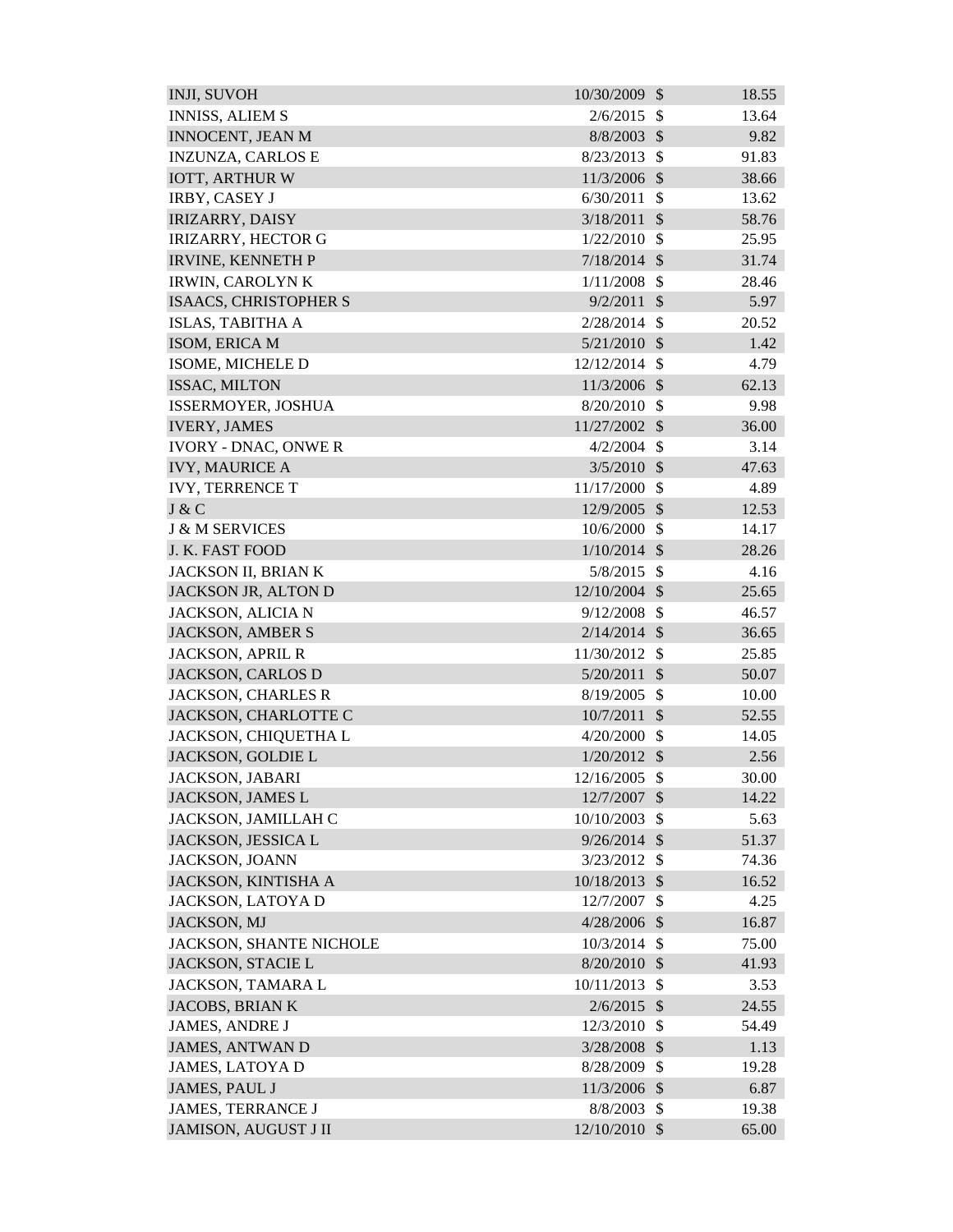| <b>JANJANIN, DAVID A</b><br>1/10/2003<br>$\mathcal{S}$<br>5.50<br>5/17/2002<br>JANKOWSKI, DEBRA A<br>$\mathcal{S}$<br>2.78<br>JARL, JEREMY B<br>10/26/2001<br>$\mathcal{S}$<br>45.00<br>$\mathcal{S}$<br>JAROSH, RAYMOND J<br>10/23/2009<br>5.60<br>1.58<br>JARRELL, MARKEETA L<br>$6/6/2014$ \$<br><b>JARVIS, SHAD WILLIAM</b><br>2/8/2013<br>$\mathcal{S}$<br>39.00<br><b>JASSO, NANCY M</b><br>4/20/2000<br>\$<br>45.00<br>$\mathcal{S}$<br><b>JAVA JOZ</b><br>9/2/2011<br>54.40<br><b>JAY WEBB CONSTRUCTION</b><br>2.20<br>7/26/2002<br>$\mathcal{S}$<br><b>JEAN CONSTRUCTION CO</b><br>12/12/2008<br>$\mathcal{S}$<br>11.16<br>$8/15/2014$ \$<br>19.69<br>JEAN, KEVIN D<br>$\mathcal{S}$<br>JEAN, STEEVE L<br>10/21/2011<br>10.17<br>5/29/2009<br>$\mathcal{S}$<br>JEFFERSON, BERNICE C<br>41.44<br>$\mathcal{S}$<br>JEFFERSON, KIMBERLY D<br>3/31/2006<br>14.04<br>$\mathcal{S}$<br>JEFFERSON, YVONNE<br>9/2/2011<br>7.61<br>JEFFREY, CHASE T<br>4/24/2015<br>$\mathcal{S}$<br>12.95<br><b>JENKINS, AIMEE M</b><br>$5/7/2010$ \$<br>31.82<br>$\mathcal{S}$<br>JENKINS, AMANDA P<br>3/28/2008<br>38.83<br>$\mathcal{S}$<br><b>JENKINS, BOBBY L</b><br>3/30/2007<br>17.68<br>2/27/2009<br>$\mathcal{S}$<br>18.10<br><b>JENKINS, DEXTER B</b><br>JENKINS, JOSEPH M<br>$1/6/2012$ \$<br>21.42<br><b>JENKINS, ROBERT D</b><br>6/11/2010<br>$\mathcal{S}$<br>13.91<br>JENKINS, TERA C<br>$8/1/2008$ \$<br>34.53<br>11/8/2007<br>JENNINGS, SALUAFATA M<br>\$<br>13.32<br><b>JENSEN, MARK E</b><br>5/16/2003<br>$\sqrt{3}$<br>29.52<br>\$<br>JETER, JL<br>11/20/2009<br>64.00<br>JEWETT, TAYLOR J<br>$\mathcal{S}$<br>34.82<br>6/21/2013<br>JIM, CARA M<br>$\mathcal{S}$<br>8/23/2013<br>61.61<br><b>JIMENEZ, DANIEL D</b><br>10/7/2011<br>30.55<br>$\mathcal{S}$<br>5/28/2010 \$<br>7.87<br><b>JIMENEZ, HAROLD</b><br><b>JIMENEZ, JOSE A</b><br>6/11/2010<br>\$<br>26.49<br>JIMERSON, MARCELLO D<br>1/11/2013<br>-\$<br>7.22<br><b>JIN, HWAN</b><br>6/30/2011<br>$\sqrt[6]{\frac{1}{2}}$<br>3.34<br><b>JOBE, ADAM ALLEN</b><br>7/13/2012<br>-\$<br>53.21<br>3.00<br>JOHANSEN, KIRK D.<br>$4/30/2004$ \$<br>JOHANSEN, KRISTA N<br>8/23/2013<br>\$<br>9.06<br>JOHNSON - DNAC, DEWAYNE M<br>$7/20/2005$ \$<br>2.68<br>JOHNSON III, AMOS L<br>2/8/2013<br>$\mathcal{S}$<br>2.00<br>5.21<br>JOHNSON JR, GARY S<br>$1/17/2014$ \$<br>JOHNSON, ALMA<br>10/3/2003<br>$\mathcal{S}$<br>5.00<br>JOHNSON, AMY M<br>3/30/2012<br>2.00<br><b>S</b><br><b>JOHNSON, ANDRE</b><br>9/12/2008<br>$\boldsymbol{\mathsf{S}}$<br>32.24<br>JOHNSON, ANGEL<br>4/3/2009<br>\$<br>3.60<br>JOHNSON, ANTOINE L<br>5/31/2002<br>\$<br>6.71<br>JOHNSON, APRIL N<br>10/31/2014 \$<br>25.62<br>JOHNSON, AYISHIA T<br>$\mathcal{S}$<br>6/22/2012<br>2.00<br>JOHNSON, CANDACE F<br>$\sqrt$<br>7/31/2009<br>14.03<br>1/11/2013<br>\$<br>JOHNSON, CEDRICK LAMAR<br>4.69<br>JOHNSON, CHAD T<br>10/15/2004 \$<br>17.94 | <b>JANITEN, AARON T</b> | 12/1/2006     | $\mathcal{S}$ | 6.73 |
|----------------------------------------------------------------------------------------------------------------------------------------------------------------------------------------------------------------------------------------------------------------------------------------------------------------------------------------------------------------------------------------------------------------------------------------------------------------------------------------------------------------------------------------------------------------------------------------------------------------------------------------------------------------------------------------------------------------------------------------------------------------------------------------------------------------------------------------------------------------------------------------------------------------------------------------------------------------------------------------------------------------------------------------------------------------------------------------------------------------------------------------------------------------------------------------------------------------------------------------------------------------------------------------------------------------------------------------------------------------------------------------------------------------------------------------------------------------------------------------------------------------------------------------------------------------------------------------------------------------------------------------------------------------------------------------------------------------------------------------------------------------------------------------------------------------------------------------------------------------------------------------------------------------------------------------------------------------------------------------------------------------------------------------------------------------------------------------------------------------------------------------------------------------------------------------------------------------------------------------------------------------------------------------------------------------------------------------------------------------------------------------------------------------------------------------------------------------------------------------------------------------------------------------------------------------------------------------------------------------------------------------------------------------------------------------------------------------------------------------------------------------------------------------------------------------------------------------------------------------------------------|-------------------------|---------------|---------------|------|
|                                                                                                                                                                                                                                                                                                                                                                                                                                                                                                                                                                                                                                                                                                                                                                                                                                                                                                                                                                                                                                                                                                                                                                                                                                                                                                                                                                                                                                                                                                                                                                                                                                                                                                                                                                                                                                                                                                                                                                                                                                                                                                                                                                                                                                                                                                                                                                                                                                                                                                                                                                                                                                                                                                                                                                                                                                                                                  |                         |               |               |      |
|                                                                                                                                                                                                                                                                                                                                                                                                                                                                                                                                                                                                                                                                                                                                                                                                                                                                                                                                                                                                                                                                                                                                                                                                                                                                                                                                                                                                                                                                                                                                                                                                                                                                                                                                                                                                                                                                                                                                                                                                                                                                                                                                                                                                                                                                                                                                                                                                                                                                                                                                                                                                                                                                                                                                                                                                                                                                                  |                         |               |               |      |
|                                                                                                                                                                                                                                                                                                                                                                                                                                                                                                                                                                                                                                                                                                                                                                                                                                                                                                                                                                                                                                                                                                                                                                                                                                                                                                                                                                                                                                                                                                                                                                                                                                                                                                                                                                                                                                                                                                                                                                                                                                                                                                                                                                                                                                                                                                                                                                                                                                                                                                                                                                                                                                                                                                                                                                                                                                                                                  |                         |               |               |      |
|                                                                                                                                                                                                                                                                                                                                                                                                                                                                                                                                                                                                                                                                                                                                                                                                                                                                                                                                                                                                                                                                                                                                                                                                                                                                                                                                                                                                                                                                                                                                                                                                                                                                                                                                                                                                                                                                                                                                                                                                                                                                                                                                                                                                                                                                                                                                                                                                                                                                                                                                                                                                                                                                                                                                                                                                                                                                                  |                         |               |               |      |
|                                                                                                                                                                                                                                                                                                                                                                                                                                                                                                                                                                                                                                                                                                                                                                                                                                                                                                                                                                                                                                                                                                                                                                                                                                                                                                                                                                                                                                                                                                                                                                                                                                                                                                                                                                                                                                                                                                                                                                                                                                                                                                                                                                                                                                                                                                                                                                                                                                                                                                                                                                                                                                                                                                                                                                                                                                                                                  |                         |               |               |      |
|                                                                                                                                                                                                                                                                                                                                                                                                                                                                                                                                                                                                                                                                                                                                                                                                                                                                                                                                                                                                                                                                                                                                                                                                                                                                                                                                                                                                                                                                                                                                                                                                                                                                                                                                                                                                                                                                                                                                                                                                                                                                                                                                                                                                                                                                                                                                                                                                                                                                                                                                                                                                                                                                                                                                                                                                                                                                                  |                         |               |               |      |
|                                                                                                                                                                                                                                                                                                                                                                                                                                                                                                                                                                                                                                                                                                                                                                                                                                                                                                                                                                                                                                                                                                                                                                                                                                                                                                                                                                                                                                                                                                                                                                                                                                                                                                                                                                                                                                                                                                                                                                                                                                                                                                                                                                                                                                                                                                                                                                                                                                                                                                                                                                                                                                                                                                                                                                                                                                                                                  |                         |               |               |      |
|                                                                                                                                                                                                                                                                                                                                                                                                                                                                                                                                                                                                                                                                                                                                                                                                                                                                                                                                                                                                                                                                                                                                                                                                                                                                                                                                                                                                                                                                                                                                                                                                                                                                                                                                                                                                                                                                                                                                                                                                                                                                                                                                                                                                                                                                                                                                                                                                                                                                                                                                                                                                                                                                                                                                                                                                                                                                                  |                         |               |               |      |
|                                                                                                                                                                                                                                                                                                                                                                                                                                                                                                                                                                                                                                                                                                                                                                                                                                                                                                                                                                                                                                                                                                                                                                                                                                                                                                                                                                                                                                                                                                                                                                                                                                                                                                                                                                                                                                                                                                                                                                                                                                                                                                                                                                                                                                                                                                                                                                                                                                                                                                                                                                                                                                                                                                                                                                                                                                                                                  |                         |               |               |      |
|                                                                                                                                                                                                                                                                                                                                                                                                                                                                                                                                                                                                                                                                                                                                                                                                                                                                                                                                                                                                                                                                                                                                                                                                                                                                                                                                                                                                                                                                                                                                                                                                                                                                                                                                                                                                                                                                                                                                                                                                                                                                                                                                                                                                                                                                                                                                                                                                                                                                                                                                                                                                                                                                                                                                                                                                                                                                                  |                         |               |               |      |
|                                                                                                                                                                                                                                                                                                                                                                                                                                                                                                                                                                                                                                                                                                                                                                                                                                                                                                                                                                                                                                                                                                                                                                                                                                                                                                                                                                                                                                                                                                                                                                                                                                                                                                                                                                                                                                                                                                                                                                                                                                                                                                                                                                                                                                                                                                                                                                                                                                                                                                                                                                                                                                                                                                                                                                                                                                                                                  |                         |               |               |      |
|                                                                                                                                                                                                                                                                                                                                                                                                                                                                                                                                                                                                                                                                                                                                                                                                                                                                                                                                                                                                                                                                                                                                                                                                                                                                                                                                                                                                                                                                                                                                                                                                                                                                                                                                                                                                                                                                                                                                                                                                                                                                                                                                                                                                                                                                                                                                                                                                                                                                                                                                                                                                                                                                                                                                                                                                                                                                                  |                         |               |               |      |
|                                                                                                                                                                                                                                                                                                                                                                                                                                                                                                                                                                                                                                                                                                                                                                                                                                                                                                                                                                                                                                                                                                                                                                                                                                                                                                                                                                                                                                                                                                                                                                                                                                                                                                                                                                                                                                                                                                                                                                                                                                                                                                                                                                                                                                                                                                                                                                                                                                                                                                                                                                                                                                                                                                                                                                                                                                                                                  |                         |               |               |      |
|                                                                                                                                                                                                                                                                                                                                                                                                                                                                                                                                                                                                                                                                                                                                                                                                                                                                                                                                                                                                                                                                                                                                                                                                                                                                                                                                                                                                                                                                                                                                                                                                                                                                                                                                                                                                                                                                                                                                                                                                                                                                                                                                                                                                                                                                                                                                                                                                                                                                                                                                                                                                                                                                                                                                                                                                                                                                                  |                         |               |               |      |
|                                                                                                                                                                                                                                                                                                                                                                                                                                                                                                                                                                                                                                                                                                                                                                                                                                                                                                                                                                                                                                                                                                                                                                                                                                                                                                                                                                                                                                                                                                                                                                                                                                                                                                                                                                                                                                                                                                                                                                                                                                                                                                                                                                                                                                                                                                                                                                                                                                                                                                                                                                                                                                                                                                                                                                                                                                                                                  |                         |               |               |      |
|                                                                                                                                                                                                                                                                                                                                                                                                                                                                                                                                                                                                                                                                                                                                                                                                                                                                                                                                                                                                                                                                                                                                                                                                                                                                                                                                                                                                                                                                                                                                                                                                                                                                                                                                                                                                                                                                                                                                                                                                                                                                                                                                                                                                                                                                                                                                                                                                                                                                                                                                                                                                                                                                                                                                                                                                                                                                                  |                         |               |               |      |
|                                                                                                                                                                                                                                                                                                                                                                                                                                                                                                                                                                                                                                                                                                                                                                                                                                                                                                                                                                                                                                                                                                                                                                                                                                                                                                                                                                                                                                                                                                                                                                                                                                                                                                                                                                                                                                                                                                                                                                                                                                                                                                                                                                                                                                                                                                                                                                                                                                                                                                                                                                                                                                                                                                                                                                                                                                                                                  |                         |               |               |      |
|                                                                                                                                                                                                                                                                                                                                                                                                                                                                                                                                                                                                                                                                                                                                                                                                                                                                                                                                                                                                                                                                                                                                                                                                                                                                                                                                                                                                                                                                                                                                                                                                                                                                                                                                                                                                                                                                                                                                                                                                                                                                                                                                                                                                                                                                                                                                                                                                                                                                                                                                                                                                                                                                                                                                                                                                                                                                                  |                         |               |               |      |
|                                                                                                                                                                                                                                                                                                                                                                                                                                                                                                                                                                                                                                                                                                                                                                                                                                                                                                                                                                                                                                                                                                                                                                                                                                                                                                                                                                                                                                                                                                                                                                                                                                                                                                                                                                                                                                                                                                                                                                                                                                                                                                                                                                                                                                                                                                                                                                                                                                                                                                                                                                                                                                                                                                                                                                                                                                                                                  |                         |               |               |      |
|                                                                                                                                                                                                                                                                                                                                                                                                                                                                                                                                                                                                                                                                                                                                                                                                                                                                                                                                                                                                                                                                                                                                                                                                                                                                                                                                                                                                                                                                                                                                                                                                                                                                                                                                                                                                                                                                                                                                                                                                                                                                                                                                                                                                                                                                                                                                                                                                                                                                                                                                                                                                                                                                                                                                                                                                                                                                                  |                         |               |               |      |
|                                                                                                                                                                                                                                                                                                                                                                                                                                                                                                                                                                                                                                                                                                                                                                                                                                                                                                                                                                                                                                                                                                                                                                                                                                                                                                                                                                                                                                                                                                                                                                                                                                                                                                                                                                                                                                                                                                                                                                                                                                                                                                                                                                                                                                                                                                                                                                                                                                                                                                                                                                                                                                                                                                                                                                                                                                                                                  |                         |               |               |      |
|                                                                                                                                                                                                                                                                                                                                                                                                                                                                                                                                                                                                                                                                                                                                                                                                                                                                                                                                                                                                                                                                                                                                                                                                                                                                                                                                                                                                                                                                                                                                                                                                                                                                                                                                                                                                                                                                                                                                                                                                                                                                                                                                                                                                                                                                                                                                                                                                                                                                                                                                                                                                                                                                                                                                                                                                                                                                                  |                         |               |               |      |
|                                                                                                                                                                                                                                                                                                                                                                                                                                                                                                                                                                                                                                                                                                                                                                                                                                                                                                                                                                                                                                                                                                                                                                                                                                                                                                                                                                                                                                                                                                                                                                                                                                                                                                                                                                                                                                                                                                                                                                                                                                                                                                                                                                                                                                                                                                                                                                                                                                                                                                                                                                                                                                                                                                                                                                                                                                                                                  |                         |               |               |      |
|                                                                                                                                                                                                                                                                                                                                                                                                                                                                                                                                                                                                                                                                                                                                                                                                                                                                                                                                                                                                                                                                                                                                                                                                                                                                                                                                                                                                                                                                                                                                                                                                                                                                                                                                                                                                                                                                                                                                                                                                                                                                                                                                                                                                                                                                                                                                                                                                                                                                                                                                                                                                                                                                                                                                                                                                                                                                                  |                         |               |               |      |
|                                                                                                                                                                                                                                                                                                                                                                                                                                                                                                                                                                                                                                                                                                                                                                                                                                                                                                                                                                                                                                                                                                                                                                                                                                                                                                                                                                                                                                                                                                                                                                                                                                                                                                                                                                                                                                                                                                                                                                                                                                                                                                                                                                                                                                                                                                                                                                                                                                                                                                                                                                                                                                                                                                                                                                                                                                                                                  |                         |               |               |      |
|                                                                                                                                                                                                                                                                                                                                                                                                                                                                                                                                                                                                                                                                                                                                                                                                                                                                                                                                                                                                                                                                                                                                                                                                                                                                                                                                                                                                                                                                                                                                                                                                                                                                                                                                                                                                                                                                                                                                                                                                                                                                                                                                                                                                                                                                                                                                                                                                                                                                                                                                                                                                                                                                                                                                                                                                                                                                                  |                         |               |               |      |
|                                                                                                                                                                                                                                                                                                                                                                                                                                                                                                                                                                                                                                                                                                                                                                                                                                                                                                                                                                                                                                                                                                                                                                                                                                                                                                                                                                                                                                                                                                                                                                                                                                                                                                                                                                                                                                                                                                                                                                                                                                                                                                                                                                                                                                                                                                                                                                                                                                                                                                                                                                                                                                                                                                                                                                                                                                                                                  |                         |               |               |      |
|                                                                                                                                                                                                                                                                                                                                                                                                                                                                                                                                                                                                                                                                                                                                                                                                                                                                                                                                                                                                                                                                                                                                                                                                                                                                                                                                                                                                                                                                                                                                                                                                                                                                                                                                                                                                                                                                                                                                                                                                                                                                                                                                                                                                                                                                                                                                                                                                                                                                                                                                                                                                                                                                                                                                                                                                                                                                                  |                         |               |               |      |
|                                                                                                                                                                                                                                                                                                                                                                                                                                                                                                                                                                                                                                                                                                                                                                                                                                                                                                                                                                                                                                                                                                                                                                                                                                                                                                                                                                                                                                                                                                                                                                                                                                                                                                                                                                                                                                                                                                                                                                                                                                                                                                                                                                                                                                                                                                                                                                                                                                                                                                                                                                                                                                                                                                                                                                                                                                                                                  |                         |               |               |      |
|                                                                                                                                                                                                                                                                                                                                                                                                                                                                                                                                                                                                                                                                                                                                                                                                                                                                                                                                                                                                                                                                                                                                                                                                                                                                                                                                                                                                                                                                                                                                                                                                                                                                                                                                                                                                                                                                                                                                                                                                                                                                                                                                                                                                                                                                                                                                                                                                                                                                                                                                                                                                                                                                                                                                                                                                                                                                                  |                         |               |               |      |
|                                                                                                                                                                                                                                                                                                                                                                                                                                                                                                                                                                                                                                                                                                                                                                                                                                                                                                                                                                                                                                                                                                                                                                                                                                                                                                                                                                                                                                                                                                                                                                                                                                                                                                                                                                                                                                                                                                                                                                                                                                                                                                                                                                                                                                                                                                                                                                                                                                                                                                                                                                                                                                                                                                                                                                                                                                                                                  |                         |               |               |      |
|                                                                                                                                                                                                                                                                                                                                                                                                                                                                                                                                                                                                                                                                                                                                                                                                                                                                                                                                                                                                                                                                                                                                                                                                                                                                                                                                                                                                                                                                                                                                                                                                                                                                                                                                                                                                                                                                                                                                                                                                                                                                                                                                                                                                                                                                                                                                                                                                                                                                                                                                                                                                                                                                                                                                                                                                                                                                                  |                         |               |               |      |
|                                                                                                                                                                                                                                                                                                                                                                                                                                                                                                                                                                                                                                                                                                                                                                                                                                                                                                                                                                                                                                                                                                                                                                                                                                                                                                                                                                                                                                                                                                                                                                                                                                                                                                                                                                                                                                                                                                                                                                                                                                                                                                                                                                                                                                                                                                                                                                                                                                                                                                                                                                                                                                                                                                                                                                                                                                                                                  |                         |               |               |      |
|                                                                                                                                                                                                                                                                                                                                                                                                                                                                                                                                                                                                                                                                                                                                                                                                                                                                                                                                                                                                                                                                                                                                                                                                                                                                                                                                                                                                                                                                                                                                                                                                                                                                                                                                                                                                                                                                                                                                                                                                                                                                                                                                                                                                                                                                                                                                                                                                                                                                                                                                                                                                                                                                                                                                                                                                                                                                                  |                         |               |               |      |
|                                                                                                                                                                                                                                                                                                                                                                                                                                                                                                                                                                                                                                                                                                                                                                                                                                                                                                                                                                                                                                                                                                                                                                                                                                                                                                                                                                                                                                                                                                                                                                                                                                                                                                                                                                                                                                                                                                                                                                                                                                                                                                                                                                                                                                                                                                                                                                                                                                                                                                                                                                                                                                                                                                                                                                                                                                                                                  |                         |               |               |      |
|                                                                                                                                                                                                                                                                                                                                                                                                                                                                                                                                                                                                                                                                                                                                                                                                                                                                                                                                                                                                                                                                                                                                                                                                                                                                                                                                                                                                                                                                                                                                                                                                                                                                                                                                                                                                                                                                                                                                                                                                                                                                                                                                                                                                                                                                                                                                                                                                                                                                                                                                                                                                                                                                                                                                                                                                                                                                                  |                         |               |               |      |
|                                                                                                                                                                                                                                                                                                                                                                                                                                                                                                                                                                                                                                                                                                                                                                                                                                                                                                                                                                                                                                                                                                                                                                                                                                                                                                                                                                                                                                                                                                                                                                                                                                                                                                                                                                                                                                                                                                                                                                                                                                                                                                                                                                                                                                                                                                                                                                                                                                                                                                                                                                                                                                                                                                                                                                                                                                                                                  |                         |               |               |      |
|                                                                                                                                                                                                                                                                                                                                                                                                                                                                                                                                                                                                                                                                                                                                                                                                                                                                                                                                                                                                                                                                                                                                                                                                                                                                                                                                                                                                                                                                                                                                                                                                                                                                                                                                                                                                                                                                                                                                                                                                                                                                                                                                                                                                                                                                                                                                                                                                                                                                                                                                                                                                                                                                                                                                                                                                                                                                                  |                         |               |               |      |
|                                                                                                                                                                                                                                                                                                                                                                                                                                                                                                                                                                                                                                                                                                                                                                                                                                                                                                                                                                                                                                                                                                                                                                                                                                                                                                                                                                                                                                                                                                                                                                                                                                                                                                                                                                                                                                                                                                                                                                                                                                                                                                                                                                                                                                                                                                                                                                                                                                                                                                                                                                                                                                                                                                                                                                                                                                                                                  |                         |               |               |      |
|                                                                                                                                                                                                                                                                                                                                                                                                                                                                                                                                                                                                                                                                                                                                                                                                                                                                                                                                                                                                                                                                                                                                                                                                                                                                                                                                                                                                                                                                                                                                                                                                                                                                                                                                                                                                                                                                                                                                                                                                                                                                                                                                                                                                                                                                                                                                                                                                                                                                                                                                                                                                                                                                                                                                                                                                                                                                                  |                         |               |               |      |
|                                                                                                                                                                                                                                                                                                                                                                                                                                                                                                                                                                                                                                                                                                                                                                                                                                                                                                                                                                                                                                                                                                                                                                                                                                                                                                                                                                                                                                                                                                                                                                                                                                                                                                                                                                                                                                                                                                                                                                                                                                                                                                                                                                                                                                                                                                                                                                                                                                                                                                                                                                                                                                                                                                                                                                                                                                                                                  |                         |               |               |      |
|                                                                                                                                                                                                                                                                                                                                                                                                                                                                                                                                                                                                                                                                                                                                                                                                                                                                                                                                                                                                                                                                                                                                                                                                                                                                                                                                                                                                                                                                                                                                                                                                                                                                                                                                                                                                                                                                                                                                                                                                                                                                                                                                                                                                                                                                                                                                                                                                                                                                                                                                                                                                                                                                                                                                                                                                                                                                                  |                         |               |               |      |
|                                                                                                                                                                                                                                                                                                                                                                                                                                                                                                                                                                                                                                                                                                                                                                                                                                                                                                                                                                                                                                                                                                                                                                                                                                                                                                                                                                                                                                                                                                                                                                                                                                                                                                                                                                                                                                                                                                                                                                                                                                                                                                                                                                                                                                                                                                                                                                                                                                                                                                                                                                                                                                                                                                                                                                                                                                                                                  |                         |               |               |      |
|                                                                                                                                                                                                                                                                                                                                                                                                                                                                                                                                                                                                                                                                                                                                                                                                                                                                                                                                                                                                                                                                                                                                                                                                                                                                                                                                                                                                                                                                                                                                                                                                                                                                                                                                                                                                                                                                                                                                                                                                                                                                                                                                                                                                                                                                                                                                                                                                                                                                                                                                                                                                                                                                                                                                                                                                                                                                                  |                         |               |               |      |
|                                                                                                                                                                                                                                                                                                                                                                                                                                                                                                                                                                                                                                                                                                                                                                                                                                                                                                                                                                                                                                                                                                                                                                                                                                                                                                                                                                                                                                                                                                                                                                                                                                                                                                                                                                                                                                                                                                                                                                                                                                                                                                                                                                                                                                                                                                                                                                                                                                                                                                                                                                                                                                                                                                                                                                                                                                                                                  |                         |               |               |      |
|                                                                                                                                                                                                                                                                                                                                                                                                                                                                                                                                                                                                                                                                                                                                                                                                                                                                                                                                                                                                                                                                                                                                                                                                                                                                                                                                                                                                                                                                                                                                                                                                                                                                                                                                                                                                                                                                                                                                                                                                                                                                                                                                                                                                                                                                                                                                                                                                                                                                                                                                                                                                                                                                                                                                                                                                                                                                                  |                         |               |               |      |
|                                                                                                                                                                                                                                                                                                                                                                                                                                                                                                                                                                                                                                                                                                                                                                                                                                                                                                                                                                                                                                                                                                                                                                                                                                                                                                                                                                                                                                                                                                                                                                                                                                                                                                                                                                                                                                                                                                                                                                                                                                                                                                                                                                                                                                                                                                                                                                                                                                                                                                                                                                                                                                                                                                                                                                                                                                                                                  |                         |               |               |      |
|                                                                                                                                                                                                                                                                                                                                                                                                                                                                                                                                                                                                                                                                                                                                                                                                                                                                                                                                                                                                                                                                                                                                                                                                                                                                                                                                                                                                                                                                                                                                                                                                                                                                                                                                                                                                                                                                                                                                                                                                                                                                                                                                                                                                                                                                                                                                                                                                                                                                                                                                                                                                                                                                                                                                                                                                                                                                                  |                         |               |               |      |
|                                                                                                                                                                                                                                                                                                                                                                                                                                                                                                                                                                                                                                                                                                                                                                                                                                                                                                                                                                                                                                                                                                                                                                                                                                                                                                                                                                                                                                                                                                                                                                                                                                                                                                                                                                                                                                                                                                                                                                                                                                                                                                                                                                                                                                                                                                                                                                                                                                                                                                                                                                                                                                                                                                                                                                                                                                                                                  |                         |               |               |      |
|                                                                                                                                                                                                                                                                                                                                                                                                                                                                                                                                                                                                                                                                                                                                                                                                                                                                                                                                                                                                                                                                                                                                                                                                                                                                                                                                                                                                                                                                                                                                                                                                                                                                                                                                                                                                                                                                                                                                                                                                                                                                                                                                                                                                                                                                                                                                                                                                                                                                                                                                                                                                                                                                                                                                                                                                                                                                                  | JOHNSON, CHRISTINA M    | 12/30/2010 \$ |               | 8.21 |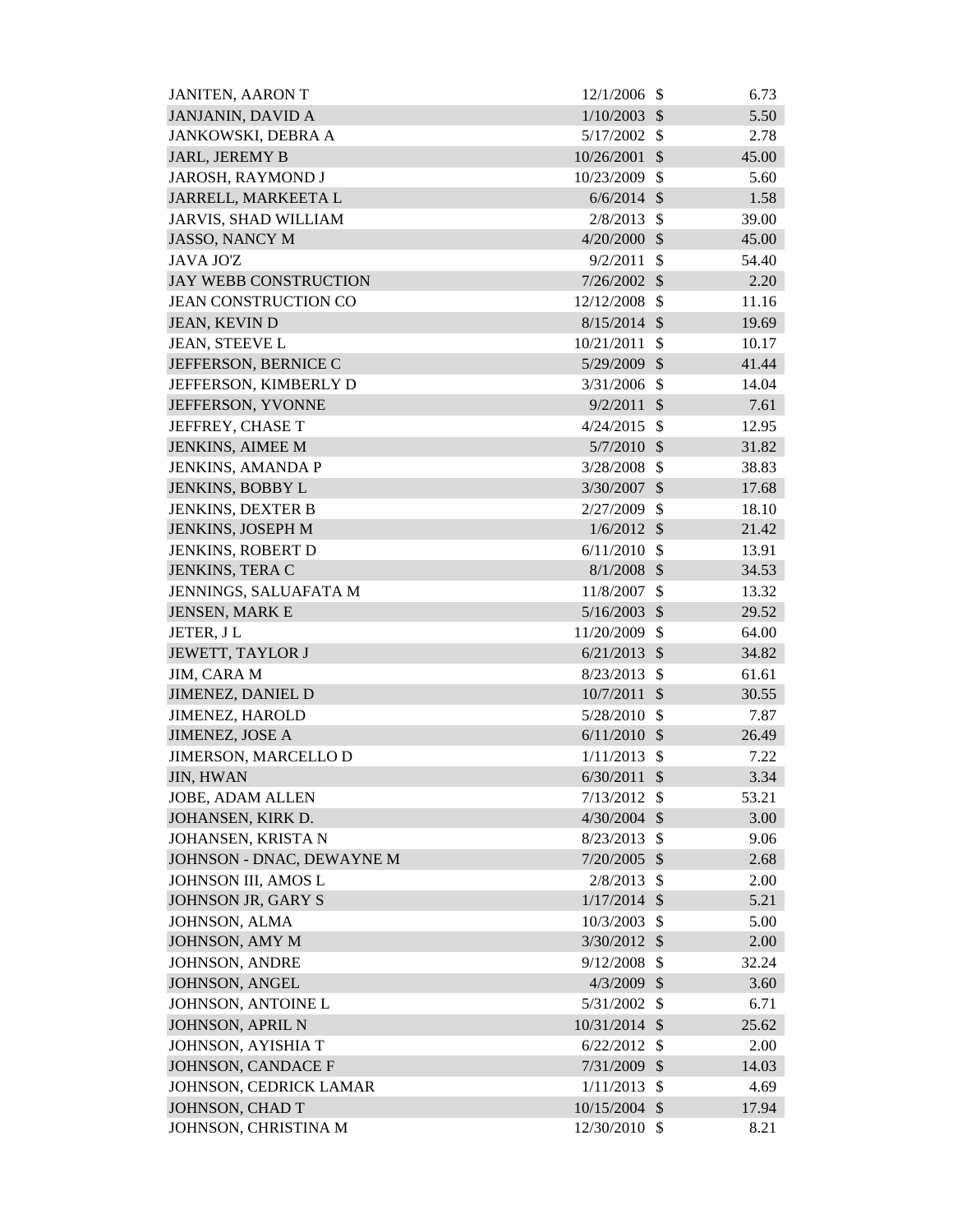| JOHNSON, DANA M               | 4/15/2005     | $\mathcal{S}$             | 15.14 |
|-------------------------------|---------------|---------------------------|-------|
| JOHNSON, DANNY J              | 7/9/2010      | \$                        | 88.80 |
| <b>JOHNSON, DARRIUS JEREL</b> | 4/29/2005     | $\mathcal{S}$             | 18.00 |
| JOHNSON, DEROTHA E            | 7/25/2008     | $\mathcal{S}$             | 9.66  |
| JOHNSON, DOBY V.              | 11/16/2001    | $\mathcal{S}$             | 1.50  |
| JOHNSON, DON                  | 11/19/2010    | $\mathcal{S}$             | 18.00 |
| JOHNSON, ERIC DEAN            | 5/22/2008     | $\mathcal{S}$             | 20.15 |
| JOHNSON, FAYQUELYN A          | 12/13/2013    | \$                        | 21.25 |
| JOHNSON, GABRIELLE            | 7/12/2002     | $\mathcal{S}$             | 3.11  |
| JOHNSON, GREG                 | 7/23/2010     | $\mathcal{S}$             | 2.00  |
| JOHNSON, JAMAAL               | 2/27/2009     | $\mathcal{S}$             | 30.00 |
| JOHNSON, JASON W              | 4/17/2003     | \$                        | 1.59  |
| JOHNSON, JESSE W              | 3/21/2003     | $\mathcal{S}$             | 4.17  |
| JOHNSON, KEYAIRA R            | 9/2/2011      | \$                        | 1.50  |
| JOHNSON, LINDSAY R            | 11/12/2010    | $\mathcal{S}$             | 27.40 |
| JOHNSON, MARLENE              | 2/8/2013      | $\mathcal{S}$             | 4.28  |
| JOHNSON, MATTHEW B            | 4/17/2014     | $\mathcal{S}$             | 9.52  |
| JOHNSON, MELVODA J            | 1/25/2013     | $\mathcal{S}$             | 1.70  |
| JOHNSON, MICHAEL M            | 5/20/2011     | $\mathcal{S}$             | 4.05  |
| JOHNSON, MORIAH R             | 6/25/2010     | $\mathcal{S}$             | 34.93 |
| JOHNSON, NARASHA S            | 6/24/2005     | $\mathcal{S}$             | 8.58  |
| JOHNSON, NICHOLAS B           | 3/7/2003      | $\mathcal{S}$             | 2.24  |
| JOHNSON, NICHOLAS N           | 4/24/2009     | $\mathcal{S}$             | 17.66 |
| JOHNSON, NIKHOLAS A           | 5/29/2015     | $\mathcal{S}$             | 27.71 |
| JOHNSON, RICHARD E            | 2/4/2005      | $\mathcal{S}$             | 9.33  |
| JOHNSON, ROBERT G             | 1/22/2010     | \$                        | 8.42  |
| <b>JOHNSON, ROBERT K</b>      | 4/5/2002      | $\mathcal{S}$             | 14.03 |
| JOHNSON, SHAWN                | 12/28/2007    | \$                        | 21.23 |
| JOHNSON, STEPHEN C            | 7/24/2015     | $\mathcal{S}$             | 8.02  |
| JOHNSON, TIFFANY              | 8/18/2008     | $\mathcal{S}$             | 2.44  |
| JOHNSON, TIMOTHY D            | 9/18/2009 \$  |                           | 14.68 |
| JOHNSON, TONYA M              | 6/13/2003     | \$                        | 1.65  |
| JOHNSON, URSULA M             | 3/11/2011     | $\sqrt[6]{\frac{1}{2}}$   | 22.90 |
| <b>JOHNSON, WARREN</b>        | 11/13/2009    | \$                        | 63.01 |
| JOHNSON, YOLANDA S            | 9/30/2011     | $\mathcal{S}$             | 13.38 |
| JOHNSTON, RYAN T              | 11/30/2001    | \$                        | 2.77  |
| JOHNSTONE, LILLIAN            | 2/12/2009     | $\boldsymbol{\mathsf{S}}$ | 63.44 |
| <b>JOLLOTTA, AMBER R</b>      | 5/25/2007     | $\mathcal{S}$             | 40.86 |
| <b>JOLLY, REGINA E</b>        | $5/8/2015$ \$ |                           | 4.77  |
| <b>JONES II, BRUCE E</b>      | 2/22/2013     | \$                        | 8.24  |
| JONES JR, CHRISTOPHER H       | 7/1/2010      | $\mathcal{S}$             | 1.10  |
| JONES JR, CHRISTOPHER H       | 7/19/2013     | $\mathcal{S}$             | 38.49 |
| <b>JONES JR, ROBERT E</b>     | 5/21/2010     | $\mathcal{S}$             | 3.47  |
| <b>JONES, ALLEN P</b>         | 2/8/2002      | $\mathcal{S}$             | 5.32  |
| <b>JONES, ANDREW C</b>        | 5/29/2009     | $\boldsymbol{\mathsf{S}}$ | 44.47 |
| <b>JONES, CHANELLE M</b>      | 1/13/2006     | $\mathcal{S}$             | 1.42  |
| <b>JONES, CHERRELLE R</b>     | 8/17/2012     | $\mathcal{S}$             | 51.81 |
| <b>JONES, CHESTER J</b>       | 10/15/2004    | \$                        | 7.65  |
| <b>JONES, EDWARD H</b>        | 9/19/2008     | $\boldsymbol{\mathsf{S}}$ | 1.17  |
| <b>JONES, EVAN ANTHONY</b>    | 10/18/2013    | $\mathcal{S}$             | 48.04 |
| <b>JONES, GLORIA R</b>        | 7/23/2010     | $\mathcal{S}$             | 1.18  |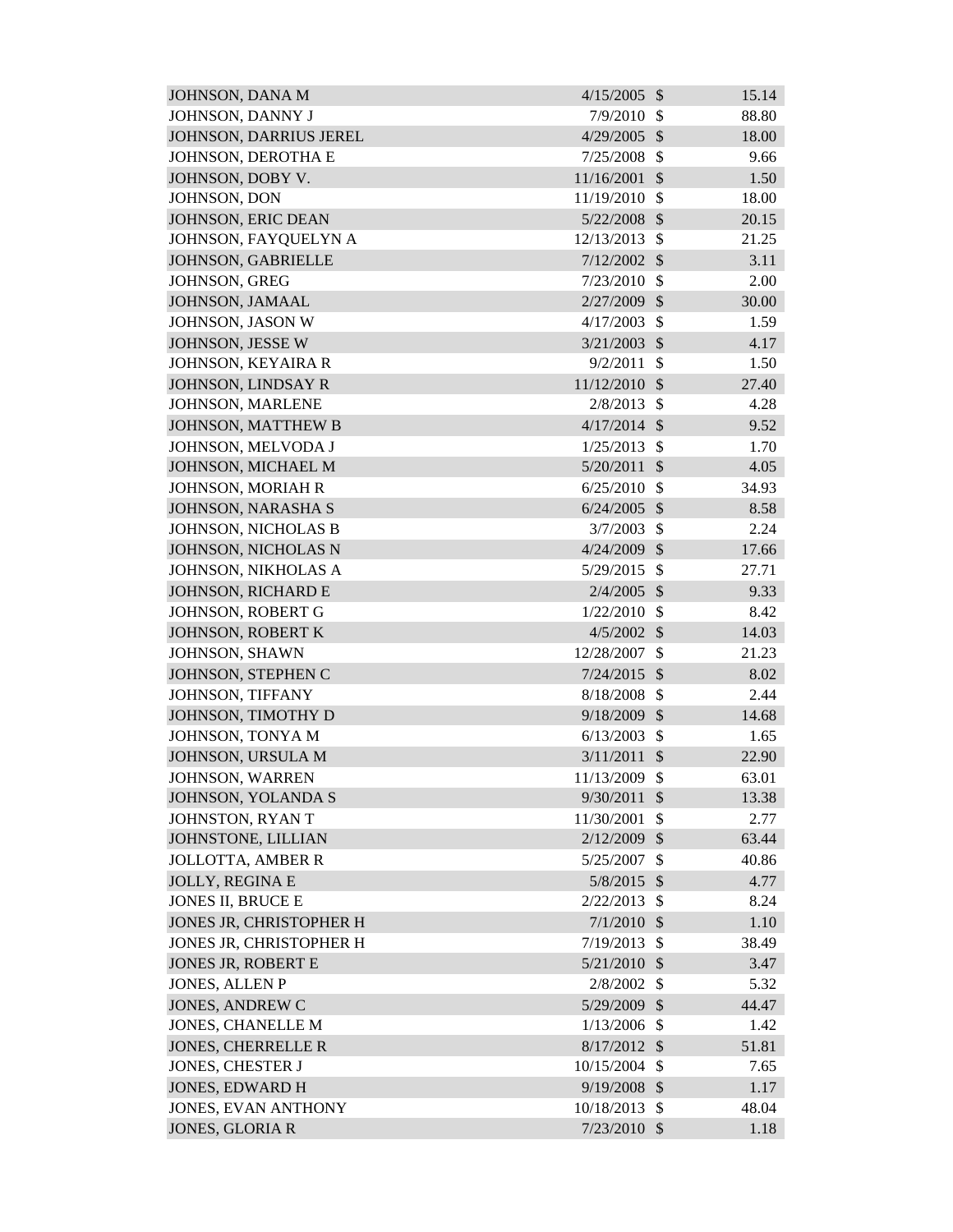| <b>JONES, INGEBORG M</b>       | 1/20/2012      | \$                      | 14.15 |
|--------------------------------|----------------|-------------------------|-------|
| JONES, JESSE L                 | 9/30/2004      | $\mathcal{S}$           | 2.87  |
| JONES, JONATHAN P              | 9/30/2005      | $\mathcal{S}$           | 8.82  |
| JONES, JUSTIN A                | 8/9/2013       | $\mathcal{S}$           | 7.53  |
| <b>JONES, KAREN M</b>          | 12/9/2011      | $\mathcal{S}$           | 16.37 |
| <b>JONES, KEEARA D</b>         | 3/28/2014      | $\mathcal{S}$           | 33.92 |
| <b>JONES, MARK K</b>           | 7/19/2013      | $\mathcal{S}$           | 24.87 |
| <b>JONES, MICHAEL J</b>        | 9/5/2003       | $\mathcal{S}$           | 34.13 |
| <b>JONES, MICHELLE</b>         | 12/3/2000      | $\mathcal{S}$           | 5.00  |
| <b>JONES, OLIVER L</b>         | 8/28/2009      | $\mathcal{S}$           | 37.39 |
| <b>JONES, SAVANAH B</b>        | 4/24/2015      | $\mathcal{S}$           | 23.31 |
| <b>JONES, SHARKEA C</b>        | 5/21/2010      | $\mathcal{S}$           | 7.50  |
| JONES, SHERHONDA               | 1/10/2003      | $\mathcal{S}$           | 20.65 |
| <b>JONES, SHIRLEY S</b>        | 1/25/2013      | $\mathcal{S}$           | 53.91 |
| JONES, SIMOTU                  | 1/23/2009      | $\mathcal{S}$           | 5.98  |
| <b>JONES, STEVEN R</b>         | 2/10/2006      | $\mathcal{S}$           | 3.85  |
| <b>JONES, TIFFANY LYNN</b>     | 6/19/2009      | $\mathcal{S}$           | 6.11  |
| <b>JONES, TRELANDON</b>        | 12/30/2005     | $\mathcal{S}$           | 66.42 |
| <b>JONES, VALERIE T</b>        | 7/6/2007       | $\mathcal{S}$           | 29.31 |
| JORDAN, CYNTHIA L              | 8/7/2009       | $\mathcal{S}$           | 32.40 |
| <b>JORDAN, MONICA</b>          | 6/28/2002      | \$                      | 6.93  |
| JORDAN, STEPHANIE M            | $7/30/2010$ \$ |                         | 10.36 |
| <b>JORDAN, STEPHANIE M</b>     | 8/20/2010      | $\mathcal{S}$           | 10.36 |
| JORDON - DNAC, DAMON M         | 8/3/2007       | $\mathcal{S}$           | 50.37 |
| <b>JOSD, ROBYN K</b>           | 9/16/2011      | $\mathcal{S}$           | 47.54 |
| <b>JOSEPH, DARLY</b>           | 6/26/2009      | $\mathcal{S}$           | 49.07 |
| JOSEPH, SHAMAR J               | 9/3/2015       | $\mathcal{S}$           | 40.14 |
| JOSEPH, WENDY                  | 2/6/2015       | $\mathcal{S}$           | 42.80 |
| <b>JOYCE, FREDERICK T</b>      | 10/30/2009     | $\mathcal{S}$           | 4.59  |
| JOYNER'S LOCK AND KEY SVC, INC | $4/19/2002$ \$ |                         | 5.80  |
| JUAREZ, ARMANDO                | $2/10/2006$ \$ |                         | 64.31 |
| JUHL, DAVID L                  | $1/11/2008$ \$ |                         | 39.73 |
| <b>JUHL, DAVID L</b>           | 8/13/2010      | $\mathcal{S}$           | 7.30  |
| JUHNKE, RACHAEL E              | 12/7/2012 \$   |                         | 1.98  |
| JULES, DIANE C                 | 4/20/2000      | $\mathcal{S}$           | 15.94 |
| <b>JULIEN, ZACHARY A</b>       | 5/28/2010      | $\mathcal{S}$           | 10.22 |
| <b>JUNG, MATTHEW R</b>         | 3/15/2013      | $\mathcal{S}$           | 16.21 |
| <b>JUSINO, CHRISTIAN O</b>     | 3/26/2010      | $\mathcal{S}$           | 13.70 |
| <b>JUSINO, JOSE R</b>          | 7/22/2011      | $\mathcal{S}$           | 2.00  |
| JYNES, ELEAZU M                | 5/29/2009      | \$                      | 34.64 |
| KAELIN, NATHAN R               | 7/24/2009      | \$                      | 97.92 |
| KAGAWA, CHRISTOPHER C          | 11/25/2009     | $\sqrt[6]{\frac{1}{2}}$ | 52.33 |
| KAINZ, STEPHANIE M             | $8/17/2012$ \$ |                         | 25.12 |
| KAISER, DAVID W                | 9/28/2005      | $\mathcal{S}$           | 3.84  |
| KALT, BRAXTON CARL             | 1/3/2014       | $\mathcal{S}$           | 10.16 |
| KALTENBAUGH, DAVID J           | $2/15/2007$ \$ |                         | 41.98 |
| <b>KANG, AUSTIN S</b>          | 1/24/2014      | - \$                    | 6.13  |
| <b>KANG, AUSTIN S</b>          | $5/9/2014$ \$  |                         | 14.22 |
| KANNEGAARD, JOANNA M           | 10/7/2010      | $\mathcal{S}$           | 13.41 |
| KARLSON, MATTHEW T             | $5/13/2005$ \$ |                         | 5.92  |
| KASHMIRI, OMAR V               | $9/24/2010$ \$ |                         | 72.94 |
|                                |                |                         |       |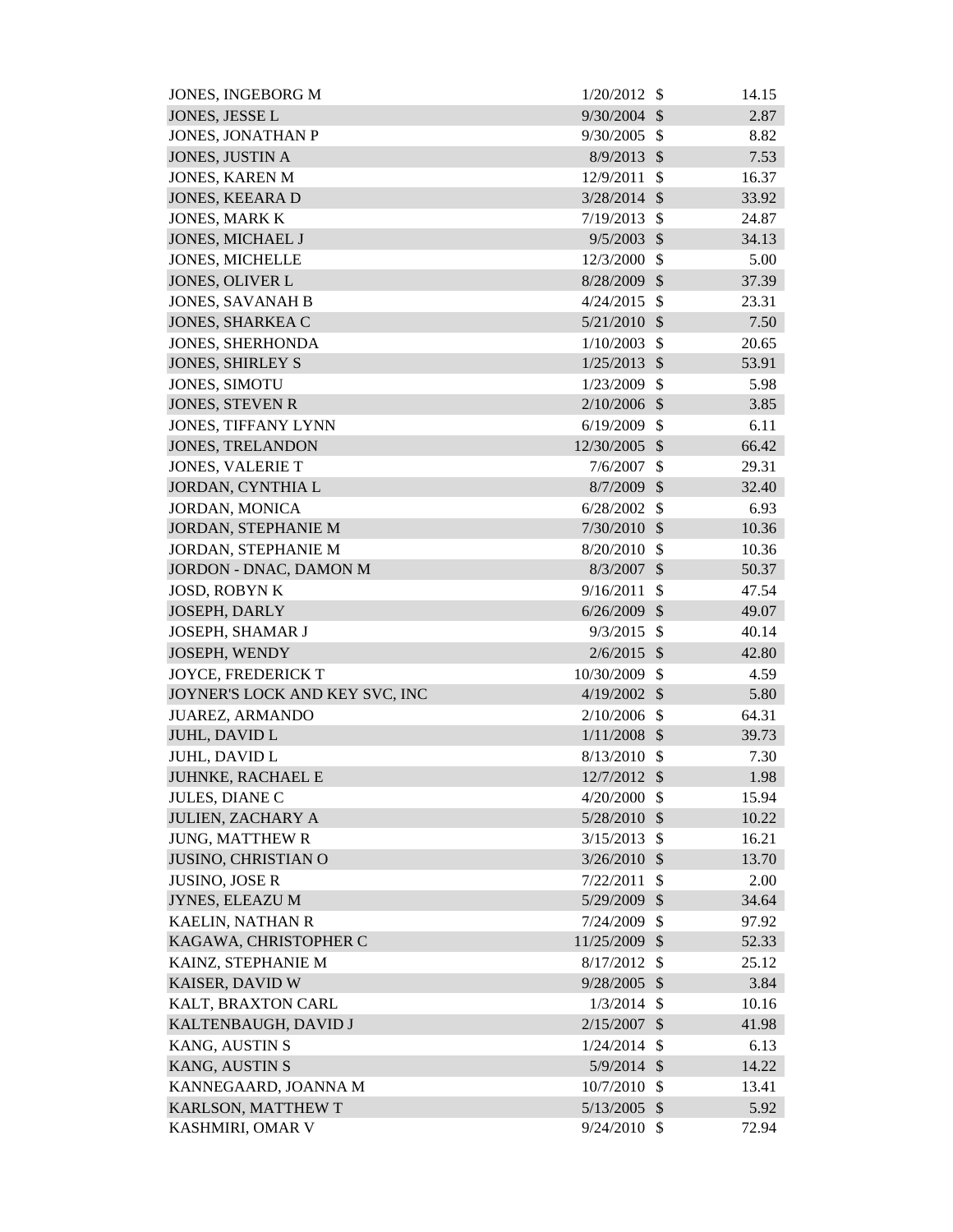| KASLLY JR, JOSEPH L      | 8/17/2012      | - \$          | 29.98 |
|--------------------------|----------------|---------------|-------|
| KASPRZAK, CLARISA J      | 7/8/2011       | -S            | 21.19 |
| KATISH, JENNIFER M       | $10/4/2013$ \$ |               | 30.53 |
| KAUTHEN, ANDREW F        | 6/28/2013      | $\mathcal{S}$ | 34.44 |
| KAY, DOUGLAS K           | $9/12/2008$ \$ |               | 24.41 |
| KAYE, KENNETH A          | 4/16/2004      | $\mathbb{S}$  | 38.34 |
| <b>KEE, BRANDI M</b>     | 12/21/2012 \$  |               | 14.58 |
| KEELEN, CHAMEKA B        | 4/18/2008      | $\mathcal{S}$ | 3.22  |
| <b>KEELER, ANGELA</b>    | 2/17/2012      | $\mathcal{S}$ | 73.19 |
| KEELS JR, CHARLES EDWARD | 9/21/2001      | $\mathcal{S}$ | 2.50  |
| <b>KEENE, THOMAS D</b>   | 2/29/2008      | $\mathcal{S}$ | 4.87  |
| KEENE, TROY D            | $2/6/2004$ \$  |               | 3.07  |
| <b>KEETON, JESSICA R</b> | 1/23/2009      | $\mathcal{S}$ | 11.90 |
| KEEVE III, JOHN E        | 7/25/2008      | $\mathcal{S}$ | 1.47  |
| KEHBORN JR, JOHN P       | $4/3/2005$ \$  |               | 8.89  |
| KEITES, MEGHAN M         | 4/4/2003       | $\mathcal{S}$ | 18.11 |
| KELL, SHEENA T           | 10/10/2014 \$  |               | 9.42  |
| KELLER, RYAN J           | 4/2/2004       | $\mathcal{S}$ | 22.92 |
| KELLEY, DANYELL          | 11/30/2001 \$  |               | 5.83  |
| KELLEY, ROBERTA          | 11/7/2002      | $\mathcal{S}$ | 2.07  |
| KELLEY, SEAN P           | 5/30/2008      | $\mathcal{S}$ | 9.95  |
| KELLEY, VEGAN L          | 7/22/2011      | $\mathcal{S}$ | 17.56 |
| KELLNER, TIMOTHY L       | 9/14/2007      | $\mathcal{S}$ | 26.00 |
| KELLY, ALLEN J           | 3/23/2007      | $\mathcal{S}$ | 8.02  |
| KELLY, BRIDGET L         | 9/5/2014       | $\mathcal{S}$ | 2.00  |
| KELLY, GERALD J          | 7/24/2015      | $\mathcal{S}$ | 14.55 |
| <b>KELLY, JERRY D</b>    | $2/6/2004$ \$  |               | 3.74  |
| KELLY, MICHAEL G         | 9/17/2010      | $\mathcal{S}$ | 19.49 |
| KELLY, SHANNON B         | 12/14/2007     | $\sqrt{3}$    | 6.66  |
| KELLY, YOVELA G          | 7/31/2009      | $\mathcal{S}$ | 9.41  |
| KELSY, NYDIA A           | $6/30/2011$ \$ |               | 24.92 |
| <b>KEMP, LEROY</b>       | 7/12/2002      | $\mathcal{S}$ | 9.21  |
| <b>KEMPLE, AUSTIN M</b>  | $6/14/2013$ \$ |               | 64.25 |
| KEMPNER, GLORIA D        | 8/9/2002       | $\mathcal{S}$ | 53.09 |
| KENDALL, KARRIE A        | 10/18/2013 \$  |               | 14.58 |
| KENDALL, KARRIE A        | 11/1/2013      | $\mathcal{S}$ | 55.18 |
| KENDRICK, LAKRISHA T     | 6/21/2013      | $\mathcal{S}$ | 28.66 |
| KENDRIX, CLARA J         | 6/14/2013      | $\mathcal{S}$ | 11.22 |
| KENNEDY, DANIEL A        | $4/18/2008$ \$ |               | 39.73 |
| KENNEDY, JASEN L         | 5/2/2008       | $\mathcal{S}$ | 3.44  |
| <b>KENNEDY, JASON R</b>  | $5/26/2005$ \$ |               | 4.44  |
| <b>KENNEDY, RYAN P</b>   | 6/15/2007      | $\mathcal{S}$ | 28.13 |
| <b>KENNER, CEDRIC M</b>  | $4/24/2015$ \$ |               | 61.34 |
| KENNY, GABRIEL J         | 10/7/2010      | $\mathcal{S}$ | 29.65 |
| KENYON JR, WESTLEY OWEN  | 7/22/2011      | $\mathcal{S}$ | 20.26 |
| <b>KERN, LELA L</b>      | 5/3/2013       | $\mathcal{S}$ | 26.92 |
| KESKINEN, REBECCA M      | 8/19/2011      | $\mathcal{S}$ | 43.06 |
| <b>KEY RENTALS</b>       | 6/28/2001      | $\mathcal{S}$ | 81.00 |
| <b>KEY RENTALS</b>       | 5/29/2015      | $\mathcal{S}$ | 3.88  |
| KEY, CHRISTOPHER N       | 5/7/2010       | -\$           | 35.88 |
| KEY, MARTHA M            | 8/28/2015 \$   |               | 4.12  |
|                          |                |               |       |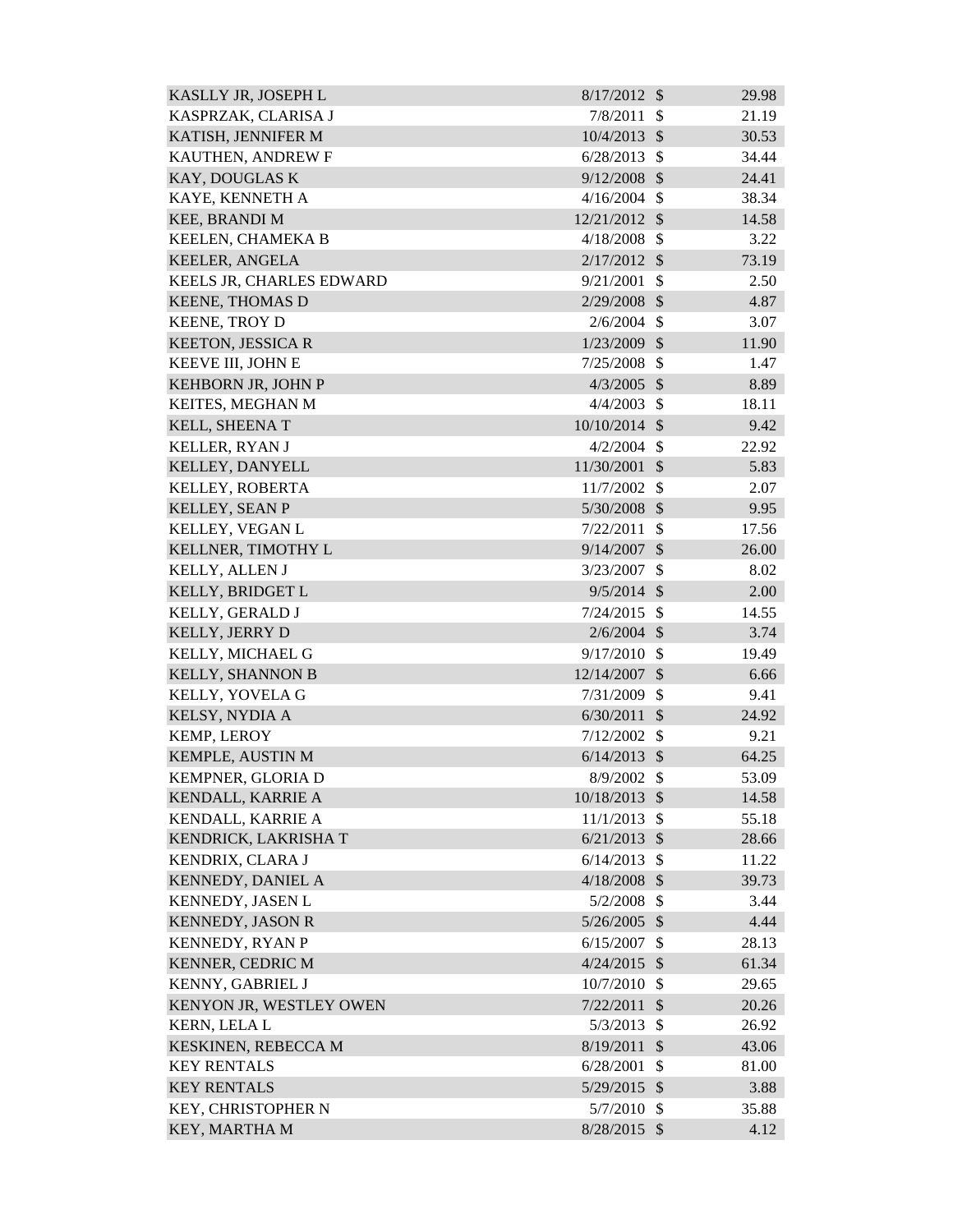| <b>KEYS, RICO D</b>            | 6/11/2010      | - \$                       | 10.19 |
|--------------------------------|----------------|----------------------------|-------|
| KHAN, MUHAMMAD A               | 10/21/2011     | $\mathcal{S}$              | 30.98 |
| KHUC, JASON H                  | 10/26/2012     | $\mathbb{S}$               | 4.00  |
| KIBER, STEVEN M                | 12/12/2014     | $\mathcal{S}$              | 3.43  |
| KIGER, JOI P                   | 11/10/2005     | $\mathcal{S}$              | 2.02  |
| KILDOO, LAURA L                | 5/17/2013      | $\mathcal{S}$              | 4.32  |
| KILGO, JEFFREY L               | 1/12/2001      | $\mathcal{S}$              | 10.82 |
| KILLEEN AERO - CPRUETT INC.    | 8/10/2007      | \$                         | 51.63 |
| <b>KILLEEN LEARNING CENTER</b> | 8/8/2003       | $\mathcal{S}$              | 28.63 |
| KILLEEN LIQOUR BEER & WINE     | 6/30/2011      | $\mathcal{S}$              | 75.00 |
| KILLEEN PROPANE AND HARDWARE   | 6/28/2002      | $\mathcal{S}$              | 29.76 |
| KILLION, DANIEL E              | $1/13/2006$ \$ |                            | 25.00 |
| KIM, CHAE H                    | 10/8/2009      | $\mathcal{S}$              | 32.02 |
| KIM, CHONG                     | 10/26/2001     | $\mathcal{S}$              | 11.33 |
| KIM, EMMANUEL C                | 1/24/2003      | $\mathcal{S}$              | 1.80  |
| KIM, MAN S                     | 1/25/2013      | $\mathcal{S}$              | 1.67  |
| KIM, YUN OK                    | 7/25/2003      | $\mathcal{S}$              | 15.47 |
| KIMANI, ANTHONY                | 12/12/2014     | $\mathcal{S}$              | 22.11 |
| KINCHELOE, JASON P             | 8/28/2009      | $\mathcal{S}$              | 69.28 |
| KING JR, REGINALD              | 11/2/2012      | $\mathcal{S}$              | 48.33 |
| KING, DAVID L                  | 3/23/2007      | $\mathcal{S}$              | 21.81 |
| KING, HELENA R                 | $2/6/2015$ \$  |                            | 11.64 |
| KING, JENNIFER J               | 7/10/2009      | $\mathcal{S}$              | 40.67 |
| KING, JOSHUA S                 | 9/28/2012      | $\mathcal{S}$              | 4.53  |
| KING, KRISTIN L                | 3/15/2013      | $\mathcal{S}$              | 27.37 |
| KING, NALAN K                  | $9/28/2005$ \$ |                            | 65.58 |
| KING, ROCHELLE S               | 11/21/2007     | $\mathcal{S}$              | 13.73 |
| KING, SHELBEE N                | 8/28/2015      | $\mathcal{S}$              | 43.05 |
| KING, WESLEY MS                | 8/15/2008      | $\mathcal{S}$              | 12.86 |
| KINNEY, BRITTANY A             | $4/4/2014$ \$  |                            | 14.43 |
| KINSEY, CYNTHIA E              | 12/22/2009 \$  |                            | 2.62  |
| KINSINGER, ARTHUR              | 10/27/2000     | $\mathcal{S}$              | 25.00 |
| KINSINGER, ARTHUR              | 4/20/2001      | $\mathcal{S}$              | 70.00 |
| KINSINGER, ARTHUR              | 10/19/2001     | $\mathcal{S}$              | 20.00 |
| KIRBYE, JOHN E                 | 9/17/2010      | $\mathcal{S}$              | 11.12 |
| KIRKBRIDE, MELISSA F           | 7/31/2009      | $\boldsymbol{\mathcal{S}}$ | 1.15  |
| KIRKLAND, DARIN M              | 4/30/2004      | $\mathcal{S}$              | 7.51  |
| KIRKLAND, KENNETH S            | $8/17/2012$ \$ |                            | 32.08 |
| KIRKLIN, RONALD                | 6/28/2002      | $\mathcal{S}$              | 3.07  |
| KIRKPATIRICK, RUSSELL D        | 6/30/2011      | $\mathcal{S}$              | 74.98 |
| KIRSCHBAUM, WIGITTA            | 9/21/2001      | $\mathcal{S}$              | 4.21  |
| KISER, EMILY K                 | 3/5/2010       | $\mathcal{S}$              | 3.68  |
| KLASSING, JONATHAN M           | 5/7/2010       | $\mathcal{S}$              | 3.92  |
| KLAVERWEIDEN, CLIFTON J        | 8/28/2009      | $\mathcal{S}$              | 55.71 |
| KLEINHUIZEN, KURT S            | 12/13/2013     | $\mathcal{S}$              | 17.82 |
| KLIMOWICZ, ANNA                | 11/2/2012      | $\mathcal{S}$              | 11.08 |
| KLINE, DAVID C                 | 1/25/2002      | $\mathcal{S}$              | 21.01 |
| KLINK, STEVEN A                | 9/30/2005      | $\mathcal{S}$              | 10.00 |
| KLUG, DANA M                   | 7/28/2006      | $\mathcal{S}$              | 47.02 |
| KNABE, ROXANNE M               | 6/2/2000       | $\sqrt[6]{\frac{1}{2}}$    | 2.58  |
| KNEPP, NICHOLAS J              | 9/13/2013      | $\boldsymbol{\mathsf{S}}$  | 51.37 |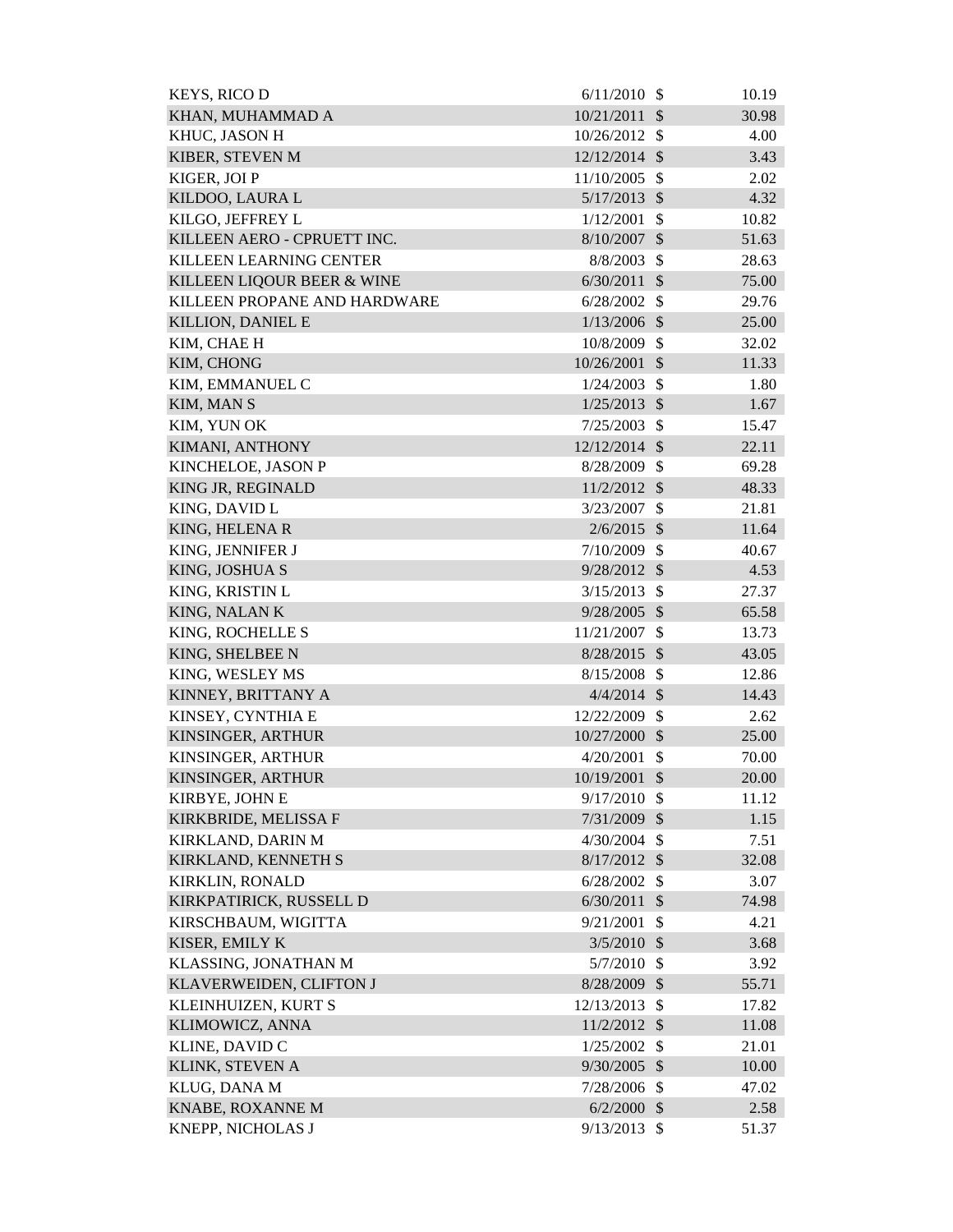| KNIGHT, DANIELLE N        | $9/14/2007$ \$ |                           | 21.28 |
|---------------------------|----------------|---------------------------|-------|
| KNIGHT, TOBY P            | 4/4/2003       | $\mathcal{S}$             | 4.48  |
| KNOEDL, CASSANDRA         | 7/13/2012      | $\mathcal{S}$             | 20.78 |
| KNOX, AMY E               | 7/24/2009      | $\mathcal{S}$             | 1.89  |
| KNOX, GANESHA             | $8/14/2015$ \$ |                           | 47.04 |
| KNOX, JOSHUA K            | 3/18/2011      | $\mathcal{S}$             | 40.42 |
| KNUDSON, WALTER E         | 11/14/2003     | $\mathcal{S}$             | 34.03 |
| KOBETIC, JACOB A          | 1/3/2014       | $\mathbb{S}$              | 1.70  |
| KOBOLDT, JANE M           | $9/10/2010$ \$ |                           | 3.32  |
| KOLBUSZ, LASHOND          | 4/6/2001       | \$                        | 9.83  |
| KOLTHOFF, JOSUE           | 4/20/2000      | $\mathcal{S}$             | 9.47  |
| KOMINEK, ERIKA KAY        | 10/23/2009     | $\mathcal{S}$             | 58.80 |
| KONNEY, RAYMOND B         | $6/6/2014$ \$  |                           | 21.89 |
| KONRAD, ASHLEY R          | 3/14/2014      | $\mathcal{S}$             | 4.58  |
| KOROVAKATURAGA, ANDREA L  | 7/24/2015      | $\mathcal{S}$             | 90.00 |
| KOWALEWSKI, CHRISTOPHER H | 8/15/2008      | $\mathcal{S}$             | 13.17 |
| KOWALIK, MARCIN P         | 11/2/2012 \$   |                           | 3.49  |
| <b>KRAMER, MEGAN E</b>    | 1/7/2005       | $\mathcal{S}$             | 3.40  |
| KRASINSKI, ALEXANDER P    | 10/1/2010      | $\mathcal{S}$             | 53.15 |
| <b>KRAUSE, DANIEL C</b>   | 2/26/2010      | $\mathcal{S}$             | 44.52 |
| <b>KRAUSSE, DAVID G</b>   | 9/28/2005      | $\mathcal{S}$             | 6.80  |
| KRAVITZ, ASHLEY P         | 8/3/2012       | $\mathcal{S}$             | 16.11 |
| KRAWCZYK, MICHELLE A      | 11/6/2008 \$   |                           | 52.11 |
| <b>KREMER, DAVID J</b>    | 4/4/2003       | $\mathcal{S}$             | 3.07  |
| <b>KRENZ, JOHN</b>        | 7/18/2014      | $\mathcal{S}$             | 12.69 |
| KROGMANN, MARION C        | 3/30/2012      | $\mathcal{S}$             | 24.02 |
| <b>KRUSE, GAVIN J</b>     | 8/28/2015      | $\mathcal{S}$             | 7.57  |
| <b>K'S CLEANERS</b>       | 4/20/2000      | $\mathcal{S}$             | 3.33  |
| <b>K'S DRY CLEANERS</b>   | 12/29/2006 \$  |                           | 6.07  |
| KUBICEK, JERALD H         | 7/16/2010      | $\boldsymbol{\mathsf{S}}$ | 81.28 |
| KUHN, SCOTT W             | $9/30/2011$ \$ |                           | 26.55 |
| KUHN, T EDWARD            | 3/22/2002      | $\mathcal{S}$             | 14.54 |
| KUSASHIGE, RENGE          | 8/27/2010      | $\mathcal{S}$             | 4.68  |
| KUSINSKI, MARC S          | 5/5/2000       | $\boldsymbol{\mathsf{S}}$ | 12.91 |
| <b>KYER, CHRISTOP</b>     | 6/14/2013      | $\mathcal{S}$             | 12.40 |
| KYNE II, THOMAS J         | 3/16/2007      | \$                        | 29.65 |
| LABASTIDA, BRYAN G        | 10/10/2003     | $\mathcal{S}$             | 2.89  |
| <b>LABLUE, RUFUS</b>      | 9/21/2001      | \$                        | 2.48  |
| <b>LABOVE, SHANNON D</b>  | 9/12/2008      | $\mathcal{S}$             | 44.17 |
| LABOY, ELIZABETH M        | 4/9/2010       | \$                        | 1.57  |
| LABOY, MITCHEL            | $1/2/2015$ \$  |                           | 31.28 |
| LABRA, ALEJANDRO C        | 1/3/2014       | $\mathcal{S}$             | 40.35 |
| LACKEY, BRANDON L         | 10/25/2013 \$  |                           | 12.35 |
| LACOUNT, WILLIAM K        | 6/10/2005      | \$                        | 33.05 |
| <b>LADD, ROBERT W</b>     | 1/15/1999      | $\mathcal{S}$             | 10.00 |
| LADD, WENDELL N           | 8/7/2015       | $\mathcal{S}$             | 8.02  |
| LAFAVOR, JOSHUA CORDE     | 10/18/2013     | $\mathcal{S}$             | 1.83  |
| LAGUERRE, GREGORY         | 12/10/2010     | \$                        | 20.38 |
| LAHAIE, RYAN T            | 3/18/2011      | $\mathcal{S}$             | 39.16 |
| LAIRD, CALEB M            | 1/6/2012       | $\mathcal{S}$             | 38.92 |
| LAKEY, JOSHUA L           | 11/2/2012 \$   |                           | 2.03  |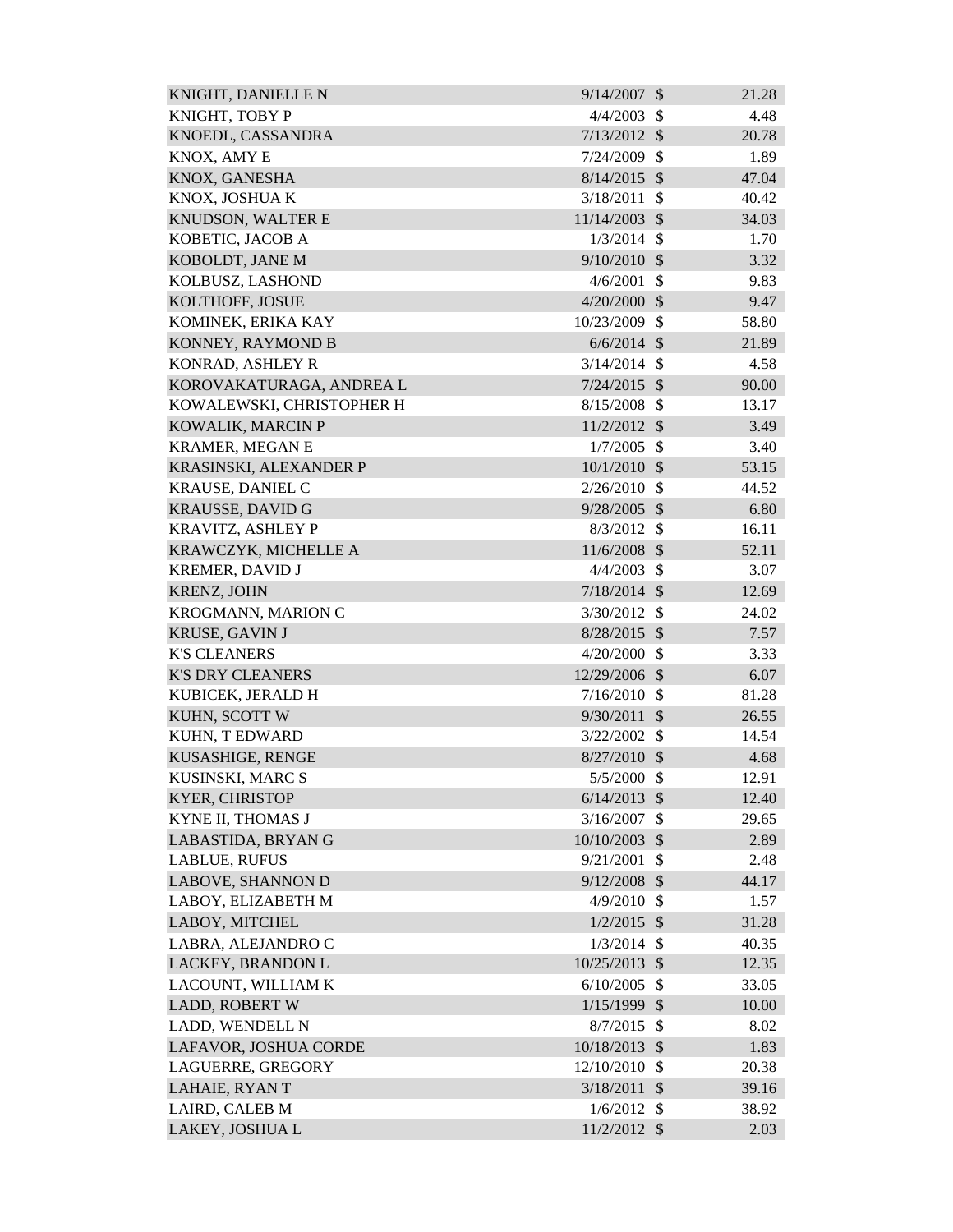| LAMAR, ALPHEAUS M              | 12/10/2004     | \$                        | 14.23 |
|--------------------------------|----------------|---------------------------|-------|
| <b>LAMBERT, CHAE SUN</b>       | 12/12/2014     | $\mathcal{S}$             | 3.95  |
| LAMBERT, ELI M                 | 4/4/2003       | $\mathcal{S}$             | 8.01  |
| <b>LAMBERT, OBINAH N</b>       | 4/25/2014      | $\mathcal{S}$             | 7.65  |
| <b>LAMMERS, AUDREY J</b>       | 11/14/2003     | $\mathcal{S}$             | 28.89 |
| LAMOTTE, JONATHAN J            | 2/4/2005       | $\mathcal{S}$             | 4.40  |
| <b>LAMPKIN, SHEENA R</b>       | 12/22/2009     | $\mathcal{S}$             | 1.52  |
| LAND EXCHANGE ABSTRACT & TITLE | 3/21/2003      | \$                        | 4.44  |
| LANDIS, NATHANIEL J            | 1/19/2007      | \$                        | 32.18 |
| LANDRIGAN, JESSE C             | 1/7/2011       | $\mathcal{S}$             | 18.99 |
| LANDRY, ALGERITA N             | 7/17/2006      | $\mathcal{S}$             | 15.53 |
| LANE, AARON C                  | $5/9/2014$ \$  |                           | 58.72 |
| LANE, CHRISTOPHE               | 6/2/2000       | $\mathcal{S}$             | 5.00  |
| LANE, ELISSA M                 | 9/18/2009 \$   |                           | 3.83  |
| LANE, ERIN J                   | $9/7/2012$ \$  |                           | 55.42 |
| LANE, MARK K                   | 9/14/2012      | $\mathcal{S}$             | 13.78 |
| LANG, JAMES H.                 | 4/7/2000       | $\mathcal{S}$             | 5.00  |
| LANG, MELANIE                  | 3/20/2015      | - \$                      | 31.06 |
| LANGER, AMANDA L               | 7/20/2005      | $\boldsymbol{\mathsf{S}}$ | 2.80  |
| LANGLEY, MATTHEW P             | 9/14/2007      | $\mathcal{S}$             | 14.05 |
| LANGSTAFF, CASSANDRA K         | 11/8/2007      | \$                        | 16.01 |
| LANGSTON, VICTOR               | 9/2/2011       | $\mathcal{S}$             | 13.03 |
| LANGWORTHY, JAYSON E           | 7/10/2009      | \$                        | 63.83 |
| LANHAM, CHRISTOPHER D          | 12/3/2010 \$   |                           | 21.81 |
| <b>LANIER, YADIRA</b>          | 7/19/2013      | \$                        | 5.42  |
| LANKFORD, CHARITY              | $2/4/2005$ \$  |                           | 19.44 |
| LAPIOLI, EMILIE A              | 9/25/2015      | $\mathcal{S}$             | 63.17 |
| LAPOLLA, JAMES V               | $3/4/2005$ \$  |                           | 17.86 |
| LARA, CYNTHIA                  | 5/31/2013      | $\mathcal{S}$             | 7.61  |
| LARA, LUCIANO R                | $3/8/2013$ \$  |                           | 44.66 |
| LARA, MONICA A                 | $8/15/2014$ \$ |                           | 14.72 |
| LARA, OSCANIA M                | 9/12/2008      | $\mathcal{S}$             | 1.60  |
| LARCH, ABBYE S                 | $2/15/2013$ \$ |                           | 20.65 |
| LARIOS JR, RODNEY O            | 11/21/2008 \$  |                           | 5.42  |
| LARRY, AISHA L.                | $5/14/2004$ \$ |                           | 2.00  |
| LARSON, LARS L                 | $5/12/2006$ \$ |                           | 26.22 |
| LASKEY, JOEL                   | $1/28/2000$ \$ |                           | 8.85  |
| LASKEY, JOEL R                 | $2/25/2000$ \$ |                           | 1.24  |
| <b>LASLY, CONNOR D</b>         | $6/20/2014$ \$ |                           | 30.05 |
| LASS, CASSONDRA LUREE          | 8/12/2011      | $\boldsymbol{\mathsf{S}}$ | 22.06 |
| LASSUS, FELIX J                | 9/7/2012       | $\mathcal{S}$             | 51.54 |
| LAVAKEIAHO, LITA               | $4/4/2008$ \$  |                           | 49.86 |
| LAVORGNA, CHRISTOPHER          | 10/23/2009 \$  |                           | 30.00 |
| <b>LAVOYNNA'S PROPERTIES</b>   | 11/5/2009      | \$                        | 90.00 |
| LAWHON, DANA A                 | 9/2/2004       | \$                        | 1.82  |
| LAWRENCE, CHRISTOPHER A        | 6/30/2011      | $\sqrt{3}$                | 38.98 |
| LAWRENCE, MICHAEL              | 3/6/2009       | $\mathcal{S}$             | 84.00 |
| LAWRENCE, TERRENCE J           | 8/12/2011      | $\sqrt{3}$                | 6.18  |
| LAWS, KAYLA T                  | 1/6/2012       | \$                        | 14.22 |
| LAWSON, ALEXANDRA L            | $6/18/2010$ \$ |                           | 23.17 |
| LAWSON, JENNIFER J             | $3/12/2010$ \$ |                           | 29.53 |
|                                |                |                           |       |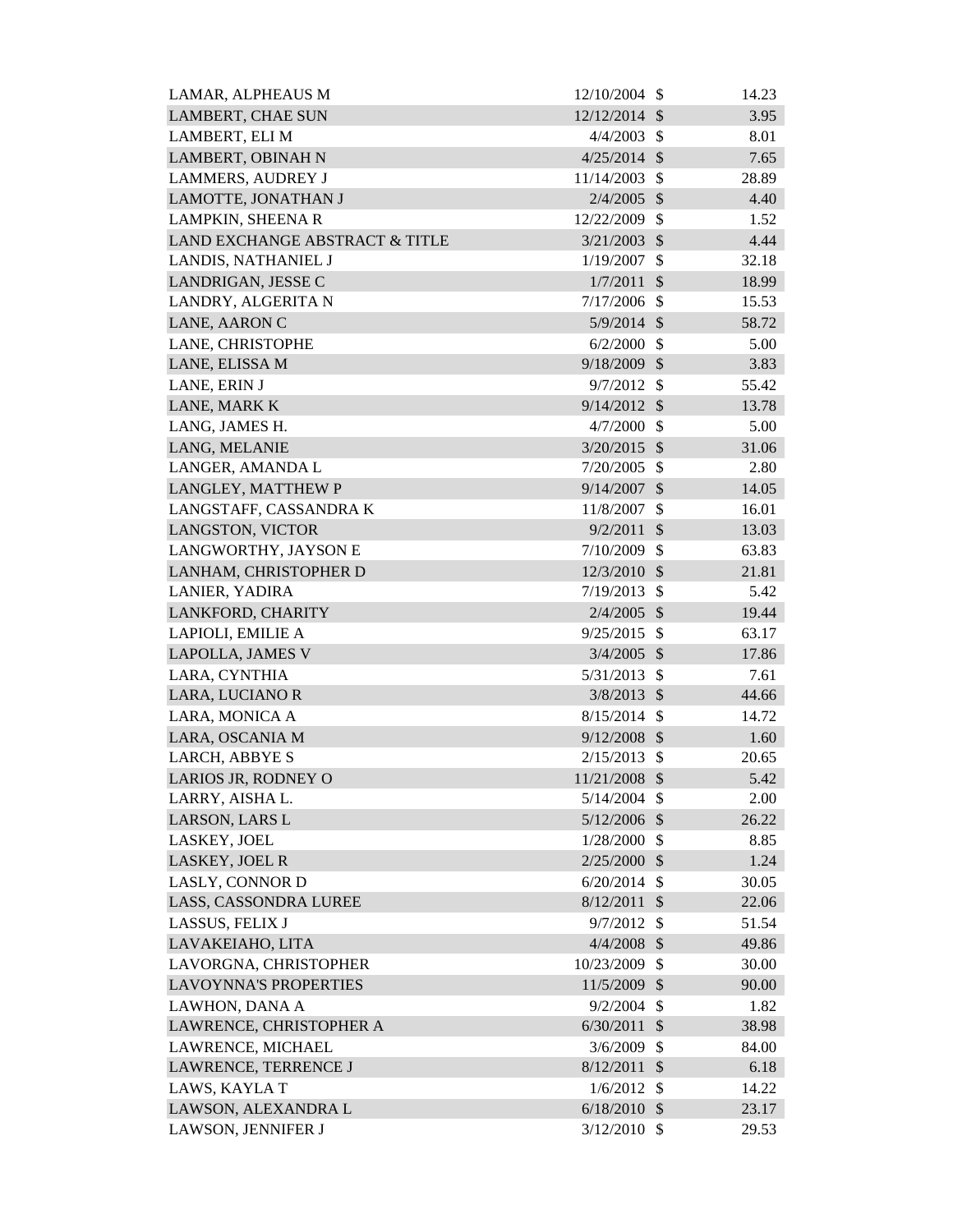| LAWSON, LUISA D         | $7/18/2014$ \$ |                           | 2.00  |
|-------------------------|----------------|---------------------------|-------|
| LAWSON, RHONDA M        | 7/13/2001      | \$                        | 7.93  |
| LAWSON, YOUDUNIA K      | 3/18/2011      | $\mathcal{S}$             | 21.48 |
| LAY II, GERRY D         | 9/12/2014      | $\mathcal{S}$             | 2.10  |
| LAYMAN, NICKOLAS A      | 3/28/2013      | $\mathcal{S}$             | 46.60 |
| LAYNE, LORI L           | 5/5/2000       | $\mathbb{S}$              | 22.08 |
| LE, CANDACE NICOLE      | 3/30/2012      | $\mathcal{S}$             | 12.75 |
| LE, MINH T              | 9/27/2013      | $\mathcal{S}$             | 16.04 |
| LEAL, LORI L            | $6/23/2006$ \$ |                           | 38.58 |
| LEAL, LORI L            | 12/22/2009     | $\mathcal{S}$             | 42.36 |
| <b>LEARSON, BRIAN E</b> | 12/30/2005     | $\mathcal{S}$             | 12.33 |
| LEARY, JAMILIA P        | 1/31/2014      | $\mathcal{S}$             | 13.65 |
| LEBEL, NEAL R           | $7/20/2012$ \$ |                           | 7.58  |
| LEBLANC, DOUGLAS LLOYD  | 6/15/2012      | $\mathcal{S}$             | 24.67 |
| LEBRETTE, LENNARD D     | 12/7/2007      | $\mathcal{S}$             | 5.32  |
| LEDBETTER, ANDRENAT     | 6/27/2008      | $\mathcal{S}$             | 12.69 |
| LEDGERWOOD, JUSTIN R    | 12/26/2003     | $\mathcal{S}$             | 43.95 |
| LEE, ALEXANDER          | 2/3/2012       | $\mathcal{S}$             | 44.01 |
| LEE, ALICE E            | 10/26/2001     | $\mathcal{S}$             | 18.55 |
| LEE, ALICIA             | 4/2/2004       | $\mathbb{S}$              | 1.82  |
| LEE, DAVID B            | $4/16/2004$ \$ |                           | 3.17  |
| LEE, DONALD S           | 9/1/2005       | $\mathcal{S}$             | 23.75 |
| LEE, JAMES              | $4/20/2000$ \$ |                           | 9.35  |
| LEE, JOO YEOL           | 12/9/2011      | $\mathcal{S}$             | 90.00 |
| LEE, KEVIN K            | 9/3/2015       | $\mathcal{S}$             | 47.81 |
| LEE, LAMONT F           | 10/25/2005     | $\mathbb{S}$              | 11.47 |
| LEE, LEANTER N          | 8/20/2010      | $\mathcal{S}$             | 2.00  |
| LEE, LEONARD L          | 1/29/2010      | $\mathbb{S}$              | 36.45 |
| LEE, NATASHA            | $8/6/2004$ \$  |                           | 10.00 |
| LEE, STEPHANIE A        | $1/17/2014$ \$ |                           | 1.03  |
| LEE, YONGKI             | $3/28/2014$ \$ |                           | 19.02 |
| LEE-SHIN, HYUN J        | 10/4/2012      | <sup>\$</sup>             | 8.94  |
| LEGGITT, MICHAEL L      | 6/15/2012      | $\mathcal{S}$             | 7.37  |
| LEHMAN, SUZETTE M       | 3/28/2008      | $\mathcal{S}$             | 28.79 |
| LEMKE, CHRISTOPHER M    | 3/27/2009      | $\mathcal{S}$             | 1.78  |
| LENHART, CHRISTINE      | 10/21/2011     | \$                        | 12.00 |
| LEON ORTIZ, JOSE N      | $2/21/2008$ \$ |                           | 14.16 |
| LEON, ALBERT T          | 3/18/2011      | \$                        | 12.90 |
| LEON, ANNE              | 7/26/2013      | $\mathcal{S}$             | 6.32  |
| LEON, JAMIE             | 5/6/2011       | $\mathcal{S}$             | 50.00 |
| LEONARD, TAMEKA J       | 12/21/2006     | $\mathcal{S}$             | 39.60 |
| LEONARD, TAMEKA J       | 8/30/2007      | $\mathcal{S}$             | 10.89 |
| LERMA, JOSEPH A         | 5/31/2013      | $\mathcal{S}$             | 13.62 |
| LESLIE, MARK S          | 1/25/2002      | $\mathcal{S}$             | 1.62  |
| LETTS, JENNIFER JAVENS  | 5/13/2011      | \$                        | 12.10 |
| LEVERTON, KRISTA J      | 12/12/2014     | $\mathcal{S}$             | 1.72  |
| LEWIS JR, BILLY W       | $10/3/2014$ \$ |                           | 7.74  |
| LEWIS, ANTWION M        | 10/1/2010      | $\mathcal{S}$             | 38.88 |
| LEWIS, BERNADETTE L     | 12/30/2005     | $\mathcal{S}$             | 3.26  |
| LEWIS, BRANDON A        | 3/26/2010      | $\boldsymbol{\mathsf{S}}$ | 1.14  |
| LEWIS, BYRON J          | $3/20/2009$ \$ |                           | 19.60 |
|                         |                |                           |       |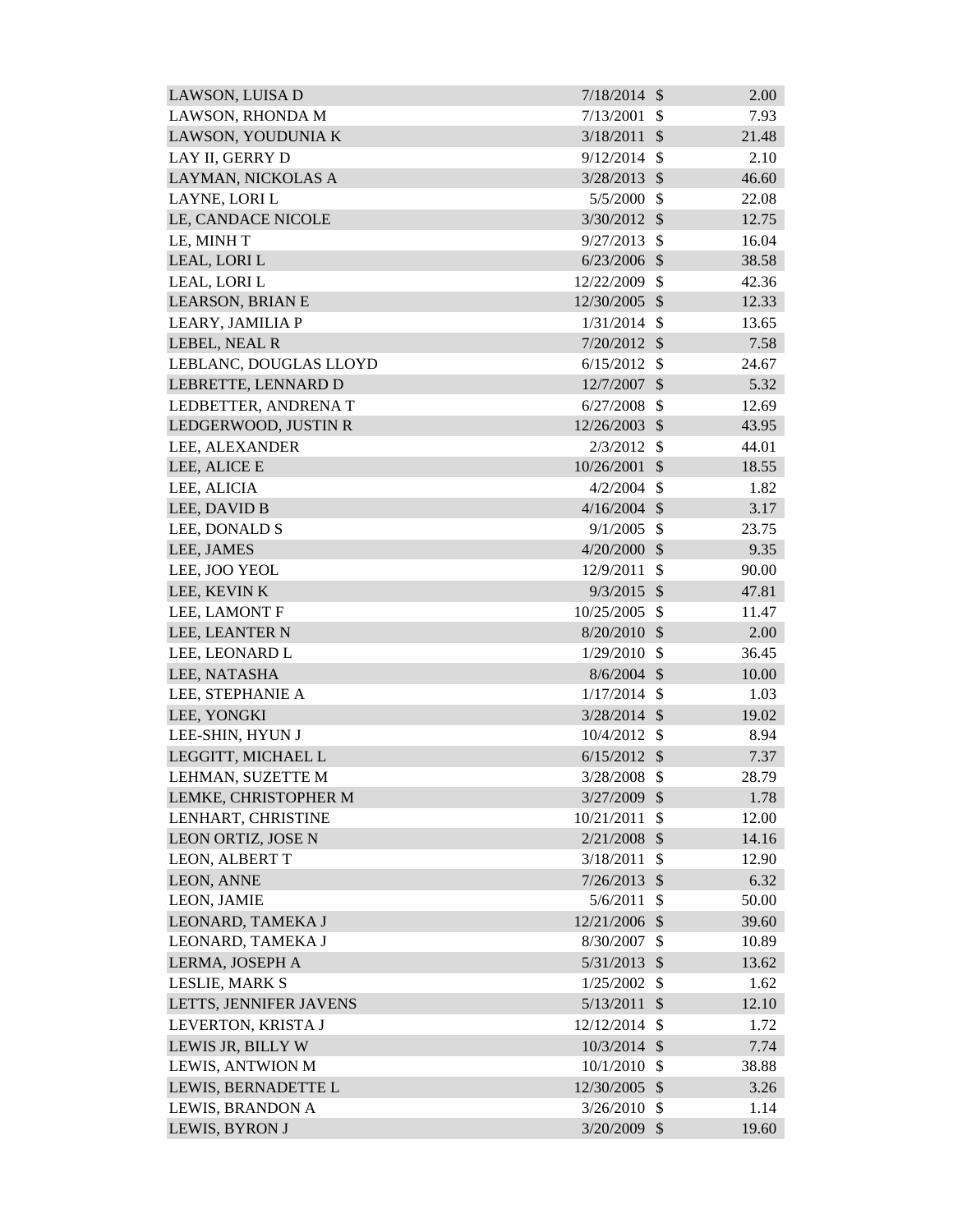| LEWIS, CYNTHIA D        | 5/25/2007      | \$            | 5.60  |
|-------------------------|----------------|---------------|-------|
| LEWIS, GERALD W         | 9/29/2006      | $\mathcal{S}$ | 14.40 |
| LEWIS, ISAAC W          | 1/25/2013      | $\mathcal{S}$ | 65.21 |
| LEWIS, KATHRYN R        | 11/21/2008     | $\mathcal{S}$ | 2.98  |
| LEWIS, LATOYA P         | 11/3/2006      | $\mathcal{S}$ | 2.18  |
| LEWIS, SCOTT J          | 1/30/2009      | $\mathcal{S}$ | 14.41 |
| LEWIS, SOPHIA L         | 3/20/2015      | $\mathcal{S}$ | 12.27 |
| LEWIS, STEPHEN D        | 5/30/2008      | $\mathcal{S}$ | 70.78 |
| LEWIS, WILLIAM C        | 6/2/2006       | $\mathcal{S}$ | 5.90  |
| LEYVA, DAVID            | 11/4/2011      | $\mathcal{S}$ | 26.00 |
| LIAO, RACHEL E          | 8/22/2014      | $\mathcal{S}$ | 57.15 |
| LIBBY, ANITA            | $4/24/2015$ \$ |               | 14.17 |
| LIGHTFOOT JR, ROY DAVID | 11/19/2010     | $\mathcal{S}$ | 29.83 |
| LIGHTFOOT, COLLEEN M    | $5/27/2004$ \$ |               | 5.87  |
| LIGHTSEY, CHRISTY       | 8/25/2000      | $\mathcal{S}$ | 1.13  |
| LILES COUNSELING PLLC   | 12/13/2013     | $\mathcal{S}$ | 21.53 |
| LILL, CHRISTOPHER S     | 2/1/2008       | $\mathcal{S}$ | 58.16 |
| LILLER, PATRICIA K.     | 8/10/2001      | $\mathcal{S}$ | 8.75  |
| LIM, CHANSOON           | 9/13/2013      | $\mathcal{S}$ | 34.82 |
| LIM, JUANTIA G          | 5/5/2000       | $\mathcal{S}$ | 27.00 |
| LIMON, ARTEMIO JR       | 7/28/2006      | $\mathcal{S}$ | 76.00 |
| LINAWEAVER, MATHEW LEE  | 6/8/2007       | $\sqrt{3}$    | 10.00 |
| LINDER, JEREMY R        | 1/13/2011      | \$            | 4.59  |
| LINDQUIST, RUSSELL S    | 7/22/2011      | $\mathcal{S}$ | 4.27  |
| LINDSAY, DOUGLAS T      | 5/25/2012      | $\mathcal{S}$ | 7.74  |
| LINDSEY, KEON D         | 4/9/2010       | $\sqrt{3}$    | 64.14 |
| LINERUD, BRANDON J      | 5/27/2004      | $\mathcal{S}$ | 2.97  |
| LINGO, LESLIE T         | 2/21/2008      | $\mathcal{S}$ | 3.98  |
| LINK, MISTY K           | 1/11/2008      | $\mathcal{S}$ | 48.64 |
| LINLEY, RACHEL E        | 5/29/2009      | $\mathcal{S}$ | 15.38 |
| LINN, DUSTIN G          | $5/5/2000$ \$  |               | 7.17  |
| LINTON, WAYNE M         | 11/3/2006 \$   |               | 18.17 |
| LINZY, NAKIA M          | $5/1/2009$ \$  |               | 11.59 |
| LIPSCOMB, CLAUDE B      | $7/24/2015$ \$ |               | 6.13  |
| <b>LITTLE PACKAGES</b>  | $9/21/2012$ \$ |               | 74.25 |
| LITTLE, ANTOINNE J      | 2/22/2013      | $\mathcal{S}$ | 42.17 |
| LITTLE, MONIKA D        | $3/24/2006$ \$ |               | 2.20  |
| LIU, NICHOLAS E         | 12/22/2009 \$  |               | 20.46 |
| LIU, NICHOLAS E         | 8/20/2010      | $\mathcal{S}$ | 10.34 |
| LIVERMAN, ERIN E        | 1/25/2013      | $\mathcal{S}$ | 38.49 |
| LLAGUNO, MANUEL G       | 7/23/2010      | $\mathcal{S}$ | 6.41  |
| LLOYD, TERRY C          | 6/10/2011      | $\mathcal{S}$ | 28.25 |
| LLOYD, TERRY C          | 2/22/2013      | $\mathcal{S}$ | 13.91 |
| LOBAUGH, MARK L         | 8/3/2007       | $\mathcal{S}$ | 4.89  |
| LOCKHART, CRYSTAL V     | 8/17/2012      | $\mathcal{S}$ | 10.41 |
| LOCKHART, MICAH D       | 2/22/2013      | $\sqrt{3}$    | 33.32 |
| LOCKWOOD, TRACY A       | 8/9/2002       | \$            | 11.60 |
| <b>LOGAN, ANTHONY R</b> | $8/30/2013$ \$ |               | 20.22 |
| LOGAN, MARSHALL         | 8/6/2004       | $\mathcal{S}$ | 21.89 |
| LOMAS, MATTHEW A        | $9/25/2015$ \$ |               | 9.97  |
| LOMAX, JAMES E.         | 5/17/2002 \$   |               | 5.00  |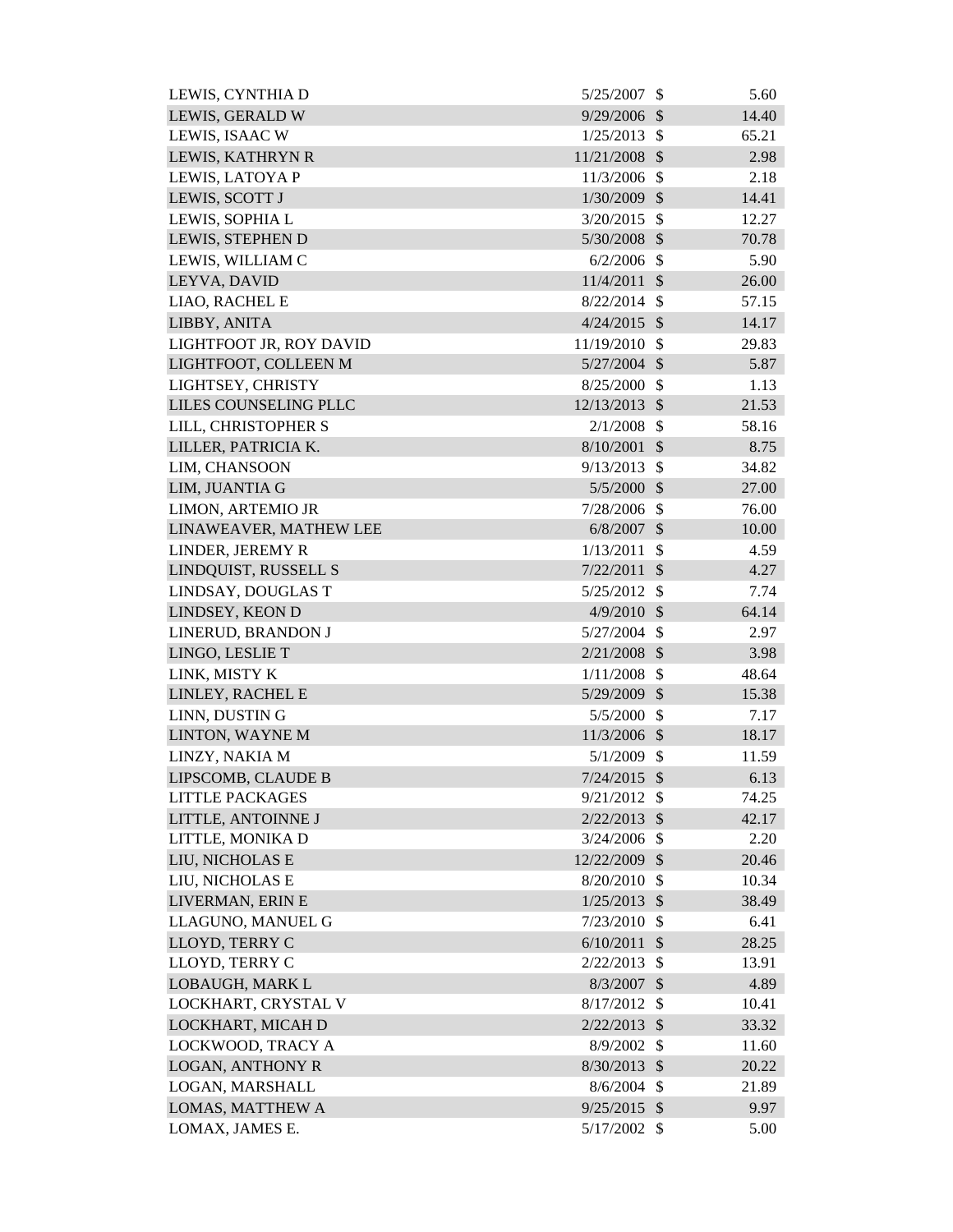| <b>LOMAX, STEPHANIE K</b> | 2/22/2013     | $\mathcal{S}$             | 1.70  |
|---------------------------|---------------|---------------------------|-------|
| LONDON, JONHATHAN D       | 8/3/2007      | \$                        | 2.97  |
| LONG, ANICA P             | 9/30/2004     | $\mathcal{S}$             | 72.41 |
| LONG, RICHARD             | 6/1/2001      | \$                        | 13.81 |
| LONGCHAMP, JACKSON        | 1/6/2012      | $\mathcal{S}$             | 48.55 |
| LONGORIA, VANESSA L       | 9/10/2010     | $\mathcal{S}$             | 39.77 |
| LONSFORD, JENNIFER M      | 8/8/2003      | $\mathcal{S}$             | 4.17  |
| LOPEZ JR, ERNESTO         | 8/20/2004     | $\mathcal{S}$             | 27.75 |
| LOPEZ, ARTURO             | 6/2/2000      | $\mathcal{S}$             | 11.92 |
| <b>LOPEZ, CARLOS E</b>    | 11/1/2002     | $\mathcal{S}$             | 12.33 |
| LOPEZ, DANIEL J           | 2/20/2009     | $\mathcal{S}$             | 29.37 |
| LOPEZ, ERIN R             | 12/3/2000     | $\mathcal{S}$             | 2.74  |
| LOPEZ, FLOR Y             | 7/19/2013     | $\mathcal{S}$             | 8.93  |
| LOPEZ, JOSE A             | 12/22/2009    | $\mathcal{S}$             | 2.09  |
| LOPEZ, LORENZO            | 7/8/2011      | $\mathcal{S}$             | 24.38 |
| LOPEZ, LORENZO            | 10/7/2011     | $\mathcal{S}$             | 10.17 |
| LOPEZ, NICOLE             | 12/5/2008     | $\mathcal{S}$             | 21.79 |
| LOPEZ, RAFAEL A           | 1/25/2013     | $\mathcal{S}$             | 16.84 |
| LOPEZ, RICHARD A          | 11/3/2006 \$  |                           | 46.43 |
| LOPEZ, SERGIO             | 7/18/2014     | $\mathcal{S}$             | 4.15  |
| LOPEZ, VAL HENRY          | 4/20/2000     | $\mathcal{S}$             | 5.84  |
| LOPEZ, VENESSA L          | 8/17/2012     | $\mathcal{S}$             | 42.88 |
| LOPEZ, VICTOR D           | $8/6/2004$ \$ |                           | 5.72  |
| LOQUVAM, JOSHUA R         | 8/17/2012     | $\mathcal{S}$             | 31.68 |
| LOQUVAM, KATIE L          | 12/30/2010    | $\mathcal{S}$             | 29.25 |
| LORANGER, SARAH R         | 9/12/2008     | $\mathcal{S}$             | 35.80 |
| LORD, ELSIE               | 5/25/2012     | $\mathcal{S}$             | 18.54 |
| LORENZEN, EDMUND DIRK     | 5/25/2012     | $\boldsymbol{\mathsf{S}}$ | 44.44 |
| LORENZO, JAIME            | 4/20/2007     | $\mathcal{S}$             | 14.72 |
| LORETZ, MICHAEL S         | 11/21/2007    | \$                        | 26.57 |
| LORTA, MARIA P            | $2/6/2004$ \$ |                           | 34.30 |
| LOTT, ARICA D             | 9/20/2006     | \$                        | 20.82 |
| LOTT, KEITH IRVIN         | 2/4/2011      | $\mathcal{S}$             | 2.76  |
| LOUGHRAN, RYAN A          | 7/19/2013     | \$                        | 10.91 |
| LOUIS CURB CONSTRUCTION   | 12/3/2000     | $\mathcal{S}$             | 39.60 |
| LOUIS, ALVIN M            | 8/9/2013      | $\mathcal{S}$             | 7.74  |
| LOVE, NANCY K             | 10/6/2000     | $\mathcal{S}$             | 6.34  |
| LOVELL, JEFFREY A         | 11/30/2001    | \$                        | 2.91  |
| LOVELL, LATISHA L         | 9/1/2005      | $\mathcal{S}$             | 40.59 |
| LOVETT, SEAN D            | 7/20/2005     | $\mathcal{S}$             | 10.99 |
| <b>LOVINGS, VICTOR B</b>  | 12/22/2009    | $\boldsymbol{\mathsf{S}}$ | 14.10 |
| LOVITT, MARLA JOANN       | 3/9/2007      | $\mathcal{S}$             | 10.00 |
| LOWDEN, JOHN P            | 12/30/2005    | $\mathcal{S}$             | 33.03 |
| LOWDEN, JOHN P            | 8/5/2011      | \$                        | 24.05 |
| LOWE, JOSHUA H            | 11/20/2009    | \$                        | 10.90 |
| LOWE, RENITA A            | 12/13/2013    | $\mathcal{S}$             | 7.11  |
| LOWERY, CAROLYN           | 5/9/2008      | $\mathcal{S}$             | 1.05  |
| LOZADA-LEONI, JUAN A      | 9/26/2008     | $\mathcal{S}$             | 6.79  |
| LOZANO, ERNESTO           | 3/20/2009     | $\mathcal{S}$             | 16.11 |
| LOZANO, ERNESTO           | 6/12/2009     | $\mathcal{S}$             | 15.05 |
| LUBINA, ROSCELEE          | 7/18/2014     | $\mathcal{S}$             | 20.00 |
|                           |               |                           |       |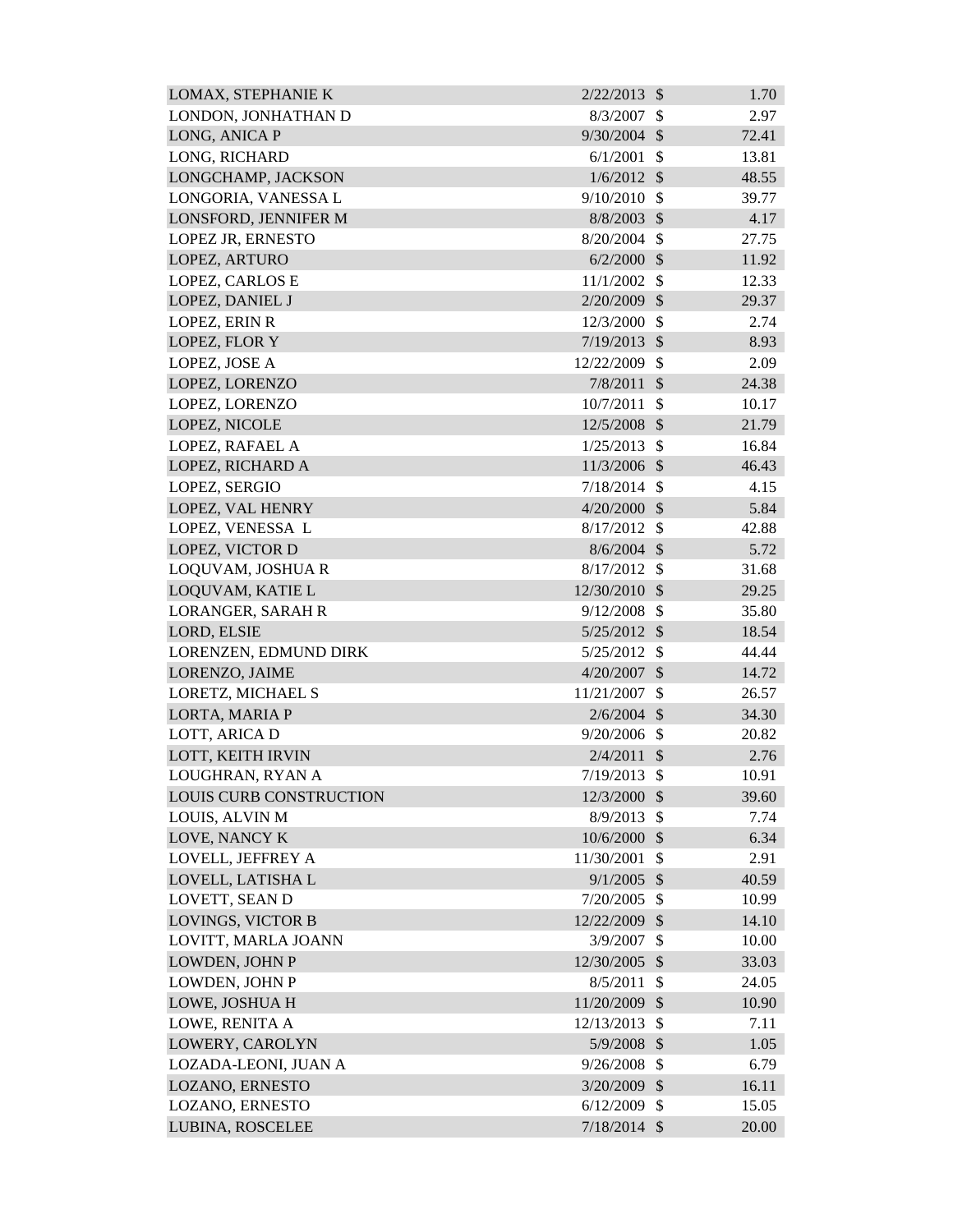| LUCIOUS, MARCUS J          | 1/13/2011      | $\mathcal{S}$             | 35.64 |
|----------------------------|----------------|---------------------------|-------|
| <b>LUCKY 7 LIQUOR</b>      | 10/18/2013     | $\mathcal{S}$             | 17.29 |
| LUGO, JESSICA TABITHA      | 7/23/2010      | $\mathbb{S}$              | 4.62  |
| LUGO, SANDRA M             | 5/26/2005      | $\boldsymbol{\mathsf{S}}$ | 37.81 |
| LUJAN, MICHAEL R           | $8/20/2004$ \$ |                           | 21.83 |
| LUKE, JASON E              | $4/20/2012$ \$ |                           | 4.35  |
| LUMPKIN, MICHALET-DWAYNE L | 8/28/2015      | $\mathcal{S}$             | 45.97 |
| LUNA, BRANDI               | 12/30/2005     | $\mathcal{S}$             | 5.02  |
| LUNA, BRANDI N             | $7/11/2008$ \$ |                           | 7.58  |
| LUNA, CAROLYN              | $3/2/2012$ \$  |                           | 41.91 |
| LUNA, JALEN THOMAS ICMAT   | $6/22/2012$ \$ |                           | 12.00 |
| LUNA, RAMIRO G             | 10/4/2006      | $\mathcal{S}$             | 79.53 |
| LUNAVENTURA, ANGELA        | 9/25/2009      | $\mathcal{S}$             | 21.91 |
| LUNDQUIST, JASON M         | 12/13/2013 \$  |                           | 27.46 |
| LUNDY, SYTAVIA S           | $5/16/2014$ \$ |                           | 18.26 |
| LUNSFORD, VANNETTA W       | 3/27/2009      | $\mathcal{S}$             | 22.09 |
| LURIA, JACOB P             | 12/18/1998     | $\mathcal{S}$             | 10.00 |
| LURKER, BENJAMIN C         | $7/23/2010$ \$ |                           | 4.25  |
| LUSK, KENDRICK             | 12/10/2004 \$  |                           | 22.36 |
| LUSTER, LEON RICHARD       | 12/3/2000 \$   |                           | 50.00 |
| LYCKMAN, WILLIAM L         | 5/20/2011      | \$                        | 6.65  |
| LYCKMAN, WILLIAM L         | 6/10/2011      | $\sqrt{3}$                | 61.02 |
| LYDON, JEREMY P            | 9/13/2013      | $\mathcal{S}$             | 16.11 |
| LYNCH, JAMES D             | 5/28/2010 \$   |                           | 1.16  |
| LYONS, CHRISTOPHER M       | 8/18/2008      | $\mathcal{S}$             | 5.93  |
| LYONS, JAMETRIUS N         | $2/13/2015$ \$ |                           | 55.14 |
| MAAE, GABRIEL T            | 4/18/2008      | $\mathcal{S}$             | 38.25 |
| MABEN, AMANDA L            | $1/22/2010$ \$ |                           | 31.25 |
| MABINE, DOMINIC            | $6/9/2006$ \$  |                           | 3.15  |
| MACDONALD, HEIKE LEILANI   | $3/30/2012$ \$ |                           | 9.65  |
| MACIAS, CHRISTOPHER W      | $1/27/2006$ \$ |                           | 31.73 |
| MACK JR, JOSEPH E          | 9/28/2005      | $\mathcal{S}$             | 41.29 |
| MACLIN, AKIA B             | $8/1/2014$ \$  |                           | 17.91 |
| MADDOX, JESSICA M          | $6/29/2007$ \$ |                           | 15.04 |
| MADDRY, MICHAEL C          | 12/2/2005      | -\$                       | 45.40 |
| MADINE, ARLENE T           | 7/25/2003 \$   |                           | 32.08 |
| MADJER, XIOMARA            | 5/21/2010      | -\$                       | 13.05 |
| <b>MADRID, RICHARD</b>     | $7/12/2002$ \$ |                           | 23.43 |
| MADRIGAL-LOPEZ, DIANA      | 10/8/2009 \$   |                           | 8.09  |
| MADYUN, JABBAAR A          | 3/23/2001      | $\boldsymbol{\mathsf{S}}$ | 5.00  |
| MAGANA, ALFREDO            | 9/10/2010      | $\mathcal{S}$             | 27.23 |
| MAGDALENO, STEVEN ARTHUR   | 3/13/2009      | $\mathcal{S}$             | 31.08 |
| MAGEO, FOFOGAFETALAI C     | 11/7/2002      | $\mathcal{S}$             | 3.56  |
| MAHANNAH, JESSE L          | 2/21/2003      | $\boldsymbol{\mathsf{S}}$ | 1.24  |
| MAHLE, ANDREW D            | 3/17/2006      | $\mathcal{S}$             | 3.85  |
| <b>MAHLE, ANDREW D</b>     | 5/19/2006 \$   |                           | 4.53  |
| MAIAVA, FAILELEI           | $7/26/2002$ \$ |                           | 1.25  |
| MAINES, SHAWN M            | 12/13/2013 \$  |                           | 6.32  |
| <b>MAINOR, TERRY P</b>     | 2/6/2015       | $\mathcal{S}$             | 11.51 |
| MAKLEY, MICHAEL A          | 10/25/2005 \$  |                           | 41.92 |
| MALAVET-GARCIA, EVYANN     | $3/26/2010$ \$ |                           | 7.31  |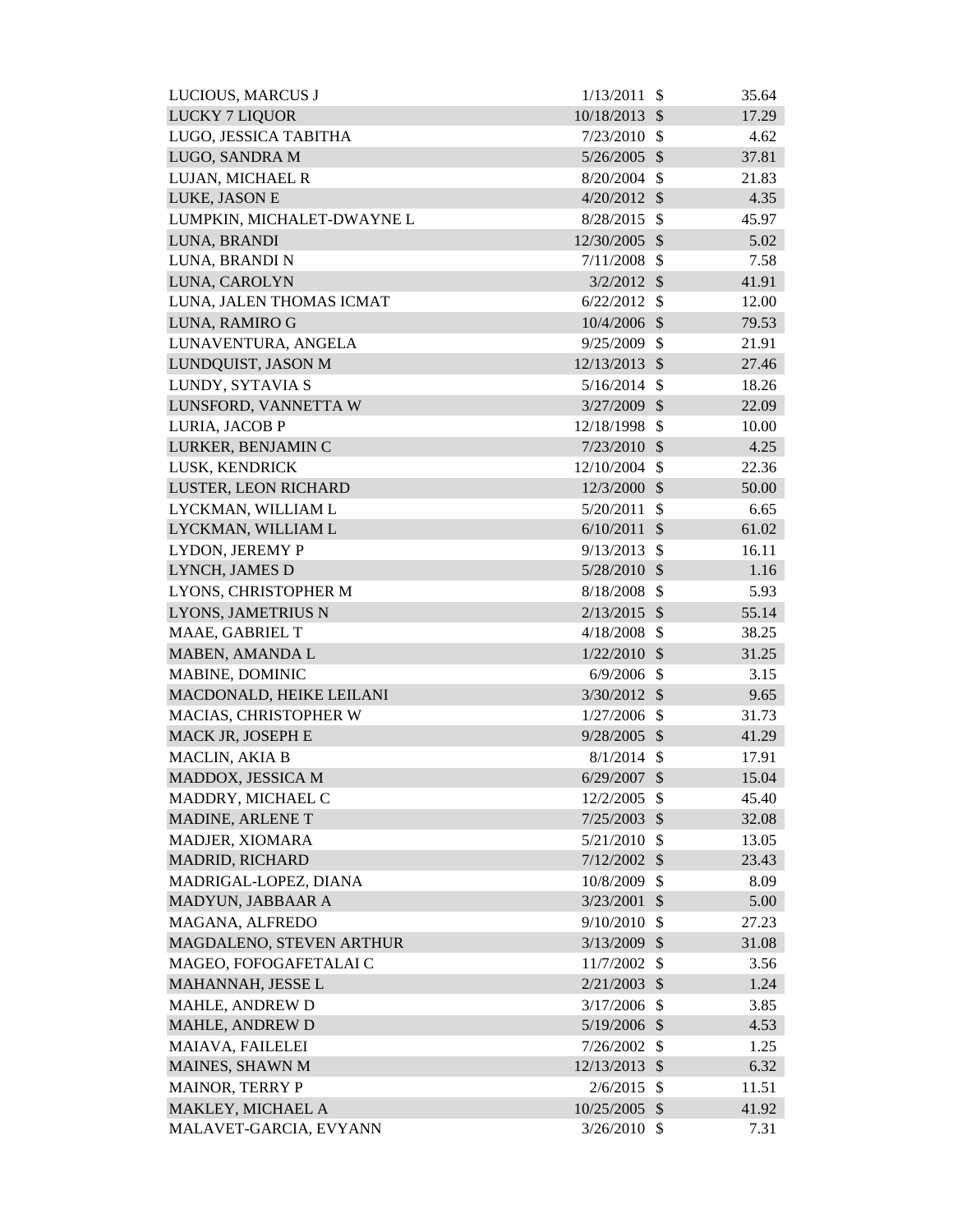| MALDONADO, ALEXANDER C         | 1/23/2009      | $\mathcal{S}$ | 33.43 |
|--------------------------------|----------------|---------------|-------|
| MALDONADO, ERIK                | 1/7/2005       | \$            | 6.51  |
| MALDONADO, HECTOR              | 5/26/2005      | $\mathcal{S}$ | 10.51 |
| MALENKOV, KIRILL V             | 2/27/2015      | $\mathcal{S}$ | 22.82 |
| <b>MALIK, SALEEM</b>           | 8/26/2011      | $\mathcal{S}$ | 10.00 |
| MALLERBRANCHE JR, CARLO        | 7/19/2013      | $\mathcal{S}$ | 42.22 |
| MALLORY, KEVIN L               | 1/6/2012       | $\mathcal{S}$ | 10.41 |
| MALONE, SAMANTHA T             | 10/1/2010      | $\mathcal{S}$ | 3.11  |
| MALONG, EUGENE Z.              | 4/7/2000       | $\mathcal{S}$ | 5.00  |
| MAMUNES, ANTHONY W             | 11/22/2013     | $\mathbb{S}$  | 15.46 |
| MAMUNES, ANTHONY W             | $7/18/2014$ \$ |               | 27.43 |
| MANCILLAS, BLANCH I            | 4/29/2011      | \$            | 7.60  |
| MANCINE, DUSTIN T              | 7/13/2007      | $\mathcal{S}$ | 15.70 |
| MANCINI, MATTEO                | 9/23/2011      | $\mathcal{S}$ | 2.70  |
| MANDEVILLE, JARED J            | $5/29/2015$ \$ |               | 1.76  |
| MANDULEY, ORELIO D             | 10/7/2010      | $\mathcal{S}$ | 25.64 |
| MANESS, ARTEMUS DEON           | 3/27/2009      | $\mathcal{S}$ | 9.89  |
| MANFREDI, MEGHAN M             | 6/26/2015      | $\mathcal{S}$ | 53.52 |
| MANGLONA, RIAH Q               | $5/27/2004$ \$ |               | 3.17  |
| <b>MANGUS, JASON P</b>         | 12/18/2008     | $\mathcal{S}$ | 27.47 |
| MANLEY, JESSICA K              | 5/3/2013       | $\mathcal{S}$ | 38.49 |
| MANN, BRIAN D                  | 7/20/2007      | $\mathcal{S}$ | 7.73  |
| MANN, DENISE L                 | 7/16/1999      | $\mathcal{S}$ | 20.00 |
| MANNING JR, LEWIS W            | 4/17/2014      | $\mathcal{S}$ | 7.21  |
| MANNION, TAMMY L               | 11/14/2003     | $\mathcal{S}$ | 2.42  |
| MANRIQUE, MELANIE H            | 10/25/2005     | $\mathcal{S}$ | 3.95  |
| MANROSS, ROBERT A              | 5/1/2009       | $\mathcal{S}$ | 24.61 |
| MANSAPIT, JOSH                 | 2/9/2001       | $\mathcal{S}$ | 6.21  |
| MANSFIELD, THOMAS A            | 12/27/2012 \$  |               | 27.12 |
| MANTER, JESSICA LYNN           | 9/2/2011       | $\mathcal{S}$ | 19.95 |
| MANUEL, JOHN S                 | $8/17/2012$ \$ |               | 4.80  |
| MARCOTTE, MELANI               | 7/27/2001      | \$            | 12.07 |
| MAREK, ETHAN K                 | $8/15/2014$ \$ |               | 9.25  |
| MAREKO, GWEN                   | 9/13/2013      | $\mathcal{S}$ | 5.29  |
| MARGRAVE, JANET L              | 7/27/2001      | $\mathcal{S}$ | 31.91 |
| MARIN, BENJAMIN M              | 3/8/2013       | $\mathcal{S}$ | 20.32 |
| <b>MARK D. KIMBALL</b>         | 5/29/2015 \$   |               | 11.19 |
| MARK FULLER INTERNATIONAL MINI | 7/9/2010       | -\$           | 2.37  |
| MARK JR, CHARLES L             | $4/30/2004$ \$ |               | 1.89  |
| MARK, JOSHUA F                 | 2/26/2010      | $\mathcal{S}$ | 9.82  |
| MARKLEY, ANDREW L              | $5/2/2003$ \$  |               | 7.97  |
| <b>MARKOVICH, PATRISK R</b>    | 9/7/2012       | $\mathbb{S}$  | 27.81 |
| MARKUM, KRISTAL L              | $3/4/2005$ \$  |               | 2.88  |
| MARPA, JULITA B.               | 8/24/2001      | \$            | 1.25  |
| MARQUEZ JR, JUAN D             | $7/25/2003$ \$ |               | 4.46  |
| MARQUEZ, ANEXIDALIA            | 10/5/2007      | $\mathcal{S}$ | 3.12  |
| MARRERO, CARLOS J              | 3/21/2003      | $\mathcal{S}$ | 2.77  |
| MARRERO, LUIS GONZALEZ         | 8/9/2013       | $\mathcal{S}$ | 3.09  |
| MARSH, BILLY L                 | 2/19/2010      | $\mathcal{S}$ | 56.74 |
| MARSHALL, ANGELA M             | 2/27/2009      | $\mathcal{S}$ | 98.79 |
| MARSHALL, ANTHON               | $7/14/2000$ \$ |               | 3.42  |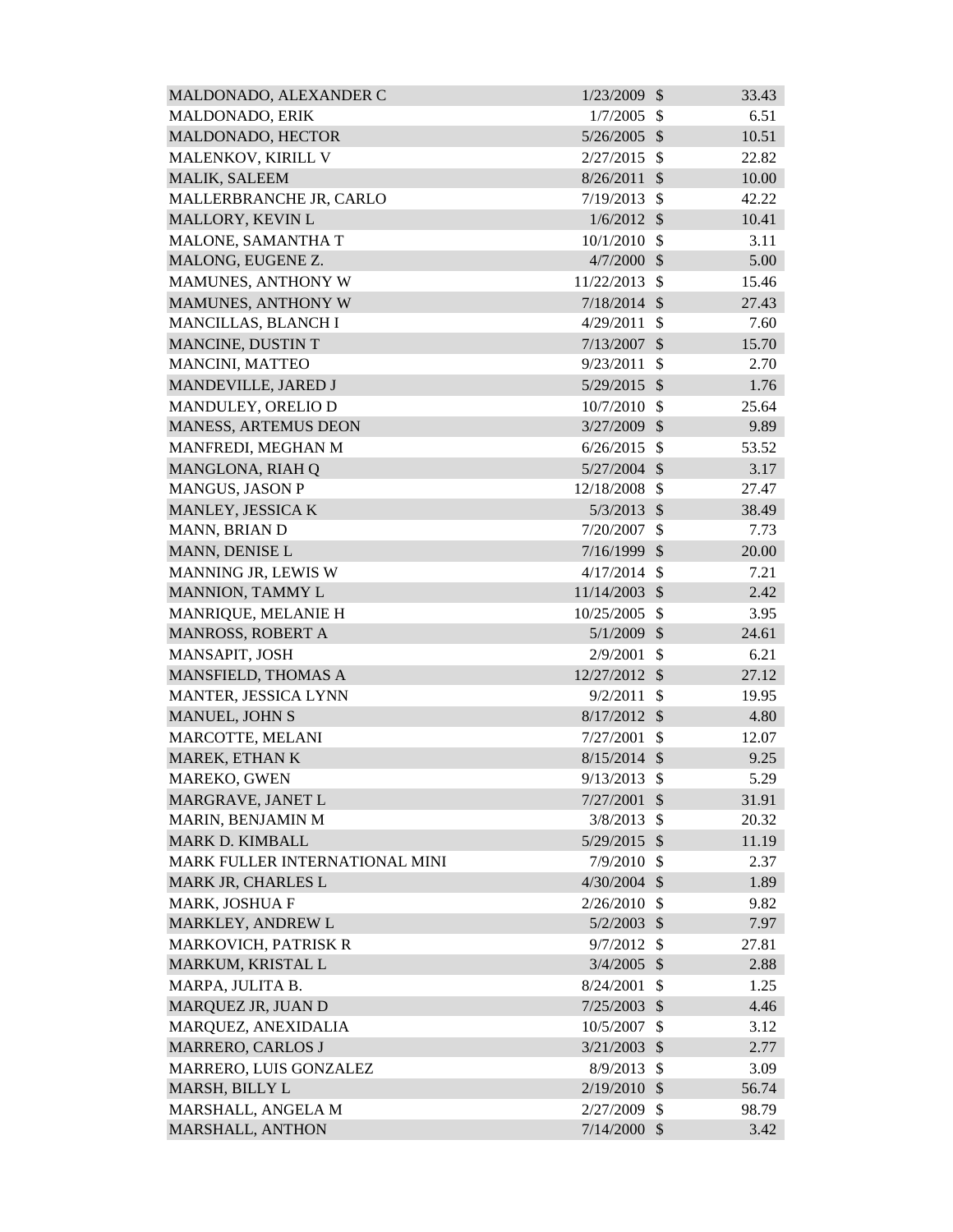| MARSHALL, DUSTIN L       | 7/9/2010       | - \$                      | 23.04 |
|--------------------------|----------------|---------------------------|-------|
| MARSHALL, MEGHAN         | 12/26/2008     | $\mathcal{S}$             | 6.64  |
| MARSHALL, PHYLLIS D      | 8/15/2008      | $\mathcal{S}$             | 6.81  |
| MARSHALL, VICKY L        | 9/29/2006      | $\mathcal{S}$             | 18.85 |
| MARTE, JOHANNY           | 5/25/2012      | $\mathcal{S}$             | 17.20 |
| MARTEL, JENNIFER A       | $9/21/2012$ \$ |                           | 2.18  |
| MARTIN JR, MICHAEL L     | 1/27/2006      | $\mathcal{S}$             | 3.33  |
| MARTIN, AMBER A          | 3/28/2008 \$   |                           | 36.56 |
| MARTIN, CHARLENE N       | 12/5/2008      | $\mathcal{S}$             | 2.70  |
| MARTIN, CHELSEA A        | 12/14/2007     | $\mathcal{S}$             | 8.19  |
| <b>MARTIN, DREW M</b>    | 8/30/2007      | $\mathcal{S}$             | 51.45 |
| <b>MARTIN, EVELYN B</b>  | 3/16/2012      | $\mathcal{S}$             | 29.01 |
| <b>MARTIN, JASON E</b>   | 6/6/2014       | $\mathcal{S}$             | 41.27 |
| <b>MARTIN, JESSICA B</b> | 5/17/2002      | $\mathcal{S}$             | 7.97  |
| MARTIN, JOSEPH A         | 5/28/2010      | $\mathcal{S}$             | 26.36 |
| MARTIN, KENNETH W        | 9/30/2011      | $\mathcal{S}$             | 6.40  |
| <b>MARTIN, LATOYAR</b>   | 9/19/2008      | \$                        | 26.15 |
| MARTIN, ROBERT LEE       | 12/27/2001     | $\mathcal{S}$             | 5.00  |
| MARTIN, STARLETTA A      | 8/20/2010      | $\mathcal{S}$             | 25.29 |
| MARTIN, TANIA M          | 6/2/2000       | $\mathcal{S}$             | 33.53 |
| MARTIN, TIERRA L         | 4/23/2010      | \$                        | 18.00 |
| MARTIN, WILLIAM E        | 11/1/2013      | $\mathcal{S}$             | 35.02 |
| MARTINEZ JR, DAVID       | 11/3/2006      | $\mathbb{S}$              | 8.89  |
| MARTINEZ, ALICIA         | 11/14/2003     | $\mathcal{S}$             | 16.55 |
| MARTINEZ, BRANDON J      | 9/26/2014      | $\mathcal{S}$             | 27.46 |
| <b>MARTINEZ, CESAR A</b> | 9/26/2008      | $\mathcal{S}$             | 23.08 |
| MARTINEZ, CORINA         | 2/20/2009      | $\mathcal{S}$             | 59.97 |
| MARTINEZ, CRYSTAL S      | 1/28/2011      | $\mathcal{S}$             | 47.96 |
| MARTINEZ, ELIDA          | $7/7/2006$ \$  |                           | 22.45 |
| MARTINEZ, ERIK L         | $9/5/2014$ \$  |                           | 41.11 |
| MARTINEZ, ERNEST J       | 6/30/2011      | $\boldsymbol{\mathsf{S}}$ | 1.40  |
| MARTINEZ, FERNANDO       | 5/13/2005      | $\mathcal{S}$             | 5.00  |
| MARTINEZ, HERMINIO       | 4/9/2010       | $\boldsymbol{\mathsf{S}}$ | 39.19 |
| MARTINEZ, JEROLD         | $7/6/2015$ \$  |                           | 39.96 |
| MARTINEZ, JOHNNY         | 1/25/2013      | $\mathcal{S}$             | 81.45 |
| MARTINEZ, JOSE ANGEL     | 12/7/2012      | $\mathcal{S}$             | 20.47 |
| MARTINEZ, JOSE M         | 4/29/2005      | $\mathcal{S}$             | 10.74 |
| MARTINEZ, JUAN A         | 11/21/2014 \$  |                           | 9.90  |
| <b>MARTINEZ, LUIS C</b>  | 2/28/2014      | $\mathcal{S}$             | 8.36  |
| <b>MARTINEZ, MARCUS</b>  | 3/20/2009      | $\mathcal{S}$             | 49.56 |
| MARTINEZ, MARTIN         | 9/5/2003       | \$                        | 3.88  |
| MARTINEZ, MICHAEL A      | 9/1/2005       | $\mathcal{S}$             | 55.00 |
| MARTINEZ, MIRIAH J       | 8/7/2015       | $\mathcal{S}$             | 45.18 |
| MARTINEZ, ORIANNA D      | 3/25/2011      | $\mathcal{S}$             | 11.78 |
| MARTINEZ, PETER G        | 8/15/2008      | \$                        | 35.43 |
| MARTINEZ, SHELBY D       | 11/21/2014     | $\mathcal{S}$             | 25.21 |
| MARTINEZ, SSG MARK       | 9/21/2001      | \$                        | 10.00 |
| MARTINEZ, STEPHEN        | 2/5/2010       | $\mathcal{S}$             | 39.94 |
| <b>MARTINEZ, STEVE A</b> | 2/20/2009      | \$                        | 10.18 |
| MARTINKA, EUGENE         | 6/24/2005      | $\mathcal{S}$             | 25.00 |
| MARZETTE, DERRICK J      | 10/31/2014 \$  |                           | 9.49  |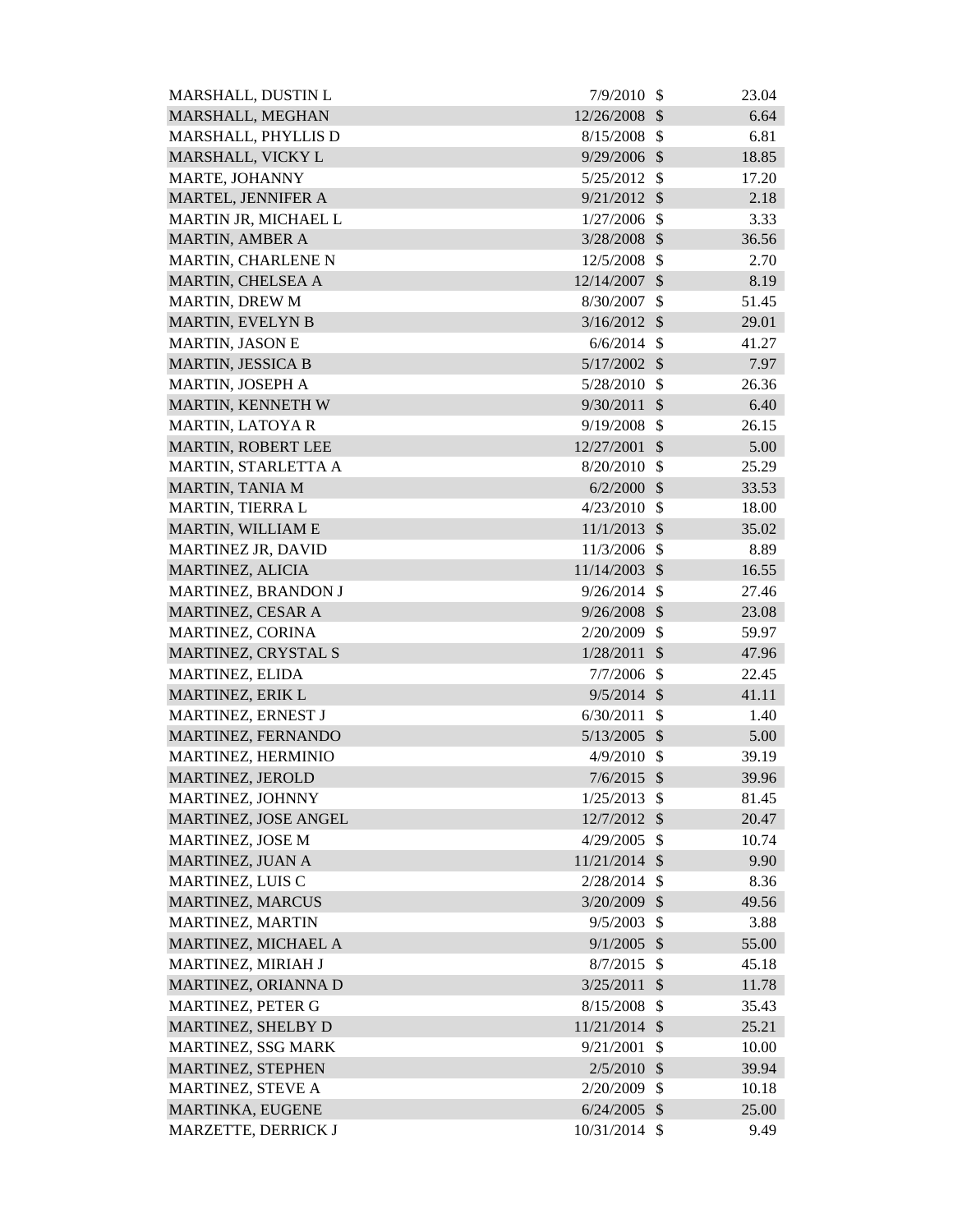| <b>MASCORRO, CINDY</b>     | 1/8/2010       | $\mathcal{S}$ | 25.22 |
|----------------------------|----------------|---------------|-------|
| MASKELL, JARED ALLEN       | 9/30/2011      | $\mathbb{S}$  | 30.19 |
| MASLOWSKI, JAMES           | 1/7/2005       | $\mathcal{S}$ | 4.63  |
| MASON, ALISTER V           | 2/22/2002      | $\mathcal{S}$ | 43.44 |
| <b>MASON, BRANDY N</b>     | 9/13/2013      | $\mathcal{S}$ | 55.55 |
| MASON, ERIC D              | 3/23/2001      | $\mathcal{S}$ | 1.38  |
| MASTERSON, JEFFREY C       | $4/18/2008$ \$ |               | 11.61 |
| MATEO, KARINA M            | 6/10/2011      | $\mathcal{S}$ | 12.23 |
| MATHERS, APRIL D           | 12/21/2012 \$  |               | 15.77 |
| <b>MATHES, WYNONA R</b>    | 2/22/2002      | $\mathcal{S}$ | 38.07 |
| MATHEWS JR, DAVID M        | $5/17/2013$ \$ |               | 2.89  |
| MATHEWS, JANICE L          | 5/6/2011       | \$            | 17.10 |
| <b>MATHEWS, TONYAR</b>     | 10/6/2000      | $\mathcal{S}$ | 41.61 |
| MATHIEU JR, MICHAEL E      | 7/24/2009      | $\mathcal{S}$ | 54.20 |
| MATHIS, KELLI J            | 12/12/2014     | $\mathcal{S}$ | 6.21  |
| MATHURIN, KISHA T          | 6/27/2008      | $\mathcal{S}$ | 7.06  |
| MATSINGER III, JOHN D      | 1/11/2008      | $\mathcal{S}$ | 20.33 |
| <b>MATTEAU, LOUIS</b>      | 7/26/2002      | $\mathcal{S}$ | 2.76  |
| <b>MATTESON, HOPE F</b>    | $8/11/2006$ \$ |               | 7.64  |
| MATTHEWS, CONNIE L         | 7/6/2015       | -\$           | 31.44 |
| MATTHEWS, CRYSTALYNE L     | $3/16/2012$ \$ |               | 1.19  |
| MATTHEWS, ROBIN N          | 7/24/2015      | $\mathcal{S}$ | 3.68  |
| MATTHEWS, TAKELA J         | $5/26/2005$ \$ |               | 6.84  |
| MATTHEWS, TAWNYA C         | 1/11/2013      | $\mathcal{S}$ | 16.01 |
| MATTHEWS, VERNA            | 6/2/2000       | $\mathcal{S}$ | 9.98  |
| MATTHEWS, WILLIAM G        | 2/25/2004      | $\mathcal{S}$ | 89.55 |
| MATTOX, MICHAEL            | $5/3/2013$ \$  |               | 50.00 |
| MATZ, TIMOTHY E            | 1/23/2009      | $\mathcal{S}$ | 12.02 |
| MAUCK, SHANNON A           | $6/26/2015$ \$ |               | 2.92  |
| MAULER, JAMES J            | 7/17/2009      | $\mathcal{S}$ | 22.06 |
| MAULOLO, JOSHUA KENT CIVIL | 12/28/2007 \$  |               | 40.27 |
| MAXWELL, MICHAEL S         | 11/4/2011      | \$            | 4.74  |
| MAXWELL, TERAN             | 2/20/2009      | $\mathcal{S}$ | 23.47 |
| MAYER, ANGELA L.           | 6/13/2003      | $\mathcal{S}$ | 15.38 |
| <b>MAYER, JEREMY S</b>     | 11/17/2000     | $\mathcal{S}$ | 3.22  |
| MAYER, SAMANTHA            | 5/26/2005      | \$            | 6.66  |
| MAYER, TALI F              | $2/7/2003$ \$  |               | 10.91 |
| MAYEUX, JOSHUA ELDEN-WADE  | 5/25/2012      | $\mathcal{S}$ | 6.42  |
| MAYLE, CORY L              | $1/25/2002$ \$ |               | 13.11 |
| MAYNARD, JENNIFER A        | 1/3/2014       | $\mathcal{S}$ | 25.61 |
| MAYNARD, TERESA A          | 1/3/2014       | $\mathcal{S}$ | 3.54  |
| <b>MAYNE, XAVIER D</b>     | 5/1/2009       | $\mathcal{S}$ | 37.29 |
| <b>MAYNOR, ERIKA</b>       | 10/15/2004 \$  |               | 13.55 |
| <b>MAZUR JR, CHARLES R</b> | 6/21/2013      | $\mathcal{S}$ | 24.95 |
| MC FADDEN, SCOTT A         | 6/5/2009       | $\mathcal{S}$ | 8.94  |
| MCALISTER, BRANDI L        | 4/29/2005      | $\mathcal{S}$ | 9.07  |
| MCBEATH, DANNY D           | 5/25/2012 \$   |               | 6.41  |
| MCBRIDE, JASON             | 7/25/2003      | $\mathcal{S}$ | 10.00 |
| MCBRIDE, ODELL             | $1/31/2014$ \$ |               | 2.53  |
| MCCALL, GARY               | 5/16/2003      | $\mathbb{S}$  | 60.07 |
| MCCALL, ROMICA D           | $7/22/2011$ \$ |               | 7.00  |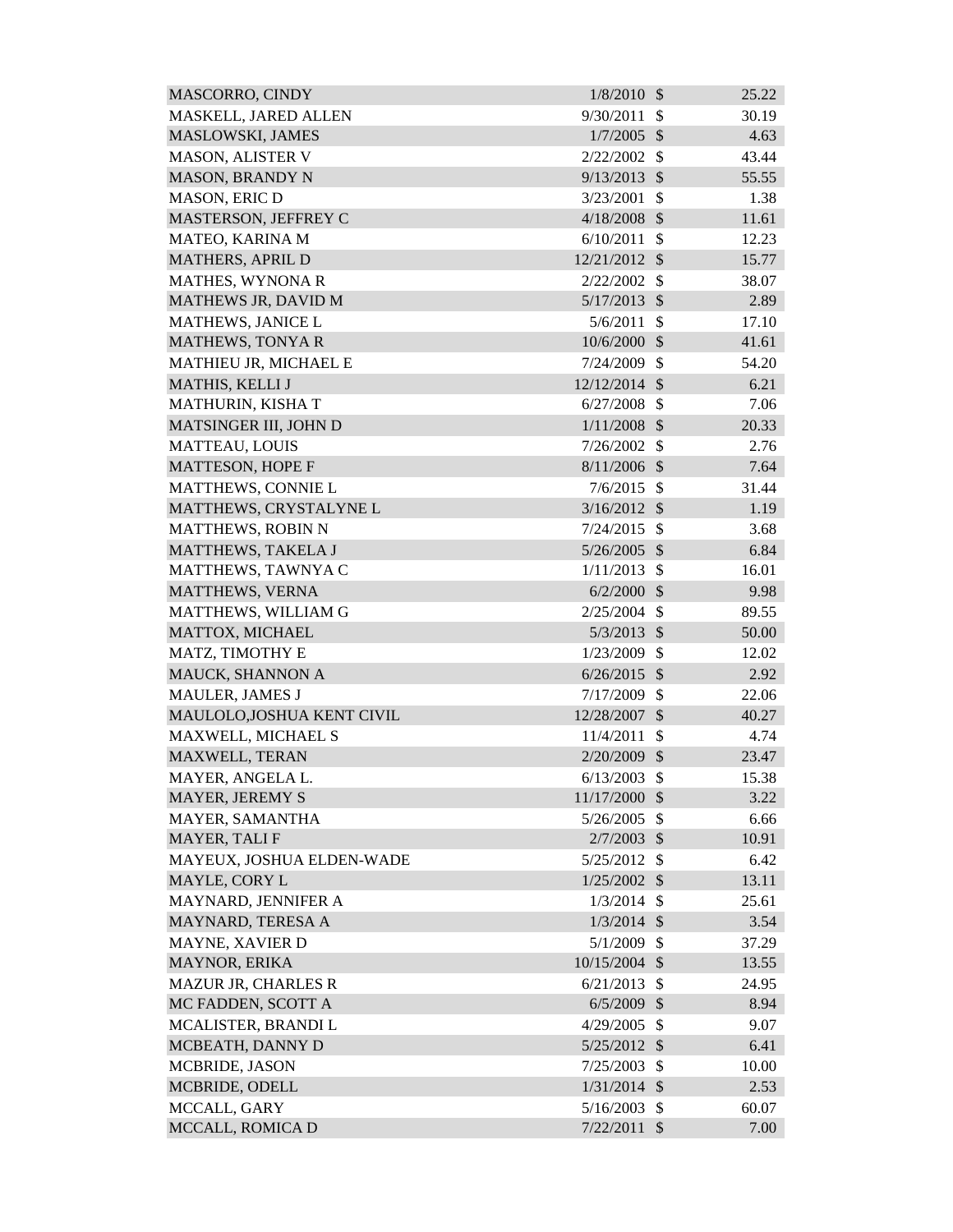| MCCALLISTER, LEROY        | 8/30/2013      | $\mathbb{S}$  | 9.50  |
|---------------------------|----------------|---------------|-------|
| MCCALLUM, CHRISTOPHER J   | 4/16/2010      | $\mathcal{S}$ | 10.45 |
| MCCANN, KHRISTINA E       | 8/28/2015      | $\mathcal{S}$ | 12.48 |
| MCCARTHY, ROBERT DANIEL   | 5/3/2013       | $\mathcal{S}$ | 14.09 |
| MCCAULEY JORDAN, TOMEKA   | 1/21/2005      | $\mathcal{S}$ | 10.00 |
| MCCAULEY, LILLIAN M       | 7/23/2010      | $\mathcal{S}$ | 51.77 |
| MCCAULEY, RYAN P          | 5/8/2015       | $\mathcal{S}$ | 5.56  |
| MCCLENDON, GARY D         | 8/5/2011       | $\mathcal{S}$ | 2.12  |
| MCCLENDON, TRAVIS         | 1/29/2010      | $\mathcal{S}$ | 59.18 |
| MCCLINTON, GRINELDY       | 8/20/2010      | $\mathcal{S}$ | 33.74 |
| MCCLOUD, CRYSTAL G        | 10/14/2005     | $\mathcal{S}$ | 16.27 |
| MCCLOUD, JASON L          | 1/25/2008      | $\mathcal{S}$ | 86.99 |
| MCCOMBS, LORENZO C        | 7/22/2011      | \$            | 12.40 |
| MCCOMBS, MELANIE M        | 8/5/2011       | $\mathcal{S}$ | 1.66  |
| MCCOMBS, PHILLIP          | 3/30/2007      | \$            | 57.72 |
| MCCONAHAY, JOSEY          | 5/29/2015      | $\mathcal{S}$ | 5.66  |
| MCCONNELL, SCOTT W        | 5/20/2011      | $\mathcal{S}$ | 49.93 |
| MCCONNELL, SEAN T         | 8/9/2013       | $\mathcal{S}$ | 2.59  |
| MCCORD, KENNETH           | 11/22/2006     | $\mathcal{S}$ | 75.00 |
| MCCORMICK, CHARLES T      | 6/19/2009      | $\mathcal{S}$ | 31.94 |
| MCCORMICK, CHARLES T      | 8/7/2009       | $\mathcal{S}$ | 3.36  |
| MCCORMICK, LACRESHIA D    | 6/26/2009      | $\mathcal{S}$ | 13.05 |
| MCCORMICK, THOMAS J       | 3/16/2012      | $\mathcal{S}$ | 2.78  |
| MCCOY, ALETHA             | 4/28/2006      | $\mathcal{S}$ | 11.00 |
| MCCOY, ANTHONY            | 7/11/2003      | $\mathcal{S}$ | 2.32  |
| MCCOY, BARBARA L          | 1/26/2001      | $\mathcal{S}$ | 6.61  |
| MCCOY, CHEKYIA D          | 3/30/2012      | $\mathcal{S}$ | 4.49  |
| MCCOY, CHRISTOPHER        | 3/28/2008      | $\mathcal{S}$ | 28.60 |
| MCCOY, JOHN               | 3/19/2010      | $\mathcal{S}$ | 54.64 |
| MCCOY, SAVANNAH J         | 3/15/2013      | $\mathcal{S}$ | 10.12 |
| MCCOY, STACI R            | 1/19/2001      | \$            | 4.12  |
| MCCUNE, JUSTIN D          | 10/7/2011      | $\mathcal{S}$ | 7.33  |
| MCCUTCHEN, ANTHONY W      | $12/2/2005$ \$ |               | 61.51 |
| MCDANIEL, ANDRE L         | $7/16/2010$ \$ |               | 24.89 |
| MCDANIEL, TAURUS          | 2/27/2009      | $\mathcal{S}$ | 29.87 |
| MCDIFFETT, KATHI A        | 2/1/2013       | $\mathcal{S}$ | 34.52 |
| MCDONALD JR, KIMSEY T     | 2/27/2015      | $\mathcal{S}$ | 54.19 |
| MCDONALD, JOASH O         | 9/28/2005      | $\mathcal{S}$ | 6.94  |
| MCDONALD, TERRY           | 3/2/2012       | $\mathcal{S}$ | 92.95 |
| MCDOWELL, DANIEL H        | 10/1/2010      | $\mathcal{S}$ | 29.65 |
| MCDOWELL, ROBBIE A        | 2/13/2015      | $\mathcal{S}$ | 8.86  |
| MCDUFFIE, WANDA G         | 5/22/2008      | $\mathcal{S}$ | 47.55 |
| MCDUFFY, FREDERICK L      | 5/30/2008      | $\mathcal{S}$ | 34.60 |
| MCELROY JR, RAY C         | 6/26/2015      | $\mathcal{S}$ | 13.41 |
| MCENTIRE, TANESHA S       | 12/12/2014     | $\mathcal{S}$ | 13.78 |
| MCFADDIN, ADAM H          | 6/6/2008       | $\mathcal{S}$ | 9.52  |
| MCGAHEE, LATOYA & CHENIER | 12/21/2012     | $\mathcal{S}$ | 11.64 |
| MCGEE, DEMETRIA M         | 7/9/2010       | $\mathcal{S}$ | 7.16  |
| MCGEE, MICHAEL S          | 6/10/2011      | \$            | 4.07  |
| MCGINLEY, WILLIAM W       | 8/24/2001      | $\mathcal{S}$ | 12.95 |
| MCGINNIS, BRITTANY        | 10/4/2012 \$   |               | 17.42 |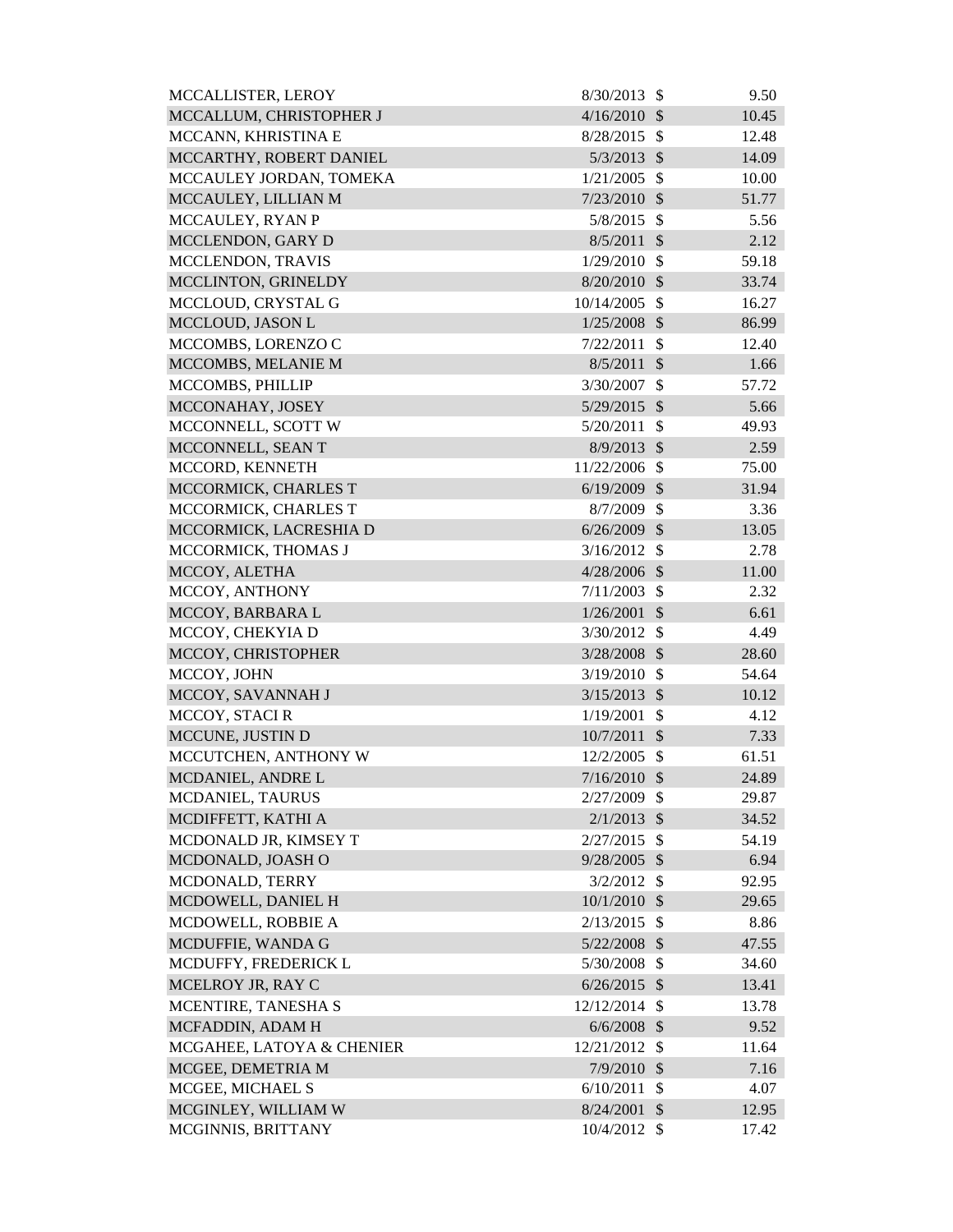| MCGLAMRY, JEREMY R         | 9/25/2009      | $\mathcal{S}$ | 23.12 |
|----------------------------|----------------|---------------|-------|
| MCGLOTHLIN, JOSHUA         | 1/7/2005       | \$            | 13.20 |
| MCGONIGLE, SEAN A          | 12/5/2008 \$   |               | 1.32  |
| MCGORTY, MOZELLA           | 7/25/2008      | $\mathcal{S}$ | 43.43 |
| MCGOWIN, JOHNATHAN H       | $4/12/2013$ \$ |               | 26.30 |
| MCGREGOR, JAMES C          | 8/17/2012      | $\mathcal{S}$ | 61.07 |
| MCHENRY, JONATHAN S        | $1/10/2014$ \$ |               | 13.42 |
| MCINTIRE, BRIAN A          | 12/22/2009     | $\mathcal{S}$ | 6.15  |
| MCINTOSH, FELICIA J        | 3/15/2013      | $\mathcal{S}$ | 40.33 |
| MCINTYRE, TRAVIS           | 4/17/2003      | $\mathcal{S}$ | 23.20 |
| MCKAINE, CLARENC           | 1/19/2001      | $\mathcal{S}$ | 12.37 |
| MCKAY, ISELA C             | 9/12/2008      | $\mathcal{S}$ | 44.17 |
| MCKEE, ANDREW M            | 8/25/2000      | $\mathcal{S}$ | 6.48  |
| MCKEE, ISAAC D             | 1/27/2012      | -\$           | 1.58  |
| MCKENZIE JR, LEWIS D       | 6/8/2007       | $\mathcal{S}$ | 7.82  |
| MCKENZIE, MARQUIESHA REENA | $4/27/2012$ \$ |               | 20.09 |
| MCKINSTER, ERIK C          | 2/6/2015       | $\mathcal{S}$ | 32.38 |
| MCKINZIE, MEGAN M          | 5/8/2009       | $\mathcal{S}$ | 36.28 |
| MCKNIGHT, LAWARENCE        | $5/2/2008$ \$  |               | 27.07 |
| MCLAIN, WILLIAM E          | 6/6/2014       | -\$           | 27.46 |
| MCLAUGHLIN, MARIA D        | 9/18/2015      | $\mathcal{S}$ | 2.11  |
| MCLAUGHLIN, SETH M         | 10/30/2009     | $\mathcal{S}$ | 52.28 |
| MCLEAN, ANGILA C           | $4/9/2010$ \$  |               | 6.27  |
| MCLEMORE, JOHN             | 11/23/2005     | $\mathcal{S}$ | 5.00  |
| MCLENDON, DEMITRIUS        | 6/3/2011       | $\mathcal{S}$ | 12.00 |
| MCMILLEN, DANIEL D         | 5/16/2014      | -\$           | 27.55 |
| MCMINN, JAMES              | 12/9/2005      | $\mathcal{S}$ | 40.40 |
| MCNAMARA, JEFFREY S        | 5/12/2011      | $\mathcal{S}$ | 10.56 |
| MCNEAL, ALONZO             | 12/7/2012      | $\mathcal{S}$ | 46.59 |
| MCNEILL, THOMAS A          | $3/27/2015$ \$ |               | 34.82 |
| MCNELLY, PAUL S            | $3/21/2014$ \$ |               | 6.53  |
| MCNICHOL, JEREMY M         | 6/10/2011      | \$            | 25.22 |
| MCNULTY, CHRISTOPHER J     | 6/11/2010      | $\mathcal{S}$ | 37.29 |
| MCRAE, RENEZ               | 1/8/2010       | -\$           | 10.60 |
| MCRAE, RHONDA L            | 6/11/2010      | $\mathcal{S}$ | 37.59 |
| MCRAE, TREKIA L            | 6/24/2005      | $\mathcal{S}$ | 22.06 |
| MCREYNOLDS, DONALD S       | 6/15/2007      | $\sqrt{3}$    | 60.35 |
| MCSPADDEN, DAISY L         | 1/19/2001      | \$            | 1.81  |
| MCVEY, AMBER R             | 12/16/2011     | $\mathcal{S}$ | 28.26 |
| MCWILLIAMS, MICHAEL J      | 9/26/2014      | $\mathcal{S}$ | 2.71  |
| MCWILLIAMS, SHAWNIECE R    | 3/26/2010      | $\mathcal{S}$ | 45.76 |
| <b>MEADOR, DAVID E</b>     | 9/18/2009      | $\mathcal{S}$ | 58.79 |
| MEADORS - DNAC, DAVID W    | 4/24/2015      | $\mathcal{S}$ | 4.79  |
| <b>MEADOWS, JESSE W</b>    | 5/22/2008      | $\mathcal{S}$ | 18.41 |
| MEARS, THERESA A           | 10/8/2009      | $\mathcal{S}$ | 77.35 |
| MEDA, KRISTOPHER A         | 6/28/2013      | $\mathcal{S}$ | 26.83 |
| MEDEIROS, DUSTIN A         | $1/27/2006$ \$ |               | 23.55 |
| MEDELLIN, NICOLE L         | 7/8/2011       | $\mathcal{S}$ | 30.98 |
| <b>MEDINA BARBER SHOP</b>  | 1/25/2013      | $\mathcal{S}$ | 25.32 |
| MEDINA, BRENDA C           | 9/10/2010      | $\mathcal{S}$ | 1.35  |
| MEDINA, JIM K              | $6/26/2009$ \$ |               | 13.12 |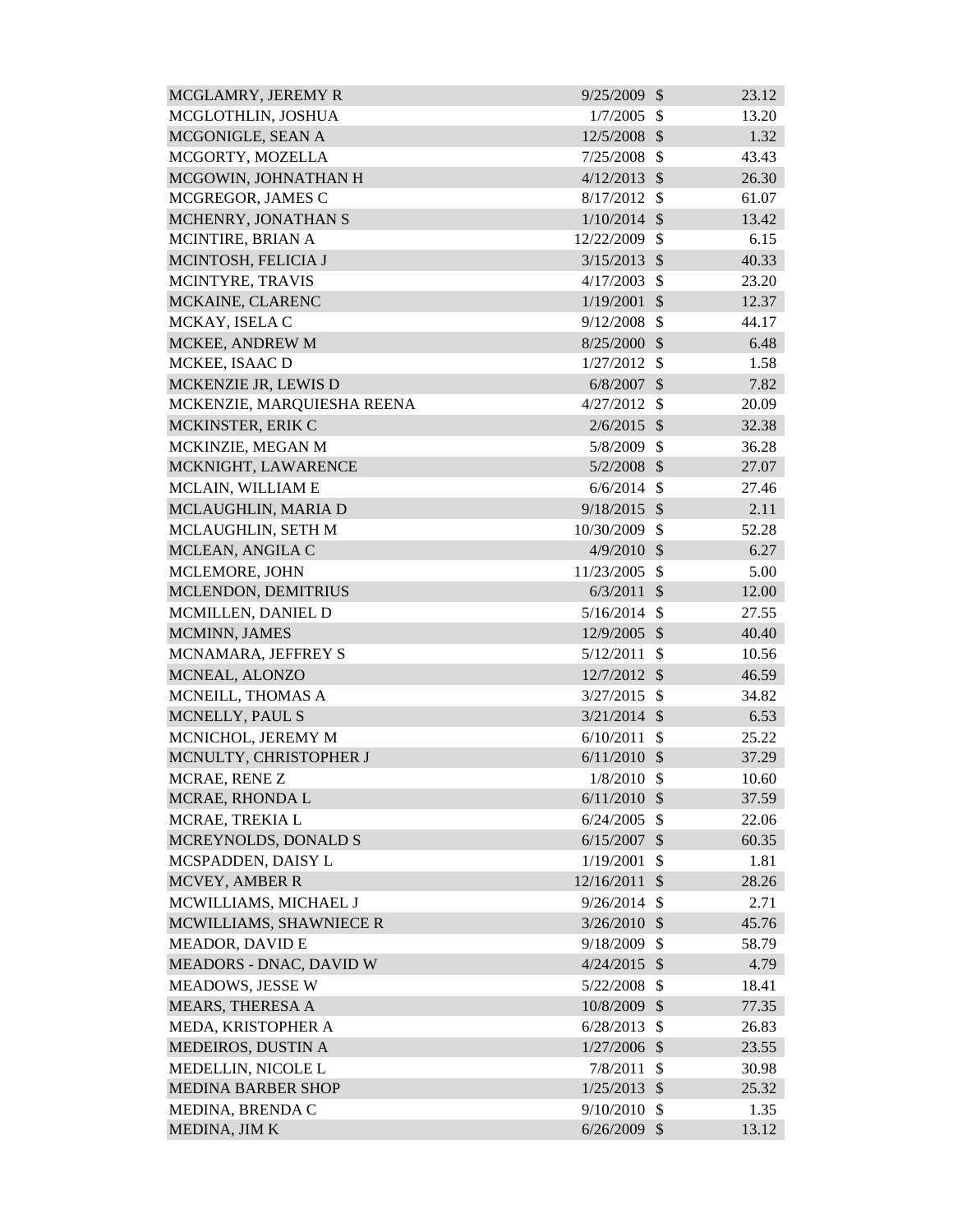| MEDINA, JOSE A                 | 7/9/2010       | $\mathcal{S}$           | 20.19 |
|--------------------------------|----------------|-------------------------|-------|
| MEDINA, NATHANIEL I            | 9/27/2013      | $\mathcal{S}$           | 47.83 |
| MEGERDOOMIAN, ERIC             | 1/20/2006      | $\mathcal{S}$           | 25.27 |
| MEINDL, KARIN R                | 8/7/2009       | $\mathcal{S}$           | 41.79 |
| MEJIA, HERMES A                | 7/25/2014      | $\mathcal{S}$           | 18.26 |
| MELENDEZ JR, DAVID             | 1/23/2009      | $\mathcal{S}$           | 8.66  |
| MELENDEZ, CARLOS               | 1/11/2002      | $\mathcal{S}$           | 6.18  |
| <b>MELTON JR, ELBERT</b>       | 5/29/2009      | $\mathcal{S}$           | 11.64 |
| MELTON, LEON A                 | 9/21/2012      | $\mathbb{S}$            | 21.07 |
| <b>MENDEZ, CESAR S</b>         | 3/14/2014      | $\mathcal{S}$           | 29.30 |
| MENDEZ, SYHISHA R              | 12/13/2013     | $\mathcal{S}$           | 64.35 |
| MENDEZ, TERENCIO A             | 4/24/2015      | $\mathcal{S}$           | 48.81 |
| MENDIETA, JOHANA A             | 9/28/2007      | \$                      | 7.71  |
| MENDOZA JR, TALMAGE A          | 5/2/2008       | $\mathcal{S}$           | 11.40 |
| MENDOZA, CORNNIE               | 11/14/2003     | $\mathcal{S}$           | 10.41 |
| MENDOZA, JOSHUA A              | 12/22/2009     | $\mathcal{S}$           | 63.48 |
| MENDOZA, LAURA                 | 1/11/2002      | $\mathcal{S}$           | 5.78  |
| MENDOZA, MONROE T              | 7/11/2003      | $\mathcal{S}$           | 1.77  |
| MENDOZA, PAULINO               | 5/3/2013       | $\mathcal{S}$           | 18.92 |
| MENDOZA, WALKIRIS J            | 7/13/2012      | $\mathcal{S}$           | 52.15 |
| MENDOZA, WALMARO O             | 2/4/2011       | \$                      | 3.13  |
| MENSCH, CHARLCIE               | 6/11/2010      | $\mathcal{S}$           | 8.25  |
| MENTORE, JERMAINE W            | 10/12/2007     | \$                      | 16.92 |
| MERCER, CATHY JO               | 12/14/2007     | $\mathcal{S}$           | 12.38 |
| MERCER, MICHAEL R              | 12/14/2007     | \$                      | 15.55 |
| MERCHANT, CYNTHIA L            | 7/24/2009      | $\mathcal{S}$           | 45.94 |
| MERCILLOTT, ALEXANDER J        | 6/12/2009      | $\mathcal{S}$           | 28.96 |
| MERRITT, MONICA                | 8/6/2004       | $\mathcal{S}$           | 1.48  |
| MERRITT, SAMANTHA X            | 7/6/2015       | $\mathcal{S}$           | 42.78 |
| <b>MESMER, CURTIS R</b>        | 1/30/2009      | $\mathcal{S}$           | 16.07 |
| MESSICK, DENISE G              | $4/16/2010$ \$ |                         | 6.02  |
| METCALF, BRYAN J               | 5/3/2002       | $\sqrt[6]{\frac{1}{2}}$ | 5.00  |
| METCALFE, WILLIAM              | 2/3/2012       | \$                      | 62.80 |
| <b>METLER JR, JAMES P</b>      | 11/3/2006 \$   |                         | 48.32 |
| METROPLEX HOSPITAL             | $7/21/2006$ \$ |                         | 51.77 |
| METZ, JOSPEH M                 | 2/27/2009 \$   |                         | 48.17 |
| MEWES, DWIGHT O                | 4/3/2009       | $\mathbb{S}$            | 11.66 |
| MEYERS, SHASTA C               | 8/18/2008 \$   |                         | 29.37 |
| MEZA, JOE E                    | 7/23/2010      | $\mathcal{S}$           | 36.18 |
| <b>MICAH GOODRICH</b>          | $7/17/2015$ \$ |                         | 25.00 |
| MIDDLEBROOK, RANDOLPH L        | 10/29/2010     | $\mathcal{S}$           | 14.84 |
| MIDDLETON JR, KEITH L          | $2/6/2004$ \$  |                         | 36.42 |
| MIDDLETON, DANIELLE I          | $1/2/2015$ \$  |                         | 40.58 |
| MIDWEST GANG INVESTIGATOR'S AS | 5/14/2004      | $\mathcal{S}$           | 40.00 |
| MIKELL, CHRISTOPHER E          | 5/28/2010      | $\mathcal{S}$           | 19.66 |
| MIKELL, KACIE L                | 12/3/2010      | $\mathcal{S}$           | 18.37 |
| MILBURN, RAYMOND W             | 7/20/2005      | $\mathcal{S}$           | 6.24  |
| MILES, AUSTIN J                | 3/15/2013      | $\mathcal{S}$           | 45.33 |
| MILES, ERIC R                  | 5/29/2015      | $\mathcal{S}$           | 3.43  |
| MILES, JOHNNY C                | 3/12/2010      | $\mathcal{S}$           | 31.73 |
| MILES, JUSTIN W                | 1/25/2013      | $\mathbb{S}$            | 52.10 |
|                                |                |                         |       |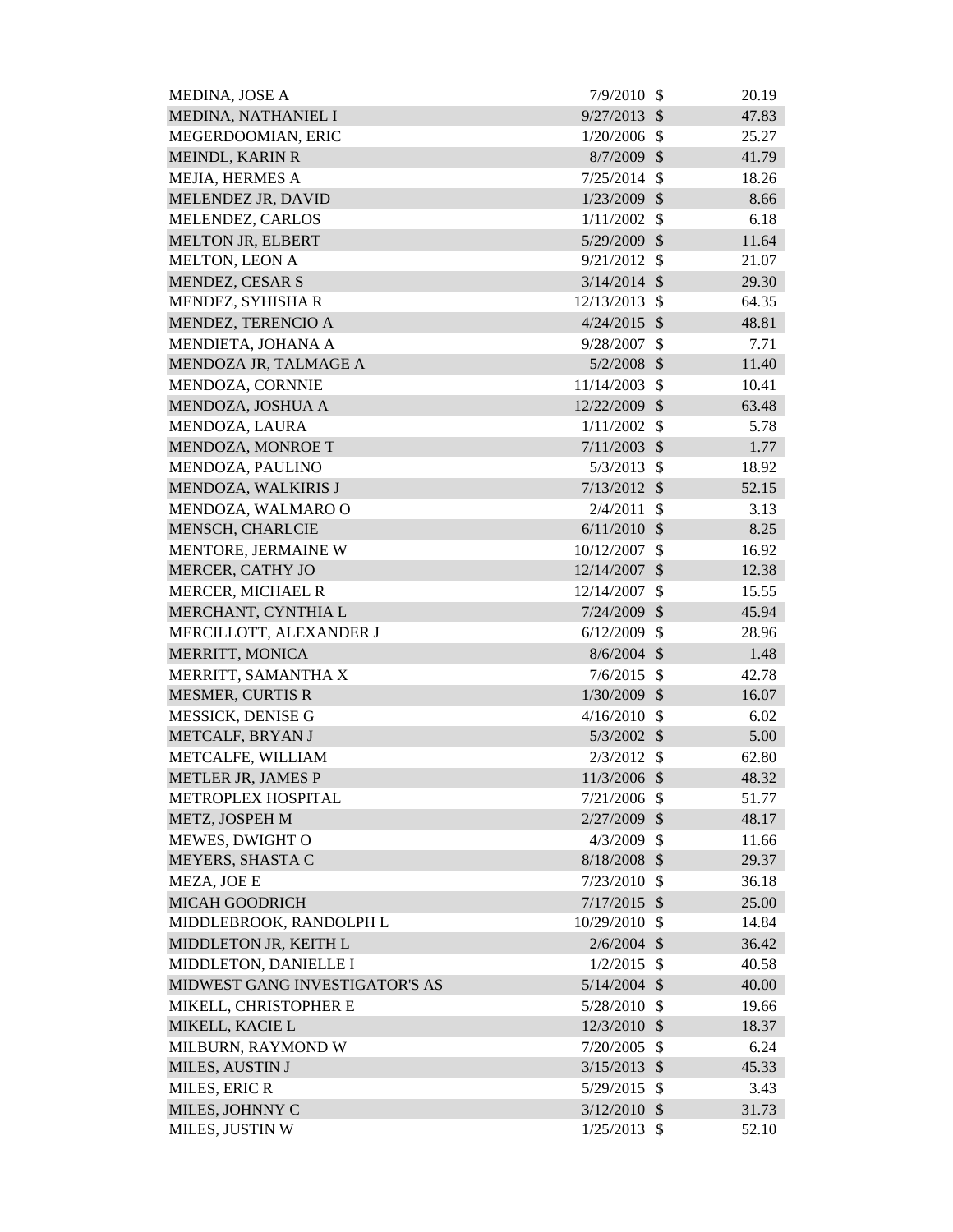| MILL, MAY L                   | 4/20/2000      | $\mathcal{S}$           | 4.83  |
|-------------------------------|----------------|-------------------------|-------|
| MILLER, DANIEL J              | 5/14/2008      | $\mathcal{S}$           | 10.00 |
| MILLER, DAVID                 | 2/4/2011       | $\mathcal{S}$           | 1.35  |
| MILLER, EMILY J               | 8/22/2014      | $\mathcal{S}$           | 49.37 |
| MILLER, ERIC S                | 5/29/2015      | $\mathcal{S}$           | 50.95 |
| MILLER, GRANT A               | 2/17/2012      | $\mathcal{S}$           | 90.00 |
| MILLER, GRANT A               | 12/13/2013     | $\mathcal{S}$           | 18.26 |
| MILLER, JAMES M               | 1/9/2015       | $\mathcal{S}$           | 2.12  |
| MILLER, JARED E               | 2/19/2010      | $\mathcal{S}$           | 17.72 |
| MILLER, KRISTINA              | 6/10/2011      | $\mathcal{S}$           | 33.84 |
| MILLER, LOTTIE J              | 10/29/2010     | $\mathcal{S}$           | 10.75 |
| MILLER, MATHEAU M             | 10/4/2012      | \$                      | 21.24 |
| MILLER, MICHELLE E            | 9/25/2009      | $\mathcal{S}$           | 49.56 |
| MILLER, MONICA                | 12/1/2006      | $\mathcal{S}$           | 15.09 |
| MILLER, PAULA                 | $5/16/2008$ \$ |                         | 32.00 |
| MILLER, RENEE                 | 3/26/2010      | \$                      | 1.05  |
| MILLER, RENINA C              | 7/13/2007      | $\mathcal{S}$           | 17.88 |
| MILLER, RHONDA E              | 5/31/2013      | $\mathcal{S}$           | 10.00 |
| MILLER, RYAN D                | 1/20/2006      | $\mathcal{S}$           | 37.95 |
| MILLER, SAMUEL A              | 8/17/2012      | $\mathcal{S}$           | 21.94 |
| MILLER, SCOTT E               | 8/28/2009      | $\mathcal{S}$           | 3.94  |
| MILLER, SHERI R               | 11/10/2005     | $\mathcal{S}$           | 10.00 |
| MILLER, SHERRY L              | 2/20/2009      | $\mathcal{S}$           | 3.36  |
| MILLING, SAMI K               | 2/26/2010      | $\mathcal{S}$           | 30.30 |
| MILLIONAIRES DESINGER CLOTHES | 3/25/2011      | $\mathcal{S}$           | 27.22 |
| MILLOY, MICHAEL T             | 3/8/2013       | $\mathcal{S}$           | 1.63  |
| MILLS, ALPHONSO               | 7/24/2015      | $\mathcal{S}$           | 1.63  |
| MILLS, JONATHAN J             | 7/13/2007      | $\mathcal{S}$           | 22.61 |
| MILLS, KEDRICK D              | 12/10/2004 \$  |                         | 6.99  |
| MILLSAP, JOSEPH D             | $4/4/2014$ \$  |                         | 21.51 |
| MILNER, REHNEA M              | $5/25/2012$ \$ |                         | 7.00  |
| MIMS, TONJA T                 | 5/9/2008       | $\mathcal{S}$           | 48.60 |
| MINOR, KARRIEM A              | $4/17/2014$ \$ |                         | 19.82 |
| MINTER, EMILY A               | 9/18/2009      | $\mathcal{S}$           | 31.44 |
| MIRAFUENTEZ, RUVI C           | 11/21/2007     | \$                      | 16.19 |
| MIRAMONTES, LAURA P           | 11/8/2013      | $\mathcal{S}$           | 37.66 |
| MIRANDA, GEORGE               | 10/6/2006      | $\mathcal{S}$           | 30.00 |
| MIRELES, ALEJANDRO            | 6/10/2011      | $\mathbb{S}$            | 39.21 |
| MITCHELL, CHRISTOPHER         | 1/11/2013      | $\mathcal{S}$           | 50.00 |
| MITCHELL, DAMIAN              | 4/3/2005       | \$                      | 10.00 |
| MITCHELL, EMILY M             | 6/13/2014      | $\mathcal{S}$           | 3.63  |
| MITCHELL, ERIK W              | 9/27/2013      | $\mathcal{S}$           | 1.69  |
| MITCHELL, REINA D             | 9/23/2011      | $\mathcal{S}$           | 47.58 |
| MITCHELL, RODNEY L            | 5/7/2010       | $\mathcal{S}$           | 28.38 |
| MITCHELL, RODNEY WAYNE JR     | 8/28/2008      | $\sqrt[6]{\frac{1}{2}}$ | 63.00 |
| MITCHELL, STEVEN              | 1/19/2001      | $\mathcal{S}$           | 18.60 |
| MITCHELL, UVELLA L            | 3/19/2004      | $\mathcal{S}$           | 14.03 |
| MITTS, MATTHEW M              | 10/18/2013     | \$                      | 5.18  |
| MIZELLE, JOHN P               | 8/8/2003       | $\mathcal{S}$           | 15.44 |
| MOBLEY, CANDACE L             | 6/14/2013      | $\mathcal{S}$           | 3.68  |
| MOBLEY, JEFFREY L             | 12/31/2009     | $\mathcal{S}$           | 1.07  |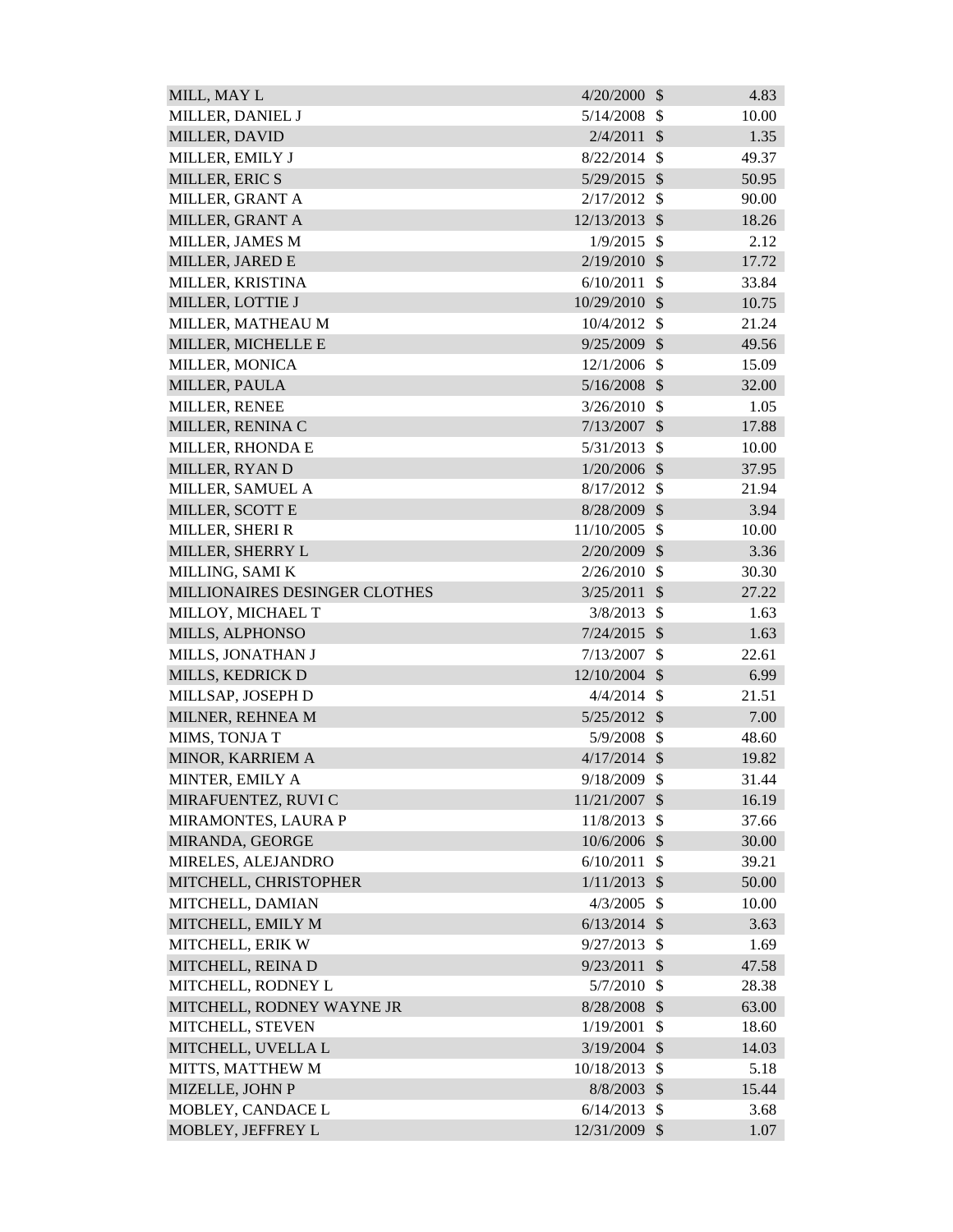| MODEST, DERRICK D         | 3/20/2009      | $\mathcal{S}$ | 70.29 |
|---------------------------|----------------|---------------|-------|
| <b>MOED, MONICA Y</b>     | 12/13/2013     | $\mathcal{S}$ | 40.76 |
| MOFFATT, MEGAN M          | 3/18/2011      | $\mathcal{S}$ | 32.84 |
| MOFFATT, MEGAN M          | 11/30/2012     | $\mathcal{S}$ | 62.40 |
| MOHR, CHRISTOPHER D       | 8/24/2007      | \$            | 1.96  |
| MOHS, SEAN D              | 10/2/2009      | $\mathcal{S}$ | 48.43 |
| MOLINA, ANTHONY D         | 7/15/2004      | $\mathcal{S}$ | 5.00  |
| MOLINA, MARIA D           | 3/30/2007      | $\mathcal{S}$ | 34.95 |
| MOLL, CHRISTOPHER A       | 3/25/2011      | $\mathcal{S}$ | 41.41 |
| MOMBER, JAMIE L           | 3/27/2009      | $\mathcal{S}$ | 1.71  |
| MONDELL, MARVIN M         | 6/10/2011      | $\mathcal{S}$ | 1.55  |
| MONEREAU, GILBERT A       | 9/28/2005      | $\mathcal{S}$ | 12.34 |
| MONK JR, WILLIAM R        | 7/6/2015       | $\mathcal{S}$ | 52.91 |
| MONROE, BEVERLY J         | 11/3/2006      | $\mathcal{S}$ | 6.89  |
| MONROE, BRADLEY           | 4/7/2000       | $\mathcal{S}$ | 1.32  |
| MONTANEZ, JESSENIA D      | 12/7/2012      | $\mathcal{S}$ | 38.23 |
| MONTANEZ, LAURA           | 6/1/2012       | $\mathcal{S}$ | 1.54  |
| MONTEMAYOR, BARBARA A     | 12/1/2006      | $\mathcal{S}$ | 15.98 |
| MONTENEGRO JR, JUVENAL    | 5/29/2009      | $\mathcal{S}$ | 33.20 |
| MONTEVERDE, STEPHEN J     | 7/31/2009      | $\mathcal{S}$ | 58.95 |
| MONTFORT, WILLIAM J       | 9/19/2008      | \$            | 63.20 |
| MONTFORT, WILLIAM J       | 7/23/2010      | $\mathcal{S}$ | 5.40  |
| MONTGOMERY, LORI D        | 7/19/2013      | $\mathcal{S}$ | 8.27  |
| MONTGOMERY, MICHELLE N    | $1/20/2012$ \$ |               | 43.92 |
| MONTGOMERY, TITUS M       | 2/2/2007       | \$            | 8.01  |
| MONTROY, STACEY M         | 9/16/2005      | $\mathcal{S}$ | 21.78 |
| MOON, CARMALITA D         | 5/7/2010       | $\mathcal{S}$ | 10.34 |
| MOORE - DNAC, EMMETT V    | 2/22/2013      | $\mathcal{S}$ | 2.69  |
| <b>MOORE, BEATE H</b>     | 4/15/2011      | $\mathcal{S}$ | 9.19  |
| MOORE, ERIC J             | $8/23/2013$ \$ |               | 16.60 |
| MOORE, GEOFFREY AND STACY | 5/18/2007 \$   |               | 32.81 |
| MOORE, GRADY L            | 6/26/2015      | $\mathcal{S}$ | 4.12  |
| MOORE, JERRY A            | 9/20/2002      | $\mathbb{S}$  | 3.29  |
| MOORE, LAQUINTA K         | 8/7/2015       | $\mathcal{S}$ | 21.26 |
| MOORE, LOREN M            | 2/4/2011       | $\mathcal{S}$ | 11.89 |
| <b>MOORE, MARCUS D</b>    | 11/19/2010     | $\mathcal{S}$ | 3.83  |
| MOORE, RENESSA M          | 9/5/2008       | $\mathcal{S}$ | 20.55 |
| MOORE, STEPHEN M          | $10/4/2012$ \$ |               | 20.00 |
| MOORER, DANIEL JAY        | 2/20/2009      | $\mathcal{S}$ | 29.65 |
| <b>MORALES, ARELID</b>    | 1/17/2014      | $\mathcal{S}$ | 26.26 |
| MORALES, ARNULFO          | 7/18/2014      | $\mathcal{S}$ | 32.62 |
| MORALES, CESAR A          | 10/7/2011      | $\mathcal{S}$ | 66.59 |
| MORALES, CINDY C          | 6/26/2015      | $\mathcal{S}$ | 1.93  |
| MORALES, DAMON L          | 2/19/2010      | \$            | 14.03 |
| MORALES, JAHN C           | 1/25/2013      | \$            | 43.43 |
| MORALES, KELLI D          | 1/27/2006      | $\mathcal{S}$ | 3.39  |
| MORALES, RANDAL S         | 12/13/2013     | $\mathcal{S}$ | 12.75 |
| MORELAND, EBONI B         | 2/6/2015       | $\mathcal{S}$ | 12.94 |
| MORENO, ANGLINA P         | 1/29/2010      | $\mathcal{S}$ | 36.02 |
| MORENO, APRIL L           | 11/12/2010     | $\mathcal{S}$ | 1.74  |
| MORENO, ESPERANZA         | 4/25/2014      | $\mathbb{S}$  | 1.71  |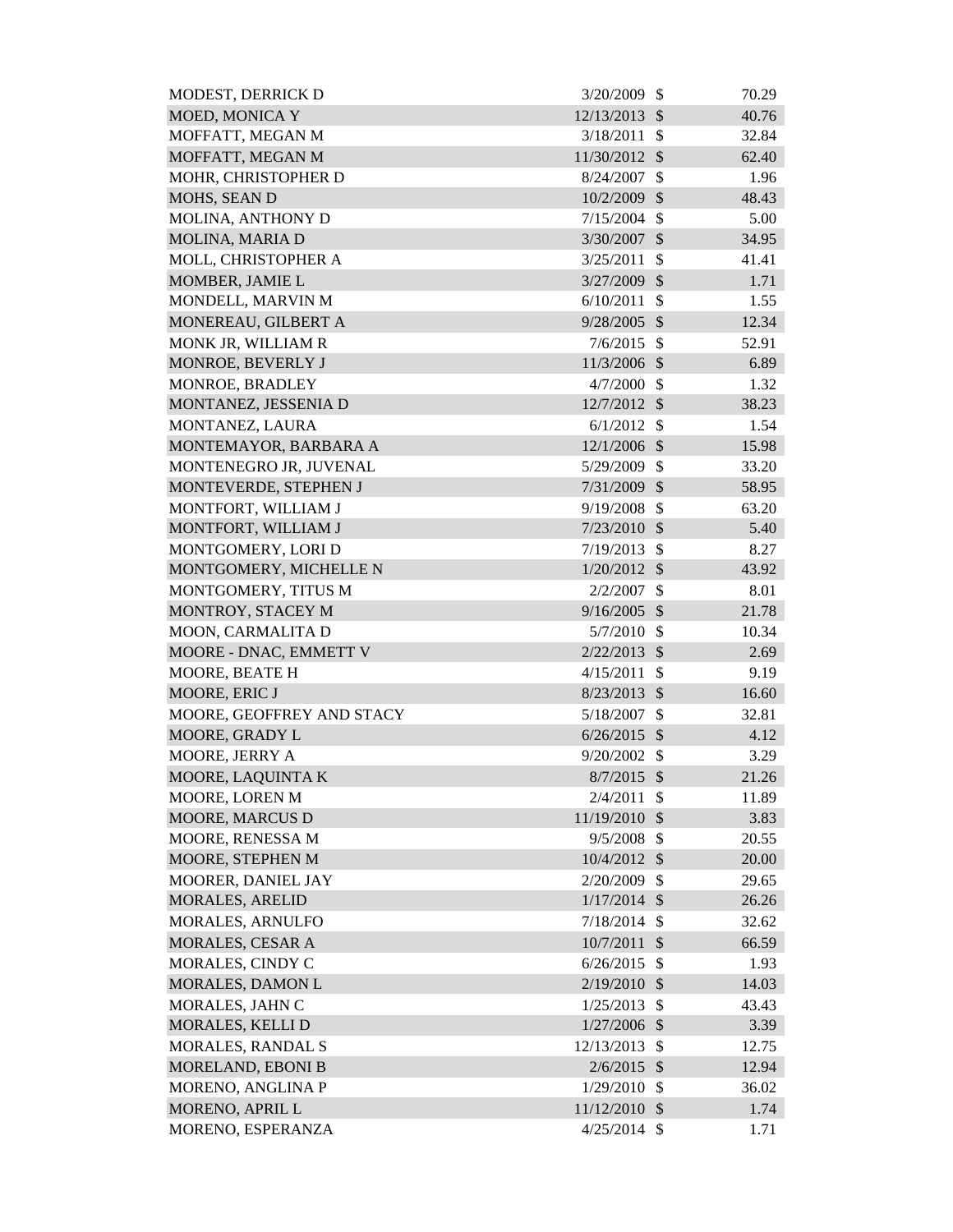| MORENO, JOHN A                 | 10/1/2008      | $\mathcal{S}$           | 7.85  |
|--------------------------------|----------------|-------------------------|-------|
| MORGAN, ASHTEN D               | 8/9/2013       | $\mathcal{S}$           | 16.26 |
| MORGAN, JUSTIN J               | $7/18/2014$ \$ |                         | 42.17 |
| MORGAN, MELISSA A              | 7/23/2010      | $\mathcal{S}$           | 15.75 |
| MORGAN, MONTY A                | 5/18/2001      | $\mathcal{S}$           | 9.12  |
| MORGENEIER, MELISSA ALICE      | 4/16/2010      | $\mathcal{S}$           | 46.69 |
| MORRELL, KAREN L               | 3/3/2006       | $\mathcal{S}$           | 3.46  |
| MORRIS SR, MD, RODNEY K        | 8/24/2001      | \$                      | 28.40 |
| MORRIS, ELIZEBETH              | $6/25/2004$ \$ |                         | 40.00 |
| MORRIS, JONATHAN L             | 3/14/2014      | $\mathcal{S}$           | 27.85 |
| MORRIS, KENNETH                | 6/15/2007      | $\mathcal{S}$           | 10.89 |
| <b>MORRIS, LAUREN M</b>        | 5/8/2015       | $\mathcal{S}$           | 35.24 |
| MORRIS, PHILLIP W              | 9/23/2011      | $\mathcal{S}$           | 4.94  |
| MORRIS, SARAH L                | 8/6/2004       | $\mathcal{S}$           | 4.35  |
| MORRIS, THOMAS M               | 9/21/2012      | $\mathcal{S}$           | 10.76 |
| MORRISON, BENJAMIN A           | 12/12/2014     | $\mathcal{S}$           | 48.23 |
| MORRISON, EMILY J              | 1/17/2014      | $\mathcal{S}$           | 18.26 |
| <b>MORRISON, LEE D</b>         | 8/17/2007      | $\mathcal{S}$           | 32.18 |
| MORROW III, JAMES ROY          | 6/12/2009      | $\mathcal{S}$           | 21.01 |
| MORROW, JOSEPH M               | 9/16/2011      | \$                      | 12.07 |
| MORSE, ROBYN E                 | 8/14/2015      | $\mathcal{S}$           | 8.83  |
| MOSCHETTIERI, RICHARD ALLEN    | 1/6/2012       | $\mathcal{S}$           | 5.86  |
| MOSELEY, JOHN                  | 11/15/2002 \$  |                         | 33.01 |
| MOSLEY JR, JAMES               | 2/13/2015      | $\mathcal{S}$           | 9.60  |
| MOSLEY, KENDRA J               | 7/18/2014      | $\mathcal{S}$           | 45.85 |
| MOSLEY, KERRI L                | 10/18/2013     | $\mathcal{S}$           | 4.92  |
| MOSLEY, MALCOM ERIC            | 8/9/2013       | $\mathcal{S}$           | 25.61 |
| MOSLEY, MICHAEL L              | 7/8/2005       | $\mathcal{S}$           | 6.76  |
| MOSLEY, STEVEN R               | 7/30/2010      | $\mathcal{S}$           | 28.09 |
| MOSLEY, WILLIAM B              | 4/29/2011      | $\mathcal{S}$           | 57.67 |
| MOSS, CHONG Y                  | 4/24/2015      | $\sqrt[6]{\frac{1}{2}}$ | 24.95 |
| MOUILLESSEAUX, D               | 8/24/2001      | \$                      | 5.00  |
| MOULTON, ASHANTI M             | $1/8/2010$ \$  |                         | 41.13 |
| <b>MOUTON, BARRY R</b>         | 3/28/2014      | $\mathcal{S}$           | 1.44  |
| MOVESERV RELOCATION INC        | 8/8/2003       | $\mathcal{S}$           | 31.11 |
| MOXLEY, THADIOUS W             | 9/2/2004       | $\mathcal{S}$           | 89.60 |
| MOYE, SHANNON C                | 8/5/2011       | $\mathcal{S}$           | 14.90 |
| MOYER, ANDREA L                | 6/13/2003      | $\mathcal{S}$           | 17.45 |
| MR ROOTER PLUMBING             | 5/21/1999      | $\mathcal{S}$           | 97.75 |
| MUECK, MATTHEW D               | 2/23/2007      | \$                      | 31.81 |
| MUHAMMED, EUNICE J             | 1/23/2009      | $\mathcal{S}$           | 61.09 |
| MULHOLLAND, SAUL A             | 5/21/2010      | $\mathcal{S}$           | 21.27 |
| <b>MULLINS, HEATHER</b>        | $8/10/2012$ \$ |                         | 35.00 |
| MULLINS, STEVEN S              | 4/17/2003      | $\mathcal{S}$           | 29.54 |
| MUNCHIES SNACK SHACK/BMY FAMIL | 7/2/2009       | $\mathcal{S}$           | 12.32 |
| MUNCY, DANIEL                  | 11/8/2007      | $\mathcal{S}$           | 13.55 |
| MUNFORD, TIMOTHY O BRIAN       | 4/12/2013      | $\mathcal{S}$           | 6.15  |
| MUNIZ, DIDEY                   | 5/3/2013       | $\mathcal{S}$           | 9.07  |
| MUNIZICH, JOSEPH S             | 3/20/2009      | $\mathcal{S}$           | 25.43 |
| MUNLEY, KIMBERLY D             | 3/11/2011      | $\mathcal{S}$           | 27.51 |
| <b>MUNNS, RICHARD</b>          | $6/9/2006$ \$  |                         | 30.45 |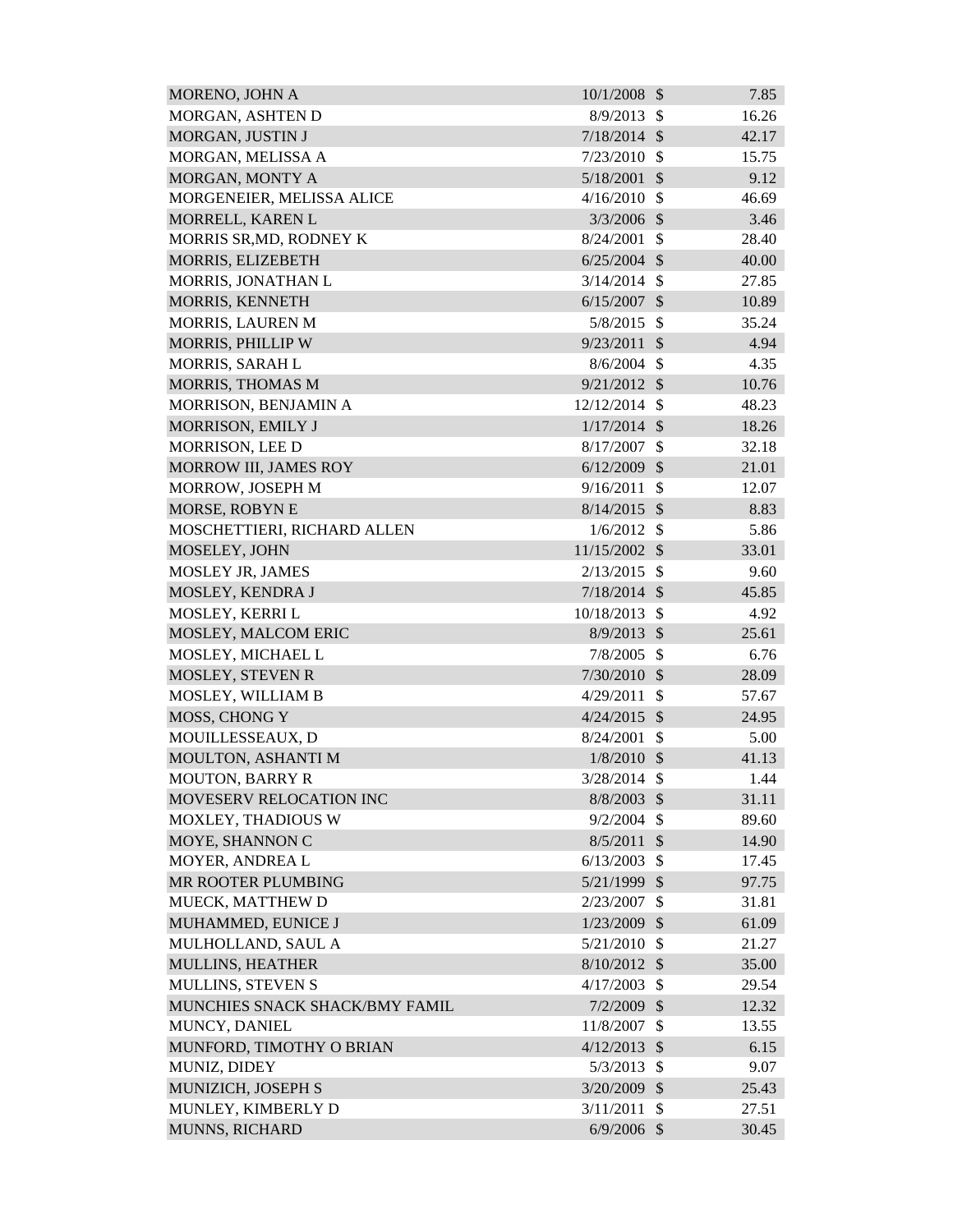| MUNOZ, EULOGIO          | 5/29/2009       | \$                         | 22.01 |
|-------------------------|-----------------|----------------------------|-------|
| MUNOZ, JEAN C           | 4/4/2014        | $\mathcal{S}$              | 13.59 |
| MUNOZ, MARYAH           | 4/3/2009        | $\mathcal{S}$              | 9.00  |
| MUNOZ, PENNY L          | $5/7/2010$ \$   |                            | 32.83 |
| MUNOZ, RICARDO          | 6/16/2000       | $\mathcal{S}$              | 1.50  |
| MUNROE, RYAN P          | 12/30/2005      | $\mathcal{S}$              | 1.32  |
| MURGIA, DAWN C          | 10/29/2010      | $\mathcal{S}$              | 7.55  |
| MURILLO, NADIA L        | 6/30/2000       | $\boldsymbol{\mathsf{S}}$  | 5.57  |
| MURPHY, JAMES K         | 5/18/2012       | $\mathcal{S}$              | 50.00 |
| MURPHY, TREMAYNE J      | 6/29/2007       | $\mathcal{S}$              | 1.19  |
| MURPHY, TREVOR L        | 6/10/2004       | $\mathcal{S}$              | 18.05 |
| MURRAY, ALLISON M       | 4/17/2003       | $\mathcal{S}$              | 18.35 |
| MURRAY, AUDREY M        | 9/14/2012       | $\mathcal{S}$              | 24.32 |
| MURRAY, DANIEL W        | 12/14/2007      | $\mathcal{S}$              | 12.04 |
| MURRAY, DAVID M         | 4/16/2010       | $\mathcal{S}$              | 5.53  |
| MURRAY, GEORGE A        | 4/20/2012       | $\mathcal{S}$              | 14.07 |
| MURRAY, JARED L         | 6/15/2001       | \$                         | 3.21  |
| MURRAY, JARED L         | $12/12/2014$ \$ |                            | 36.41 |
| MURRAY, KATHERINE M     | 8/1/2008        | $\mathcal{S}$              | 27.61 |
| MUSIC, SEANNA M         | 12/30/2010      | $\mathcal{S}$              | 46.61 |
| MUSSE, ADAM ABDI        | 8/3/2012        | $\mathcal{S}$              | 36.65 |
| MYER, JEREMY M          | $9/24/2010$ \$  |                            | 63.64 |
| <b>MYERS, GEORGE W</b>  | 3/2/2012        | $\mathcal{S}$              | 79.70 |
| <b>MYERS, HENRY L</b>   | $8/1/2014$ \$   |                            | 2.00  |
| MYERS, JEREMY A         | 1/2/2015        | $\mathcal{S}$              | 52.60 |
| MYERS, JOSHUA A         | 12/30/2010      | $\sqrt{3}$                 | 10.83 |
| <b>MYERS, MARQUES L</b> | 2/15/2013       | $\mathcal{S}$              | 3.78  |
| MYRICK, JERMAINE        | 8/13/2010       | $\mathcal{S}$              | 19.88 |
| MYSZKA, NICOLAS         | 6/16/2006       | $\mathcal{S}$              | 36.00 |
| <b>NAE'S CAFE</b>       | 11/5/2009       | $\mathcal{S}$              | 30.28 |
| NAGLE, ADAM C           | 1/23/2009 \$    |                            | 9.31  |
| NAIL, JEREMY V          | 7/19/2013       | $\boldsymbol{\mathcal{S}}$ | 8.78  |
| NAIME, ADIB B           | 9/25/2009 \$    |                            | 18.09 |
| NANCE, CARLTON B.       | 12/27/2001      | $\mathcal{S}$              | 23.75 |
| NAPIER-DNAC, DIONICIO A | $3/30/2012$ \$  |                            | 31.61 |
| NARBAEV, KAMOLIDDIN Z   | 1/11/2013       | $\boldsymbol{\mathsf{S}}$  | 37.82 |
| NARVAEZ, CECILIA        | 9/16/2005       | \$                         | 3.57  |
| NARVAEZ, NAYBI M        | $8/20/2004$ \$  |                            | 5.72  |
| NASH, AMY LEE           | 9/25/2015       | $\mathcal{S}$              | 7.19  |
| <b>NASH, BRANDON D</b>  | 7/13/2012       | $\mathcal{S}$              | 30.98 |
| NASH, FREDERICK & KELYN | 6/27/2008       | $\mathcal{S}$              | 6.39  |
| NATALE, ELIZABET        | 9/6/2002        | <b>S</b>                   | 28.49 |
| <b>NATHAN MCCOWN</b>    | 6/26/2015       | $\mathcal{S}$              | 20.00 |
| NATIVIDAD, ANTHONY      | 4/17/2003       | $\mathcal{S}$              | 24.00 |
| NAUTA, WAYNE P          | 12/7/2012       | $\mathcal{S}$              | 47.69 |
| NAVARRETE, ADRIANA      | 9/7/2001        | $\mathcal{S}$              | 2.18  |
| NAVARRO, DANIEL         | 12/15/2006      | $\boldsymbol{\mathsf{S}}$  | 38.10 |
| NAVE, ALEXANDER         | $7/3/2008$ \$   |                            | 39.87 |
| NDUGAUBU, OLISA B       | 7/13/2012       | $\mathcal{S}$              | 23.22 |
| NEAL, ALINA D           | $1/29/2010$ \$  |                            | 1.93  |
| NEDDO, MILIKA J         | $6/2/2006$ \$   |                            | 3.13  |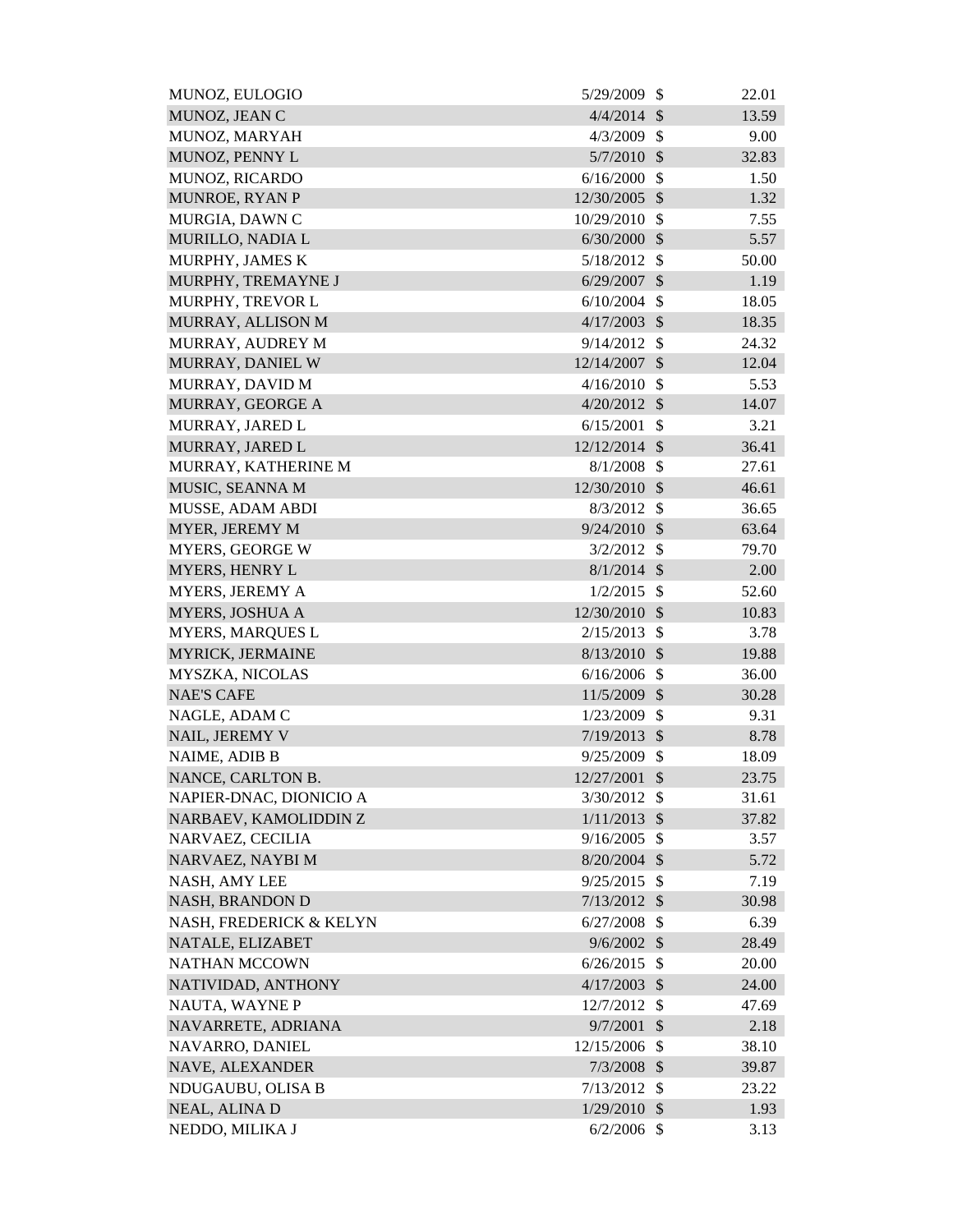| NEEF, RICK A               | 6/26/2015      | $\mathcal{S}$ | 44.98 |
|----------------------------|----------------|---------------|-------|
| NEIGHBORS, JAMES R         | 11/1/2013      | $\mathcal{S}$ | 2.00  |
| NELSON, CARLTON L          | 2/8/2013       | $\mathcal{S}$ | 16.01 |
| NELSON, CHRISTINA D        | 6/27/2003      | \$            | 26.62 |
| NELSON, ERIK C             | 1/11/2013      | $\mathcal{S}$ | 30.40 |
| NELSON, GEORGE             | 2/14/2014      | $\mathcal{S}$ | 60.00 |
| NELSON, JACKIE L           | 3/18/2005      | $\mathcal{S}$ | 17.91 |
| NELSON, JEANETTA R         | 6/13/2014      | $\mathcal{S}$ | 7.00  |
| NELSON, LOIS MARIE         | $7/2/2009$ \$  |               | 56.98 |
| NELSON, RHONDA E           | 3/18/2011      | \$            | 19.54 |
| NESBIT, ANTONELLE          | 12/6/2013      | $\mathcal{S}$ | 92.50 |
| NESSLEIN, JUSTIN M         | 1/20/2012      | $\mathcal{S}$ | 37.62 |
| NESTER, TRAVIS J           | 1/3/2014       | $\mathcal{S}$ | 7.09  |
| NESTOR, OMAR ALI           | 8/20/2010      | $\mathcal{S}$ | 35.72 |
| NETSCHKE, JENNIFER R       | 6/25/2010      | $\mathcal{S}$ | 1.07  |
| NEUENDORF GREENE, CARY ANN | 5/12/2006      | $\mathcal{S}$ | 14.00 |
| NEVALASCA, VENUS A         | 6/19/2007      | $\mathcal{S}$ | 4.09  |
| NEW VISION C F M           | 8/28/2015      | $\mathcal{S}$ | 9.54  |
| NEW, KITTY                 | $8/6/2004$ \$  |               | 3.82  |
| NEW, SARA N                | 5/22/2008      | $\mathcal{S}$ | 42.08 |
| NEWBOLD, JB J              | 3/7/2003       | $\mathcal{S}$ | 11.24 |
| NEWBY, ANDREA              | 7/28/2006      | $\mathcal{S}$ | 40.95 |
| NEWBY, WILLIAM T           | 4/6/2001       | $\mathcal{S}$ | 5.00  |
| NEWKIRK, JOHN A            | 9/23/2011      | \$            | 55.25 |
| NEWLAND, DAVID J           | 7/8/2005       | $\mathcal{S}$ | 41.57 |
| NEWMAN, JOHN E.            | 5/14/2004      | $\mathcal{S}$ | 15.00 |
| NEWMAN, SAMANTHA L         | 9/12/2008      | $\mathcal{S}$ | 35.43 |
| NEWMAN, SHANTINA A         | 4/27/2012      | $\mathcal{S}$ | 66.44 |
| NEWSOM, MEGAN A            | 6/1/2007       | $\mathcal{S}$ | 7.14  |
| NEWSOME, EUGENE L          | 6/6/2008       | $\mathcal{S}$ | 54.07 |
| NEWTON, JESSICA            | $7/11/2003$ \$ |               | 5.00  |
| NGIRALULK, JENILLEE U      | 10/24/2014     | $\mathcal{S}$ | 36.58 |
| NGUYEN, HUONG THI          | 11/14/2003     | $\mathcal{S}$ | 13.99 |
| NGUYEN, JOHNNY             | 4/16/2010      | $\mathcal{S}$ | 12.46 |
| NGUYEN, NGHIA V            | 7/6/2015       | $\mathcal{S}$ | 47.14 |
| NGUYEN, THUCUC T           | 6/26/2015      | \$            | 5.18  |
| NICHOLS, KEVIN M           | 8/7/2015       | $\mathcal{S}$ | 33.75 |
| NICHOLS, SHERRON           | 11/14/2003     | $\mathcal{S}$ | 1.08  |
| NICHOLS, SUSAN I           | 7/1/2010       | $\mathcal{S}$ | 16.17 |
| NICHOLS, SUSAN I           | 7/16/2010      | \$            | 39.77 |
| NICHOLSON, TIA F           | 12/9/2011      | $\mathcal{S}$ | 29.67 |
| NICKERSON, HELEN           | 6/25/2010      | $\mathcal{S}$ | 8.10  |
| NICKLES, BREANN L          | 9/10/2010      | $\mathcal{S}$ | 1.07  |
| NICOSON, CHRISTOPHER D     | 9/26/2008      | \$            | 6.44  |
| NIED, HEATHER L            | 2/27/2009      | \$            | 3.60  |
| NIETO, JAVIER C            | 11/30/2012     | $\mathcal{S}$ | 45.55 |
| NIEVES, JOSE E             | 12/12/2014     | $\mathcal{S}$ | 17.07 |
| NIEVES, JOSEPH D           | 6/23/2006      | $\mathcal{S}$ | 26.07 |
| NILES, CHANTAL S           | 4/8/2008       | $\mathcal{S}$ | 5.73  |
| NILSEN, IDA A              | 9/28/2005      | $\mathcal{S}$ | 16.94 |
| NISSAY, RAVIBOL            | $9/21/2012$ \$ |               | 57.32 |
|                            |                |               |       |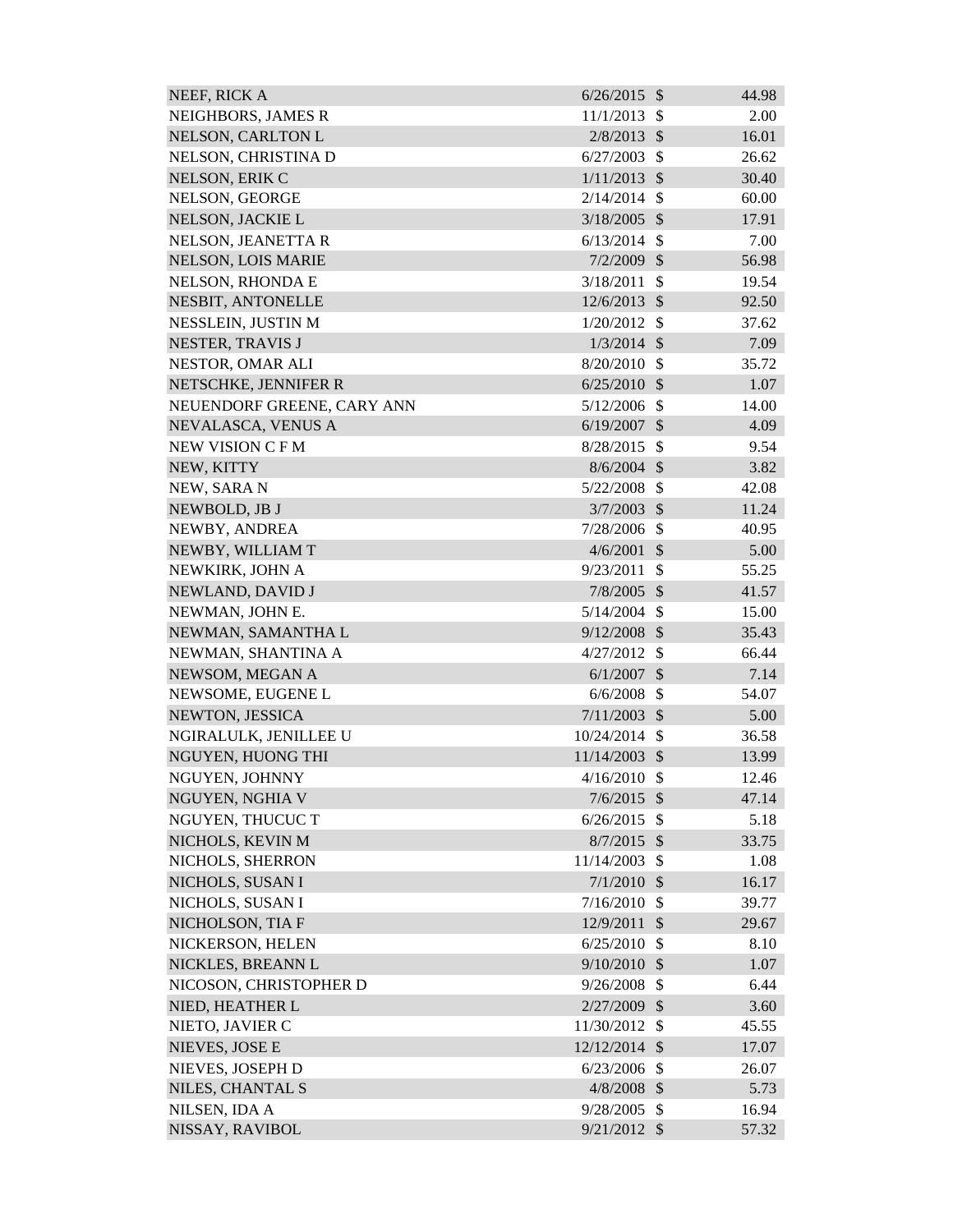| NISSI AFRICAN HAIR BRAIDING  | 11/2/2012      | -S                      | 30.02 |
|------------------------------|----------------|-------------------------|-------|
| NITZEL, MATTHEW              | 11/2/2012      | $\mathcal{S}$           | 65.09 |
| NIX, JOHN PAUL               | 6/30/2011      | $\mathcal{S}$           | 37.93 |
| NJUGUNA, EUNICE W            | 6/25/2004      | $\mathcal{S}$           | 19.98 |
| NOBLE, DOMINIQUE D           | 2/27/2009      | $\mathcal{S}$           | 8.82  |
| NOE, FREDERICK W             | 10/26/2012     | $\mathcal{S}$           | 2.00  |
| NOEL, JOE                    | 6/11/2010      | $\mathcal{S}$           | 17.80 |
| NOEL, MARLENE                | 10/7/2010      | $\mathcal{S}$           | 24.50 |
| NOEL, VANESA C               | 8/1/2014       | $\mathcal{S}$           | 28.83 |
| <b>NOLAN, LAVERA V</b>       | 9/16/2005      | $\mathcal{S}$           | 1.22  |
| NOLASCO, NANCY M             | 4/4/2014       | $\mathcal{S}$           | 23.79 |
| <b>NOLEN, DERRICK E</b>      | 8/24/2001      | $\mathcal{S}$           | 20.52 |
| NORIEGA, DANIEL              | 2/18/2011      | $\mathcal{S}$           | 57.78 |
| NORMAN, DANA                 | 4/2/2004       | $\mathcal{S}$           | 25.00 |
| NORMAN, ERIC M               | 11/8/2007      | \$                      | 13.57 |
| NORMAN, GARRETT L            | 9/5/2003       | $\mathcal{S}$           | 3.81  |
| NORTHRUP, TROY N             | 11/14/2014     | $\mathcal{S}$           | 29.36 |
| NORVILLE, JAMES M            | 9/1/2005       | $\mathcal{S}$           | 19.41 |
| NORWOOD, RAYMOND             | 11/13/2009     | $\mathcal{S}$           | 20.13 |
| NOSE, JD                     | 8/24/2007      | $\mathcal{S}$           | 61.85 |
| NOVOTNY, TRENT A             | 2/20/2004      | $\mathcal{S}$           | 1.82  |
| NOWLIN, KIMBERLY             | 4/20/2000      | $\mathcal{S}$           | 5.27  |
| NSIRI, YASSER B              | 9/5/2014       | $\mathcal{S}$           | 9.04  |
| NUEMAN, JASON E              | $5/17/2002$ \$ |                         | 7.88  |
| NUNEZ, FELIX                 | 12/7/2007      | \$                      | 10.33 |
| NUNN, MICHAEL D              | 12/15/2006     | $\mathcal{S}$           | 55.16 |
| NURIEL, RAVEN L              | 12/9/2011      | $\mathcal{S}$           | 21.24 |
| <b>NUTRITION HUT</b>         | 9/5/2014       | $\mathcal{S}$           | 38.27 |
| NYEMASTER, DEANNA M          | 1/10/2014      | $\mathbb{S}$            | 1.36  |
| OATIS, MICHAEL D             | 6/24/2005      | $\mathcal{S}$           | 28.41 |
| OBERLE, JAMES D              | 8/28/2009 \$   |                         | 13.12 |
| OBIATUEGWU, THOMAS I         | 5/16/2014      | $\sqrt[6]{\frac{1}{2}}$ | 8.81  |
| OBREGON, GILBERT A           | 9/16/2005      | $\mathbb{S}$            | 21.47 |
| <b>OBRIEN, MANDIE</b>        | $1/28/2000$ \$ |                         | 7.18  |
| OBRINE, NICOLE L             | $7/13/2012$ \$ |                         | 3.09  |
| OBSTBAUM, BRIAN H            | 7/24/2009      | $\mathcal{S}$           | 14.68 |
| OCHS, TIFFANY A              | 3/19/2010      | $\mathcal{S}$           | 53.91 |
| OCKLEBERRY, TIFFANY D        | 9/27/2013      | $\mathcal{S}$           | 1.40  |
| O'CONNELL, NATHAN L          | 6/13/2003      | $\mathcal{S}$           | 1.84  |
| ODASIO CABAN, CHRISTOPHER P. | 9/21/2001      | $\mathcal{S}$           | 13.00 |
| <b>ODDSON, JACQUALYN R</b>   | 11/7/2014      | $\mathcal{S}$           | 24.06 |
| ODOM, MERL E                 | 9/13/2013      | $\mathcal{S}$           | 17.91 |
| O'DONNELL, CHRISTINA A       | 8/3/2012       | $\mathbb{S}$            | 44.05 |
| OFFICE, CHRISTOPHER L        | 12/29/2006     | $\mathcal{S}$           | 6.51  |
| OGDEN, DENA M                | 1/12/2001      | \$                      | 3.11  |
| OGLESBY, LAMETRICE J         | 3/31/2006      | $\mathcal{S}$           | 1.36  |
| OGONOWSKI, MICHA             | 4/20/2000      | $\mathcal{S}$           | 14.39 |
| OILLE, SAMANTHA L            | 9/30/2011      | $\mathcal{S}$           | 2.92  |
| OJO, OLANIYI S               | 10/23/2009     | \$                      | 66.60 |
| O'KEEFE, DONIELLE            | 3/20/2009      | $\sqrt$                 | 11.74 |
| OKETCH, SKEETER A            | 12/31/2009 \$  |                         | 3.23  |
|                              |                |                         |       |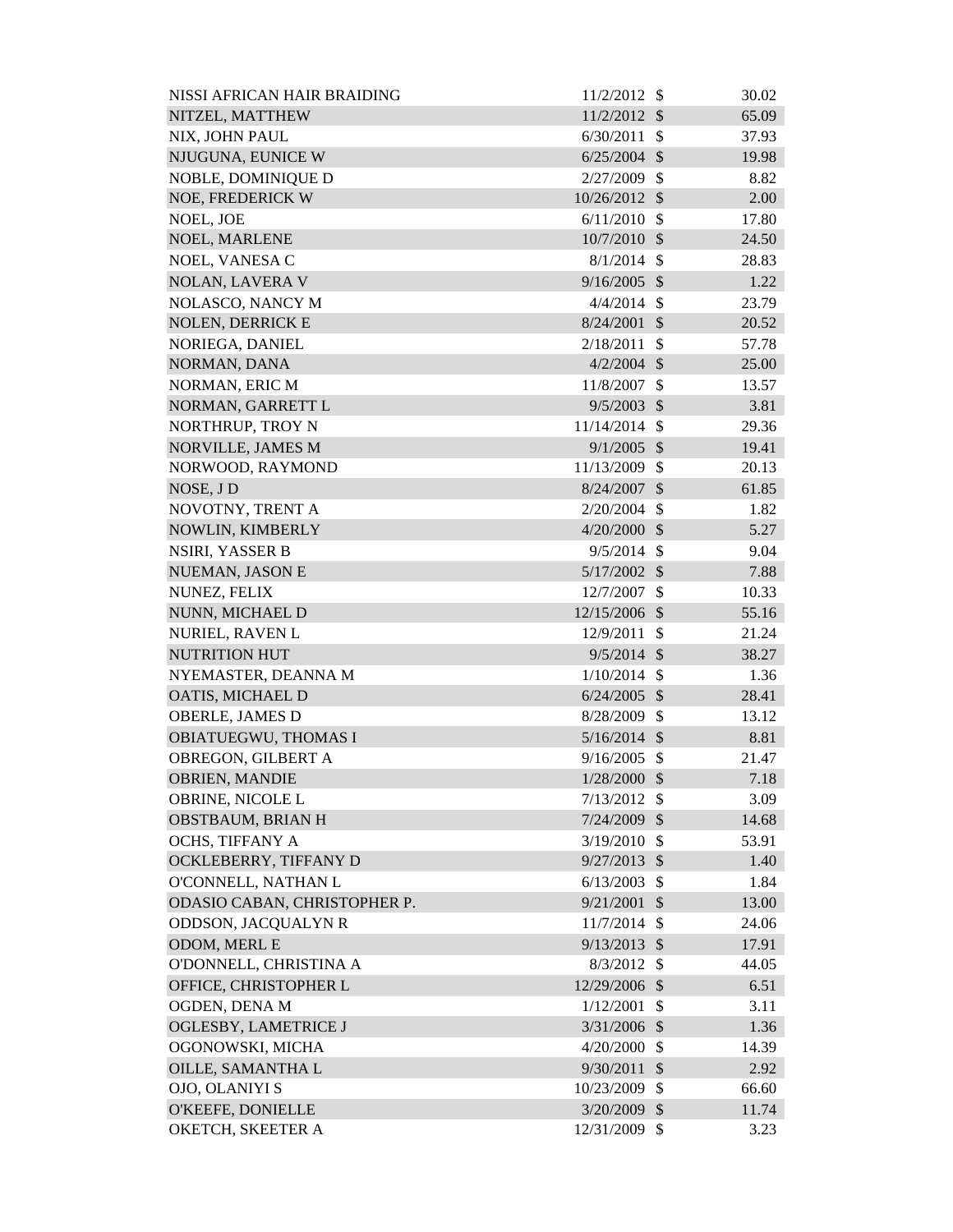| OKOYE, DOLLIE              | $6/25/2004$ \$ |               | 34.52 |
|----------------------------|----------------|---------------|-------|
| OLAIZOLA, DANIELLE         | 9/12/2008      | <sup>\$</sup> | 12.55 |
| OLD LINE PROPERTIES L C    | 8/20/2004      | $\mathcal{S}$ | 42.53 |
| O'LEARY, NGUHAN            | 7/11/2008      | $\mathcal{S}$ | 8.36  |
| OLEKSY, KRZYSZTOF          | 6/9/2006       | $\mathcal{S}$ | 30.33 |
| OLIGO, EDWIN S             | 6/29/2007      | $\mathcal{S}$ | 55.15 |
| OLINGER, MARTIN C          | 4/24/2015      | $\mathcal{S}$ | 9.50  |
| OLIVA, DANNY E             | 8/15/2014      | $\mathcal{S}$ | 39.66 |
| <b>OLIVER, DAVID S</b>     | 12/5/2008      | $\mathcal{S}$ | 14.03 |
| OLIVER, MASTIN W           | 1/16/2015      | $\mathbb{S}$  | 31.28 |
| OLIVER, WILLIAM LEVI       | 3/26/2010      | $\mathcal{S}$ | 5.10  |
| OLIVER, WILLIAM R          | 5/26/2005      | $\mathcal{S}$ | 5.84  |
| OLIVIER, TIFFANY B         | 4/12/2013      | $\mathcal{S}$ | 4.66  |
| OLSON, KEN                 | 5/19/2000      | $\mathcal{S}$ | 4.10  |
| <b>OLSON, LEANN E</b>      | $7/8/2005$ \$  |               | 52.02 |
| <b>OLSON, MICHELLE Y</b>   | 2/8/2002       | $\mathcal{S}$ | 1.71  |
| OLUKOTUN, HENRY A          | $6/26/2015$ \$ |               | 8.42  |
| OLVERA, RACHEL C           | 2/13/2015      | $\mathcal{S}$ | 3.45  |
| <b>OMALLEY, PATRICK</b>    | 10/6/2000      | $\mathcal{S}$ | 31.53 |
| ONEAL, GABRIEL D           | 2/2/2007       | \$            | 3.43  |
| O'NEIL, ZACHERY Q          | 3/18/2011      | $\mathcal{S}$ | 3.22  |
| <b>O'NEILL LUCAS A</b>     | 6/30/2006      | $\mathcal{S}$ | 39.05 |
| OQUENDO, YANITZIE          | 12/7/2007      | $\mathcal{S}$ | 13.55 |
| ORDAZ, MARIO A             | 9/6/2002       | $\mathcal{S}$ | 2.89  |
| ORDAZ, STEPHANIE MARIE     | 7/28/2006      | $\mathcal{S}$ | 50.00 |
| ORDWAY, JAY J              | 7/26/2013      | $\mathcal{S}$ | 6.92  |
| ORENDORF, DAVID A          | 7/27/2007      | $\mathcal{S}$ | 14.34 |
| <b>ORIENTAL CAFE #1</b>    | 11/25/2009     | $\mathcal{S}$ | 1.72  |
| ORION, MERISSA J           | 5/14/2010      | $\mathcal{S}$ | 31.07 |
| ORLOWSKI, LEAH M           | 1/6/2012       | \$            | 60.57 |
| ORONA, ALEJANDRO A         | $11/2/2012$ \$ |               | 64.74 |
| ORONA, JAVIER O            | 2/21/2008      | $\mathbb{S}$  | 17.53 |
| OROURKE, SHELBY A          | 12/13/2013     | $\mathcal{S}$ | 10.25 |
| OROZCO, JOSE G             | 6/24/2011      | $\mathcal{S}$ | 31.05 |
| ORR, DAVID                 | 9/22/2006      | $\mathcal{S}$ | 8.40  |
| ORSBORN, KELSEY A          | 3/30/2012      | $\mathcal{S}$ | 4.46  |
| ORTEGA, MARIA G            | 3/10/2000      | $\mathcal{S}$ | 3.22  |
| ORTEGA, MAXIMILI           | 11/15/2002     | $\mathcal{S}$ | 7.30  |
| ORTEGA, ROBERT F           | $5/11/2012$ \$ |               | 44.86 |
| ORTEGA, SALLY J            | 7/15/2004      | $\mathcal{S}$ | 12.38 |
| ORTIZ, GRACE               | $7/17/2009$ \$ |               | 11.60 |
| ORTIZ, LINDA M             | 6/26/2015      | $\mathcal{S}$ | 1.86  |
| ORTIZ, RODNEY R            | 8/7/2009 \$    |               | 14.12 |
| ORTMAN, DOMINIQUE R        | 10/10/2014     | $\mathcal{S}$ | 6.54  |
| ORVILUS, RICOT             | 12/27/2012     | $\mathcal{S}$ | 7.11  |
| <b>OSBERN, LEAH NICOLE</b> | 2/27/2015      | $\mathcal{S}$ | 50.00 |
| OSBORNE, LAREECE J         | 6/28/2013      | $\mathcal{S}$ | 10.04 |
| <b>OSEGUERA, BENITO</b>    | 10/6/2000      | \$            | 5.00  |
| OSTRANDER, PAUL D          | 3/21/2003      | $\mathcal{S}$ | 4.72  |
| OSWALT, KELLY D            | 12/21/2012     | $\mathbb{S}$  | 1.19  |
| OTERO, IAAN A              | 10/20/2000     | $\mathcal{S}$ | 6.89  |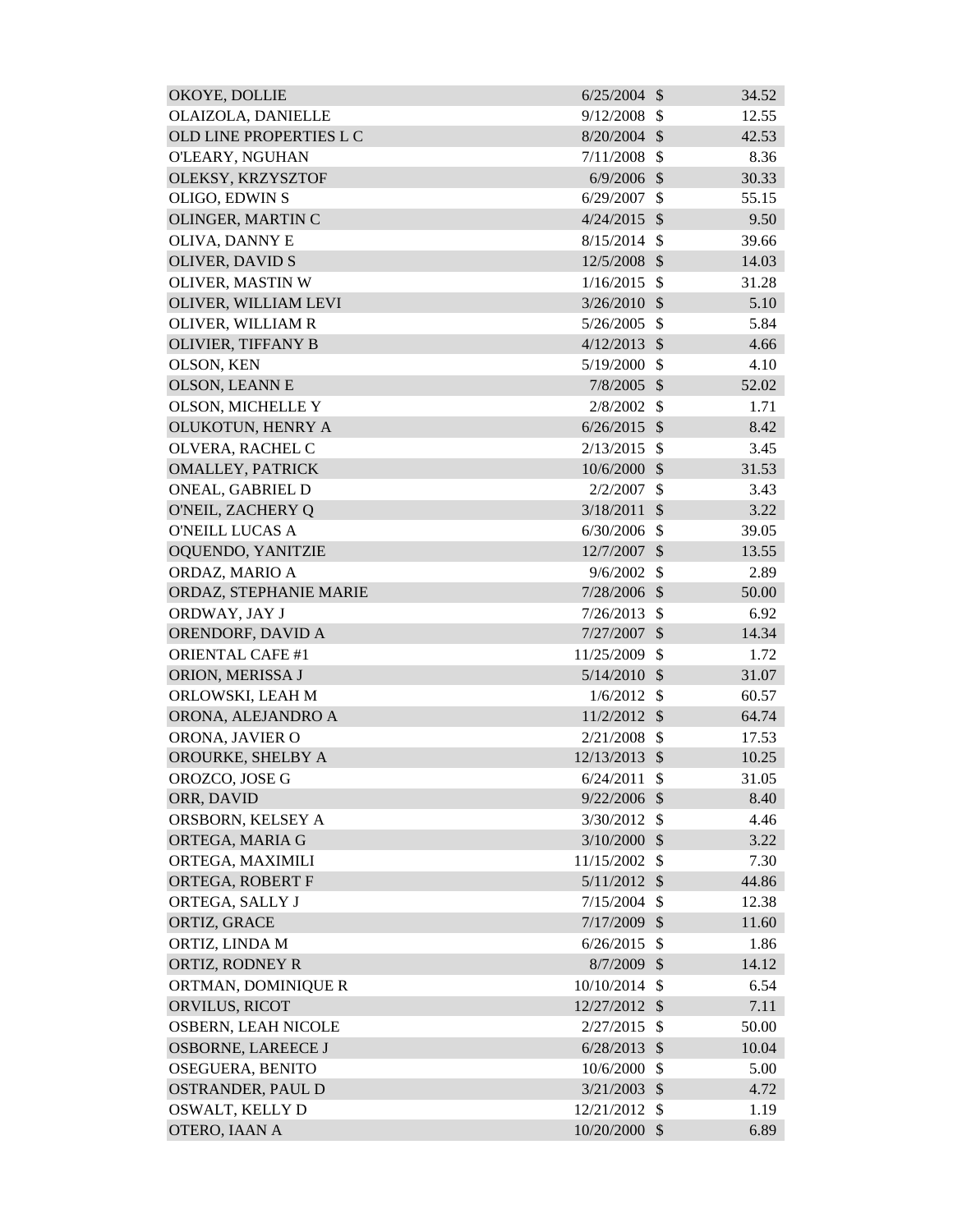| OTERO, JOSE A             | 1/3/2014       | - \$                      | 1.70  |
|---------------------------|----------------|---------------------------|-------|
| OTERO, LINDA              | 8/20/2004      | $\mathcal{S}$             | 1.35  |
| OTERO, LINDA              | $9/2/2004$ \$  |                           | 42.00 |
| OTOOLE, CHRISTOPHER Z     | 7/22/2011      | $\mathcal{S}$             | 10.58 |
| OTTEY, D'MARCUS           | 8/25/2000      | $\mathcal{S}$             | 1.22  |
| <b>OUTLAW, JANNET M</b>   | 6/26/2015      | $\mathcal{S}$             | 22.14 |
| <b>OVERBY, STEVEN RW</b>  | 3/23/2007      | $\mathcal{S}$             | 15.71 |
| OVERTON, DONALD           | 5/5/2000       | $\boldsymbol{\mathsf{S}}$ | 31.71 |
| OWEN, JESSICA L           | 6/26/2015      | $\mathcal{S}$             | 35.75 |
| <b>OWENS, CALROS L</b>    | 7/20/2012      | $\mathcal{S}$             | 24.51 |
| <b>OWENS, ELIZABETH S</b> | 6/30/2011      | $\mathcal{S}$             | 55.15 |
| <b>OWENS, IJENTRA</b>     | 3/11/2011      | $\mathcal{S}$             | 49.18 |
| <b>OWENS, LARRY J</b>     | 8/23/2013      | $\mathcal{S}$             | 2.63  |
| <b>OWENS, RICHARD P</b>   | 7/25/2008      | $\mathcal{S}$             | 66.34 |
| OWENS, VALENCIA LOUISE    | 12/12/2014     | $\mathcal{S}$             | 2.00  |
| OXENFORD, JULIA           | 4/17/2014      | $\mathcal{S}$             | 14.32 |
| OZUNA, ROSARIO            | 3/20/2009      | $\mathcal{S}$             | 5.42  |
| PABLO, MARK C             | 1/30/2015      | $\mathcal{S}$             | 9.08  |
| PACE, ROGER               | 1/6/2012       | $\mathcal{S}$             | 5.39  |
| PADILLA, OMAR A           | 2/20/2009      | $\mathcal{S}$             | 27.91 |
| PAE, JOHAN W              | 7/8/2005       | $\mathcal{S}$             | 12.76 |
| PAE, PANS                 | 12/13/2002 \$  |                           | 4.17  |
| PAGAN, JAVIER             | 3/23/2007      | $\mathcal{S}$             | 30.01 |
| PAGE, DENNIS              | 12/13/2013     | $\mathcal{S}$             | 15.63 |
| PAGE, STEVEN R            | 9/7/2012       | $\mathcal{S}$             | 6.40  |
| PAGEL, JOYCE L            | 3/27/2015      | $\sqrt{3}$                | 58.21 |
| PAHL, ERIC P              | 7/9/2010       | $\mathcal{S}$             | 22.10 |
| PALACIOS JR, SEVERO D     | 1/30/2009      | $\sqrt{3}$                | 29.69 |
| PALIK, EDISEN H           | 7/24/2015      | $\mathcal{S}$             | 11.50 |
| PALMA III, CARLO J        | 4/20/2007      | $\mathcal{S}$             | 22.24 |
| PALMATIER, JARRETT A J    | 9/25/2009 \$   |                           | 49.62 |
| PALMER, DEMIAN M.         | $3/5/2004$ \$  |                           | 5.00  |
| PALMER, SHERRY A          | 5/15/2009 \$   |                           | 2.93  |
| PALMORE, JESSICA          | $2/14/2014$ \$ |                           | 14.58 |
| PALO ALTO MIDDLE SCHOOL   | 4/17/2003      | $\mathcal{S}$             | 18.00 |
| PALONE, HEATHER L         | 10/24/2014     | $\mathcal{S}$             | 52.33 |
| PANCHOO, NICHELLE C       | 8/23/2013      | $\mathcal{S}$             | 3.41  |
| PANGELINAN, JONATHAN C    | 12/16/2005 \$  |                           | 2.61  |
| PANGELINAN, MASAYAJOY M   | 5/22/2008      | $\boldsymbol{\mathsf{S}}$ | 33.89 |
| PARAMOUNT INVESTIGATIONS  | 12/31/2009     | \$                        | 60.75 |
| PARCELS, NICHOLE (Szabo)  | 6/16/2000      | $\boldsymbol{\mathsf{S}}$ | 4.00  |
| PAREDES, JOSCAR           | 4/29/2011      | $\boldsymbol{\mathsf{S}}$ | 16.98 |
| PAREKH, ANISSA N          | 4/20/2000      | $\mathcal{S}$             | 25.51 |
| PARISI, MELISSA E         | 5/8/2015       | $\boldsymbol{\mathsf{S}}$ | 5.42  |
| PARK, JIYONG              | 2/4/2011       | $\mathcal{S}$             | 67.44 |
| PARK, MIN                 | 11/12/2010     | $\mathcal{S}$             | 37.28 |
| PARKER, AREK B            | 6/10/2011      | $\mathcal{S}$             | 39.67 |
| PARKER, CARLA G           | 3/28/2014      | $\mathcal{S}$             | 10.28 |
| PARKER, HAROLD D.         | 7/1/2010       | \$                        | 20.00 |
| PARKER, HAROLD D.         | 12/17/2010 \$  |                           | 25.00 |
| PARKER, RAMON L           | $3/8/2013$ \$  |                           | 32.42 |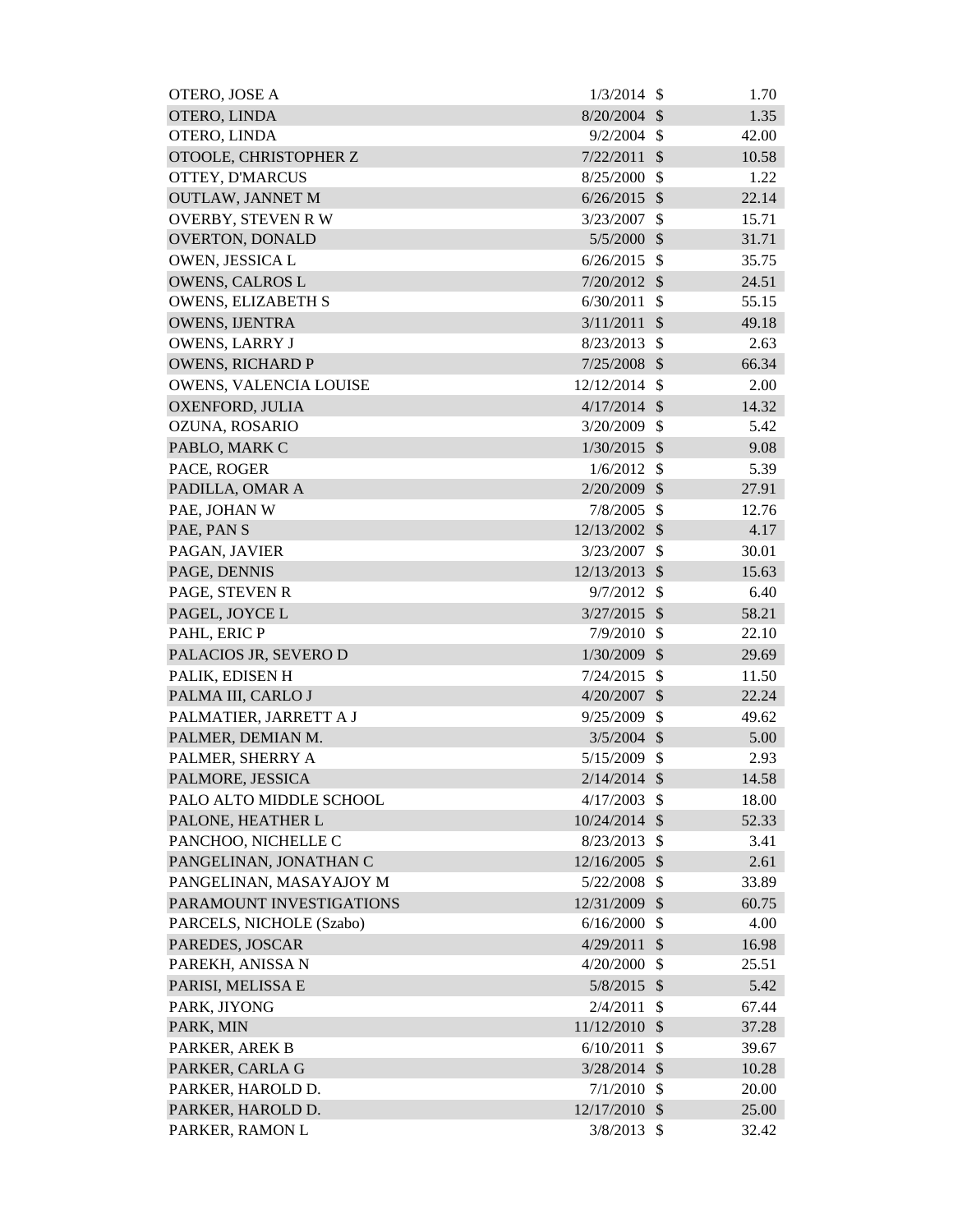| PARKER, TAMARI A        | 9/12/2008      | $\mathcal{S}$             | 20.11 |
|-------------------------|----------------|---------------------------|-------|
| PARKER, TRAVIS A        | 10/3/2014      | $\mathcal{S}$             | 5.40  |
| PARKER, TYEISHA L       | 9/1/2005       | $\mathcal{S}$             | 4.23  |
| PARKS, MELISSA I        | 6/25/2004      | $\mathcal{S}$             | 5.00  |
| PARKS, STEPHEN R        | 6/2/2000       | $\mathcal{S}$             | 3.05  |
| PARM, JAMES W           | 5/18/2001      | \$                        | 17.72 |
| PARMENTER, DONALD R     | 12/18/2008 \$  |                           | 6.18  |
| PARRISH, JACOB E        | 5/25/2012      | $\mathcal{S}$             | 12.75 |
| PARSONS, HEATHER ANN    | $7/11/2008$ \$ |                           | 5.07  |
| PARTEE, TREMAYNE K      | $6/6/2008$ \$  |                           | 22.70 |
| PARYANI, ALOK           | 12/12/2014 \$  |                           | 51.00 |
| PATENODE, DERRICK       | 4/4/2008       | $\mathcal{S}$             | 14.95 |
| PATRIOT GMC             | $8/8/2003$ \$  |                           | 1.70  |
| PATTERSON, GODWIN E     | 5/2/2008       | $\mathcal{S}$             | 2.50  |
| PATTERSON, JARED, FD    | $2/13/2015$ \$ |                           | 92.36 |
| PATTERSON, JESSICA D    | 12/27/2012     | $\mathcal{S}$             | 20.68 |
| PATTERSON, LISA A       | 11/25/2009     | $\mathcal{S}$             | 58.11 |
| PATTON, SPENCER A       | 9/25/2015      | - \$                      | 30.18 |
| PAUL, CLIFF D           | 3/23/2007      | $\mathcal{S}$             | 20.34 |
| PAUL, RACHEL A          | 9/21/2012      | $\mathcal{S}$             | 23.22 |
| PAUL, SHERITA AW        | 3/8/2013       | $\mathcal{S}$             | 27.05 |
| PAVLICH, MICHAEL S      | $7/26/2002$ \$ |                           | 5.42  |
| PAVLIK, HENRY           | $1/6/2006$ \$  |                           | 41.97 |
| PAVONE, ASHLEY N        | 1/2/2015       | $\mathcal{S}$             | 1.77  |
| PAYNE, MARVIN           | 5/3/2002       | $\mathcal{S}$             | 18.91 |
| PAYNES, CORDERO J       | 4/29/2011      | $\mathbb{S}$              | 29.90 |
| PAYTON-TAYLOR, TAMYRA S | 7/23/2010      | $\mathcal{S}$             | 13.05 |
| PEABODY, SHAUNNA M      | 7/13/2012      | \$                        | 1.80  |
| PEAIRSON III, JAMES P   | $8/7/2009$ \$  |                           | 3.29  |
| PEAKE, SHALONDA L       | 12/9/2005      | $\boldsymbol{\mathsf{S}}$ | 4.79  |
| PEARSON ANDRET          | 9/4/2009 \$    |                           | 35.09 |
| PEARSON, AMANDA         | 10/14/2005     | \$                        | 45.34 |
| PEARSON, JEFFREY        | 6/30/2000      | $\mathcal{S}$             | 5.50  |
| PEARSON, TOMMY          | 5/28/2010      | $\mathcal{S}$             | 23.31 |
| PEARSON, ZACHARIAH J    | 3/20/2009      | $\mathcal{S}$             | 19.62 |
| PEAVLER, JOHN L         | 7/31/2009      | \$                        | 3.64  |
| PECK II, WILLIAM J      | 3/19/2010      | $\mathcal{S}$             | 6.37  |
| PEDRO, CRYSTAL V        | 3/18/2011      | \$                        | 89.91 |
| PEED, HARRISON T        | 6/24/2011      | $\mathcal{S}$             | 9.72  |
| PEHRSON, TIMOTHY M      | 7/6/2015       | $\mathcal{S}$             | 19.72 |
| PEIL, MICHAEL JAMES     | 10/1/2010      | $\mathcal{S}$             | 1.61  |
| PEINE, MEGAN E          | 11/30/2012     | $\mathcal{S}$             | 18.02 |
| PELAYO, KEVIN R         | 6/30/2011      | $\mathcal{S}$             | 7.08  |
| PELLEGRINO, VINCENT     | 9/12/2008      | \$                        | 10.03 |
| PELLETIER, PATTI        | 12/22/2009     | \$                        | 3.93  |
| PELLICCIA, ERIC J       | 6/10/2011      | $\mathcal{S}$             | 9.73  |
| PEMBERTON, LE'QUAN J    | 5/22/2013      | $\mathcal{S}$             | 12.32 |
| PENA, GABRIEL A         | 6/25/2010      | $\mathcal{S}$             | 3.83  |
| PENDER, ROBBIE L        | 2/6/2015       | $\mathcal{S}$             | 2.05  |
| PENDLETON, DARRI        | 9/6/2002       | $\mathbb{S}$              | 14.72 |
| PENDLETON, KAMIESHA     | $7/13/2012$ \$ |                           | 7.94  |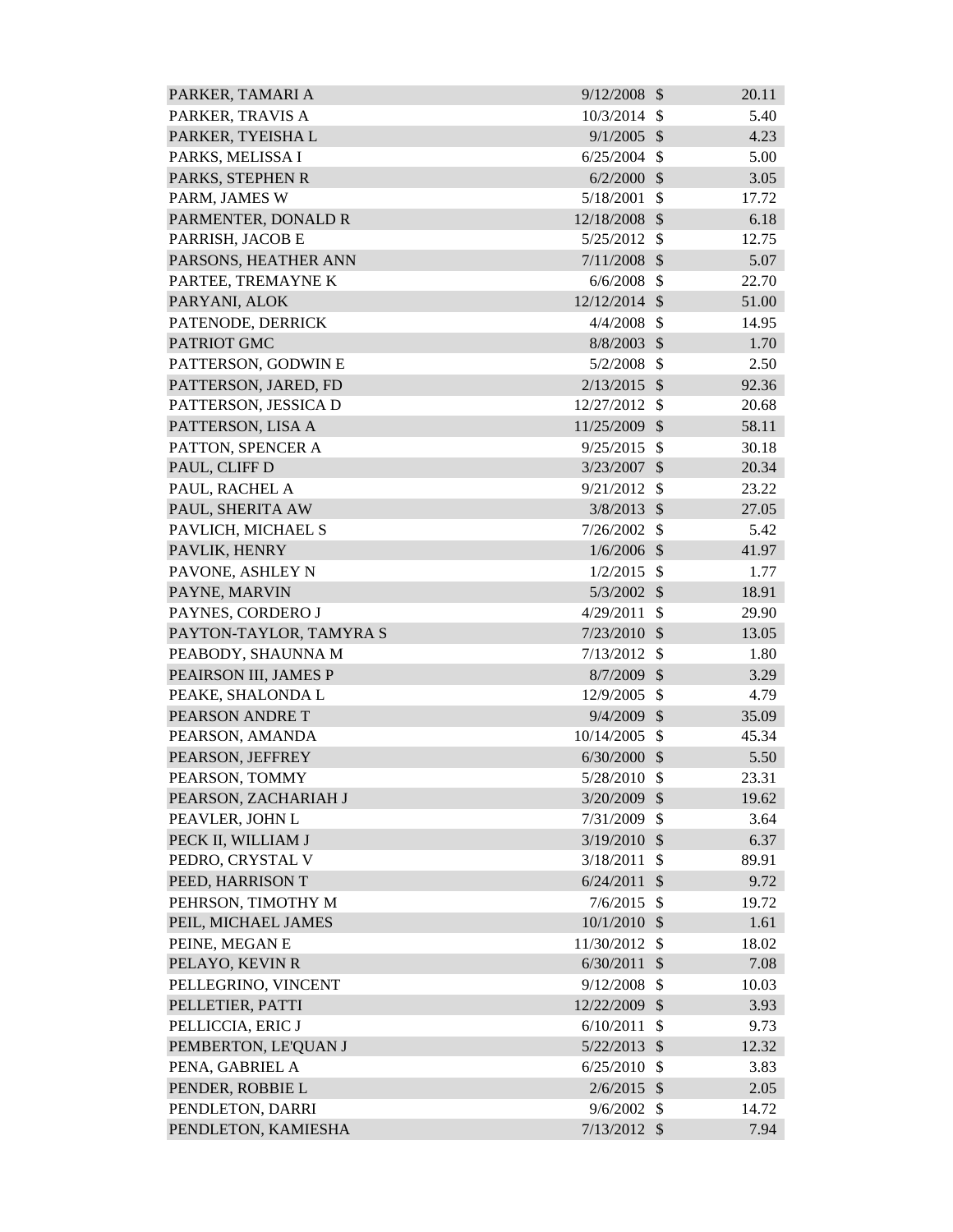| PENLAND-BROWN, SARAH L   | 4/17/2003      | - \$               | 12.66 |
|--------------------------|----------------|--------------------|-------|
| PENN, AYANNA B           | $5/9/2014$ \$  |                    | 12.51 |
| PENNINGTON, LATRINIA C   | $2/28/2014$ \$ |                    | 11.87 |
| PENTON, TRACE R          | 10/29/2004 \$  |                    | 82.34 |
| PEOPLES, DWAYNE ROBERT   | $3/5/2010$ \$  |                    | 11.18 |
| PERCY, JENNIFER R        | $5/14/2008$ \$ |                    | 25.71 |
| PEREZ, ANDRES            | 8/10/2007      | $\mathcal{S}$      | 9.72  |
| PEREZ, ANITA             | 5/30/2008 \$   |                    | 2.37  |
| PEREZ, ARTURO            | $1/9/2015$ \$  |                    | 6.80  |
| PEREZ, BEATRICE ESPERAZA | $8/8/2008$ \$  |                    | 20.00 |
| PEREZ, DANIEL            | 3/23/2001      | $\mathbf{\hat{S}}$ | 3.53  |
| PEREZ, DAVID E           | 10/31/2014 \$  |                    | 21.65 |
| PEREZ, FRANCISCO A       | $7/30/2010$ \$ |                    | 23.83 |
| PEREZ, HERIBERTO         | $8/15/2014$ \$ |                    | 14.30 |
| PEREZ, IVAN              | 5/8/2009 \$    |                    | 32.55 |
| PEREZ, JOSHUA B          | $9/29/2005$ \$ |                    | 15.61 |
| PEREZ, JUSTIN JOSEPH     | $6/7/2013$ \$  |                    | 27.94 |
| PEREZ, KATHIA            | $1/11/2008$ \$ |                    | 1.38  |
| PEREZ, MARCOS            | $2/6/2015$ \$  |                    | 7.65  |
| PEREZ, MARIA L           | 3/8/2002       | $\mathcal{S}$      | 14.01 |
| PEREZ, MARIO I           | 2/20/2009      | $\mathcal{S}$      | 2.08  |
| PEREZ, PAUL A            | $3/16/2012$ \$ |                    | 18.57 |
| PEREZ, PETER             | $8/20/2010$ \$ |                    | 14.00 |
| PEREZ, RALPH             | 1/28/2011      | $\sqrt{3}$         | 9.91  |
| PEREZ, RICHARD O         | 4/4/2014       | $\mathcal{S}$      | 36.65 |
| PERRILL, ROBERT P        | $9/6/2002$ \$  |                    | 4.01  |
| PERRY JR, DAVID W        | 1/30/2015      | $\mathcal{S}$      | 12.94 |
| PERRY JR, JOHN P         | 11/13/2004 \$  |                    | 46.55 |
| PERRY, AMANDA H          | 10/4/2002      | $\mathcal{S}$      | 4.42  |
| PERRY, ELISHAT           | $2/7/2003$ \$  |                    | 35.99 |
| PERRY, EMILY S           | $6/14/2013$ \$ |                    | 72.88 |
| PERRY, FRANCINE D        | $2/21/2008$ \$ |                    | 8.05  |
| PERRY, JOSHUA D          | 1/20/2006      | $\mathcal{S}$      | 15.65 |
| PERRY, MISTY D           | $2/6/2004$ \$  |                    | 1.09  |
| PERRYMAN, CYNTHI         | 5/18/2001      | \$                 | 13.57 |
| PERSTON, MARTINA M       | 12/31/2009     | \$                 | 9.78  |
| PESSINA, ALEJANDRO       | 11/7/2002      | -\$                | 25.65 |
| PESSINA, ALEJANDRO C     | $1/6/2006$ \$  |                    | 4.02  |
| PETERS, KAREN J          | 8/5/2011       | $\mathcal{S}$      | 15.53 |
| PETERS, ROSHANNE S       | $6/20/2008$ \$ |                    | 14.92 |
| PETERS, SAMANTHA J       | 5/31/2006      | \$                 | 18.01 |
| PETERSON, ELAINE         | 12/14/2012 \$  |                    | 48.00 |
| PETERSON, ROY            | 4/15/2005      | $\mathcal{S}$      | 3.56  |
| PETERSON, TREY K         | 10/24/2014 \$  |                    | 39.32 |
| PETERSON, TREY KEITH     | 6/30/2011      | \$                 | 41.41 |
| PETITHORY, HELEN D       | 2/27/2015      | $\mathcal{S}$      | 8.73  |
| PFENNINGER, JOSEPH M     | 1/11/2013      | $\mathcal{S}$      | 23.28 |
| PFORTSCH, JUSTIN B       | 8/27/2010      | $\mathcal{S}$      | 7.19  |
| PHAN, PHI T              | 10/10/2014     | $\mathcal{S}$      | 44.92 |
| PHILLIPS, DAVID K        | 7/13/2012      | $\mathcal{S}$      | 3.49  |
| PHILLIPS, DEXTER D       | 3/9/2001       | \$                 | 5.02  |
|                          |                |                    |       |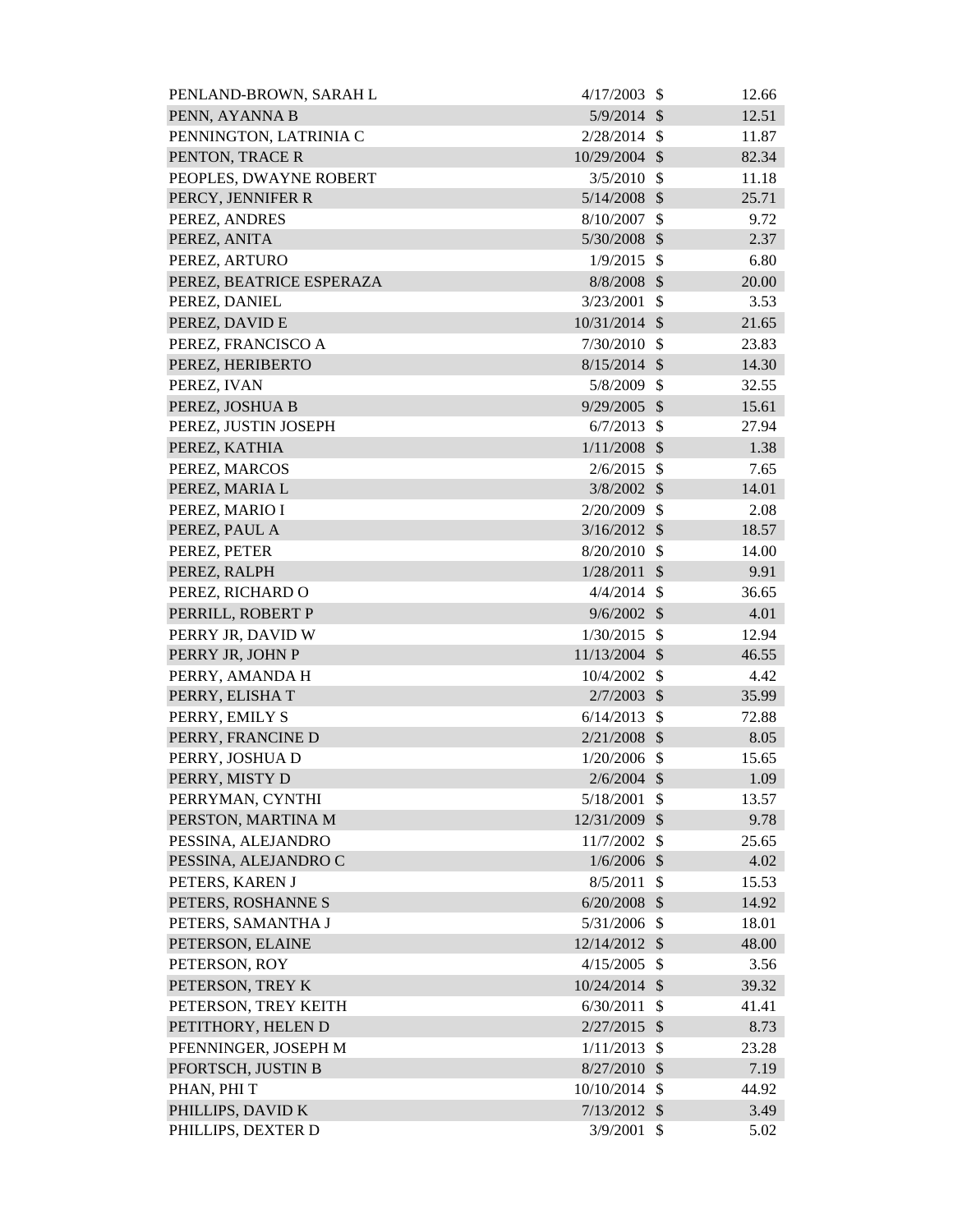| PHILLIPS, HEATHER D      | 9/28/2012      | $\mathcal{S}$             | 4.30  |
|--------------------------|----------------|---------------------------|-------|
| PHILLIPS, INDIA K        | 11/20/2009     | <sup>\$</sup>             | 15.37 |
| PHILLIPS, JASON C        | 9/12/2008      | $\mathcal{S}$             | 14.11 |
| PHILLIPS, JOANNE M       | 9/12/2014      | $\mathcal{S}$             | 9.06  |
| PHILLIPS, JOHN M         | 6/26/2015      | $\mathcal{S}$             | 9.20  |
| PHILLIPS, JOSHUA L       | 1/28/2011      | $\mathcal{S}$             | 10.17 |
| PHILLIPS, MARCO D        | 4/20/2007      | $\mathcal{S}$             | 1.69  |
| PHILLIPS, NADINE N       | 10/7/2010      | $\mathcal{S}$             | 5.89  |
| PHILLIPS, SHAUNTIE S     | 12/21/2012 \$  |                           | 31.14 |
| PHILPOTT, VANESSA S      | 7/20/2012      | $\mathcal{S}$             | 14.58 |
| PHOMSOPHIA, TRINITY C    | $5/21/2010$ \$ |                           | 30.00 |
| PICKENS, CHE L           | 10/1/2010      | $\mathcal{S}$             | 60.00 |
| PICKETT, MARGO L         | 12/2/2005      | $\mathcal{S}$             | 12.42 |
| PICO JR, EDUARDO         | 6/5/2009       | $\mathcal{S}$             | 5.52  |
| PIDCOCK, MARCEDES M      | $8/15/2014$ \$ |                           | 58.72 |
| PIERCE, DEVAN M          | 10/1/2010      | $\mathcal{S}$             | 34.72 |
| PIERCE, RACHEL L         | 10/2/2009      | $\mathcal{S}$             | 11.04 |
| PIERCE, TESSA J          | 9/25/2015      | $\mathcal{S}$             | 36.17 |
| PIERCZYNSKI, THOMAS F    | 1/28/2011      | $\mathcal{S}$             | 19.03 |
| PIERRE, ROSNY            | 8/3/2012       | -\$                       | 15.22 |
| PIERSON, CHRISTOPHER S   | $8/22/2014$ \$ |                           | 28.32 |
| PIETRANTUONE, DAVID L    | 12/10/2004     | $\mathcal{S}$             | 47.97 |
| PIETRAS, BRANDI N        | $3/28/2014$ \$ |                           | 13.30 |
| PILEGGI, CYNTHIA         | 5/18/2007      | \$                        | 5.66  |
| PILLEY, HAILEY L         | 11/1/2013      | $\mathcal{S}$             | 20.04 |
| PINA, ZENEYDA            | 5/21/2010      | $\mathcal{S}$             | 10.62 |
| PINATE, OMAR F           | 9/12/2008      | $\mathcal{S}$             | 18.76 |
| PINCIN, THOMAS S         | 3/15/2013      | $\mathcal{S}$             | 6.77  |
| PINEDA JR, TRANQUILINO   | 3/18/2011      | $\mathcal{S}$             | 17.25 |
| PINEDA, CHRISTIAN O      | 1/10/2014      | $\mathcal{S}$             | 38.49 |
| PINEDA, MANUEL           | $7/14/2000$ \$ |                           | 11.52 |
| PINEDA, PEDRO J          | 7/11/2008      | \$                        | 8.36  |
| PINEGAR, THEONA M        | 11/14/2003     | $\mathcal{S}$             | 20.77 |
| PINKERTON, BRANDI R      | 10/26/2007     | $\mathcal{S}$             | 3.08  |
| PINKETT JR, TYRONE A     | 7/24/2009      | $\mathcal{S}$             | 3.15  |
| PINKNEY, ELIJAH A        | 11/18/2011     | \$                        | 71.32 |
| PINKNEY, JUANITA J       | 2/22/2013      | $\sqrt[6]{\frac{1}{2}}$   | 4.82  |
| PINKSTON, MATTHEW R      | 3/22/2002      | $\mathcal{S}$             | 5.00  |
| PIPER, NATHANIEL A       | 6/26/2009      | $\mathcal{S}$             | 11.18 |
| PIPPIN, BRIAN F          | 2/20/2004      | $\boldsymbol{\mathsf{S}}$ | 30.00 |
| PITTMAN, JAVONNA R       | 2/5/2010       | $\mathcal{S}$             | 37.27 |
| PITTMAN, KEAUNDRA S      | 3/11/2011      | $\mathcal{S}$             | 5.59  |
| PITTMAN, LANEIKA D       | 7/22/2011      | $\mathcal{S}$             | 21.52 |
| PITTMAN, MARGARET E      | 11/19/2010     | $\mathcal{S}$             | 12.75 |
| PIZARRO, MARIA I         | 10/29/2004     | $\mathcal{S}$             | 5.50  |
| <b>PIZZA HUT</b>         | 2/26/1999      | $\boldsymbol{\mathsf{S}}$ | 67.06 |
| PLANK COMPANY            | 12/18/1998 \$  |                           | 60.00 |
| PLATER JR, DWIGHT W      | 4/6/2001       | $\mathcal{S}$             | 18.02 |
| PLOECKELMANN, MELINDIA C | 9/28/2005      | $\mathcal{S}$             | 34.30 |
| PLOWDEN, CORY J          | 2/18/2011      | $\mathcal{S}$             | 42.39 |
| POBANZ, CATHY L          | 9/12/2008      | $\mathcal{S}$             | 30.67 |
|                          |                |                           |       |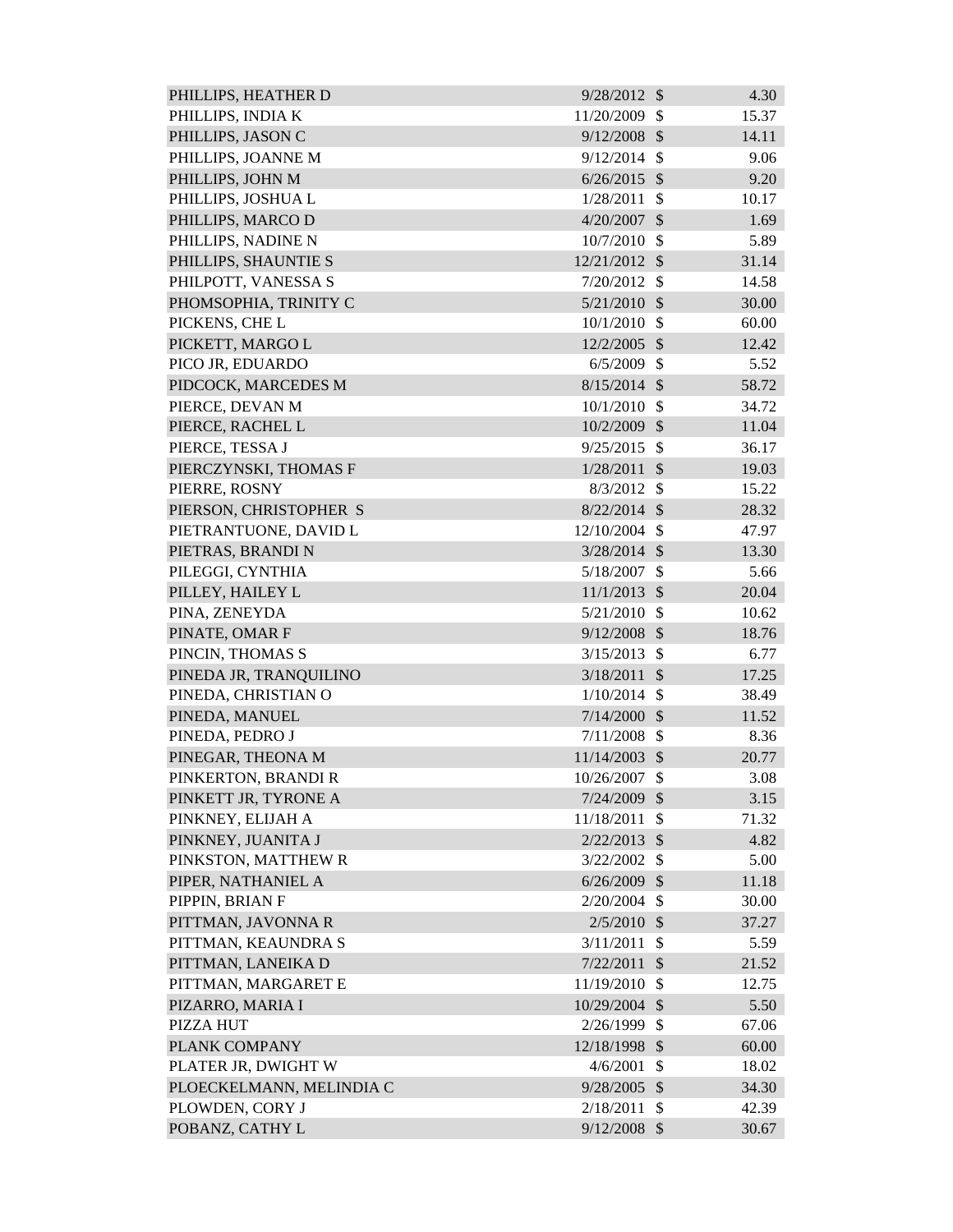| PODLIOSKI, KAMIL       | 12/13/2002     | \$                      | 96.33 |
|------------------------|----------------|-------------------------|-------|
| POLITO, ESTEBAN A      | 12/7/2007      | $\mathcal{S}$           | 2.50  |
| POLK, BRITNEE          | 10/1/2010      | -\$                     | 12.00 |
| POLK, DOMINIQUE RENEE  | 7/11/2003      | $\mathcal{S}$           | 15.33 |
| PONDER, PENNY          | 11/16/2007     | $\mathcal{S}$           | 31.70 |
| POOL, KAYLA D          | 5/29/2015 \$   |                         | 37.30 |
| POPE, KAYLAUREE        | 9/14/2007      | $\mathcal{S}$           | 96.83 |
| POPKEN, ELVIRA         | $9/12/2014$ \$ |                         | 10.91 |
| PORTALATIN, MARGARITA  | 11/3/2006      | $\mathcal{S}$           | 5.00  |
| PORTER, EMERALD M      | $2/6/2015$ \$  |                         | 14.79 |
| PORTER, MICHELLINE J   | 12/12/2014     | -\$                     | 21.86 |
| PORTER, TIMOTHY        | 7/23/2010      | $\mathcal{S}$           | 50.00 |
| PORTER, TONYA M        | 1/7/2011       | $\mathcal{S}$           | 10.41 |
| POSEY, JOSHUA S        | $4/24/2015$ \$ |                         | 21.45 |
| POTTER, MELISSA A      | 9/15/2006      | $\mathcal{S}$           | 20.52 |
| POTTER, TERRANCE D     | 5/29/2009 \$   |                         | 23.51 |
| POULIN, ROLAND L       | 6/20/2008      | $\mathcal{S}$           | 1.08  |
| POUPPIRT, ALYSSA D     | $3/27/2015$ \$ |                         | 17.07 |
| POWELL, ANDRE N        | 8/13/2010      | $\mathcal{S}$           | 9.37  |
| POWELL, ANTHONY L      | 9/24/2010      | $\mathcal{S}$           | 29.61 |
| POWELL, CHRISTOPHER L  | 6/25/2010      | $\mathcal{S}$           | 34.50 |
| POWELL, DARRELL T      | 6/27/2008      | $\mathcal{S}$           | 4.96  |
| POWELL, JAMES L        | 4/12/2013      | $\mathcal{S}$           | 30.13 |
| POWELL, JOY            | 4/3/2009       | $\mathcal{S}$           | 18.00 |
| POWELL, MARLON D       | 1/19/2007      | $\mathcal{S}$           | 11.94 |
| POWELL, MICHAEL A      | 9/30/2011      | $\mathcal{S}$           | 46.85 |
| POWELL, TYREE M        | 3/15/2013      | \$                      | 2.00  |
| POWERS, AARON REAGH    | $1/27/2012$ \$ |                         | 32.06 |
| POYNTER, SAMUEL        | 3/10/2000      | $\mathcal{S}$           | 10.43 |
| PRADO, MARGARITO       | 2/7/2003       | $\sqrt[6]{\frac{1}{2}}$ | 27.01 |
| PRATER, KOURTNEY A     | 12/27/2012 \$  |                         | 10.44 |
| PRATER, MCNEAL A       | $1/3/2014$ \$  |                         | 29.52 |
| PREDESTIN, WINSTON     | 3/13/2015      | $\mathcal{S}$           | 5.03  |
| PRENTICE, EUGENE D     | 10/31/2014 \$  |                         | 2.00  |
| PRESIDENTIAL RECORDING | 10/9/2008      | \$                      | 1.25  |
| PRESLEY, JACOB S       | 7/31/2009      | $\mathcal{S}$           | 58.51 |
| PRESTWICH, NATHAN C    | $1/10/2014$ \$ |                         | 19.16 |
| PREVETTE, JASON        | $1/15/2000$ \$ |                         | 11.37 |
| PREWITT, TEGEN D       | $8/13/2010$ \$ |                         | 3.39  |
| PREYOR, BENJAMIN       | 5/28/2010      | $\sqrt[6]{\frac{1}{2}}$ | 15.57 |
| PRICE, BRYAN           | 10/11/2002 \$  |                         | 3.00  |
| PRICE, CATHERINE J     | 12/27/2012 \$  |                         | 32.56 |
| PRICE, JOHN D          | 7/27/2001      | $\mathcal{S}$           | 11.41 |
| PRICE, JUDITH H        | 1/29/2010      | $\mathcal{S}$           | 57.59 |
| PRICE, KIMBERLY D      | 2/5/2010       | $\mathcal{S}$           | 44.33 |
| PRICE, ROSALINDE P     | 7/13/2001      | $\mathcal{S}$           | 5.00  |
| PRICE, ROXANNE R       | 3/13/2015      | $\mathcal{S}$           | 9.38  |
| PRICE, VERNA           | 10/31/2014 \$  |                         | 1.00  |
| PRICHETT, EMUND        | 9/30/2011      | $\mathcal{S}$           | 2.60  |
| PRIEST, DARRYL E       | $4/16/2004$ \$ |                         | 11.09 |
| PRIMERO, RAMIRO        | $1/25/2013$ \$ |                         | 16.42 |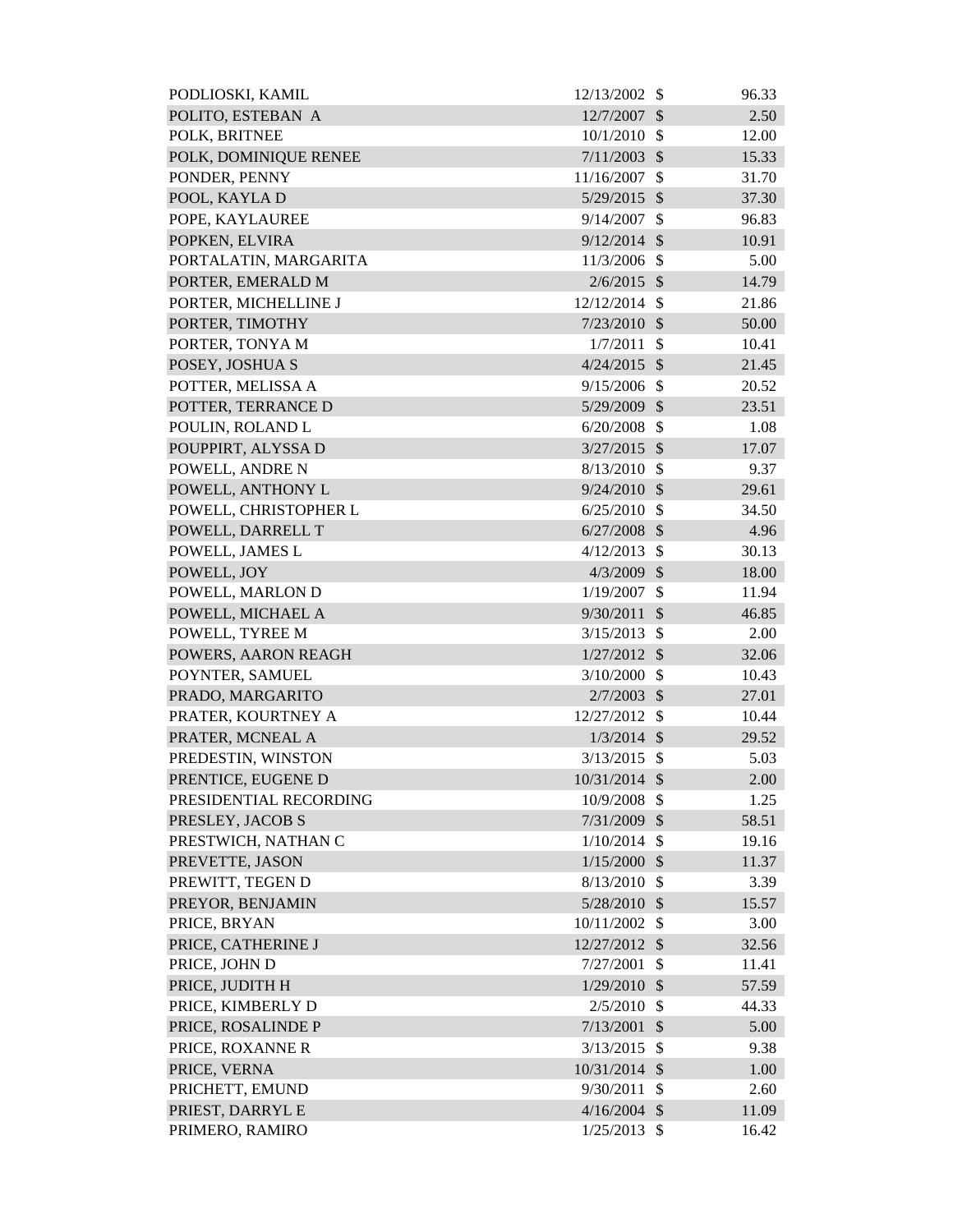| PRITCHETT, CHINA               | 10/25/2005     | $\mathcal{S}$           | 6.00  |
|--------------------------------|----------------|-------------------------|-------|
| PRITCHETT, RICHARD G           | 6/20/2014      | $\mathcal{S}$           | 90.00 |
| PROBASCO, ROBERT D             | 1/31/2014      | $\mathcal{S}$           | 23.23 |
| PROPERTIESMART REALTY J MENDEZ | 12/12/2014     | $\mathcal{S}$           | 17.42 |
| PROUGH, THERESA D              | 8/3/2007       | $\mathcal{S}$           | 4.13  |
| PROUTY, CRAIG A                | 9/2/2011       | \$                      | 10.00 |
| PROVIDER SERVICES              | 10/8/2009      | $\mathcal{S}$           | 96.13 |
| PROVOS-WARREN SHARRON R        | 5/7/2010       | $\mathcal{S}$           | 16.22 |
| PRUSKE, STEVEN W               | $1/17/2014$ \$ |                         | 3.43  |
| PRUTSMAN JR, JOHN C            | 7/16/2010      | $\mathcal{S}$           | 13.21 |
| PRYCE, NAKISHA N               | $6/13/2014$ \$ |                         | 1.91  |
| PRYOR, BENJAMIN                | 6/30/2000      | \$                      | 5.50  |
| PRZHEVALSKIY, JOSIF A          | 4/8/2011       | $\mathcal{S}$           | 5.63  |
| PUCKETT, ANGEL M               | 6/26/2009      | $\mathcal{S}$           | 28.32 |
| PUCKETT, CHRISTOPHER S         | 12/10/2004     | $\mathcal{S}$           | 15.34 |
| PUENTE, TEODORA                | 5/13/2005      | $\mathcal{S}$           | 9.52  |
| PUGA, ADELVINO                 | 1/11/2013      | $\mathcal{S}$           | 2.00  |
| PULLEN, ERIC D                 | 4/25/2014      | $\mathcal{S}$           | 1.59  |
| PULLIAM, MUHAMMAD              | 6/26/2015      | $\mathcal{S}$           | 3.72  |
| PURCELL, JACKIE                | 9/19/2003      | $\mathcal{S}$           | 5.00  |
| PURNELL, STEVIE D              | 6/15/2012      | $\mathcal{S}$           | 22.88 |
| PURYEAR, THELIA                | 12/3/2000      | $\mathcal{S}$           | 35.71 |
| PYE, SEAN M                    | $6/26/2015$ \$ |                         | 39.99 |
| PYLE, SEAN E                   | 8/3/2012       | \$                      | 13.14 |
| <b>QUARLES, DEZMOND T</b>      | 1/27/2012      | $\mathcal{S}$           | 14.72 |
| QUEEN, ANGEL D                 | 4/13/2006      | $\mathbb{S}$            | 4.29  |
| QUERIDO, JADA A                | $5/29/2015$ \$ |                         | 19.44 |
| QUEVEDO, KRISTINA A            | 10/7/2011      | $\mathcal{S}$           | 17.78 |
| QUICK, GUADALUPE               | $2/10/2006$ \$ |                         | 10.09 |
| QUILANTANG, STEVEN A           | 5/29/2015 \$   |                         | 7.76  |
| QUINLAN, ELIZABETH A           | $6/11/2010$ \$ |                         | 15.08 |
| QUINN, HEATHER L               | 10/15/2004     | -S                      | 3.44  |
| QUINONES, JOSE' A              | $6/26/2015$ \$ |                         | 9.65  |
| QUINONES-REYES, JULIAN A       | 1/16/2015      | -\$                     | 2.94  |
| QUINTANILLA, ELMER I           | 6/26/2015      | $\mathcal{S}$           | 3.44  |
| QUINTANILLA, JESSE J           | 3/2/2012       | $\mathcal{S}$           | 43.19 |
| <b>QUINTELA, JOSEPH E</b>      | 5/31/2013      | $\mathcal{S}$           | 43.14 |
| <b>QUINTERO, CARLA R</b>       | 7/3/2014       | $\mathbb{S}$            | 4.86  |
| <b>OUITUGUA, PATRICK R</b>     | 7/3/2008       | $\mathcal{S}$           | 18.97 |
| RABY, NADIA A                  | 4/27/2012      | $\mathcal{S}$           | 8.79  |
| RACHAL, PIERRE A               | 2/15/2007      | $\mathcal{S}$           | 37.46 |
| RACHALL, MIRANDA LEE           | 7/2/2009       | $\mathcal{S}$           | 5.55  |
| RADFORD, TRAVARIS              | 10/14/2005 \$  |                         | 4.87  |
| RADFORD, TRAVARIS L            | 3/2/2007       | \$                      | 45.59 |
| RAGIN, SYDELL N                | 3/23/2001      | $\mathcal{S}$           | 20.75 |
| RAGSDALE, BRENDA K             | 8/24/2001      | \$                      | 1.09  |
| RAHMAN, ZINIA                  | 8/23/2013      | $\mathcal{S}$           | 20.00 |
| RAHMANI, MOHAMME               | 7/12/2002      | $\mathcal{S}$           | 24.23 |
| RAHORST, JOSHUA D              | 6/6/2014       | $\mathcal{S}$           | 5.39  |
| <b>RAINBOW GIFT SHOP</b>       | 5/30/2008      | $\mathcal{S}$           | 29.71 |
| RAINEY, COLIN S                | 5/13/2005      | $\sqrt[6]{\frac{1}{2}}$ | 59.55 |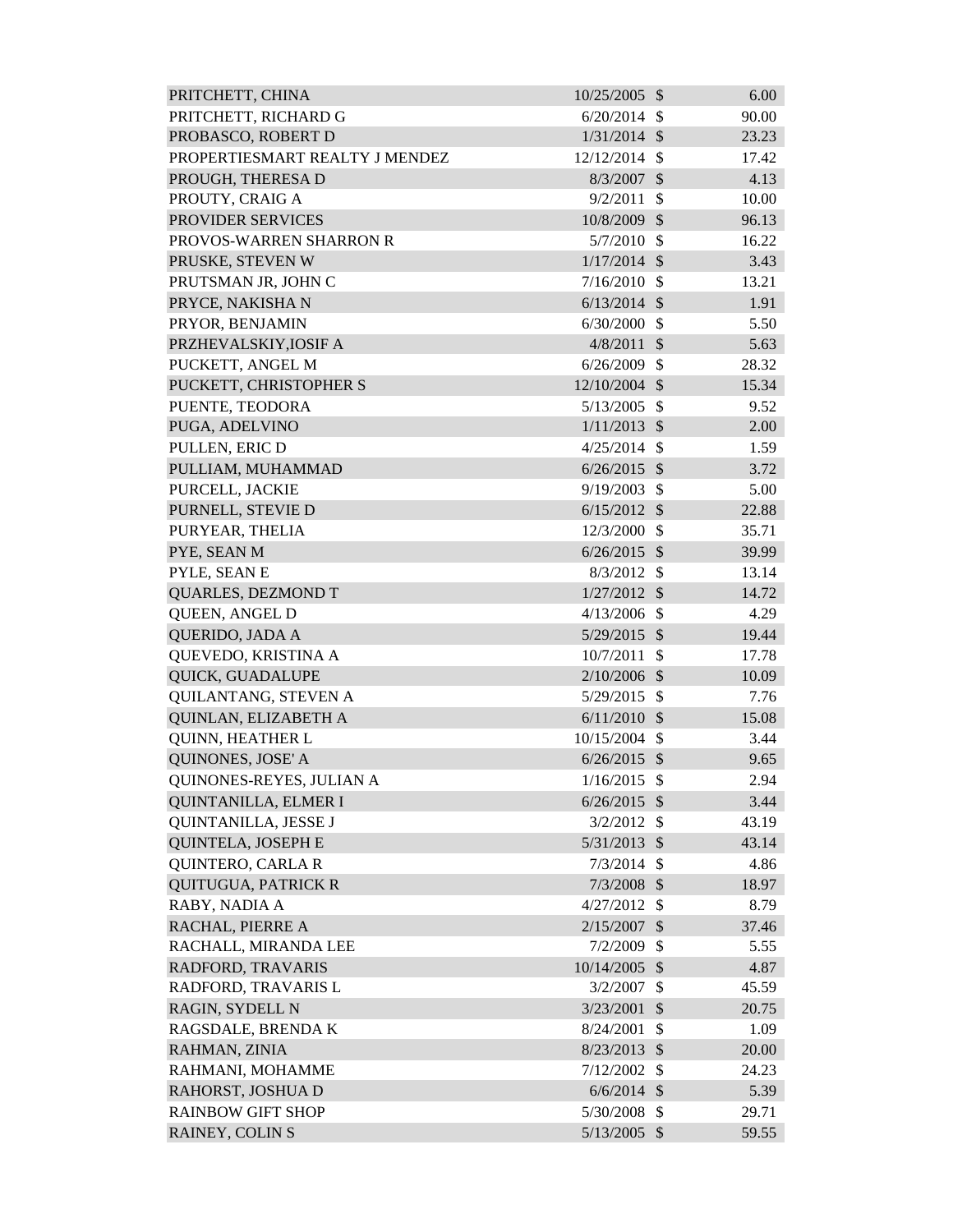| RAINEY, D'VON A           | 3/28/2013      | -S            | 3.52  |
|---------------------------|----------------|---------------|-------|
| RAINWATER, JOSHUA M       | 7/18/2014      | $\mathcal{S}$ | 12.75 |
| RAINWATER, RONIKA R       | 4/20/2012      | $\mathcal{S}$ | 1.85  |
| <b>RALSTON, JANICE L</b>  | 1/27/2006      | <sup>\$</sup> | 1.27  |
| <b>RAMA THI CUISINE</b>   | 7/9/2010       | $\mathcal{S}$ | 33.77 |
| RAMIREZ, ANTONIO          | 4/29/2011      | $\mathcal{S}$ | 36.19 |
| RAMIREZ, BOBBY L          | 10/4/2012      | - \$          | 5.39  |
| RAMIREZ, CECILIA C        | 6/26/2009      | $\mathcal{S}$ | 60.23 |
| RAMIREZ, CLEMENTINA       | 12/29/2006     | $\mathcal{S}$ | 27.56 |
| <b>RAMIREZ, DAVID</b>     | $2/14/2014$ \$ |               | 56.88 |
| RAMIREZ, EDGARDO R        | 12/22/2009     | $\mathbb{S}$  | 11.86 |
| RAMIREZ, FREDY A          | 9/30/2004      | $\mathcal{S}$ | 1.42  |
| RAMIREZ, JUAN C           | 9/5/2008       | $\mathcal{S}$ | 8.90  |
| RAMIREZ, KATARINA R       | $5/9/2014$ \$  |               | 11.57 |
| RAMIREZ, OSCAR            | 9/16/2011      | $\mathcal{S}$ | 1.39  |
| RAMOS, ANA W              | 2/6/2004       | $\mathcal{S}$ | 3.17  |
| RAMOS, DEOKI S            | 4/12/2013      | $\mathcal{S}$ | 30.86 |
| RAMOS, JOANNE A           | $2/6/2004$ \$  |               | 28.87 |
| RAMOS, JUANITA G          | 3/31/2006      | $\mathcal{S}$ | 1.61  |
| <b>RAMOS, MARTIN N</b>    | 6/10/2011      | $\mathcal{S}$ | 27.65 |
| RAMOS, RENE A             | 3/28/2013      | $\mathcal{S}$ | 38.68 |
| RAMPERSAD, ROBER          | $10/6/2000$ \$ |               | 5.00  |
| RAMSEY, AMBER ROSE        | 9/11/2009      | $\mathbb{S}$  | 19.18 |
| RAMSEY, RICKY A           | 8/27/2010      | $\mathcal{S}$ | 4.04  |
| RANDLE, TREVOR J          | 10/18/2013     | $\mathcal{S}$ | 38.49 |
| RANDLES, KEYONNA L        | 7/21/2006      | $\mathcal{S}$ | 2.00  |
| RANEY, MICHAEL J          | 7/20/2007      | $\mathbb{S}$  | 25.80 |
| RANGEL, ISRAEL            | 9/11/2009      | $\mathcal{S}$ | 18.89 |
| RANGEL-KING, VALERIE      | $6/28/2012$ \$ |               | 95.00 |
| <b>RANSOM, MARK R</b>     | $1/8/2010$ \$  |               | 10.62 |
| RAPCAN, NICHOLAS D        | 10/24/2014 \$  |               | 36.58 |
| RAPHAEL, PAOLO G          | 6/30/2011      | $\mathcal{S}$ | 48.01 |
| <b>RASMUSSEN, TREY E</b>  | 7/23/2010      | $\mathbb{S}$  | 12.89 |
| <b>RATHBUN, JASON E</b>   | 7/30/2010      | $\mathcal{S}$ | 17.27 |
| <b>RATHOFER, ERIC W</b>   | 5/17/2013      | $\mathcal{S}$ | 5.39  |
| <b>RAUER, REGINA B</b>    | $1/6/2012$ \$  |               | 40.33 |
| RAUL, FREYTE A            | 9/24/2010      | $\mathcal{S}$ | 15.46 |
| RAWLES, JONATHAN D        | 11/21/2007     | $\mathcal{S}$ | 12.14 |
| RAY, CHARLES NATHANIEL JR | 4/28/2006      | $\mathcal{S}$ | 70.00 |
| RAY, JANET M              | 1/13/2006      | $\mathcal{S}$ | 38.16 |
| RAY, MICHAEL M            | 9/21/2012      | $\mathcal{S}$ | 45.85 |
| RAY, WANDRECA L           | 5/5/2000       | $\mathcal{S}$ | 8.43  |
| RAYNOR, KENNETH J         | $1/6/2006$ \$  |               | 12.84 |
| RAYWORTH, CRAIG A         | $8/5/2005$ \$  |               | 51.68 |
| REARDON, MATTHEW          | 7/30/2010      | $\mathcal{S}$ | 11.82 |
| <b>REASONER, CASEY E</b>  | $9/21/2012$ \$ |               | 14.92 |
| REAVES, ANGELIA           | 4/20/2000      | $\mathcal{S}$ | 1.44  |
| REAVES, KIMBERLY A        | 9/20/2006 \$   |               | 32.55 |
| REAVES, SAMANTHA R        | 5/16/2014      | $\mathcal{S}$ | 51.05 |
| REBATARAMOS, KARLA X      | 5/7/2010       | $\mathcal{S}$ | 13.13 |
| RECTOR, LAURA L           | $4/2/2004$ \$  |               | 46.58 |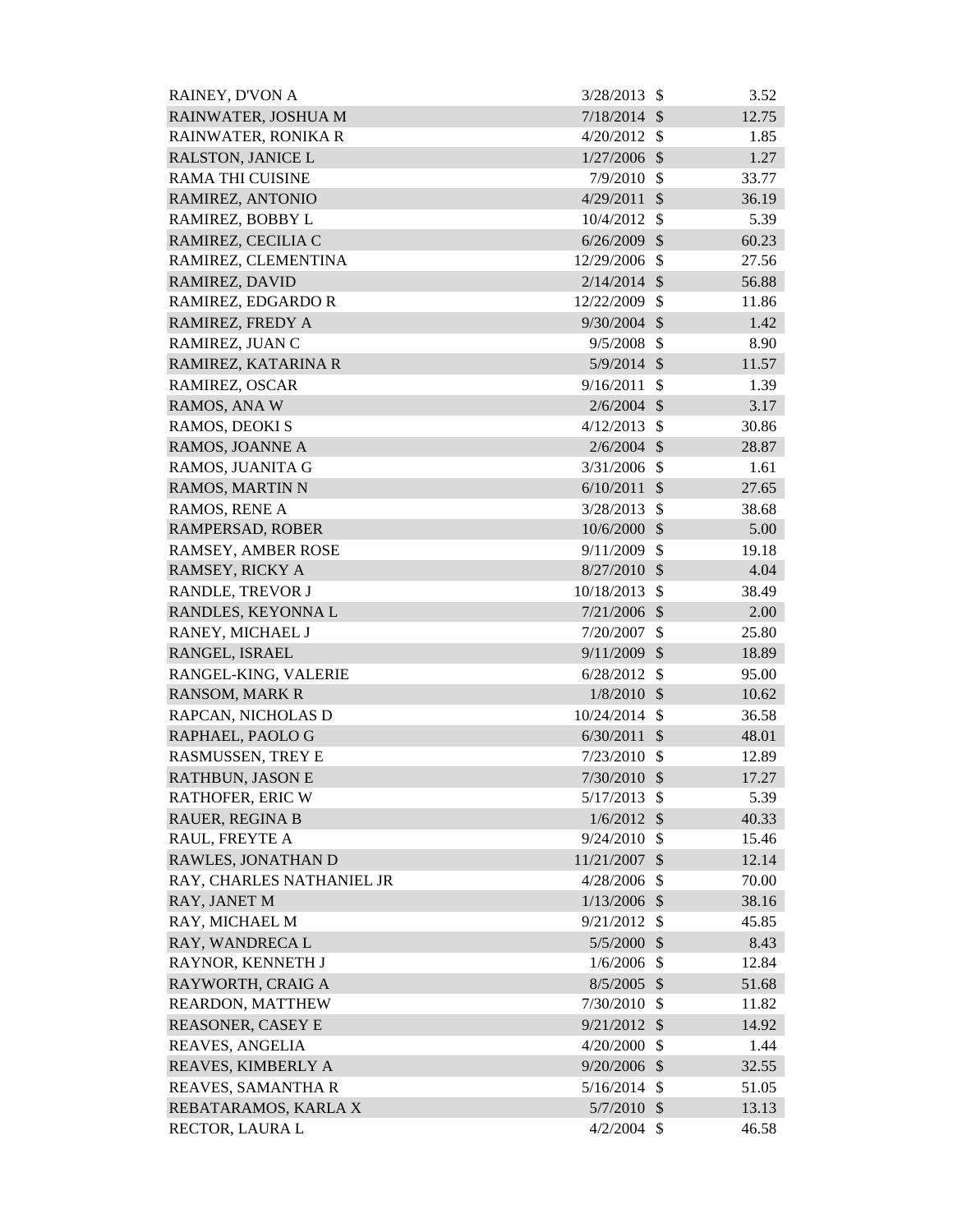| REDDIN, JONATHAN J         | 9/16/2005      | $\mathcal{S}$              | 9.60  |
|----------------------------|----------------|----------------------------|-------|
| REDDING, AMANDA M          | 3/16/2012      | $\mathcal{S}$              | 2.00  |
| REDEEMER, JEANNETTE M      | 12/31/2009     | $\mathcal{S}$              | 63.68 |
| REDEEMER, JEANNETTE M      | 1/11/2013      | \$                         | 75.95 |
| <b>REDING CONSTRUCTION</b> | 2/1/2008       | $\mathcal{S}$              | 10.00 |
| REDMOND, KEITH             | 3/10/2000      | $\mathcal{S}$              | 14.05 |
| REECE, KASSANDRA C         | 8/28/2009      | $\mathcal{S}$              | 21.99 |
| <b>REED EXPO MIDWAY</b>    | 5/26/2005      | \$                         | 23.53 |
| <b>REED EXPO MIDWAY</b>    | 10/6/2006      | $\mathcal{S}$              | 82.96 |
| <b>REED, ANDREW J</b>      | 12/13/2013     | $\mathcal{S}$              | 22.51 |
| REEDER, MICHAEL S          | 10/24/2008     | $\mathcal{S}$              | 24.96 |
| REESE, REGINALD C          | 2/23/2001      | \$                         | 12.12 |
| REEVES, LINDSAY A          | 8/20/2010      | $\mathcal{S}$              | 3.98  |
| REEVES, VICTORIA E         | 4/13/2012      | $\mathcal{S}$              | 33.08 |
| REGINA, CLAUDE             | 2/9/2005       | $\mathcal{S}$              | 36.92 |
| REHMERT, NICHOLAS A        | 8/7/2009       | $\mathcal{S}$              | 12.71 |
| REHN, CYNTHIA L            | 1/27/2012      | $\mathcal{S}$              | 42.17 |
| <b>REID, AMBER N</b>       | 7/24/2009      | $\mathcal{S}$              | 3.60  |
| REID, DEBBIE               | 10/11/2002     | $\mathcal{S}$              | 10.67 |
| <b>REID, SHELLEY R</b>     | 9/16/2011      | $\mathcal{S}$              | 22.48 |
| REINACHER, IAN J           | 8/3/2012       | $\mathcal{S}$              | 40.58 |
| REINOLD, TRAVIS N          | 7/17/2009      | $\mathcal{S}$              | 9.66  |
| REINOLD, TRAVIS N          | 9/17/2010      | $\mathcal{S}$              | 51.23 |
| REIS, JOSHUA M             | 9/7/2012       | $\mathcal{S}$              | 40.45 |
| REITER, IAIN A             | 12/29/2006     | $\mathcal{S}$              | 1.43  |
| RELEFORD, BRIAN            | 1/12/2001      | \$                         | 25.80 |
| REMBERT, JAMES A           | 9/25/2009      | $\mathcal{S}$              | 18.76 |
| REMINGTON, PHILLIP         | 4/2/2004       | $\mathcal{S}$              | 20.66 |
| REMOGAT, MICHELLE          | 10/9/2008      | $\mathcal{S}$              | 32.59 |
| RENDER, AARON T            | 7/3/2008       | \$                         | 44.93 |
| RENJIFO, DAVID A           | $3/26/2010$ \$ |                            | 20.30 |
| RENNER, RUTH E             | 3/22/2002      | <sup>\$</sup>              | 1.62  |
| RENO, MITCHELL L           | $7/25/2003$ \$ |                            | 5.00  |
| REQUENA JR, PEDRO R        | 8/25/2006 \$   |                            | 18.60 |
| RESPRESS, CHRISTOPHER J    | 3/28/2008      | $\mathcal{S}$              | 14.37 |
| RESTREPO, JAIME E          | 7/10/2015      | $\mathcal{S}$              | 56.82 |
| RESTREPO, SUSAN            | 10/5/2007      | $\mathcal{S}$              | 10.49 |
| RETTIG, CHRISTOPHER J      | 2/18/2011      | $\mathcal{S}$              | 32.17 |
| REYES, ANDREA C            | 1/10/2014      | $\mathcal{S}$              | 10.21 |
| REYES, JOSE A              | 8/28/2015      | $\mathcal{S}$              | 2.00  |
| REYES, MARY G              | 3/9/2007       | $\boldsymbol{\mathcal{S}}$ | 44.05 |
| REYES, PEDRO I             | 10/6/2000      | $\mathcal{S}$              | 9.58  |
| REYES-CABRERA, EVELYN      | 7/20/2007      | $\mathcal{S}$              | 5.51  |
| REYESDEJESUS, GEOVANNY     | 3/15/2013      | $\mathcal{S}$              | 53.21 |
| REYES-MATA, JOSE           | 9/10/2010      | $\mathcal{S}$              | 17.80 |
| REYNOLDS, BIANCA S         | 11/5/2009      | $\mathcal{S}$              | 4.88  |
| REYNOLDS, CHRISTINA D      | 3/26/2010      | $\mathcal{S}$              | 1.63  |
| REYNOLDS, KATHRYN          | 1/17/2014      | $\mathcal{S}$              | 1.29  |
| REYNOLDS, TAWANNA D        | 9/30/2003      | $\mathcal{S}$              | 23.20 |
| RHEA, CHRISTOPHER GENE     | 1/17/2008      | $\mathcal{S}$              | 15.00 |
| <b>RHEMA LIFE KWC</b>      | 5/31/2013      | $\mathcal{S}$              | 57.76 |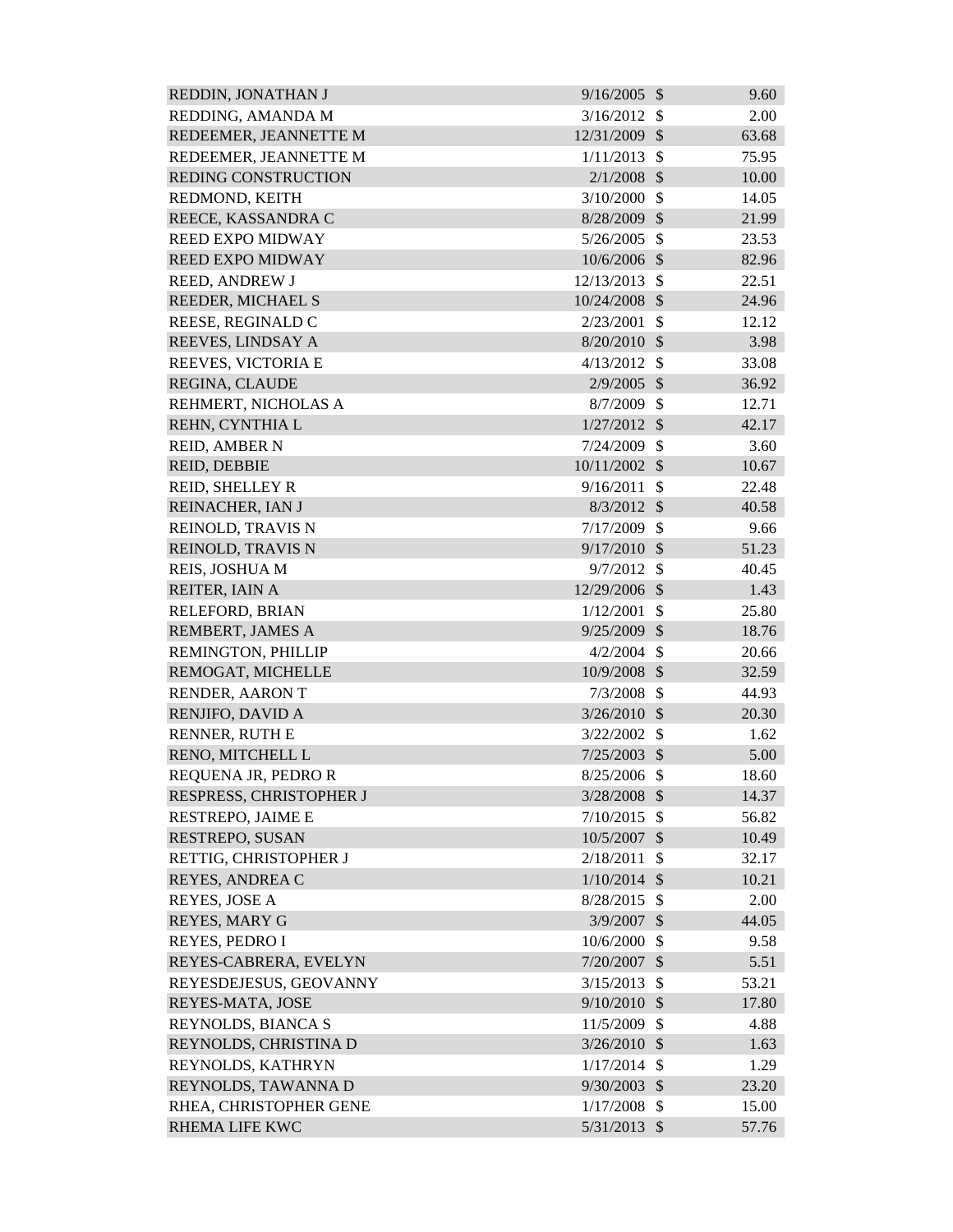| RHOADES, MICHAEL J       | 5/16/2003      | \$                        | 5.00  |
|--------------------------|----------------|---------------------------|-------|
| RHOADS JR, RAMA F        | 4/16/2010      | $\mathcal{S}$             | 49.08 |
| RHODEN, JONTHAN K        | 7/10/2015      | $\mathcal{S}$             | 7.67  |
| RHODES, ARMITIS          | 4/20/2000      | $\mathcal{S}$             | 1.86  |
| RHODES, ERICA            | 12/30/2010     | $\mathcal{S}$             | 96.00 |
| RHODES, ERICA            | 3/11/2011      | $\mathcal{S}$             | 9.60  |
| RHYMES, JAMES            | 9/15/2010      | $\mathcal{S}$             | 3.22  |
| RICE, BRANDON            | 7/14/2006      | $\mathcal{S}$             | 75.00 |
| RICE, CHELSEY M          | 3/3/2006       | $\mathcal{S}$             | 26.69 |
| RICE, DEVAUGHN M         | 2/18/2011      | $\mathcal{S}$             | 30.93 |
| RICE, KIMANI J           | 10/6/2000      | $\mathcal{S}$             | 11.10 |
| RICE, MARIO W            | 8/24/2001      | $\mathcal{S}$             | 3.95  |
| RICE, MARLIES A          | 12/7/2012      | $\mathcal{S}$             | 36.65 |
| RICE, MISTY L            | 12/30/2010     | $\mathcal{S}$             | 61.54 |
| RICE, NICKI              | 9/3/2015       | $\mathcal{S}$             | 26.30 |
| RICH, BRANDON M          | 12/21/2012     | $\mathcal{S}$             | 60.00 |
| RICH, BRANDON M          | 12/27/2012     | $\mathcal{S}$             | 60.00 |
| RICHARD, DEBRA C         | 10/29/2010     | $\mathcal{S}$             | 5.08  |
| RICHARDS, JAMES A        | 1/28/2011      | $\mathcal{S}$             | 11.89 |
| RICHARDS, JAQUENTA       | 10/22/2010     | $\mathcal{S}$             | 42.00 |
| RICHARDS, JASON W        | 9/7/2012       | $\mathcal{S}$             | 34.06 |
| RICHARDS, KELSEY M       | 9/25/2015      | $\mathcal{S}$             | 13.87 |
| RICHARDS, RUANDA C       | 11/2/2012      | $\mathcal{S}$             | 8.90  |
| RICHARDSON, ADRIAN L     | 2/4/2011       | $\mathcal{S}$             | 46.61 |
| RICHARDSON, JOSEPH       | 10/8/2009      | $\mathcal{S}$             | 36.95 |
| RICHARDSON, MARY CLOPTON | 4/27/2007      | $\mathcal{S}$             | 4.51  |
| RICHARDSON, MERCEDES A   | 10/18/2013     | $\mathcal{S}$             | 8.89  |
| RICHARDSON, MICHELLE D   | 10/4/2013      | $\mathcal{S}$             | 4.86  |
| RICHARDSON, SAMUEL G     | 7/18/2014      | $\mathcal{S}$             | 1.70  |
| RICHTER, MEAGHAN         | $1/10/2014$ \$ |                           | 14.58 |
| RICO, JENNIFER           | 1/11/2013      | $\boldsymbol{\mathsf{S}}$ | 21.60 |
| RICO, SUSAN              | 7/22/2011      | $\mathcal{S}$             | 20.28 |
| RIDDER, DARRON L         | 4/20/2000      | $\mathcal{S}$             | 5.52  |
| RIDGWAY, CAMERON L       | 9/2/2011       | $\mathcal{S}$             | 30.09 |
| RIGDON, WILLIAM K        | 12/26/2008     | $\mathcal{S}$             | 8.36  |
| RIGGINS, MICHALLIE K     | $2/6/2004$ \$  |                           | 18.05 |
| RIGGS, ROBERT V          | 4/10/2007      | $\mathcal{S}$             | 29.35 |
| RIGGS, ROBERT V          | 1/23/2009      | $\mathcal{S}$             | 1.64  |
| RIGSBY, DENIS R          | 5/5/2000       | $\mathcal{S}$             | 19.78 |
| RILEY, BARBARA L         | 5/25/2012      | $\boldsymbol{\mathsf{S}}$ | 4.31  |
| RILEY, CHARLES MICHAEL   | 6/15/2007      | \$                        | 12.00 |
| RILEY, EMMA GERT         | 11/4/2011      | $\mathcal{S}$             | 9.14  |
| RILEY, JODI L            | 3/13/2009      | $\mathcal{S}$             | 6.20  |
| RILEY, NATHAN A          | 3/4/2005       | $\sqrt{3}$                | 25.31 |
| RINEHART, ANNA D         | 6/30/2000      | \$                        | 7.17  |
| RINEHART, DORIAN K       | $6/12/2009$ \$ |                           | 19.52 |
| RIOJAS, PAUL A           | 10/10/2014     | $\mathcal{S}$             | 1.70  |
| RIOS, ADRIAN Z           | $3/16/2012$ \$ |                           | 2.52  |
| RIOS, JOHN M             | 1/24/2014      | $\mathcal{S}$             | 39.14 |
| <b>RISTOW, BRANDON M</b> | $7/11/2008$ \$ |                           | 6.51  |
| RITCHER, RANDY           | 8/31/2006 \$   |                           | 32.91 |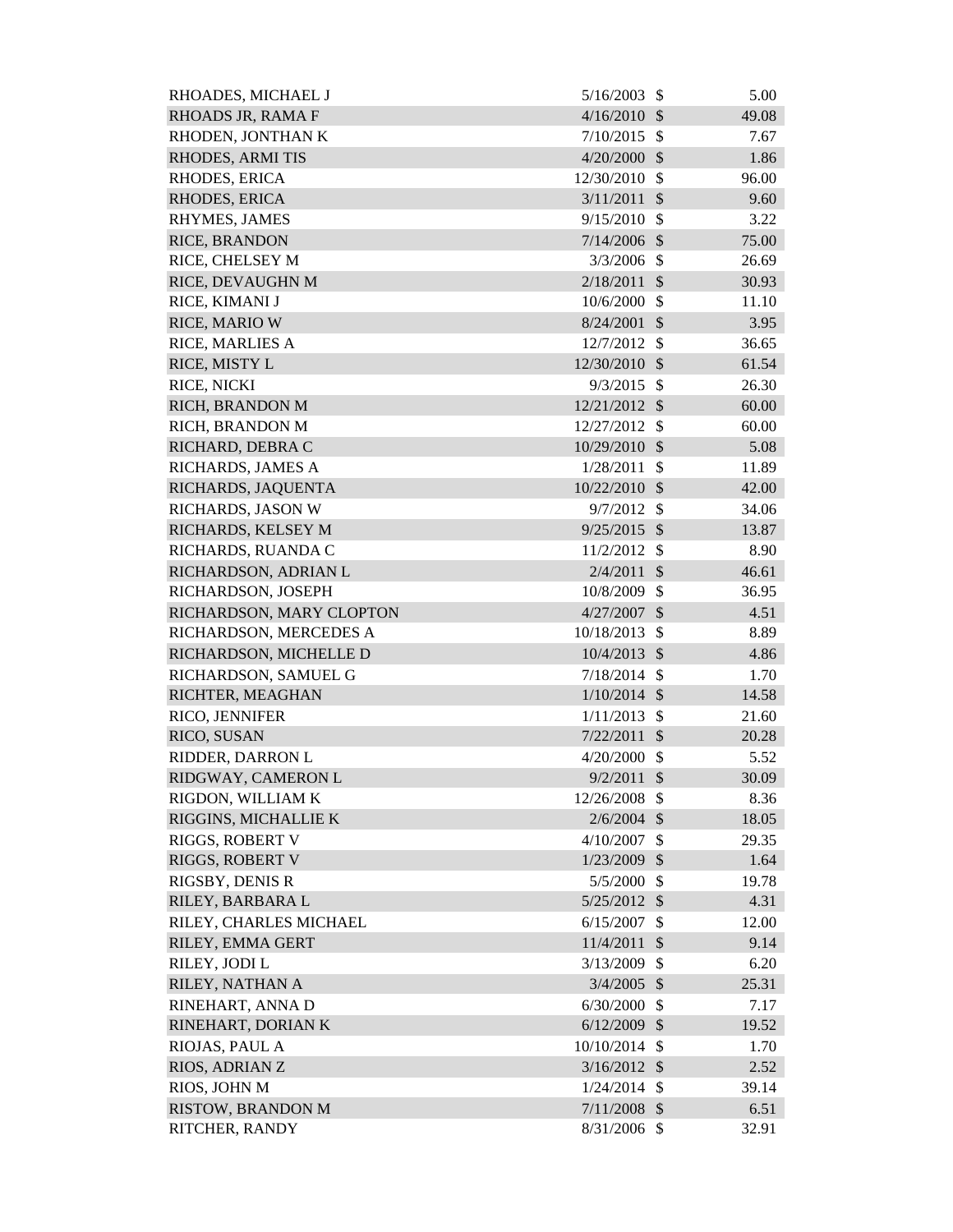| <b>RITTER JR, THOMAS W</b>  | 3/12/2010      | $\mathcal{S}$             | 23.02 |
|-----------------------------|----------------|---------------------------|-------|
| RITZ, CRYSTAL R             | 4/2/2004       | -S                        | 24.82 |
| RIVAS, AMANDA P             | 2/4/2011       | $\mathcal{S}$             | 2.89  |
| RIVAS, JUAN D               | 11/30/2012     | $\mathcal{S}$             | 25.00 |
| RIVAS, LUIS E               | $4/2/2004$ \$  |                           | 18.56 |
| RIVAS, PATRICIA ANN         | 7/30/2010      | $\mathcal{S}$             | 3.67  |
| RIVAS, VANESSA              | 4/27/2012      | $\mathcal{S}$             | 18.26 |
| RIVERA JR, RAFAEL           | 12/7/2007      | \$                        | 5.16  |
| RIVERA, DEBORAH E           | $5/27/2004$ \$ |                           | 25.87 |
| RIVERA, ELIEZEL             | 6/19/2009      | $\mathcal{S}$             | 31.60 |
| RIVERA, FERNANDO            | 10/25/2005     | $\mathcal{S}$             | 1.38  |
| RIVERA, FERNANDO            | 12/12/2014     | $\mathcal{S}$             | 19.56 |
| RIVERA, HEATHER L           | $3/6/2015$ \$  |                           | 47.00 |
| RIVERA, HECTOR              | 6/11/2010      | $\mathcal{S}$             | 43.46 |
| RIVERA, KATHERINE           | 6/28/2002      | $\mathcal{S}$             | 30.00 |
| RIVERA, KRISTINE L          | 1/16/2015      | $\mathcal{S}$             | 52.60 |
| RIVERA, LUCILLE             | 7/3/2014       | $\mathcal{S}$             | 7.09  |
| RIVERA, ROBERT C            | 1/29/2010      | $\mathcal{S}$             | 13.12 |
| RIVERA, ROGERIA M           | 7/25/2014      | $\mathcal{S}$             | 1.76  |
| RIVERA, SHEMUEL A           | 11/7/2002      | $\mathcal{S}$             | 5.00  |
| RIVERA, TYRONE              | 8/23/2013      | $\mathcal{S}$             | 14.70 |
| RIVERA-GUDINO, SARIMAR      | 10/5/2001      | $\mathcal{S}$             | 25.34 |
| RIVERS III, JOE A           | 12/22/2009     | $\mathcal{S}$             | 15.02 |
| RIVERS, ANTHONY J           | 12/30/2005     | $\mathcal{S}$             | 1.88  |
| RIVERS, MICHAEL W           | 1/25/2013      | $\mathcal{S}$             | 2.54  |
| <b>RJDJ MARKETING</b>       | 9/30/2004      | $\mathcal{S}$             | 27.16 |
| ROACH, STEPHEN              | $7/7/2006$ \$  |                           | 31.77 |
| ROAP, ADAM A                | 4/2/2004       | $\mathbb{S}$              | 36.99 |
| ROBARE II, STEVEN J         | 6/25/2010      | $\mathcal{S}$             | 26.51 |
| ROBBINS II, THEODORE A      | 10/24/2008     | $\mathcal{S}$             | 50.73 |
| ROBERSON SR, REGGIE J       | $3/19/2010$ \$ |                           | 11.82 |
| ROBERSON, MELVIN            | 4/20/2000      | \$                        | 15.05 |
| ROBERSON, RAYMOND           | 8/30/2007 \$   |                           | 73.07 |
| ROBERT ALLEN STATE FARM INS | 3/7/2008       | $\mathcal{S}$             | 42.60 |
| ROBERT ANDREWS CONST.       | $9/30/2004$ \$ |                           | 9.53  |
| ROBERTS III, JAMES M        | 2/8/2013       | $\mathcal{S}$             | 8.80  |
| ROBERTS JR, DWAINE A        | $6/6/2014$ \$  |                           | 21.35 |
| ROBERTS, CHRISTINE A        | 8/9/2002       | $\mathcal{S}$             | 12.39 |
| <b>ROBERTS, JOHN W</b>      | 12/3/2010 \$   |                           | 60.88 |
| ROBERTS, MATHEW G           | 6/25/2004      | $\mathcal{S}$             | 34.52 |
| ROBERTS, SAMANTHA           | $7/24/2015$ \$ |                           | 50.00 |
| ROBERTS, TANGELA L          | 7/8/2005       | $\mathcal{S}$             | 56.28 |
| ROBERTS, THOMAS H.W.        | $1/9/2015$ \$  |                           | 15.47 |
| ROBERTSON III, LUCKY        | 6/26/2009      | $\mathcal{S}$             | 38.62 |
| ROBERTSON, ALEYD            | 6/13/2003      | $\mathcal{S}$             | 2.91  |
| <b>ROBERTSON, BYRON</b>     | 8/8/2003       | $\mathcal{S}$             | 44.46 |
| ROBERTSON, CHARLES ANTHONY  | 12/23/2004     | $\mathcal{S}$             | 20.00 |
| ROBERTSON, DANIEL L         | 9/14/2007      | $\boldsymbol{\mathsf{S}}$ | 61.05 |
| ROBERTSON, DANIEL L         | 2/20/2009      | $\boldsymbol{\mathsf{S}}$ | 33.83 |
| ROBERTSON, DAVID J          | 12/13/2002     | $\mathbb{S}$              | 7.78  |
| <b>ROBERTSON, JERRY W</b>   | 12/14/2007     | $\sqrt$                   | 2.67  |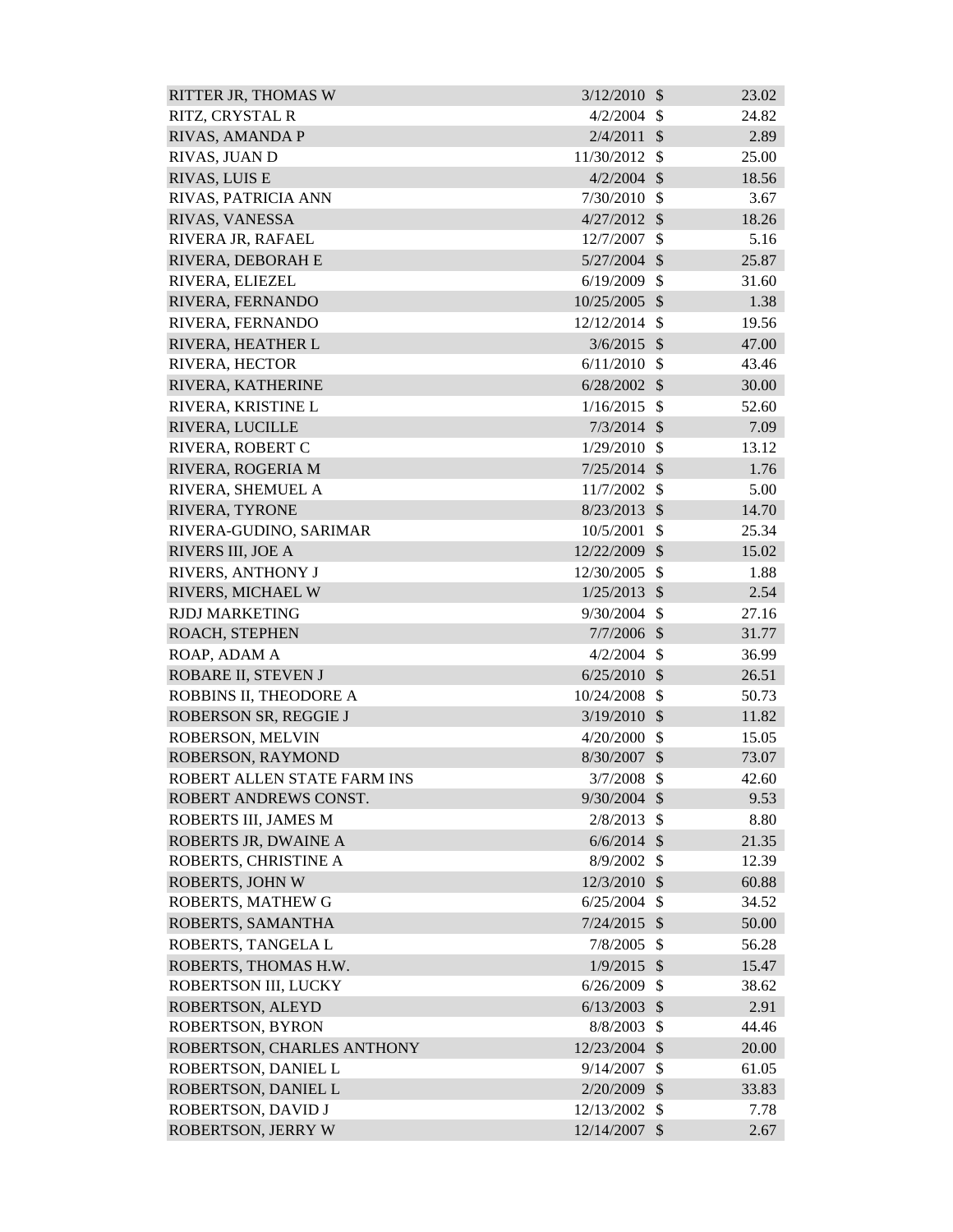| ROBERTSON, PARIS A         | 2/13/2015      | - \$                       | 9.60  |
|----------------------------|----------------|----------------------------|-------|
| ROBERTSON, PHANLAN E       | 9/10/2010      | $\mathcal{S}$              | 10.90 |
| ROBESON, CAROLYN R         | 8/17/2012      | $\mathcal{S}$              | 14.67 |
| ROBINETTE, SHANNON L       | 8/7/2009 \$    |                            | 38.07 |
| ROBINS, NAYTASHA T D       | 2/28/2014      | $\mathcal{S}$              | 6.72  |
| ROBINSON, CHRISTINE L      | 3/13/2009      | $\mathcal{S}$              | 32.40 |
| ROBINSON, COREY            | 6/27/2008      | $\mathcal{S}$              | 59.54 |
| <b>ROBINSON, DORIS</b>     | 11/1/2013      | $\mathcal{S}$              | 2.00  |
| ROBINSON, FRANMARIE C      | 3/18/2011      | $\mathcal{S}$              | 34.20 |
| ROBINSON, KENNETH J        | 2/26/2010      | $\mathcal{S}$              | 12.34 |
| ROBINSON, KEVIN B          | 12/15/2006     | $\mathcal{S}$              | 9.87  |
| ROBINSON, KYLE P           | 12/31/2009     | $\mathcal{S}$              | 11.41 |
| ROBINSON, NICHOLAS J       | 7/20/2012      | $\mathcal{S}$              | 27.81 |
| <b>ROBINSON, SHANAYE R</b> | 8/15/2008      | $\mathcal{S}$              | 6.29  |
| <b>ROBINSON, SHAUN S</b>   | 1/29/2010      | $\mathcal{S}$              | 55.34 |
| <b>ROBINSON, SHERRY S</b>  | 8/28/2009 \$   |                            | 17.57 |
| ROBINSON, TERRELL          | 4/16/2010      | $\mathcal{S}$              | 75.85 |
| ROBINSON, THEODO           | 3/23/2001      | $\boldsymbol{\mathcal{S}}$ | 60.08 |
| ROBINSON, TRISHELL M       | 6/30/2000      | $\mathcal{S}$              | 16.47 |
| ROBINSON, VALLAIRE E       | 8/28/2015      | $\mathcal{S}$              | 2.67  |
| ROBISON, BOCIFIUS          | 8/17/2012      | $\mathcal{S}$              | 27.50 |
| <b>ROBISON, MARION S</b>   | 2/6/2015       | $\mathcal{S}$              | 20.82 |
| <b>ROBLES, VICTOR</b>      | 6/9/2006       | $\mathcal{S}$              | 8.90  |
| ROBLES-MURRAY, JENNIFER    | 1/30/2009      | $\mathcal{S}$              | 12.85 |
| ROC, ROBERT K              | 4/4/2003       | $\mathcal{S}$              | 3.78  |
| ROCHA, VICTOR M            | 5/3/2013       | $\boldsymbol{\mathsf{S}}$  | 16.42 |
| <b>ROCK SHOP</b>           | 6/13/2003      | $\mathcal{S}$              | 7.26  |
| ROCKHILL, CHRISTINA        | $4/2/2004$ \$  |                            | 23.45 |
| RODDENHOF, BOUDEWIJN A     | 2/26/2010      | $\mathcal{S}$              | 12.52 |
| RODGERS, JOHN J            | 9/23/2011      | $\mathcal{S}$              | 27.07 |
| RODRIGUE, LAURA M          | 11/1/2013      | $\boldsymbol{\mathsf{S}}$  | 10.34 |
| RODRIGUE, RYAN H           | 12/21/2012 \$  |                            | 5.02  |
| RODRIGUE, SETH M           | 3/27/2015      | $\mathcal{S}$              | 1.00  |
| RODRIGUEZ JR, UVALDO       | $8/1/2014$ \$  |                            | 52.08 |
| RODRIGUEZ, ANTHONY J       | 1/16/2015      | $\mathbb{S}$               | 36.85 |
| RODRIGUEZ, ASHLEY M        | 5/29/2015      | $\boldsymbol{\mathcal{S}}$ | 1.88  |
| RODRIGUEZ, AYAX I          | 12/2/2011      | \$                         | 4.81  |
| RODRIGUEZ, BERNANDITA B    | 9/6/2002       | $\boldsymbol{\mathcal{S}}$ | 4.39  |
| RODRIGUEZ, DAVID           | 3/11/2011      | $\mathcal{S}$              | 39.67 |
| RODRIGUEZ, EDDIE L         | 1/9/2015       | $\mathcal{S}$              | 4.00  |
| RODRIGUEZ, ENRIQUE         | 8/3/2012       | $\boldsymbol{\mathsf{S}}$  | 56.35 |
| RODRIGUEZ, ERIC J          | 6/25/2010      | $\mathcal{S}$              | 51.39 |
| RODRIGUEZ, ERICA           | 12/13/2013     | -\$                        | 33.62 |
| RODRIGUEZ, FAVIOLA         | 8/9/2013       | $\mathcal{S}$              | 25.56 |
| RODRIGUEZ, FELICHA ANDREA  | 3/2/2012       | $\boldsymbol{\mathsf{S}}$  | 10.61 |
| RODRIGUEZ, HERIBERTO       | 1/10/2003      | $\sqrt{3}$                 | 2.07  |
| RODRIGUEZ, JASON A         | $4/9/2010$ \$  |                            | 22.88 |
| RODRIGUEZ, JENNIFER G      | $2/20/2009$ \$ |                            | 2.85  |
| RODRIGUEZ, JONATHAN S      | 8/15/2014      | $\mathcal{S}$              | 21.42 |
| RODRIGUEZ, KAMISHA M       | $4/17/2014$ \$ |                            | 36.87 |
| RODRIGUEZ, MANUEL          | 11/21/2012 \$  |                            | 48.70 |
|                            |                |                            |       |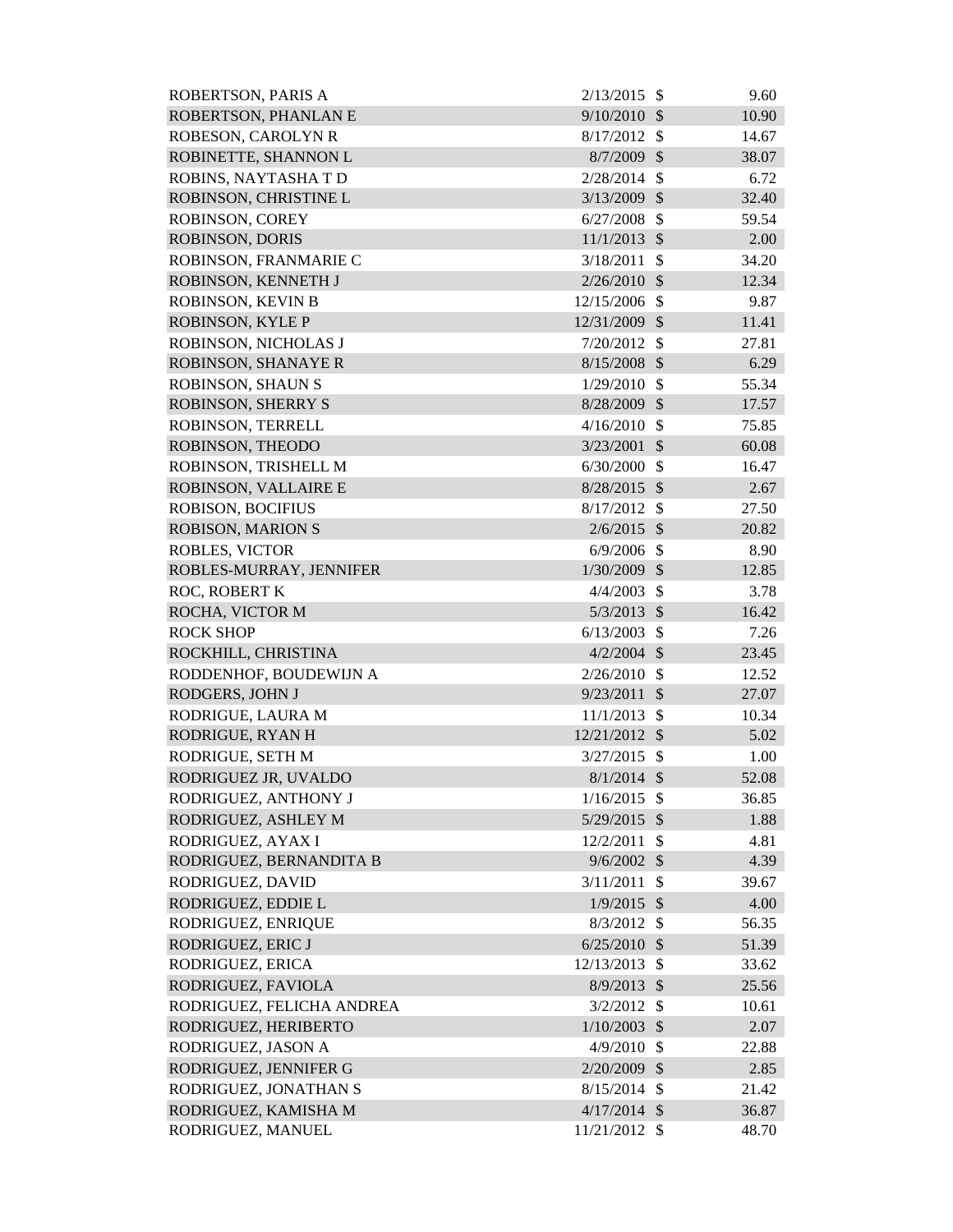| RODRIGUEZ, MARIA INES         | 12/14/2007     | $\mathcal{S}$           | 10.52 |
|-------------------------------|----------------|-------------------------|-------|
| RODRIGUEZ, MICHAEL D          | 9/25/2015      | $\mathcal{S}$           | 1.21  |
| RODRIGUEZ, MICHAEL S          | 8/1/2008       | $\mathcal{S}$           | 6.49  |
| RODRIGUEZ, NICOLAS P          | 10/26/2001     | $\mathcal{S}$           | 23.93 |
| RODRIGUEZ, NORBERTO           | 3/23/2007      | $\mathcal{S}$           | 15.97 |
| RODRIGUEZ, REYMUNDO           | 11/4/2011      | $\mathcal{S}$           | 8.28  |
| RODRIGUEZ, SAMUEL G           | 4/15/2011      | $\mathcal{S}$           | 90.00 |
| RODRIGUEZ, SHELBY R           | 12/13/2013     | $\mathcal{S}$           | 58.97 |
| RODRIGUEZ, SONIA D            | 7/30/2010      | $\mathcal{S}$           | 19.66 |
| ROEHRIG, AARON L              | 10/29/2010     | $\mathcal{S}$           | 15.53 |
| ROGERS, AARON A               | 1/25/2013      | $\mathcal{S}$           | 14.85 |
| ROGERS, AMBER N               | 3/16/2012      | $\mathcal{S}$           | 25.12 |
| ROGERS, DARIN H               | 8/8/2003       | $\mathcal{S}$           | 1.22  |
| ROGERS, DARRYL K              | 10/26/2012     | $\mathcal{S}$           | 34.82 |
| ROGERS, DAVID K               | 6/30/2000      | $\mathcal{S}$           | 5.12  |
| ROGERS, JOSEPH A              | 7/24/2015      | $\mathcal{S}$           | 12.60 |
| <b>ROGERS, KOSI K</b>         | 7/23/2010      | $\mathcal{S}$           | 5.03  |
| ROGERS, LYNN                  | 8/24/2001      | $\mathcal{S}$           | 27.24 |
| ROGERS, MICHAEL V             | 9/2/2011       | $\mathcal{S}$           | 61.18 |
| <b>ROGERS, SETH S</b>         | 1/8/2010       | $\mathcal{S}$           | 22.09 |
| <b>ROGERS, SHALON R</b>       | 10/7/2011      | $\mathcal{S}$           | 12.72 |
| ROGERS, SHRONDA T             | 6/17/2005      | $\mathcal{S}$           | 39.96 |
| ROGERS, SYLVIA I              | 3/7/2008       | $\mathcal{S}$           | 11.82 |
| ROHN, JOHN DOUGLAS            | 11/12/2010     | $\mathcal{S}$           | 31.33 |
| ROJAS, MIRNA                  | 12/15/2006     | $\mathcal{S}$           | 1.93  |
| ROJAS, THOMAS D               | 7/28/2000      | $\mathcal{S}$           | 6.88  |
| ROJAS, XAVIER W               | 10/2/2009      | $\mathcal{S}$           | 2.78  |
| ROLLE, LAKETHA M              | 12/7/2012      | $\mathcal{S}$           | 59.35 |
| ROLLISON, AMY L               | 4/24/2015      | $\mathcal{S}$           | 18.43 |
| ROMAN, JORGE L                | 11/30/2012     | $\mathcal{S}$           | 39.44 |
| ROMANO, FRANK V               | $3/20/2015$ \$ |                         | 88.25 |
| ROMAN-PODLINSKI, KIMBERLY     | 3/8/2002       | <sup>\$</sup>           | 34.30 |
| ROMAN-PODLINSKI, KIMBERLY     | $4/5/2002$ \$  |                         | 34.30 |
| ROMERO, CHRISTIAN F           | 9/13/2013      | $\mathcal{S}$           | 25.71 |
| ROMERO, CHRISTOPHER M         | $2/6/2004$ \$  |                         | 22.27 |
| ROMERO, RACHEL M              | 10/2/2009      | $\mathcal{S}$           | 5.43  |
| ROMINE, JASON D               | 8/20/2004      | $\mathcal{S}$           | 2.28  |
| RONQUILLO, JOHN S             | 5/16/2014      | $\mathcal{S}$           | 8.55  |
| ROOD, MATTHEW T               | 2/20/2009      | $\mathcal{S}$           | 7.87  |
| <b>ROOMY INN &amp; SUITES</b> | 7/24/2015      | $\mathcal{S}$           | 40.75 |
| ROQUE-RODRIGUEZ, WIDALIS      | 2/29/2008      | $\mathcal{S}$           | 26.42 |
| ROSA JR, FELIX                | 1/29/2010      | $\mathcal{S}$           | 17.45 |
| ROSA JR, FELIX                | 9/2/2011       | $\mathcal{S}$           | 12.07 |
| ROSA, ADELIADA                | 7/18/2014      | $\mathcal{S}$           | 82.05 |
| ROSADO, LUIS A                | 8/3/2012       | $\mathcal{S}$           | 23.06 |
| ROSADO, WILFREDO              | 6/11/2010      | $\mathcal{S}$           | 26.34 |
| ROSARIO, MICHELLE             | 5/29/2009      | $\mathcal{S}$           | 27.97 |
| ROSE - DNAC, TERRI A          | 3/17/2006      | \$                      | 19.46 |
| ROSE, ARACELIO R              | 11/21/2007     | $\sqrt[6]{\frac{1}{2}}$ | 19.60 |
| ROSEBORO, MATTHEW             | 9/29/2006      | $\mathbb{S}$            | 1.94  |
| ROSELLI, LOUIS                | 5/25/2012 \$   |                         | 55.02 |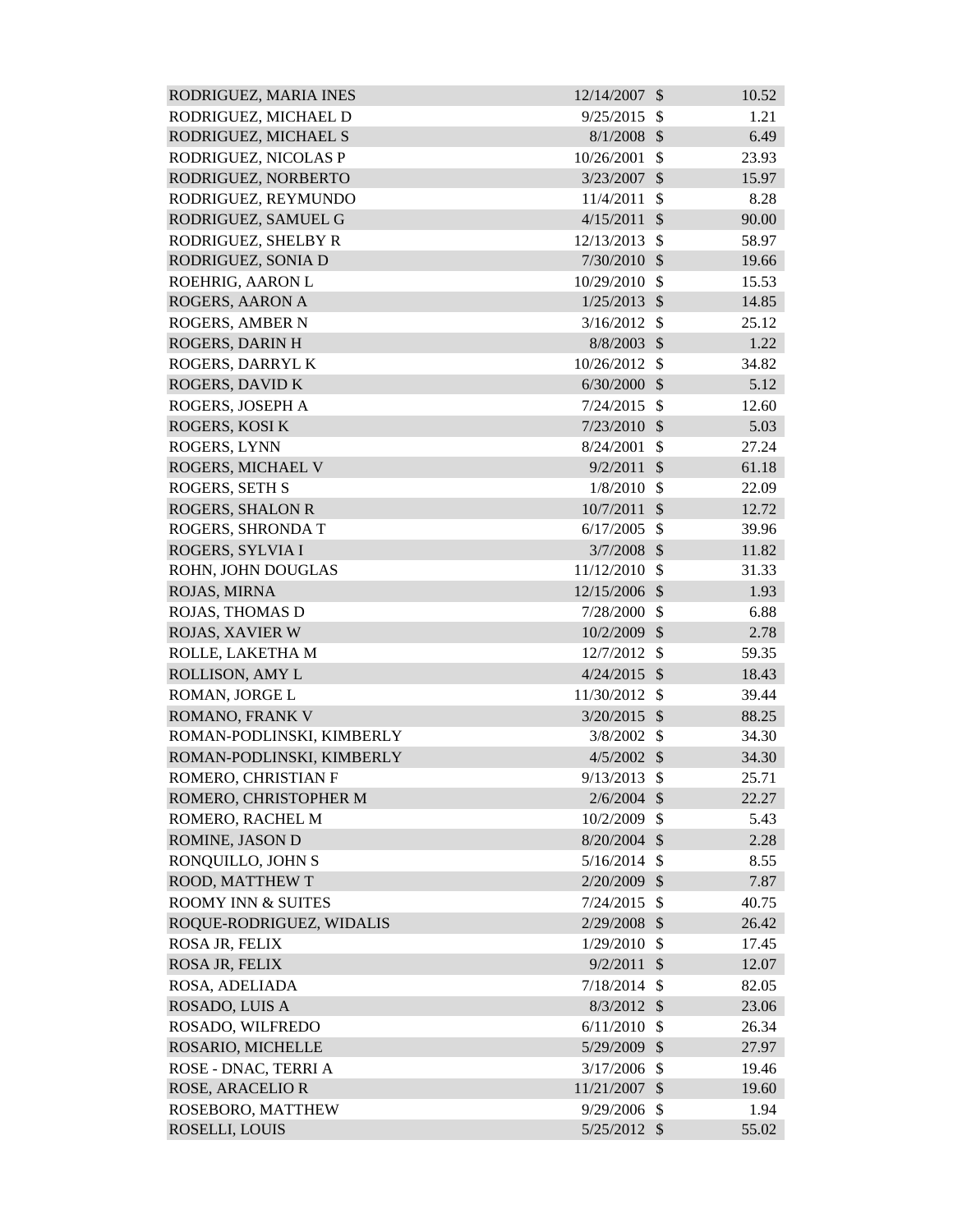| ROSENDARY, NICOLE D            | 7/15/2004      | -\$           | 2.36  |
|--------------------------------|----------------|---------------|-------|
| ROSENTHAL, NADEZHDA S          | 5/15/2009      | $\mathcal{S}$ | 19.83 |
| ROSETTE, BRIAN K               | $6/25/2010$ \$ |               | 3.25  |
| ROSETTI, THOMAS J              | 12/21/2012 \$  |               | 85.18 |
| <b>ROSS JR, RONALD</b>         | 11/2/2012      | $\mathcal{S}$ | 1.70  |
| ROSS, CHRISTOPHER ALAN         | $5/31/2002$ \$ |               | 50.00 |
| <b>ROSS, RICHARD</b>           | 4/9/2010       | $\mathcal{S}$ | 36.00 |
| ROSS, WENDY M                  | 10/7/2011      | $\mathcal{S}$ | 27.08 |
| ROSSIN JR, WALTER K            | 1/2/2015       | $\mathcal{S}$ | 21.03 |
| ROSZKO, ANTHONY M              | 11/20/2009 \$  |               | 6.90  |
| ROTHENFLUH, JARED              | 6/15/2007      | $\mathcal{S}$ | 25.89 |
| ROWE, ASHLEY                   | 8/20/2010      | $\mathcal{S}$ | 10.90 |
| ROWLEY, ANDRAYA C              | 4/3/2005       | $\mathcal{S}$ | 10.18 |
| ROYCROFT, JOHN O               | 3/4/2005       | $\mathcal{S}$ | 5.28  |
| <b>RRT PAINT AND BODY SHOP</b> | 4/17/2014      | $\mathcal{S}$ | 2.47  |
| RUBINA, BIENVENIDO J           | 9/27/2013      | $\mathcal{S}$ | 55.72 |
| RUBIO JR, ARTURO               | 11/21/2014     | $\mathcal{S}$ | 54.48 |
| RUBIO, YAHAIRA                 | 1/26/2001      | $\mathcal{S}$ | 6.16  |
| <b>RUDOLPH MADURO</b>          | 3/18/2011      | $\mathcal{S}$ | 46.62 |
| RUECHUGRAD, MARCIA R           | $5/7/2010$ \$  |               | 9.44  |
| RUEL, JOSEPH                   | 11/23/2005     | $\mathcal{S}$ | 15.86 |
| RUHSTORFER, MARIA H            | $5/8/2015$ \$  |               | 6.30  |
| RUIZ, ALFONSO A                | 3/10/2000      | $\mathcal{S}$ | 4.88  |
| RUIZ, JESSICA C                | $2/6/2015$ \$  |               | 29.45 |
| <b>RUIZ, ROGELIO R</b>         | 10/1/2010      | $\mathcal{S}$ | 44.41 |
| RUIZ, SHEILA                   | $4/15/2005$ \$ |               | 7.45  |
| <b>RULX BEAUCHAMP</b>          | 8/25/2000      | -\$           | 5.00  |
| RUSH, HELENA                   | 9/2/2004       | $\mathcal{S}$ | 20.08 |
| RUSNAK, JEFFREY                | 4/20/2000      | \$            | 2.58  |
| <b>RUSSELL WOOD</b>            | 7/11/2003      | $\mathcal{S}$ | 10.00 |
| RUSSELL, CHARLES T             | $2/5/2010$ \$  |               | 38.32 |
| RUSSELL, ERIC M                | 6/27/2014      | $\mathcal{S}$ | 28.54 |
| RUSSELL, ERING                 | 1/20/2012      | $\mathcal{S}$ | 29.30 |
| RUSSELL, ISAAC M               | 1/16/2015      | $\mathcal{S}$ | 2.12  |
| <b>RUTER, AMBER K</b>          | 9/28/2005      | $\mathcal{S}$ | 16.82 |
| RUTHERFORD, MARLEM R           | 11/22/2013     | $\mathcal{S}$ | 44.01 |
| RUZICKA, JUSTIN B              | 12/2/2011      | $\mathcal{S}$ | 14.73 |
| <b>RYAN MCCONNELL</b>          | 2/20/2004      | $\mathcal{S}$ | 95.00 |
| RYAN, CHRISTOPHER E            | 10/18/2013     | $\mathcal{S}$ | 24.20 |
| RYAN, MANDRELL A               | 8/9/2002       | $\mathcal{S}$ | 7.01  |
| RYAN, MOIRA K                  | 12/23/2004     | $\mathcal{S}$ | 10.00 |
| RYAN, TIMOTHY P                | 7/16/2010      | $\mathcal{S}$ | 12.46 |
| <b>RYANS, REX B</b>            | 11/30/2001     | $\mathcal{S}$ | 15.61 |
| RYU, JI HYEON                  | 9/12/2008      | $\mathcal{S}$ | 32.68 |
| SABAS, ELISA                   | 12/30/2005     | $\mathcal{S}$ | 2.90  |
| SAC, LARIZA D                  | 6/13/2003      | $\mathcal{S}$ | 10.71 |
| SADEGHIAN, JUSTIN A            | 1/6/2006       | $\mathcal{S}$ | 52.56 |
| SADLER, MICHAEL T              | 4/13/2012      | $\mathcal{S}$ | 36.50 |
| SADLO, JASON A                 | 12/30/2005     | $\mathcal{S}$ | 56.33 |
| SAENZ, DAVID                   | $7/7/2006$ \$  |               | 28.80 |
| SAGUINSIN, CHERRY              | 11/30/2012 \$  |               | 10.00 |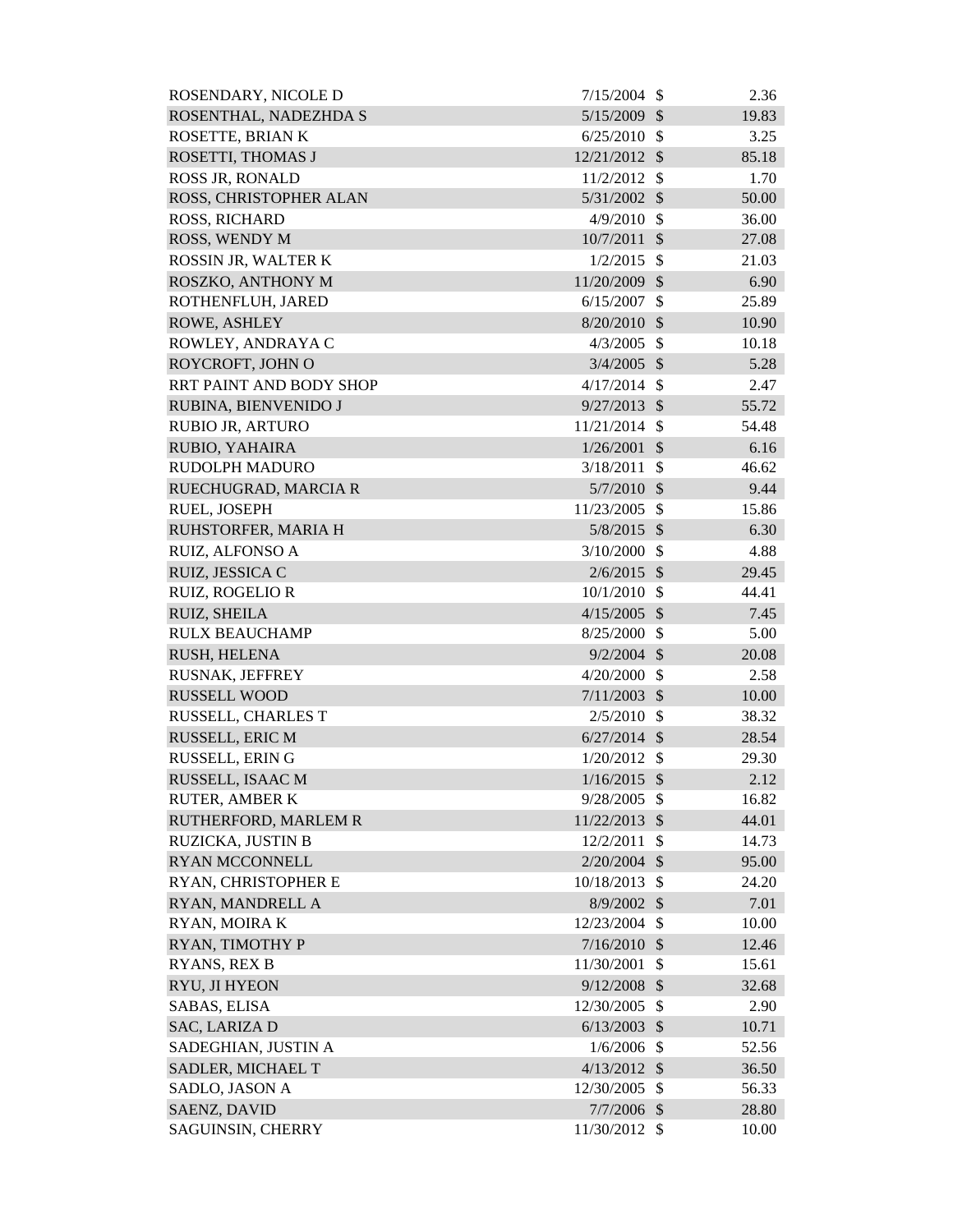| SAKATE, LYNNIA           | 6/10/2011      | $\mathcal{S}$ | 31.94 |
|--------------------------|----------------|---------------|-------|
| SALAK, GLORIA D          | 6/27/2008      | $\mathcal{S}$ | 9.07  |
| <b>SALAS, CASTULO J</b>  | 12/12/2008     | $\mathcal{S}$ | 18.93 |
| SALAZAR III, FRANK       | 3/26/2010      | \$            | 5.28  |
| <b>SALAZAR, ANDRES M</b> | 6/26/2015      | $\mathcal{S}$ | 7.44  |
| SALAZAR, ISSAC A         | 4/24/2015      | $\mathcal{S}$ | 19.59 |
| SALAZAR, JULIO C         | 3/27/2015      | $\mathcal{S}$ | 9.38  |
| SALCEDO, FRANK J         | 10/31/2008     | $\mathcal{S}$ | 17.57 |
| SALEEM, NEGHAT R         | 9/23/2011      | $\mathcal{S}$ | 20.50 |
| <b>SALES, BRIAN</b>      | 1/13/2006      | $\mathcal{S}$ | 12.37 |
| SALGADO, BLANCA I        | 4/20/2007      | $\mathcal{S}$ | 29.89 |
| SALGADO, GABRIEL         | 9/2/2011       | \$            | 10.24 |
| SALINAS JR, RICARDO      | 3/16/2012      | $\mathcal{S}$ | 71.61 |
| SALINAS, RODOLFO L       | 4/15/2011      | $\mathcal{S}$ | 2.00  |
| <b>SALIS, TAYLOR</b>     | 9/17/2010      | $\mathcal{S}$ | 12.00 |
| <b>SALIS, TAYLOR</b>     | 9/24/2010      | $\mathcal{S}$ | 12.00 |
| <b>SALIS, TAYLOR</b>     | 10/22/2010     | $\mathcal{S}$ | 18.00 |
| <b>SALIS, TAYLOR</b>     | 11/5/2010      | $\mathcal{S}$ | 12.00 |
| SALISBURY, KENT L        | $2/6/2004$ \$  |               | 23.46 |
| <b>SALLIS, RONALD D</b>  | 6/27/2014      | $\mathbb{S}$  | 7.28  |
| SALTER, JESSICA O        | 10/24/2014     | $\mathcal{S}$ | 7.14  |
| <b>SALY, DANIEL R</b>    | 6/7/2013       | $\mathcal{S}$ | 6.54  |
| SAMANTE, PRINCESS S      | 12/16/2011     | $\mathcal{S}$ | 18.26 |
| SAMANTHA M. MCDONALD     | 4/30/2004      | $\mathcal{S}$ | 5.00  |
| SAMM, APRIL S            | $2/6/2004$ \$  |               | 5.18  |
| SAMMY J HUFF, JR         | 12/3/1999      | $\mathcal{S}$ | 5.25  |
| <b>SAMMY J. HUFF</b>     | 1/15/2000      | $\mathcal{S}$ | 5.25  |
| SAMUEL JR, JOSE A        | 8/25/2006      | $\mathbb{S}$  | 67.14 |
| SAMUEL L. MONK JR.       | 6/14/2002      | $\mathcal{S}$ | 50.00 |
| SANABRIA-RIVERA, NYRALIZ | $2/6/2015$ \$  |               | 26.70 |
| SANBORN, TRISTAN K       | $1/2/2015$ \$  |               | 5.34  |
| SANCHEZ JR, HUMBERTO     | 4/10/2007      | \$            | 1.13  |
| SANCHEZ, ANDREW J        | 11/7/2014      | $\mathcal{S}$ | 20.72 |
| SANCHEZ, ANIBAL G        | 11/21/2007     | \$            | 24.40 |
| SANCHEZ, BLANCA A        | 10/7/2011      | $\mathcal{S}$ | 15.93 |
| SANCHEZ, CARLOS D        | 2/27/2009      | \$            | 52.67 |
| SANCHEZ, JASON DREW      | 11/10/2005     | $\mathcal{S}$ | 25.00 |
| SANCHEZ, JUAN J          | 12/26/2003     | $\mathcal{S}$ | 36.99 |
| SANCHEZ, MICHAEL A       | 2/28/2014      | $\mathcal{S}$ | 2.00  |
| SANCHEZ, NICK            | 7/8/2011       | \$            | 41.77 |
| SANCHEZ, TIFFANY G       | 11/30/2012     | $\mathcal{S}$ | 11.79 |
| SANCHEZ, ZULEIKA M       | 8/28/2009      | \$            | 5.65  |
| SANDERS, ALEX C          | 12/30/2005     | $\mathcal{S}$ | 21.99 |
| SANDERS, CHRISTOPHER J   | 7/18/2014      | $\mathcal{S}$ | 29.06 |
| SANDERS, ELIZABETH N     | 2/27/2009      | $\mathcal{S}$ | 62.48 |
| SANDERS, GREGORY         | 6/30/2000      | $\mathcal{S}$ | 12.91 |
| SANDERS, MARK A          | 9/21/2012      | $\mathcal{S}$ | 1.23  |
| SANDERS, MICHAUD M       | 10/2/2009      | $\mathcal{S}$ | 26.51 |
| SANDERSON, CHRISTINA M   | 5/20/2011      | $\mathcal{S}$ | 6.56  |
| SANDERSON, FRED L        | 12/2/2011      | $\mathcal{S}$ | 12.70 |
| SANDERSON, FRED L        | $2/14/2014$ \$ |               | 10.91 |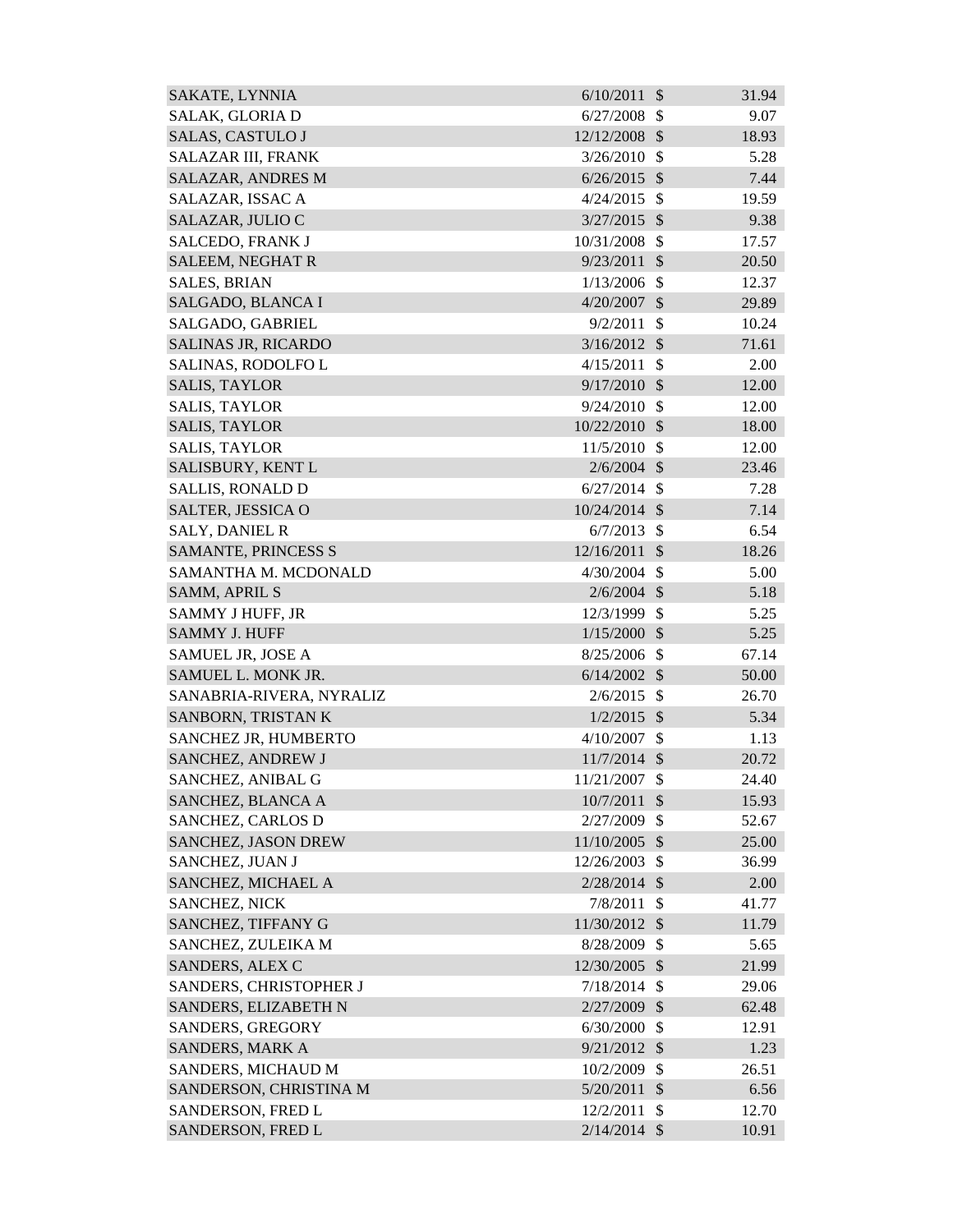| <b>SANDERSON, LESTER R</b>                    | 1/3/2014       | -\$                       | 1.70          |
|-----------------------------------------------|----------------|---------------------------|---------------|
| <b>SANDERSON, MARK B</b>                      | 7/25/2014      | $\mathcal{S}$             | 1.33          |
| SANDOVAL, CYNTHIA E                           | 6/26/2009      | $\mathcal{S}$             | 21.79         |
| SANDOVAL, ROBERTO                             | 2/10/2006      | $\mathcal{S}$             | 17.87         |
| SANDOVAL, SALINA M                            | 2/6/2015       | $\mathcal{S}$             | 22.17         |
| SANDS, CHRISTOPHER M                          | 10/9/2008      | $\mathcal{S}$             | 2.02          |
| SANFORD, EDWARD                               | 3/9/2007       | $\mathcal{S}$             | 18.68         |
| SANFORD, GINA                                 | $9/26/2008$ \$ |                           | 40.00         |
| SANTA FE DESIGN INC.                          | 8/3/2007       | $\mathcal{S}$             | 55.72         |
| <b>SANTANA, JUAN S</b>                        | $9/3/2015$ \$  |                           | 39.25         |
| SANTELIZ, YVETTE A                            | 12/3/2010      | $\mathcal{S}$             | 57.72         |
| SANTIAGO, FABIOLA G                           | 12/12/2014     | $\mathcal{S}$             | 35.77         |
| SANTIAGO, FRANCISCA                           | 1/9/2009       | $\mathcal{S}$             | 5.73          |
| SANTIAGO, ISRAEL O                            | $4/24/2015$ \$ |                           | 6.67          |
| SANTIAGO, NEYSA                               | 10/24/2008     | $\mathcal{S}$             | 1.99          |
| SANTIAGO, STEVEN A                            | 5/29/2009      | $\mathcal{S}$             | 55.61         |
| SANTIAGO, VINCENT D                           | 1/7/2005       | $\mathcal{S}$             | 50.77         |
| SANTILLO, VINCENT D                           | 1/25/2008      | $\mathcal{S}$             | 1.06          |
| SANTOS JR, ALEJANDRO                          | 8/5/2005       | $\mathcal{S}$             | 15.99         |
| SANTOS JR, VICTORINO                          | 5/26/2005      | $\mathcal{S}$             | 36.52         |
| SANTOS, DANIEL JAMES C                        | 5/29/2015      | $\mathcal{S}$             | 31.66         |
| SANTOS, DAVID C                               | 10/10/2003     | $\mathcal{S}$             | 29.54         |
| SANTOS, HELLEN JULISSA                        | 6/13/2014      | $\mathcal{S}$             | 1.84          |
| SANTOS, JOSEPH M                              | 5/25/2012      | $\mathcal{S}$             | 1.70          |
| SANTOS, RENE A                                | 6/17/2005      | $\mathcal{S}$             | 10.28         |
| SANTOS, SONNIE ARRIOLA                        | 7/23/2004      | $\mathcal{S}$             | 10.00         |
| SAPP, EDWARD F                                | 5/22/2008      | $\mathcal{S}$             | 2.26          |
| SARAVIA, NESTOR A                             | 7/13/2012      | $\mathcal{S}$             | 61.17         |
| SARGENT, KAYLA R                              | 5/29/2015      | $\mathcal{S}$             | 67.19         |
| <b>SARMIENTO, LARRY F</b>                     | $3/8/2013$ \$  |                           | 12.84         |
| SARTOR, JESICA M                              | $9/27/2013$ \$ |                           | 14.80         |
| SATCHEL, KATRECE LANANN                       | 9/17/2004      | $\mathcal{S}$             | 5.00          |
| SATTERFIELD, JOSHUA D                         | 4/29/2011      | $\mathcal{S}$             | 30.98         |
| SAUCEDA, KATIE N                              | 1/22/2010      | $\mathcal{S}$             | 58.24         |
| SAUCEDA, KRISTINA J                           | 8/17/2012      | $\mathcal{S}$             | 18.26         |
| <b>SAUCIER, DUSTIN LEE</b>                    | 7/11/2008      | $\sqrt{3}$                | 40.70         |
| SAUL, NATHAN C                                | 11/23/2005     | $\mathcal{S}$             | 20.86         |
| SAURINA, JOHN M                               | $1/20/2006$ \$ |                           | 9.46          |
| SAUSEDA, RAYMOND LEE                          | 3/20/2009      | -\$                       | 3.06          |
| <b>SAUVE, JASON R</b>                         | 9/14/2012      | $\mathcal{S}$             | 15.42         |
| SAVAGE, JOSHUA S                              | 9/2/2011       | $\mathcal{S}$             | 28.08         |
| SAVELLE, SHIRLEY                              | 10/14/2005     | $\mathcal{S}$             | 1.46          |
| SAVOIR, GARY W                                | 10/26/2001     | $\mathcal{S}$             | 3.57          |
| SAWYER, HEATHER M                             | 8/14/2015      | $\mathcal{S}$             | 58.14         |
| <b>SAXON'S</b>                                | 3/20/2009      | \$                        | 4.35          |
|                                               | 4/12/2013      | $\mathcal{S}$             |               |
| SAXTON, SHASTA L<br><b>SCANLAN, HENDRIX P</b> | 12/3/2010      | $\mathcal{S}$             | 1.70<br>48.18 |
| <b>SCANLON, JENNIFER M</b>                    | 9/20/2002      | $\mathcal{S}$             | 2.89          |
| <b>SCHAFFER, KRISTY J</b>                     | 7/15/2004      | $\boldsymbol{\mathsf{S}}$ | 7.22          |
| SCHARA, CHRISTOPHER J                         | $3/16/2012$ \$ |                           | 1.98          |
| <b>SCHELERT, REINEER</b>                      | $9/1/2005$ \$  |                           | 19.37         |
|                                               |                |                           |               |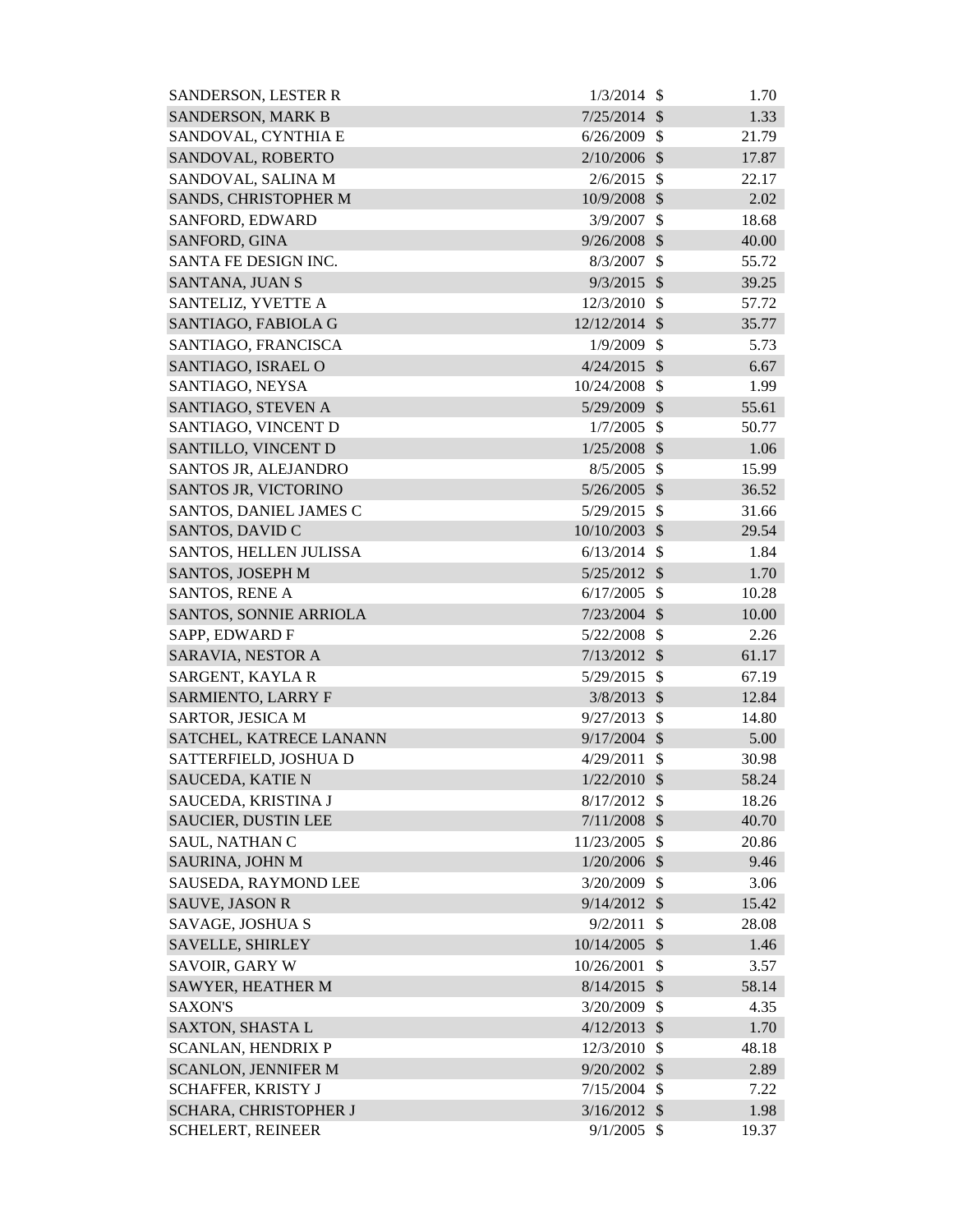| <b>SCHELHASS, DEVIN M</b>       | $5/23/2014$ \$ |                            | 25.00 |
|---------------------------------|----------------|----------------------------|-------|
| SCHENK- FERNANDEZ, MARIA D      | 10/4/2012      | $\mathbb{S}$               | 41.34 |
| SCHIFLETT IV, JOSEPH R          | 4/24/2015      | $\mathcal{S}$              | 20.62 |
| SCHLEENVOIGT, KATRINA E         | 4/17/2015      | $\mathcal{S}$              | 5.58  |
| SCHMIDT, KENNETH                | 6/8/2007       | $\mathcal{S}$              | 4.86  |
| SCHMIDT, NATHAN G               | 8/9/2002       | $\mathcal{S}$              | 6.71  |
| SCHMIDT, PADDY L                | 4/24/2009      | $\mathcal{S}$              | 46.62 |
| <b>SCHMITT, BRANDON J</b>       | 8/5/2011       | $\mathcal{S}$              | 29.25 |
| <b>SCHOEBER JR, KEVIN E</b>     | 10/29/2004 \$  |                            | 3.00  |
| <b>SCHOENBEIN, NATHEN S</b>     | 8/14/2015      | $\mathcal{S}$              | 4.80  |
| <b>SCHONEWEIS, TRENT C</b>      | 1/26/2007      | $\mathcal{S}$              | 1.13  |
| SCHRADER, MICHELLE D            | 8/1/2008       | $\mathcal{S}$              | 57.06 |
| <b>SCHUL, QUENTIN K</b>         | 3/18/2011      | $\mathcal{S}$              | 3.39  |
| SCHULTZ, MICHELL C              | 7/13/2012      | $\mathbb{S}$               | 32.33 |
| <b>SCHULZ, FRANCIS P</b>        | $2/25/2000$ \$ |                            | 42.42 |
| <b>SCHULZE, ROBERT</b>          | 12/13/2002     | $\mathcal{S}$              | 34.73 |
| <b>SCHUMAN, ALISON</b>          | 3/28/2014      | $\mathcal{S}$              | 27.51 |
| SCHWARZ, JOANNA A               | 6/1/2007       | $\mathcal{S}$              | 28.29 |
| SCHWENN, KHIRSTEN T             | 6/12/2009      | $\mathcal{S}$              | 13.44 |
| SCHWITZ, CHRISTOPHER W          | 12/21/2006     | $\mathcal{S}$              | 16.63 |
| <b>SCIORTINO, JULIAN P</b>      | 11/18/2011     | $\mathcal{S}$              | 4.74  |
| <b>SCOTT - DNAC, RODERICK B</b> | 12/9/2005      | $\mathcal{S}$              | 4.72  |
| SCOTT, AMY                      | $9/1/2005$ \$  |                            | 12.28 |
| <b>SCOTT, CANDACE B</b>         | 5/25/2012      | \$                         | 2.91  |
| <b>SCOTT, CRAIG R</b>           | 3/28/2008      | $\mathcal{S}$              | 5.95  |
| <b>SCOTT, ERICH</b>             | 8/20/2010      | $\mathcal{S}$              | 16.95 |
| <b>SCOTT, JAMES F</b>           | 2/19/2010      | $\mathcal{S}$              | 26.14 |
| <b>SCOTT, JEFF W</b>            | 7/20/2012      | $\mathcal{S}$              | 17.14 |
| <b>SCOTT, KATHRYN S</b>         | 2/13/2015      | $\mathcal{S}$              | 4.75  |
| SCOTT, LATOYA CEYREE            | 6/8/2007       | $\mathcal{S}$              | 5.00  |
| SCOTT, LEROY M                  | 7/31/2009 \$   |                            | 7.65  |
| SCOTT, MARQUITA M               | 6/30/2011      | $\mathcal{S}$              | 1.01  |
| <b>SCOTT, ROBERT Q</b>          | 1/28/2011      | \$                         | 15.06 |
| <b>SCOTT, TERRANCE</b>          | 8/19/2005      | $\mathcal{S}$              | 25.05 |
| <b>SCOTT'S CLEANERS</b>         | $5/16/2014$ \$ |                            | 35.49 |
| SCRANTON GILLETTE COMM, INC     | 6/4/1999       | $\mathcal{S}$              | 36.00 |
| <b>SCRIBNER, JESSICA J</b>      | $7/6/2015$ \$  |                            | 56.93 |
| <b>SEALY, SCOTT R</b>           | 4/16/2004      | $\mathcal{S}$              | 23.46 |
| <b>SEARL, ERIC D</b>            | 4/6/2001       | $\mathcal{S}$              | 2.69  |
| <b>SEARS, AARON R</b>           | 8/19/2011      | $\mathcal{S}$              | 48.35 |
| <b>SEARS, CORY DK</b>           | $4/12/2013$ \$ |                            | 6.15  |
| SEBRELL, BRENDOL                | 10/13/2000     | $\mathcal{S}$              | 7.80  |
| SEDLACEK, STEPHEN M             | $8/15/2014$ \$ |                            | 5.18  |
| SEGURA BARRIENTOS, FRANCISCO    | 9/4/2009       | \$                         | 20.00 |
| SEIBERT, JOSHUA L               | 10/19/2012     | $\mathcal{S}$              | 2.00  |
| SEIDEL, STEPHEN J               | 7/23/2004      | $\mathcal{S}$              | 14.00 |
| SELBACK, ADAM J                 | 6/26/2009      | $\mathcal{S}$              | 23.75 |
| SELEMENT, BRENITA               | 12/1/2006      | \$                         | 5.45  |
| <b>SELLERS, AJA F</b>           | 10/4/2013      | $\boldsymbol{\mathcal{S}}$ | 7.66  |
| <b>SELLERS, DANIEL W</b>        | 7/26/2013      | -S                         | 6.29  |
| SEMEZIER, STACIE Y              | 10/26/2007     | $\mathcal{S}$              | 1.32  |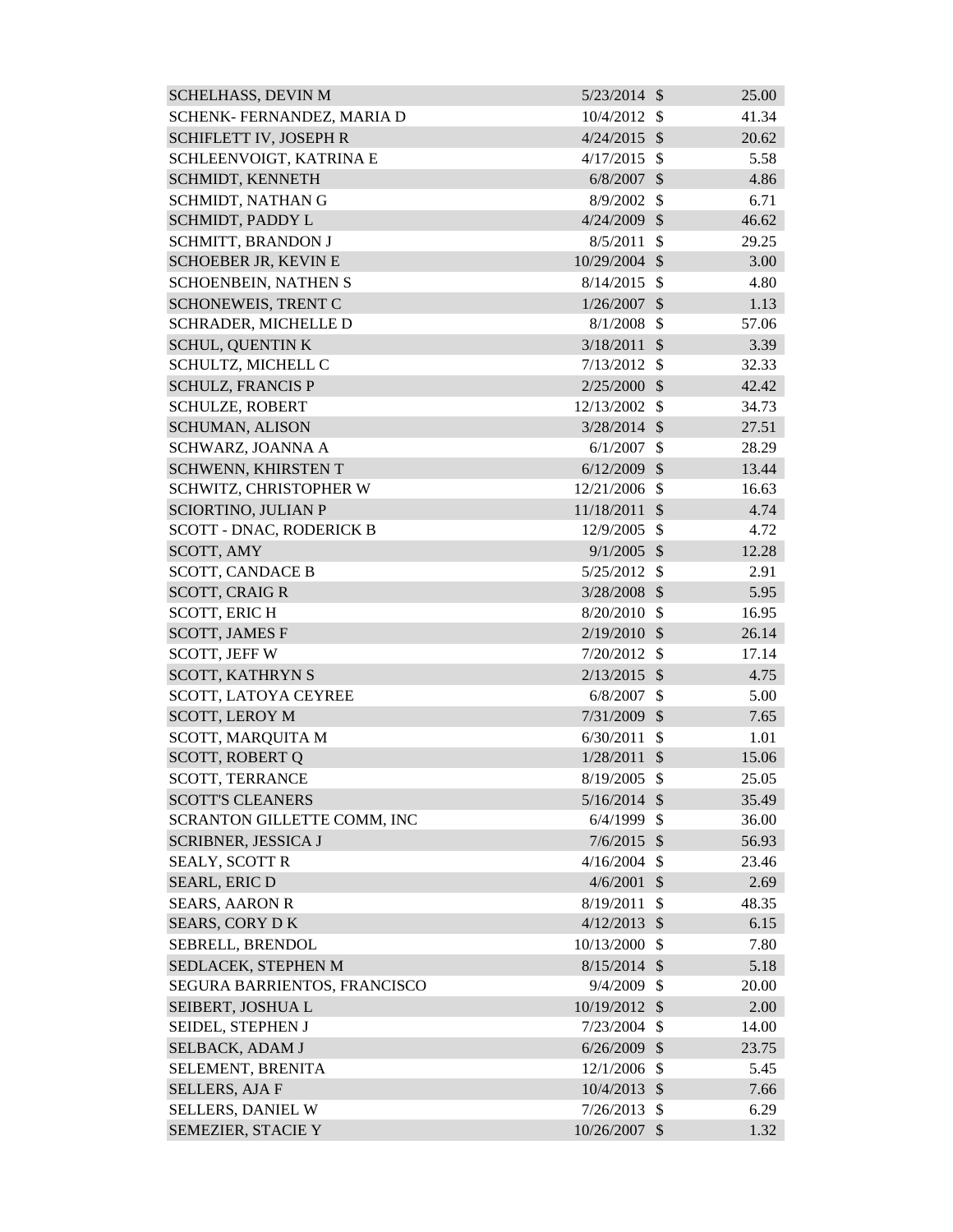| SEN, JOHNNY                  | 11/19/2010 | \$                        | 69.17 |
|------------------------------|------------|---------------------------|-------|
| SENAT, GLADIMIR              | 5/17/2013  | $\mathcal{S}$             | 33.77 |
| SENNET, TERNESSA N           | 1/17/2014  | $\mathcal{S}$             | 7.39  |
| <b>SEOUL ORIENTAL</b>        | 4/4/2003   | $\mathcal{S}$             | 18.70 |
| SEPULVEDA, JEWEL O           | 8/23/2013  | $\mathcal{S}$             | 10.03 |
| <b>SERHAN, YASMIN</b>        | 7/13/2012  | $\mathcal{S}$             | 6.29  |
| <b>SERNA, CARLOS</b>         | 6/28/2013  | $\mathcal{S}$             | 11.23 |
| SERRANO, REBECCA C           | 6/29/2007  | $\mathcal{S}$             | 33.43 |
| SERRAULT, RANDY L            | 2/8/2013   | $\mathcal{S}$             | 58.13 |
| SERVAN-TRIVENO, VERONICA     | 8/17/2012  | $\mathcal{S}$             | 88.73 |
| SESTER JR, JOHN CLIFFORD     | 4/21/2000  | $\mathcal{S}$             | 55.00 |
| SEVILLIANO, JOSEPH P         | 7/24/2015  | $\mathcal{S}$             | 60.71 |
| <b>SEYMOUR, GARY R</b>       | 10/30/2009 | $\mathcal{S}$             | 30.81 |
| SHACKELFORD, ABRAHAM L       | 2/27/2009  | $\mathcal{S}$             | 14.39 |
| SHAHAN, SHAWNA ML            | 11/21/2014 | $\mathcal{S}$             | 1.87  |
| SHAILER, PHILLIP L           | 5/8/2015   | $\mathcal{S}$             | 14.20 |
| <b>SHAMAS, ERIN M</b>        | 2/27/2015  | $\mathcal{S}$             | 13.34 |
| SHANKLIN, HARRY L            | 3/15/2013  | $\mathcal{S}$             | 14.12 |
| SHANNON, BELENDA J           | 8/23/2013  | $\mathcal{S}$             | 25.61 |
| SHANNON, KENNETH B           | 10/23/2009 | $\mathcal{S}$             | 4.17  |
| <b>SHANTS JR, LAWRENCE R</b> | 4/3/2009   | $\mathcal{S}$             | 3.02  |
| SHAPOVALOV, SIMON A          | 7/10/2015  | $\mathcal{S}$             | 14.37 |
| <b>SHARP IV, AARON</b>       | 4/27/2012  | $\mathcal{S}$             | 3.54  |
| <b>SHARP, ERIC D</b>         | 8/7/2009   | $\mathcal{S}$             | 49.24 |
| SHARRAD, ANGELA M            | 9/19/2003  | $\mathcal{S}$             | 40.71 |
| <b>SHAW, BREANNA</b>         | 10/25/2005 | $\mathcal{S}$             | 12.00 |
| SHAW, BREANNA                | 10/31/2005 | $\mathcal{S}$             | 15.00 |
| <b>SHAW, BREANNA</b>         | 8/26/2011  | $\mathcal{S}$             | 26.00 |
| SHAW, CRYSTAL                | 5/3/2013   | $\mathcal{S}$             | 12.00 |
| SHAW, NATHAN A               | 4/20/2000  | $\mathcal{S}$             | 24.43 |
| SHAW, TWYLA D                | 5/3/2002   | \$                        | 27.59 |
| <b>SHAWN WHITELOW</b>        | 1/15/2000  | $\mathcal{S}$             | 4.46  |
| SHEA, CLARISSA K             | 1/11/2002  | $\mathcal{S}$             | 4.00  |
| <b>SHEA, MALLISA R</b>       | 6/5/2009   | $\mathcal{S}$             | 60.97 |
| <b>SHEA, MALLISA R</b>       | 7/10/2009  | $\mathcal{S}$             | 60.00 |
| SHEARER, ANDREW M            | 2/20/2009  | \$                        | 98.43 |
| SHEARON, WILLIAM             | 4/12/2013  | $\mathcal{S}$             | 12.08 |
| SHEFFIELD, LUCY              | 3/2/2012   | $\mathcal{S}$             | 36.65 |
| SHELDON BAILEY JR.           | 6/19/2015  | $\mathcal{S}$             | 3.91  |
| SHELDON, ROBERT M            | 1/11/2013  | $\mathcal{S}$             | 37.31 |
| SHELHAMER, KEVIN B           | 2/4/2011   | \$                        | 49.19 |
| SHELTON, LYSSA V             | 9/12/2008  | $\mathcal{S}$             | 26.06 |
| SHELTON, SHELLY R            | 8/22/2014  | $\mathcal{S}$             | 28.65 |
| SHELTON, TAMMY L             | 9/12/2008  | $\boldsymbol{\mathsf{S}}$ | 35.41 |
| SHENK, ROBERT U              | 6/28/2001  | \$                        | 1.67  |
| SHEPARD, SHAVONDA M          | 12/7/2012  | $\mathcal{S}$             | 44.01 |
| SHEPARD, TESSA               | 5/26/2005  | $\mathcal{S}$             | 20.99 |
| SHEPEARD, MYRA F             | 7/25/2008  | $\boldsymbol{\mathsf{S}}$ | 16.01 |
| SHEPHERD, VICTOR M           | 3/8/2013   | $\mathcal{S}$             | 2.00  |
| SHERIDAN, JAMES E            | 1/11/2002  | $\mathcal{S}$             | 1.48  |
| SHERMAN, JASON               | 12/30/2005 | $\mathcal{S}$             | 13.53 |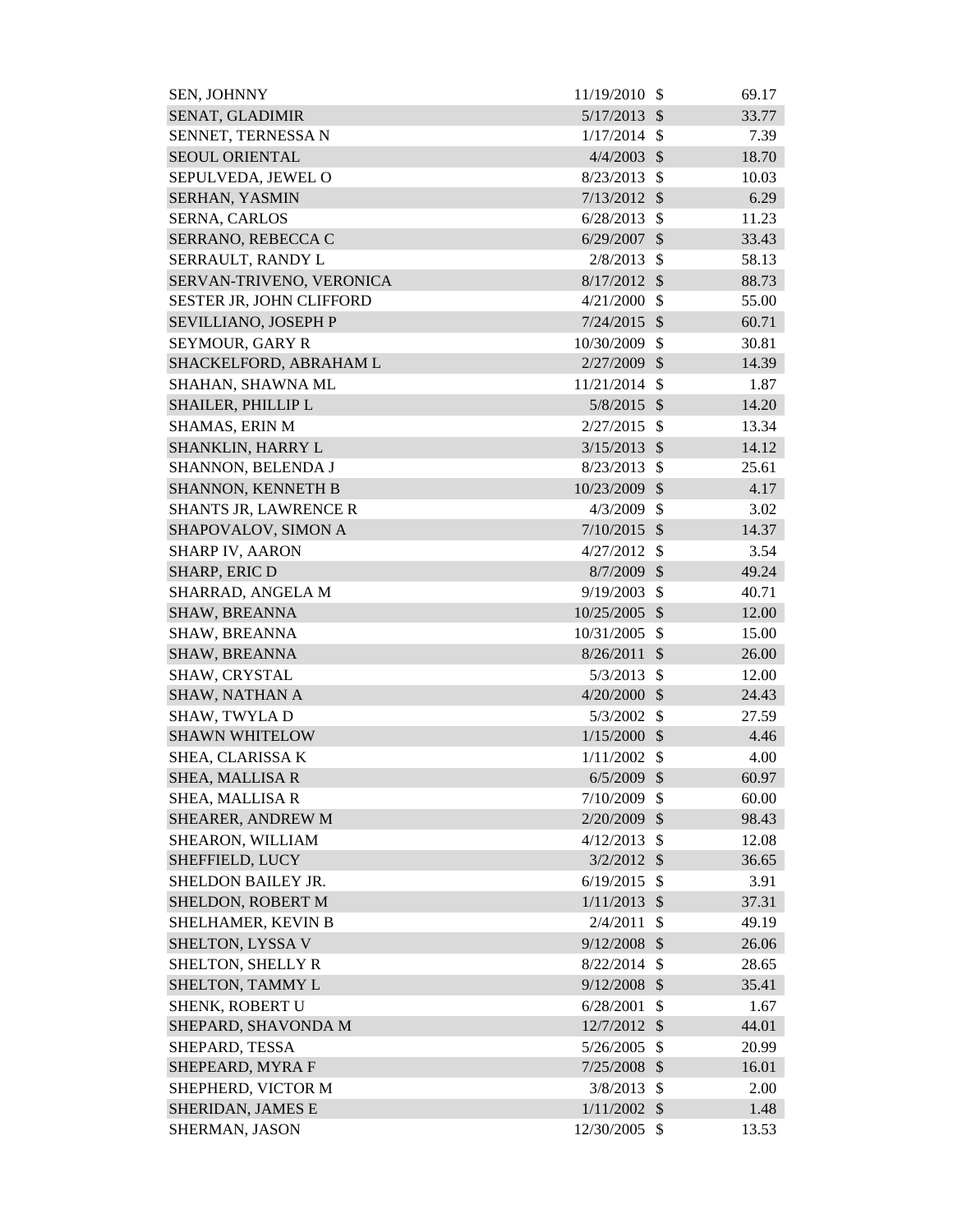| SHERMAN, NELSON T            | 1/6/2006       | $\mathcal{S}$                  | 32.65         |
|------------------------------|----------------|--------------------------------|---------------|
| SHERMAN, VICTORIA N          | 9/26/2008      | $\mathcal{S}$                  | 1.72          |
| SHERRATT, WILLIAM            | 2/6/2004       | $\mathcal{S}$                  | 58.88         |
| SHERROD, JABAKA D            | 10/18/2013     | $\mathcal{S}$                  | 19.87         |
| SHERROD, JERRY               | 4/4/2003       | $\mathcal{S}$                  | 10.00         |
| SHERWIN, PAUL M              | 8/28/2009      | $\mathcal{S}$                  | 59.52         |
| SHIDER, TINA D               | 12/10/2004 \$  |                                | 3.55          |
| SHIPLEY JR, DANIEL R         | 1/14/2010      | \$                             | 2.45          |
| SHIPLEY, JANIE L             | 4/4/2003       | $\mathcal{S}$                  | 2.55          |
| SHIPPY, CARLOS R             | 5/12/2011      | $\mathcal{S}$                  | 28.85         |
| SHIREY, ANGELA L             | 10/13/2000     | $\mathcal{S}$                  | 1.33          |
| <b>SHIRLEY M RIVERA</b>      | 6/25/2004      | $\mathcal{S}$                  | 13.00         |
| <b>SHIRLEY PIERCE</b>        | 7/28/2000      | $\mathcal{S}$                  | 64.00         |
| SHIRLEY, RICHARD J           | 3/20/2015      | $\mathcal{S}$                  | 37.65         |
| SHOFNER, ROBERT J            | 7/3/2008       | $\mathcal{S}$                  | 4.03          |
| <b>SHORES, DAVID J</b>       | 11/13/2009     | $\mathcal{S}$                  | 3.40          |
| SHOREY, COLLIN C             | 4/8/2008       | $\mathcal{S}$                  | 7.21          |
| SHORTER, MICHAEL D           | 10/24/2014     | $\mathcal{S}$                  | 28.64         |
| SHOSA, BRIAN W               | 2/23/2007      | $\mathcal{S}$                  | 6.34          |
| <b>SHOTOKAN MARTIAL ARTS</b> | 1/15/2000      | $\mathcal{S}$                  | 12.67         |
| SHRAGA, GEOFFREY L           | $8/7/2009$ \$  |                                | 3.15          |
| SHROPSHIRE, CHRISTOPHER G    | 6/25/2010      | $\mathcal{S}$                  | 63.65         |
| SHUFORD, NATASHA             | 10/23/2009     | $\mathcal{S}$                  | 6.14          |
| SHUKLA, NACHIKETA            | 12/21/2012     | $\mathbb{S}$                   | 1.98          |
| SHULER, VINCENT T            | 8/8/2003       | $\mathcal{S}$                  | 5.52          |
| SHUPE, JOSHUA M              | 11/16/2007     | \$                             | 6.12          |
| SHUTTS, STEVEN A             | 11/7/2002      | $\mathcal{S}$                  | 9.24          |
| SIAVA, SAPATU U              | 8/3/2012       | $\mathcal{S}$                  | 7.00          |
| SIBLEY, JOHN K               | $5/25/2012$ \$ |                                | 25.69         |
| SICILIANO, VICTORIA A        | 9/29/2006      | $\mathcal{S}$                  | 41.90         |
| SIDELL, ROBERT B             | $3/8/2002$ \$  |                                | 33.35         |
| SIEBERT, JOE T               | 8/24/2001      | \$                             | 69.45         |
| SIEBERT, MATTHEW A           | 11/13/2009 \$  |                                | 3.12          |
| SIERRA, KELLY R              | 4/24/2015      | $\mathcal{S}$                  | 46.37         |
| SIERRA, MISTIE D             | $9/26/2014$ \$ |                                | 66.25         |
| SIERRA, RICHARD A            | 5/14/2010      | \$                             | 6.28          |
| SIERSON JR, ISAIAH           | $8/5/2005$ \$  |                                | 19.50         |
| SIEVERT, JOHN R              | 11/30/2012     | $\mathcal{S}$                  | 14.58         |
| <b>SIKES, SAMMIE K</b>       | 4/15/2005      | $\mathcal{S}$                  | 4.05          |
| SILBERBERG, ERICH C          | 12/26/2008     | $\mathcal{S}$                  | 11.18         |
| SILLER, JUAN                 | 11/2/2012      | $\mathcal{S}$                  | 2.53          |
| SILVA, ALEJANDRO B           | 5/31/2013      | $\mathcal{S}$                  | 10.61         |
| SILVAS, GAREY                | 8/23/2002      | $\mathcal{S}$                  | 5.00          |
| SILVER-BLUE, YVETTE K        | 11/21/2007     | $\mathcal{S}$                  |               |
| SIMKINS, JOSHUA J            | 9/24/2010      | $\mathcal{S}$                  | 2.97<br>42.36 |
| SIMKINS, JOSHUA J            | 8/1/2014       | $\mathcal{S}$                  | 36.87         |
|                              |                |                                |               |
| SIMMONS JR, JOHN CLARENCE    | 10/29/2010     | $\mathcal{S}$                  | 38.15         |
| SIMMONS, CYNTHIA E,          | 6/6/2014       | $\mathcal{S}$<br>$\mathcal{S}$ | 73.75         |
| <b>SIMMONS, ERICA R</b>      | 12/13/2013     |                                | 44.65         |
| SIMMONS, JENNIFER D          | 11/26/2003     | $\mathcal{S}$                  | 13.27         |
| SIMMONS, JENNIFER E          | $8/13/2010$ \$ |                                | 22.41         |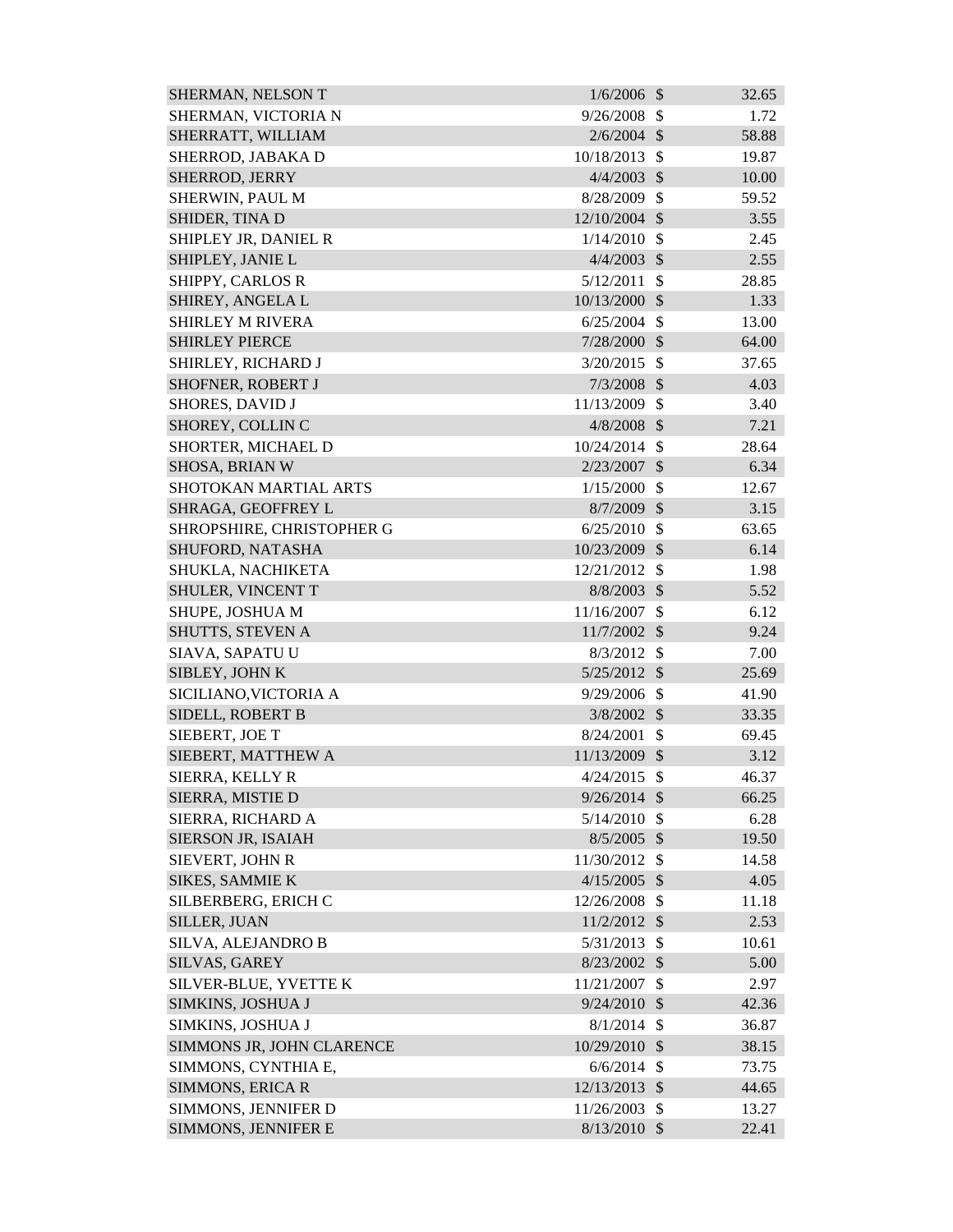| SIMMONS, KING D                 | 5/2/2003                        | $\mathcal{S}$             | 1.63  |
|---------------------------------|---------------------------------|---------------------------|-------|
| <b>SIMMONS, MAURICE</b>         | 4/3/2005                        | $\mathcal{S}$             | 1.58  |
| SIMON, JOHN C.                  | 2/25/2000                       | $\mathcal{S}$             | 9.25  |
| SIMON, ROBERT                   | 9/1/2005                        | $\mathcal{S}$             | 64.30 |
| SIMON, TYRONE                   | 7/1/2010                        | $\mathcal{S}$             | 6.45  |
| SIMON-MARSHALL - DNAC FRANSHANE | 3/7/2003                        | $\mathcal{S}$             | 3.30  |
| SIMPSON, ANTONIA                | 1/7/2005                        | $\mathcal{S}$             | 1.07  |
| SIMPSON, BARBARA                | 10/25/2002                      | $\mathcal{S}$             | 10.28 |
| SIMPSON, CHRISTOPHER A          | 1/11/2013                       | $\mathcal{S}$             | 3.25  |
| SIMPSON, DOVAVAN D              | 1/9/2004                        | $\mathcal{S}$             | 3.17  |
| SIMPSON, EMILY M                | 12/12/2014                      | $\mathcal{S}$             | 45.48 |
| SIMPSON, ERROL P                | 5/17/2013                       | $\mathcal{S}$             | 13.06 |
| SIMPSON, MARVINC                | 11/19/2010                      | \$                        | 21.46 |
| SIMPSON, RACHEL K               | 9/2/2011                        | $\mathcal{S}$             | 40.76 |
| SIMPSON, VALERIE P              | 12/7/2007                       | \$                        | 16.63 |
| SIMS, ELIZA D                   | 10/28/2005                      | $\mathcal{S}$             | 13.90 |
| SIMS, JACK                      | 12/4/1998                       | \$                        | 2.28  |
| SIMS, LYTISHA                   | $8/6/2004$ \$                   |                           | 2.23  |
| <b>SIMS, SHANNON S</b>          | 5/28/2010                       | \$                        | 2.89  |
| SINCLAIR, DONALD J              | 4/24/2009                       | $\mathcal{S}$             | 49.07 |
| SINDAB, DEVETTE M               | 3/4/2005                        | $\mathcal{S}$             | 2.25  |
| SINE III, JAMES R               | 11/5/2009                       | $\mathcal{S}$             | 4.63  |
| SINEGAL, NATHAN                 | 4/5/2002                        | $\mathcal{S}$             | 7.74  |
| SINGER, KIMBERLY M              | 1/9/2015                        | $\mathcal{S}$             | 24.20 |
| SINGER, MATTHEW J               | 4/12/2013                       | $\mathcal{S}$             | 6.54  |
| SINGH, ALEXANDER                | 5/5/2000                        | $\mathcal{S}$             | 2.79  |
| SINGLETARY, MATT                | 4/20/2001                       | $\mathcal{S}$             | 4.34  |
| SINGLETON II, NORMAN A          | 7/6/2015                        | $\mathcal{S}$             | 33.48 |
| SINGLETON JR, JOHNNIE N         | 11/30/2012                      | $\mathbb{S}$              | 63.43 |
| SINGLETON, DOUGLAS W            | 10/26/2012                      | $\mathcal{S}$             | 12.48 |
|                                 |                                 | $\boldsymbol{\mathsf{S}}$ | 8.27  |
| SINGLETON, YOLAN                | 4/20/2000                       |                           |       |
| SINK, TERI                      | $5/5/2000$ \$<br>$9/24/2010$ \$ |                           | 20.00 |
| SINKLER, PAUL W                 |                                 |                           | 66.18 |
| SINKLER, TIFFANIE S             | 5/29/2009 \$                    |                           | 14.00 |
| SIPES, TIFFANY ANNE             | 6/1/2012                        | $\mathcal{S}$             | 55.28 |
| <b>SISAK, JEREMEY S</b>         | 12/29/2006                      | $\mathcal{S}$             | 5.86  |
| SISSAC JR, ROBERT K             | 5/8/2015                        | - \$                      | 5.38  |
| <b>SKELTON, GEORGE</b>          | 6/20/2008                       | $\mathcal{S}$             | 32.71 |
| <b>SKIDMORE, AMY R</b>          | 2/23/2007                       | \$                        | 5.50  |
| SKILANG, VALANTEEN K            | 3/6/2015                        | $\mathcal{S}$             | 9.60  |
| <b>SKINNER, RACHELL A</b>       | 10/1/2010                       | $\mathcal{S}$             | 2.70  |
| <b>SLATON, WILLIAM</b>          | 3/10/2000                       | $\mathcal{S}$             | 20.88 |
| SLAUGHTER JR, EDWARD L          | 10/7/2011                       | $\mathcal{S}$             | 3.18  |
| <b>SLAUGHTER, DAVID A</b>       | 6/10/2011                       | $\mathcal{S}$             | 5.40  |
| <b>SLAUGHTER, ROY R</b>         | 5/8/2015                        | $\mathcal{S}$             | 35.35 |
| <b>SLAVENWHITE, ROCHELLE A</b>  | 2/6/2015                        | $\mathcal{S}$             | 2.95  |
| <b>SLAVIN, FRANK</b>            | $4/28/2006$ \$                  |                           | 60.15 |
| <b>SLAY, AMANDA M</b>           | $4/13/2012$ \$                  |                           | 9.84  |
| <b>SLOAN, DANIEL L</b>          | 4/12/2013                       | $\boldsymbol{\mathsf{S}}$ | 2.13  |
| SLONE, TERRY C                  | 5/8/2015 \$                     |                           | 7.46  |
| <b>SLOVER, JIMMY E</b>          | $6/26/2009$ \$                  |                           | 3.06  |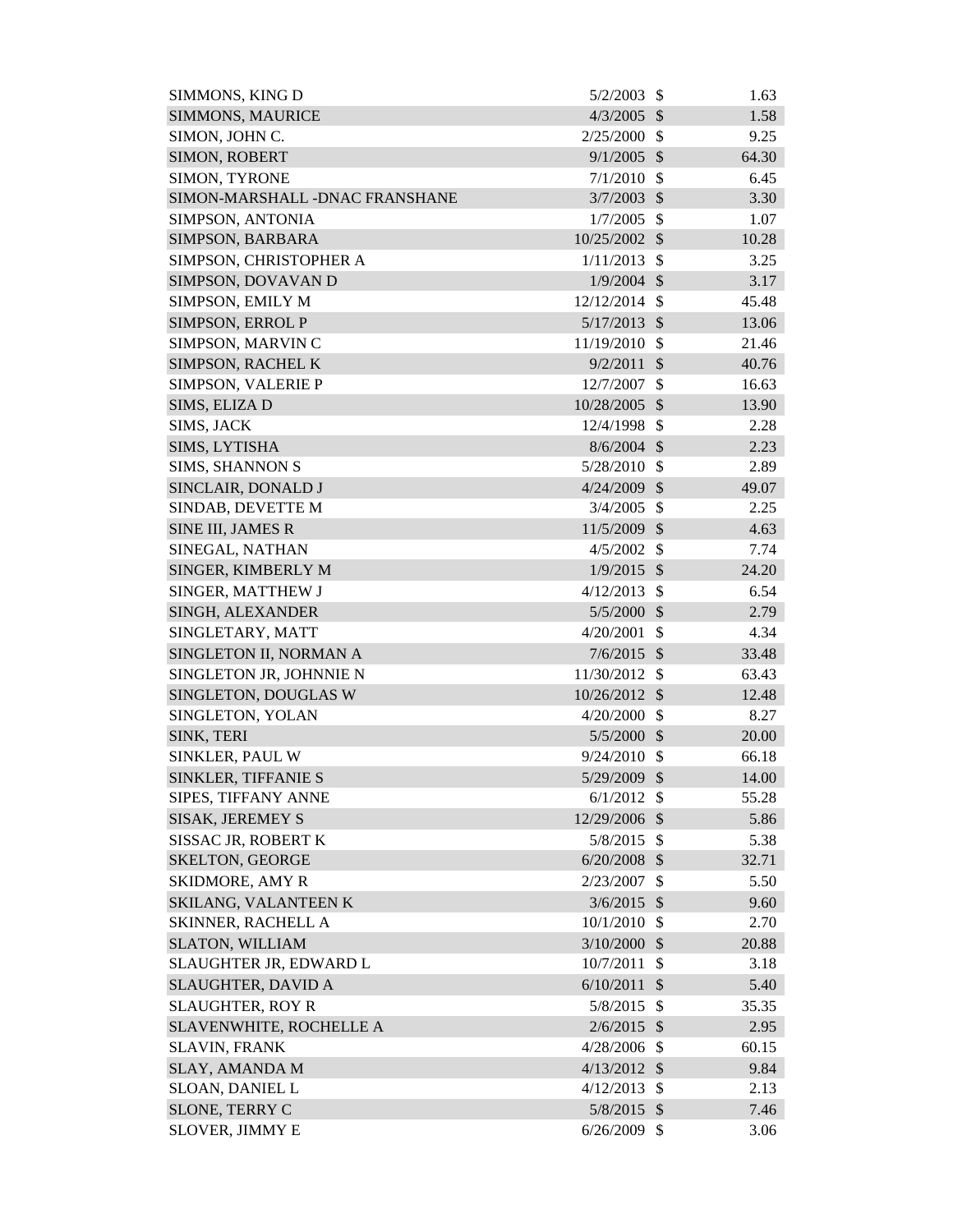| <b>SMALL TOTS ACADEMY</b>  | 8/27/2010      | $\mathcal{S}$ | 6.77  |
|----------------------------|----------------|---------------|-------|
| SMALLS, FREDDRICK Z        | 4/17/2003      | $\mathcal{S}$ | 8.94  |
| SMALLWOOD, JASON P         | 2/7/2003       | $\mathcal{S}$ | 14.32 |
| SMART, MICHAEL G           | 8/28/2015      | $\mathcal{S}$ | 11.81 |
| SMEJKAL, LOIS              | 12/4/1998      | $\mathcal{S}$ | 16.25 |
| SMILEY, CARLOS L           | 3/18/2011      | $\mathbb{S}$  | 61.14 |
| <b>SMITH III, TRAVIS D</b> | 3/16/2012      | $\mathcal{S}$ | 10.21 |
| <b>SMITH JR, AARON</b>     | 6/28/2002      | $\mathcal{S}$ | 15.98 |
| SMITH JR, CHARLES E        | $8/6/2004$ \$  |               | 43.05 |
| <b>SMITH MIDDLE SCHOOL</b> | 12/14/2001     | \$            | 19.00 |
| SMITH SR, RONALD K         | $7/15/2004$ \$ |               | 1.68  |
| SMITH, ANTAYA              | 8/30/2007      | $\mathcal{S}$ | 4.32  |
| SMITH, ARCHIE L            | 5/8/2009       | $\mathcal{S}$ | 16.24 |
| SMITH, ASHLEY L            | 5/20/2011      | $\mathcal{S}$ | 2.79  |
| <b>SMITH, AUDREY M</b>     | 12/30/2005     | $\mathcal{S}$ | 47.95 |
| SMITH, BRITTNIE S          | 3/20/2015      | $\mathcal{S}$ | 43.26 |
| SMITH, BRYAN A             | 5/29/2015      | $\mathcal{S}$ | 59.69 |
| SMITH, CARLA R             | 4/20/2012      | $\mathbb{S}$  | 6.89  |
| SMITH, CATHY A             | 10/14/2005 \$  |               | 4.41  |
| SMITH, CHARYL L            | 3/28/2014      | $\mathbb{S}$  | 3.39  |
| SMITH, CHRISTINA R         | 9/19/2008      | $\mathcal{S}$ | 11.95 |
| SMITH, CHRISTOPH           | 2/9/2001       | $\mathcal{S}$ | 13.81 |
| SMITH, CHRISTOPHER J       | 10/4/2002      | $\mathcal{S}$ | 8.17  |
| SMITH, CLINTON A           | 5/20/2011      | $\mathcal{S}$ | 62.35 |
| SMITH, CORA L              | 8/25/2000      | $\mathcal{S}$ | 23.22 |
| SMITH, DALE T              | 11/25/2009     | $\mathcal{S}$ | 13.54 |
| SMITH, DANIEL STEPHEN      | 7/22/2011      | $\mathcal{S}$ | 27.87 |
| SMITH, DAVID W             | 1/21/2005      | $\mathcal{S}$ | 22.22 |
| SMITH, DERREK M            | 2/27/2009      | $\mathcal{S}$ | 1.70  |
| SMITH, DILLON T            | 9/23/2011      | $\mathcal{S}$ | 17.86 |
| SMITH, DREW M              | $3/20/2015$ \$ |               | 14.77 |
| SMITH, FELICIA B           | 11/21/2007     | \$            | 3.60  |
| SMITH, FITZGERALD A        | $8/11/2006$ \$ |               | 52.02 |
| SMITH, GABRIEL B           | $8/1/2014$ \$  |               | 33.69 |
| SMITH, GEROLD              | $2/27/2015$ \$ |               | 68.29 |
| SMITH, HENRY P             | 2/21/2003      | $\mathcal{S}$ | 19.40 |
| SMITH, HOWARD C            | $8/5/2005$ \$  |               | 43.78 |
| SMITH, INDIA S             | $5/2/2014$ \$  |               | 21.65 |
| SMITH, JAMILA J            | $4/4/2003$ \$  |               | 18.94 |
| SMITH, JOHN KELVIN         | 5/29/2009      | $\mathcal{S}$ | 14.59 |
| SMITH, JOYDALE             | 11/4/2011      | $\mathcal{S}$ | 70.90 |
| SMITH, KAREN E             | 1/20/2006      | $\mathcal{S}$ | 51.90 |
| SMITH, KENDRICK L          | $4/17/2014$ \$ |               | 3.38  |
| SMITH, KEVIN M             | 11/16/2007     | $\mathcal{S}$ | 30.67 |
| SMITH, KRASHAWN D          | 3/16/2007      | $\mathcal{S}$ | 5.53  |
| <b>SMITH, LANCE S</b>      | 5/29/2015      | $\mathcal{S}$ | 39.25 |
| SMITH, LASHEMA Q           | 1/30/2009      | $\mathcal{S}$ | 34.38 |
| SMITH, LILLIAN R           | 4/5/2002       | $\mathcal{S}$ | 36.25 |
| SMITH, MICHAEL JAMES       | 12/23/2004     | $\mathcal{S}$ | 4.95  |
| SMITH, MIESHIA N           | 8/17/2012      | - \$          | 14.15 |
| SMITH, MITCHELL A          | $9/12/2008$ \$ |               | 19.83 |
|                            |                |               |       |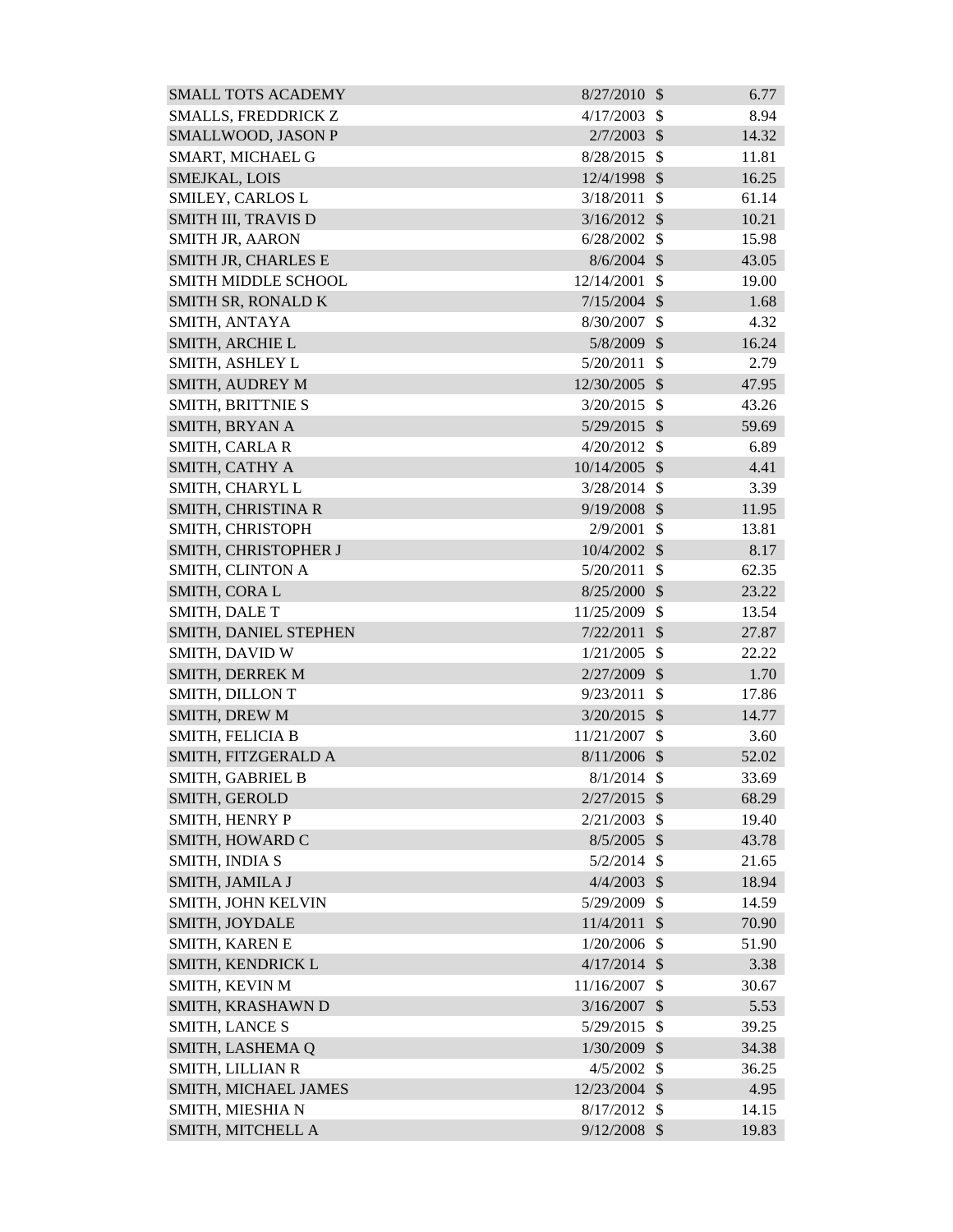| SMITH, MUSHAWN D          | 4/16/2004      | - \$                      | 5.88  |
|---------------------------|----------------|---------------------------|-------|
| SMITH, NANCY N            | 9/5/2008       | $\mathcal{S}$             | 43.01 |
| SMITH, RAVEN O            | $8/20/2010$ \$ |                           | 31.95 |
| SMITH, ROBERT E           | $9/5/2014$ \$  |                           | 66.09 |
| SMITH, RONALD L.          | 6/12/2009      | $\mathcal{S}$             | 64.23 |
| SMITH, ROSA M             | 12/13/2013 \$  |                           | 3.23  |
| SMITH, SHABAZZ D XI       | 6/26/2015      | $\mathcal{S}$             | 3.13  |
| SMITH, STEPHANIE J        | 7/2/2009       | \$                        | 7.35  |
| SMITH, STEPHEN E          | 11/16/2007     | $\boldsymbol{\mathsf{S}}$ | 17.57 |
| <b>SMITH, THOMAS L</b>    | 10/8/1999 \$   |                           | 6.25  |
| SMITH, TIFFANY ANN NICOLE | 5/3/2013       | \$                        | 12.00 |
| SMITH, TIMOTHY            | 7/14/2006      | $\mathcal{S}$             | 75.00 |
| SMITH, TIMOTHY G          | $9/7/2012$ \$  |                           | 9.91  |
| <b>SMITH, TIWAN S</b>     | 8/14/2009      | $\mathcal{S}$             | 38.55 |
| SMITH, VICTORIA D         | 8/20/2010      | -\$                       | 9.63  |
| SMITH-BERRY, MARY ANN     | 4/2/2004       | $\mathcal{S}$             | 30.99 |
| SMITHERS, JONATHAN G      | 7/24/2015      | $\mathcal{S}$             | 54.36 |
| SMITH-LANGS, HEATHER L    | $4/30/2004$ \$ |                           | 4.63  |
| SMOOT IV, EDMOND          | 6/30/2011      | $\mathcal{S}$             | 3.12  |
| SNELSON, SISILY J         | $3/20/2009$ \$ |                           | 5.73  |
| SNOW, NATHANIEL J         | 7/17/2006      | $\mathcal{S}$             | 11.58 |
| SNYDER, NATHAN E          | 10/10/2003     | $\sqrt{3}$                | 25.74 |
| SNYDER, NOAH              | 6/13/2014      | - \$                      | 20.09 |
| <b>SOLA, BEVERLY</b>      | $2/17/2012$ \$ |                           | 32.33 |
| SOLBERG, DIANA G          | 4/15/2011      | \$                        | 23.23 |
| SOLEDAD JR, RAUL          | 12/7/2012 \$   |                           | 4.49  |
| SOLIS OSEQUEDA, OMAR      | $3/5/2010$ \$  |                           | 3.00  |
| <b>SOLIS, ROBERT A</b>    | $5/2/2008$ \$  |                           | 5.73  |
| SOLTERO, VANESSA M        | 6/6/2008       | $\mathcal{S}$             | 34.34 |
| SOMMER, CODY              | 1/20/2012      | $\mathcal{S}$             | 31.86 |
| SONG, EDMUND T            | 7/20/2005      | $\boldsymbol{\mathsf{S}}$ | 23.45 |
| SONKO, JESSE              | 7/6/2015       | $\mathcal{S}$             | 33.39 |
| SOREY, ADAM W             | 7/8/2005       | $\mathcal{S}$             | 17.73 |
| SORIA, JEFFREY            | 11/9/2006 \$   |                           | 33.00 |
| SORONDO, MICHAEL A        | 9/28/2012 \$   |                           | 21.70 |
| SORUM, HELENA D           | $3/2/2012$ \$  |                           | 8.80  |
| <b>SOSA, ESRAELITOS P</b> | 2/27/2015      | $\mathcal{S}$             | 38.28 |
| SOTO JR, WILLIAM MANUEL   | $8/3/2012$ \$  |                           | 59.91 |
| SOTO, FRANCISCO           | 6/24/2005      | $\mathcal{S}$             | 1.73  |
| SOTOMAYOR, PEDRO J        | 7/31/2009      | \$                        | 5.43  |
| SOTOPAMATZ, MARCO A       | 12/28/2007     | \$                        | 13.48 |
| SPAAY, SCOTT C            | 3/18/2011      | $\mathcal{S}$             | 4.97  |
| SPADONI, MICHAEL S        | 3/31/2006      | -\$                       | 6.40  |
| SPAIN, JAMIE D            | 1/2/2015       | $\mathcal{S}$             | 10.71 |
| SPANN, SHIRLEY L          | 2/21/2003      | $\mathcal{S}$             | 33.35 |
| SPARKS, DESTENI D         | 8/14/2015      | $\mathcal{S}$             | 1.92  |
| SPARROW JR, HAROLD C      | 11/9/2012      | $\mathcal{S}$             | 47.27 |
| SPEEDWAY BODY AND PAINT   | 11/2/2012      | $\mathcal{S}$             | 20.99 |
| SPEER, BILLIE J           | 7/21/2006      | $\mathcal{S}$             | 5.51  |
| SPEIGHTS, SABINA L        | 12/22/2009     | $\sqrt{3}$                | 45.00 |
| SPENCE, ANGELA M          | $6/13/2014$ \$ |                           | 82.77 |
|                           |                |                           |       |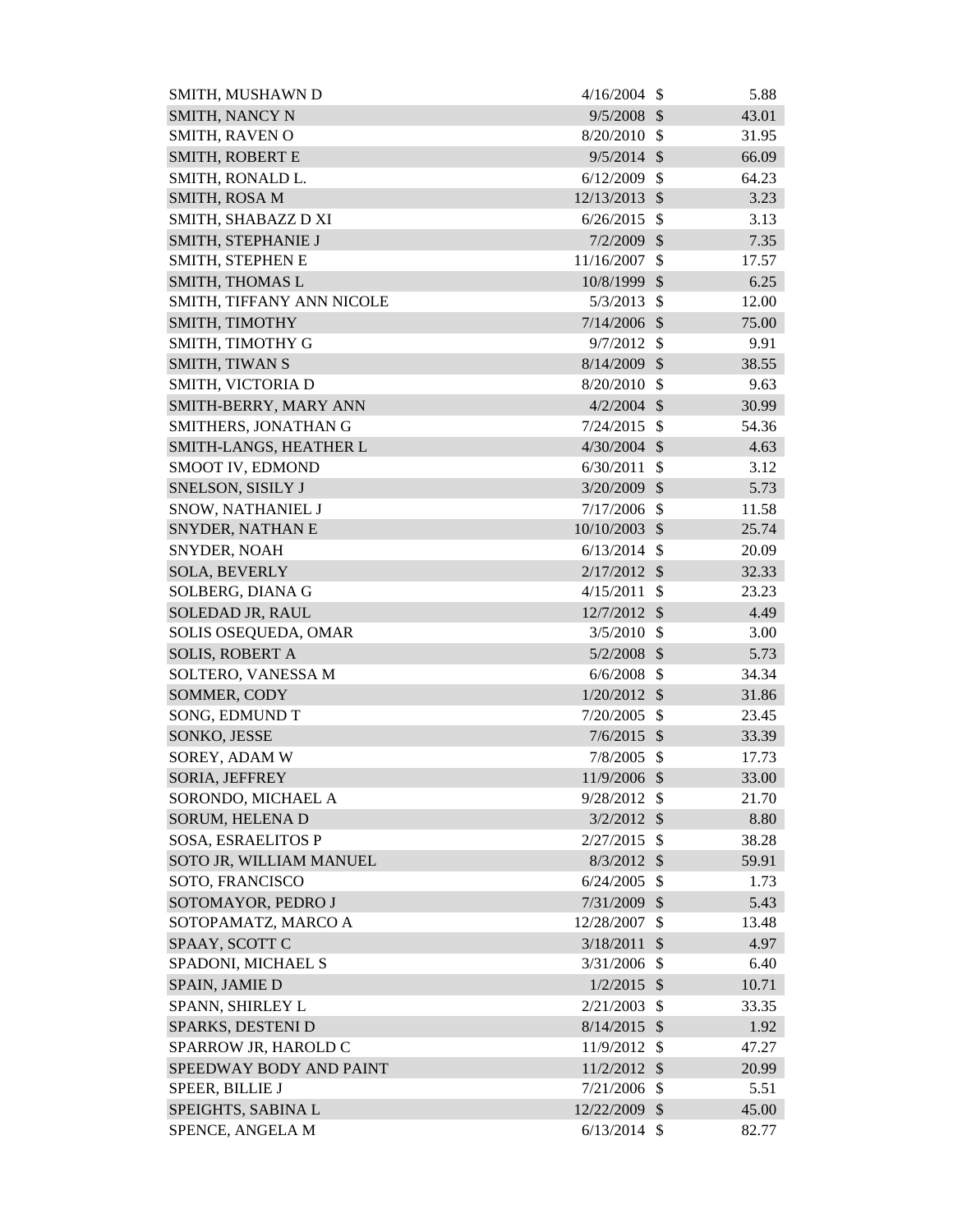| SPENCER, STEPHANIE A<br>2/11/2010<br>$\mathcal{S}$        | 1.56  |
|-----------------------------------------------------------|-------|
| SPERBECK, ROBERT J<br>12/12/2014 \$                       | 14.51 |
| SPERL, TIMOTHY S<br>11/1/2013<br>$\mathcal{S}$            | 15.42 |
| $\mathcal{S}$<br>SPINKS, MAHWAUN L<br>5/29/2009           | 24.96 |
| SPIVEY, ZACORY C<br>1/25/2013<br>$\mathcal{S}$            | 18.54 |
| SPLINTER, ELIZABETH J<br>5/3/2013<br>$\mathcal{S}$        | 2.86  |
| SPREEMAN, JUSTIN L<br>12/27/2012<br>\$                    | 3.12  |
| SPRINKLE, RALPH M<br>11/18/2011<br>$\mathcal{S}$          | 40.44 |
| $\mathcal{S}$<br>SPURGEON, DANIEL<br>8/25/2000            | 1.86  |
| <b>SQUYRES, OLIVIA HALL</b><br>5/21/2010<br>$\mathcal{S}$ | 13.00 |
| $\mathcal{S}$<br>STACK, JASON A<br>7/13/2012              | 25.28 |
| STAFFORD, MICHELE C<br>$6/1/2012$ \$                      | 8.89  |
| STALLINGS, NYMPHA M<br>4/17/2014<br>$\mathcal{S}$         | 3.33  |
| 1/15/2000<br>$\mathcal{S}$<br>STALNAKER, BILL             | 4.71  |
| STAMM, CPT PETER<br>2/25/2000<br>$\mathcal{S}$            | 70.96 |
| STAMPER, CASEY M<br>7/25/2008<br>$\mathcal{S}$            | 13.06 |
| STANECK IV, WILLIAM H<br>$\mathcal{S}$<br>12/30/2005      | 26.22 |
| STANLEY, SANDRA L<br>6/2/2000<br>$\mathcal{S}$            | 3.12  |
| <b>STARK, DANIEL R</b><br>1/30/2009<br>$\mathcal{S}$      | 50.08 |
| STARKEY, JOSEOPH C<br>5/25/2012<br>$\mathcal{S}$          | 2.71  |
| STARKS, KEITH<br>$\mathcal{S}$<br>8/27/2010               | 13.78 |
| STARR, CARISSA J<br>8/9/2002<br>$\mathcal{S}$             | 30.81 |
| $\mathcal{S}$<br>STARR, CHRISTOPHER MICHAEL<br>9/19/2008  | 50.00 |
| $3/7/2014$ \$<br>STAUNTON, KYLE                           | 7.22  |
| $\mathcal{S}$<br>STEA, DANIEL III<br>12/12/2008           | 25.00 |
| STEARNS, STACEY L<br>$\mathcal{S}$<br>2/22/2013           | 62.40 |
| STEEDMAN, VICTORIA C<br>9/5/2008<br>$\mathcal{S}$         | 8.82  |
| STEEDMAN, VICTORIA C<br>$\mathcal{S}$<br>4/24/2009        | 74.96 |
| STEELA, JUDY A<br>2/28/2014<br>$\mathcal{S}$              | 32.98 |
| STEELE, CEMONE R<br>$8/15/2014$ \$                        | 11.38 |
| STEELE, MAGGIE<br>1/15/2000<br>\$                         | 11.10 |
| $1/23/2009$ \$<br><b>STEIB, BRENNON J</b>                 | 10.54 |
| STENNER, JESSE<br>6/10/2011<br>\$                         | 62.84 |
| STEORTS II, DELBERT C<br>$4/20/2012$ \$                   | 3.64  |
| $\mathcal{S}$<br>STEORTS II, DELBERT C<br>5/11/2012       | 42.04 |
| STEPHENS, SENECA R<br>$7/24/2009$ \$                      | 60.83 |
| $\mathcal{S}$<br>STEPHENS, SICILLIREBECCA B<br>12/30/2010 | 54.34 |
| STEPHENSON, MATTHEW G<br>$8/28/2015$ \$                   | 46.68 |
| STEPHENSON, PENNY<br>\$<br>4/24/2009                      | 27.35 |
| STERLING, CLAUDINE L<br>2/17/2005<br>$\mathcal{S}$        | 9.93  |
| STERLING, CLAUDINE L<br>7/18/2014<br>$\mathcal{S}$        | 16.73 |
| STEVENS, DONNA M<br>2/19/2010<br>$\mathcal{S}$            | 1.06  |
| STEVENS, MARK J<br>2/23/2001<br>\$                        | 12.61 |
| STEVENS, MARY A<br>12/9/2011<br>$\mathcal{S}$             | 26.54 |
| $\mathcal{S}$<br>STEVENS, OLELATH K<br>10/29/2010         | 4.83  |
| STEVENSON, SHAIN R<br>3/19/2010<br>$\mathcal{S}$          | 34.38 |
| STEVWING, MERCY ANNE<br>10/7/2010<br>$\mathcal{S}$        | 7.69  |
| STEWART, CICELY D<br>4/17/2014<br>$\mathcal{S}$           | 70.71 |
| STEWART, CURTISSA M<br>7/3/2014<br>$\mathcal{S}$          | 88.06 |
| STEWART, ERIC<br>$4/4/2003$ \$                            | 7.00  |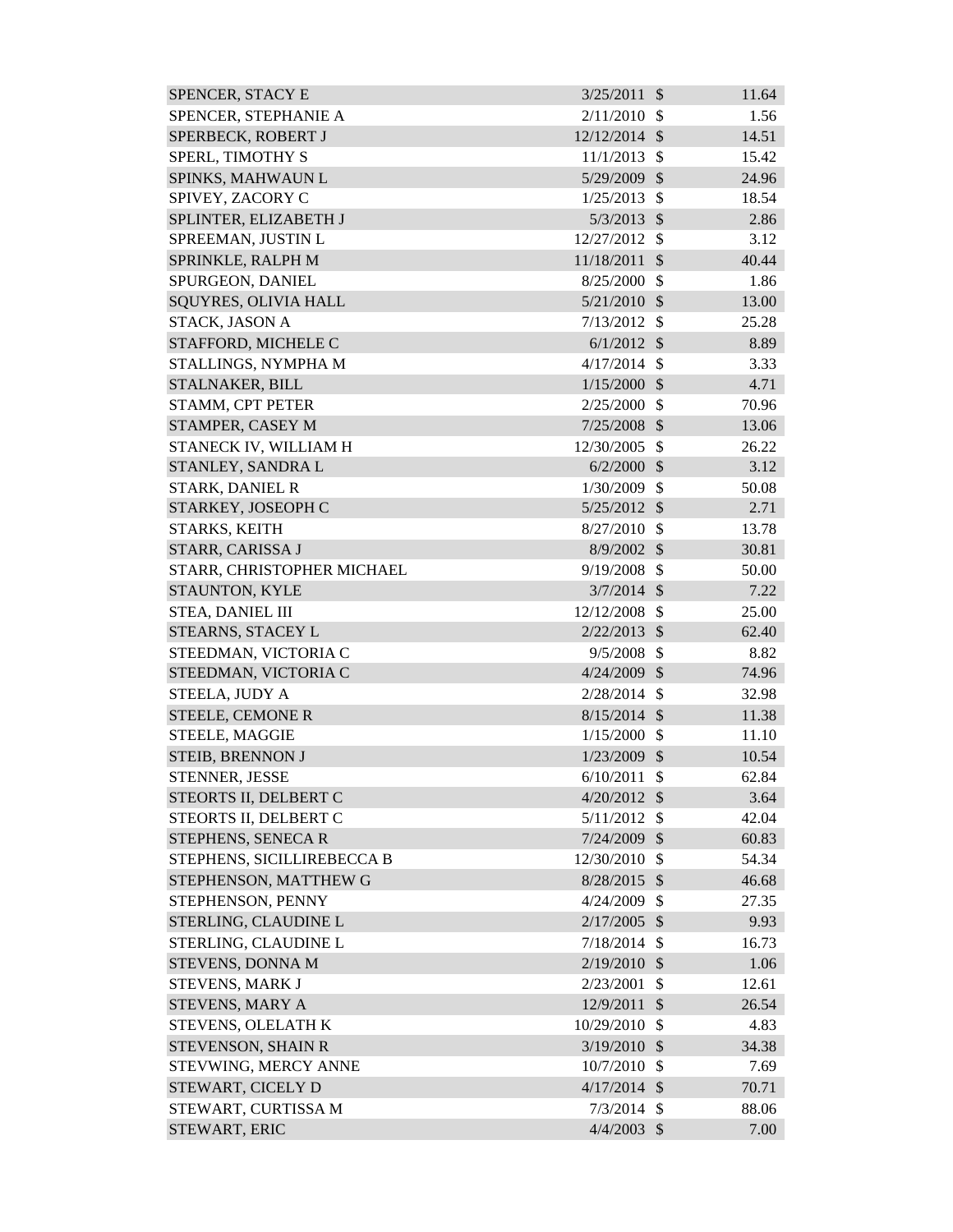| STEWART, GREGORY               | 6/17/2005      | - \$                      | 16.38 |
|--------------------------------|----------------|---------------------------|-------|
| STEWART, JOEL R                | 12/13/2013     | $\mathcal{S}$             | 6.45  |
| STEWART, KEVING                | 5/5/2000       | -\$                       | 12.22 |
| STEWART, LORINDA               | 11/18/2005     | $\mathcal{S}$             | 8.11  |
| STEWART, MICHA D               | 9/28/2012      | $\mathcal{S}$             | 24.09 |
| STEWART, NATASHA               | 6/24/2005      | $\mathcal{S}$             | 17.36 |
| STEWART, RIVER M               | 8/28/2015      | -\$                       | 15.74 |
| STEWART, WALTER L              | $7/16/2010$ \$ |                           | 8.58  |
| STIMPERT, ANGELA M             | 9/5/2003       | $\mathcal{S}$             | 24.46 |
| STINSON, TACARA M              | $1/17/2008$ \$ |                           | 20.39 |
| STOCKTON, TAMALA R             | 8/19/2005      | $\mathcal{S}$             | 3.38  |
| STOKELY, JOSIE                 | 6/27/2008      | $\mathcal{S}$             | 9.62  |
| STOKES, JERED L                | 3/2/2012       | $\mathcal{S}$             | 17.49 |
| STOKES, PATRICIA ANN           | 9/3/2015       | $\mathcal{S}$             | 3.39  |
| STOLLER, BRIAN T               | 9/30/2011      | $\mathcal{S}$             | 43.13 |
| STOLLINGS, DAMITA              | 3/22/2002      | $\mathcal{S}$             | 12.28 |
| STONE, CAHTERINE               | 7/11/2003      | $\mathcal{S}$             | 6.87  |
| STONE, CANDICE H               | 8/19/2011      | $\mathcal{S}$             | 1.05  |
| STONEBROOK, GLENN              | 8/17/2007      | \$                        | 20.00 |
| STONEBROOK, GLENN              | 2/29/2008      | $\mathcal{S}$             | 15.00 |
| STONEMAN, LAUREN A             | 7/18/2014      | $\mathcal{S}$             | 7.36  |
| STONER, MELISSA MARIE          | $4/24/2015$ \$ |                           | 41.12 |
| STOREY, JAMES E                | 5/29/2009      | $\mathcal{S}$             | 12.63 |
| STORY, MATTHEW ANTONIO         | 10/6/2011      | $\mathcal{S}$             | 30.00 |
| STOTTLER, CATRINA R            | 11/1/2013      | \$                        | 40.75 |
| STOUDEMIRE, CORNELIUS D.       | $3/19/2004$ \$ |                           | 43.00 |
| STOVER, ANGELAK                | 7/24/2015      | $\mathcal{S}$             | 11.50 |
| STR8LINE TATOOS & BODY PIERCIN | 8/5/2011       | $\mathcal{S}$             | 29.42 |
| STRAIN, ROBERT J               | $6/18/2010$ \$ |                           | 7.56  |
| STRAIT, WILLIE                 | $3/2/2012$ \$  |                           | 8.90  |
| STRANGE, JOHN J                | $4/20/2000$ \$ |                           | 15.48 |
| STRAUCH, CHARLES L             | 12/7/2007      | $\mathcal{S}$             | 49.57 |
| STRAUHAL, CAITLIN J            | $7/11/2008$ \$ |                           | 67.73 |
| STREETMON, KAYLA M             | $9/12/2008$ \$ |                           | 10.05 |
| STRICKLAND, LARRY C            | 7/22/2011      | $\mathcal{S}$             | 18.67 |
| STRICKLAND, TEQUILA Y          | 3/13/2015      | $\mathcal{S}$             | 2.04  |
| STRONG JR, JERRY L             | $7/10/2009$ \$ |                           | 7.22  |
| STRYZEWSKI, BILLY JACK         | $4/2/2004$ \$  |                           | 23.46 |
| STUART, COLLIN TIMOTHY         | $6/20/2014$ \$ |                           | 90.00 |
| STUART, MINDY                  | $3/2/2007$ \$  |                           | 2.98  |
| STUDDARD, ROGER D JR           | 7/28/2006 \$   |                           | 50.00 |
| STUDIO 254                     | 12/22/2009 \$  |                           | 49.66 |
| STUKE, SAMANTHA R              | 10/22/2010 \$  |                           | 18.78 |
| STUMP, MICHAEL                 | 1/15/2000      | $\sqrt[6]{\frac{1}{2}}$   | 5.70  |
| STUMPF, HEATHER K              | 4/4/2008       | $\mathcal{S}$             | 1.45  |
| STURINO, SAMUEL JUSTIN         | 10/3/2014      | $\mathcal{S}$             | 10.33 |
| STURMER, JASON H               | 4/25/2014      | $\mathcal{S}$             | 1.70  |
| <b>SU BARBER SHOP</b>          | 3/13/2009      | $\boldsymbol{\mathsf{S}}$ | 31.16 |
| <b>SUBWAY</b>                  | 11/17/2000     | $\mathcal{S}$             | 54.41 |
| SUEOKA, MELISSA                | $7/21/2006$ \$ |                           | 30.00 |
| SUESBERRY, DERRIC D            | 6/30/2011      | $\mathcal{S}$             | 41.86 |
|                                |                |                           |       |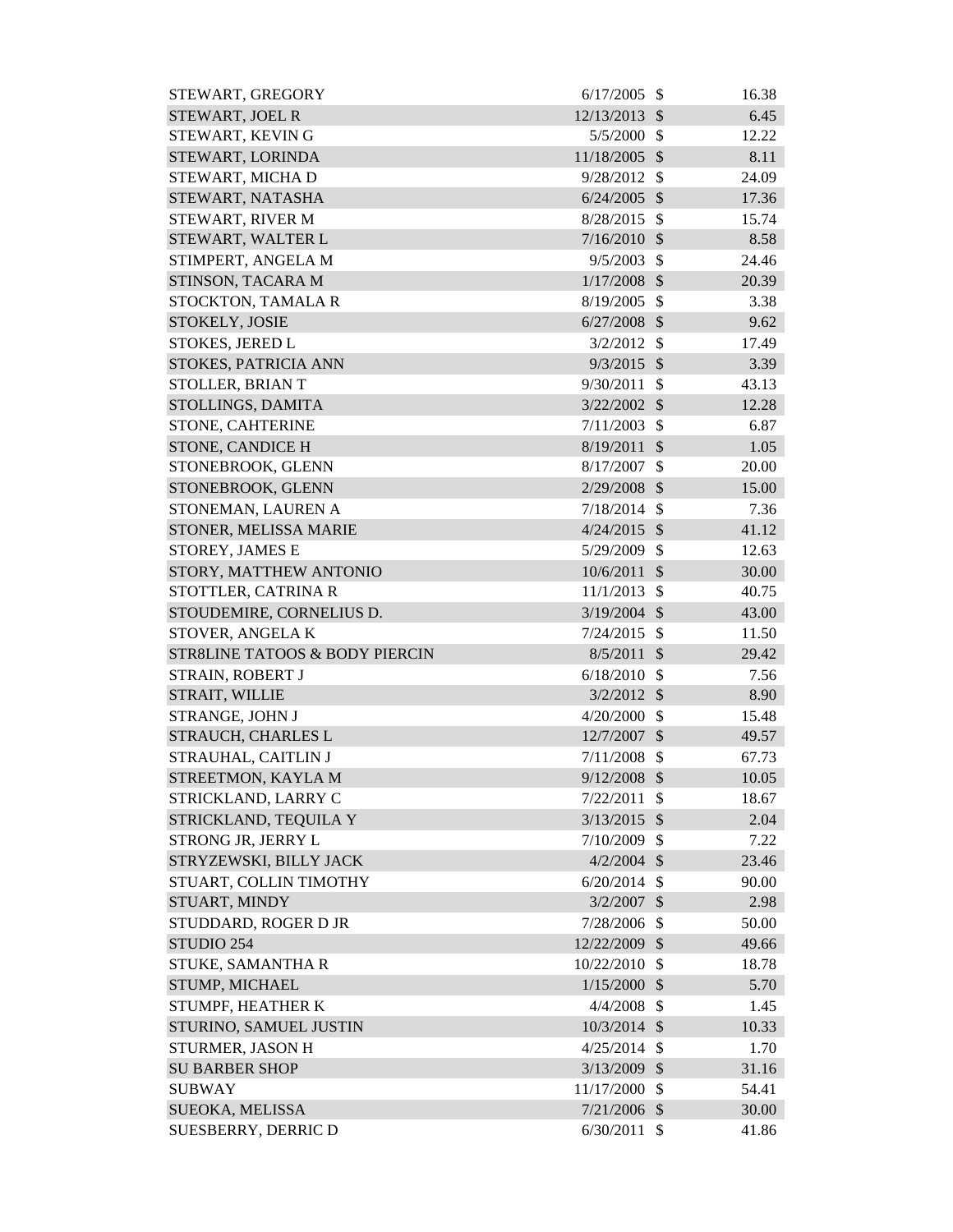| <b>SULLIVAN - DNAC, SEAN P</b> | 5/11/2007      | $\mathcal{S}$ | 9.93  |
|--------------------------------|----------------|---------------|-------|
| SULLIVAN, EMERICK              | 4/13/2012      | $\mathcal{S}$ | 19.68 |
| SULLIVAN, JEREMIAH W           | 12/2/2011      | $\mathcal{S}$ | 3.56  |
| SULLIVAN, JEREMY               | 6/13/2003      | \$            | 1.88  |
| <b>SULLIVAN, TERRANCE E</b>    | 7/20/2012      | $\mathcal{S}$ | 10.91 |
| <b>SUMMERS, ERIK</b>           | 8/23/2002      | $\mathcal{S}$ | 18.75 |
| SUMRALL, BRISCO                | 3/30/2007      | $\mathcal{S}$ | 4.41  |
| <b>SUMTER, TNELDA R</b>        | 4/24/2009      | \$            | 39.10 |
| SUN COUNTRY DEVELOPMENT        | $7/21/2006$ \$ |               | 30.00 |
| <b>SUPERWASH CAR WASH</b>      | 1/29/2010      | $\mathcal{S}$ | 10.00 |
| SURRATT, TAMMY D               | $5/3/2013$ \$  |               | 3.01  |
| SUSTAINABLEBABYISH SLOOMB INC  | 11/21/2014     | $\mathcal{S}$ | 54.74 |
| SUSTAYTA, JOHN M               | $3/27/2015$ \$ |               | 22.47 |
| <b>SUTTON, CHARLENE E</b>      | 9/18/2015      | $\mathcal{S}$ | 48.39 |
| SUTTON, CHRISTOPHER C          | $4/3/2009$ \$  |               | 8.03  |
| <b>SUTTON, JASON K</b>         | 2/4/2011       | \$            | 6.18  |
| SUTTON, KATINA S               | 4/3/2005       | $\mathcal{S}$ | 33.17 |
| <b>SUTTON, KATINA S</b>        | 7/17/2006      | $\mathcal{S}$ | 6.39  |
| <b>SUTTON, KATINA S</b>        | 9/5/2008       | $\mathcal{S}$ | 49.56 |
| <b>SUTTON, TROY R</b>          | 12/2/2011      | \$            | 21.25 |
| <b>SWAIN, BRADLEY R</b>        | 4/27/2012      | $\mathcal{S}$ | 21.79 |
| SWALLOW, BENJAMIN A            | 1/16/2015      | $\mathcal{S}$ | 48.86 |
| SWAN, GINA                     | $7/9/2004$ \$  |               | 15.22 |
| SWAN, JENNIFER K               | 4/7/2000       | $\mathcal{S}$ | 13.38 |
| SWANSON, DONNA D               | 11/18/2011     | $\mathcal{S}$ | 43.00 |
| SWAYZER, ALVIN A               | 2/4/2011       | $\mathcal{S}$ | 79.42 |
| SWEEN II, RICHARD L            | 9/14/2007      | $\mathcal{S}$ | 25.42 |
| <b>SWEETEN, HENRY M</b>        | 3/18/2005      | $\mathcal{S}$ | 36.60 |
| SWEETHEARTS TRADING CO, INC    | $3/24/2006$ \$ |               | 46.66 |
| SWINDELL II, EARNEST D         | 7/24/2009      | $\mathcal{S}$ | 66.88 |
| SWINDELL, SARINA R             | $9/26/2008$ \$ |               | 13.16 |
| <b>SWIRES, WILLIAM J</b>       | 5/26/2005      | <sup>\$</sup> | 2.46  |
| SWORDS, GRANT                  | 10/31/2014 \$  |               | 50.00 |
| SYLVAIN, ASHNER                | 4/24/2015      | $\mathbb{S}$  | 24.33 |
| TACHIBANA SR, JEFFEREY S       | 7/6/2015       | $\mathcal{S}$ | 15.83 |
| TACURI, SANTIAGO               | 10/30/2009     | $\mathcal{S}$ | 29.00 |
| <b>TAEX</b>                    | 10/23/1998 \$  |               | 75.00 |
| TAGGART, KATHRYN A             | $2/7/2014$ \$  |               | 4.99  |
| TAITAGUE, DENNIS M             | 8/30/2013      | $\mathcal{S}$ | 17.72 |
| TALLEY, CHELSEA R              | 7/6/2015       | $\mathcal{S}$ | 26.83 |
| TALTON, DANYAL                 | $6/30/2000$ \$ |               | 9.59  |
| TAMAKLOE, EDMOUND K            | 4/2/2004       | $\mathbb{S}$  | 15.02 |
| TAN, ENMIN                     | 8/19/2011      | $\mathcal{S}$ | 32.13 |
| TAOTOTO, JOSEPHINE K           | 6/5/2009       | $\mathcal{S}$ | 26.02 |
| TARDIFF, JONATHAN P            | $6/16/2006$ \$ |               | 9.52  |
| TARIQ, KANDRIA L               | 1/11/2002      | $\mathcal{S}$ | 24.83 |
| TARRANT THOMAS, NAKISHA        | $5/23/2014$ \$ |               | 11.00 |
| TASCO, INC                     | 7/28/2000      | $\mathcal{S}$ | 3.12  |
| TATARA, KRIS                   | 3/5/2004       | $\mathcal{S}$ | 1.44  |
| TATE, CHRISALYN F              | 12/3/2010      | \$            | 26.55 |
| TATE, STARLET RENEE            | $3/8/2002$ \$  |               | 85.00 |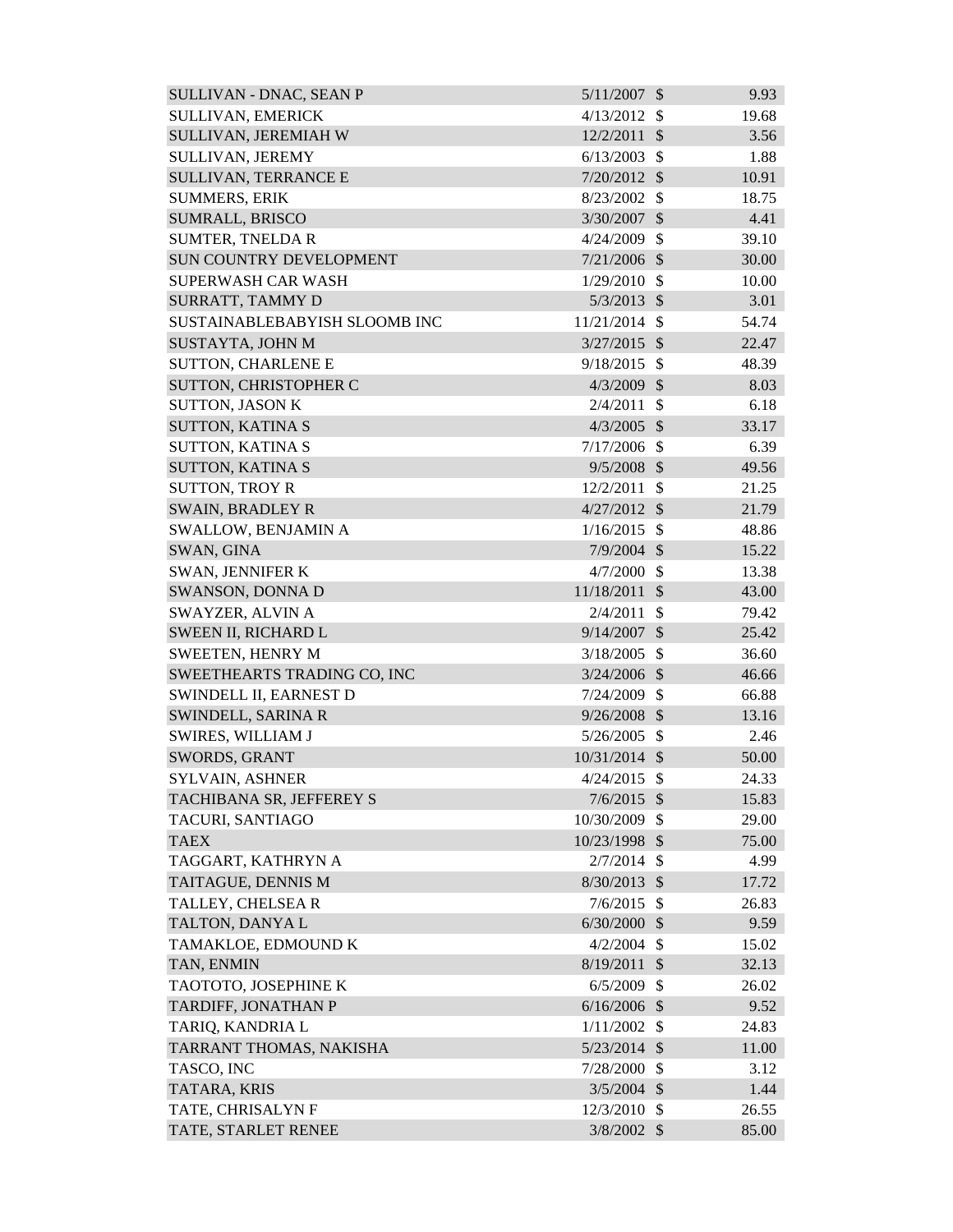| TAVERAS, JOVANNY A             | 2/22/2002      | -S                         | 1.77  |
|--------------------------------|----------------|----------------------------|-------|
| TAYLOR II, DONALD E            | 6/20/2014      | $\mathcal{S}$              | 12.08 |
| TAYLOR III, MARVIN H           | 6/27/2003      | $\mathcal{S}$              | 6.86  |
| <b>TAYLOR, AARON F</b>         | 8/23/2013      | $\sqrt[6]{\frac{1}{2}}$    | 5.11  |
| TAYLOR, CRYSTAL LYNN           | 12/18/2008     | $\mathcal{S}$              | 5.00  |
| TAYLOR, HELEN O                | $5/5/2006$ \$  |                            | 17.31 |
| TAYLOR, INDIA S                | 12/29/2006 \$  |                            | 2.39  |
| TAYLOR, JEREMY T               | $9/21/2012$ \$ |                            | 4.29  |
| TAYLOR, JESSIE A               | 5/27/2004      | $\mathcal{S}$              | 5.00  |
| <b>TAYLOR, JOSEPH F</b>        | $6/10/2011$ \$ |                            | 26.36 |
| TAYLOR, JOSEPH OR SUZANNE      | 10/24/2008     | $\mathcal{S}$              | 28.64 |
| TAYLOR, JUSTIN D               | $7/24/2015$ \$ |                            | 7.89  |
| TAYLOR, KENNETH L              | 7/23/2010      | $\mathcal{S}$              | 14.85 |
| TAYLOR, LEJUAN                 | $6/26/2015$ \$ |                            | 2.15  |
| TAYLOR, MEGAN D                | 1/30/2015      | $\mathcal{S}$              | 45.83 |
| TAYLOR, PAMELA M               | $7/10/2015$ \$ |                            | 8.71  |
| TAYLOR, RAINY L                | $2/24/2006$ \$ |                            | 28.06 |
| TAYLOR, RICHARD I              | $8/9/2002$ \$  |                            | 6.93  |
| TAYLOR, SHAUN W                | 10/6/2006 \$   |                            | 26.93 |
| TAYLOR-COOPER, STACY           | 5/31/2002      | $\mathcal{S}$              | 3.20  |
| TAYLOR-DAVIS, ONDRE R          | 7/18/2014      | $\mathcal{S}$              | 14.80 |
| <b>TBR BUILDERS</b>            | 10/31/2008     | $\mathcal{S}$              | 25.00 |
| TDHCA TRAIN THE TRAINER WORKSH | 7/8/1999       | $\mathcal{S}$              | 50.00 |
| TEAL, BRYAN                    | 8/7/2009       | $\mathcal{S}$              | 4.32  |
| TEAL, TONYA M                  | 12/21/2012     | $\mathcal{S}$              | 9.14  |
| TEED, THERESA A                | 6/27/2003      | $\mathcal{S}$              | 12.96 |
| TELFORD, CYLKA                 | 1/20/2012      | \$                         | 4.89  |
| TELLARINI, CLAUD               | $6/2/2000$ \$  |                            | 2.58  |
| TELLER, JESSICA N              | 9/18/2015      | $\mathcal{S}$              | 2.30  |
| TEMPLE, BIANCA S               | 4/24/2015      | $\mathcal{S}$              | 2.53  |
| TEMPLE, CITY OF                | 3/8/2002 \$    |                            | 80.00 |
| TEMPLETON MORTGAGE CORP        | $9/12/2008$ \$ |                            | 68.79 |
| TENNESSEN, JAMES B             | 5/25/2012      | - \$                       | 53.91 |
| TENORE, GREGORY M              | $1/11/2002$ \$ |                            | 5.81  |
| TERRELL, AOKUSIA JAALA         | 2/18/2011      | $\mathcal{S}$              | 32.25 |
| TERRY, MICHAEL STEPHEN         | 3/18/2011      | $\mathcal{S}$              | 3.39  |
| TERRY, SABRINA V               | 9/5/2003       | $\mathcal{S}$              | 1.62  |
| TERRY-DNAC, RAHEEM R TERRY     | 5/29/2009 \$   |                            | 4.63  |
| <b>TESSIER, JOHN E</b>         | $9/10/2010$ \$ |                            | 4.38  |
| TEXAS ASSOC OF PROPERTY & EVID | 1/29/1999      | $\boldsymbol{\mathcal{S}}$ | 20.00 |
| TEXAS DEPARTMENT OF LICENSING  | 12/22/2010     | $\mathcal{S}$              | 20.00 |
| TEXAS DMI, INC                 | $10/4/2013$ \$ |                            | 43.00 |
| <b>TEXAS GOLD SMOKE SHOP</b>   | 9/13/2013      | $\mathcal{S}$              | 30.92 |
| TEXAS MUNICIPAL COURTS ED CENT | 10/27/2000     | $\mathcal{S}$              | 25.00 |
| TEXAS MUNICIPAL HUMAN RESOURCE | 9/20/2002      | $\mathcal{S}$              | 75.00 |
| TEXAS RAIL TOURISM ALLIANCE    | 4/20/2007      | $\mathcal{S}$              | 20.00 |
| TEXAS WORKFORCE COMMISSION     | 2/22/2001      | $\mathcal{S}$              | 60.00 |
| <b>TEXPERS</b>                 | 1/11/2005      | $\mathcal{S}$              | 64.76 |
| <b>TEXSTAR PROPERTIES</b>      | 8/5/2005       | $\mathcal{S}$              | 17.25 |
| THAI, MELINDA T                | $1/9/2009$ \$  |                            | 15.87 |
| THARP, AARON C                 | $6/24/2005$ \$ |                            | 8.18  |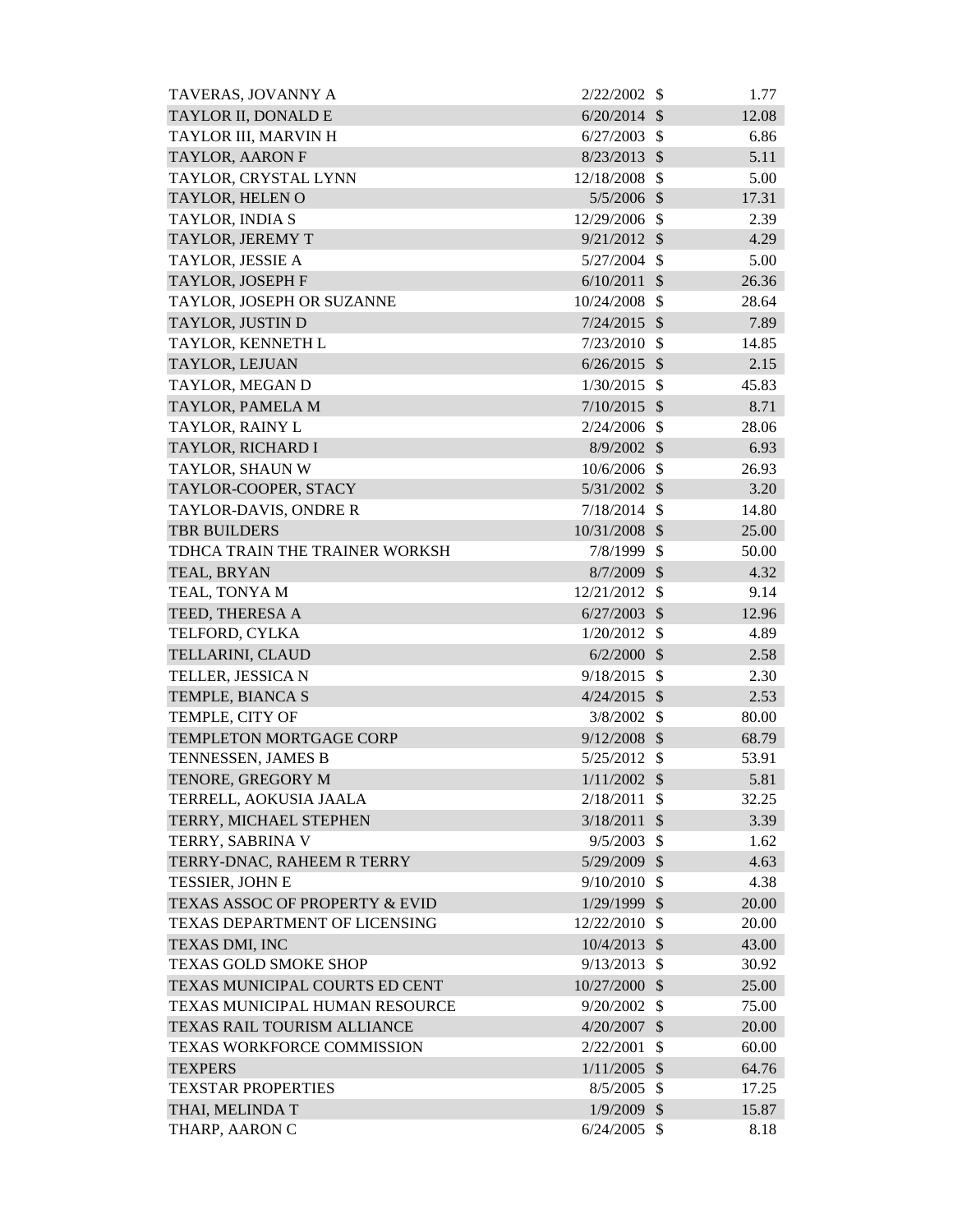| THE SHISHA LOUNGE        | 3/11/2011      | $\mathcal{S}$             | 37.04 |
|--------------------------|----------------|---------------------------|-------|
| THE YARN STORE LLC       | 11/21/2014     | \$                        | 18.25 |
| THEALL, SHERRIE A        | 12/21/2006 \$  |                           | 39.93 |
| THELAN, BRYAN            | 5/5/2000       | \$                        | 9.53  |
| THIBODEAU, SARAH A       | $9/30/2004$ \$ |                           | 8.58  |
| THOMAS III, RICHARD H    | 1/13/2006      | $\mathcal{S}$             | 19.64 |
| THOMAS JR, JEROME H      | 4/28/2006 \$   |                           | 31.26 |
| THOMAS, ADELE A          | 3/21/2014      | $\mathcal{S}$             | 10.70 |
| THOMAS, ADELE A          | $2/27/2015$ \$ |                           | 53.55 |
| THOMAS, ANDREW J         | 9/2/2011       | $\mathcal{S}$             | 2.29  |
| THOMAS, ANTHONY D        | $8/3/2012$ \$  |                           | 4.69  |
| THOMAS, ARTELIA          | 9/19/2008      | \$                        | 1.95  |
| THOMAS, BRYCE            | 11/8/2007      | $\mathcal{S}$             | 4.03  |
| THOMAS, DANIELLE C       | 10/7/2011      | $\mathcal{S}$             | 41.65 |
| THOMAS, DANNY C          | 4/17/2014      | $\mathcal{S}$             | 7.10  |
| THOMAS, DAVE ETUX YVONNE | 9/21/2012      | $\mathcal{S}$             | 27.00 |
| THOMAS, DENISE S         | 3/23/2007      | $\mathcal{S}$             | 4.10  |
| THOMAS, DEVON B          | 5/22/2008      | $\mathcal{S}$             | 1.65  |
| THOMAS, HAMILTON A       | 2/4/2011       | $\mathcal{S}$             | 1.44  |
| THOMAS, JACOB M          | 12/15/2006     | $\mathcal{S}$             | 9.60  |
| THOMAS, JASMINE J        | 3/28/2008      | $\mathcal{S}$             | 48.12 |
| THOMAS, JASMINE J        | 7/31/2009      | $\mathcal{S}$             | 63.38 |
| THOMAS, JOSEPH PAINE     | 9/28/2012 \$   |                           | 31.00 |
| THOMAS, KENNETH E        | 4/29/2011      | $\mathcal{S}$             | 2.01  |
| THOMAS, LEROY LIVINGSTON | 12/9/2011      | $\mathcal{S}$             | 21.49 |
| THOMAS, LESLIE D         | 5/25/2012      | \$                        | 5.99  |
| THOMAS, M LINDSAY        | 8/24/2007      | $\mathcal{S}$             | 52.11 |
| THOMAS, MACK A           | 1/28/2011      | \$                        | 20.88 |
| THOMAS, MARQUITA R       | $1/31/2014$ \$ |                           | 14.22 |
| THOMAS, MICHAEL C        | 5/30/2008      | \$                        | 8.94  |
| THOMAS, ROSALYN S        | $1/11/2008$ \$ |                           | 50.74 |
| THOMAS, STENDRIA T       | 6/20/2008      | \$                        | 6.48  |
| THOMAS, STEPHAWN S       | $1/11/2013$ \$ |                           | 31.01 |
| THOMAS, THOMAS D         | 3/26/1999      | $\mathcal{S}$             | 8.50  |
| THOMAS, TRAVONE J        | 12/3/2010      | $\mathcal{S}$             | 20.10 |
| THOMAS-DNAC, MICHAEL T   | 9/27/2013      | $\mathcal{S}$             | 71.75 |
| THOMPSON JR, JAMES A     | 6/18/2010      | \$                        | 13.28 |
| THOMPSON, ARENLL         | 12/3/2000      | $\mathcal{S}$             | 1.78  |
| THOMPSON, CLYDE D        | 4/20/2012      | $\mathcal{S}$             | 8.90  |
| THOMPSON, EDINA          | 4/20/2000      | $\mathcal{S}$             | 2.58  |
| THOMPSON, GRACE LANDICHO | 3/28/2014      | $\mathcal{S}$             | 12.90 |
| THOMPSON, JANET M        | 6/29/2007      | $\mathcal{S}$             | 16.29 |
| THOMPSON, JENNESSA LEE   | 6/10/2011      | $\mathcal{S}$             | 3.67  |
| THOMPSON, JOCELYN S      | 12/9/2011      | \$                        | 26.60 |
| THOMPSON, LINDA D        | 3/5/2004       | $\mathcal{S}$             | 3.75  |
| THOMPSON, VAUGHN C       | 11/9/2006      | $\mathcal{S}$             | 26.08 |
| THORNE, BRANDON TERRELL  | $3/28/2014$ \$ |                           | 17.90 |
| THORNTON, CHRISTOPHER    | 7/20/2005      | $\mathcal{S}$             | 6.60  |
| THORNTON, MICHAEL R      | 7/9/2004       | $\mathcal{S}$             | 1.81  |
| THORNTON, SARAH Y        | 8/20/2010      | $\mathcal{S}$             | 13.99 |
| THORPE, ANDREW R         | 11/4/2011      | $\boldsymbol{\mathsf{S}}$ | 18.27 |
|                          |                |                           |       |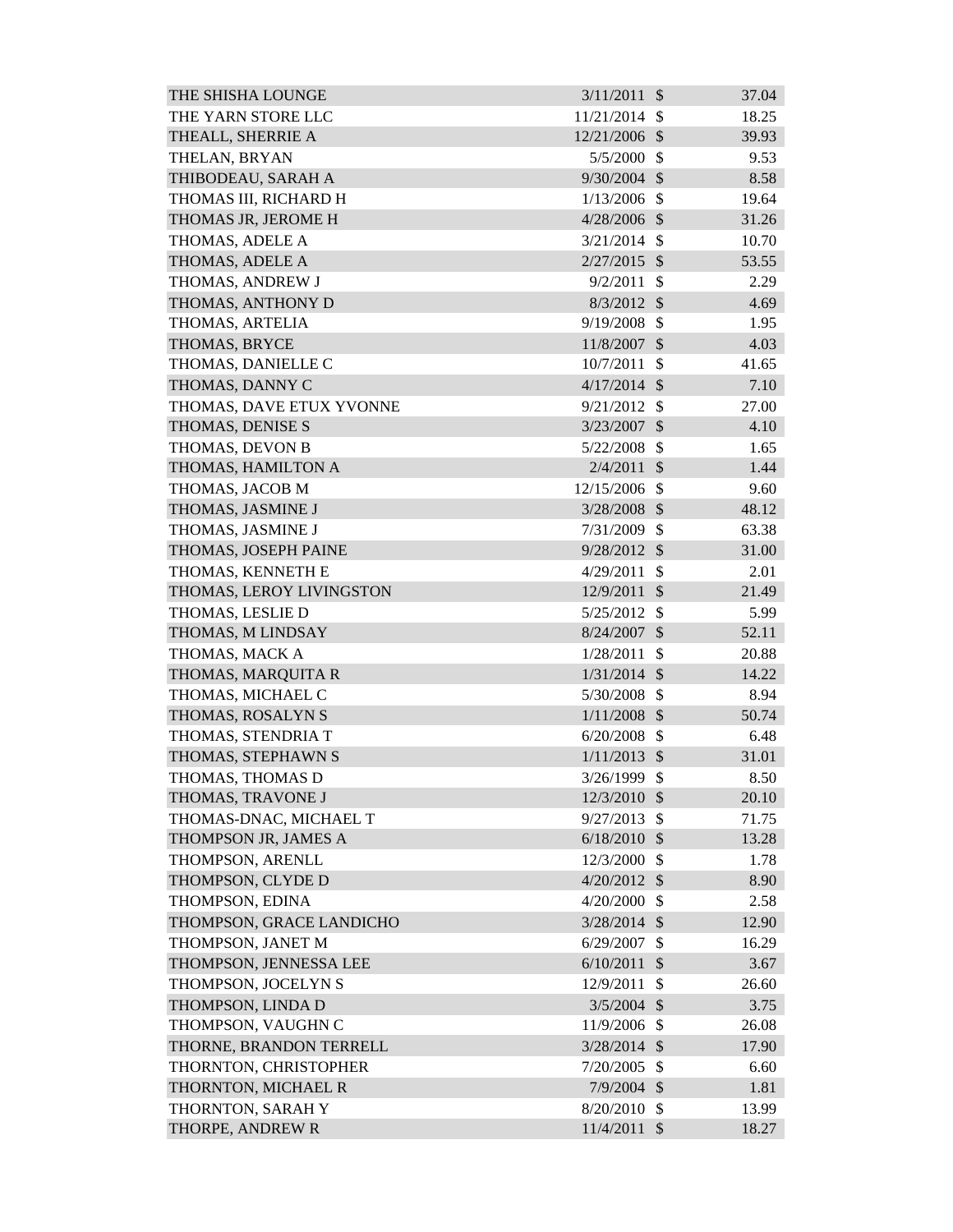| THREATT, ROSIE M           | 7/17/2009      | <sup>\$</sup>             | 5.51  |
|----------------------------|----------------|---------------------------|-------|
| THUEME, ANDREW A           | 12/26/2003     | $\mathcal{S}$             | 28.70 |
| THUREN, LINDA              | 5/26/2005      | $\mathcal{S}$             | 10.18 |
| THURSTON, PHILLI           | $4/2/2004$ \$  |                           | 42.99 |
| TICE, BRETT A              | 7/19/2013      | $\mathcal{S}$             | 1.71  |
| TIDWELL, PAMELA            | 6/30/2000      | $\mathcal{S}$             | 50.00 |
| TIERCE, MARK O             | 9/14/2007      | $\mathcal{S}$             | 16.59 |
| TIJERO, GUADALUPE          | 5/30/2008      | $\mathcal{S}$             | 1.81  |
| TILLERY, BRITTNEE N        | 11/2/2012      | $\mathcal{S}$             | 14.58 |
| TIMPE, JEFFREY J           | 12/30/2005     | $\mathcal{S}$             | 2.35  |
| TINKER, CHRISTOPHER        | 9/15/2006      | $\mathcal{S}$             | 5.26  |
| TIWTHONG, PATRICK          | 7/22/2011      | $\mathcal{S}$             | 23.66 |
| TJADEN, LUCAS J            | 11/6/2008      | \$                        | 50.00 |
| <b>TMHP</b>                | 7/20/2007      | $\mathcal{S}$             | 57.34 |
| <b>TMHP</b>                | 7/20/2007      | \$                        | 36.30 |
| TO GO RESTAURANT           | 11/18/2011     | $\mathcal{S}$             | 24.75 |
| TODD, A REGINA             | 3/13/2015      | \$                        | 13.34 |
| TODD, PAULA G.             | 6/16/2000      | $\mathcal{S}$             | 50.00 |
| TOLBERT, JEFF C            | 6/7/2013       | $\mathcal{S}$             | 2.50  |
| TOLBERT, JOANN C           | 1/8/2010       | $\mathcal{S}$             | 6.01  |
| TOLENTINO, NATALIE N       | 1/17/2014      | $\mathcal{S}$             | 90.00 |
| TOLER, KELLY D             | 5/18/2001      | $\mathcal{S}$             | 33.60 |
| TOLLESON, FREDA S          | 10/1/2010      | $\mathcal{S}$             | 1.95  |
| TOMPKINS, MATTHEW A        | 8/9/2002       | $\mathcal{S}$             | 4.41  |
| TORESEN, KRISTOPHER L      | 11/9/2012      | $\mathcal{S}$             | 49.56 |
| TORRALVA JR, MARIO A       | 7/31/2009      | $\mathcal{S}$             | 9.10  |
| TORRENCE, DONALD           | 5/27/2004      | $\mathcal{S}$             | 20.64 |
| TORRES HERNANDEZ, ANDRES   | 12/19/2014 \$  |                           | 71.00 |
| TORRES JR, JORGE L         | 12/26/2008     | $\mathcal{S}$             | 1.49  |
| <b>TORRES, CARLOS D</b>    | 3/11/2011      | $\mathcal{S}$             | 75.62 |
| <b>TORRES, JASON B</b>     | 3/25/2011      | $\boldsymbol{\mathsf{S}}$ | 51.77 |
| TORRES, JOSE M             | 5/5/2000       | $\mathcal{S}$             | 3.71  |
| <b>TORRES, JOSE S</b>      | 6/26/2015      | $\mathcal{S}$             | 35.98 |
| TORRES, MICHAEL P          | 7/8/2005       | $\mathcal{S}$             | 19.21 |
| <b>TORRES, MICHELLE A</b>  | 1/26/2007      | \$                        | 1.22  |
| TORRES, MICHELLE A         | 7/20/2007      | $\mathcal{S}$             | 1.98  |
| TORRES, ORLANDO L          | 8/1/2008       | \$                        | 42.69 |
| <b>TORRES, PAMELA</b>      | 9/1/2005       | $\mathcal{S}$             | 20.27 |
| TORRES, SHALENE A          | 4/24/2015      | $\mathcal{S}$             | 44.44 |
| <b>TORRES, TREVIS J</b>    | 8/7/2015       | $\mathcal{S}$             | 43.15 |
| TORRES, VEDA R             | 5/3/2002       | $\mathcal{S}$             | 4.17  |
| <b>TORRES, VIRGINIA</b>    | 4/17/2015      | $\mathcal{S}$             | 26.43 |
| TORREZ, DEREK PAUL         | 9/10/2010      | $\mathcal{S}$             | 55.89 |
| TOSSOU, COMLAVI            | 10/10/2003     | $\mathcal{S}$             | 3.10  |
| TOTINO, CHELSEA            | 9/12/2008      | \$                        | 42.51 |
| TOWE, JOSHUA A             | 5/31/2013      | $\mathcal{S}$             | 4.25  |
| TOWN SQUARE PROPERTY MNGMT | 3/21/2003      | $\mathcal{S}$             | 22.56 |
| TOWNSEND JR, WARREN D      | $4/28/2006$ \$ |                           | 3.19  |
| TOWNSEND, ERIC D           | 2/8/2013       | \$                        | 19.72 |
| TOWNSON, BILLY J           | 11/14/2014 \$  |                           |       |
|                            |                |                           | 38.63 |
| TOWSON, RYAN E             | $5/16/2014$ \$ |                           | 42.18 |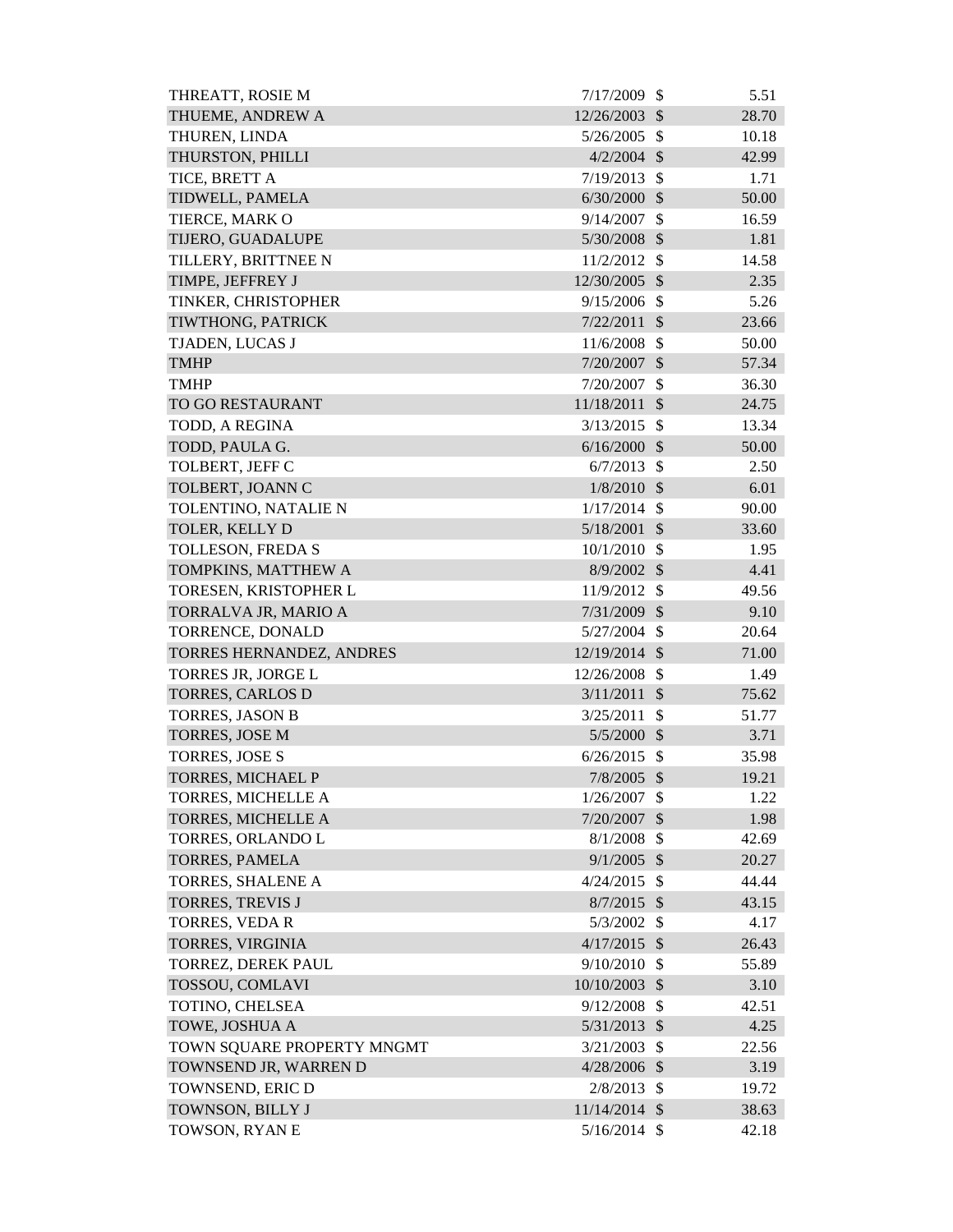| TRAINER, JOSIE L          | $6/26/2015$ \$ |                           | 58.16 |
|---------------------------|----------------|---------------------------|-------|
| TRAMMEL, GEORGETTE L      | 10/26/2007     | \$                        | 3.14  |
| TRAMMELL, COREE           | 2/9/2001       | $\mathcal{S}$             | 5.82  |
| TRAN, HO PHI              | 1/20/2006      | $\mathcal{S}$             | 12.99 |
| TRAN, KIM T               | 6/26/2015      | $\mathcal{S}$             | 26.10 |
| TRAN, TRANG T             | 6/26/2015      | $\mathcal{S}$             | 63.17 |
| TRAYHAH, ERIC             | 10/29/2004     | $\mathcal{S}$             | 4.73  |
| TREJO, KRISTA             | 9/28/2005      | $\mathcal{S}$             | 7.16  |
| TREMELLING, ANGELA M      | $1/10/2014$ \$ |                           | 15.42 |
| TREMONT, GARRETT K        | 8/23/2013      | $\mathcal{S}$             | 26.89 |
| TRENT JR, ANTHONY G       | 12/22/2009     | $\mathcal{S}$             | 20.36 |
| TREVINO, ANTONIO          | 5/3/2002       | $\mathcal{S}$             | 20.78 |
| TREVINO, ROGER            | $5/31/2013$ \$ |                           | 11.90 |
| TREVINO, RUBY N           | 12/1/2006      | $\mathcal{S}$             | 4.07  |
| TRIERWEILER, KORTNEY L    | $6/25/2010$ \$ |                           | 4.77  |
| TRIMBLE, BRIAN D          | 6/8/2007       | \$                        | 10.05 |
| TRIMMER, ASHLEY NOEL      | 6/24/2011      | $\mathcal{S}$             | 19.95 |
| <b>TRIPLE C BUILDERS</b>  | 10/26/2012     | $\mathcal{S}$             | 25.00 |
| TRIPP-RIVERA, CATHERINE   | 11/18/2011     | $\mathcal{S}$             | 37.52 |
| TRISTAN, DEBBIE           | 3/11/2011      | $\mathcal{S}$             | 1.95  |
| TRISTAN, SYLVIA E         | 5/31/2013      | $\sqrt{3}$                | 10.33 |
| TRIVITT, BOBBY J          | 10/28/2005     | $\mathcal{S}$             | 7.58  |
| TROTTIER, DAVID C         | $1/21/2005$ \$ |                           | 9.00  |
| TRUJILLO, JAYME           | $7/9/2004$ \$  |                           | 12.58 |
| TRUJILLO, PATRICK W       | 6/19/2007      | $\mathcal{S}$             | 5.22  |
| TRUJILLO, PRICILIANO      | 2/17/2005      | $\mathcal{S}$             | 24.84 |
| TRUSS, MASON O            | 7/11/2008      | $\mathcal{S}$             | 15.10 |
| <b>T'S NAILS</b>          | 8/30/2013      | $\mathcal{S}$             | 10.45 |
| TSU, THOMAS               | 7/22/2011      | $\mathcal{S}$             | 18.82 |
| TUBBS, DAVID M            | 1/11/2008      | $\boldsymbol{\mathsf{S}}$ | 39.69 |
| TUBERGAN, JUSTIN J        | $7/13/2012$ \$ |                           | 11.36 |
| TUCKER, ANTOINETTE H      | 2/6/2004       | -S                        | 25.62 |
| <b>TUCKER, DAVID H</b>    | $7/25/2014$ \$ |                           | 7.65  |
| TUCKER, TELLY             | 2/6/2015       | $\mathcal{S}$             | 17.47 |
| TUIASOSOPO, TANIELU P     | 6/30/2011      | $\mathcal{S}$             | 13.57 |
| TULLOH, JENNIFER R        | 1/25/2013      | \$                        | 3.96  |
| TUNOA, JASMYN L           | $4/12/2013$ \$ |                           | 31.59 |
| TUNSTILL, JELINA          | 6/1/2012       | $\mathcal{S}$             | 16.00 |
| TUNSTILL, TALIA, official | $5/3/2013$ \$  |                           | 18.00 |
| TUREGANO, ANTONIO M       | 8/14/2015      | $\mathcal{S}$             | 49.82 |
| TURLAND, ACE M            | $6/26/2015$ \$ |                           | 48.18 |
| TURLAND, ACE M            | 8/28/2015      | $\mathcal{S}$             | 34.55 |
| TURMAN, RANDY M           | $6/26/2015$ \$ |                           | 8.90  |
| TURNBO, EVELYN            | 11/21/2007     | \$                        | 42.22 |
| TURNER, BRENDA C          | $6/29/2007$ \$ |                           | 57.32 |
| TURNER, DAVID L           | $1/24/2014$ \$ |                           | 23.62 |
| TURNER, JOHNATHAN L       | 9/25/2009      | $\mathcal{S}$             | 48.33 |
| TURNER, KENNETH A         | 5/21/2010      | $\mathcal{S}$             | 7.95  |
| TURNER, MARLON S          | 1/16/2015      | $\mathcal{S}$             | 1.66  |
| TURNER, STEPHANIE E       | 12/10/2010 \$  |                           | 43.13 |
| TURNER, ZABIAN L          | $1/25/2002$ \$ |                           | 17.08 |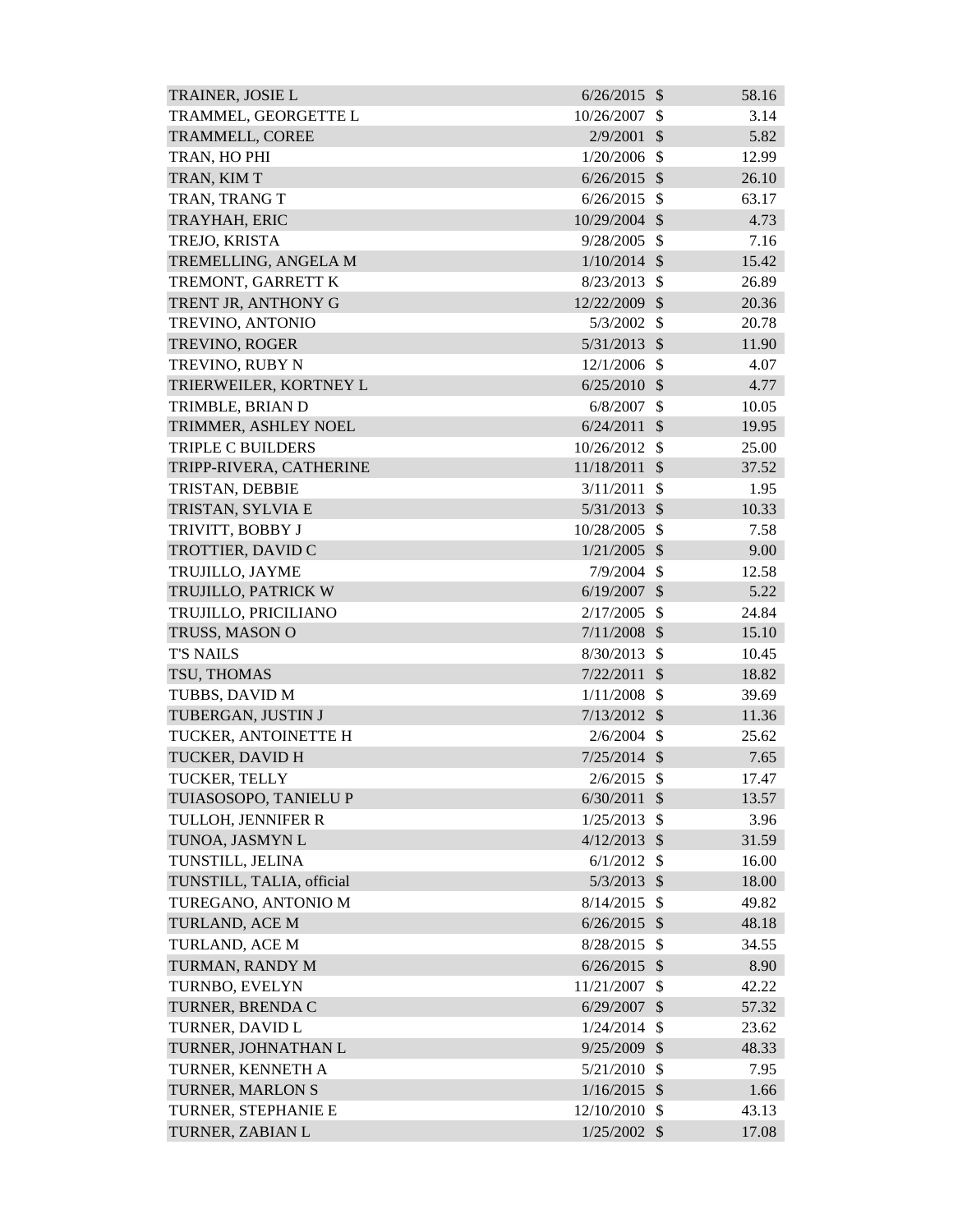| TUSI, TALLILELAGI, official    | 5/3/2013       | - \$                       | 34.00 |
|--------------------------------|----------------|----------------------------|-------|
| TWISS, GAYLEN JARED            | 8/20/2010      | $\mathcal{S}$              | 10.65 |
| TWISS, JOSHUA A                | 6/15/2007      | $\mathcal{S}$              | 5.54  |
| TX ASSN OF POLYGRAPH EXAMINERS | 3/19/2004      | $\mathcal{S}$              | 50.00 |
| TX ASSN OF POLYGRAPH EXAMINERS | 3/19/2004      | \$                         | 50.00 |
| TX COMM ON LAW ENFORCE         | 8/19/2011      | $\mathcal{S}$              | 25.00 |
| TYLER, SAMMANTHA M             | $3/21/2014$ \$ |                            | 5.20  |
| <b>TYLER, TERRENCE R</b>       | 4/30/2004      | $\mathcal{S}$              | 3.70  |
| TYSON II, GREGORY B            | 3/30/2012      | $\mathcal{S}$              | 43.39 |
| TYSON, BRYAN D                 | 11/6/2008      | $\mathcal{S}$              | 25.67 |
| TYUS, TRINA R                  | $2/6/2004$ \$  |                            | 13.88 |
| TYUS, TRINA R                  | 8/6/2004       | $\mathcal{S}$              | 12.88 |
| <b>ULMER, ANTHONY</b>          | 2/4/2005       | $\mathcal{S}$              | 8.18  |
| ULRICH, AARON RAY              | 10/30/2009     | $\mathcal{S}$              | 51.11 |
| <b>UPHAUS, ERIC K</b>          | 7/10/2015      | $\mathcal{S}$              | 13.15 |
| <b>UPTMOR, BRIAN A</b>         | 12/21/2007     | $\boldsymbol{\mathsf{S}}$  | 75.89 |
| URBANEK, CAREY ANA             | 11/13/2009     | $\mathcal{S}$              | 30.85 |
| URESTI, DEREK R                | $9/14/2007$ \$ |                            | 56.68 |
| URPHY, JODY L                  | 8/9/2002       | $\mathcal{S}$              | 2.89  |
| URQUHART, GREGORY L            | 1/19/2001      | $\sqrt{3}$                 | 2.00  |
| USHER, YVETTE U                | 9/18/2015      | $\mathcal{S}$              | 2.15  |
| UZHCA, CRISTIAN A              | 12/31/2009 \$  |                            | 7.19  |
| VALDEZ, ANTONNE L              | 5/8/2015       | $\mathcal{S}$              | 2.56  |
| VALDEZ, LYDIA                  | $2/13/2015$ \$ |                            | 69.39 |
| VALDEZ, MARISOL V              | 6/26/2015      | $\mathcal{S}$              | 18.22 |
| VALENTIN, DAPHANNY C           | 10/26/2007     | $\sqrt{3}$                 | 10.89 |
| VALLEJO JR, LOUIS M            | 1/11/2013      | $\mathcal{S}$              | 3.49  |
| <b>VALLES, OSBALDO</b>         | 1/13/2011      | $\mathcal{S}$              | 48.07 |
| VAN WINKLE, JARROD R           | 10/12/2007     | $\mathcal{S}$              | 2.64  |
| VANCE-GONZALEZ, MELINA         | 5/16/2003      | $\mathcal{S}$              | 25.00 |
| VANDERGRAPH, MATHEW W          | 1/7/2005       | $\boldsymbol{\mathsf{S}}$  | 30.79 |
| VANDERKARR, ROBERT             | 3/9/2007       | $\boldsymbol{\mathcal{S}}$ | 30.00 |
| VANKIRK, ROBERT W              | 1/17/2014      | -\$                        | 11.82 |
| VANMETRE, KARAH MARIE          | 6/30/2011      | $\mathcal{S}$              | 3.27  |
| VANN, PAISLEY M                | 8/27/2010      | $\mathcal{S}$              | 19.79 |
| VANOVER, STEPHEN               | 12/3/2010      | $\boldsymbol{\mathsf{S}}$  | 16.37 |
| VANSCOY, DOTTI M               | 8/20/2004      | $\mathcal{S}$              | 20.21 |
| VANSCOY, DOTTIE BANKRUPTCY     | 9/6/2002       | $\mathcal{S}$              | 1.74  |
| VARGAS, ANGEL L                | 11/1/2013      | $\mathcal{S}$              | 16.01 |
| VARGAS, CAILA M                | $2/7/2014$ \$  |                            | 7.11  |
| VARGAS, FELIX A                | 4/5/2002       | $\mathcal{S}$              | 1.09  |
| VARGAS, JENNY                  | 12/3/2010      | $\mathcal{S}$              | 2.60  |
| <b>VARGAS, RAMON E</b>         | 4/8/2011       | $\mathcal{S}$              | 17.83 |
| VARNADO, JERRY R               | 6/11/2010      | $\mathcal{S}$              | 41.78 |
| VARTANOV, ARTEM A              | 6/26/2015      | \$                         | 1.61  |
| VASQUEZ, JESSIE J              | $1/2/2015$ \$  |                            | 2.12  |
| VASQUEZ, RENE                  | 9/21/2012      | $\mathcal{S}$              | 1.17  |
| VASQUEZ, TERESA R              | 8/5/2011       | $\sqrt[6]{\frac{1}{2}}$    | 11.90 |
| VASSAR, VERNON                 | 11/15/2002     | \$                         | 11.70 |
| VATA, GJELOSH                  | $2/6/2015$ \$  |                            | 23.25 |
| VAUGHAN, JESSICA M             | $6/17/2005$ \$ |                            | 28.54 |
|                                |                |                            |       |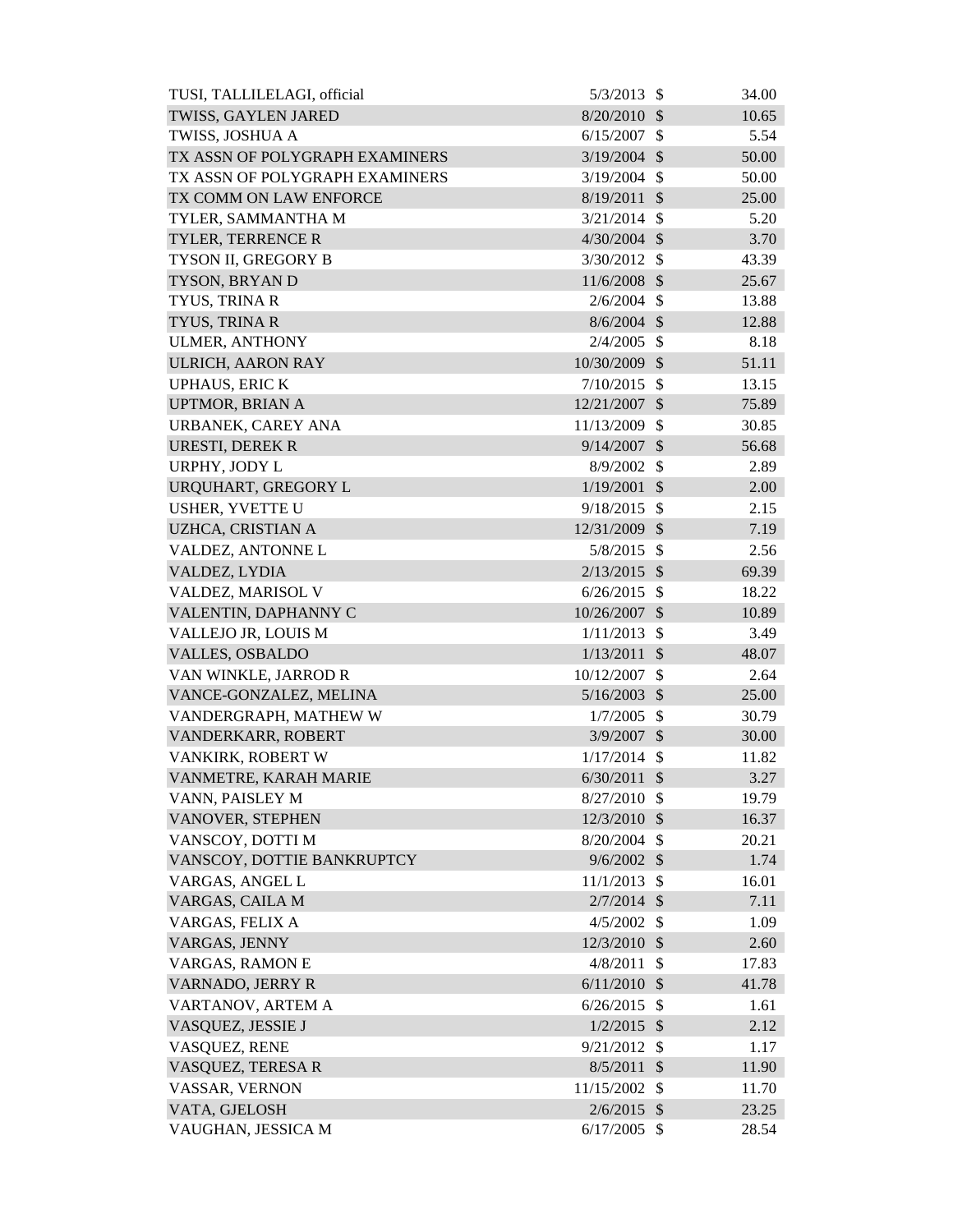| VAUGHN, CHASSIDY L         | 11/14/2003     | $\mathcal{S}$             | 15.00 |
|----------------------------|----------------|---------------------------|-------|
| VAUGHN, KRYSTAL V          | 11/1/2013      | \$                        | 2.00  |
| VAUGHN, TAMIKA M           | 6/26/2009      | $\mathcal{S}$             | 3.17  |
| VAZQUEZ, ALEXAND           | 6/15/2001      | \$                        | 19.81 |
| VAZQUEZ, JOSE GERARDO      | 9/5/2008       | $\mathcal{S}$             | 37.61 |
| VAZQUEZ, JUAN              | 11/13/2009     | \$                        | 13.44 |
| VAZQUEZ, OSCAR             | 5/26/2005      | $\mathcal{S}$             | 15.37 |
| VAZQUEZ, PRISCILLA         | 6/25/2010      | \$                        | 13.00 |
| VAZQUEZ, ROBERTO M         | 3/23/2007      | $\sqrt{3}$                | 28.98 |
| VEGA, EZEQUIEL             | 8/15/2014      | $\mathcal{S}$             | 42.51 |
| VEGA, JOSE M               | 9/11/2009      | $\mathcal{S}$             | 6.82  |
| VEGA, JUANA                | 5/16/2003      | $\mathcal{S}$             | 1.85  |
| VEGA, MIGUEL V             | 8/3/2012       | $\mathcal{S}$             | 40.75 |
| VELA JR, JOSE              | 3/24/2006      | $\mathcal{S}$             | 31.03 |
| VELASQUEZ, TANISHA B       | $2/1/2008$ \$  |                           | 5.51  |
| VELAZQUEZ, MARSELINO D     | 6/5/2009       | $\mathbb{S}$              | 9.05  |
| VELEZ, YODARIS I           | $2/6/2004$ \$  |                           | 22.89 |
| VENABLE, BRENDA KAY        | 8/14/2009      | $\mathcal{S}$             | 30.51 |
| VENTURA, MELISA R          | $7/12/2002$ \$ |                           | 5.42  |
| VENTURA, MELISA R          | 7/26/2002      | $\mathcal{S}$             | 16.62 |
| VENUTO, MARIANNE           | 3/20/2001      | $\mathcal{S}$             | 2.91  |
| VENZEN, CHENNEL J          | 3/26/2010      | $\mathcal{S}$             | 34.70 |
| VERHASSELT, KARYNA T       | 7/19/2013      | $\mathcal{S}$             | 9.83  |
| VERNON, JEFFREY D          | 10/9/2008      | $\mathcal{S}$             | 34.87 |
| VICKERS, DANIEL M          | 12/21/2012     | $\mathcal{S}$             | 5.58  |
| <b>VICKERS, GEORGE</b>     | 1/12/2001      | \$                        | 5.64  |
| <b>VICKERS, GEORGE</b>     | 2/17/2005      | $\mathcal{S}$             | 12.32 |
| VIDAL, MAURICIO            | 5/25/2007      | \$                        | 47.92 |
| VIDALES-HERNANDEZ, MARIA M | 10/18/2013     | $\mathcal{S}$             | 62.96 |
| VIGIER, YVONNE M           | 7/23/2010      | \$                        | 21.71 |
| <b>VILLA SR, DAVID</b>     | 7/20/2005 \$   |                           | 5.08  |
| VILLAGOMEZ, DANIEL         | 3/11/2011      | \$                        | 5.22  |
| VILLANUEVA, CYNTHIA G      | 5/7/2010       | $\mathcal{S}$             | 3.67  |
| VILLARREAL, DANIEL R       | 10/15/2004     | $\mathcal{S}$             | 32.10 |
| VILLARREAL, REYNOL G       | 12/16/2011     | $\mathcal{S}$             | 1.04  |
| VILLASENOR, RAMIRO         | 3/26/2010      | $\mathcal{S}$             | 37.65 |
| <b>VINES, THERESA</b>      | 12/12/2003     | $\mathcal{S}$             | 5.00  |
| VINIEGRA, JOSEPH M         | 9/20/2002      | $\mathcal{S}$             | 10.60 |
| VIOLA, TRAVERSIA E         | 3/21/2003      | $\mathcal{S}$             | 4.17  |
| VITAL, TRAY I              | 11/3/2006      | $\mathcal{S}$             | 20.57 |
| VO, LINA ANH               | 8/14/2015      | $\mathcal{S}$             | 47.93 |
| VOBORNIK, DEREK C          | 3/28/2013      | $\mathcal{S}$             | 68.35 |
| VOLIN, ELLIOTT V           | $8/1/2014$ \$  |                           | 29.30 |
| VOLINO, ANTHONY L          | 7/27/2007      | $\mathcal{S}$             | 2.18  |
| VONGBOUNEMY, JAMES V       | 4/24/2015      | $\mathcal{S}$             | 66.18 |
| VOSS, BOBBY D              | 8/13/2010      | $\mathcal{S}$             | 20.93 |
| VOSS, CORY M               | 9/29/2006      | $\mathcal{S}$             | 17.00 |
| VROEGINDEWEY, ANDREW ALAN  | 12/21/2012     | $\mathcal{S}$             | 4.40  |
| VU, MINH THI               | 11/30/2001     | $\mathcal{S}$             | 3.27  |
| WADDELL, RYAN A            | 2/1/2008       | $\mathcal{S}$             | 10.88 |
| WADE, DONALD E             | 11/7/2002      | $\boldsymbol{\mathsf{S}}$ | 8.52  |
|                            |                |                           |       |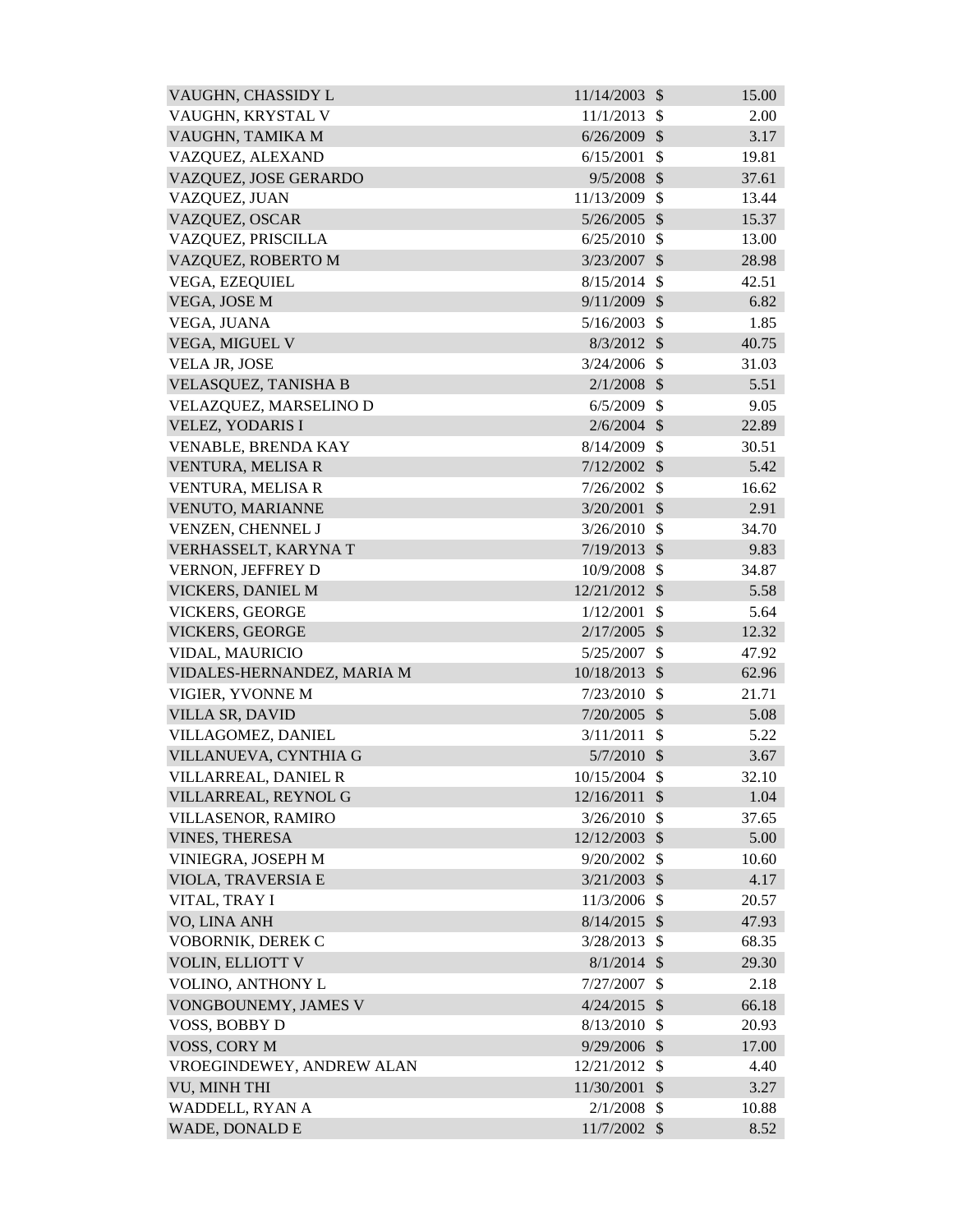| WADE, TORARIC J              | 11/6/2008      | $\mathcal{S}$             | 47.55 |
|------------------------------|----------------|---------------------------|-------|
| <b>WAGNER, ANNA ROSE S</b>   | 3/27/2015      | $\mathcal{S}$             | 44.19 |
| WAHID, JALILA A              | 1/28/2011      | $\mathcal{S}$             | 59.27 |
| <b>WAHLERS JR, DAVID B</b>   | 8/31/2006      | $\mathcal{S}$             | 2.06  |
| WALDEN, JOSEPH T             | 1/25/2008      | $\mathcal{S}$             | 66.42 |
| <b>WALDEN, STEVEN R</b>      | 6/15/2007      | $\mathcal{S}$             | 7.54  |
| WALDRON, BETHANY A           | 6/13/2003      | $\mathcal{S}$             | 38.07 |
| <b>WALES, JONATHON R</b>     | 9/26/2014      | $\mathcal{S}$             | 39.72 |
| <b>WALKER JR, CHARLES E</b>  | 9/21/2012      | $\mathcal{S}$             | 64.04 |
| <b>WALKER JR, MAURICE</b>    | 10/6/2000      | $\mathcal{S}$             | 18.75 |
| WALKER, ASHLEY A             | 4/24/2009      | $\mathcal{S}$             | 1.93  |
| WALKER, AYISHA A             | 4/16/2010      | $\mathcal{S}$             | 53.90 |
| <b>WALKER, DANIEL T</b>      | 8/3/2012       | $\mathcal{S}$             | 17.20 |
| <b>WALKER, DANIELLE</b>      | 7/30/2010      | $\mathcal{S}$             | 7.10  |
| <b>WALKER, JOHNNIE K</b>     | 4/5/2002       | $\mathcal{S}$             | 2.39  |
| <b>WALKER, JOY N</b>         | 8/18/2008      | $\mathcal{S}$             | 1.45  |
| <b>WALKER, MARVIN L</b>      | 12/12/2003     | $\mathcal{S}$             | 9.93  |
| <b>WALKER, MONTE W</b>       | 11/14/2003     | $\mathcal{S}$             | 3.00  |
| <b>WALKER, RACHEL</b>        | 7/27/2012      | $\mathcal{S}$             | 67.00 |
| <b>WALKER, RAMONA F</b>      | 7/18/2014      | $\mathcal{S}$             | 10.37 |
| WALKER, SAHARA R             | 11/18/2011     | $\mathcal{S}$             | 3.30  |
| WALL, CHRISTOPHER B          | 8/15/2008      | $\mathcal{S}$             | 29.45 |
| WALL, CHRISTOPHER B          | 9/19/2008      | $\mathcal{S}$             | 29.45 |
| WALLACE, CHRISTINE G         | 8/3/2007       | $\mathcal{S}$             | 31.97 |
| <b>WALLACE, DANIEL A</b>     | 12/21/2012     | $\mathcal{S}$             | 9.07  |
| WALLACE, LATISHA A           | 4/20/2012      | $\sqrt{3}$                | 17.63 |
| <b>WALLACE, MORGAN S</b>     | 1/25/2013      | $\mathcal{S}$             | 10.88 |
| WALLACE, STELLA L            | 1/28/2011      | $\mathcal{S}$             | 1.80  |
| WALLACE, WALLY J             | 4/20/2000      | $\mathcal{S}$             | 7.39  |
| <b>WALLE, JULIAN B</b>       | 12/7/2007      | $\mathcal{S}$             | 5.28  |
| WALLEN, WILLIAM A            | 11/16/2007     | $\boldsymbol{\mathsf{S}}$ | 7.32  |
| WALLER, STEPHEN L            | 3/8/2013       | $\mathcal{S}$             | 10.93 |
| <b>WALLS OF SALVATION</b>    | 12/13/2002     | $\mathcal{S}$             | 1.54  |
| <b>WALLS' SALON UNIQUE</b>   | 7/24/2009      | $\mathcal{S}$             | 36.54 |
| WALLS, CHRISTOPHER A         | 10/21/2011     | $\mathcal{S}$             | 30.56 |
| WALMART SUPER CENTER-KILLEEN | 12/3/2000      | $\boldsymbol{\mathsf{S}}$ | 25.43 |
| <b>WALTERS, BRANDON O</b>    | 3/12/2010      | $\mathcal{S}$             | 1.57  |
| <b>WALTERS, GREGORY R</b>    | 6/26/2015      | $\mathcal{S}$             | 18.43 |
| <b>WALTERS, JESSIE D</b>     | 9/5/2014       | $\mathcal{S}$             | 22.80 |
| <b>WALTERS, JESSIE D</b>     | 4/24/2015      | $\mathcal{S}$             | 41.25 |
| WALTHERS, WILLIAM C          | 2/20/2009      | $\mathcal{S}$             | 2.36  |
| WALTON, TIMOTHY J            | $3/4/2005$ \$  |                           | 3.59  |
| <b>WANTON, DONEL</b>         | 5/17/2002      | \$                        | 30.00 |
| WANTON, LATOYA M             | 3/9/2012       | $\mathcal{S}$             | 53.05 |
| WARD - DNAC, ROCKY O         | 1/9/2015       | $\mathcal{S}$             | 2.00  |
| <b>WARD, AMBER N</b>         | $4/24/2015$ \$ |                           | 42.14 |
| WARD, DEMARCO T              | 11/20/2009     | $\boldsymbol{\mathsf{S}}$ | 8.60  |
| WARD, GENITA M               | 10/6/2006      | $\mathcal{S}$             | 9.98  |
| WARD, JEREMY L               | 9/30/2004      | $\boldsymbol{\mathsf{S}}$ | 2.09  |
| WARD, KADREN M               | 6/25/2004      | $\mathcal{S}$             | 23.16 |
| WARD, MARK A                 | 5/18/2007      | $\boldsymbol{\mathsf{S}}$ | 63.31 |
|                              |                |                           |       |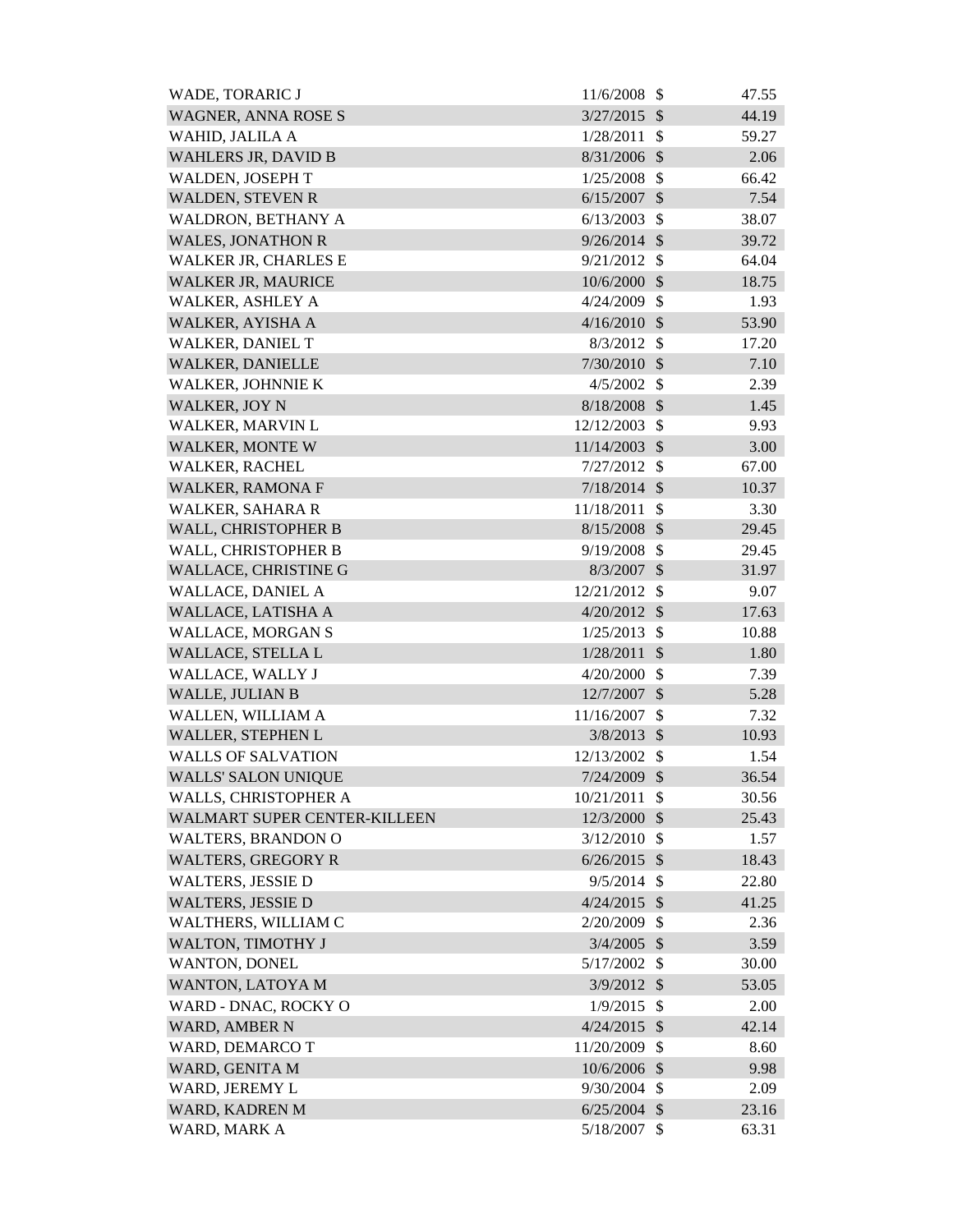| WARD, RICHARD IAN                | 12/3/2000      | $\mathcal{S}$ | 15.00 |
|----------------------------------|----------------|---------------|-------|
| WARD, TOMMIE J                   | 5/5/2000       | $\mathcal{S}$ | 2.74  |
| <b>WARD, TOMMIE J</b>            | 6/30/2000      | $\mathcal{S}$ | 7.50  |
| WARDE, CANILLE                   | 9/5/2014       | $\mathcal{S}$ | 25.70 |
| WARDEN, KENNETH W                | 10/31/2008     | $\mathcal{S}$ | 6.82  |
| <b>WARDLE, JAMES M</b>           | 5/31/2013      | $\mathcal{S}$ | 27.48 |
| <b>WARDLOW, RICHARD</b>          | 6/30/2000      | $\mathcal{S}$ | 10.61 |
| WARFORD, TIFFANY J               | 12/10/2004     | $\mathcal{S}$ | 29.80 |
| WARNER, LETINA E                 | 3/12/2010      | $\mathcal{S}$ | 5.15  |
| WARNOCK, CHRISTOPHER             | 9/25/2015      | $\mathcal{S}$ | 49.22 |
| WARREN, ANGELA J                 | 7/24/2015      | $\mathcal{S}$ | 8.02  |
| <b>WARREN, HOLLY MARIE</b>       | 9/25/2009      | $\mathcal{S}$ | 70.53 |
| WARREN, SARA L                   | $10/4/2012$ \$ |               | 11.28 |
| <b>WARRINGTON, STEPHAN J</b>     | 7/22/2011      | \$            | 32.48 |
| <b>WASHINGTON - DNAC, RODNEY</b> | 1/11/2002      | $\mathcal{S}$ | 1.10  |
| <b>WASHINGTON, BRITTANY</b>      | 11/25/2009     | $\mathcal{S}$ | 18.85 |
| <b>WASHINGTON, CHAR</b>          | 4/7/2000       | $\mathcal{S}$ | 6.72  |
| <b>WASHINGTON, JAME</b>          | 4/5/2002       | $\mathcal{S}$ | 25.40 |
| WASHINGTON, KATRINA A            | 9/25/2009      | $\mathcal{S}$ | 12.07 |
| <b>WASHINGTON, REGINA D</b>      | 2/4/2005       | $\mathcal{S}$ | 20.77 |
| <b>WASHINGTON, RONALD L</b>      | 1/13/2006      | $\mathcal{S}$ | 5.00  |
| WASHINGTON, WARD                 | 7/26/2002      | $\mathcal{S}$ | 2.72  |
| WATER SPECIALISTS, INC.          | $4/4/2003$ \$  |               | 19.50 |
| <b>WATERS, LUCRETIA A</b>        | 4/16/2010      | $\mathcal{S}$ | 15.60 |
| <b>WATERS, ZACHARY K</b>         | 5/31/2013      | $\mathcal{S}$ | 1.71  |
| WATLEY JR, RONALD E              | 5/27/2004      | $\mathcal{S}$ | 5.06  |
| <b>WATSON, ADRIAN L</b>          | 7/31/2009      | $\mathcal{S}$ | 29.67 |
| WATSON, ALISA M                  | 3/19/2010      | $\mathcal{S}$ | 16.77 |
| WATSON, CALVIN                   | $2/8/2006$ \$  |               | 23.08 |
| WATSON, KADREN M                 | 6/29/2007      | \$            | 16.70 |
| WATSON, MARILYN                  | 5/13/2005 \$   |               | 20.77 |
| WATSON, STEPHANIE M              | 4/16/2010      | \$            | 11.78 |
| WATSON, ZONZERAE                 | 6/26/2015      | $\mathcal{S}$ | 61.27 |
| WATT, SANDRA                     | 7/28/2000      | \$            | 2.07  |
| WATT, TIFFANY C                  | 7/25/2008      | $\mathcal{S}$ | 39.62 |
| WATTS, CRYSTAL                   | 3/21/2003      | \$            | 8.00  |
| <b>WATTS, RHONDA</b>             | $6/7/2013$ \$  |               | 7.11  |
| <b>WAUDBY, AARON</b>             | 11/15/2002     | $\mathcal{S}$ | 5.00  |
| WEATHERALL, BENJAMIN S.          | $3/8/2002$ \$  |               | 10.00 |
| WEATHERSBY, CANDACE              | 8/23/2013      | $\mathcal{S}$ | 12.47 |
| WEAVER, CHAD W                   | 10/31/2008     | $\mathcal{S}$ | 32.66 |
| <b>WEAVER, HEATHER</b>           | 8/23/2002      | $\mathcal{S}$ | 19.40 |
| WEBB, APRIL                      | 4/28/2006      | -\$           | 15.00 |
| WEBB, BRITTANY K                 | 9/5/2014       | $\mathcal{S}$ | 1.31  |
| WEBB, CHRISTOPHER LYNN           | 3/7/2008       | $\mathcal{S}$ | 15.64 |
| WEBBER III, EDDIE J              | 7/26/2013      | $\mathcal{S}$ | 27.22 |
| WEBER, JUSTIN D                  | 9/23/2011      | $\mathcal{S}$ | 25.79 |
| WEBER, MARTHA                    | 6/15/2012      | $\mathcal{S}$ | 50.00 |
| <b>WEBSTER, RYAND</b>            | 5/4/2005 \$    |               | 72.03 |
| WEBSTER, RYAN D                  | 5/31/2006      | \$            | 22.16 |
| WECKHERLIN JR, LARRY L           | 10/8/2009 \$   |               | 22.84 |
|                                  |                |               |       |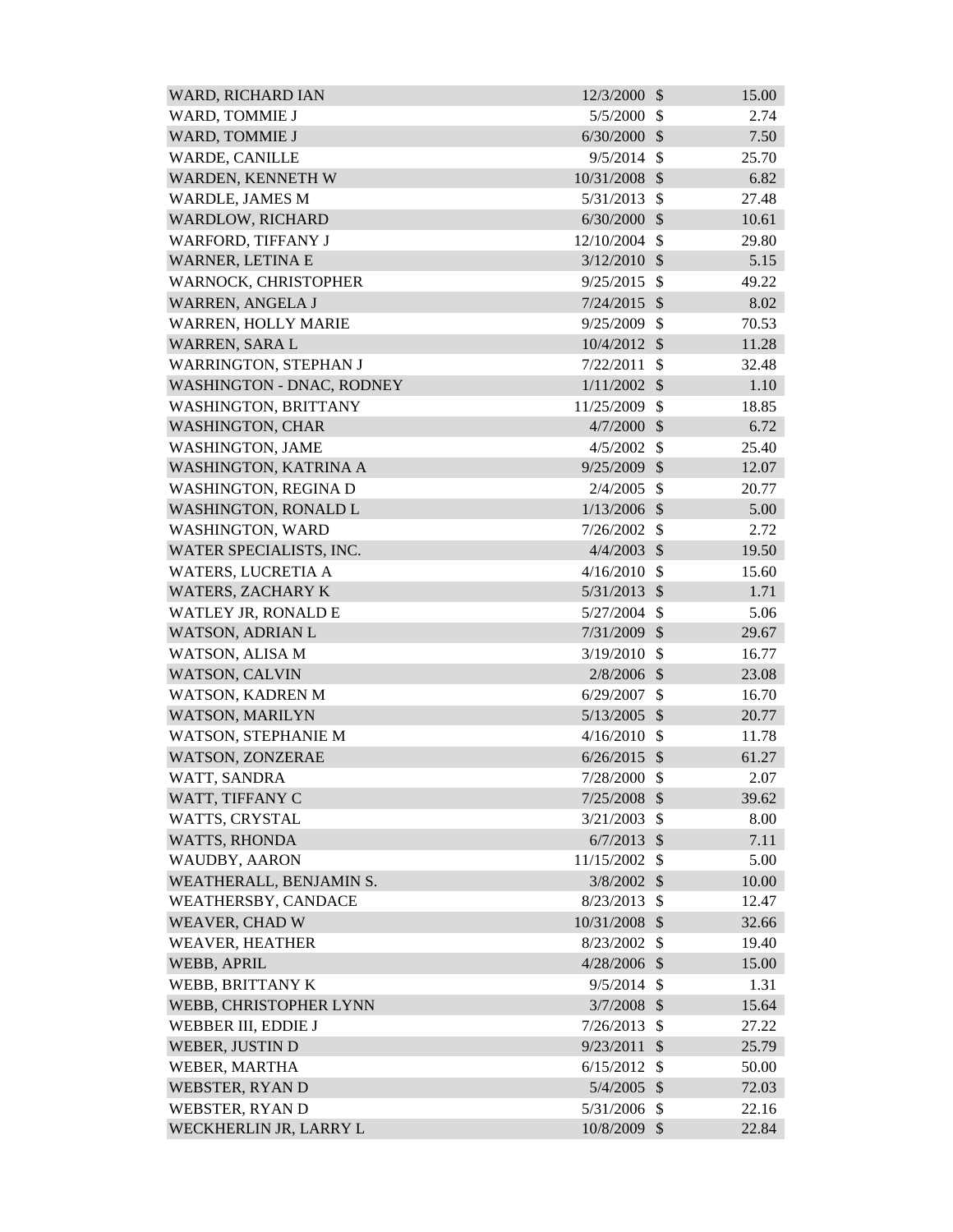| WEDDERBURN, RICARDO I                    | 12/5/2008      | $\mathcal{S}$ | 3.98  |
|------------------------------------------|----------------|---------------|-------|
| WEDGE, JANIS                             | 12/3/1999      | $\mathcal{S}$ | 12.60 |
| <b>WEEAKS, NICOLE D</b>                  | 6/7/2013       | $\mathcal{S}$ | 3.58  |
| WEEDON, KIM A                            | 12/2/2011      | $\mathcal{S}$ | 32.77 |
| WEIDMAN, ROBERT O                        | 7/22/2011      | $\mathcal{S}$ | 31.25 |
| WEINBERG, NEILL T                        | $1/3/2014$ \$  |               | 31.76 |
| WEISS, MEGAN M                           | 12/21/2012     | $\mathcal{S}$ | 43.75 |
| <b>WELCOME HOME REALTY &amp; RENTALS</b> | 9/27/2013      | $\mathcal{S}$ | 90.00 |
| WELLINGTON, DAVID W                      | 1/11/2002      | $\mathcal{S}$ | 33.35 |
| WELLMAN, CHRISTOPHER P                   | 9/11/2009      | $\mathcal{S}$ | 7.64  |
| WELLMAN, TRACY C                         | 12/31/2009     | $\mathcal{S}$ | 20.64 |
| <b>WELLS, CHARLES L</b>                  | 7/13/2012      | $\mathcal{S}$ | 9.81  |
| <b>WELLS, DENNIS S</b>                   | 7/28/2000      | \$            | 10.61 |
| <b>WELLS, NURAY</b>                      | 8/30/2013      | $\mathcal{S}$ | 2.81  |
| WENZEL, BETTY E                          | 6/13/2003      | $\mathcal{S}$ | 3.45  |
| WESLEY, TERRY D                          | 7/20/2007      | $\mathcal{S}$ | 5.31  |
| WEST, ANDRIKA                            | 5/14/2010      | \$            | 12.00 |
| WEST, COURTNEY M                         | 9/25/2009 \$   |               | 1.28  |
| WEST, COURTNEY M                         | 4/15/2011      | \$            | 8.11  |
| WEST, STACY L                            | $7/13/2012$ \$ |               | 23.83 |
| WEST, STACY L                            | 9/27/2013      | $\mathcal{S}$ | 6.15  |
| WEST, SUSAN B                            | 2/11/2010      | $\mathcal{S}$ | 1.43  |
| WESTFIELD, JAYNA B                       | 12/10/2004     | $\mathcal{S}$ | 57.01 |
| WESTLY, NATHANIEL L                      | 4/29/2011      | $\mathcal{S}$ | 2.38  |
| <b>WESTON, BRANDON L</b>                 | 11/18/2011     | $\mathcal{S}$ | 1.39  |
| <b>WETZEL, TANNER B</b>                  | 11/1/2013      | $\mathcal{S}$ | 28.73 |
| WHALEN, ALPHONSA J                       | 3/19/2010      | $\mathcal{S}$ | 13.78 |
| <b>WHALEN, BRIAN P</b>                   | 5/29/2015      | $\mathcal{S}$ | 3.61  |
| <b>WHALON, BRIAN M</b>                   | $5/17/2002$ \$ |               | 4.52  |
| WHEAT, KALEENA A                         | 7/25/2008      | $\mathcal{S}$ | 8.49  |
| WHEELER, JESS YVONNE                     | 10/24/2008     | $\mathcal{S}$ | 12.39 |
| WHEELER, JORDAN                          | $6/6/2014$ \$  |               | 36.76 |
| WHEELER, JULIE B                         | $9/30/2004$ \$ |               | 22.11 |
| WHEELER, TRAVIS C                        | $4/17/2014$ \$ |               | 8.23  |
| WHITAKER, HEATHER L                      | 11/22/2013     | $\mathcal{S}$ | 62.36 |
| WHITE III, MELVIN                        | 4/16/2010      | $\mathcal{S}$ | 2.04  |
| WHITE SR, LENNETH L                      | 10/14/2005     | $\mathcal{S}$ | 1.11  |
| WHITE, ASHLEY T                          | $9/17/2004$ \$ |               | 2.80  |
| WHITE, BRYAN L                           | 7/23/2010      | $\mathbb{S}$  | 5.36  |
| WHITE, CHAZ LUCAS                        | 2/6/2009       | $\mathcal{S}$ | 25.00 |
| WHITE, DAVID                             | 11/1/2002      | $\mathcal{S}$ | 10.00 |
| WHITE, DORA L                            | $3/21/2003$ \$ |               | 23.79 |
| WHITE, ERAINA M                          | 11/30/2012 \$  |               | 12.02 |
| WHITE, JENNIFER H                        | $9/24/2010$ \$ |               | 9.01  |
| WHITE, JENNY R                           | 9/12/2008      | $\mathcal{S}$ | 39.92 |
| WHITE, JEROME K                          | 10/18/2013     | $\mathcal{S}$ | 6.62  |
| WHITE, JERROLD C                         | 5/29/2009      | $\mathcal{S}$ | 4.91  |
| WHITE, LAQUISHA M                        | $7/6/2015$ \$  |               | 28.72 |
| WHITE, RICHARD G                         | 11/4/2011      | \$            | 14.96 |
| WHITEHEAD, ROGER                         | 1/24/2003      | $\mathcal{S}$ | 1.62  |
| WHITEHEAD, WILLIAM C                     | $9/21/2012$ \$ |               | 69.76 |
|                                          |                |               |       |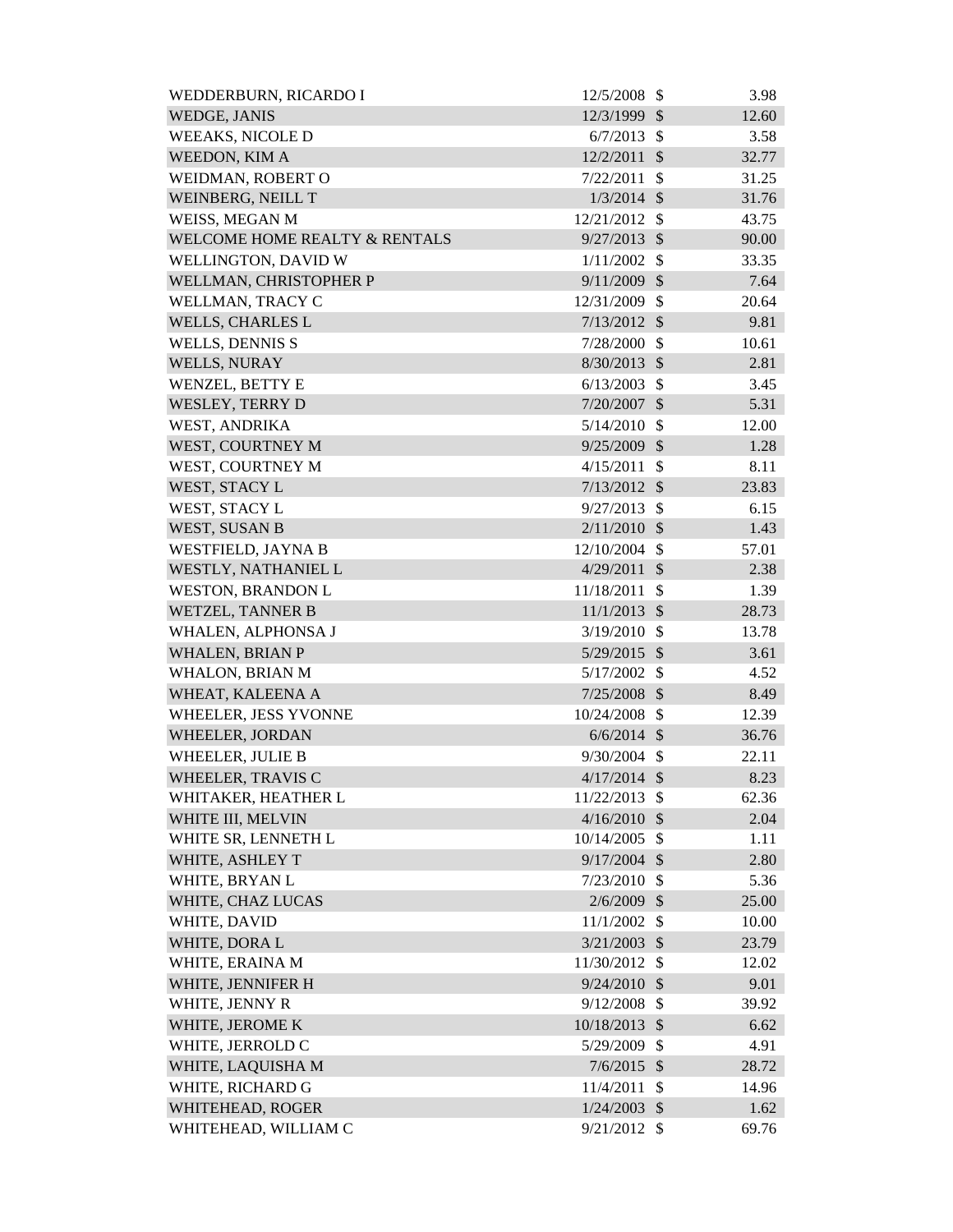| WHITESELL, S LEE              | 6/10/2011      | $\mathcal{S}$ | 23.06 |
|-------------------------------|----------------|---------------|-------|
| WHITFIELD, HELEN L            | 2/26/2010      | $\mathcal{S}$ | 39.11 |
| WHITFIELD, LEENIA S           | 5/16/2014      | $\mathcal{S}$ | 46.65 |
| WHITLOCK, JOYCE A             | 6/15/2001      | \$            | 8.41  |
| WHITMIARE, ANATASIA           | 8/10/2012      | $\mathcal{S}$ | 50.00 |
| WHITT, DEBORAH K              | 7/23/2004      | $\mathcal{S}$ | 6.72  |
| WHITTAKER, ROHAN O            | 4/12/2013      | $\mathcal{S}$ | 7.65  |
| WHITTENBERGER, KIRK J         | 2/20/2015      | $\mathcal{S}$ | 17.50 |
| WHITTENBERGER, KIRK J         | 2/20/2015      | $\mathcal{S}$ | 10.91 |
| WHITWORTH, ROGER L            | 8/7/2015       | $\mathcal{S}$ | 54.24 |
| WICKMAN, JEREMIE M            | 5/29/2015      | $\mathcal{S}$ | 22.10 |
| WIDENER, JOHNNY               | 2/22/2002      | \$            | 3.37  |
| WIESSNER, ERICH G             | 4/29/2011      | $\mathcal{S}$ | 1.49  |
| WILBURN, JAMIE J              | 1/19/2001      | $\mathcal{S}$ | 1.07  |
| WILCOX, WESLEY                | 1/13/2006      | $\mathcal{S}$ | 28.11 |
| WILDER, JONATHAN S            | 5/3/2013       | $\mathcal{S}$ | 21.94 |
| WILEY, KATELIND L             | 7/27/2007      | $\mathcal{S}$ | 3.44  |
| WILHITE, MIDA M               | 9/17/2010      | $\mathcal{S}$ | 4.00  |
| WILHITE, TODD R               | 6/26/2015      | $\mathcal{S}$ | 53.57 |
| WILKES, KAYIN N               | 9/17/2004      | $\mathcal{S}$ | 5.00  |
| WILKINS, BRANDON L            | 11/20/2009     | $\mathcal{S}$ | 8.12  |
| WILKINS, BRIANNA              | 2/26/2010      | $\mathcal{S}$ | 10.66 |
| <b>WILKINS, CHARLES</b>       | 2/24/2006      | $\mathcal{S}$ | 28.00 |
| WILKINSON, MATTHEW J          | 6/26/2015      | $\mathcal{S}$ | 13.36 |
| WILKINSON, ROBBIE R           | 5/25/2007      | $\mathcal{S}$ | 2.54  |
| WILKINSON, ROBERT W           | 8/5/2011       | $\mathcal{S}$ | 20.58 |
| <b>WILL PROP.INC</b>          | 7/28/2000      | $\mathcal{S}$ | 38.85 |
| WILLARD, LARRY W              | 5/17/2006      | $\mathcal{S}$ | 83.91 |
| WILLARD, STEPHANIE R          | 8/5/2011       | $\mathcal{S}$ | 6.77  |
| WILLIAMS JR, JOHN M           | 4/17/2015      | $\mathcal{S}$ | 60.41 |
| WILLIAMS JR, JOHNNIE L        | $9/6/2002$ \$  |               | 7.18  |
| WILLIAMS JR, JOHNNIE L        | 4/4/2003       | $\mathcal{S}$ | 9.92  |
| WILLIAMS JR, ORLANDO E        | $6/27/2003$ \$ |               | 38.31 |
| <b>WILLIAMS, AARON R</b>      | 11/2/2012      | $\mathbb{S}$  | 3.49  |
| WILLIAMS, ADEWALE A           | 12/18/2008     | $\mathcal{S}$ | 35.09 |
| WILLIAMS, ALANNA F            | 7/3/2014       | $\mathcal{S}$ | 60.57 |
| WILLIAMS, ALBERTA R           | 4/29/2005      | $\mathcal{S}$ | 83.00 |
| WILLIAMS, ANDRE Y/MCDANIEL, J | 11/12/2010     | $\mathcal{S}$ | 30.90 |
| WILLIAMS, ANGELL T            | 5/8/2015       | $\mathcal{S}$ | 14.49 |
| WILLIAMS, ARTHUR J            | 11/22/2013     | \$            | 3.38  |
| WILLIAMS, ASHLEY M            | 3/25/2011      | $\mathcal{S}$ | 16.98 |
| WILLIAMS, BRENDA K            | 8/17/2007      | \$            | 6.14  |
| WILLIAMS, BROOKE A            | 4/18/2008      | $\mathcal{S}$ | 1.26  |
| WILLIAMS, BYRON P             | 11/20/2009     | \$            | 64.59 |
| WILLIAMS, CANDICE A           | 1/9/2015       | $\mathcal{S}$ | 2.36  |
| WILLIAMS, CAREY S             | 8/17/2012      | $\mathcal{S}$ | 31.74 |
| WILLIAMS, CHRISTOPHER L       | 2/24/2006      | $\mathcal{S}$ | 7.70  |
| WILLIAMS, CHRISTOPHER L       | 12/7/2007      | \$            | 18.79 |
| WILLIAMS, COSETTA L           | 11/1/2013      | $\mathcal{S}$ | 24.48 |
| WILLIAMS, DAFENEY             | 10/7/2011      | \$            | 5.93  |
| WILLIAMS, DARRYL L            | 7/19/2013      | $\mathcal{S}$ | 43.95 |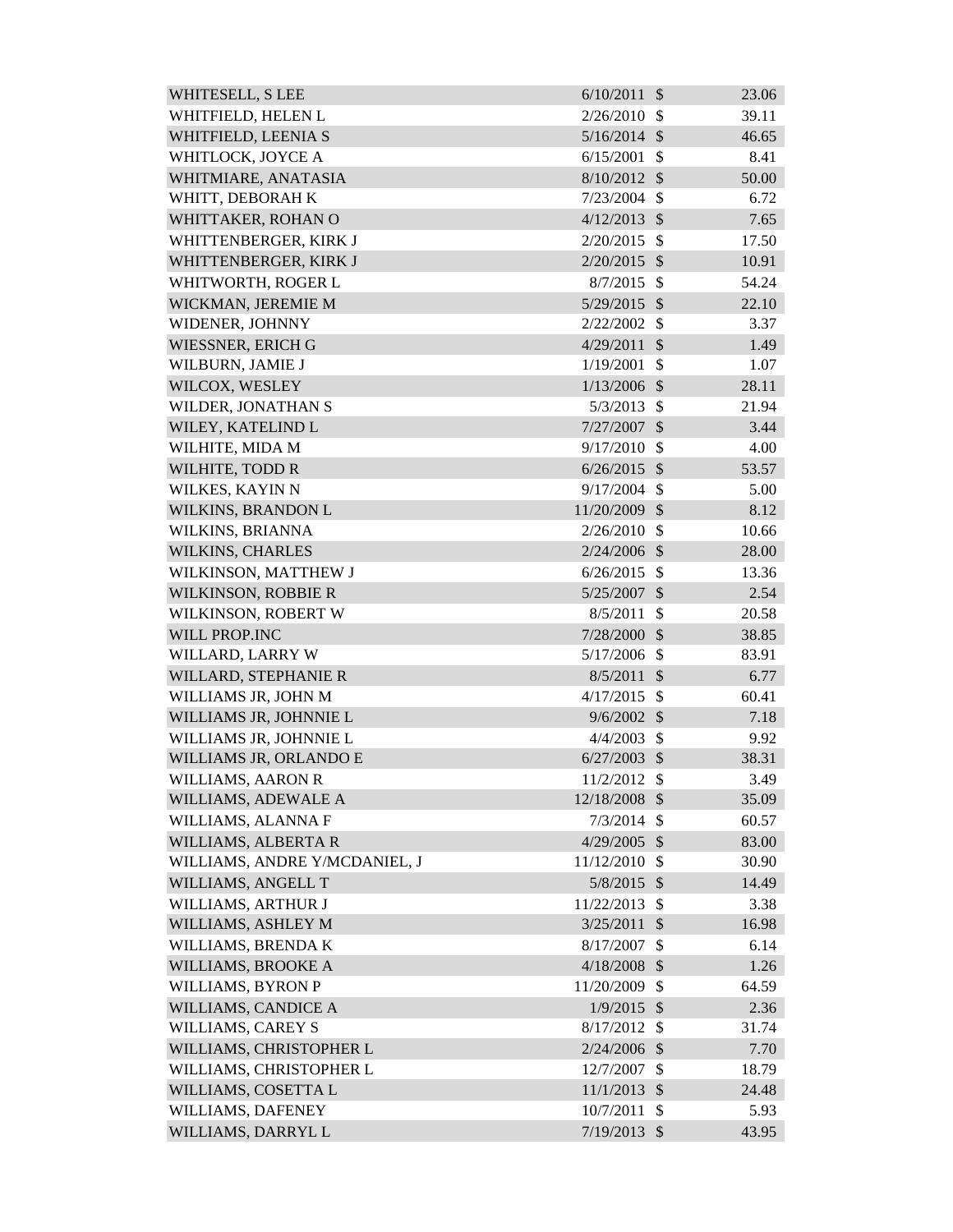| WILLIAMS, DARWYN R          | 10/28/2005     | \$                        | 6.95  |
|-----------------------------|----------------|---------------------------|-------|
| WILLIAMS, DASHUN M          | 6/6/2014       | $\mathcal{S}$             | 17.70 |
| <b>WILLIAMS, DAVID</b>      | 5/14/2004      | $\mathcal{S}$             | 17.45 |
| WILLIAMS, DAVID A           | 5/26/2005      | $\mathcal{S}$             | 21.96 |
| WILLIAMS, DAWNECIA G        | 2/10/2006      | $\mathcal{S}$             | 12.14 |
| WILLIAMS, DONNA Y           | 12/12/2014 \$  |                           | 23.83 |
| WILLIAMS, ELLSWO            | 2/9/2001       | $\mathcal{S}$             | 2.00  |
| WILLIAMS, ELVIRA            | $7/3/2014$ \$  |                           | 3.71  |
| WILLIAMS, FRANK J           | 5/9/2014       | $\mathcal{S}$             | 4.09  |
| WILLIAMS, GARY              | $6/25/2004$ \$ |                           | 3.00  |
| WILLIAMS, HUSNIYAH Z        | $4/4/2014$ \$  |                           | 25.99 |
| WILLIAMS, ISSAC L           | 9/25/2009      | \$                        | 3.16  |
| WILLIAMS, ISSAC L           | 10/23/2009     | $\mathcal{S}$             | 39.41 |
| WILLIAMS, JAMAL T           | 12/12/2003     | $\mathcal{S}$             | 26.17 |
| WILLIAMS, JENNEE C          | 1/20/2012      | $\mathcal{S}$             | 13.10 |
| WILLIAMS, JERMAINE W        | 3/18/2011      | $\mathcal{S}$             | 21.86 |
| WILLIAMS, JOHN K            | 9/5/2014       | $\mathcal{S}$             | 31.14 |
| WILLIAMS, JULIA F           | 9/9/2002       | $\mathcal{S}$             | 38.99 |
| WILLIAMS, KARIM R           | 3/12/2010      | $\mathcal{S}$             | 55.23 |
| WILLIAMS, KEDRA             | 8/23/2013      | $\mathcal{S}$             | 23.70 |
| WILLIAMS, KEITH A           | 10/10/2003     | $\mathcal{S}$             | 4.40  |
| WILLIAMS, KEITH A           | 4/24/2009      | $\mathcal{S}$             | 1.04  |
| WILLIAMS, KEITH A           | 6/12/2009      | \$                        | 66.22 |
| WILLIAMS, KEITH R           | 2/27/2009      | $\mathcal{S}$             | 36.95 |
| WILLIAMS, LAQUENTIN D       | 4/7/2006       | $\mathcal{S}$             | 25.79 |
| WILLIAMS, LEON D            | 5/29/2015      | $\sqrt$                   | 8.48  |
| WILLIAMS, LOLISHA S         | 9/30/2011      | $\mathcal{S}$             | 10.00 |
| WILLIAMS, LYLE E            | 12/22/2009     | $\sqrt{3}$                | 35.40 |
| WILLIAMS, MELINDA M         | 6/17/2011      | $\mathcal{S}$             | 50.65 |
| WILLIAMS, MICHAEL THOMAS    | $2/10/2012$ \$ |                           | 55.00 |
| WILLIAMS, PAUL J            | 8/23/2013      | $\mathcal{S}$             | 2.00  |
| WILLIAMS, RANDALL C         | 7/13/2012      | $\mathcal{S}$             | 40.90 |
| WILLIAMS, REBECCA A         | 11/21/2007     | $\mathcal{S}$             | 8.37  |
| WILLIAMS, REGINA L          | 10/25/2004     | $\mathcal{S}$             | 1.89  |
| WILLIAMS, RICCARDO U        | 11/6/2008      | $\mathcal{S}$             | 50.00 |
| WILLIAMS, RICO A            | 2/18/2011      | \$                        | 29.25 |
| WILLIAMS, ROBERT CORY       | 1/20/2012      | $\mathcal{S}$             | 11.84 |
| WILLIAMS, ROMANN E          | 11/19/2010     | $\mathcal{S}$             | 49.27 |
| WILLIAMS, RUTH J            | 3/4/2005       | $\mathcal{S}$             | 47.95 |
| WILLIAMS, SEDRICK D         | $4/12/2013$ \$ |                           | 2.79  |
| WILLIAMS, SHANTE L          | 3/7/2008       | $\mathcal{S}$             | 35.20 |
| WILLIAMS, SHIRLEY K         | 12/15/2006 \$  |                           | 2.89  |
| WILLIAMS, TERRILYN M        | 9/2/2011       | $\mathcal{S}$             | 59.91 |
| <b>WILLIAMS, VALERIE R</b>  | 8/20/2004      | $\mathcal{S}$             | 2.77  |
| WILLIAMS, WILLIAM R.        | 7/13/2001      | \$                        | 8.00  |
| WILLIAMS, MARCELLUS L       | 1/3/2014       | $\boldsymbol{\mathsf{S}}$ | 3.54  |
| WILLIAMS-MCKINNEY, VERNIA L | 8/25/2006      | $\mathcal{S}$             | 26.48 |
| WILLIAMSON, JUDY K          | $6/27/2014$ \$ |                           | 32.98 |
| WILLIAMSON, KATLYN L        | 9/16/2011      | \$                        | 11.10 |
| WILLIAMSON, MOSES L         | 5/3/2013       | $\sqrt$                   | 34.82 |
| WILLINGHAM, SHANNON A       | $3/19/2010$ \$ |                           | 12.49 |
|                             |                |                           |       |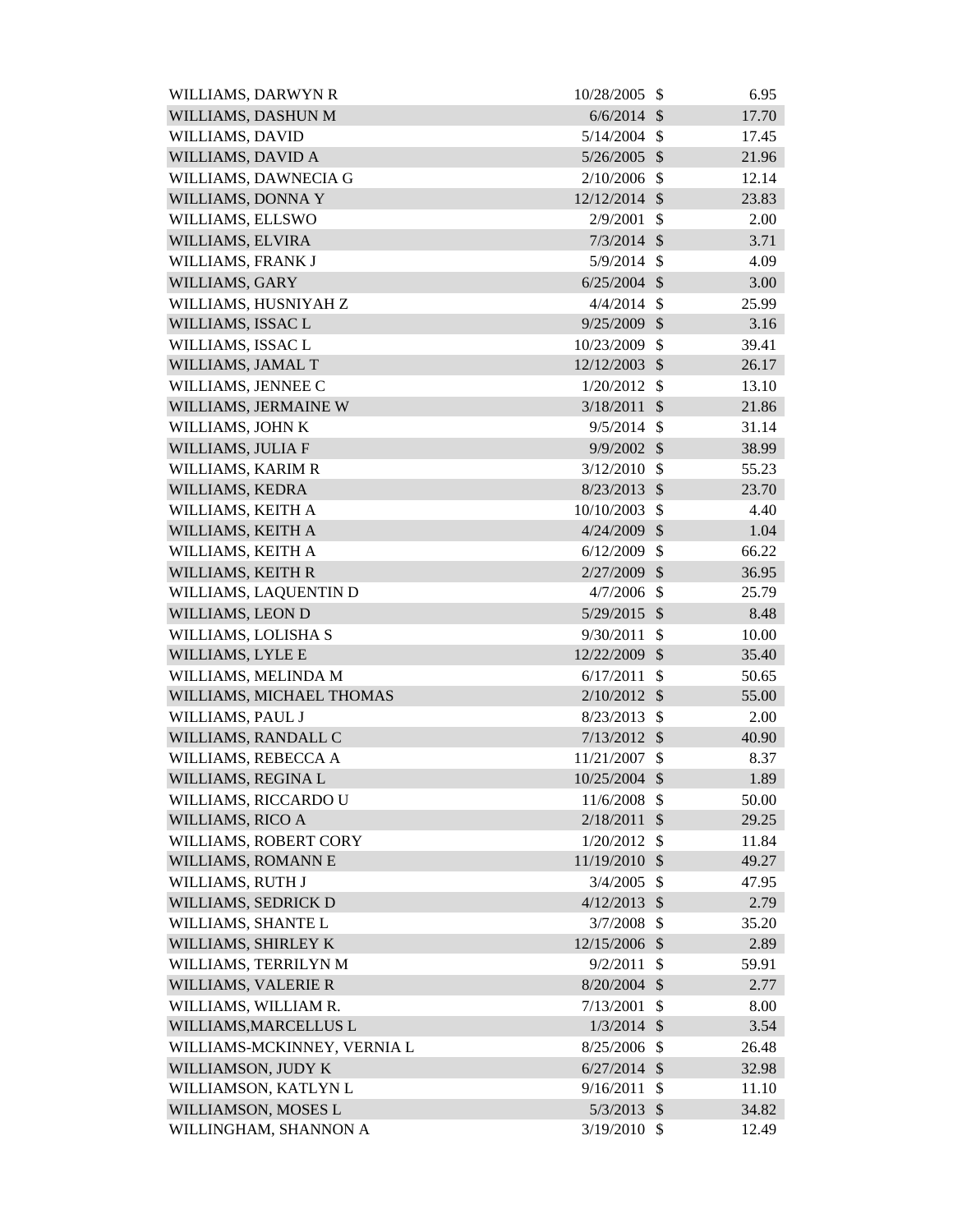| <b>WILLIS, GREGORY</b>            | 7/3/2008       | $\mathcal{S}$              | 17.46 |
|-----------------------------------|----------------|----------------------------|-------|
| WILLS, MARGUERITE D               | 8/26/2011      | $\mathcal{S}$              | 1.49  |
| <b>WILSON, ANDY</b>               | 7/28/2006      | $\mathcal{S}$              | 7.50  |
| WILSON, CHRISTINE                 | 4/27/2012      | $\mathcal{S}$              | 5.45  |
| WILSON, DAMIAN L                  | 10/26/2007     | $\mathcal{S}$              | 45.03 |
| WILSON, GARY K                    | 4/16/2010      | $\mathcal{S}$              | 31.35 |
| WILSON, GEORGE B                  | 6/20/2014      | $\mathcal{S}$              | 34.22 |
| WILSON, HERBERT C                 | 5/8/2009       | $\mathcal{S}$              | 19.19 |
| WILSON, HUI YONG LLC              | 5/17/2013      | $\mathcal{S}$              | 25.32 |
| WILSON, JATARA L                  | 3/30/2012      | $\mathcal{S}$              | 6.81  |
| WILSON, KATWANDRIA S              | 12/27/2012 \$  |                            | 8.99  |
| WILSON, KENDERELLE MONIQUE        | 9/17/2004      | $\mathcal{S}$              | 3.00  |
| WILSON, LADONNIA L                | 6/11/2010      | $\mathcal{S}$              | 1.54  |
| <b>WILSON, NICKOLAR</b>           | 3/16/2012      | $\mathcal{S}$              | 56.61 |
| WILSON, NICOLE A                  | 4/17/2003      | $\mathcal{S}$              | 24.51 |
| WILSON, ROSA M                    | 12/7/2007      | \$                         | 14.76 |
| WILSON, RYAN J                    | 11/23/2005     | $\mathcal{S}$              | 31.68 |
| WILSON, SADIVIA K                 | 6/26/2015      | $\mathcal{S}$              | 36.40 |
| <b>WILSON, SHANELL</b>            | 9/30/2005      | $\mathcal{S}$              | 4.21  |
| WILSON, SHAWN M                   | 6/26/2015      | $\mathcal{S}$              | 94.13 |
| WILSON, TANIESHA M                | 3/18/2011      | $\mathcal{S}$              | 64.48 |
| WILSON, TANYA                     | 8/24/2007      | $\mathcal{S}$              | 20.00 |
| WILSON-TRAXLER, ERICA L           | $8/1/2014$ \$  |                            | 13.30 |
| WILTSEY, JEFFERY M                | 10/3/2014      | $\mathcal{S}$              | 22.70 |
| WIMBERLY, JERRY M                 | 4/15/2005      | $\mathcal{S}$              | 12.88 |
| WINDHAM, YANCY R                  | 6/14/2013      | $\mathcal{S}$              | 2.44  |
| WINDHORST, PHILIP J               | 10/6/2006 \$   |                            | 19.33 |
| WINDLEY, DERICK                   | 12/13/2002     | $\mathcal{S}$              | 6.61  |
| WINEBRENNER, JOHN J               | $7/15/2004$ \$ |                            | 9.93  |
| WINFREE, THOMAS C                 | 4/29/2011      | $\mathcal{S}$              | 64.52 |
| WING, CLINTON T                   | $9/16/2011$ \$ |                            | 40.35 |
| WINGATE, RICHARD B                | 2/27/2009      | $\mathcal{S}$              | 29.38 |
| WINSLOW, STEVEN VANCE             | 1/11/2013      | $\mathcal{S}$              | 10.10 |
| WINSTEAD, JOSHUA A                | 11/9/2012      | $\mathcal{S}$              | 47.92 |
| WINTERS, JORDAN A                 | 4/20/2012      | $\mathcal{S}$              | 12.00 |
| WINTERS, JORDAN A                 | 4/27/2012      | $\mathcal{S}$              | 18.00 |
| WINTERS, JORDAN A                 | $5/4/2012$ \$  |                            | 18.00 |
| WINTERS, JORDAN A                 | 5/11/2012      | $\mathcal{S}$              | 42.00 |
| WISDOM, LANCELOT                  | $5/5/2006$ \$  |                            | 14.19 |
| <b>WISE GUYS A CHICAGO EATERY</b> | 12/21/2012     | $\mathcal{S}$              | 5.12  |
| WISE, ANTHONY K                   | 2/26/2010      | $\mathcal{S}$              | 11.50 |
| <b>WISE, BRANDON A</b>            | 1/14/2010      | $\mathcal{S}$              | 40.42 |
| WISE, DERRICUS D                  | 5/8/2015 \$    |                            | 20.21 |
| WISE, MAURICE D                   | 9/5/2008       | \$                         | 5.07  |
| WISE, OTIS K                      | 4/3/2009       | $\mathcal{S}$              | 4.96  |
| WISEHART, JOHN R                  | 9/21/2001      | $\mathcal{S}$              | 4.17  |
| WISER, NEAL A                     | 7/24/2009      | $\mathcal{S}$              | 5.89  |
| WISNIEWSKI, CHRISTOPHER T         | 6/11/2010      | $\mathcal{S}$              | 3.16  |
| WITCHER, JEFFERY S                | 5/2/2008       | $\mathcal{S}$              | 18.64 |
| WITHUN, DAVID P                   | 1/8/2010       | $\mathcal{S}$              | 32.56 |
| WITTE, CRYSTAL                    | 8/5/2011       | $\boldsymbol{\mathcal{S}}$ | 14.01 |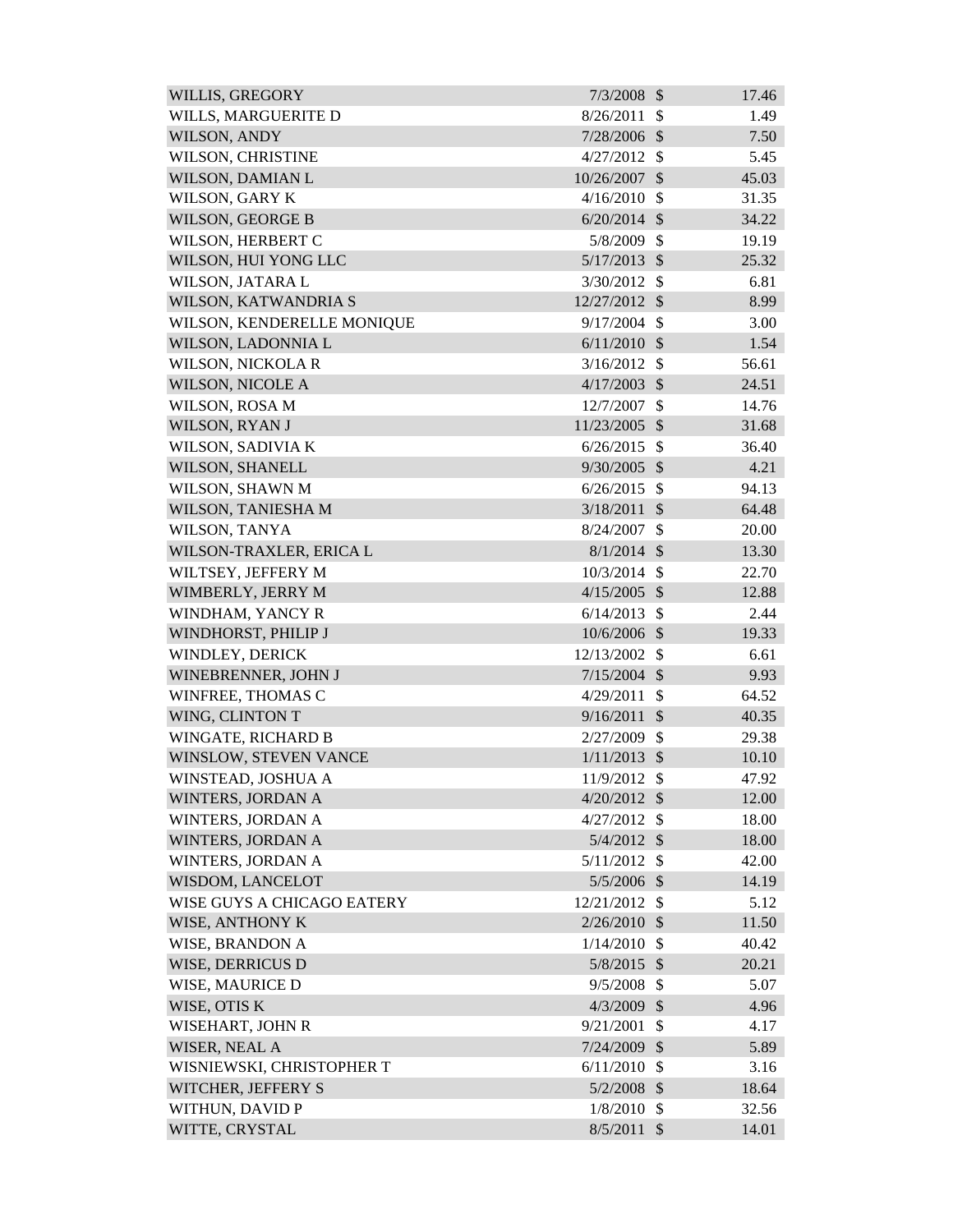| WITTMAN, DUSTIN S          | 4/8/2011       | $\mathcal{S}$             | 42.71 |
|----------------------------|----------------|---------------------------|-------|
| WOLGEMUTH, VERONICA        | 3/19/2004      | $\mathcal{S}$             | 8.41  |
| <b>WOLVERTON, ZANDRO D</b> | 8/7/2009       | $\mathcal{S}$             | 33.42 |
| WOMACK II, BOBBY J         | 7/25/2014      | $\mathcal{S}$             | 3.49  |
| WONG, HIN-YEN              | 1/7/2005       | $\mathcal{S}$             | 21.71 |
| WONG, ROBIN A              | 4/6/2001       | $\mathcal{S}$             | 4.19  |
| WOOD, BRIAN                | 2/16/2006      | $\mathcal{S}$             | 36.00 |
| WOOD, BRIAN D              | 9/23/2011      | \$                        | 4.75  |
| WOOD, ERIKA M              | 12/30/2005     | $\mathcal{S}$             | 4.46  |
| <b>WOOD, MELISSA R</b>     | 6/10/2011      | $\mathcal{S}$             | 15.67 |
| WOOD, NEIL H               | 1/7/2011       | $\mathcal{S}$             | 15.26 |
| WOODCOX, ANDREW            | 9/16/2005      | $\mathcal{S}$             | 15.26 |
| WOODRUFF, MICHAEL G        | 8/17/2012      | $\mathcal{S}$             | 43.12 |
| <b>WOODS, DERRICK T</b>    | 4/4/2003       | $\mathcal{S}$             | 1.78  |
| WOODS, NEAL P              | 4/30/2004      | $\mathcal{S}$             | 54.65 |
| WOODS, PLEJETTE M          | 1/21/2005      | $\mathcal{S}$             | 11.00 |
| WOODS, TEKHEA C            | 3/20/2009      | $\mathcal{S}$             | 15.53 |
| WOODS, TINA L              | 4/4/2003       | $\mathcal{S}$             | 1.20  |
| WOOLLARD, BRENDA           | 12/14/2012     | $\mathcal{S}$             | 10.00 |
| WOOTEN, WILLIAM H          | 4/17/2003      | $\mathcal{S}$             | 4.74  |
| WOOTEN-DE LEON, DOMINIQUE  | 4/29/2011      | $\mathcal{S}$             | 69.60 |
| WORD-DNAC, ROBERT          | 5/11/2012      | $\sqrt{3}$                | 54.26 |
| <b>WORK, NATHAN</b>        | 8/24/2007      | $\mathcal{S}$             | 20.00 |
| WORNHAM, CHRISTOPHER L     | $8/31/2006$ \$ |                           | 1.39  |
| WORRELL, MICHAEL S         | 4/17/2009      | $\mathcal{S}$             | 9.49  |
| WORTHAM, BRIAN A           | 8/23/2013      | $\mathcal{S}$             | 19.98 |
| WOTRUBA, DANIELLE M        | 5/28/2010      | $\mathcal{S}$             | 59.60 |
| <b>WREN, ANDREW C</b>      | 1/7/2011       | $\mathcal{S}$             | 29.00 |
| WRIGHT II, WARD F          | 8/19/2011      | $\mathcal{S}$             | 38.85 |
| WRIGHT JR, GLEN            | 2/26/2010      | $\mathcal{S}$             | 13.09 |
| WRIGHT JR, JOSEPH          | 2/8/2013       | $\boldsymbol{\mathsf{S}}$ | 1.35  |
| WRIGHT JR, RICHARD J       | 7/6/2007       | \$                        | 6.98  |
| WRIGHT, BENJAMIN R         | 7/8/2005       | $\mathcal{S}$             | 39.36 |
| WRIGHT, CALVIN L           | 6/30/2011      | $\mathcal{S}$             | 35.82 |
| WRIGHT, CORBIN D           | 9/3/2015       | $\mathcal{S}$             | 14.54 |
| WRIGHT, DUSTIN B           | 11/20/2009     | $\mathcal{S}$             | 16.67 |
| WRIGHT, FRANK J            | 5/5/2000       | $\mathcal{S}$             | 4.05  |
| WRIGHT, KANDICE L          | 9/27/2013      | $\mathcal{S}$             | 1.70  |
| WRIGHT, MELISSA A          | 1/13/2006      | $\mathcal{S}$             | 40.54 |
| WRIGHT, MICHELLE H         | 5/12/2011      | $\mathcal{S}$             | 2.33  |
| WRIGHT, RANDY T            | 3/28/2008      | \$                        | 1.86  |
| WRIGHT, RASHAD             | 10/1/2010      | $\mathcal{S}$             | 6.00  |
| WRIGHT, ROCHESTER          | 5/30/2008      | $\mathcal{S}$             | 12.91 |
| WRIGHT, SABRINA M          | 8/24/2007      | $\mathcal{S}$             | 3.08  |
| WRIGHT, TUWANDA O          | 9/30/2004      | \$                        | 38.62 |
| WRIGHT, VANESSA R          | 6/26/2009      | $\mathcal{S}$             | 1.19  |
| WU, JINGSONG               | 11/10/2005     | $\mathcal{S}$             | 19.49 |
| WUNNEBURGER, JASON L       | 5/29/2009      | $\mathcal{S}$             | 28.80 |
| <b>WYATT, DANIEL R</b>     | 1/6/2012       | $\mathcal{S}$             | 14.76 |
| WYATT, DONALD R            | 3/5/2010       | $\mathcal{S}$             | 16.12 |
| WYATT, DONALD R            | $3/26/2010$ \$ |                           | 13.30 |
|                            |                |                           |       |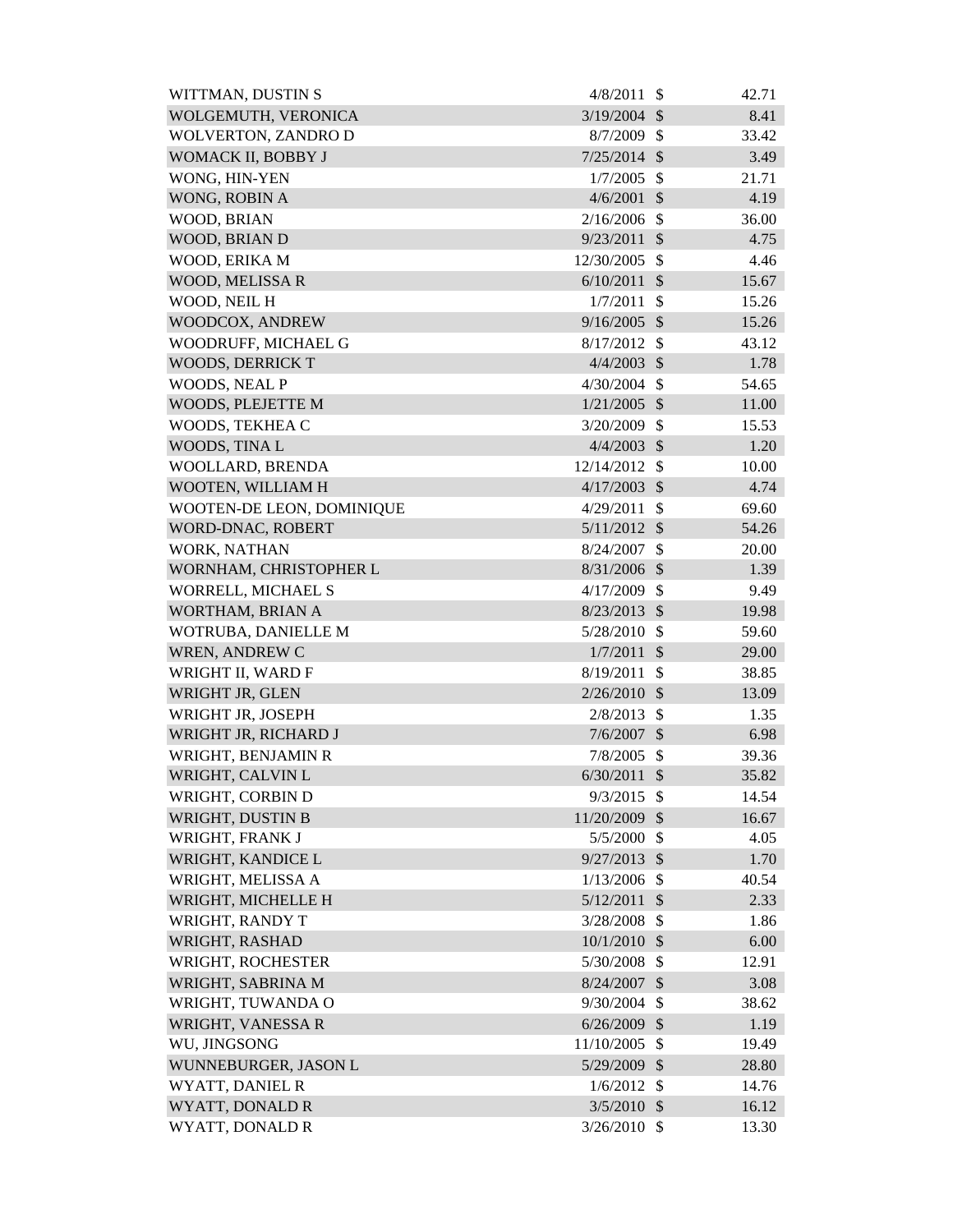| <b>XAVIER, ROLAND E</b>      | 9/28/2005      | $\mathcal{S}$              | 7.00  |
|------------------------------|----------------|----------------------------|-------|
| YADEN, JACOB                 | 10/27/2000     | \$                         | 9.65  |
| YAN, PHOEUNG SOK             | 4/2/2004       | $\mathcal{S}$              | 13.92 |
| YAP, EDWARD M                | 9/2/2011       | \$                         | 39.67 |
| YARBER, MAGNOLIA             | 12/31/2009     | $\mathcal{S}$              | 19.50 |
| YAZBECK, LELAK               | 9/21/2012      | $\mathcal{S}$              | 17.39 |
| YAZZIE, KASANDRA Y           | 2/17/2012      | $\mathcal{S}$              | 13.62 |
| YBARRA, ALEX J               | 8/8/2003       | \$                         | 2.63  |
| YBARRA, CHARLES E            | $1/3/2014$ \$  |                            | 58.72 |
| YBARRA, RENE                 | 6/11/2010      | $\mathbb{S}$               | 28.22 |
| YENCHO, MICHAEL J            | 6/26/2015      | $\mathcal{S}$              | 57.31 |
| YERGLEY, YADI L              | 8/25/2000      | $\mathcal{S}$              | 6.89  |
| YERKIC, MICHAEL              | 9/1/2005       | $\mathcal{S}$              | 20.30 |
| YESCAS, VALENTIN             | 4/16/2010      | $\mathbb{S}$               | 38.47 |
| YON, DILCIA E                | 7/18/2014      | $\mathcal{S}$              | 39.08 |
| YONG'S BEAUTY SALON          | 5/25/2007      | $\mathcal{S}$              | 26.38 |
| YOO, SUJIN                   | 9/24/2010      | $\mathcal{S}$              | 10.65 |
| YOU AND I RESTAURANT CLUB    | 9/6/2002       | $\mathcal{S}$              | 11.79 |
| YOUMANS, JEREMIAH A          | $5/3/2013$ \$  |                            | 54.02 |
| YOUNG - DNAC, SHONDA         | 10/25/2004     | $\mathcal{S}$              | 23.46 |
| YOUNG JR, JOHNNY R           | 8/9/2013       | $\mathcal{S}$              | 1.79  |
| YOUNG, ALAYNA D              | 2/20/2009      | $\mathcal{S}$              | 25.06 |
| YOUNG, ALBRENT A             | 10/31/2014     | $\mathcal{S}$              | 16.99 |
| YOUNG, ARRINGTON P           | 12/12/2003     | $\mathcal{S}$              | 30.48 |
| YOUNG, CHARLES A             | 5/21/2010      | $\mathcal{S}$              | 90.00 |
| YOUNG, CHRISTOPHER           | 5/9/2008       | $\mathcal{S}$              | 31.77 |
| YOUNG, DANDY D               | 6/28/2002      | $\mathcal{S}$              | 1.93  |
| YOUNG, DAVID A               | 5/29/2015      | $\mathcal{S}$              | 9.17  |
| YOUNG, JAMES W               | $3/5/2004$ \$  |                            | 2.65  |
| YOUNG, KAREN A               | 8/9/2002       | <sup>\$</sup>              | 27.01 |
| YOUNG, KIMBERLY D            | 8/11/2000 \$   |                            | 2.75  |
| YOUNG, MELVIN YOUNG AND KELI | 7/19/2013      | \$                         | 9.06  |
| YOUNG, PAULINE F             | 12/12/2014     | $\mathcal{S}$              | 36.78 |
| YOUNG, ROBERT D              | 3/5/2004       | $\mathcal{S}$              | 27.63 |
| YOUNGDAHL, AJA               | 11/7/2002      | $\mathcal{S}$              | 1.69  |
| YOUNGER, PHYLICIA A          | 7/19/2013      | \$                         | 1.58  |
| YOUNGQUIST, WIEBKE           | $6/23/2006$ \$ |                            | 33.07 |
| YZAGUIRRE, JARROD            | 1/27/2006      | $\mathcal{S}$              | 58.80 |
| ZABLE, CURTIS P              | 10/28/2005     | $\mathcal{S}$              | 1.57  |
| ZACARIAS, RICHARD G          | 3/26/2010      | $\mathcal{S}$              | 2.73  |
| ZALDIVART, RAQUEL            | 8/25/2006      | $\boldsymbol{\mathcal{S}}$ | 9.98  |
| ZAMACONA, ANDREW A           | 11/6/2008      | $\mathcal{S}$              | 4.20  |
| ZAMARRIPA, KIMBERLY          | 9/4/2009       | $\mathcal{S}$              | 21.53 |
| ZAMORA, REYNALDO G           | 11/2/2012      | $\mathcal{S}$              | 9.41  |
| ZAMORANO, BRITTANY N         | 2/18/2011      | \$                         | 1.84  |
| ZAMORANO, JOHNNY R           | 8/3/2012       | $\mathcal{S}$              | 6.19  |
| ZANNINI, DAVID R             | 2/27/2009      | $\mathcal{S}$              | 4.44  |
| ZARAGOZA, JOSE B             | 7/13/2007      | \$                         | 26.14 |
| ZARAGOZA, MARIA D            | 4/4/2003       | $\mathcal{S}$              | 54.87 |
| ZAVALA, JOSE J               | 1/8/2010       | $\mathcal{S}$              | 66.18 |
| ZAYAS, PEDRO I               | 12/13/2013 \$  |                            | 32.52 |